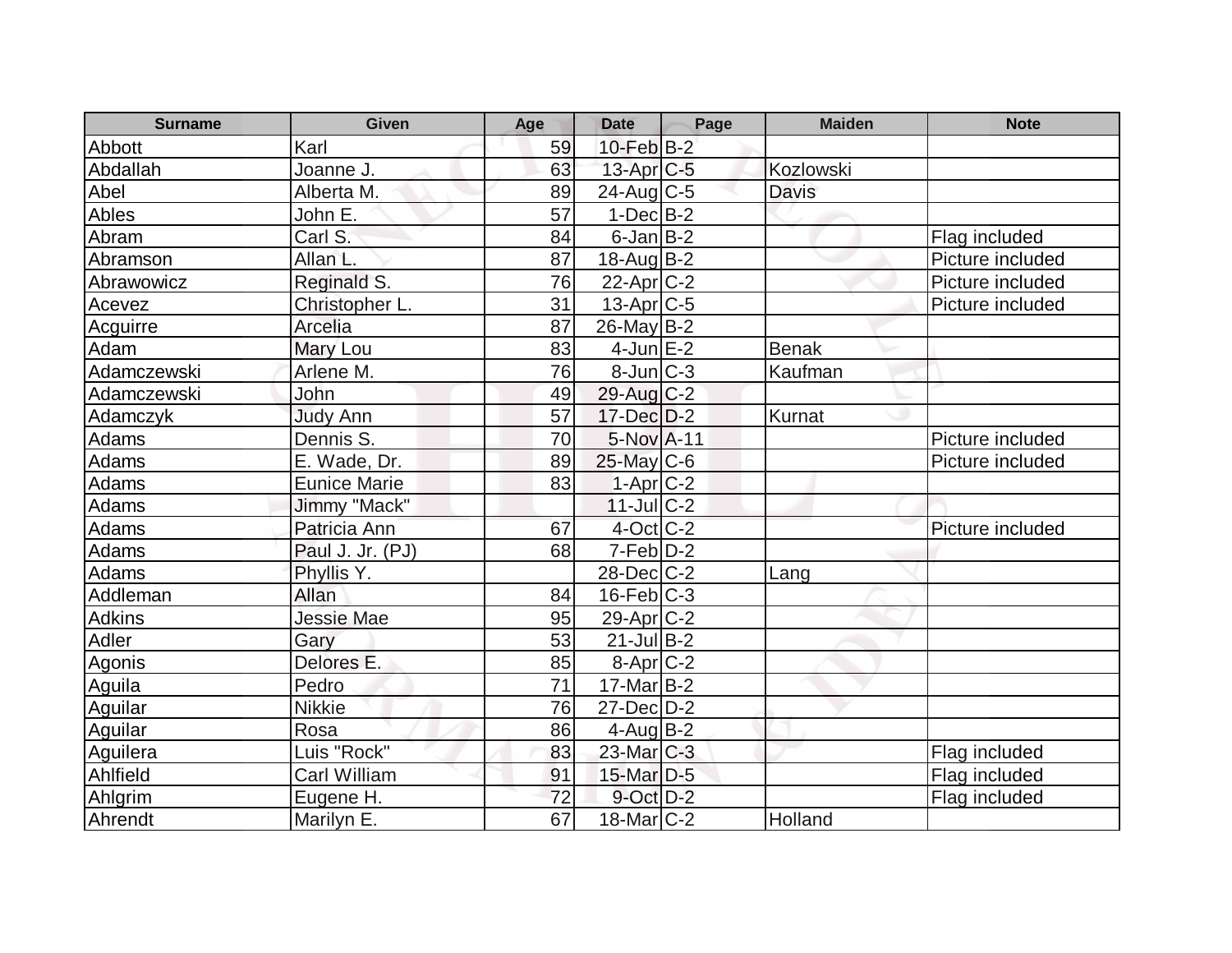| Aiken                | William E.              | 71              | $20$ -Jul $C$ -5  |              |                         |
|----------------------|-------------------------|-----------------|-------------------|--------------|-------------------------|
| Ailes                | Lorraine M.             | 69              | $23$ -Feb $C-5$   | Herma        |                         |
| Aiol                 | Irene Martha            | 97              | $13$ -Apr $C$ -7  |              |                         |
| Aker                 | Arthur F., Jr.          | 99              | $6$ -May $C$ -2   |              | Flag included           |
| <b>Akers</b><br>Sara |                         | 36              | $2-Sep$ C-2       |              | Picture included        |
| Akin                 | Donna R.                | 69              | $9$ -Dec $C$ -2   | Vasil        |                         |
| Albee                | Marlene J.              | 81              | $21$ -Jan $ C-2 $ |              |                         |
| Alberti              | Walter C., Jr.          | 89              | $11$ -Mar $ C-2 $ |              |                         |
| Albertson            | Carol                   | 82              | $18$ -Feb $ C-2 $ | <b>Kaack</b> |                         |
| Albiero              | Mario B.                | 89              | $16$ -Nov $ C-3 $ |              | Flag included           |
| Albrecht             | Charles G. "Hook"       | 83              | $19$ -Jan $ C-3 $ |              |                         |
| Albright             | Patty Jean              | 67              | $1-Mar$ D-2       |              |                         |
| Alderden             | <b>William Benes</b>    | 80              | 20-Dec D-2        |              |                         |
| Alderson             | Rita I.                 | 89              | $10$ -Jul $D-2$   | Zaleta       |                         |
| Alderson             | Shirley L.              | 79              | $21$ -Aug $D-2$   |              |                         |
| Alexander            | Allen R.                | 84              | $2$ -Nov $C-3$    |              |                         |
| Alexander            | Dale J, Sr.             | 81              | $5-NovA-11$       |              |                         |
| Alexander            | <b>Grace Pope "Mama</b> | 102             | $27$ -Apr $C$ -5  |              | Picture included        |
|                      | Grace"                  |                 |                   |              |                         |
| Alexander            | <b>Leslie Howard</b>    | 68              | $16$ -Jun $B-2$   |              |                         |
| Alexander-Smith      | Belinda Ann             | 56              | $11-Feb$ C-2      | Alexander    | Picture included        |
| Alexovic             | Margaret                | 93              | $3-Sep$ $E-3$     | Petrus       | <b>Margaret Pollins</b> |
|                      |                         |                 |                   |              | Alexovic                |
| Allee                | Bill Jr. "Billy"        | 44              | $16$ -Feb $C-3$   |              |                         |
| Allen                | <b>Delores</b>          | 49              | $27$ -May C-2     |              |                         |
| Allen                | Florence                | 87              | $2$ -Nov $C-3$    |              | Florence (Norwood)      |
|                      |                         |                 |                   |              | Allen                   |
| Allen                | Geraldine "Gerry"       | 79              | $14$ -Jul B-2     |              | Picture included        |
| Allen                | Henry                   |                 | $2$ -Jan $D-2$    |              |                         |
| Allen                | LeeAnn                  | 39              | $3$ -May $D-3$    |              |                         |
| Allen                | Victoria                | 73              | $9$ -Mar $C-3$    |              |                         |
| <b>Allen</b>         | William S.              | $\overline{71}$ | $16$ -May C-2     |              |                         |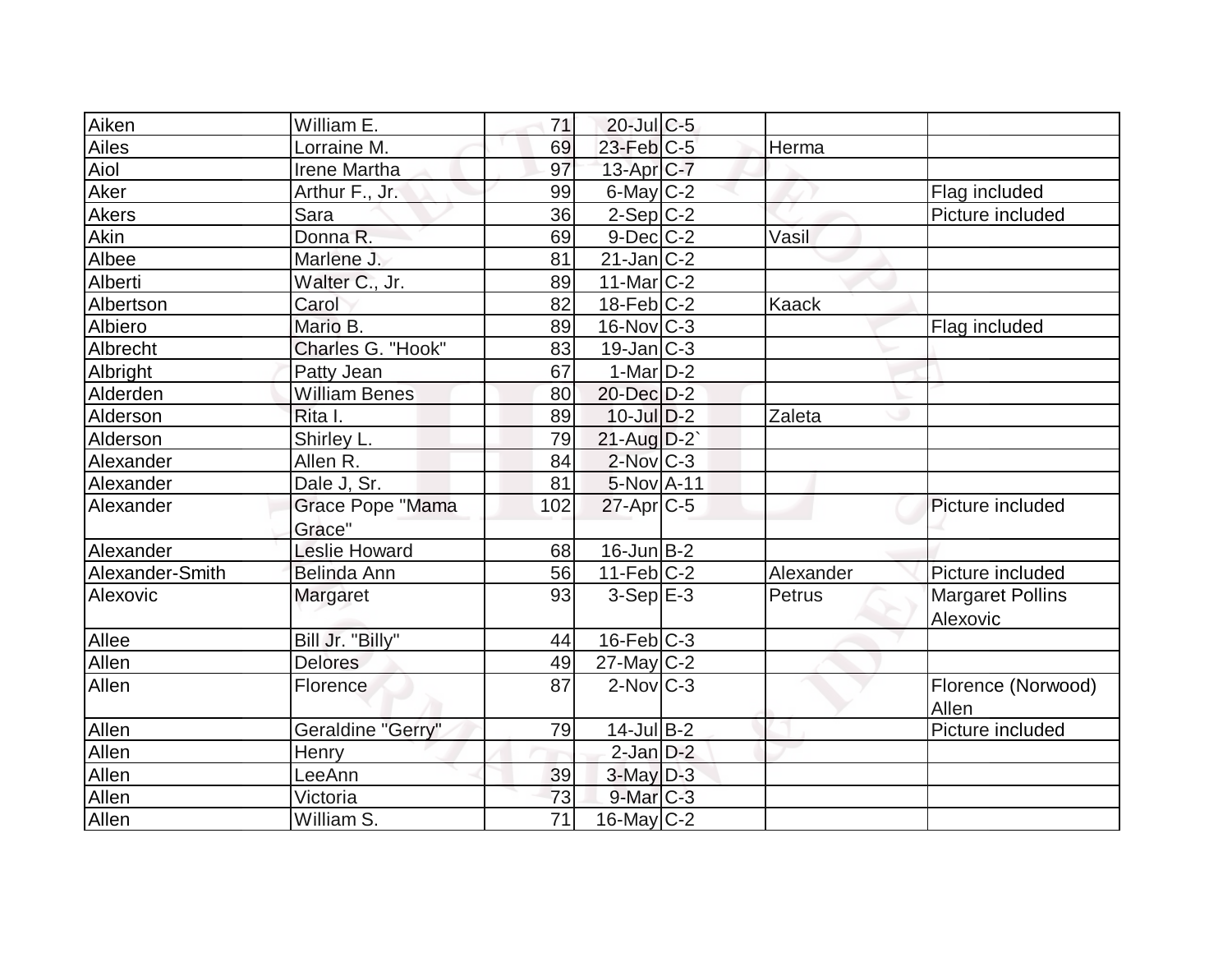| Almedina       | Maximiliano "Max"          | 71             | 8-Feb D-2         |                 |                      |
|----------------|----------------------------|----------------|-------------------|-----------------|----------------------|
| Almodovar      | Gloria                     | 82             | $20$ -JulC-5      |                 |                      |
| Almon          | <b>Gerald Paul "Jerry"</b> | 72             | $10$ -Jan $D-2$   |                 | Picture included     |
| Aloia          | Renaldo (Ron)              | 74             | $2$ -Feb $ C-3 $  |                 |                      |
| Aloia          | Victor J.                  | 73             | 28-Dec C-2        |                 |                      |
| Alonso         | Joe T.                     | 87             | $29$ -Jun $C-3$   |                 |                      |
| Altgilbers     | Richard D.                 | 52             | $26$ -Jan $ C$ -5 |                 |                      |
| Altieri        | Barbara D.                 | 76             | $17$ -Jan $ D-2 $ |                 | Full name Barbara D. |
|                |                            |                |                   |                 | Samulowitz Altieri   |
| Alumbaugh      | Renva H. "Sue"             | 84             | $16$ -Aug $D-2$   |                 | Picture included     |
| Alvarado       | Antonia                    | 88             | $24$ -Jun $C-2$   |                 | Picture included     |
| Alvarado       | Hilda A.                   | 83             | $20$ -Nov $ C-2 $ | Pantoja         |                      |
| Alvarado       | Madeline                   | 37             | $25-Sep C-2$      |                 |                      |
| Alvarez        | Arturo B. Jr. "Mano"       | 31             | $5$ -Mar $E-2$    |                 |                      |
|                | "Turo" "The Meat           |                |                   |                 |                      |
|                | Man"                       |                |                   |                 |                      |
| Alvarez        | Francisco A.               | 84             | $12$ -Feb $ E-2 $ |                 | Picture included     |
| Alvarez        | Javie Angel Tello          | $\overline{2}$ | $30$ -Jan $ C-2 $ |                 | Angel included       |
| Alvarez        | Manuel G., Sr.             | 95             | $16$ -Dec $C$ -2  |                 | Flag included        |
| Alvey          | Nancy C.                   | 73             | $19$ -Aug C-2     |                 |                      |
| Alvord         | Brian J.                   | 45             | $12$ -Jul $D-2$   |                 | Flag included        |
| Ameling-Grifin | <b>Teresa</b>              | 94             | $31$ -JulC-3      | <b>Stephens</b> |                      |
| Ames           | Angeline "Angie"           | 85             | $5$ -Dec $C$ -2   | Martino         | Picture included     |
| Ames           | Joyce Ann                  | 61             | $22$ -Mar $B-2$   |                 |                      |
| Ammon          | June Eileen                | 88             | $23$ -Mar $C-3$   | Faze            |                      |
| Anderson       | Arianna Monique            | 13             | $4-Feb$ C-2       |                 | Picture included     |
| Anderson       | <b>Bernice Katherine</b>   | 86             | $7 - Aug   D-2$   |                 |                      |
| Anderson       | David John                 | 57             | 20-Oct B-2        |                 |                      |
| Anderson       | James B.                   | 85             | 28-Aug D-2        |                 |                      |
| Anderson       | James R.                   | 78             | $1$ -Jun $C$ -5   |                 |                      |
| Anderson       | Kathleen A.                | 65             | $5$ -Jun $C-2$    |                 |                      |
| Anderson       | Louis F.                   | 82             | $12$ -JulD-2      |                 | Flag included        |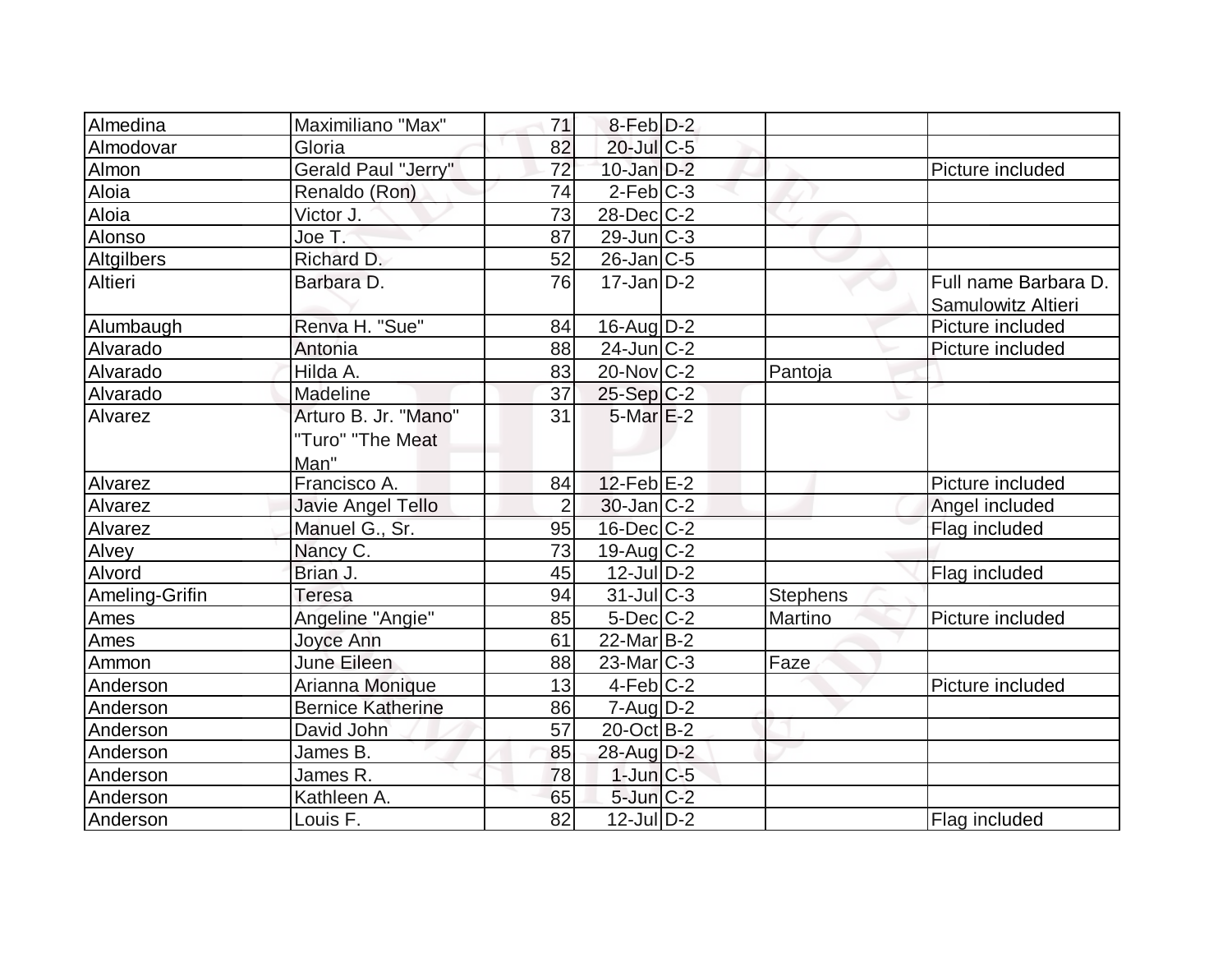| Anderson    | Mary                       | 55  | 26-Nov D-2        | Rippey         |                              |
|-------------|----------------------------|-----|-------------------|----------------|------------------------------|
| Anderson    | Mary F.                    | 63  | 16-Nov C-3        | Geyer          |                              |
| Anderson    | <b>Mary Frances Nadine</b> | 76  | $2$ -Nov $C-3$    |                |                              |
| Anderson    | Michael T., Sr.            | 61  | $2$ -Nov $ C-3 $  |                |                              |
| Anderson    | <b>Robert Paul</b>         | 73  | $22$ -May C-2     |                |                              |
| Anderson    | Terri                      | 53  | $7-Feb$ $D-2$     | <b>Brown</b>   |                              |
| Anderson    | Wallace E.                 | 92  | $18$ -Mar $ C-2 $ |                | Flag included                |
| Andjelich   | Virginia L.                | 87  | $23$ -Nov $ C-3 $ | Wahmhoff       |                              |
| Andrade     | <b>Robert</b>              | 64  | $14$ -Jun $D-2$   |                |                              |
| Andreou     | <b>Krisos</b>              | 74  | 14-Aug D-2        |                | <b>Cross included</b>        |
| Andresen    | James K.                   | 52  | $5$ -Jun $C$ -2   |                |                              |
| Andrews     | Kareen L. "Reen"           | 21  | $11$ -Mar $ C-2 $ |                | Picture included             |
| Andrews     | <b>Retta June</b>          | 90  | $12$ -Jun $C-2$   |                |                              |
| Andrews     | Terrence M.                | 70  | $26$ -Jan $ C$ -5 |                |                              |
| Andrisko    | Gerald J.                  | 67  | $1$ -Jun $C-5$    |                | <b>Flag included</b>         |
| Androff     | Christ C.                  | 42  | $6$ -Jul $C$ -3   |                |                              |
| Andros      | Reva "Joyce"               | 77  | $17$ -JulC-2      | Damron         |                              |
| Andry       | Walter F.                  | 102 | $10$ -Oct $D-2$   |                | Flag included                |
| Angel       | Augustine, Jr, "Augie"     | 84  | 13-Mar C-2        |                | Flag included                |
| Angerman    | <b>Robert</b>              | 76  | $16$ -Jun $B-2$   |                | Flag included                |
| Anguiano    | Fidela "Nancy"             | 81  | $23$ -Nov $ C-3 $ |                | Picture included             |
| Anker       | Alice Helen                | 102 | $21$ -May $E-2$   | Hiemstra       |                              |
| Anspach     | <b>Judith Gloria</b>       | 82  | $6-Sep C-2$       | Kovach         |                              |
| Anthony     | Bernard D. "Tony"          | 68  | $19$ -Oct $ C-5 $ |                | Flag and Picture<br>included |
| Anthony     | Dennis S.                  | 58  | $2$ -Dec $C-2$    |                |                              |
| Anthony     | Wayne Joseph               | 61  | 14-Mar C-2        |                |                              |
| Antle-Miner | Ava Jean                   | 84  | $20$ -Jul $C$ -7  | Rhodes         | Picture included             |
| Anzalone    | Helen M.                   | 80  | 12-Mar E-2        | <b>Kresich</b> | Picture included             |
| Apgar       | Mildred W.                 | 88  | $7-Sep C-3$       | Wolverton      |                              |
|             |                            |     |                   |                |                              |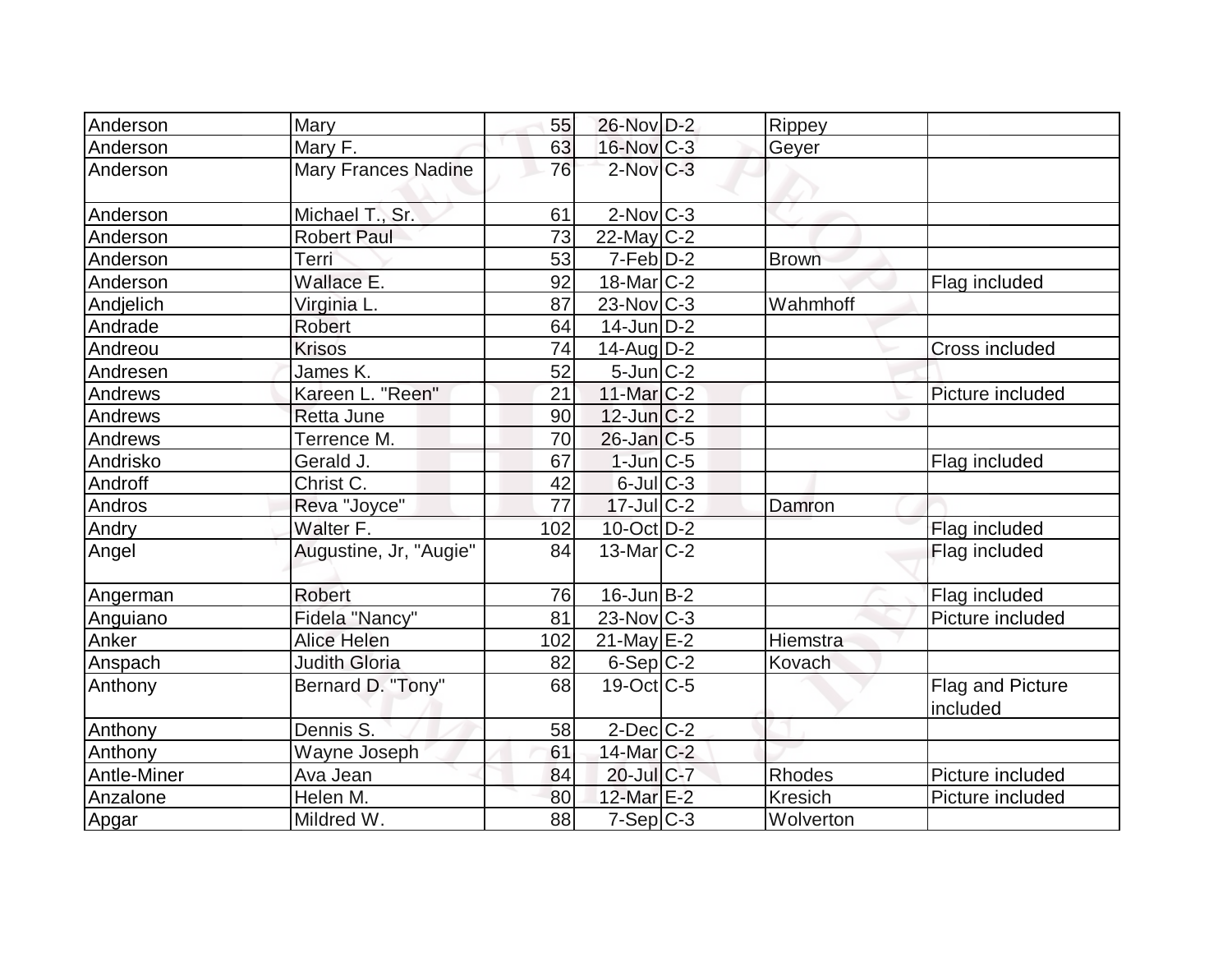| Appel                  | Mildred V.             | 94  | 5-Nov A-11       |               |                       |
|------------------------|------------------------|-----|------------------|---------------|-----------------------|
| Applegate              | Margaret Helena        | 101 | $7$ -Jul $B-2$   | Heckard       |                       |
| Appleton               | Patricia Jean          | 81  | $15$ -May C-2    | Blackmun      |                       |
| Arambula               | Theresa "Teresa"       | 73  | $10-Sep$ $E-2$   |               |                       |
| Arana                  | Salvador, Sr. "Sal"    | 67  | 22-Oct E-2       |               | Flag included         |
| Aranda                 | Antonio                | 67  | $19-Sep C-2$     |               |                       |
| Aranda                 | Ignacio "Nacho"        | 76  | $5-Sep C-2$      |               | Flag included         |
| Aranda                 | <b>Martha Patricia</b> | 57  | $5$ -Dec $C$ -2  |               |                       |
| Aranda                 | Martha Patricia        | 57  | 19-Nov D-2       |               |                       |
| Ardeleanu              | Alexia Margarete       | 21  | $20$ -Jun $D-2$  |               |                       |
| <b>Arehart-Hoskins</b> | Beverlly J.            | 75  | $16$ -Aug $D-2$  | <b>Draves</b> |                       |
| Arens                  | David M.               | 67  | $5$ -May B-2     |               |                       |
| Argentine              | Margaret M.            | 91  | $3-May$ $D-2$    |               | <b>Cross included</b> |
| Arges                  | Steve J.               | 88  | $22$ -Jul $C-2$  |               |                       |
| Arkkelin               | Jan                    | 63  | $29$ -Apr $C-2$  |               |                       |
| Armitage               | Elmer E.               | 87  | 11-Feb C-2       |               | Flag included         |
| Armstrong              | Adele "Del"            | 73  | $14$ -Aug $D-2$  |               |                       |
| Arndt                  | Jeanette A.            | 93  | $22$ -May C-2    |               |                       |
| Arndt                  | John "Randy"           | 65  | $23$ -Mar $C-3$  |               | Flag included         |
| Arndt                  | Leroy F.               | 90  | $10$ -Apr $D-2$  |               | Flag included         |
| Arney                  | Alice Irene            | 92  | 29-Nov D-2       |               | Picture included      |
| Arnold                 | Eugene C.              | 68  | $13-Sep C-2$     |               |                       |
| Arnold                 | Olga                   | 90  | $24$ -Jan $E-2$  | Jarosh        |                       |
| Arnold                 | Susan Lynn             | 66  | $5$ -Jan $ C-3 $ | Harvey        |                       |
| Arocho                 | Reinaldo Antonio, Jr.  | 57  | $26$ -Apr $D-2$  |               | Flag and Picture      |
|                        | "Ray"                  |     |                  |               | included              |
| Arredondo              | Miguel, Deacon         | 56  | $29$ -May C-2    |               |                       |
|                        | "Mike"                 |     |                  |               |                       |
| Arredondo              | Roberto                | 55  | 19-Jun D-2       |               | Picture included      |
| Arreola                | Cassie                 | 25  | $14$ -Apr $B-2$  |               |                       |
| Arts                   | Leroy                  | 85  | 17-Sep E-2       |               |                       |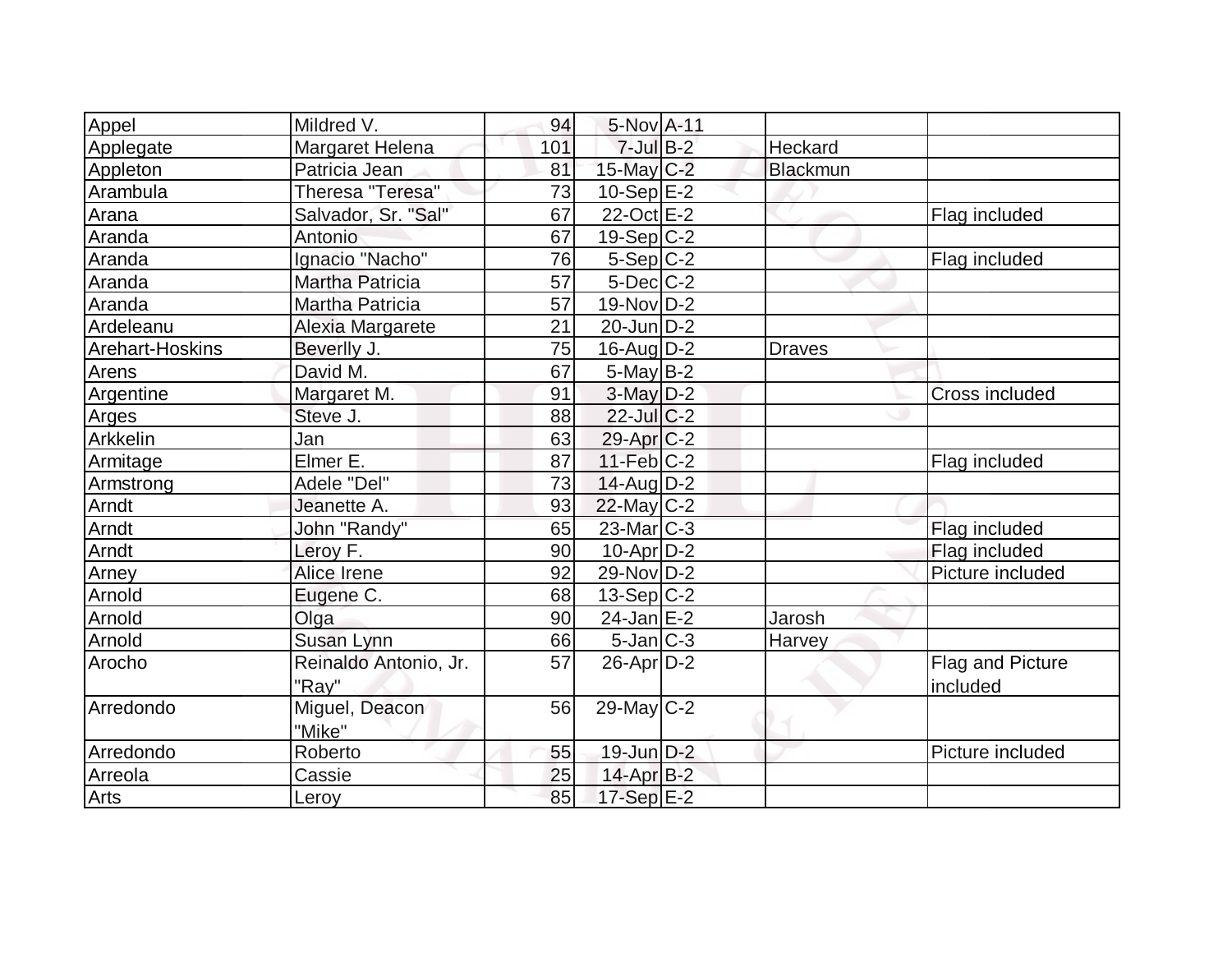| Arvia          | Anthony M., Jr. "Tony" | 74 | $9 - Apr$ E-2     |                 |                       |
|----------------|------------------------|----|-------------------|-----------------|-----------------------|
|                |                        |    |                   |                 |                       |
| Ashbooks       | Jean Marie             | 67 | $27$ -Apr $C$ -5  |                 |                       |
| Ashcraft       | Evelyn M.              | 83 | $27$ -Jul C-3     |                 |                       |
| Ashenbremer    | John                   | 85 | $2$ -Dec $C$ -2   |                 |                       |
| Asher          | Louis E,               | 79 | $24$ -Jul C-2     |                 |                       |
| Aspan          | Mary Kathleen          |    | $11$ -Jun $E-2$   | <b>Burke</b>    |                       |
| <b>Astor</b>   | Michael                | 26 | $8-Feb D-2$       |                 | Picture included      |
| Astrologes     | Kathleen C.            | 64 | $4$ -Jun $E-2$    |                 |                       |
| Asztalos       | Helen E.               | 83 | $7 - Aug   D-2$   | Varga           |                       |
| Athey          | Carl, Jr.              | 92 | $22$ -Dec $B-2$   |                 |                       |
| Atkinson       | Jacqueline L.          | 77 | $19-Nov D-2$      |                 |                       |
| Aton           | Carolyn Joan "Jo'      | 84 | 29-Sep B-2        |                 |                       |
| Atterberry     | <b>Harold Gene</b>     | 82 | $27-Sep C-2$      |                 |                       |
| Augustyne      | Eugene "Gene"          | 84 | 28-May E-2        |                 | Flag included         |
| Augustynek     | Dorothy E.             | 87 | $31$ -Aug C-3     |                 |                       |
| Auksel         | Lawrence C., Sr.       | 67 | $11-Apr$ $C-2$    |                 |                       |
| Aumiller       | E. Lee                 | 79 | $24$ -Jan $E-3$   |                 | Flag included         |
| Avalos         | Esther                 | 86 | 14-Dec C-3        |                 |                       |
| Averbeck       | <b>Marie</b>           | 83 | $8$ -Oct $E-2$    |                 |                       |
| Avgerinos      | Nickolas K.            | 55 | $16$ -Jan $ C-2 $ |                 | <b>Cross included</b> |
| Aydelotte      | Anne (Annie)           | 90 | $27$ -Feb $ D-2$  | Lazar           | Picture included      |
| Aydelotte      | Chester Maris, Jr.     | 94 | 26-Jun D-2        |                 | Flag and Picture      |
|                |                        |    |                   |                 | included              |
| Aylesworth     | Arden J.               |    | $6$ -Mar $D$ -6   |                 |                       |
| Azpeitia       | Joel C.                | 65 | 20-Jul C-5        |                 |                       |
| <b>Babich</b>  | Simo, Jr.              | 61 | $5$ -Jun $C-2$    |                 | Cross included        |
| Babincsak      | Florence "Flo"         | 86 | 12-Nov E-2        | <b>Szcyziel</b> | Picture included      |
| <b>Babinec</b> | Dorothy L.             | 86 | 29-Dec B-2        |                 |                       |
| <b>Bacavis</b> | John A., Sr.           | 87 | $1-Dec$ B-2       |                 |                       |
| <b>Bacavis</b> | John A., Sr.           | 87 | 30-Nov C-2        |                 |                       |
| Baccino        | Sam                    | 90 | $9$ -Mar $ C-3 $  |                 |                       |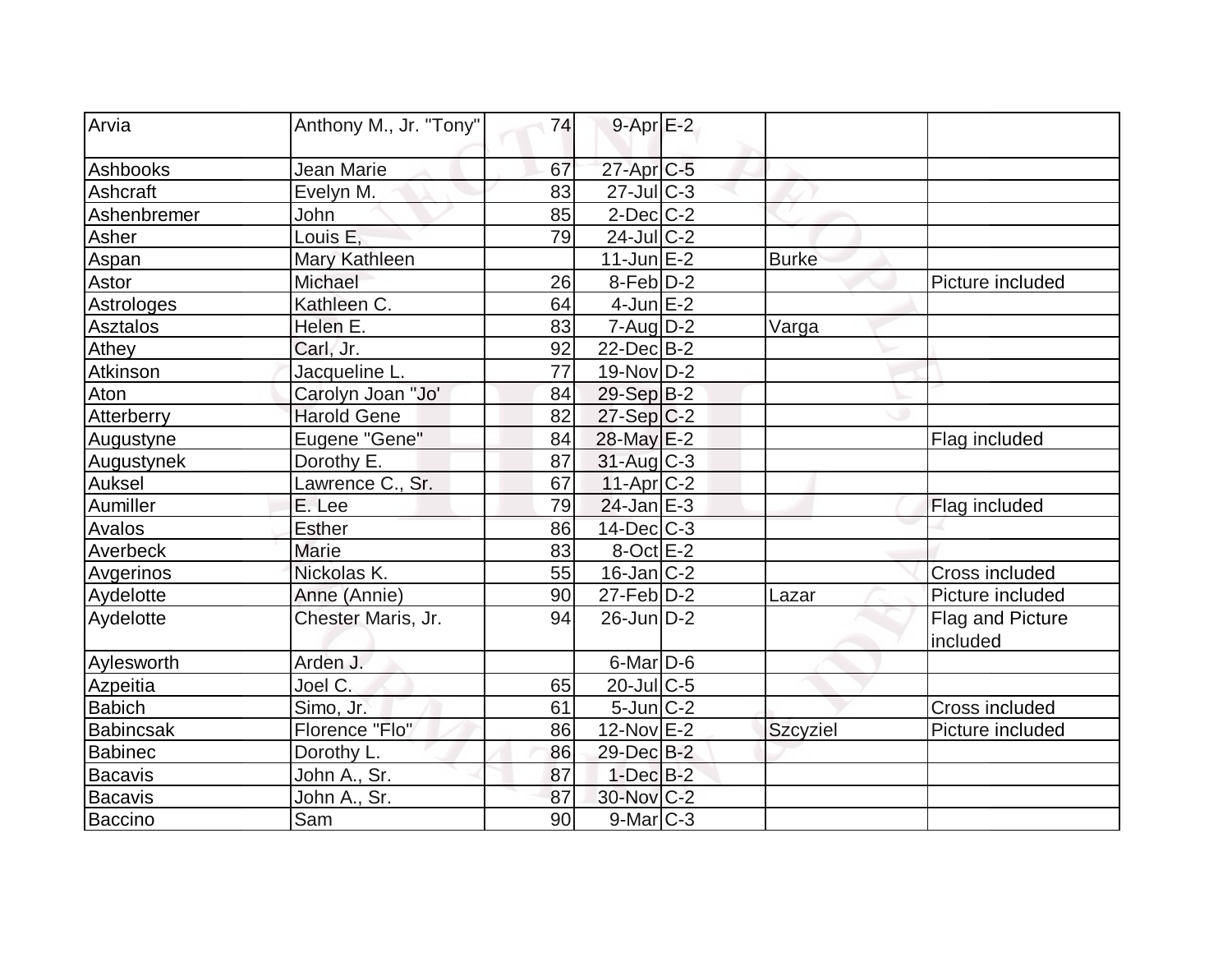| <b>Bach</b>      | Edwin J.                        | 63 | 3-Aug C-5                |                 |                                   |
|------------------|---------------------------------|----|--------------------------|-----------------|-----------------------------------|
| <b>Bach</b>      | Flora G. "Genny"                | 84 | $24$ -Jun $C-2$          |                 |                                   |
| <b>Bach</b>      | Jeanette D.                     | 86 | $10$ -Jul $D-2$          | <b>DalSanto</b> |                                   |
| <b>Bach</b>      | Nedra C.                        |    | 28-May E-2               |                 |                                   |
| <b>Bachlor</b>   | Darlene R.                      | 65 | $2-Feb C-3$              |                 | Picture included                  |
| <b>Bachlor</b>   | Larry R.                        | 65 | $25$ -May C-6            |                 | Flag included                     |
| <b>Backstrom</b> | Frank M.                        | 82 | $15$ -Dec $B$ -2         |                 |                                   |
| Bacon            | Virginia                        | 85 | $25$ -Aug $B$ -2         | VanWinkle       | Virginia Bacon<br>Taynton         |
| <b>Bacote</b>    | Sharon M.                       | 71 | $6$ -Jun $C-2$           | <b>Morris</b>   | Sharon M. Dozier<br><b>Bacote</b> |
| Bacso            | Frank J.                        | 84 | $8$ -Feb $D-2$           |                 |                                   |
| <b>Bader</b>     | <b>Betty Christine</b>          | 77 | $8$ -Dec $B-2$           |                 |                                   |
| Badovinich       | John P. "Badie"                 |    | $2$ -Jul $E-2$           |                 |                                   |
| <b>Badylak</b>   | Sandra                          | 70 | $12$ -Jun $ C-2 $        | Bogdan          |                                   |
| Badynski         | Adam                            | 63 | 24-Aug C-5               |                 | Flag included                     |
| Baer             | Barbara J.                      | 82 | $10-Sep$ $E-2$           | Mehaffie        | Picture included                  |
| <b>Bagbey</b>    | William Carol "Bill"            | 91 | $18-Sep C-2$             |                 |                                   |
| <b>Bahus</b>     | Lillian M.                      | 89 | $8-Feb D-2$              | Wozniak         |                                   |
| Baigent          | <b>Tillie Agnes</b>             | 86 | $30-Sep C-2$             |                 |                                   |
| <b>Bailey</b>    | Catherine H. "Mother<br>Bailey" | 81 | $31$ -Aug $C-3$          |                 |                                   |
| <b>Bailey</b>    | Charles A.                      | 95 | $30 -$ Jul $E-2$         |                 |                                   |
| <b>Bailey</b>    | Dorothy "Jane"                  | 90 | $14$ -Nov $ C-2 $        |                 |                                   |
| <b>Bailey</b>    | <b>Jane Ann</b>                 | 82 | $28-Oct$ <sub>C</sub> -2 | <b>Clements</b> |                                   |
| <b>Bailey</b>    | Lisa K.                         | 48 | $10$ -Dec $ D-2 $        |                 |                                   |
| Baines           | Diana Lynn "Lynn"               |    | $6$ -Mar $D$ -6          |                 |                                   |
| <b>Bajusz</b>    | Ernest J.                       | 88 | $8$ -Jun $ C-3 $         |                 |                                   |
| <b>Bakalar</b>   | Suzanne Lou                     | 70 | $2$ -Mar $C-3$           | <b>Klitzke</b>  |                                   |
| <b>Bakalyar</b>  | Mildred                         | 94 | $4$ -Oct $C-2$           |                 |                                   |
| <b>Baker</b>     | <b>Brenda Lee</b>               | 52 | 20-May C-2               | Lloyd           |                                   |
| <b>Baker</b>     | Donald E., Sr.                  | 79 | 22-Sep B-2               |                 | Flag included                     |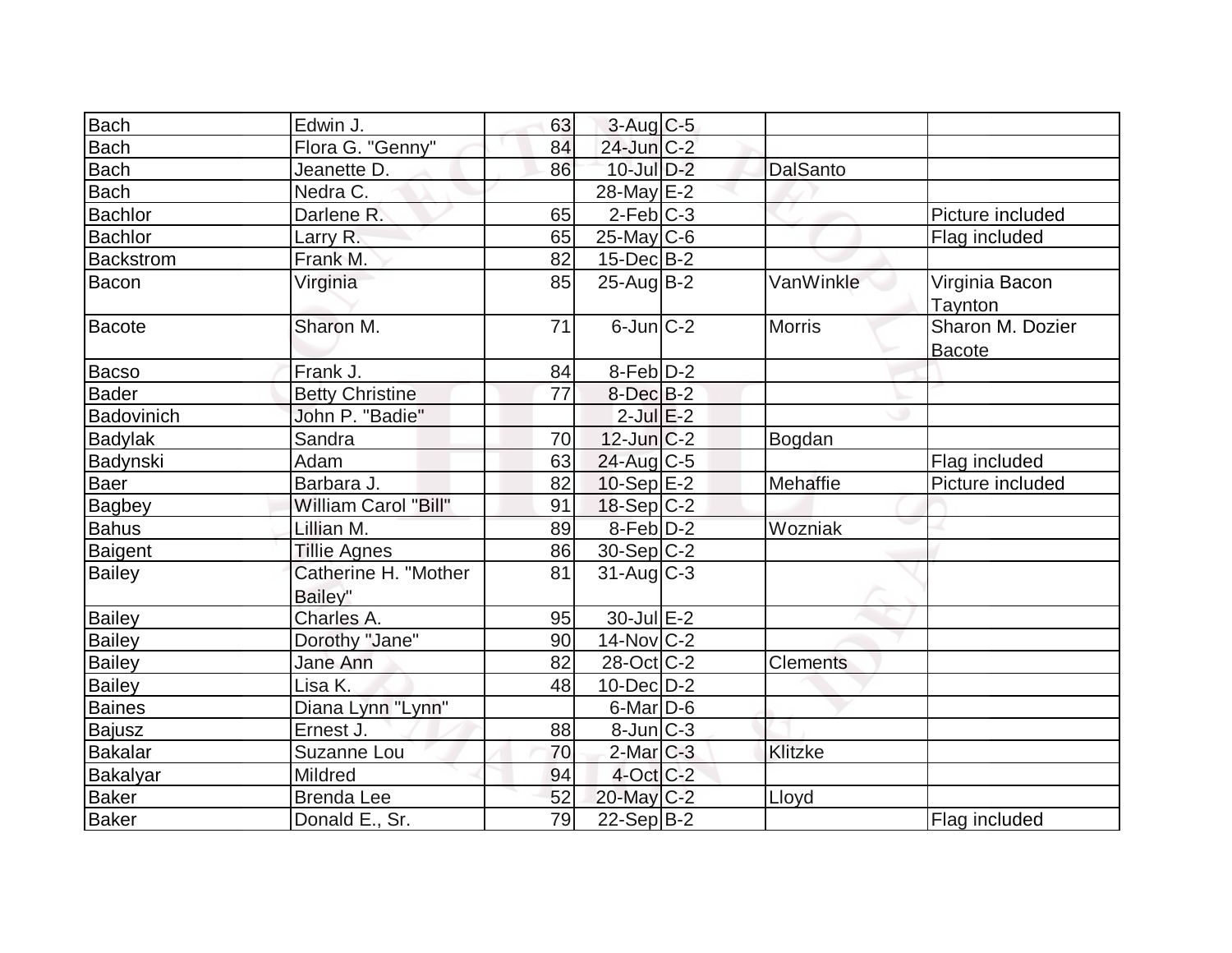| Baker          | Florence M.          | 92 | $8-Apr$ <sub>C-2</sub> | <b>Mesker</b> |                  |
|----------------|----------------------|----|------------------------|---------------|------------------|
| <b>Baker</b>   | John T. "Jack"       | 96 | $7 - Aug$ $D-2$        |               | Picture included |
| <b>Baker</b>   | Ronald W. "Cuzz"     | 44 | 25-Nov C-2             |               |                  |
| <b>Baker</b>   | Sondra "Sandy"       |    | $17$ -Jul $C-2$        |               |                  |
| <b>Bakker</b>  | Jacob P.             | 69 | $27$ -Mar $ C-2 $      |               | Flag included    |
| <b>Bakos</b>   | Alfred "Skip"        | 59 | $30$ -Nov $ C-2 $      |               |                  |
| <b>Bakos</b>   | Alfred "Skip"        | 59 | $1-DecIB-2$            |               |                  |
| <b>Balac</b>   | Bogdan               | 67 | $16-Sep C-2$           |               | Cross included   |
| <b>Balazs</b>  | Richard R. "Rich"    | 67 | $14$ -Feb $ E-2 $      |               | Picture included |
| Balboa         | Martha               | 68 | $4$ -Jul $C-2$         |               |                  |
| <b>Balczo</b>  | Janet                | 76 | $24$ -Apr $ C-2 $      | Stasiewicz    |                  |
| Baldon         | Minnie               | 85 | $31-Oct$ D-2           |               |                  |
| <b>Baldwin</b> | Glenn                | 76 | $9$ -Jan $C-2$         |               | Flag included    |
| <b>Baldwin</b> | Norrine C.           | 84 | $28$ -Dec $C-2$        | Grambo        |                  |
| Balitewicz     | Robert S. "Indiana   | 77 | $2$ -Feb $ C-3 $       |               | Picture included |
|                | Bob"                 |    |                        |               |                  |
| <b>Baljak</b>  | Petar                | 99 | $17$ -Jul $C-2$        |               | Cross included   |
| <b>Balka</b>   | Kenneth A.           | 73 | $6$ -Nov $D$ -6        |               |                  |
| Ball           | Danney A.            | 66 | $11$ -Dec $D-2$        |               |                  |
| Ball           | Jimmy K.             | 74 | $26$ -Feb $E-2$        |               |                  |
| <b>Ballard</b> | Betty O.             | 53 | $5$ -Feb $E-4$         | <b>Suarez</b> | Picture included |
| Balog          | <b>Gertrude Rose</b> | 86 | $8$ -May $C$ -2        | Getzlaff      |                  |
| Banach         | Joan V.              | 87 | $30$ -Jun $ B-2 $      | Richwalski    |                  |
| Banashak       | <b>Edward "Bear"</b> | 75 | $21$ -May E-3          |               |                  |
| Banchich       | Robert Stephen, Sr.  | 76 | $28-Nov$ C-2           |               | Picture included |
| <b>Bancich</b> | Robert Stephen, Sr.  | 76 | 26-Nov D-2             |               | Picture included |
| Bandura        | <b>Florence Anne</b> | 87 | $28$ -Dec $C-2$        | Chronowski    | Picture included |
| Banfield       | Penny                | 57 | $4$ -Mar $ C-2 $       | Kennedy       | Picture included |
| <b>Banicki</b> | Robert               | 72 | $2$ -Oct $D-6$         |               |                  |
| Bannon         | Felix G.             | 82 | $3$ -Dec $D-2$         |               |                  |
| Banyai         | Thomas J.            | 62 | 24-Jul C-2             |               |                  |
| Bapst          | Karl F. "Rosenut"    | 75 | $16$ -Jan $ C-2 $      |               |                  |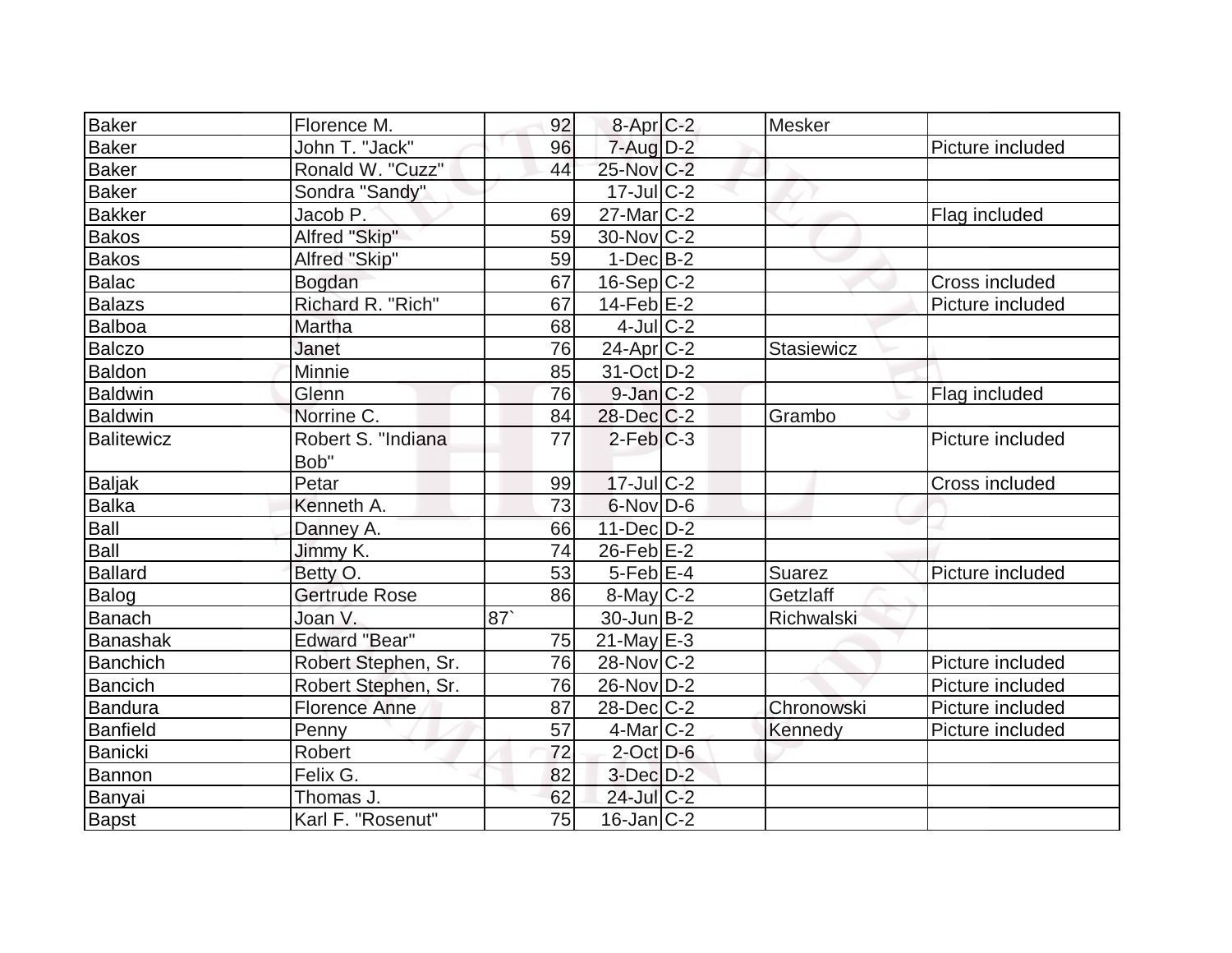| <b>Baradzie</b>             | Frances P.          | 91 | $25$ -Feb $ C-2 $     | Kubacki     |                                                    |
|-----------------------------|---------------------|----|-----------------------|-------------|----------------------------------------------------|
| <b>Baran</b>                | Dorothy L.          | 89 | 28-Nov C-2            |             |                                                    |
| <b>Baran</b>                | John M.             | 67 | $20$ -Apr $C$ -5      |             | Flag and Picture<br>included                       |
| Baranowski                  | Julia M. "Virg"     | 99 | $26$ -Oct $ C-3 $     | Rucinski    |                                                    |
| Barany                      | William A.          | 89 | $7$ -Jul B-2          |             | Flag included                                      |
| <b>Barbalas</b>             | Peter M.            | 88 | $11-Nov$ C-2          |             | Flag included                                      |
| <b>Barbao</b>               | Martha A.           |    | $8$ -May $C-2$        | Benton      |                                                    |
| <b>Barber</b>               | Elaine              | 86 | $6$ -Jan $B$ -2       |             |                                                    |
| <b>Barber</b>               | Robert T.           | 66 | $2$ -Apr $E-2$        |             | Flag included                                      |
| <b>Barbercheck-Carrroll</b> | Helen               | 99 | $8$ -Jul $C-2$        |             |                                                    |
| <b>Barczak</b>              | Marian J.           | 74 | $12$ -Nov $E-2$       |             | Picture included                                   |
| <b>Bardley</b>              | Marietta            | 74 | $19-Oct$ $C-5$        |             | Picture (Formely<br>Iknown as Marietta<br>Clayton) |
| Bardoczi                    | Sandra Lee "Sandy"  | 71 | $2-Feb$ $C-3$         | Szmutko     |                                                    |
| <b>Barenie</b>              | Kenneth S.          | 84 | $3-MarB-2$            |             |                                                    |
| <b>Baricevich</b>           | John G.             | 82 | $19$ -Jul $D-2$       |             | Flag included                                      |
| <b>Barker</b>               | Melissa             | 24 | 15-Apr <sub>C-2</sub> |             |                                                    |
| <b>Barker</b>               | Theresa A.          | 92 | $13$ -Apr $ C-5 $     | Finn        | Theresa Hannon<br>Barker / Picture<br>included     |
| <b>Barker</b>               | <b>Wayne Thomas</b> | 83 | $22$ -Apr $C-2$       |             | Picture included                                   |
| <b>Barkowski</b>            | Jerome "Jerry"      | 75 | 10-May $D-2$          |             |                                                    |
| <b>Barlo</b>                | Andrew J.           | 70 | $1-Jan D-2$           |             | Flag and Picture<br>included                       |
| <b>Barman</b>               | Edwin G.            | 84 | $12$ -Jun $ C-2 $     | Furlin      |                                                    |
| Barnaby                     | Helen T. "Lenny"    | 94 | $25$ -Oct C-2         | Sebahar     | Picture included                                   |
| <b>Barnes</b>               | Peggy               | 61 | $1$ -Dec $B-2$        |             |                                                    |
| <b>Barney</b>               | Barbara Ann         |    | $12$ -Feb $E-2$       | Szczepanski | Picture included                                   |
| <b>Barney</b>               | George B.           | 87 | $12$ -May B-2         |             |                                                    |
| Barr                        | Richard E. "Dick"   | 85 | $21$ -Dec $ C-3 $     |             |                                                    |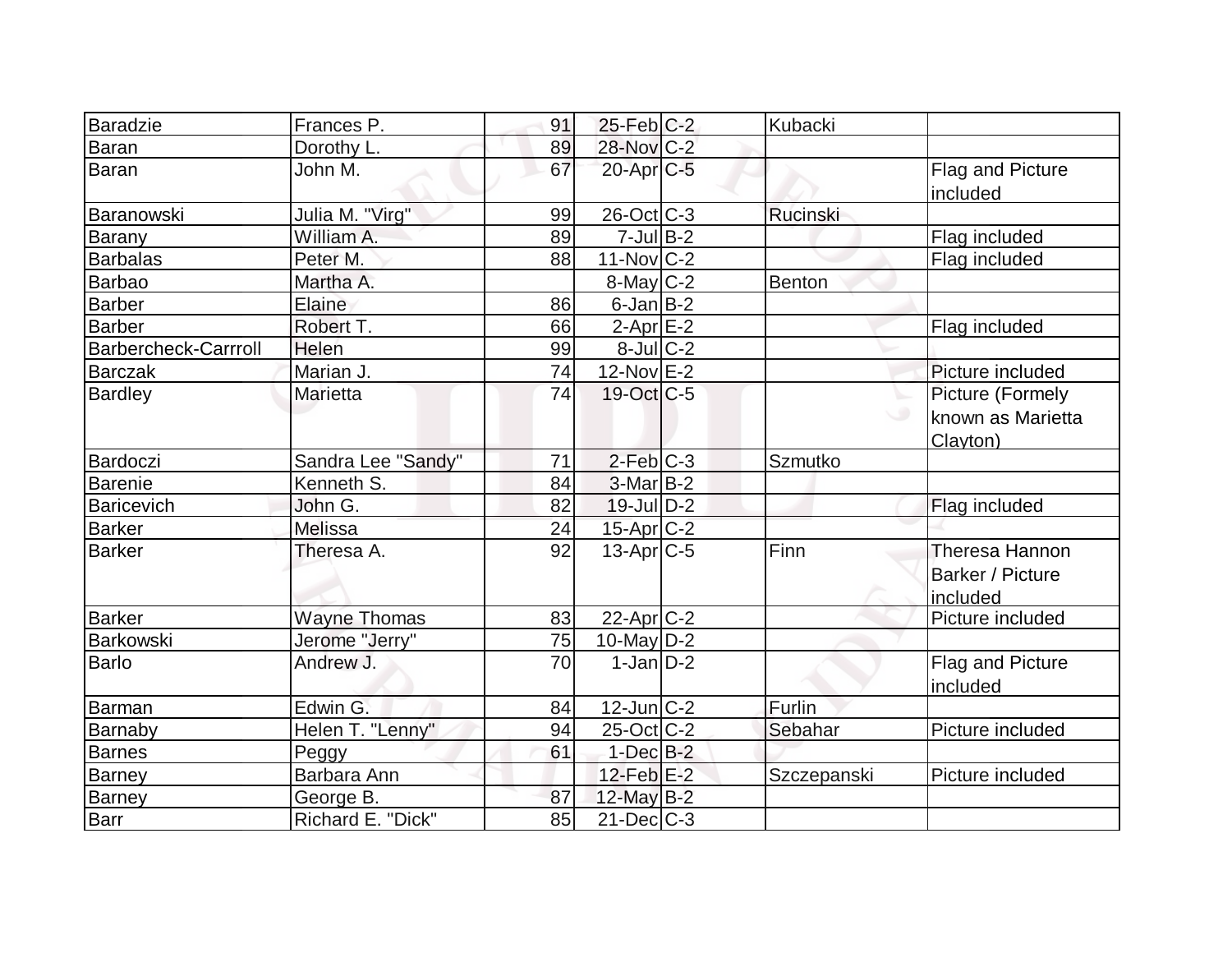| Barr              | Walter "Danny"         | 76              | 22-May C-2                  |         | Flag included          |
|-------------------|------------------------|-----------------|-----------------------------|---------|------------------------|
| Barratt           | Robert E.              | 89              | 20-Apr C-5                  |         |                        |
| Barrera           | Casimero "Casey"       | 50              | $7 - Aug$ $D-2$             |         |                        |
| Barrett           | Barbara Joanne         | 73              | $8$ -Aug $D-2$              |         | Picture included       |
| Barrett           | David R.               | 76              | $10$ -Aug C-3               |         |                        |
| <b>Barrker</b>    | <b>Frances Theresa</b> | 94              | 29-Sep B-2                  | Pac     |                        |
| <b>Barta</b>      | Jessie L.              | 91              | $10$ -Nov $B-2$             |         | Picture included. Full |
|                   |                        |                 |                             |         | name Jesse L.          |
|                   |                        |                 |                             |         | <b>Krucina Barta</b>   |
| <b>Barter</b>     | John F. "Rick"         | 66              | $1-Jan$ D-2                 |         | Picture included       |
| <b>Barthel</b>    | Robert H. Sr           | 87              | $14$ -Mar $ C-2 $           |         | Flag included          |
| Bartholomew       | Robert T.              | 90              | $27$ -Aug $E-2$             |         |                        |
| <b>Bartlett</b>   | Dianne K.              | 78              | 15-May C-4                  |         | Dianne K. Barlett O'   |
|                   |                        |                 |                             |         | Rourke                 |
| <b>Bartley</b>    | Barbara J. "Boogaloo   | 70              | $15$ -Aug C-2               | Ford    |                        |
|                   | Barb"                  |                 |                             |         |                        |
| <b>Bartniczak</b> | Van                    | 97              | $22$ -Jan E-2               |         | Flag and Picture       |
|                   |                        |                 |                             |         | included               |
| <b>Bartok</b>     | Ralph                  | 83              | $5$ -Jun $C-2$              |         |                        |
| Bartolomei        | Joanne M.              | 76              | $1$ -Jun $ C-5 $            | Laplant | Picture included       |
| Barton            | James C.               | 83              | $26$ -Jan $ C-5 $           |         | Picture included       |
| <b>Bartos</b>     | James E.               | 59              | $27$ -Nov $ D-2 $           |         |                        |
| <b>Bartrom</b>    | Ronald T.              | 75              | $12$ -Aug C-2               |         | Pictures included      |
| <b>Basic</b>      | Dr. Richard L.         | 81              | $12$ -Mar $E-2$             |         |                        |
| <b>Basile</b>     | Maurice                | 92              | $4$ -Feb $ C-2$             |         | Flag included          |
| Basso             | Peter J.               | 89              | $2$ -Nov $C-3$              |         | Picture included       |
| <b>Bates</b>      | David Duan             | 47              | $17-Oct$ D-2                |         |                        |
| <b>Bates</b>      | Gordon W.              | 89              | $27$ -Feb $\overline{D}$ -2 |         | Picture and Flag       |
|                   |                        |                 |                             |         | included               |
| <b>Batey</b>      | Modena Elaine          | 77              | 29-Oct E-2                  |         | Picture included       |
| <b>Batliner</b>   | Richard E.             | 73              | $14$ -Jun $D-2$             |         | Flag included          |
| <b>Batres</b>     | <b>Delores</b>         | $\overline{77}$ | $10$ -Dec $D-2$             |         |                        |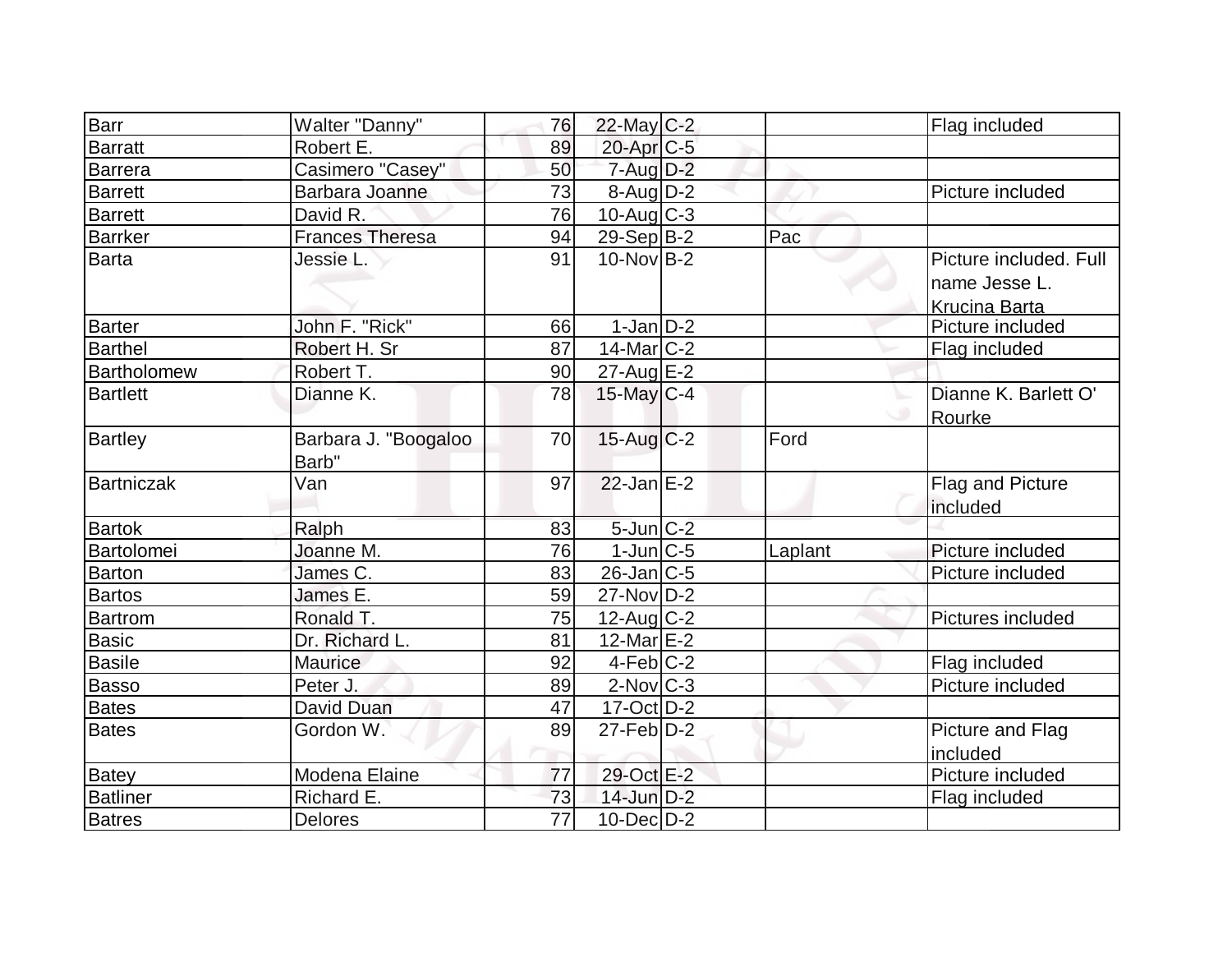| <b>Batson</b>    | <b>Betty Josephine</b>         | 80              | 31-Dec E-2        | Allen    | Picture included           |
|------------------|--------------------------------|-----------------|-------------------|----------|----------------------------|
| <b>Batwinski</b> | Stanley, Jr.                   | 73              | $2$ -May $C-2$    |          |                            |
| <b>Batzka</b>    | Kenneth E.                     | 79              | 17-Nov B-2        |          | Picture included           |
| Baugh-Fulz       | Laura Lynae                    | 41              | $18-Nov$ C-2      |          | Picture included           |
| <b>Bauknecht</b> | Ernest                         | 81              | 3-Aug C-5         |          |                            |
| <b>Baum</b>      | Larry G.                       | 67              | $31-Aug$ C-3      |          |                            |
| <b>Bauser</b>    | Glen, Sr.                      | 65              | $2$ -Nov $C-3$    |          |                            |
| <b>Baxter</b>    | <b>Gordon James</b><br>"Gordy" | 87              | 30-Jul E-2        |          | Picture included           |
| Bayo             | <b>Novak</b>                   | 91              | $14$ -Dec $C-3$   | Boyovich |                            |
| <b>Beal</b>      | <b>Roy Clifton</b>             | 85              | $18$ -Mar $ C-2 $ |          |                            |
| Bearby           | <b>Russell</b>                 | 89              | $30$ -Jan $ C-2 $ |          | Flag and Picture           |
|                  |                                |                 |                   |          | included                   |
| Beason           | John D.                        | 68              | $1-Nov C-2$       |          |                            |
| Beauchamp        | Michael Lloyd                  | 62              | $6$ -Mar $D-6$    |          |                            |
| <b>Becerra</b>   | Maria "Teresa"                 | 62              | $26$ -Feb $E-2$   |          |                            |
| <b>Becich</b>    | Mildred "Millie"               | 91              | $5$ -Aug $C-2$    |          |                            |
| <b>Beck</b>      | Paul R.                        | 88              | $12$ -Aug C-3     |          |                            |
| <b>Beck</b>      | Ralph W.                       | 79              | $18-Sep C-2$      |          | Masonic emblem<br>included |
| <b>Becker</b>    | Antoinette J.                  | 96              | $10$ -Jan $D-2$   | Kaniuk   |                            |
| <b>Becker</b>    | Judith A.                      | 71              | $16$ -Mar $ C-3 $ | Aloia    |                            |
| <b>Becker</b>    | Robert "Bob"                   | 88              | $11$ -Mar $ C-2 $ |          | Flag included              |
| <b>Becker</b>    | W. Winston                     | 88              | $11-Feb$ C-2      |          | Picture included           |
| <b>Beckman</b>   | Donna                          | $\overline{77}$ | $6$ -Oct $B-2$    |          |                            |
| <b>Beckman</b>   | Eva Marie                      | 75              | $28$ -Jan $ C-2 $ | O,Brien  |                            |
| Beda             | Bernadette C.                  | 92              | $6$ -Nov $D$ -6   | Knazur   |                            |
| Bednarowski      | Frank                          | 87              | $12$ -Oct $ C-3 $ |          |                            |
| <b>Bednarz</b>   | Loretta                        | 89              | $12$ -Feb $E-2$   | Preissig |                            |
| <b>Beeler</b>    | Anna May                       | 86              | $6-Sep C-2$       | Schmidt  | Picture included           |
| <b>Beeler</b>    | Cameron "Joe"                  | 94              | $16-Sep C-2$      |          | Picture included           |
| Beeson           | Ronald C.                      | 63              | 29-Dec B-2        |          | Flag included              |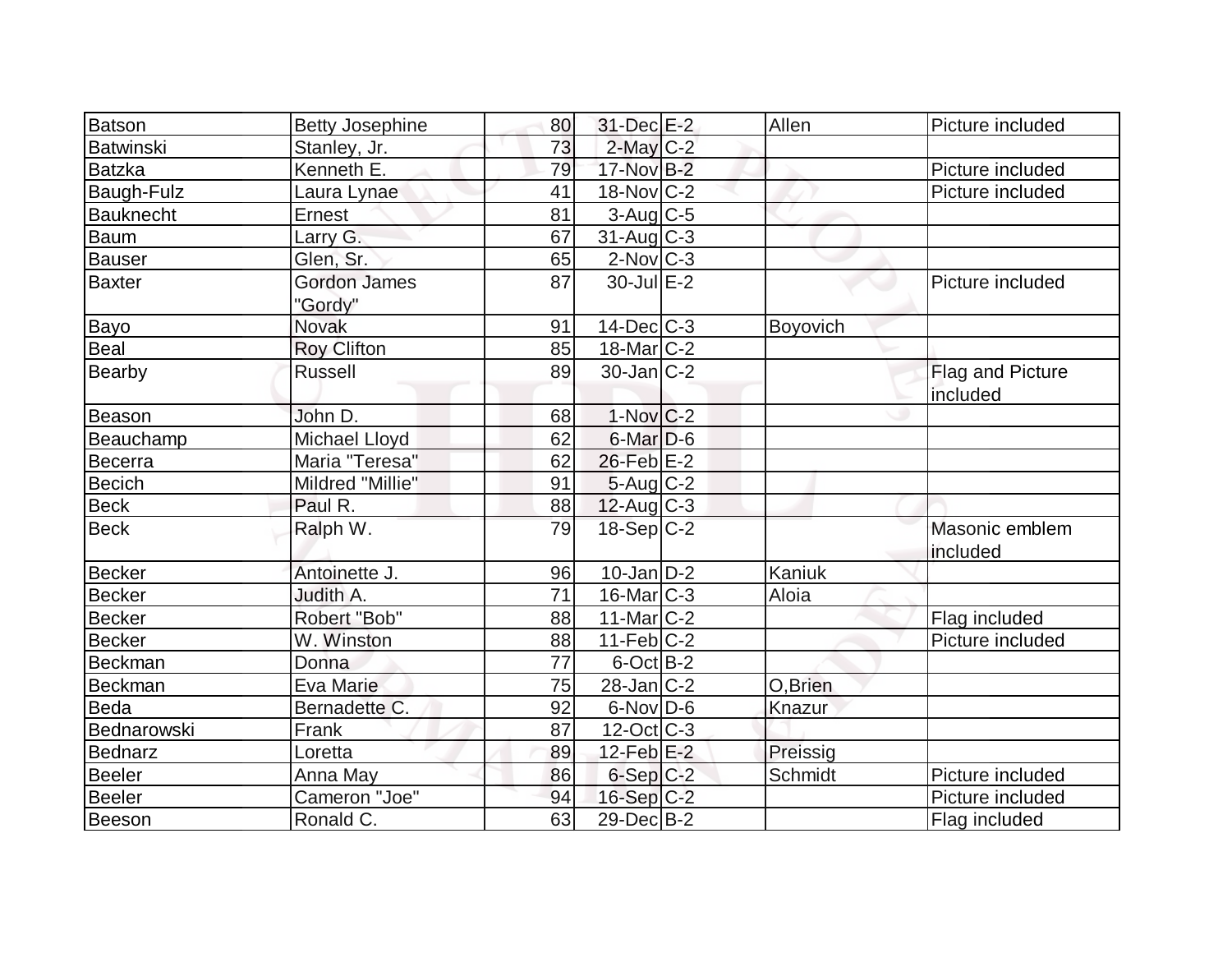| Begeski           | William J. "Bill"         | 63              | 23-May C-2            |                |                                     |
|-------------------|---------------------------|-----------------|-----------------------|----------------|-------------------------------------|
| <b>Beghtel</b>    | <b>Damien Seth</b>        | 2 months        | 26-Nov D-2            |                | Picture included                    |
| <b>Begich</b>     | Helen H. "Moya"           | 84              | 18-Nov C-2            | Hovan          | Helen H.<br>Heidekrueger Begich     |
| <b>Beier</b>      | Shirley J.                | 86              | $23-Sep C-2$          |                |                                     |
| <b>Beier</b>      | Steven E.                 | 65              | 29-Apr <sub>C-2</sub> |                |                                     |
| <b>Beigelbeck</b> | Mary "Maribeth"           | 64              | $9-Sep C-2$           | Peterson       |                                     |
| <b>Beilfuss</b>   | Roy R.                    | 75              | 12-Mar $E-2$          |                |                                     |
| <b>Beird</b>      | Robert W.                 | 69              | $9$ -Mar $C-3$        |                |                                     |
| <b>Beiriger</b>   | Norma M.                  | 86              | 27-Sep C-2            |                | Cross included                      |
| Belanger          | Hellen L.                 | 91              | $31$ -May $ D-2 $     | <b>Sark</b>    |                                     |
| <b>Belcher</b>    | Mildred F.                | 80              | 25-May C-5            | <b>Setters</b> | Mildred F. Morris<br><b>Belcher</b> |
| <b>Belei</b>      | Anton V. "Batch"          | 96              | $21$ -Aug $D-2$       |                |                                     |
| <b>Beliles</b>    | Joseph R., Sr.            | 57              | 12-Nov E-2            |                |                                     |
| <b>Belk</b>       | Glen                      | 61              | $3-Aug$ $C-5$         |                |                                     |
| <b>Bell</b>       | <b>Bette Doris</b>        | 90 <sup>°</sup> | $4$ -Dec $D-2$        | Llewellyn      |                                     |
| <b>Bell</b>       | Edward                    | 79              | $1-Oct$ $E-2$         |                | Flag included                       |
| <b>Bell</b>       | Judith M.                 | 70              | $31$ -Aug C-3         |                | Picture included                    |
| <b>Bell</b>       | Laura L.                  | 64              | $15$ -Feb $ D-3 $     |                |                                     |
| <b>Bell</b>       | Lucille E.                | 90              | $13$ -JulC-5          | Fenzel         |                                     |
| <b>Bell</b>       | MaryEllen                 |                 | 20-Apr <sub>C-5</sub> |                |                                     |
| <b>Bellamy</b>    | <b>James Patrick "PA"</b> | 86              | $12$ -Aug $C$ -2      |                | Flag included                       |
| <b>Bellich</b>    | Dorothy                   | 91              | $1-May$ D-2           |                | <b>Cross included</b>               |
| <b>Bellovary</b>  | Joe F., Sr.               | 86              | $20$ -Dec $D-2$       |                | Flag and picture<br>lincluded       |
| <b>Belmont</b>    | James Robert, Jr.         | 52              | 20-Apr C-5            |                | Picture included                    |
| <b>Belton</b>     | George M. "Gal"           | 69              | $3$ -Aug $C$ -5       |                |                                     |
| <b>Benacka</b>    | Anthony J., Jr. "Tony"    | 54              | $4-Sep D-2$           |                |                                     |
| <b>Bencur</b>     | Andrew P., Sr.            | 92              | $2$ -Feb $C-3$        |                | Flag included                       |
| Benda             | <b>Thelma Della</b>       | 84              | 26-Aug C-2            |                |                                     |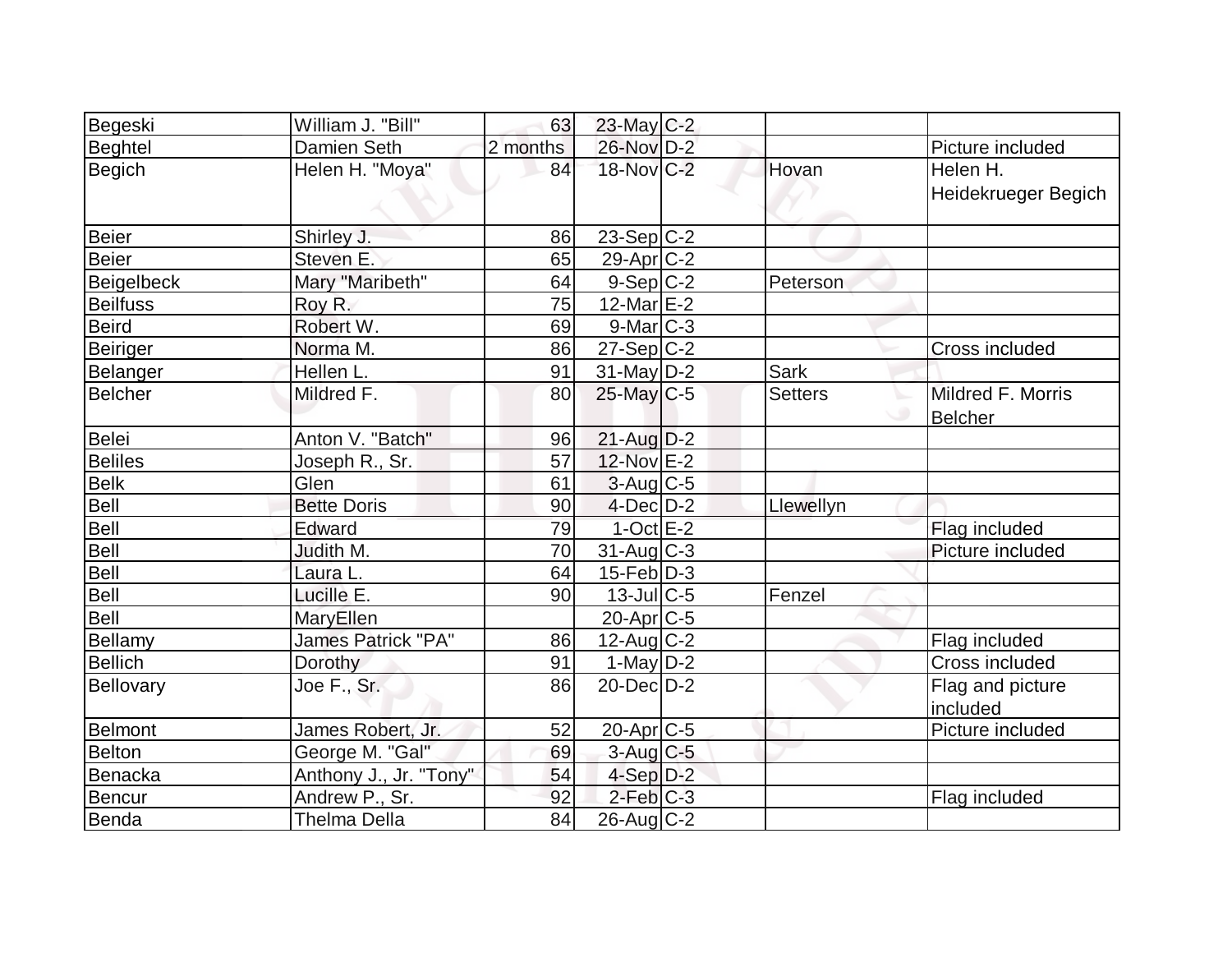| Bender          | Phyllis Jean            | 86 | 17-Apr D-2        |               |                        |
|-----------------|-------------------------|----|-------------------|---------------|------------------------|
| <b>Bendis</b>   | <b>Curtis Andrew</b>    | 36 | 28-Feb D-2        |               | Picture included       |
| Bendis          | Steve A.                | 69 | 18-Jul C-2        |               | Picture included       |
| Beneake         | Jean                    | 91 | $2$ -Feb $ C-3 $  |               | Picture included       |
| Benedict        | Alex J., Jr.            | 58 | $30$ -Apr $E-2$   |               |                        |
| <b>Benedict</b> | Anna                    | 87 | 9-Oct D-2         | Popa          |                        |
| <b>Benitez</b>  | Marie                   | 69 | $1$ -Jul $C-2$    |               |                        |
| Benjamin        | John A.                 | 47 | $12$ -Aug C-2     |               |                        |
| Benkovich       | Dorothy L.              | 88 | $15$ -Aug C-2     | Zbur          |                        |
| <b>Bennett</b>  | Amalia H. "Mali"        | 85 | $15$ -Apr $ C-2 $ |               |                        |
| Bennett         | Bessie C. "Betsy"       |    | $1-Apr$ $C-2$     |               |                        |
| Bennett         | James Duane             | 76 | 31-Mar B-2        |               |                        |
| <b>Bennett</b>  | Llewellyn "Mike"        | 79 | 28-Aug D-2        |               |                        |
| <b>Bennett</b>  | Orvil "Ray"             | 85 | $21$ -Feb $D-2$   |               |                        |
| Bennett         | <b>Stephen Ray</b>      | 73 | $4$ -Dec $D-2$    |               | Flag included          |
| Benninghoff     | Rene E.                 | 63 | $2$ -Feb $ C-3$   |               |                        |
| Benson          | Michael John            |    | $30$ -Jul $E-2$   |               |                        |
| Bente           | Harriet G.              | 80 | $12$ -Dec $C$ -2  | Greer         |                        |
| Bentley         | Dianne Lynn             | 60 | 27-Dec D-2        |               |                        |
| <b>Beres</b>    | Rose                    | 95 | 26-Nov D-2        |               |                        |
| Berg            | Ronald                  | 70 | $10$ -Dec $D-2$   |               |                        |
| Berg            | <b>Ronald James</b>     | 77 | $13-Sep C-2$      |               |                        |
| <b>Berke</b>    | Eve                     | 88 | $15$ -Jan $E-2$   | Evanson       | Star of David included |
| Bernard         | Clarence                | 85 | $31$ -Aug C-4     |               | Flag included          |
| <b>Berrios</b>  | Orlando "Mike"          | 69 | $31$ -Aug C-3     |               | Flag included          |
| <b>Berry</b>    | Ben                     | 62 | $2-Sep C-2$       |               |                        |
| Berta           | Cathryn L.              | 74 | $8$ -Jul $C-2$    | Riebe         |                        |
| Berthold        | <b>Gertrud Karoline</b> | 85 | 17-Dec D-2        | <b>Broker</b> |                        |
| Berti           | Patricia J.             | 62 | $24$ -Aug $C-5$   | Kozlowski     |                        |
| <b>Bertino</b>  | James J.                | 64 | $9$ -Dec $C-2$    |               |                        |
| Beschinski      | <b>John Charles</b>     | 62 | $22$ -Apr $ C-2 $ |               | Picture included       |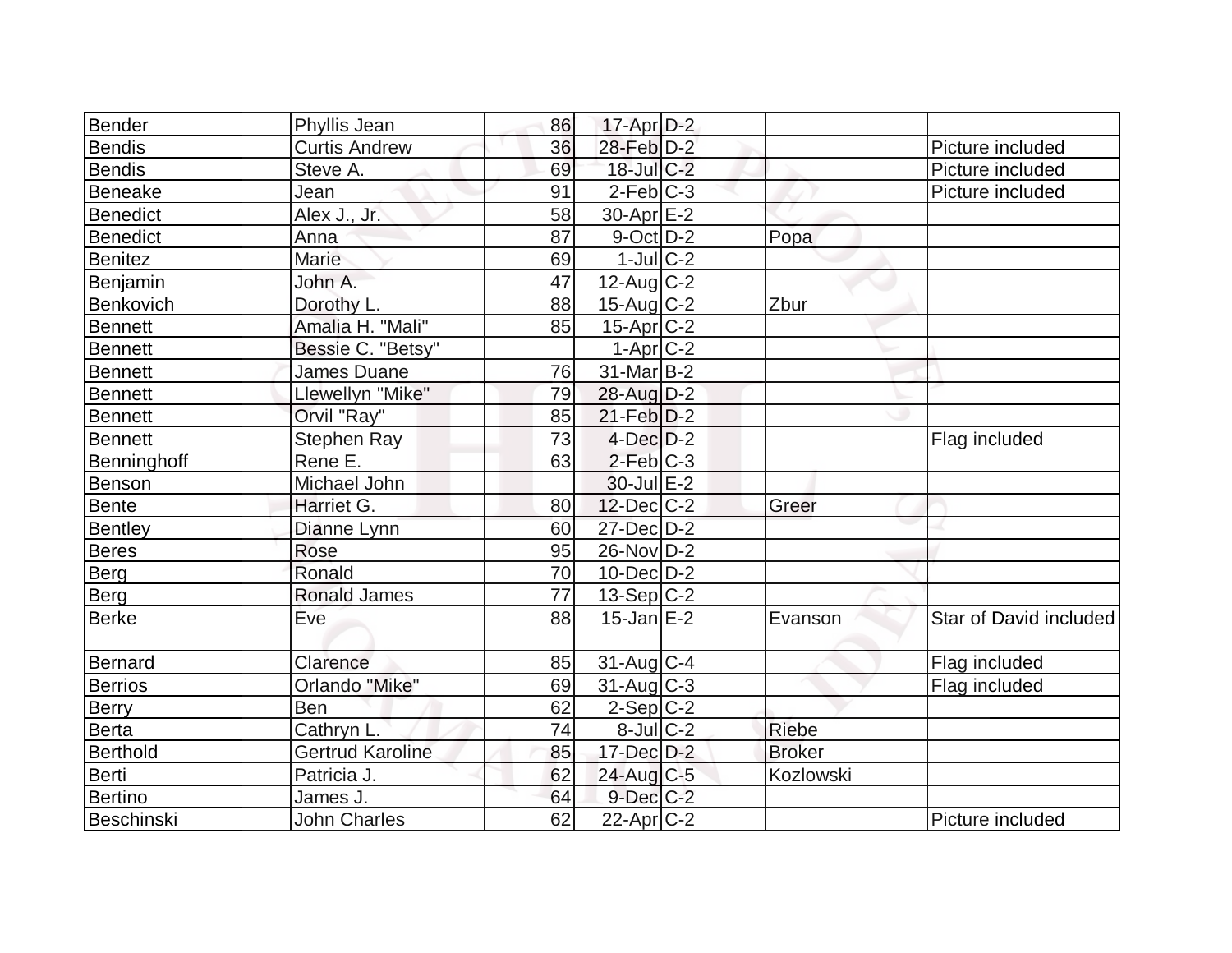| <b>Beshears</b> | Kimberly M.                      | 51  | $3-Aug$ <sub>C-5</sub> |                |                                      |
|-----------------|----------------------------------|-----|------------------------|----------------|--------------------------------------|
| Bessigano       | Peter C " Pop"                   | 76  | 29-Mar <sub>C-2</sub>  |                | Flag included                        |
| <b>Betler</b>   | Daniel R.                        | 78  | 15-Oct E-2             |                |                                      |
| Beyer           | Dawn Marie                       | 57  | $16$ -Oct $ C-2 $      |                |                                      |
| Beyer           | Donald P. "Casey"                | 81  | $16-Sep$ $C-2$         |                | Picture included                     |
| <b>Beyer</b>    | Pauline                          | 92  | 18-Sep C-2             | Palmateer      | Cross, Flag, and<br>Picture included |
| Beyer           | Raymond P.                       | 88  | 22-Jul C-2             |                | Flag included                        |
| Bianchi         | <b>Dolores Ann</b>               | 76  | $10$ -Jan $ D-3 $      |                |                                      |
| Bianchi         | James D., Jr.                    | 65  | $17$ -May D-2          |                |                                      |
| <b>Bianco</b>   | Georgia J.                       | 72  | $4$ -May C-5           |                |                                      |
| <b>Bieber</b>   | <b>Kerry William</b>             | 63  | $23$ -Jul $E-2$        |                |                                      |
| Bieganik        | Michael R.                       | 63  | 17-Mar B-2             |                |                                      |
| Biegel          | Joseph                           | 97  | $1$ -Jul $C$ -2        |                | Flag and Picture<br>included         |
| Biel            | <b>John Matthew "Jack"</b>       | 77  | 18-Feb C-2             |                |                                      |
| Biel            | Josephine G.                     | 96  | 18-May C-3             |                |                                      |
| <b>Bielak</b>   | Geraldine J. "Jerry"             | 89  | $27$ -Mar $C-2$        | <b>Boswell</b> |                                      |
| <b>Biernat</b>  | Cynthia Ann                      | 69  | $10$ -Jan $D-2$        | Chlopek        |                                      |
| Biernat         | Mary A.                          | 95  | $12$ -Feb $E-2$        |                |                                      |
| Biesen          | <b>Yvonne Annette</b>            | 60  | $5$ -May B-2           |                |                                      |
| Biggs           | Charles E. "Chuck"               | 62  | $22$ -Nov $D-2$        |                |                                      |
| Bigham          | Veloria                          | 62  | $22$ -Aug C-2          |                |                                      |
| Billadeau       | Marcus Jon                       | 41  | $9-Nov$ <sub>C-3</sub> |                | Picture included                     |
| Billeaux        | Mary Lou                         | 87  | $10$ -Oct $ D-2 $      |                |                                      |
| <b>Billick</b>  | <b>Peter Lawrence</b><br>"Coach" | 80  | $29$ -Jan $E-2$        |                | Flag included                        |
| <b>Billings</b> | Sue                              | 66  | $1-Dec B-2$            |                |                                      |
| <b>Bilski</b>   | Josephine H.                     | 100 | 18-Jun E-2             | <b>Drzal</b>   |                                      |
| Bilski          | Raymond J.                       | 78  | 28-Sep C-3             |                | Picture included                     |
| <b>Bilunas</b>  | Jean M.                          | 96  | 20-Apr <sub>IC-5</sub> |                |                                      |
| <b>Bilyak</b>   | <b>Milan Ronald</b>              | 72  | $6$ -Jan $B$ -2        |                |                                      |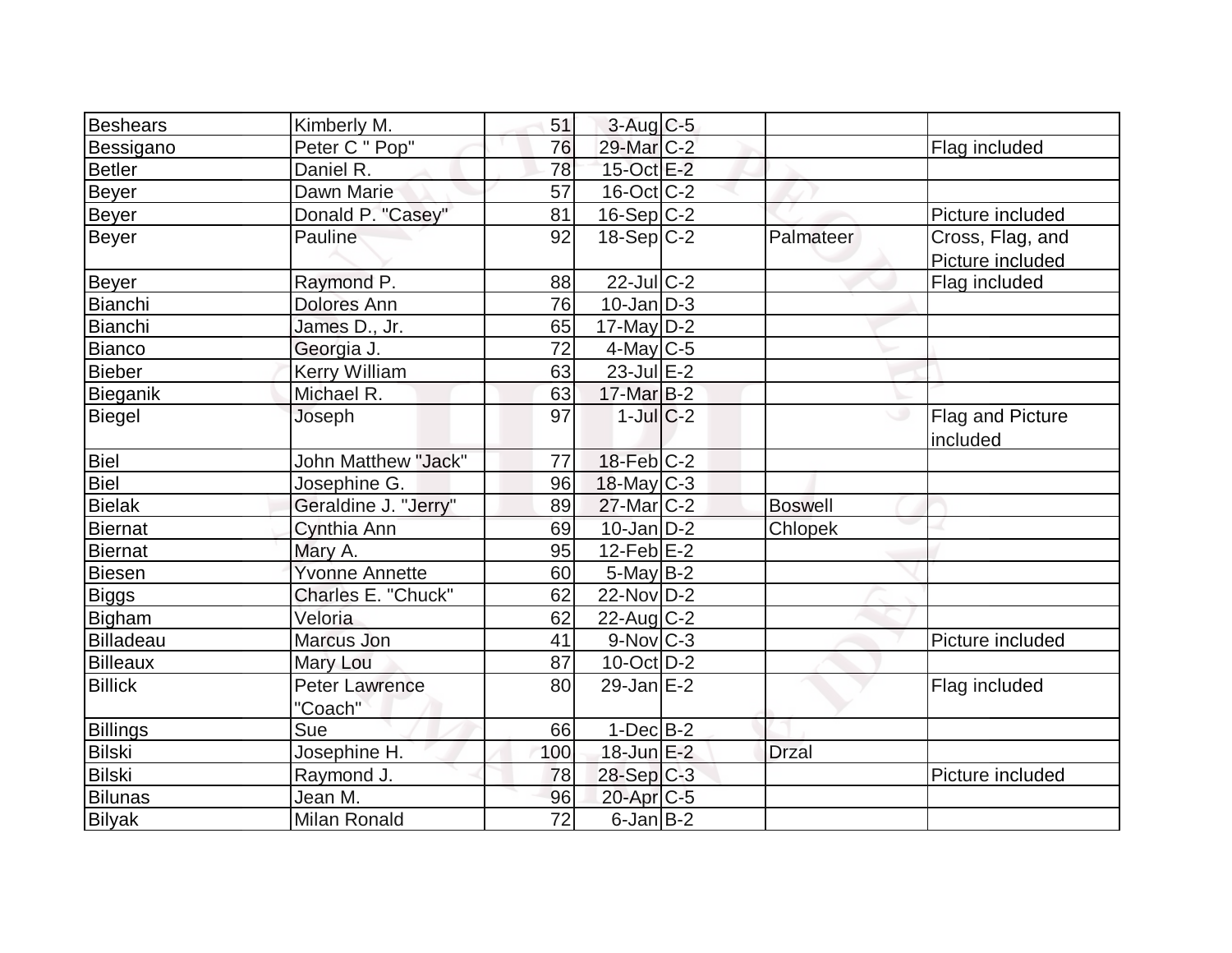| <b>Binda</b>     | Joseph J.           | 95 | $1-Dec$ B-2       |              |                        |
|------------------|---------------------|----|-------------------|--------------|------------------------|
| <b>Bindas</b>    | <b>Adeline</b>      | 86 | $14$ -Nov $ C-2 $ | Labuda       |                        |
| Bingaman         | Charles W.          | 92 | $10$ -Aug $C-3$   |              | Flag included          |
| Biniecki         | Rozellar            | 87 | $31$ -May D-2     |              |                        |
| <b>Birky</b>     | Elden H.            | 93 | $15$ -Aug C-2     |              |                        |
| <b>Birky</b>     | <b>Mary Bernice</b> | 82 | $27-Sep C-2$      | Grieger      |                        |
| <b>Bis</b>       | Mary A. "Mamie"     | 93 | $4$ -Jul $C-2$    |              |                        |
| <b>Bishop</b>    | Darryl J. "RYL"     | 66 | $29$ -Aug C-2     |              |                        |
| Bishop           | Rita M.             | 87 | $26$ -Jan $ C-5 $ |              | Pictue included        |
| <b>Bistrican</b> | Joseph M.           | 87 | $30$ -Jul $E-2$   |              |                        |
| <b>Biter</b>     | Rosalie Y.          | 76 | $19$ -Jun $ D-2 $ |              | Picture included       |
| <b>Bivens</b>    | Eloise P.           | 80 | $19$ -Jan $ C-5$  |              |                        |
| Bixenman         | Lee (Etta)          | 67 | $9$ -Jan $ C-2 $  |              | Picture included       |
| <b>Bizzle</b>    | Marlene Jane        | 75 | $13$ -Mar $ C-2 $ |              |                        |
| <b>Black</b>     | <b>Brenda</b>       | 63 | $5$ -Feb $E-2$    | Hancock      | Picture included       |
| <b>Black</b>     | <b>Forest Earl</b>  | 88 | $4$ -Dec $D-2$    |              | Flag included          |
| <b>Black</b>     | Patricia E.         | 85 | 14-Mar C-2        |              |                        |
| <b>Black</b>     | Patricia Jane       | 85 | $16$ -Apr $E-2$   |              |                        |
| <b>Black</b>     | William E. "Bill"   | 88 | 22-Oct E-2        |              |                        |
| <b>Blackard</b>  | <b>Bobbi</b>        | 68 | $21$ -Jul B-2     |              |                        |
| Blackburn        | <b>Brian Keith</b>  | 52 | $9$ -Jan $ C-2 $  |              |                        |
| Blackburn        | David               | 54 | $25$ -Jul $C-2$   |              | Star of David included |
| Blackburn        | David A.            | 54 | $1$ -Jun $C$ -6   |              | Star of David included |
| Blackburn        | Sandra              | 73 | $12$ -Feb $E-2$   |              | Sandra Cutler          |
|                  |                     |    |                   |              | Robinson Blackburn /   |
|                  |                     |    |                   |              | Picture included       |
| <b>Blackmun</b>  | Frederick W.        | 80 | 30-Apr E-2        |              | Picture included       |
| <b>Blair</b>     | Margaret L.         | 83 | $3$ -Aug C-5      | <b>Clark</b> |                        |
| <b>Blair</b>     | Ralph L.            | 63 | $19-Sep C-2$      |              | Flag included          |
| Blakely          | Thomas J.           | 79 | 14-Apr B-2        |              |                        |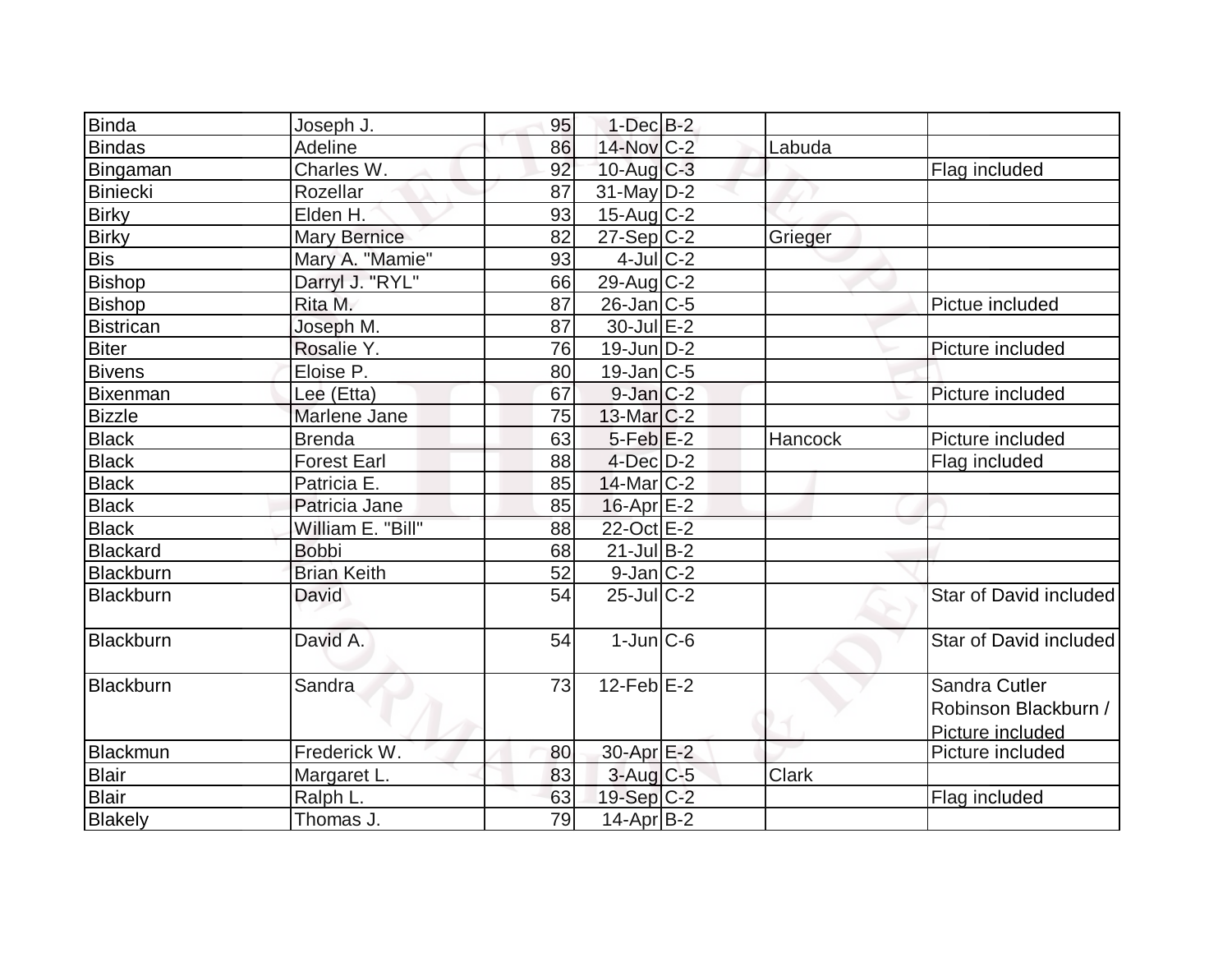| Blakeman        | Forrest D.            | 89 | 26-Jul D-2               |               | Flag included    |
|-----------------|-----------------------|----|--------------------------|---------------|------------------|
| Blaney          | Nancy Rita            | 93 | $3$ -Jun $C-2$           | Steigerwald   |                  |
| <b>Blank</b>    | John L., Jr.          | 88 | $12-Sep D-2$             |               |                  |
| <b>Blank</b>    | Kenneth G., Sr.       | 77 | $19$ -Jul $D-2$          |               |                  |
| <b>Blastick</b> | Leonard               | 84 | $19-Sep C-2$             |               |                  |
| <b>Blastick</b> | Robert "Bob"          | 83 | $19-Oct$ $C-5$           |               | Picture included |
| Blaszczyk       | Henry "Hank"          | 84 | 19-Mar E-2               |               |                  |
| Blessing        | <b>Warren Glen</b>    | 93 | $24$ -Aug C-5            |               | Picture included |
| <b>Blevins</b>  | Kenneth E.            | 65 | $18$ -Jun $E-2$          |               |                  |
| <b>Blink</b>    | Shirley B. "Casey"    | 95 | $19-Nov D-2$             | Andersen      |                  |
| <b>Block</b>    | Dale A.               | 57 | 20-Nov C-2               |               |                  |
| <b>Block</b>    | Robert J.             | 68 | $3$ -Jan $D-2$           |               | Picture included |
| <b>Blocker</b>  | Karen                 | 74 | $11$ -May C-5            |               |                  |
| Blodget         | <b>Chad Jeffery</b>   | 36 | 30-Mar <sub>IC</sub> -2  |               | Picture included |
| <b>Blohm</b>    | Ethelyn "Joyce"       | 88 | $23$ -Apr $E-2$          |               |                  |
| <b>Blom</b>     | <b>Robert Willis</b>  | 91 | $9$ -Feb $C-3$           |               | Flag included    |
| <b>Blonski</b>  | Carol D.              |    | $1-Jan D-2$              | Wesolowski    |                  |
| Blonski         | Mary C.               | 93 | $18$ -May C-3            | <b>Dudzik</b> |                  |
| Bloomquist      | Jerry J.              | 53 | $7 - Aug$ $D-2$          |               |                  |
| Blotnicki       | James "Whitey"        | 61 | $12$ -Jan $ C-3 $        |               | Flag included    |
| Blotnicki       | <b>Robert</b>         | 79 | $25$ -Jan B-2            |               | Flag included    |
| Blount          | Ruth H.               | 79 | $12-Oct$ <sub>C</sub> -3 | Rohde         | Cross included   |
| Blummer         | Terry L.              | 72 | $16-Sep C-2$             |               |                  |
| Boardman        | Gwen M.               | 93 | $4$ -Nov $ C-2 $         |               |                  |
| <b>Bobalik</b>  | Joseph E.             | 74 | $15$ -Feb $ D-3 $        |               | Picture included |
| <b>Bobinac</b>  | Tomas                 | 96 | 11-Sep C-2               |               |                  |
| <b>Bobis</b>    | Patricia Gail (Patti) | 66 | $8$ -Oct $E-2$           |               |                  |
| <b>Bocca</b>    | Norma Maxine          | 84 | $24$ -Nov B-2            | Ganion        | Picture included |
| Bochnowski      | Frank J., Lt. Colonel | 75 | $2$ -May $C-2$           |               | Flag and Picture |
|                 |                       |    |                          |               | included         |
| <b>Bock</b>     | Vera W.               | 91 | 14-May E-2               | Steinhauer    |                  |
| Bodamer         | Daniel "Danny"        | 49 | $23$ -Mar $C-3$          |               |                  |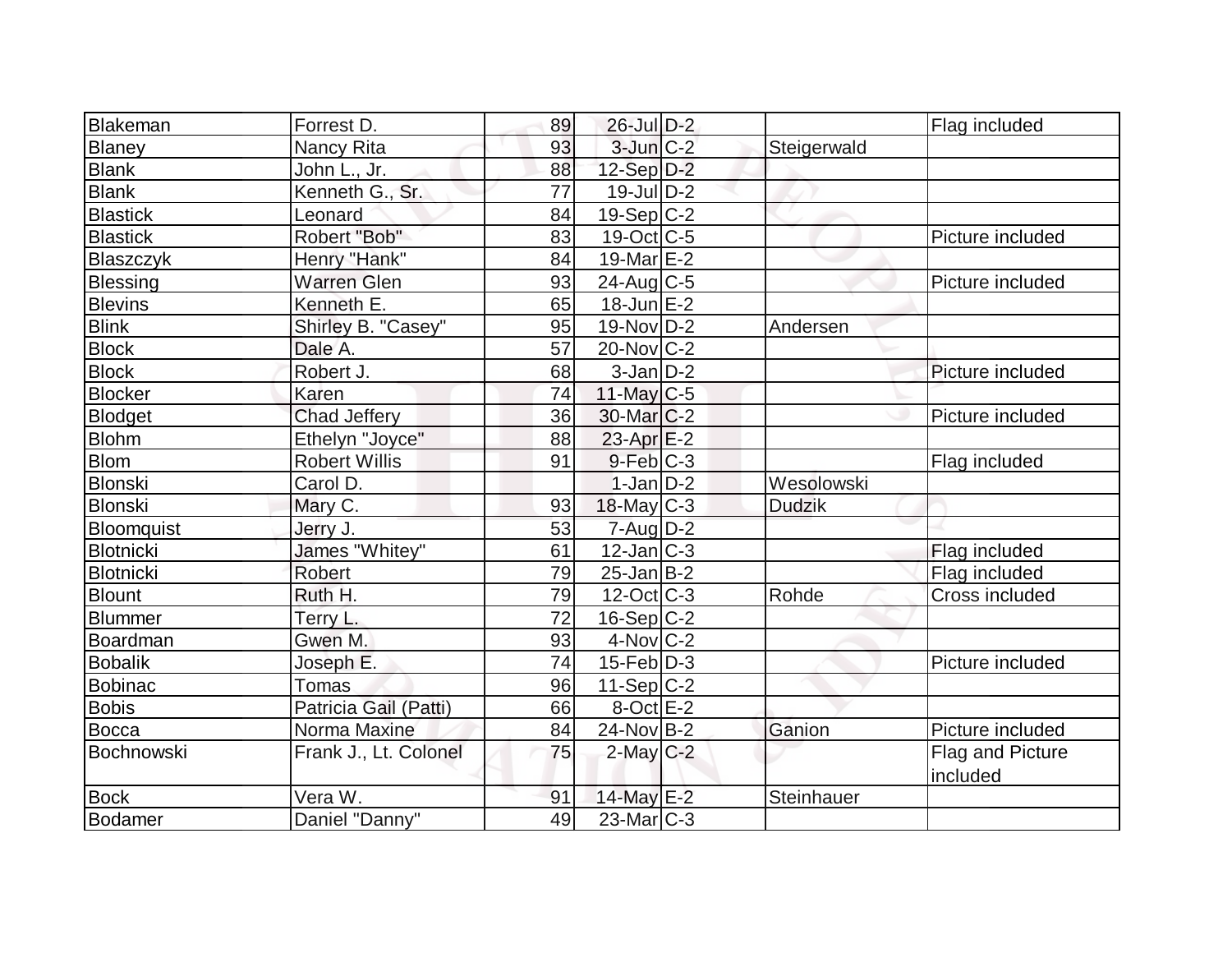| <b>Bode</b>       | Walter H.            | 97 | $29$ -Jun $C-3$   |              | Flag and Picture |
|-------------------|----------------------|----|-------------------|--------------|------------------|
|                   |                      |    |                   |              | included         |
| <b>Bodie</b>      | David                | 53 | 14-May E-2        |              |                  |
| <b>Bodie</b>      | Jeanne               | 91 | $10$ -Apr $ D-3 $ | <b>Myron</b> |                  |
| <b>Bodnar</b>     | Mary J.              | 87 | $5$ -Jan $C-3$    | Di Michele   | Picture included |
| <b>Bodo</b>       | James "Jim"          | 83 | 29-Oct E-2        |              |                  |
| <b>Bodo</b>       | Steve "Hippie Steve" | 73 | $26-Sep C-2$      |              |                  |
| Body              | <b>Betty Jean</b>    | 67 | $30$ -Mar $ C-2 $ |              |                  |
| <b>Boehlke</b>    | Virginia Mary        | 92 | $30$ -Jun $ B-2 $ |              |                  |
| Boer              | Henry J. "Hank"      | 79 | $29$ -Jan $E-2$   |              |                  |
| <b>Boer</b>       | Leonard C.           | 90 | $13-Oct$ B-2      |              |                  |
| <b>Boesch</b>     | Marleen E.           | 71 | $12$ -Jul $D-2$   |              |                  |
| Bogdan            | John P. "Bucko"      | 66 | 31-Dec E-2        |              |                  |
| Bogdan            | Ronald W.            | 62 | $4$ -Dec $D-2$    |              |                  |
| Bogielski         | Walter, Jr.          | 85 | $26-Sep C-2$      |              | Flag included    |
| <b>Bogovich</b>   | Mary A.              | 90 | $3$ -Jan $D-2$    |              | Picture included |
| <b>Bogue</b>      | Donald J.            | 96 | $27$ -Apr $ C$ -5 |              | Picture included |
| Boguslaw          | Anne R.              |    | $29$ -Jul $C-2$   | Valle        |                  |
| Boguslawski       | <b>Beverly Jean</b>  | 78 | 26-Jul D-2        |              | Picture included |
| Bogussawski       | <b>Beverly Jean</b>  | 78 | $13$ -Jun $C-2$   |              | Picture included |
| <b>Bohacik</b>    | Helen B.             | 90 | $3-Apr D-2$       |              |                  |
| <b>Bohacik</b>    | <b>Stephen</b>       | 64 | $28$ -Jan $C-2$   |              |                  |
| <b>Bohling</b>    | Donald G.            | 89 | $20$ -Feb $ C-2 $ |              | Flag included    |
| <b>Bohney</b>     | William C. "Bill"    | 88 | $9$ -Jun $B-2$    |              | Flag included    |
| <b>Bojda</b>      | Lorraine J.          | 85 | $15-Sep B-2$      | Magdziarz    |                  |
| <b>Bolan</b>      | <b>Mark Christ</b>   | 55 | $2$ -Oct $D$ -6   |              | Cross included   |
| Bolanowski        | Bernice L.           | 94 | $12$ -Aug $C-2$   |              |                  |
| <b>Bolde</b>      | Domicelle "Daisy"    | 90 | $1-Jan D-2$       | Mackowiak    |                  |
| <b>Boldin</b>     | <b>Beverly</b>       |    | $4$ -May C-5      |              |                  |
| <b>Bollheimer</b> | Frances M.           | 98 | 17-Dec D-2        | Luick        |                  |
| Bolsega           | Frances M.           | 88 | 27-Dec D-2        |              | Picture included |
| Bonaparte         | Anthony L.           | 39 | $15$ -Nov $ D-2 $ |              |                  |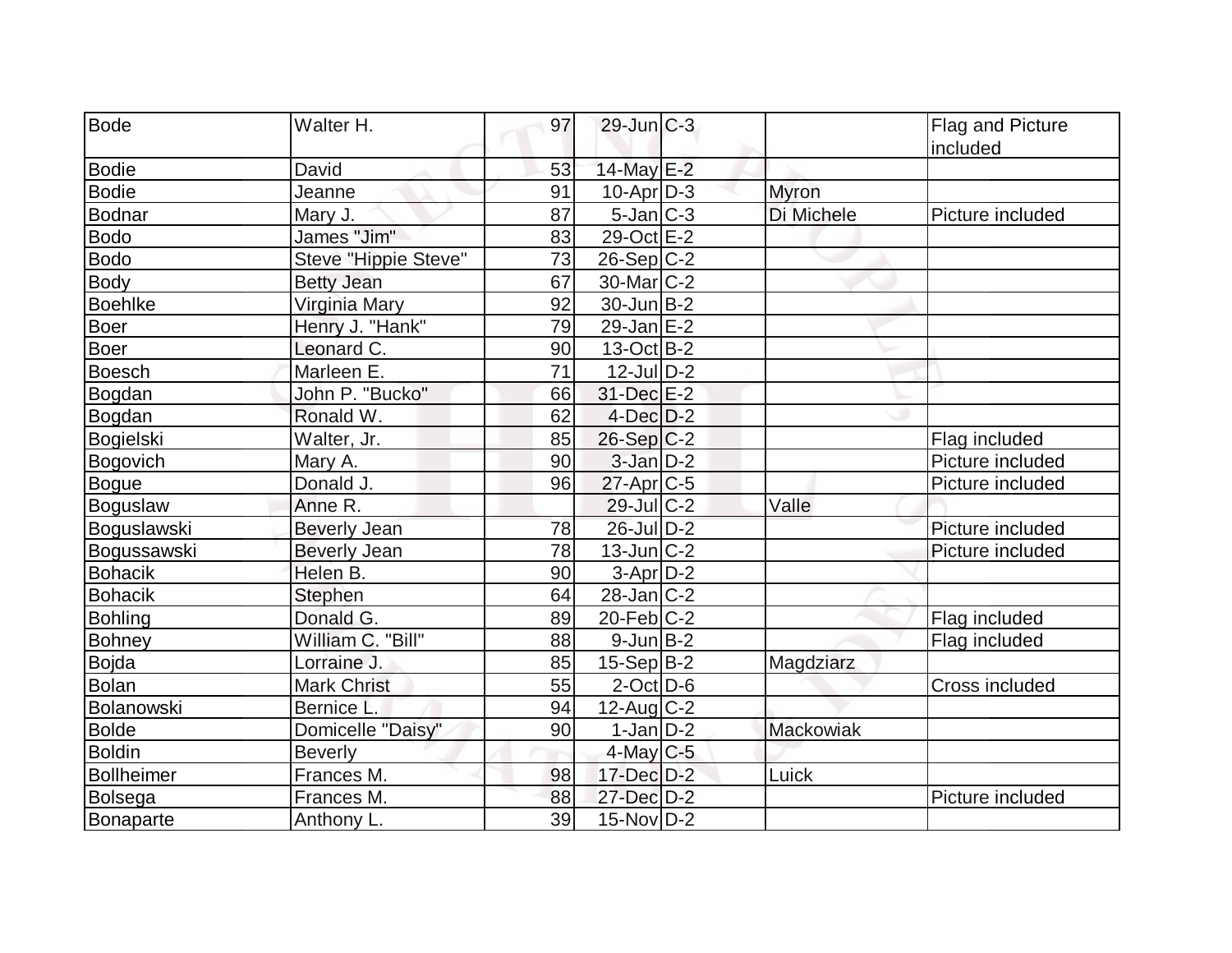| Bondi           | Robert V.                   | 94              | 28-Dec C-3        |               | Flag included     |
|-----------------|-----------------------------|-----------------|-------------------|---------------|-------------------|
| Bonich          | <b>George A "Tony"</b>      | 57              | $17$ -Jul $C-2$   |               |                   |
| <b>Bonnell</b>  | Mary                        | 89              | 18-Jul C-2        | <b>Miller</b> |                   |
| Bono            | Joann                       | 80              | $11$ -Jun $E-2$   | Furlin        |                   |
| Bonomo          | <b>James</b>                | 94              | $28$ -Jan $ C-2 $ |               | Picture included  |
| Bood            | Joan T.                     | 77              | $7-Feb$ D-2       | Wronko        |                   |
| Boose           | Wandalene                   | 81              | 28-Aug D-2        |               |                   |
| Boothe          | Waldron G., Jr.             | $\overline{77}$ | $5$ -Jun $C-2$    |               | Flag included     |
| <b>Borek</b>    | Kathyln A.                  | 83              | $29$ -Jun $C-3$   | Pettenon      |                   |
| <b>Boren</b>    | <b>Alfred Julian</b>        | 67              | $17$ -Jul $C-2$   |               |                   |
| Borg            | David T., Jr. "Bud"         | 93              | 31-Dec E-2        |               |                   |
| Borgman         | Eve                         | 82              | $8$ -Jun $C-3$    |               |                   |
| Borja           | Lester R.                   | 87              | $9-Sep C-2$       |               | Flag included     |
| Borkowski       | Michael F.                  | 81              | $18$ -May C-3     |               | Flag included     |
| Born            | Lowell D.                   | 61              | $1-Jan$ $D-2$     |               |                   |
| <b>Bornholt</b> | Carol M.                    | 79              | $5$ -Mar $E-2$    |               |                   |
| Bornstein       | Herschel, Dr.               | 87              | $9$ -May $C-3$    |               | Flag and Star of  |
|                 |                             |                 |                   |               | David included    |
| Boron           | Mildred H.                  | 97              | 24-Jul C-2        | <b>Benes</b>  |                   |
| Borowski        | David S.                    | 89              | $2-Feb$ $C-3$     |               | Flag included     |
| Borowski        | Gerard D.                   | 59              | $21$ -Dec $C-3$   |               |                   |
| Borozan         | Geraldine C.                | 96              | 29-May C-2        | Jolly         | Picture included  |
| <b>Borsits</b>  | Elaine I.                   | 84              | $1-Jan$ D-2       | Kenize        |                   |
| Borum           | Mabel "Mae Mae"             | 88              | $15-Sep B-2$      |               |                   |
|                 | "Ms. Mabel"                 |                 |                   |               |                   |
| <b>Bosch</b>    | <b>Timothy James</b>        | 34              | 17-Jul C-2        |               |                   |
| Bosiljevac      | <b>Matthew "Uncle Matt"</b> | 88              | $25$ -Nov $C-2$   |               | Picture included  |
|                 |                             |                 |                   |               |                   |
| <b>Bosnich</b>  | George                      | 87              | $5-MarE-2$        |               | Flag included     |
| <b>Bosnich</b>  | Kova                        | 73              | 26-Nov D-2        | <b>Babic</b>  | Pictures included |
| <b>Botsko</b>   | Zachary Joseph              | 57              | 28-Aug D-2        |               |                   |
| <b>Bottos</b>   | Frank J., Sr.               | 89              | $17$ -Aug C-3     |               | Flag included     |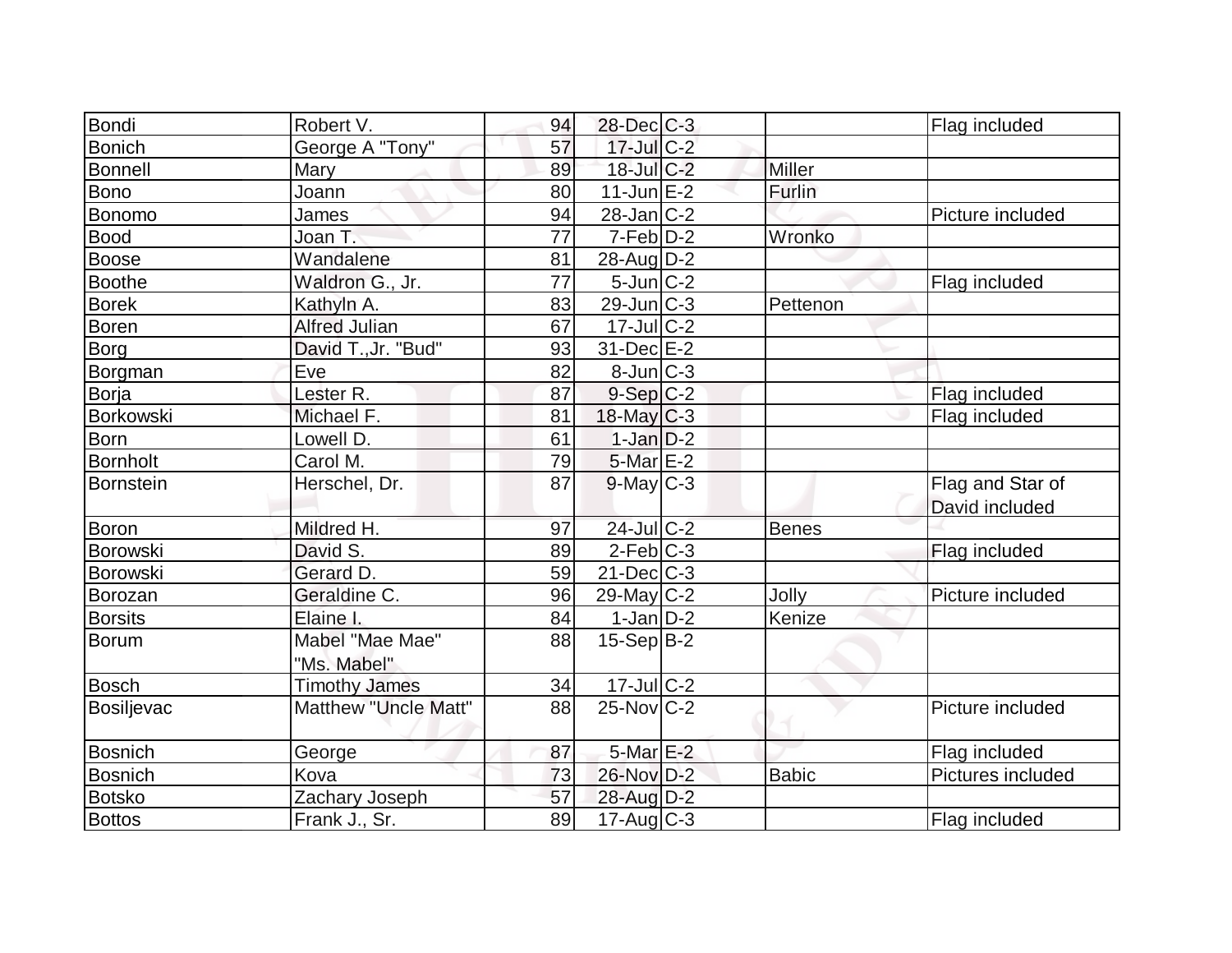| Boucher         | Alice                           | 82     | $4$ -May C-5     |                 |                                                  |
|-----------------|---------------------------------|--------|------------------|-----------------|--------------------------------------------------|
| <b>Bounds</b>   | Evalucille                      | 94     | $7$ -Mar $D-6$   |                 |                                                  |
| <b>Bowen</b>    | Clifford L.                     | 75     | 28-Oct C-2       |                 |                                                  |
| Bowens          | Edna M.                         | 66     | $25-Sep C-2$     | Short           | Picture included                                 |
| <b>Bowers</b>   | Richard W.                      | 59     | $5$ -Oct $C$ -3  |                 |                                                  |
| <b>Bowers</b>   | Sumner Merrill "Sam"            | 73     | $4$ -Dec $D-2$   |                 |                                                  |
| Bowker          | Patricia M.                     | 54     | $4$ -Mar $ C-2$  |                 |                                                  |
| Bowman          | <b>Donald James</b>             |        | 29-May C-2       |                 | Picture included                                 |
| Bowman          | Kevin                           | 44     | $5-Feb$ $E-2$    |                 |                                                  |
| Bowman          | Marilyn                         | 75     | $18$ -Jun $E-2$  |                 |                                                  |
| Bowman          | Marilyn                         | 75     | $18$ -May C-3    |                 |                                                  |
| Bowman          | Mary Ethel                      | 95     | 24-Oct D-2       |                 | Mary Ethel Mohler<br>Bowman                      |
| Boyd            | Bill                            | 56     | 28-Sep C-3       |                 |                                                  |
| Boyer           | Jewel Dean                      | 74     | $12$ -Aug C-2    | <b>Suttles</b>  | Pictue included                                  |
| <b>Boyles</b>   | Helen L.                        | 97     | $13$ -Dec $D-2$  | Daugherty       |                                                  |
| <b>Boyles</b>   | <b>James Covert</b>             | 52     | $14$ -Oct C-2    |                 |                                                  |
| <b>Boyles</b>   | Michael Lee                     | 74     | 30-May D-2       |                 | Picture included                                 |
| <b>Boyll</b>    | Bill                            | 59     | $24$ -Jul $C-2$  |                 |                                                  |
| <b>Bracken</b>  | Betty J.                        | 90     | 31-Dec E-2       | Weaver          |                                                  |
| <b>Bradach</b>  | Charles E.                      | 91     | $2$ -May $C-3$   |                 | Flag included                                    |
| <b>Bradburn</b> | <b>Hailey Marie</b>             | infant | $26$ -Apr $D-2$  |                 |                                                  |
| Brajkovich      | Theo R                          | 68     | $28$ -Feb $D-2$  | Woodburn        |                                                  |
| Brandenburg     | Mary A.                         | 80     | $15$ -Jul $C-2$  | <b>Skilling</b> | Picture included                                 |
| <b>Brandsma</b> | <b>Beatrice Lucille</b>         |        | $1-Aug$ $C-2$    | Schaafsma       | Picture included                                 |
| <b>Brandt</b>   | David R.                        | 82     | $4$ -Nov $ C-2 $ |                 | <b>Cross and Picture</b><br>included             |
| Brandt          | <b>Gwendolyn Rose</b><br>"DeDe" | 92     | $2$ -Mar $C$ -5  |                 | Picture / Gwendolyn<br><b>Rose Brand Nielsen</b> |
| <b>Braner</b>   | Charles E. "Chuck"              | 86     | $7$ -Dec $C$ -3  |                 |                                                  |
| Brannan         | Roy L.                          | 93     | $21$ -Mar $C-2$  |                 | Flag included                                    |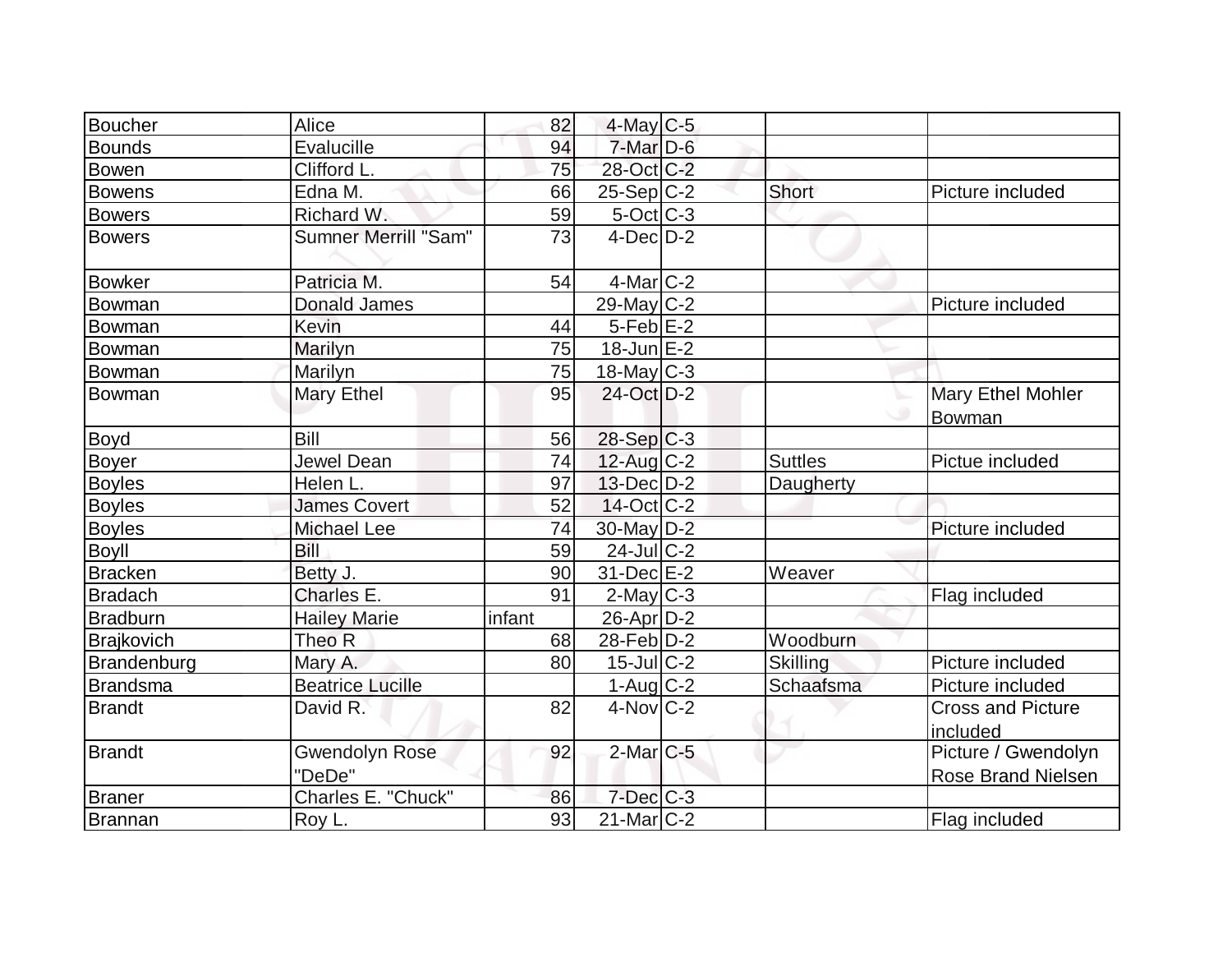| Brannon          | James A. "Al"                  | 62              | 12-Oct C-3        |            |                               |
|------------------|--------------------------------|-----------------|-------------------|------------|-------------------------------|
| Bransen          | Olga "Nancy"                   | 91              | $20$ -May C-3     | Baldassari |                               |
| Branson          | Randle J.                      | 59              | 10-Oct D-2        |            |                               |
| <b>Brant</b>     | David W.                       | 59              | $23$ -Mar $ C-3 $ |            |                               |
| <b>Brasfield</b> | Faye L.                        | 77              | 8-Jun C-4         | Lawson     |                               |
| <b>Brask</b>     | Jacob J.                       | 92              | $16$ -Mar $C-3$   |            | Flag included                 |
| <b>Brauer</b>    | Ellen Joanne                   | 82              | $6$ -Aug $E-2$    | Sweet      |                               |
| Brav             | Eva C.                         | 90              | $3$ -May $D-2$    |            |                               |
| <b>Braviere</b>  | Elena                          | 60              | $19$ -Jun $D-2$   |            |                               |
| <b>Bray</b>      | Joseph M., Sr.                 | 92              | $20$ -Apr $C$ -5  |            | Flag included                 |
| <b>Bray</b>      | William H.                     | 79              | $11$ -Jan D-2     |            |                               |
| Breitenbach      | Leo A.                         | 85              | $19-Nov D-2$      |            |                               |
| Brennan          | Joseph R.                      | 37              | $7$ -May $E-2$    |            |                               |
| Brennan          | Marilyn J.                     | 82              | $5-Feb$ $E-2$     |            |                               |
| <b>Bresich</b>   | Borislav D. "Boris"            | 86              | $16$ -Dec $C-2$   |            | Cross and picture<br>included |
| <b>Breski</b>    | Valeria                        | 93              | $16$ -Feb $ C-3 $ |            |                               |
| <b>Brettner</b>  | Robert E.                      | 96              | $17$ -Jun $ C-2 $ |            | Flag included                 |
| <b>Brewer</b>    | Karen Lynn                     | 59              | $3$ -Jan $D-2$    | Abramson   |                               |
| <b>Brewer</b>    | Kenneth Randall, II<br>"Randy" | 35              | $29$ -Jul C-2     |            |                               |
| <b>Brian</b>     | Ronald A.                      | 80              | $25-Sep C-2$      |            | Picture included              |
| <b>Briante</b>   | Michael J.                     | 81              | $27$ -Aug $E-2$   |            |                               |
| <b>Brich</b>     | Catherine H.                   | 88              | $2$ -Jun $ C$ -6  | Tabczynski | Picture included              |
| Bridegroom       | Harold E.                      | 79              | $15$ -Jan $E-2$   |            | Picture included              |
| <b>Brilmyer</b>  | Frank C., Sr.                  | 78              | $13-Oct$ B-2      |            |                               |
| <b>Brink</b>     | Helen E.                       | 88              | $28$ -Mar $D-2$   |            |                               |
| <b>Brinnehl</b>  | Annabelle                      |                 | $5$ -Feb $E-2$    | Wallace    |                               |
| <b>Briones</b>   | Ofelia                         | 81              | 28-Dec C-3        |            |                               |
| <b>Britton</b>   | Donna Mae                      | 82              | $3$ -Jun $C-2$    |            |                               |
| Brizendine       | Myron P.                       | 72              | $9$ -Jan $C-2$    |            | Flag included                 |
| Broadaway        | James S. "JB"                  | $\overline{72}$ | $20$ -Apr $ C$ -5 |            | Flag included                 |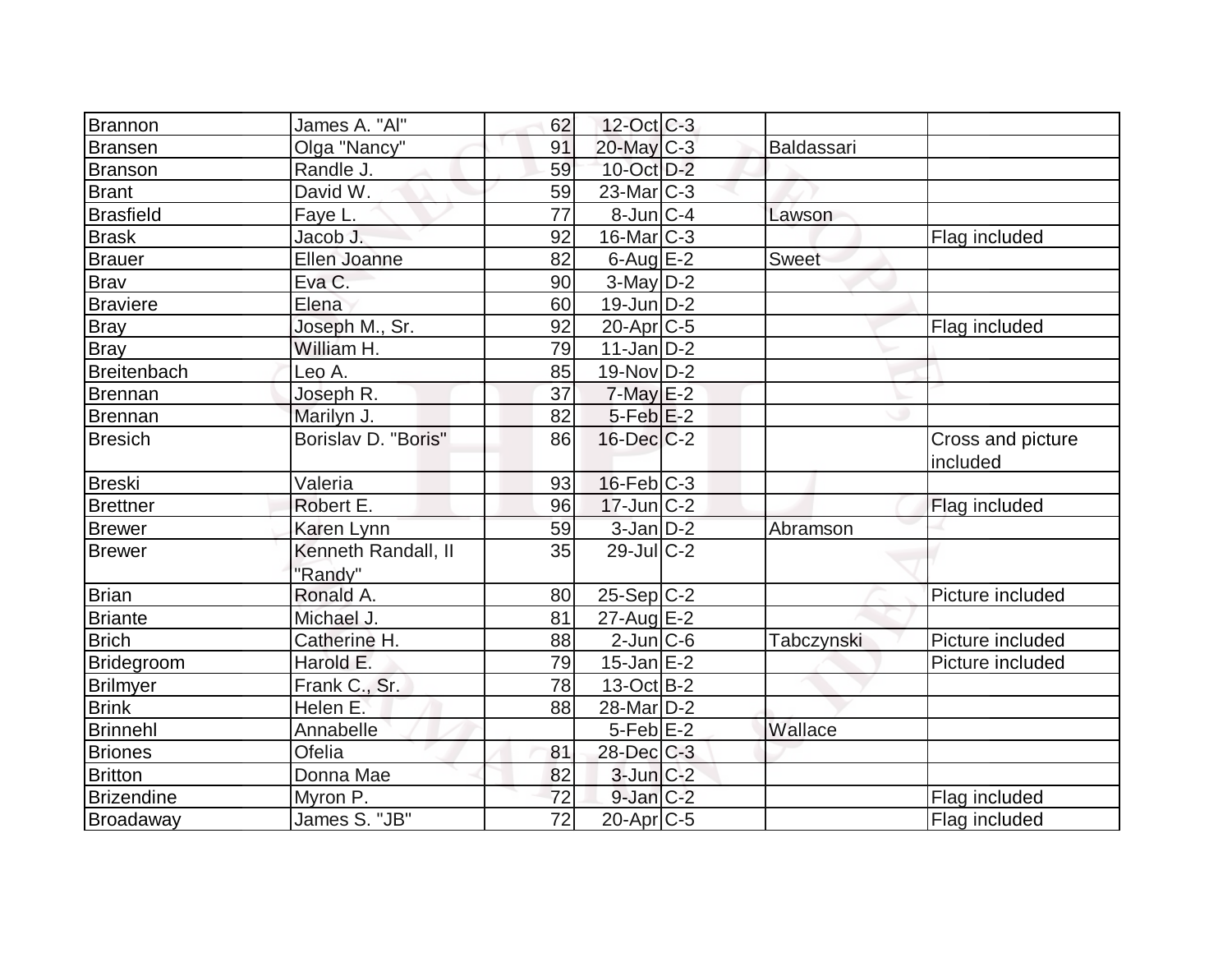| <b>Broadhead</b>  | Mark P.             | 45 | $10$ -Feb $B-2$          |                |                              |
|-------------------|---------------------|----|--------------------------|----------------|------------------------------|
| <b>Brock</b>      | Robert J.           | 88 | $4$ -Feb $C-2$           |                | Flag and Picture<br>included |
| <b>Brock</b>      | Silas W., Jr. "Si"  | 85 | 30-Oct C-2               |                | Picture included             |
| <b>Brockman</b>   | Velma               | 94 | 28-Oct C-2               |                |                              |
| <b>Brokaw</b>     | David Eugene        |    | $16$ -Feb $ C-3 $        |                | Flag included                |
| Bronowski         | Theodore E.         | 69 | $19-Nov D-2$             |                |                              |
| <b>Bronson</b>    | Eleanor             | 89 | $3$ -May $D-3$           | Ramsey         |                              |
| <b>Brooks</b>     | Betty J.            | 79 | 28-Feb D-2               | <b>Hess</b>    | Picture included             |
| <b>Brooks</b>     | Geneva              | 81 | $3-Jan$ D-2              |                | Picture included             |
| <b>Brooks</b>     | Goldie              | 69 | $3-Apr D-2$              |                | Picture included             |
| <b>Brooks</b>     | Lorene              | 83 | $17-Sep$ $E-2$           |                |                              |
| <b>Brooks</b>     | Terry C.            | 78 | 16-Jul E-2               |                |                              |
| <b>Brouilette</b> | Leonard F. "Lenny"  | 85 | $13-Nov$ <sub>C</sub> -2 |                | Flag and Picture<br>included |
| <b>Broukal</b>    | Susan M.            | 64 | 24-Jun C-2               | Donnan         |                              |
| <b>Brouwer</b>    | Florence "Jean"     | 85 | $15$ -Apr $ C-2 $        | Van Kuiken     |                              |
| <b>Browder</b>    | Ricky R.            | 60 | $28$ -Dec $C-3$          |                |                              |
| <b>Browder</b>    | Rodney E.           | 57 | $9$ -Aug $D-2$           |                |                              |
| <b>Browing</b>    | Pauline H.          | 86 | $7-Feb$ D-2              | Wolf           | Picture included             |
| Brown             | Aleta               | 77 | $11$ -Jul $C-2$          |                | Picture included             |
| Brown             | Benjamin "Charlie"  | 60 | $12$ -Jan $C-3$          |                |                              |
| <b>Brown</b>      | Berdine D.          | 89 | $1-Aug$ $C-2$            | <b>Kissen</b>  | Star of David included       |
| Brown             | <b>Bernice</b>      | 97 | $22-Sep B-2$             | <b>McAnary</b> |                              |
| <b>Brown</b>      | Betty L.            | 81 | $16$ -Apr $E-2$          |                |                              |
| <b>Brown</b>      | Christopher W.      | 53 | 12-Mar $E-2$             |                |                              |
| <b>Brown</b>      | Darrell G.          | 78 | $27$ -Jul $C-3$          |                |                              |
| <b>Brown</b>      | Dorothy M. "Dottie" | 70 | $15$ -Jan $E-2$          |                |                              |
| <b>Brown</b>      | Gary Lee            | 61 | $17-Sep$ $E-2$           |                |                              |
| <b>Brown</b>      | Gene W.             | 78 | 8-Nov D-2                |                |                              |
| <b>Brown</b>      | Jeanne Shirley      | 93 | $30$ -Apr $E-2$          | Lieffers       | Picture included             |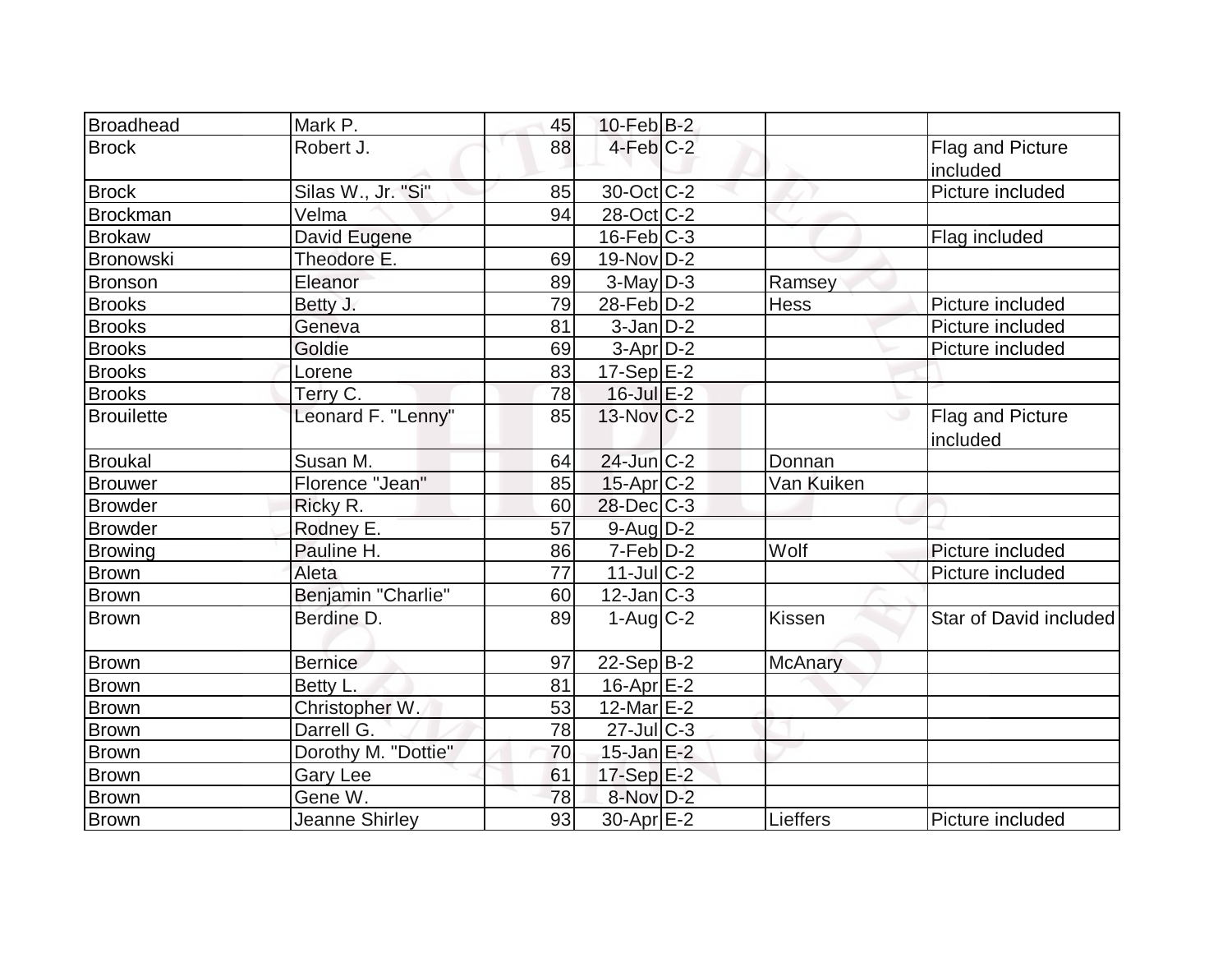| <b>Brown</b>         | John, II                  | 44       | $21$ -Feb $D-3$        |                | Picture included   |
|----------------------|---------------------------|----------|------------------------|----------------|--------------------|
| <b>Brown</b>         | Kohen Alex                | 5 months | $4-Sep$ D-2            |                |                    |
|                      |                           |          |                        |                |                    |
| <b>Brown</b>         | Leo L. (Ken)              | 69       | $7-Sep C-3$            |                | Flag included      |
| Brown                | Leota Joann               | 83       | $5 - Aug$ $C-2$        |                | Picture included   |
| Brown                | Lula Mae "Lulu"           | 59       | $13-Apr$ $C-5$         |                |                    |
| <b>Brown</b>         | Marie L.                  | 78       | $26-Sep C-2$           |                |                    |
| <b>Brown-Charles</b> | Andrea Irene              | 57       | 26-Mar E-2             | <b>Brown</b>   | Picture included   |
| <b>Brownfield</b>    | Patricia A.               | 54       | $21$ -Dec $C$ -3       |                |                    |
| <b>Brownfield</b>    | Sharon Lynne              | 59       | $22$ -Jun $C$ -6       | VanRosendale   | Picture included   |
| Browning             | <b>Lindy Donald</b>       | 87       | $28$ -Dec $C-3$        |                | Picture included   |
| Browning             | <b>Madison Nicole</b>     | 1        | $1-Aug$ $C-2$          |                |                    |
| Browning             | Rex O.                    | 86       | $17$ -Aug C-3          |                | Flag included      |
| <b>Broza</b>         | Florence                  | 86       | $3-Mar$ B-2            |                |                    |
| <b>Brozak</b>        | Edward M., Sr.            | 85       | 27-Oct B-2             |                |                    |
| <b>Brubacher</b>     | Philip L.                 | 76       | $1-Nov$ $C-2$          |                |                    |
| <b>Brucer</b>        | George                    | 93       | $4$ -May C-5           |                | Picture included   |
| Brueggeman           | Stephen, Sister           |          | $18$ -Jun $E-2$        |                | Picture / (Frances |
|                      |                           |          |                        |                | Josephine)         |
| Bruinsma             | Martha J.                 | 57       | $28$ -Dec $C-3$        | <b>DeBoer</b>  |                    |
| <b>Brumm</b>         | <b>Gustav Gilbert</b>     | 87       | $3$ -Jun $ C-2 $       |                | Flag included      |
| <b>Brummett</b>      | Charles E.                | 91       | $31$ -Mar $ B-2 $      |                |                    |
| Bruno                | Anthony, Sr. "Nino"       | 74       | $15$ -Nov $ D-2 $      |                | Picture included   |
| <b>Bruns</b>         | Elizabeth A.              | 70       | $13-Nov$ C-2           |                |                    |
| <b>Bruns</b>         | Jane W. (MeeMee)          | 84       | $5$ -Feb $E-2$         |                |                    |
| <b>Brunski</b>       | <b>Sharon Lucille</b>     | 71       | $17$ -Jul $ C-2 $      | <b>McBride</b> |                    |
| Brunton              | <b>Gaylord Max</b>        | 91       | $17$ -Dec $D-2$        |                |                    |
| <b>Brust</b>         | <b>Wade William Henry</b> | 23       | $2$ -Dec $C-2$         |                |                    |
| <b>Bryan</b>         | Juanita M. (Fay)          | 92       | $2$ -Oct $D-6$         | Finnearty      |                    |
| <b>Bryan</b>         | Kenneth E. "Pop"          | 104      | $13$ -Mar $ C-2 $      |                |                    |
| <b>Brzeczkiewicz</b> | Carmella                  | 96       | 30-Mar <sub>IC-2</sub> | <b>Buffano</b> |                    |
| Buchanan             | Nancy J.                  | 72       | $17-Sep$ $E-2$         |                |                    |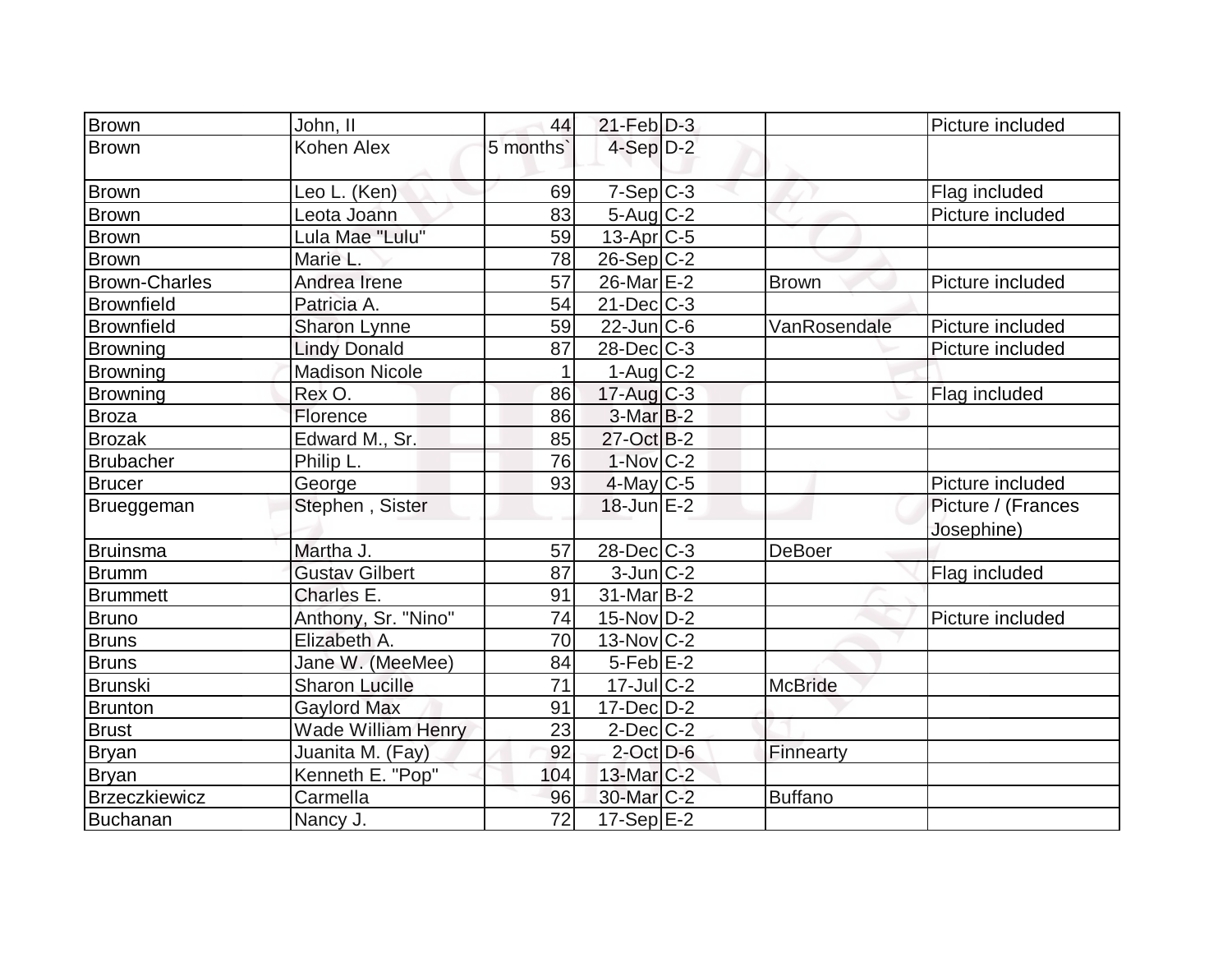| <b>Bucher</b>      | Merle G.             | 88 | $8-Apr$ $C-2$     |                  |                             |
|--------------------|----------------------|----|-------------------|------------------|-----------------------------|
| <b>Buchfuehrer</b> | <b>Katie Mae</b>     | 90 | $8$ -Jan $E-2$    |                  | <b>Katie Mae</b>            |
|                    |                      |    |                   |                  | <b>Buchfuehrer (Burton)</b> |
| <b>Bucich</b>      | Frank G.             | 89 | $21-Apr B-2$      |                  |                             |
| <b>Buck</b>        | Charlotte R.         | 83 | $20$ -Jan $B-2$   |                  |                             |
| <b>Buck</b>        | Donald R.            | 74 | $10$ -Dec $D-2$   |                  | Flag included               |
| <b>Buck</b>        | Gertrude C. "Trudy"  | 92 | $2$ -Jan $D-2$    |                  |                             |
| <b>Buck</b>        | Helena M.            | 98 | $9-Apr$ $E-2$     | Hacquebart       |                             |
| <b>Budislav</b>    | Grbic                | 86 | $3-Feb B-2$       |                  | Cross included              |
| <b>Buehrle</b>     | Jean H.              | 84 | $30$ -Dec $C-2$   | Schuller         |                             |
| <b>Bufanio</b>     | Angelo J.            | 69 | $13$ -Aug $E-2$   |                  |                             |
| <b>Buggie</b>      | Anne                 |    | $13$ -Aug $E-2$   | Paula Jane       |                             |
|                    |                      |    |                   | <b>Morehart</b>  |                             |
| Buhmann            | Joann                | 76 | $16-Sep C-2$      |                  | Picture included            |
| Buikema            | Edwin E.             | 90 | $4$ -May C-5      |                  |                             |
| <b>Bujna</b>       | Joseph R.            | 83 | $9$ -Jan $ C-3 $  |                  |                             |
| <b>Bukovac</b>     | Anne                 | 77 | $29$ -Dec $B-2$   | Jergovich        |                             |
| <b>Bulanda</b>     | Mildred A. "Mitzi"   | 95 | $5$ -Oct C-3      |                  |                             |
| Bulatovich         | Irma R.              | 89 | $30 - Jun$ $B-2$  | Valcarcel        |                             |
| Bulatovich         | <b>JoAnn "JoJo"</b>  | 64 | $9$ -Aug $D-2$    | <b>Boskovich</b> |                             |
| Bulatovich         | Walter "Lado"        | 85 | $29$ -May C-2     |                  | Cross included              |
| <b>Bull</b>        | Harold A.            | 83 | $17$ -Aug $C-3$   |                  |                             |
| <b>Bullard</b>     | Kenneth "Poppy"      | 80 | $1-Mar$ D-2       |                  | Picture included            |
| <b>Bult</b>        | <b>Bess</b>          | 88 | $10-Sep$ $E-2$    |                  |                             |
| <b>Bultman</b>     | <b>Fannie Mae</b>    | 92 | $1$ -Jul $ C-2 $  | Jones            |                             |
| <b>Bulza</b>       | Arlene J.            | 74 | $6$ -Jul $C$ -3   |                  |                             |
| <b>Bumbales</b>    | Helen D.             | 96 | $18-Nov$ C-2      | Wrubel           | Picture included            |
| <b>Bunchek</b>     | Linda                | 65 | $31$ -Jan $ D-2 $ |                  |                             |
| <b>Bunger</b>      | Fred N.              | 99 | $6$ -Nov D-6      |                  | Flag included               |
| <b>Bunger</b>      | Gordon               | 95 | $2$ -Mar $C-3$    |                  | Flag included               |
| <b>Burch</b>       | <b>Harriet Ellen</b> | 90 | $25$ -Jul $C-2$   |                  |                             |
| <b>Burda</b>       | Emilly M.            | 96 | $12$ -Apr $D-2$   | Obrenski         |                             |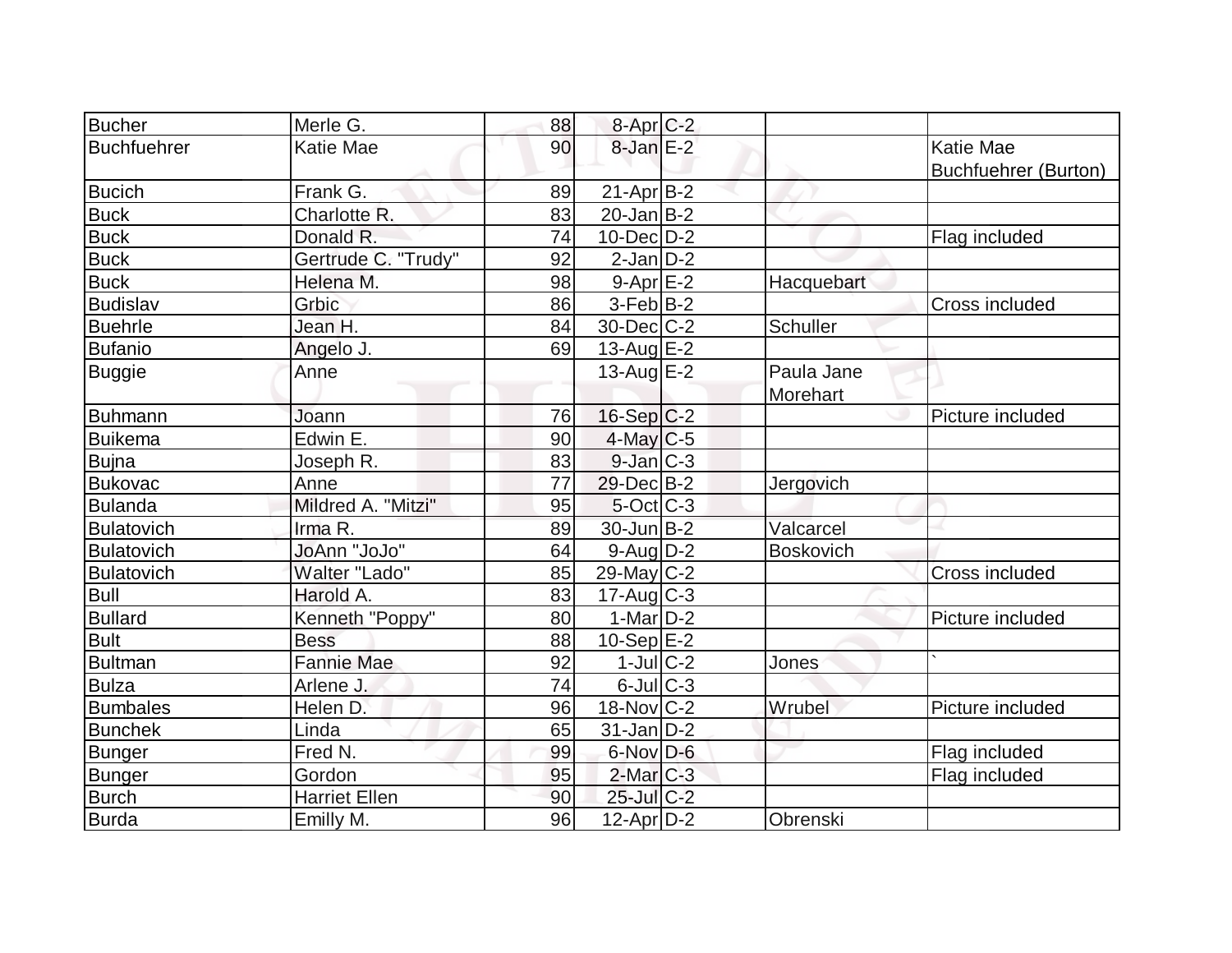| <b>Burge</b>       | James R.               | 83              | 6-Nov D-6             |                 | Picture included           |
|--------------------|------------------------|-----------------|-----------------------|-----------------|----------------------------|
| <b>Burgess</b>     | <b>Frankie Fay</b>     | 91              | $7-Sep C-3$           | <b>Berry</b>    | Picture included /         |
|                    |                        |                 |                       |                 | <b>Frankie Fay Burgess</b> |
|                    |                        |                 |                       |                 | Maxwell                    |
| <b>Burgess</b>     | Joseph W., Sr.         | 92              | $17$ -Aug C-3         |                 | Flag included              |
| Burgwald           | David A. "Bert the     | 59              | $17-Aug$ $C-3$        |                 |                            |
|                    | Mailman"               |                 |                       |                 |                            |
| <b>Burkel</b>      | <b>Donald Nicholas</b> | 72              | 20-Apr <sub>C-5</sub> |                 |                            |
| <b>Burns</b>       | Elizabeth A.           | 70              | 13-Nov C-2            |                 |                            |
| <b>Burns</b>       | Garnet M.              | 90              | $7$ -Dec $ C-3 $      | <b>McMarlin</b> | Picture included           |
| <b>Burns</b>       | Ralph A.               | 88              | $26$ -Oct $ C-3 $     |                 | Picture included           |
| <b>Burns</b>       | Triston A.             | 30              | $1-Feb D-2$           |                 |                            |
| <b>Burosh</b>      | Genevieve T.           | 96              | $22$ -Feb $D-2$       | <b>Delitko</b>  | Picture included           |
| <b>Burrell</b>     | Josephine              | 88              | $18$ -Jun $E-2$       |                 |                            |
| <b>Burright</b>    | Michael                | 56              | $8$ -Aug $D-2$        |                 |                            |
| <b>Burriss</b>     | Dorothy                | 71              | $14$ -Dec $ C-3 $     | Loy             |                            |
| <b>Burrus</b>      | Leona K.               | 87              | $28$ -Jun $D-2$       |                 |                            |
| <b>Burse</b>       | Patsy Lou "Pat"        | 79              | $25-Sep C-2$          |                 |                            |
| <b>Burt-Dix</b>    | Kathleen "Kat"         | 56              | 21-Sep C-5            |                 | Picture included           |
| <b>Busch</b>       | Brian R., Sr.          | 60              | $12 - Feb E - 2$      |                 | Picture included           |
| Busch              | James J.               | 73              | $30$ -Nov $ C-2 $     |                 |                            |
| <b>Busch</b>       | Ramona Ann             | 60              | $4$ -Mar $C-2$        | Harbison        | Picture included           |
| <b>Bussey</b>      | Henry S., Jr. "Hank"   | 71              | $12-Sep D-2$          |                 | Picture included           |
| <b>Butkovic</b>    | George W.              | 84              | $10$ -Dec $D-2$       |                 |                            |
| <b>Butkovich</b>   | Linda G.               | 68              | $26$ -Oct $ C-3 $     | <b>Dobbs</b>    | Picture included           |
| <b>Butler</b>      | Lavaonda Sue           | 53              | $19$ -Jun $D-2$       |                 |                            |
| <b>Butler</b>      | Margaret Joyce         | 71              | $28-Nov$ C-2          |                 |                            |
| <b>Butler</b>      | <b>Travis</b>          | 32              | $8$ -Jun $C-3$        |                 |                            |
| <b>Butterfield</b> | Billy A.               | 81              | $17$ -Dec $D-2$       |                 |                            |
| <b>Buuck</b>       | Donald G.              | 70              | $12$ -Feb $E-2$       |                 |                            |
| <b>Buxbaum</b>     | Kenneth                | 71              | 24-Aug C-5            |                 | Picture included           |
| <b>Buzea</b>       | Carol Ann              | $\overline{77}$ | $16$ -Apr $E-2$       |                 |                            |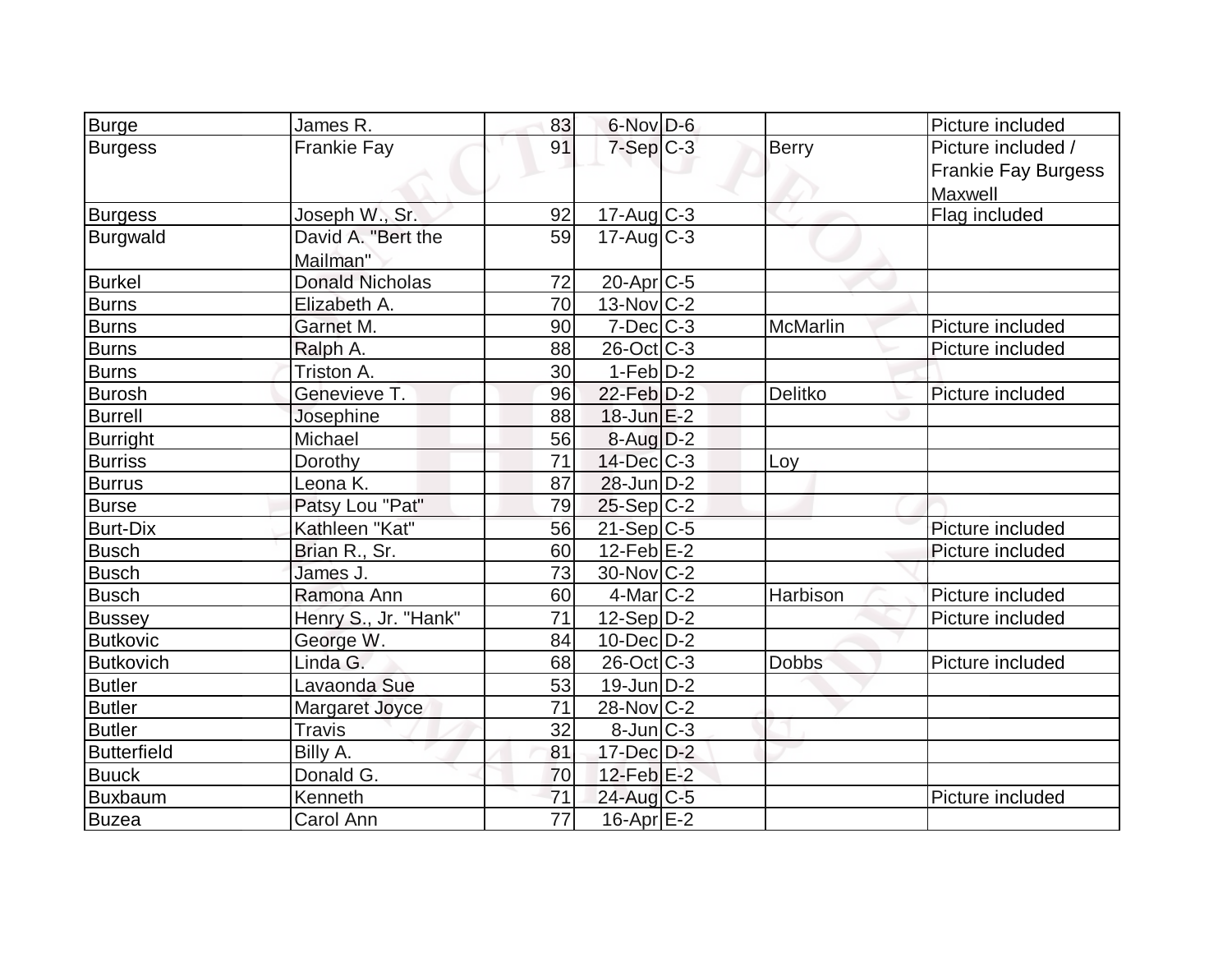| <b>Byers</b>     | Jettie Sue "Jet"     | 84     | $10$ -Aug $C-3$        | Jones         |                  |
|------------------|----------------------|--------|------------------------|---------------|------------------|
| <b>Byers</b>     | William "Bill"       | 74     | $30$ -Nov $ C-2 $      |               | Picture included |
| <b>Byrnes</b>    | Paul A., III         | 52     | $8$ -Aug $D-2$         |               | Picture included |
| Caccavari-Placek | Mikea Michelle       |        | 20-Dec D-2             |               |                  |
| Caccese          | Antoinette "Toni"    | 78     | $25$ -Oct $ C-2 $      |               |                  |
| Cacovska         | Marija               | 77     | $6$ -Jul $C$ -3        |               | Cross included   |
| Cadwalader       | <b>Elsie May</b>     | 96     | $18-Sep C-2$           |               |                  |
| Cady             | Leonard, Jr. "Skip"  | 56     | 29-Dec B-2             |               |                  |
| Cagiantas        | James S.             | 82     | 26-Oct C-3             |               | Flag included    |
| Cagle            | James L.             | 91     | $15$ -Jan $E-2$        |               | Flag included    |
| Cain             | <b>DeCarol</b>       | 54     | $19$ -Jul $D-3$        | Deloney       | Picture included |
| Caine            | Dorothy              | 88     | 23-Mar <sub>C-3</sub>  |               |                  |
| Cairns           | George               | 72     | $17 - Dec$ $D-3$       |               | Picture included |
| Calabro          | Anthony "Tony"       | 68     | $5$ -Mar $E-2$         |               | Picture included |
| Calengas         | Nancy                | 60     | $21$ -May $E-2$        | Paravantes    |                  |
| Calia            | Roberta J.           | 73     | 10-Mar B-2             | Shank         |                  |
| Calinski         | Helen M.             | 96     | $22$ -Jun $ C-5 $      | Rosiak        |                  |
| Callahan         | Joe H.               | 89     | $28$ -Dec $C-3$        |               | Flag and picture |
|                  |                      |        |                        |               | included         |
| Callahan         | <b>Megan Marie</b>   | 28     | $27$ -Jul $C-4$        |               |                  |
| Calvin           | E'Monie Tashaye      | Infant | 27-Dec D-2             |               |                  |
| Camacho          | <b>Richard Ren</b>   | 27     | $19$ -Jun $D-2$        |               |                  |
| Camarillo        | Francisca            | 97     | $1$ -Jul $C-2$         | Villalpando   |                  |
| Camarillo        | <b>Maria DeJesus</b> | 85     | 18-May C-3             | <b>Torres</b> |                  |
| Camisa           | Marta                | 90     | $30$ -May D-3          |               |                  |
| Campbell         | Donald C. "Donnie"   | 59     | 11-Mar C-2             |               |                  |
| Campbell         | Donald L.            | 77     | $17$ -Oct $D-2$        |               |                  |
|                  | "Swingbelly"         |        |                        |               |                  |
| Campbell         | Glen                 | 84     | 30-Mar <sub>C</sub> -2 |               |                  |
| Campbell         | Jacques B. "Jack"    | 76     | $10$ -Jun $C-2$        |               | Flag and Picture |
|                  | "Jocko"              |        |                        |               | included         |
| Campbell         | Norma C.             | 70     | $9 - Apr$ E-2          |               |                  |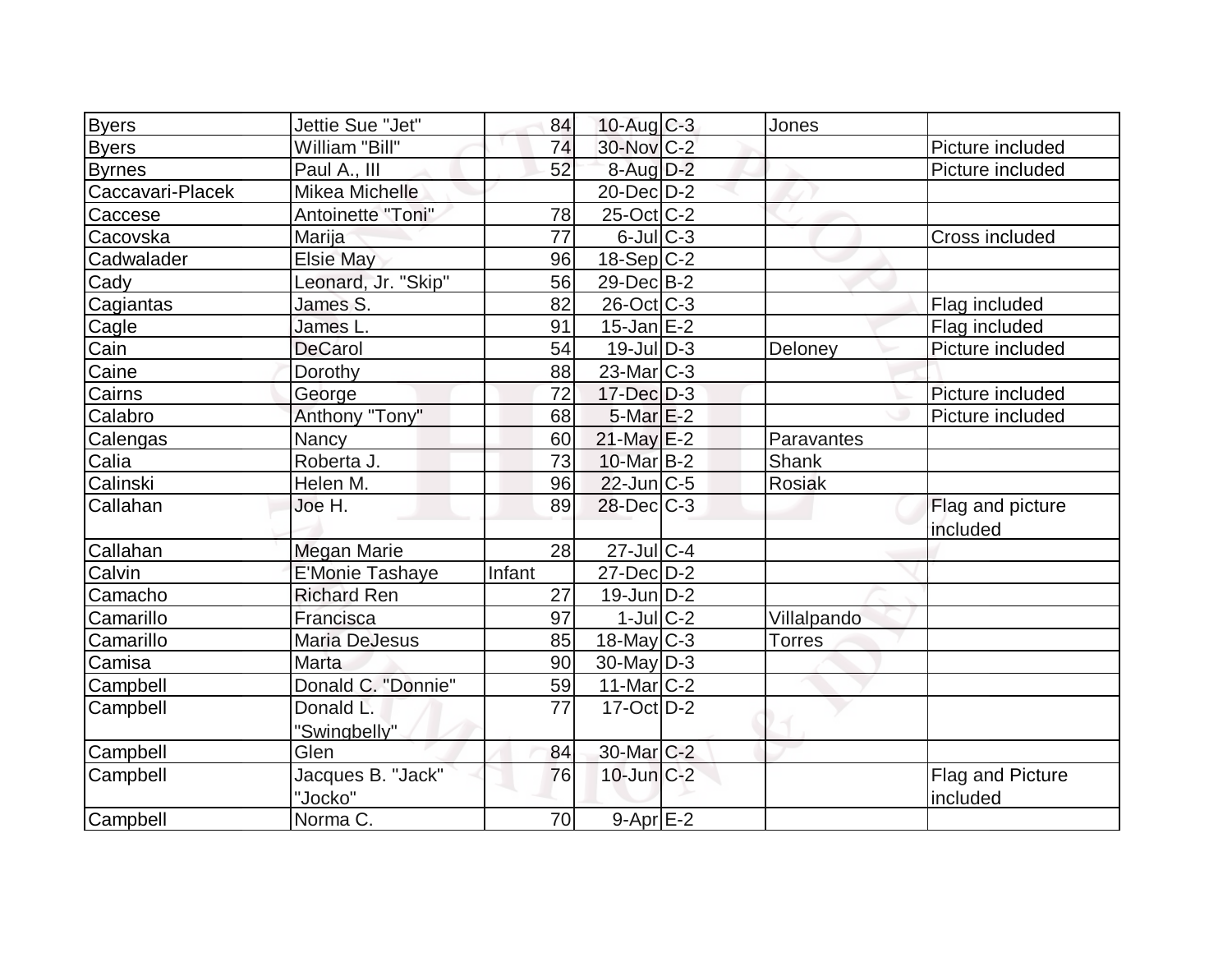| Camper     | Doffie, Sr.                 | 87 | $12$ -Aug C-2           |                | Flag included    |
|------------|-----------------------------|----|-------------------------|----------------|------------------|
| Campos     | Felipe de Jesus<br>"Spider" | 79 | 20-Nov C-2              |                |                  |
| Canale     | Peter R., Jr.               |    | $10$ -Dec $D-2$         |                |                  |
| Canavan    | Gladys M.                   | 90 | $31$ -Dec $E-2$         |                |                  |
| Candiano   | <b>Betty Jane</b>           | 85 | $3-Dec$ $D-2$           | Schwartz       |                  |
| Candreva   | Sylvia F.                   | 84 | $12$ -Jun $ C-3 $       |                |                  |
| Cannon     | James A.                    | 79 | $22$ -Jan $E$ -2        |                | Picture included |
| Cannon     | Jimmy E.                    | 67 | $30$ -Nov $ C-2 $       |                |                  |
| Cantrell   | Ralph Ellis, Jr.            | 65 | $5 - Aug   C-2$         |                |                  |
| Cantrell   | William D., Sr.             | 85 | $16$ -Feb $ C-4$        |                | Picture included |
| Cap        | Josephine                   | 95 | 23-Apr E-2              | Iwan           |                  |
| Cap        | Raymond D., Sr.             | 78 | 30-Nov C-2              |                | Flag included    |
| Caplinger  | Patricia "Pat"              | 85 | $10$ -Apr $D-3$         | Rosser         |                  |
| Cappello   | Paul A.                     | 87 | $17-Sep$ $E-2$          |                |                  |
| Cardwell   | Anton D., Jr."Buddy"        | 71 | $1-Sep B-2$             |                |                  |
|            | "Paw Paw"                   |    |                         |                |                  |
| Caretti    | Robert E., Sr.              | 80 | $6$ -Nov $D$ -6         |                | Picture included |
| Carichoff  | Phillip Lee                 | 82 | $4$ -Dec $D-2$          |                | Picture included |
| Carlisle   | Jenna Christine             | 22 | $7 - Aug   D-2$         |                |                  |
| Carlisle   | Lisa M.                     | 45 | $22$ -Jan $E-2$         | Mihalich       | Lisa M. Carlisle |
|            |                             |    |                         |                | Jendreas         |
| Carlos     | Lina Arreza                 | 68 | $25$ -May C-5           |                |                  |
| Carlson    | Harold W.                   | 75 | $15$ -Jan $E-2$         |                | Flag included    |
| Carlson    | Walter S. "Bud"             | 83 | 29-Oct E-2              |                | Flag included    |
| Carlsson   | Rose Marie *                | 83 | $10$ -Jan $ D-3 $       | Schnepf        | Picture included |
| Carlton    | Lula Belle                  | 82 | $9-Apr$ $E-2$           | Ogelsby        |                  |
| Carman     | Kenneth R.                  | 80 | $5$ -Aug $C-2$          |                |                  |
| Carman     | <b>Ruth Arlene</b>          | 76 | 16-Mar C-3              | <b>Jenkins</b> |                  |
| Carmichael | David U.                    | 75 | 29-Mar <sub>IC</sub> -2 |                | Flag included    |
| Carmichael | Richard R.                  | 67 | $24$ -Jan E-2           |                |                  |
| Carpenter  | Betty M. "Granny"           | 86 | $4-Feb C-2$             |                |                  |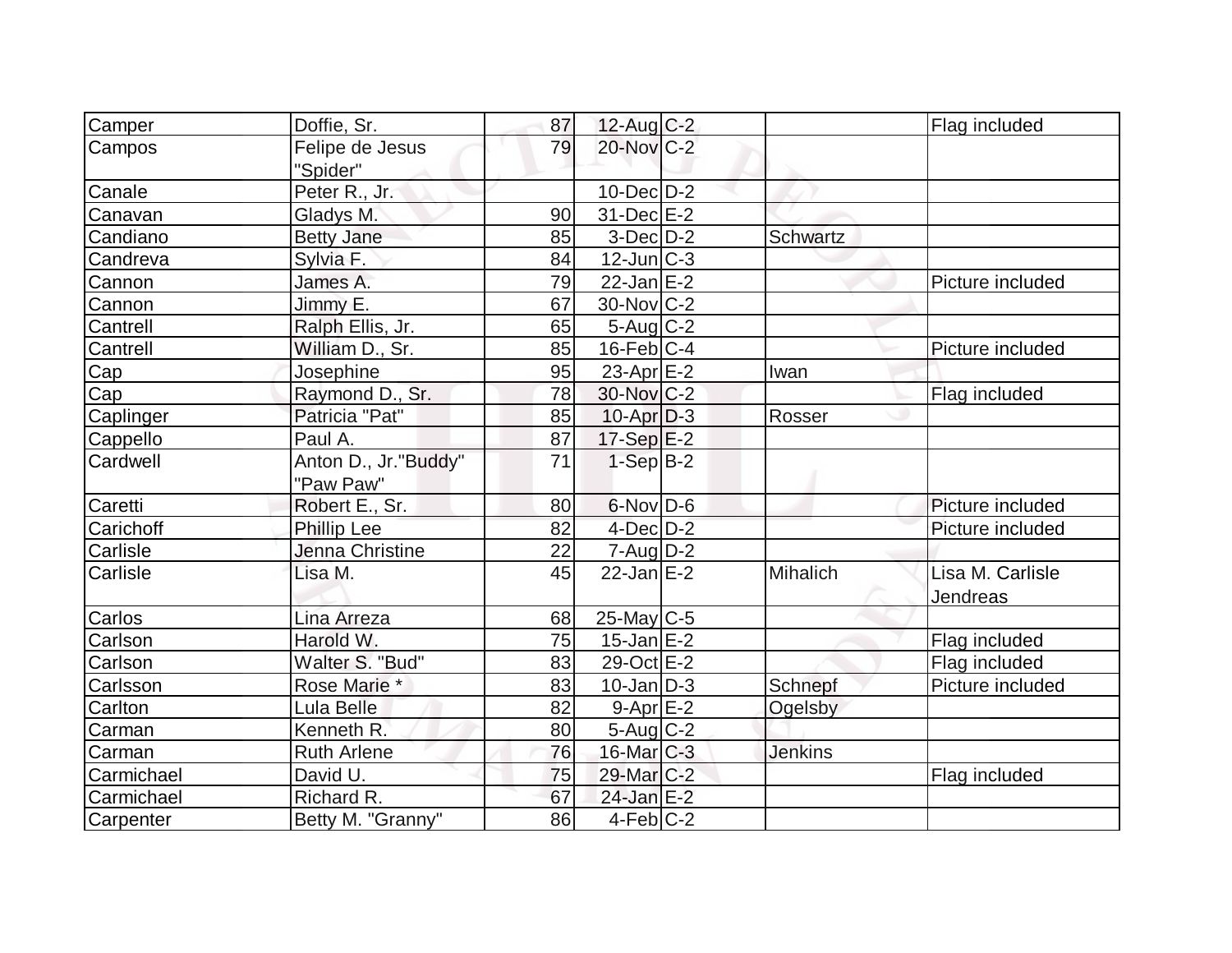|                    | 86                                                                                              |  |                                                                                                                                                                                                                                                                                                                                                                                                                                                                                                        |                            |
|--------------------|-------------------------------------------------------------------------------------------------|--|--------------------------------------------------------------------------------------------------------------------------------------------------------------------------------------------------------------------------------------------------------------------------------------------------------------------------------------------------------------------------------------------------------------------------------------------------------------------------------------------------------|----------------------------|
| John W.            | 87                                                                                              |  |                                                                                                                                                                                                                                                                                                                                                                                                                                                                                                        | Flag included              |
| Kathleen A.        | 66                                                                                              |  |                                                                                                                                                                                                                                                                                                                                                                                                                                                                                                        |                            |
| Madelyn M.         | 66                                                                                              |  |                                                                                                                                                                                                                                                                                                                                                                                                                                                                                                        | Picture included           |
| Thomas Lee "Tom"   | 51                                                                                              |  |                                                                                                                                                                                                                                                                                                                                                                                                                                                                                                        |                            |
| <b>Shirley</b>     | 83                                                                                              |  | <b>Samples</b>                                                                                                                                                                                                                                                                                                                                                                                                                                                                                         |                            |
|                    | 80                                                                                              |  |                                                                                                                                                                                                                                                                                                                                                                                                                                                                                                        |                            |
| Emma L.            | 91                                                                                              |  | Williams                                                                                                                                                                                                                                                                                                                                                                                                                                                                                               | Picture included           |
| Esperanza "Hope"   | 95                                                                                              |  |                                                                                                                                                                                                                                                                                                                                                                                                                                                                                                        |                            |
| <b>Elsie</b>       | 81                                                                                              |  |                                                                                                                                                                                                                                                                                                                                                                                                                                                                                                        | <b>Elsie Carroll</b>       |
|                    |                                                                                                 |  |                                                                                                                                                                                                                                                                                                                                                                                                                                                                                                        | (Romesburg)                |
| Harold J.          | 88                                                                                              |  |                                                                                                                                                                                                                                                                                                                                                                                                                                                                                                        | Flag and 4th degree        |
|                    |                                                                                                 |  |                                                                                                                                                                                                                                                                                                                                                                                                                                                                                                        | K of C emblem              |
|                    |                                                                                                 |  |                                                                                                                                                                                                                                                                                                                                                                                                                                                                                                        | included                   |
| Harry Carroll, Jr. | 82                                                                                              |  |                                                                                                                                                                                                                                                                                                                                                                                                                                                                                                        | Flag included              |
|                    |                                                                                                 |  |                                                                                                                                                                                                                                                                                                                                                                                                                                                                                                        |                            |
| Helen              | 99                                                                                              |  |                                                                                                                                                                                                                                                                                                                                                                                                                                                                                                        | <b>Helen Carroll</b>       |
|                    |                                                                                                 |  |                                                                                                                                                                                                                                                                                                                                                                                                                                                                                                        | <b>Barbercheck-Carroll</b> |
| John               |                                                                                                 |  |                                                                                                                                                                                                                                                                                                                                                                                                                                                                                                        |                            |
| John J.            | 84                                                                                              |  |                                                                                                                                                                                                                                                                                                                                                                                                                                                                                                        | Flag and Picture           |
|                    |                                                                                                 |  |                                                                                                                                                                                                                                                                                                                                                                                                                                                                                                        | included                   |
| Ruth A.            | 74                                                                                              |  |                                                                                                                                                                                                                                                                                                                                                                                                                                                                                                        |                            |
|                    | 87                                                                                              |  |                                                                                                                                                                                                                                                                                                                                                                                                                                                                                                        |                            |
| Irvin, Sr. "Ed"    | 53                                                                                              |  |                                                                                                                                                                                                                                                                                                                                                                                                                                                                                                        | Flag included              |
| Lynn               | 56                                                                                              |  |                                                                                                                                                                                                                                                                                                                                                                                                                                                                                                        | Picture included           |
|                    | 85                                                                                              |  |                                                                                                                                                                                                                                                                                                                                                                                                                                                                                                        |                            |
|                    | 74                                                                                              |  |                                                                                                                                                                                                                                                                                                                                                                                                                                                                                                        |                            |
| William A., Jr.    |                                                                                                 |  |                                                                                                                                                                                                                                                                                                                                                                                                                                                                                                        |                            |
| <b>Tommy</b>       | 86                                                                                              |  |                                                                                                                                                                                                                                                                                                                                                                                                                                                                                                        |                            |
| Donald H.          | 93                                                                                              |  |                                                                                                                                                                                                                                                                                                                                                                                                                                                                                                        | Flag included              |
| Louise A.          | 88                                                                                              |  |                                                                                                                                                                                                                                                                                                                                                                                                                                                                                                        |                            |
| Patricia Ann       | 73                                                                                              |  | <b>DeGroate</b>                                                                                                                                                                                                                                                                                                                                                                                                                                                                                        |                            |
|                    | Margaret<br>Carolyn<br>"Harry-O"<br>Kathalene E. *<br>Mary Ann "Mamie"<br>William A. Jr. "Bill" |  | $23$ -Mar $C-3$<br>30-Jul E-2<br>6-Mar <sub>D-6</sub><br>$13-Sep C-2$<br>$7-Mar$ D-6<br>$16$ -Jan $ C-2 $<br>$23$ -Jan $ C-2 $<br>$15$ -Oct $E$ -2<br>$17 -$ Jul $C - 3$<br>$5$ -Jan $ C-4 $<br>$8$ -May $C$ -2<br>$4$ -Aug B-2<br>$8$ -Jul $C$ -2<br>$15$ -Jul $C-2$<br>$6$ -Aug $E$ -2<br>$20$ -Apr $ C-5 $<br>$19$ -Feb $E-2$<br>$2$ -Mar $C-3$<br>$5 - Aug   C-2$<br>$24$ -Mar $ B-2 $<br>$6$ -Mar $D$ -6<br>$20$ -Feb $ C-2 $<br>$9$ -Aug $D-2$<br>$11$ -May C-5<br>28-Aug D-3<br>$27$ -Aug $E-2$ | Fleming                    |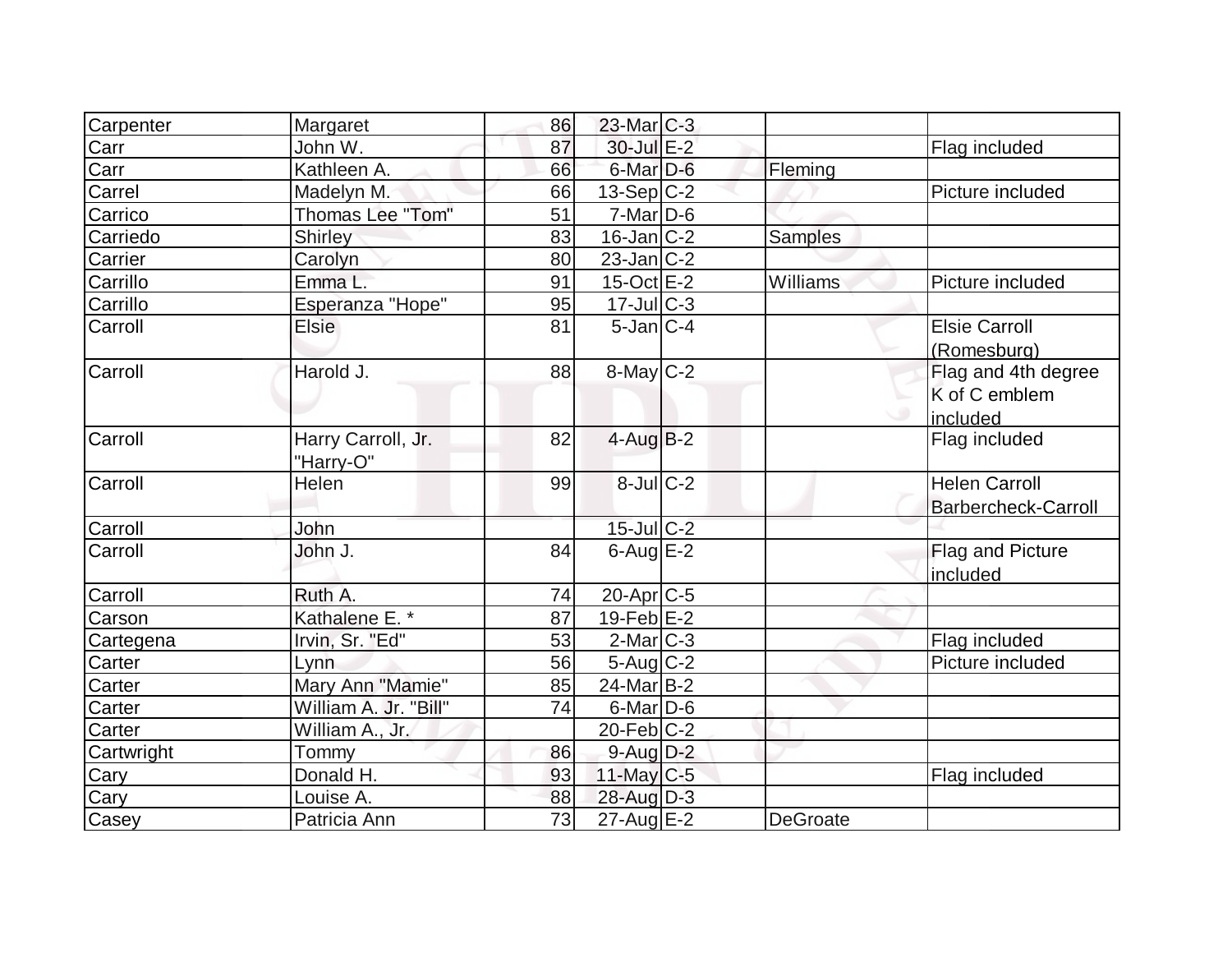| Cashen                   | Richard Marvin, Jr.  | 81 | $7$ -May $E-2$    |            | Picture included          |
|--------------------------|----------------------|----|-------------------|------------|---------------------------|
| Cashmer                  | Mary Rita            | 73 | $4-Feb$ $C-2$     | Milevsky   | Picture included          |
| Casino                   | Carlos               | 70 | $29$ -Apr $C-2$   |            |                           |
| Casko                    | Cheryl L.            | 63 | $27-Sep C-2$      | Anstead    |                           |
| Casko                    | Esther L.            | 85 | 11-May $C-5$      |            |                           |
| Cassaday                 | Edward M.            | 58 | $15$ -Mar $ D-4$  |            |                           |
| Cassidy                  | Elizabeth S.         | 90 | $11$ -Jun $E-2$   |            |                           |
| Cassoday                 | <b>Timothy Allen</b> | 53 | $2$ -Jun $B-2$    |            |                           |
| Castillo                 | <b>Angel Luis</b>    | 53 | $6-Sep C-2$       |            |                           |
| Castillo                 | Joseph G.            | 85 | $5$ -Oct $ C-3 $  |            |                           |
| Castillo                 | <b>Nicolas</b>       | 88 | $18$ -Feb $ C-2 $ |            | Picture included          |
| Castillo                 | Robert "Coach Bob"   | 67 | $27$ -May C-2     |            |                           |
| Castjohn                 | Bernice V.           | 91 | $12$ -Jan $ C-3 $ | Schaffrath |                           |
| Castro                   | Karen F.             | 69 | $7$ -Oct $ C$ -2  | Excell     |                           |
| Castro                   | Steve                | 74 | $10$ -Aug $C-3$   |            |                           |
| Catasein                 | Marie                | 95 | $7$ -Oct $ C-3 $  | German     | Marie Catasein<br>Saprony |
| Cates                    | Sylvia J.            | 73 | $6$ -Dec $D-2$    | Konicke    |                           |
| Cather                   | Mary Jane            | 84 | 15-Oct E-2        |            |                           |
| $\overline{\text{Catt}}$ | <b>Bruce Wayne</b>   | 64 | $13$ -Jun $ C-2 $ |            |                           |
| Caturano                 | Arlene R.            | 81 | $8$ -Oct $B$ -2   | Hooper     |                           |
| Cavanagh                 | Donna Lynn           | 62 | $24$ -Apr $C-2$   | Carter     |                           |
| Cavell                   | <b>Dolores</b>       | 82 | $11-Sep C-2$      |            |                           |
| Cavender                 | Jerry W.             | 64 | $17-Sep$ $E-2$    |            |                           |
| Cavinder                 | <b>Diane</b>         | 50 | $12$ -Apr $D-2$   |            | Picture included          |
| Cavinder                 | Ronald E.            | 70 | $4-Sep D-2$       |            |                           |
| Cearing                  | <b>Ralph William</b> | 85 | $2$ -Nov $ C-3 $  |            |                           |
| Cerajewski               | Elizabeth J. "Betty" | 89 | $13-Oct$ B-2      | Hmurovic   |                           |
| Cerjeski                 | Mary                 | 94 | $21-Sep C-5$      |            |                           |
| Cernevski                | <b>Millie</b>        | 89 | $19$ -Feb $E-2$   |            |                           |
| Ceroke                   | Violet M.            | 93 | 12-Jul D-2        | Lobonc     |                           |
| Cerros                   | Francisco, Jr.       | 55 | $14$ -Dec $C-3$   |            | Picture included          |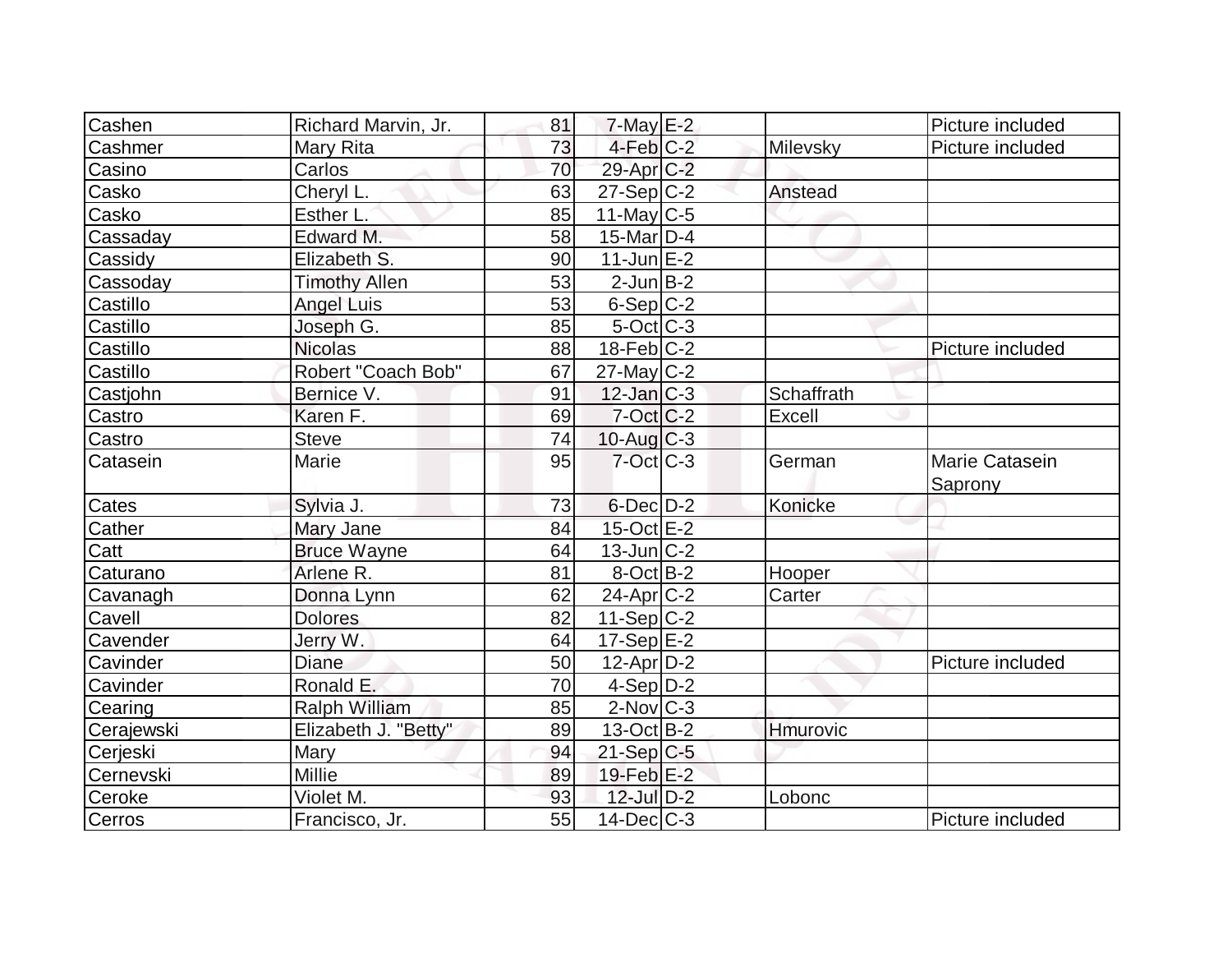| Cervone         | Marcille "Marcy"               | 93              | 29-Aug C-2        |              | Picture included                 |
|-----------------|--------------------------------|-----------------|-------------------|--------------|----------------------------------|
| Cervone         | Marcille "Marcy"               | 93              | 31-Jul C-2        |              | Picture included                 |
| Chagoya         | Frances H.                     | 99              | $4$ -Dec $D-2$    | Huerta       |                                  |
| Chale           | Madeline                       |                 | $28$ -Dec $C-3$   | Cavanaugh    |                                  |
| Chale           | Madeline                       |                 | 29-Dec B-2        |              |                                  |
| Chandler        | Dorothy L.                     | 97              | $14-Sep C-5$      |              |                                  |
| Chandos         | Dorothy June                   | 92              | $1-Sep$ B-2       |              |                                  |
| Chapas          | Dorothy                        | 93              | $9$ -May $C-2$    |              | Dorothy (Lucas)<br>Chapas        |
| Chappel         | Jaccob M. *                    | 24              | $11$ -Jan $ D-2 $ |              |                                  |
| Chappey         | Lorraine R.                    | 88              | $11-Oct$ $C-2$    |              |                                  |
| Charetta        | Tony                           | 90              | $7$ -May $E-4$    |              |                                  |
| Charleston      | Nancy J.                       | 74              | 19-Jun D-2        |              |                                  |
| Chavez          | Kimerly S.                     | 50              | $10$ -Jun $C-2$   |              |                                  |
| <b>Cheek</b>    | Jeffrey                        | 54              | $5-Oct$ $C-3$     |              |                                  |
| <b>Chelf</b>    | Regina                         | 91              | $16$ -Apr $E-2$   |              | <b>Regina Chelf</b><br>Morrehead |
| Cheney          | <b>Donald</b>                  | 82              | $25$ -Feb $C-2$   |              |                                  |
| <b>Childers</b> | <b>James Edward</b><br>"Jimmy" | 48              | 30-Jul E-2        |              |                                  |
| Chinery         | Arthur R.                      | 91              | $11$ -Oct C-2     |              |                                  |
| Chippetta       | Frank M.                       | $\overline{77}$ | $11$ -Nov $ C-2 $ |              |                                  |
| <b>Chipules</b> | Charles A.                     | 90              | $28$ -Feb $ D-3 $ |              | Flag included                    |
| Chitwood        | Willis Elmer, Jr.              | 55              | $6$ -Mar $D$ -6   |              | Picture included                 |
| Chmielek        | Patricia J.                    | 65              | $6$ -Apr $C$ -5   | <b>Brown</b> |                                  |
| Chmielewski     | Anthony J.                     | 75              | $22$ -Feb $ D-2 $ |              |                                  |
| Chmielewski     | Jennie Theresa                 | 88              | $3-Sep$ $E-2$     |              |                                  |
| Chmielewski     | Raymond A. "Yaki"              | 90              | $7-Feb D-2$       |              | Flag included                    |
| Chmura          | <b>Bernice</b>                 | 81              | $15$ -Jan $E-2$   | Chumra       |                                  |
| Choate          | <b>Chad Steven</b>             | 32              | $1-Aug$ $C-2$     |              |                                  |
| Choros          | Tom P. "Castro"                | 76              | $26$ -Feb $E-2$   |              | Cross included                   |
| Christensen     | Michael                        | 48              | 5-Sep C-2         |              |                                  |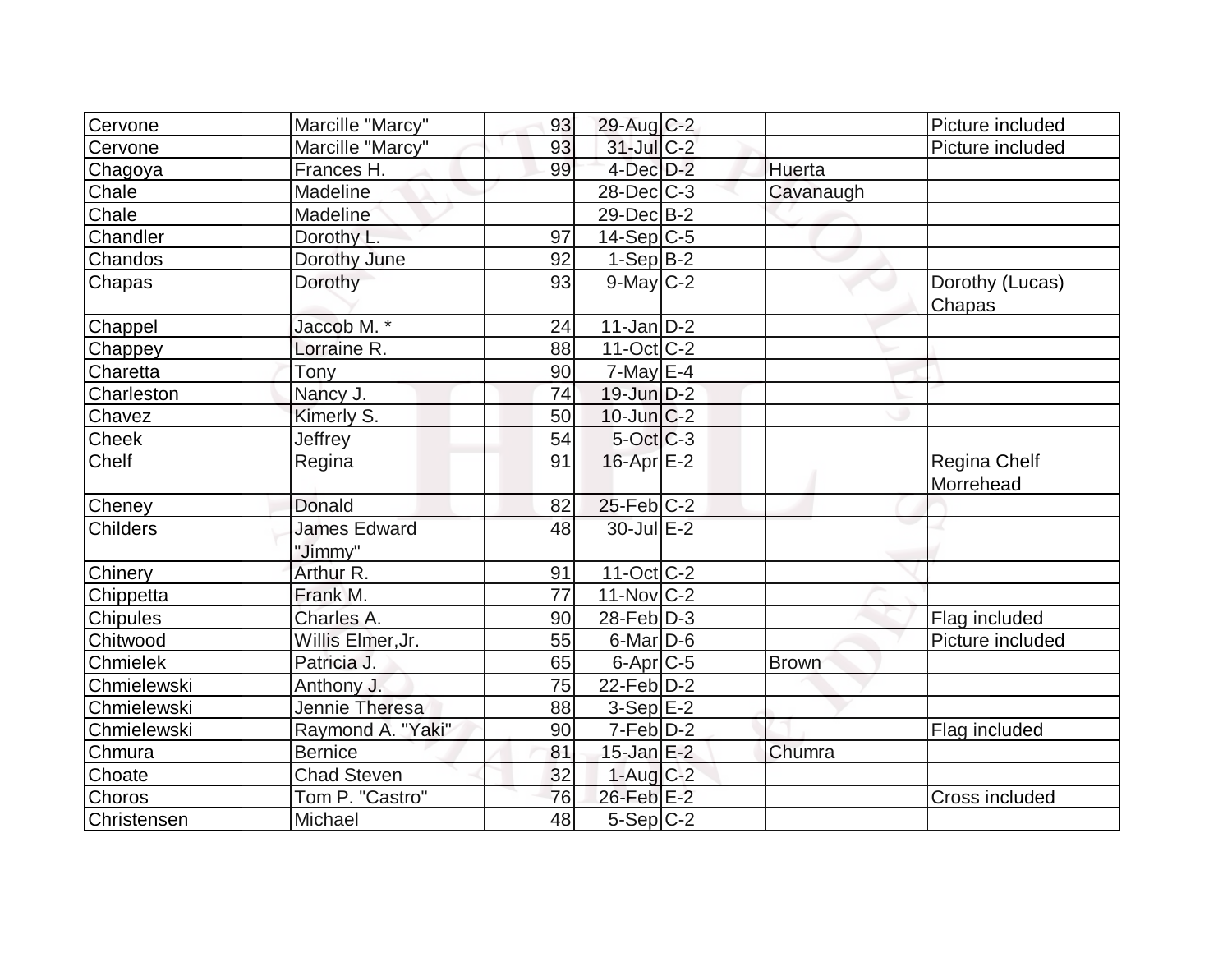| Christianson   | Eline                | 77 | $28$ -Jun $D-2$   | Ballantyne     |                            |
|----------------|----------------------|----|-------------------|----------------|----------------------------|
| Christman      | James S., Sr.        | 74 | 29-Dec B-2        |                |                            |
| <b>Christy</b> | <b>Shirley Ann</b>   | 82 | $26$ -Jan $ C-5 $ | Halbrook       |                            |
| Chrzanowski    | Joseph               | 92 | $12$ -Mar $E-2$   |                | Flag included              |
| Churley        | Mary                 | 57 | $9-Nov$ $C-3$     | Feehan         |                            |
| Cica           | Sylviane Amabile     | 93 | $5-NovA-11$       |                | Picture included           |
|                | Maria (Rea)          |    |                   |                |                            |
| Cichocki       | Gary A. "Chickie"    | 56 | $4$ -Apr $C-2$    |                |                            |
| Cichoracki     | Eugene L., Deacon    | 78 | $19-Oct$ $C-5$    |                |                            |
| Ciciora        | Dale E.              | 79 | $12$ -Dec $C-2$   |                |                            |
| Ciesielski     | Adele G.             | 89 | $29-Sep B-2$      |                |                            |
| Cieszkiewicz   | Peter F.             | 77 | $16$ -Jan $ C-2 $ |                |                            |
| Cindric        | Antoinette "Toni"    | 95 | $16$ -Mar $ C-3 $ |                |                            |
| Cizmadja       | Annmarie             | 34 | $11-Sep C-2$      |                |                            |
| <b>Clark</b>   | <b>Betty Jean</b>    | 88 | $20$ -Jul $C$ -5  | Carley         |                            |
| <b>Clark</b>   | Carrie Beth          | 54 | $16-Sep C-3$      | Grdina         | Picture included           |
| <b>Clark</b>   | David Thorsten       | 57 | $23$ -Aug C-2     |                |                            |
| <b>Clark</b>   | Doris E.             | 75 | $17$ -Jul $C-3$   |                | Picture included           |
| <b>Clark</b>   | Katie                | 66 | $1-Mar$ D-2       |                | <b>Katie Starkes Clark</b> |
| <b>Clark</b>   | Lonnie J.            | 66 | $21-Sep C-5$      |                |                            |
| <b>Clark</b>   | Michael W.           |    | 28-Oct C-2        |                |                            |
| <b>Clark</b>   | Nancy L.             | 77 | $10$ -Jan $ D-3 $ | Downing        |                            |
| <b>Clark</b>   | Nancy L.             | 64 | $21-Sep C-5$      | <b>Clark</b>   |                            |
| <b>Clark</b>   | <b>Rhonda Renee</b>  | 42 | $7$ -May $E-3$    | Franchville    | Picture included           |
| Clarkson       | Eleanor R.           | 70 | $16$ -Jun $B-2$   | Stevenson      |                            |
| <b>Claus</b>   | Stephen M.           | 55 | 11-Sep C-2        |                |                            |
| <b>Clauss</b>  | Lawrence R. "Larry"  | 85 | $16$ -Oct $ C-2 $ |                |                            |
| Claussen       | M. Loraine           | 89 | $16$ -Jun $B-2$   | Shipley        |                            |
| Claxton        | Retha M.             | 90 | 18-Aug B-2        |                | Picture included           |
| Clearing       | <b>Ralph William</b> | 85 | $7-Nov$ $C-2$     |                |                            |
| Cleaveland     | Marie G.             | 95 | 30-Nov C-2        | Ludwig-Peasley | Picture included           |
| <b>Clemens</b> | Bette L.             | 87 | $12$ -Feb $ E-2 $ |                |                            |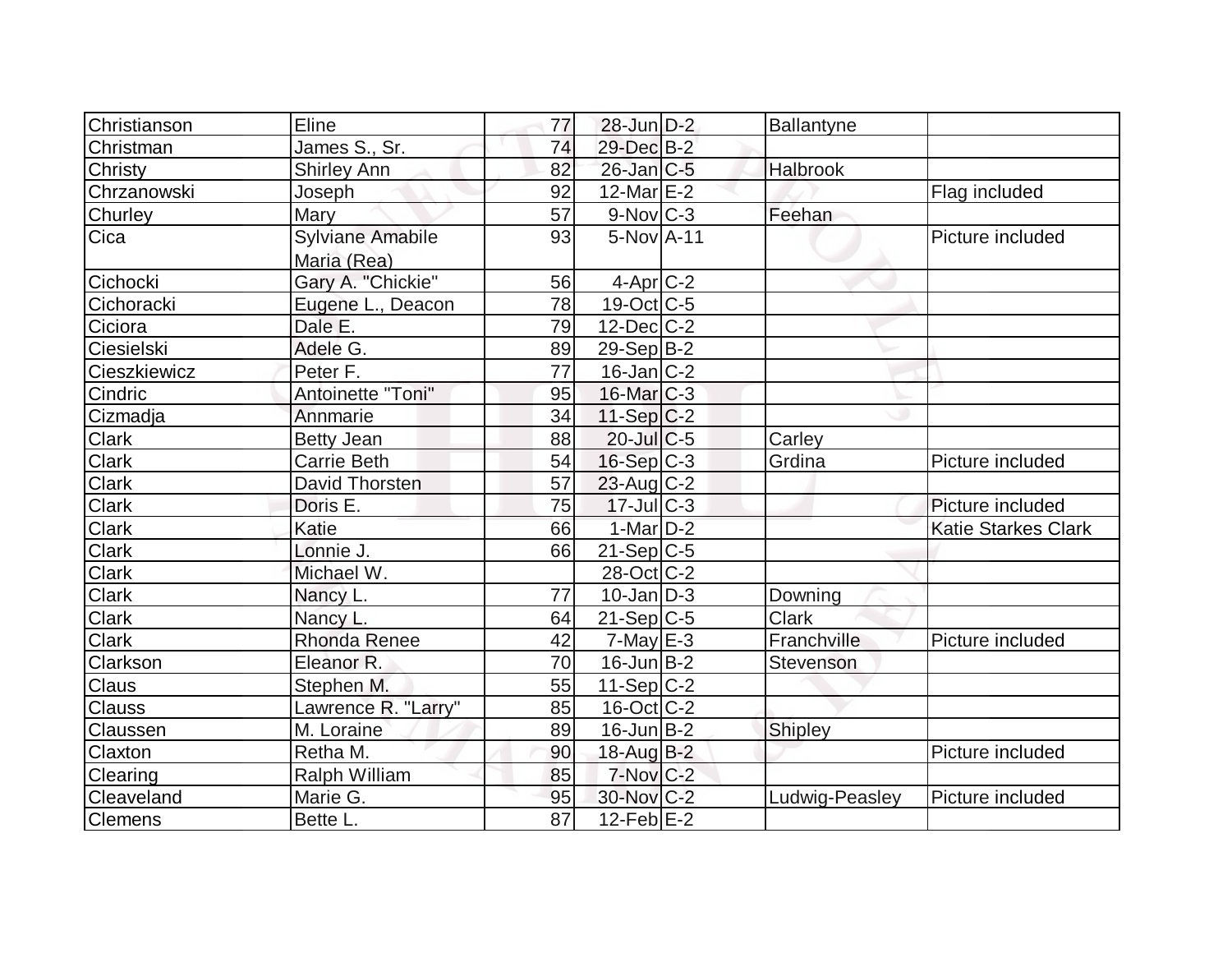| Flag included                             |
|-------------------------------------------|
|                                           |
|                                           |
|                                           |
|                                           |
|                                           |
|                                           |
|                                           |
|                                           |
| Picture included                          |
|                                           |
|                                           |
|                                           |
|                                           |
|                                           |
| Virginia Cochran<br>Kotecki               |
| Flag included                             |
|                                           |
|                                           |
| Picture and Scales of                     |
| Justice emblem                            |
| included                                  |
|                                           |
|                                           |
|                                           |
| Flag included                             |
|                                           |
|                                           |
| Picture included /<br>Grace (Cole) Radtke |
|                                           |
|                                           |
|                                           |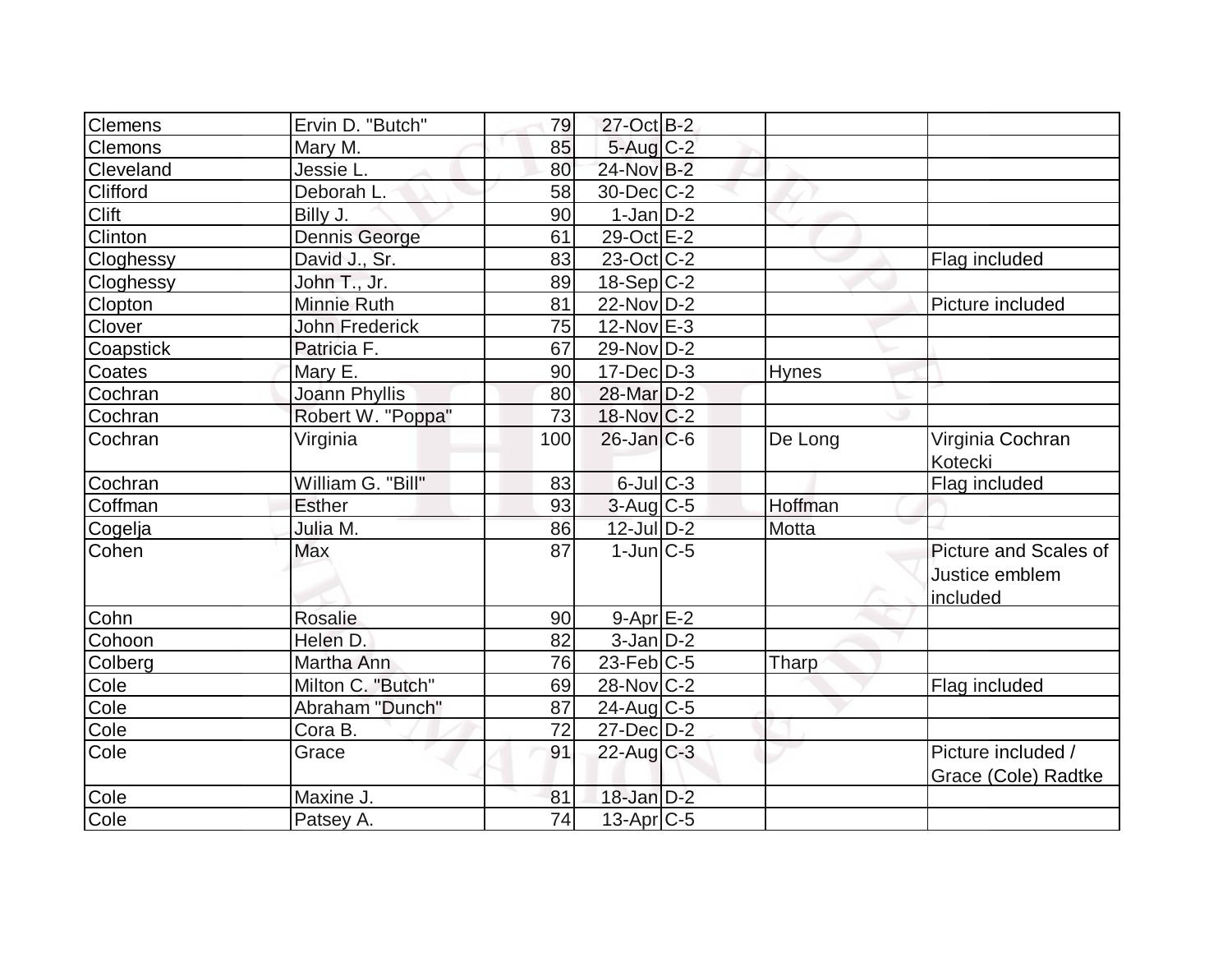| Coleman              | Ernest E. "Skip"              | 64             | $21$ -Oct C-2     |                 |                  |
|----------------------|-------------------------------|----------------|-------------------|-----------------|------------------|
| Coleman              | Johanna J.                    | 80             | 16-Oct C-2        |                 |                  |
| Coleman              | <b>Kemond Oscar-Lee</b>       | 18             | $1-Aug$ $C-2$     |                 | Picture included |
|                      | "Dreadhead Cortez"            |                |                   |                 |                  |
| Coleman Irby         | Cash Milton, II               | $\overline{4}$ | $28$ -May $E-3$   |                 | Picture included |
| <b>Collins</b>       | <b>Bernard Barry</b>          | 65             | $14-Sep C-5$      |                 |                  |
| <b>Collins</b>       | Catherine M.                  | 74             | $16$ -Jan $ C-2 $ |                 |                  |
| Collins              | Danny L.                      | 61             | 15-May $C-2$      |                 | Flag included    |
| <b>Collins</b>       | Steven T.                     | 70             | $20$ -Mar $ C-3 $ |                 | Picture included |
| <b>Collins</b>       | Willie O. "Dooley"            |                | $5 - Aug   C-2$   |                 |                  |
| <b>Collins-Smith</b> | <b>Lady Tiffany Nicole</b>    | 38             | $19$ -Dec $C-2$   | Collins         | Picture included |
| Colvin               | Michael B.                    | 38             | $21-Sep C-5$      |                 |                  |
| Colvin-Rayne         | Patricia "Pat"                | 74             | $4$ -Jun $E-2$    | <b>McCorkel</b> |                  |
| Colwell              | George Adam                   | 83             | $26$ -Oct $ C-3 $ |                 |                  |
| Colwell              | George Adam                   | 83             | $31$ -Aug C-4     |                 |                  |
| Combs                | Randall                       | 55             | 27-Dec D-2        |                 |                  |
| Conley               | Gwendolyn J.                  | 77             | $25$ -Jul $C-2$   |                 |                  |
| Conley               | Helen                         | 93             | $26-Sep C-2$      |                 |                  |
| Conley               | Jesse                         | 55             | $2$ -Apr $E-2$    |                 |                  |
| Connelly             | Clifford                      | 84             | $28-Sep C-3$      |                 | Flag included    |
| <b>Connelly</b>      | Jane                          | 85             | $2$ -Jan $D-2$    |                 |                  |
| Conner               | George Louis                  | 80             | $12$ -Apr $D-2$   |                 |                  |
| Conner               | Raymond                       | 84             | $2$ -Aug $D-2$    |                 |                  |
| Connolly             | James J.                      | 66             | $14$ -Nov $ C-2 $ |                 | Shamrock emblem  |
|                      |                               |                |                   |                 | included         |
| Connor               | Lawrence M.                   | 62             | $27 - Dec$ $D-2$  |                 | Cross included   |
| Conrad               | Naia Louise                   | 80             | 26-Jun D-2        |                 | Picture included |
| Conrad               | Ruth A.                       | 85             | $3$ -Jun $ C-2 $  |                 | Picture included |
| Conroy               | Patricia A.                   | 73             | $11$ -Oct $C-2$   | Scianna         |                  |
| Considine            | Rosemarie                     | 84             | $1$ -May $D-3$    | Belinski        |                  |
| Convery              | <b>William Patrick "Bill"</b> | 79             | $4$ -Dec $D-2$    |                 |                  |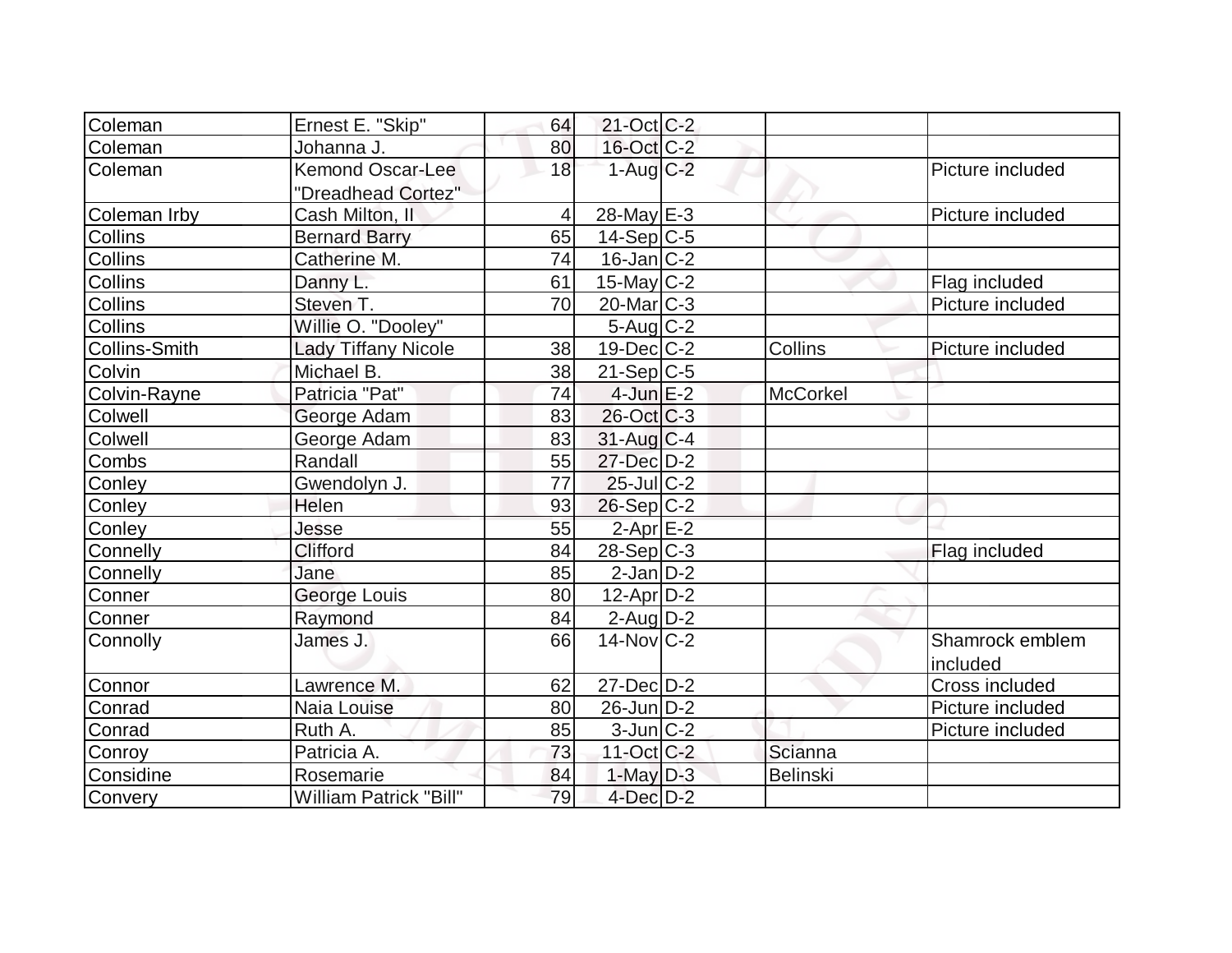| Conway     | Matt J. "Mike"        | 96              | 8-Mar D-4          |               | Picture and flag             |
|------------|-----------------------|-----------------|--------------------|---------------|------------------------------|
|            |                       |                 |                    |               | included                     |
| Cook       | Elsa Mary             | 93              | 19-Sep C-2         |               |                              |
| Cook       | Leonard Jr.           | 80              | $7$ -Jul B-2       |               |                              |
| Cook       | Maylon "Jack"         | 81              | $17 - Dec$ $D-3$   |               |                              |
| Cook       | Michael N.            | 66              | $21$ -Jun $D-2$    |               |                              |
| Cook       | Patricia Ann "Trisha" | 51              | $10$ -Nov B-2      |               | Picture included             |
| Cook       | Peggy J.              | 79              | $27$ -Jul C-4      |               |                              |
| Cook       | <b>William Donald</b> |                 | $30 -$ Jul $E - 3$ |               | Flag and Picture<br>included |
| Cooke      | Kathleen O.           | 91              | 19-Aug C-2         |               |                              |
| Cooke      | Norma Jean            | 80              | $20$ -Feb $ C-2 $  | Seberger      |                              |
| Coomer     | Linda L.              | 66              | $5$ -Jun $C-2$     |               |                              |
| Cooper     | Bruce Leamon, Jr.     | 31              | $6$ -Jun $ C-2 $   |               | Picture included             |
| Cooper     | Isaac B. Jr.          | 87              | $5$ -May $B-2$     |               | Picture included             |
| Cooper     | Paula S.              | 60              | $11-Oct$ $C-2$     | Shropshire    |                              |
| Cooper     | Richard G.            | 74              | $2$ -Dec $C-2$     |               |                              |
| Cooper     | Wanga J. "Cooper"     | 84              | $6$ -May $C-2$     |               |                              |
| Cooper     | <b>William Joe</b>    | 52              | 14-Mar C-2         |               |                              |
| Coppolillo | Clara M.              | 99              | $27$ -Aug $E-2$    | <b>Bendis</b> | Picture included             |
| Coriden    | Patricia Ann          | 90              | $18$ -Mar $ C-2 $  | Buring        |                              |
| Corman     | David                 | 62              | $14$ -Oct C-2      |               |                              |
| Cornejo    | Juanita "Jenny"       | 93              | $4$ -Jul $C-3$     | Armenta       | Picture included             |
| Cornelius  | <b>Joan Tressel</b>   | 75              | $14$ -Dec $C-3$    |               |                              |
| Cornell    | James J.              | 79              | $2$ -Mar $ C-3 $   |               |                              |
| Cornett    | Larry M.              | 71              | 10-Sep $E-2$       |               | Flag incldued                |
| Cornett    | Ray A.                | 76              | $21$ -Dec $C-3$    |               | Flag included                |
| Corral     | Christina             | 88              | $11$ -JulC-2       | Ruiz          |                              |
| Cortese    | Barbie J.             | 65              | $11$ -Jan $D-2$    | Johnson       |                              |
| Cosgrove   | John A.               | 74              | $14-Sep C-5$       |               |                              |
| Cosgrove   | <u>John A., Jr.</u>   | 50              | $25-Sep C-2$       |               |                              |
| Coslet     | Sandra F.             | $\overline{71}$ | $24-Sep$ E-2       |               |                              |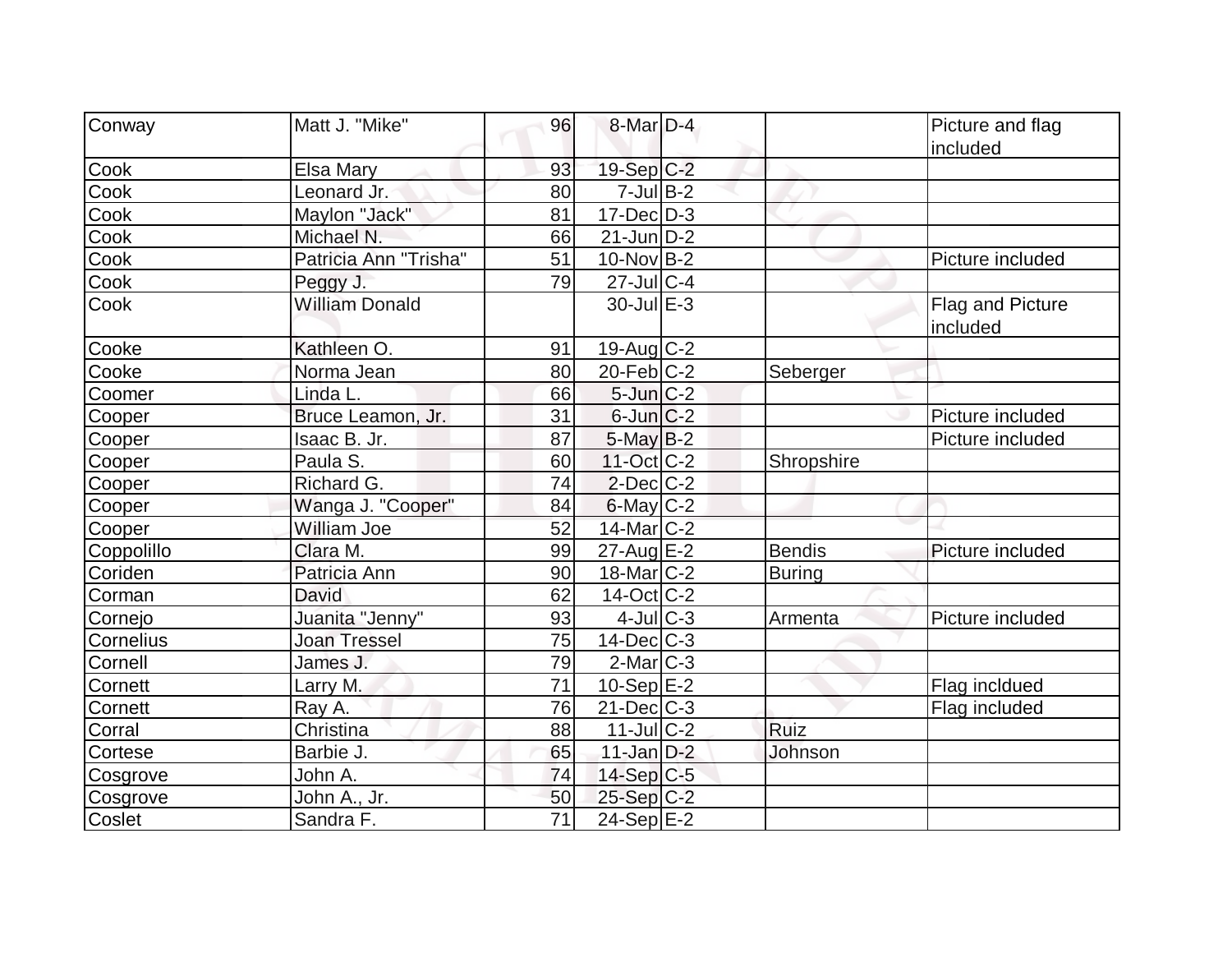| Costello      | Elaine A.           | 80 | $12$ -Aug C-2         |          |                       |
|---------------|---------------------|----|-----------------------|----------|-----------------------|
| Cotts         | Joshua Daniel       | 31 | 20-Aug E-2            |          |                       |
| Coty          | Mary Alice          | 87 | $14$ -Apr $B-3$       | Passmore | Picture included      |
| Coughlin      | Timothy E. "Timm"   | 62 | $27$ -Jan B-2         |          |                       |
| Coulter       | David Alan          | 54 | 13-May $C-2$          |          |                       |
| Courtright    | William J. "Bill"   | 83 | $18$ -Jun $E-2$       |          | Flag included         |
| Cousino       | Loyle E.            | 60 | $8$ -Aug $D-2$        |          |                       |
| Cousins       | Dennis              | 49 | $18$ -JulC-2          |          |                       |
| Covelli       | Donna J.            | 67 | $27$ -Apr $C$ -5      | Potesta  | <b>Cross included</b> |
| Cowger        | <b>Jobie Edward</b> | 77 | $15-Sep B-2$          |          |                       |
| Cowles        | Linda Alice         | 68 | $15$ -Aug C-2         |          |                       |
| Cowles        | Mary L.             | 77 | $25$ -Aug $C-2$       |          |                       |
| Cox           | Eileen Ann          | 64 | 16-May C-2            |          |                       |
| Cox<br>Cox    | Fred N.             |    | $4$ -May C-5          |          | Flag included         |
|               | Mary Lou            | 77 | $1-Feb D-3$           | Chambers | Picture included      |
| Cox           | Ralph Edgar         | 87 | 12-Sep D-2            |          | Picture included      |
| Cox           | William             | 76 | $20$ -JulC-5          |          |                       |
| Craig         | Frieda M.           | 84 | $22$ -May C-2         |          |                       |
| Crane         | Raymond E. "Ray"    | 71 | 24-Apr <sub>C-2</sub> |          |                       |
| Crane         | Raymond J.          | 89 | $19$ -Jul $D-2$       |          | Flag included         |
| Crane         | Robert L.           | 92 | $12$ -Feb $E-2$       |          | Flag included         |
| Craven        | Geraldine F. E.     | 93 | $15$ -Mar $ D-4$      | Bauman   |                       |
| Crawford      | Helen               | 93 | $20$ -Jun $D-2$       |          | Picture included      |
| Crawford      | Nancy J.            | 81 | $16$ -Nov $ C-3 $     | Wallace  |                       |
| Crawford      | Robert L. "Bob"     | 76 | $11-Apr$ $C-2$        |          |                       |
| Crawford      | Ruth I. "Schultzie" | 75 | $7$ -Dec $ C$ -3      | Thompson |                       |
| Creameans     | Peggy Janice        | 75 | $29$ -May C-2         | Davis    | Picture included      |
| Creasbaum     | Dennis R.           | 62 | $19$ -Dec $ C-2 $     |          | Picture included      |
| Creighton     | <b>Ruth Esther</b>  | 93 | $1$ -Jan $D-2$        |          |                       |
| Cremeens      | Wanda               | 91 | $27$ -Mar $C-2$       |          |                       |
| <b>Crider</b> | Genivieve "Jean"    | 86 | $3$ -Jan $D-2$        |          |                       |
| Crilley       | Diane M.            | 49 | $2$ -Mar $ C-3 $      | Moeller  |                       |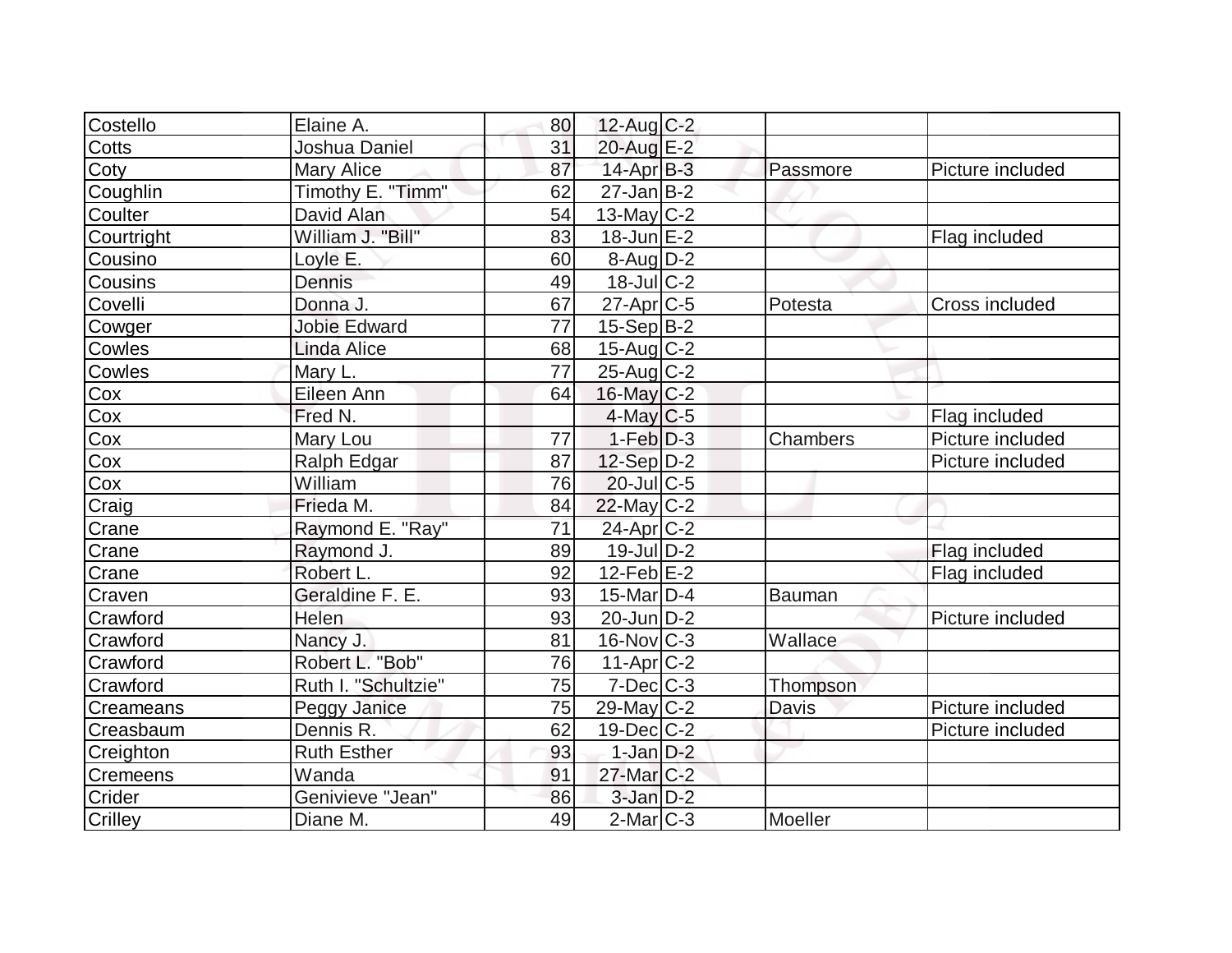| Crisman   | Leonard "Larry"      | 65              | $1-Dec$ B-2              |           |                   |
|-----------|----------------------|-----------------|--------------------------|-----------|-------------------|
| Crist     | Dorothy Ellen        | 82              | $17-Sep$ E-2             | Valentino | Picture included  |
| Criswell  | Jeremy               | 38              | 30-May D-2               |           | Picture included  |
| Crizer    | Donald Oliver Jr.    | 67              | $7$ -May $E-3$           |           |                   |
| Crnarich  | Joseph John          | 88              | $11$ -May C-5            |           | Flag included     |
| Crnkovich | Nicholas W. "Coach   | 80              | $10-Apr\overline{D-2}$   |           | Flag and Picture  |
|           | Nick"                |                 |                          |           | included          |
| Crnkovich | Wanda F.             | 89              | $11$ -Mar $ C-2 $        | Miksa     |                   |
| Croach    | Charles E., Jr.      | 74              | $3$ -Jan $D-2$           |           | Flag included     |
| Croley    | Frances C.           | 91              | $15$ -Jan $ D-2 $        | Coman     |                   |
| Croney    | <b>Jon Michael</b>   | 51              | $16$ -Feb $ C-3 $        |           |                   |
| Crook     | William E.           | 82              | $23$ -Jul $E-2$          |           | Flag included     |
| Crosariol | George L.            | 87              | $29$ -Jun $C-3$          |           |                   |
| Crosby    | Joe Stephan          | 65              | $20$ -Jun $D-2$          |           | Flag included     |
| Crosek    | Jerry F.             | 73              | $27$ -Aug $E-2$          |           | Picture included  |
| Cross     | Dolores "Dee"        | 84              | 19-Apr D-2               |           |                   |
| Cross     | Robert T. "Bob"      | 84              | $28-Sep C-3$             |           |                   |
| Crowder   | John L. "Turkey"     | 80              | $27$ -Nov $D-2$          |           | Picture included  |
| Crowder   | <b>Michael Allen</b> | 55              | $3-Dec$ $D-2$            |           | Piucture included |
| Crowe     | John E.              | 86              | $29$ -Apr $C-2$          |           | Flag included     |
| Crowe     | Joyce Elaine         | 84              | $25$ -Apr $C-2$          | Schavey   |                   |
| Crowe     | Richard L.           | 80              | $24$ -Dec $E$ -2         |           |                   |
| Crum      | Martha S.            | 60              | 26-Nov D-2               |           |                   |
| Cruse     | <b>Mary Ellen</b>    | 89              | $16$ -Jan $ C-2 $        |           |                   |
| Cruse     | <b>Rose Marie</b>    | 80              | $\overline{15}$ -Jul C-2 | Shipp     |                   |
| Cruz      | Noelia               | 68              | 11-Sep C-2               |           |                   |
| Csicsko   | Lorraine             | 95              | $15$ -Apr $C-2$          |           |                   |
| Cuban     | Anna                 | 98              | $13$ -Jan B-2            | Michel    |                   |
| Cubranich | John                 | 82              | $26$ -May B-2            |           | Flag and Picture  |
|           |                      |                 |                          |           | included          |
| Cuculic   | Coyetta "CoCo"       | 69              | $4$ -Jan $D-2$           | Anderson  |                   |
| Cucuz     | Vojislav (Vojin)     | $\overline{77}$ | $20$ -Dec $D-2$          |           | Cross included    |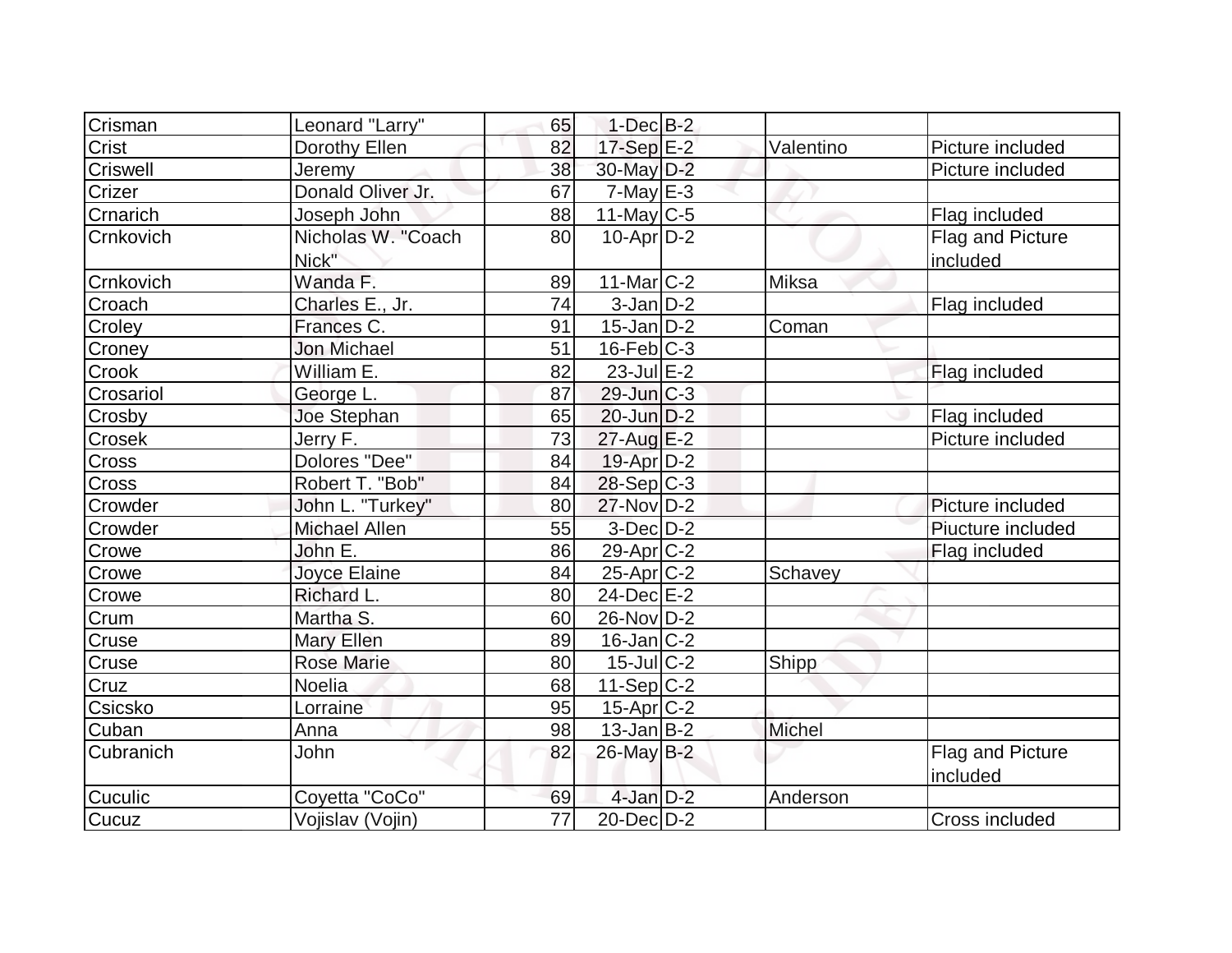| Cuevas            | Salustio                   | 64       | 16-Sep C-2        |                | Picture included       |
|-------------------|----------------------------|----------|-------------------|----------------|------------------------|
| Culp              | Ethel R.                   | 88       | $22$ -Feb $D-2$   |                |                        |
| Cummings          | Charles R.                 | 93       | $19$ -Jan $ C-5 $ |                |                        |
| Cummings          | Mildred Ann                | 83       | $31$ -Dec $E-2$   | Gallagher      |                        |
| Cummings          | <b>Robert Rodell</b>       | 80       | $27-Sep C-2$      |                |                        |
| Cummins           | David                      | 66       | 24-Jul C-2        |                |                        |
| <b>Cummins</b>    | Michael Eldon "Mike"       | 54       | $25$ -Oct $C-2$   |                |                        |
| Cunningham        | Irian Layne "Layne"        | 59       | 24-Oct D-2        |                |                        |
| Cunningham        | Tammy                      | 53       | $7-Sep C-3$       |                | <b>Tammy Follis-</b>   |
|                   |                            |          |                   |                | Cunningham             |
| Cunningham-Bauner | Mason Lane                 | 2 months | $15$ -Apr $C-2$   |                |                        |
| Cupp              | <b>Steven</b>              | 59       | 31-Oct D-2        |                |                        |
| Curatolo          | Mary K.                    | 59       | $13$ -Jan $B-2$   | Kennedy        |                        |
| Curiel            | David                      | 56       | $26$ -Dec $C-2$   |                |                        |
| Curler            | Deborah                    | 54       | 29-Sep B-2        | <b>Ben Cur</b> |                        |
| Curry             | Alton R., Jr.              | 78       | $15$ -May C-2     |                | Flag included          |
| Curski            | <b>Daniel Valentine</b>    | 64       | $13$ -Apr $ C-5 $ |                |                        |
| Curtain           | Laverne Emiline            | 95       | 22-Jul C-2        |                |                        |
| <b>Curtis</b>     | <b>Nodee</b>               | 81       | $23$ -Mar $C-3$   |                |                        |
| <b>Cuthbert</b>   | Therese A.                 | 88       | $9$ -Dec $C$ -2   | <b>Dufault</b> | Picture included       |
| <b>Cutler</b>     | Sandra                     | 73       | $12$ -Feb $E-2$   |                | Sandra Cutler-         |
|                   |                            |          |                   |                | Robinson Blackburn /   |
|                   |                            |          |                   |                | Picture included       |
| Cwiok             | Joseph M.                  | 85       | $23$ -Jan $C-2$   |                | Picture included       |
| Cypra             | Janet I.                   | 66       | $24$ -Aug $C$ -5  | Inlander       | Star of David included |
| Cyprian           | Joan C.                    | 69       | $20$ -Nov $ C-2 $ | Felton         |                        |
| Cyrnek            | Virginia A.                | 92       | 29-Oct E-2        | Piekarski      |                        |
| Cyrus             | Howard O.                  | 76       | $23$ -Mar $C-3$   |                |                        |
| Cyrus             | Robert C. "Bob"            | 74       | $11$ -Jun $E-2$   |                | Picture included       |
| Cyrus             | <b>Robert Claude "Bob"</b> | 74       | $28$ -Jan $ C-2$  |                | Picture included       |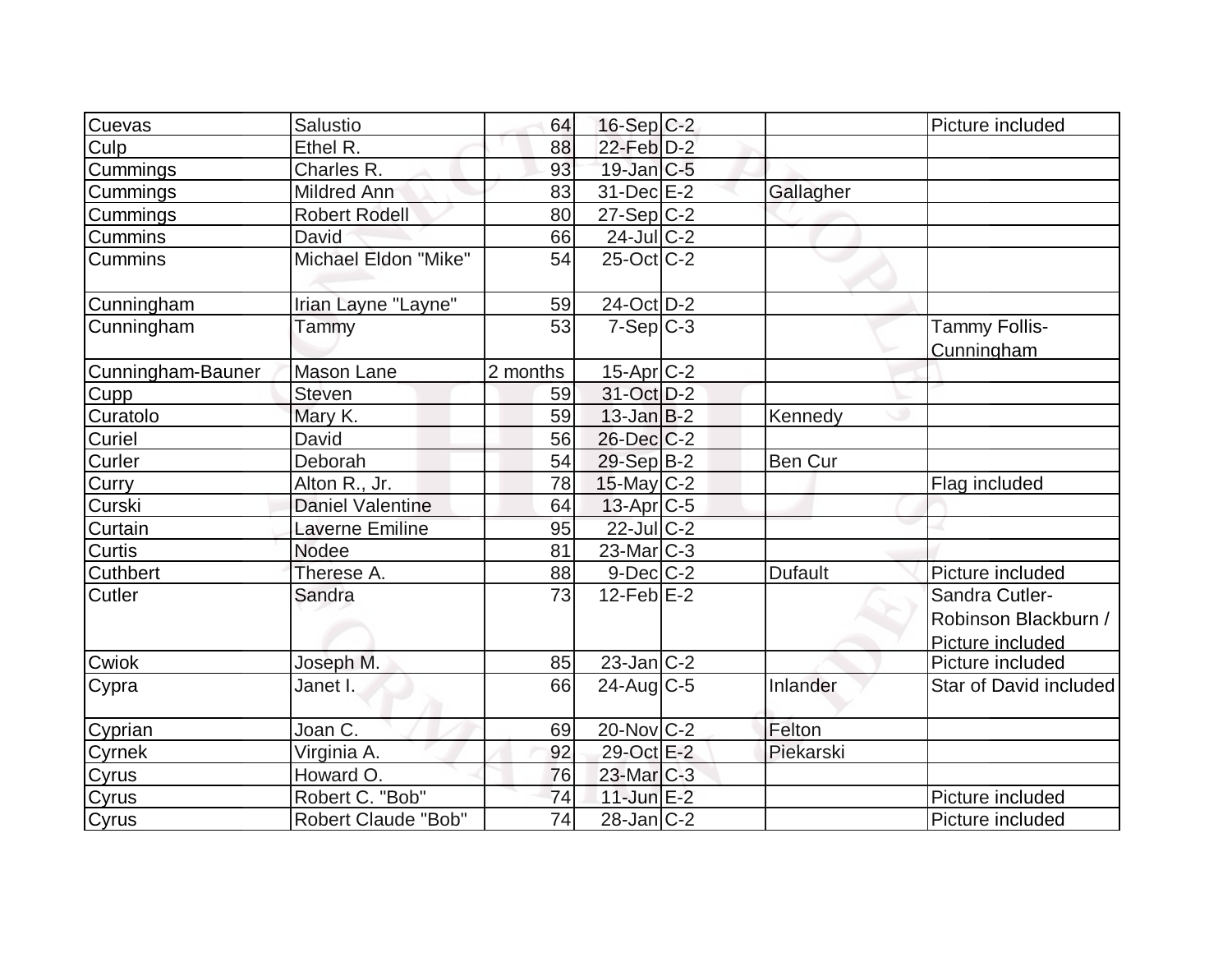| Cyzyk         | Leonard A.                                            | 81  | 18-Nov C-2              |                |                                                           |
|---------------|-------------------------------------------------------|-----|-------------------------|----------------|-----------------------------------------------------------|
| Czachorski    | Michaeline                                            | 89  | 31-Dec E-2              | Wesolowski     |                                                           |
| Czalbowski    | Elaine E.                                             | 57  | 23-Jul E-2              |                |                                                           |
| Czarnecki     | <b>Betty Jean</b>                                     | 92  | $11-Sep C-2$            |                |                                                           |
| Czaszwicz     | Benedict S.                                           | 84  | 22-Oct E-2              |                | Flag included                                             |
| Czerniak      | Dorothy Lorene                                        | 89  | $28$ -Dec $C$ -3        | Lorance        |                                                           |
| Czuba         | Frances V.                                            | 94  | $9-Nov$ <sub>C-3</sub>  |                | Marcinkowski                                              |
| Czubala       | Chester F.                                            | 86  | $10$ -Jul $D-2$         |                | Firefighter emblem                                        |
| Czubik        | Alberta                                               | 72  | $1-Nov$ <sub>C</sub> -2 |                | and Flag included                                         |
| Dabis         | Marian                                                | 57  | $12$ -Aug C-3           | <b>Mrzlock</b> |                                                           |
|               |                                                       |     |                         |                |                                                           |
| Dabrowa       | Mary                                                  | 90  | $10$ -Dec $D-2$         | Kosynska       |                                                           |
| Dabrowski     | Cristina                                              | 41  | 28-Mar D-2              | DeLuna         |                                                           |
| Dabrowski     | Stanley J. "Stan" "The<br>Knight in Shining<br>Armor" | 76  | $20$ -Dec $D-2$         |                | <b>Knights of Columbus</b><br>emblem and flag<br>included |
| Dado          | Carol Ann                                             | 71  | $25$ -Apr $C-2$         |                |                                                           |
| Dahlen        | <b>Robert Michael "Bob</b>                            | 34  | $2$ -May $C-3$          |                | Picture included                                          |
| Dahlin        | Patricia A.                                           | 75  | $2$ -Jan $D-3$          | Ozelie         |                                                           |
| Dahlman       | Gladys E.                                             | 87  | $12$ -Apr $ D-3 $       |                |                                                           |
| Daily         | James E.                                              | 74  | $16$ -Jun $B-2$         |                |                                                           |
| <b>Dakich</b> | Ann Theresa                                           | 77  | 13-Aug $E-2$            |                |                                                           |
| <b>Dakich</b> | <b>Thomas</b>                                         | 81  | $10$ -Apr $D-3$         |                | Cross, Flag, and<br>Picture included                      |
| Dal Santo     | Emma                                                  | 100 | 29-Jan E-2              |                |                                                           |
| Dal Santo     | Robert E.                                             | 63  | $4$ -Jun $E-2$          |                |                                                           |
| Dalby         | Margaret                                              | 100 | $11-Sep C-2$            | Ridgely        | Picture included                                          |
| Daley         | Edward J.                                             | 77  | $27$ -Aug E-2           |                |                                                           |
| Daley         | <b>Helen</b>                                          | 93  | $5$ -Dec $C$ -2         | Perpich        |                                                           |
| Dalrymple     | Alice M.                                              | 87  | 24-Feb B-2              | Casassa        | Picture included                                          |
| Dalton        | Carol Lynn                                            | 75  | $13$ -Aug E-2           | Yudt           |                                                           |
| D'Ambrosio    | Thomasine                                             |     | $25$ -May C-5           |                |                                                           |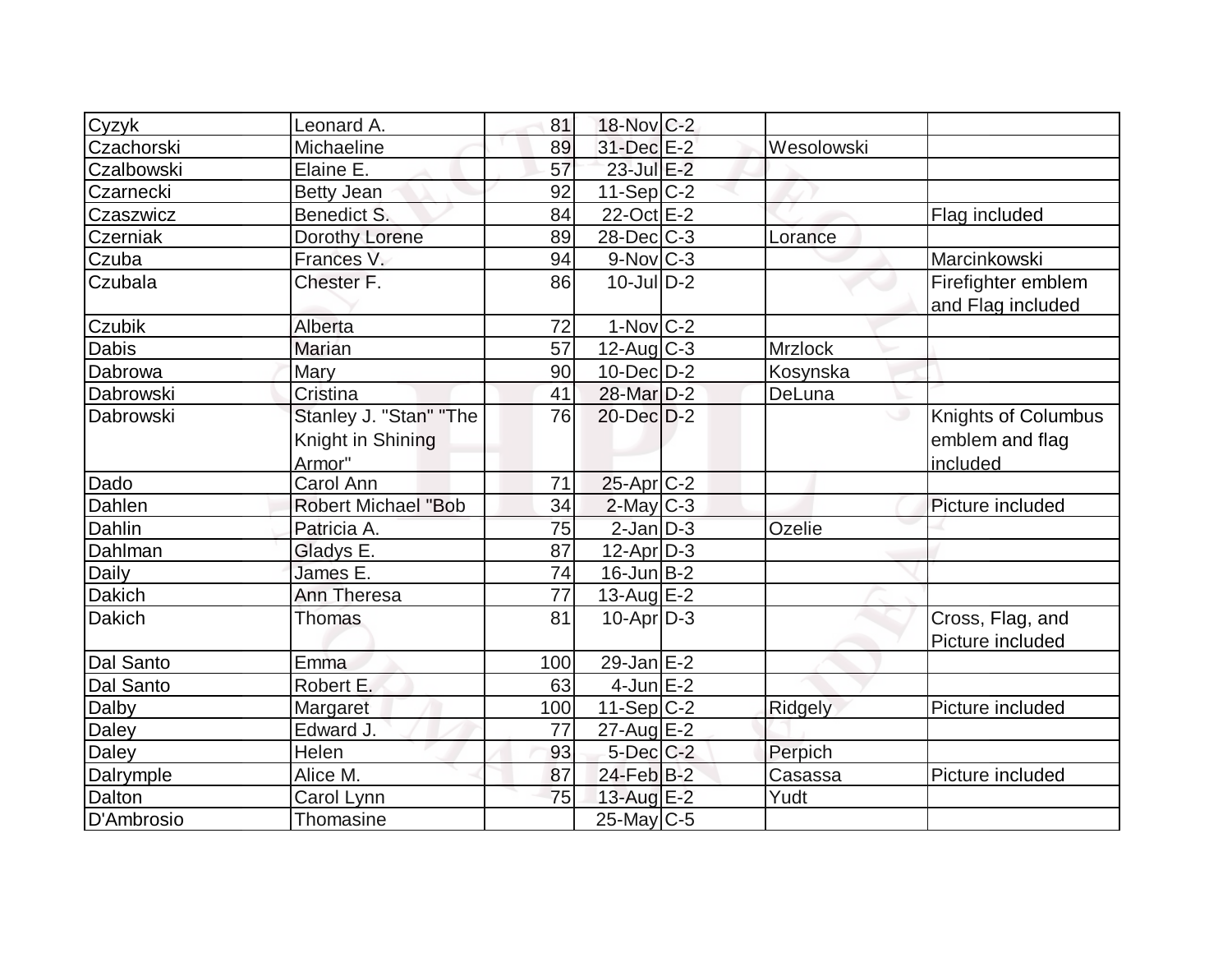| Damianos       | Andrew G. "Greek"    | 49              | $16$ -Nov $ C-3 $ |                |                   |
|----------------|----------------------|-----------------|-------------------|----------------|-------------------|
| Danewicz       | John R.              | 84              | 10-Mar B-2        |                |                   |
| <b>Daniels</b> | <b>Howard Ray</b>    | 83              | $29$ -Jun $ C-3 $ |                | Flag included     |
| Daniels        | Vernon               | 93              | $8$ -Dec $B$ -2   |                | Flag included     |
| Danko          | Dorothy M.           | 92              | $23-Oct$ $C-2$    | Duffy, Bywalec | Picture included  |
| Danko          | <b>Emily Pauline</b> | 78              | $28$ -Feb $ D-3$  | Vellutini      |                   |
| Darnell        | Alice S.             | 68              | $31$ -Aug C-4     | Peifer         |                   |
| Darnell        | Connie L.            | 45              | $29$ -Mar $ C-2 $ | Jones          |                   |
| Daroksky       | <b>Barbara</b>       | 89              | $7-Sep C-3$       | Hoffman        |                   |
| Darrington     | Joann Marie          | 65              | 10-Sep $E-2$      | <b>Martin</b>  |                   |
| Datsko         | <b>Nick</b>          | 94              | $1-Apr$ $C-3$     |                | Picture included  |
| Daulton        | Ronald E., Sr.       | 57              | $7$ -Jun $D-2$    |                |                   |
| Davern         | Robert E.            | 80              | 15-Mar $D-4$      |                | Picture included  |
| Davey          | Bruce L.             | 77              | $14$ -Jun $D-2$   |                | Flag included     |
| David          | Barbara J.           | 77              | $21$ -May $E-2$   |                |                   |
| <b>Davids</b>  | Miyako               | 82              | 22-Dec B-2        | Yoshinaga      | Picture included  |
| Davidson       | Richard H. (Dick)    | 85              | $28$ -Aug $D-3$   |                |                   |
| Davidson       | Robert M.            | 84              | 31-Dec E-2        |                |                   |
| Davidson       | Vesta Rose           | 92              | $5$ -Dec $C$ -2   | Harper         |                   |
| Davidson       | William D.           |                 | $31$ -May D-2     |                |                   |
| <b>Davis</b>   | Barbara J.           | 75              | $22$ -May C-2     |                |                   |
| <b>Davis</b>   | <b>Bernice</b>       | 86              | $20$ -Apr $ C$ -6 |                |                   |
| Davis          | Elaine J.            | 82              | $5-Oct$ $C-3$     |                |                   |
| Davis          | George               | 63              | $13$ -Jun $ C-2 $ |                |                   |
| <b>Davis</b>   | Jack D.              | 83              | $17$ -May D-2     |                |                   |
| Davis          | Rahidi N.            | 39              | $30$ -Mar $ C-2 $ |                |                   |
| Davis          | Richard              | 78              | $4-Feb C-2$       |                |                   |
| <b>Davis</b>   | Stanley E.           | 91              | 28-May E-2        |                | Flag included     |
| Davis          | Stephen Lee          | 20              | 11-May $C-5$      |                | Picture includfed |
| <b>Davis</b>   | Thomas W.            |                 | $4$ -Dec $D-2$    |                |                   |
| Davy           | Jeffery J.           | 47              | $6$ -Mar $D-6$    |                |                   |
| Dawson         | Richard J.           | $\overline{77}$ | $12$ -Jun $ C-3 $ |                |                   |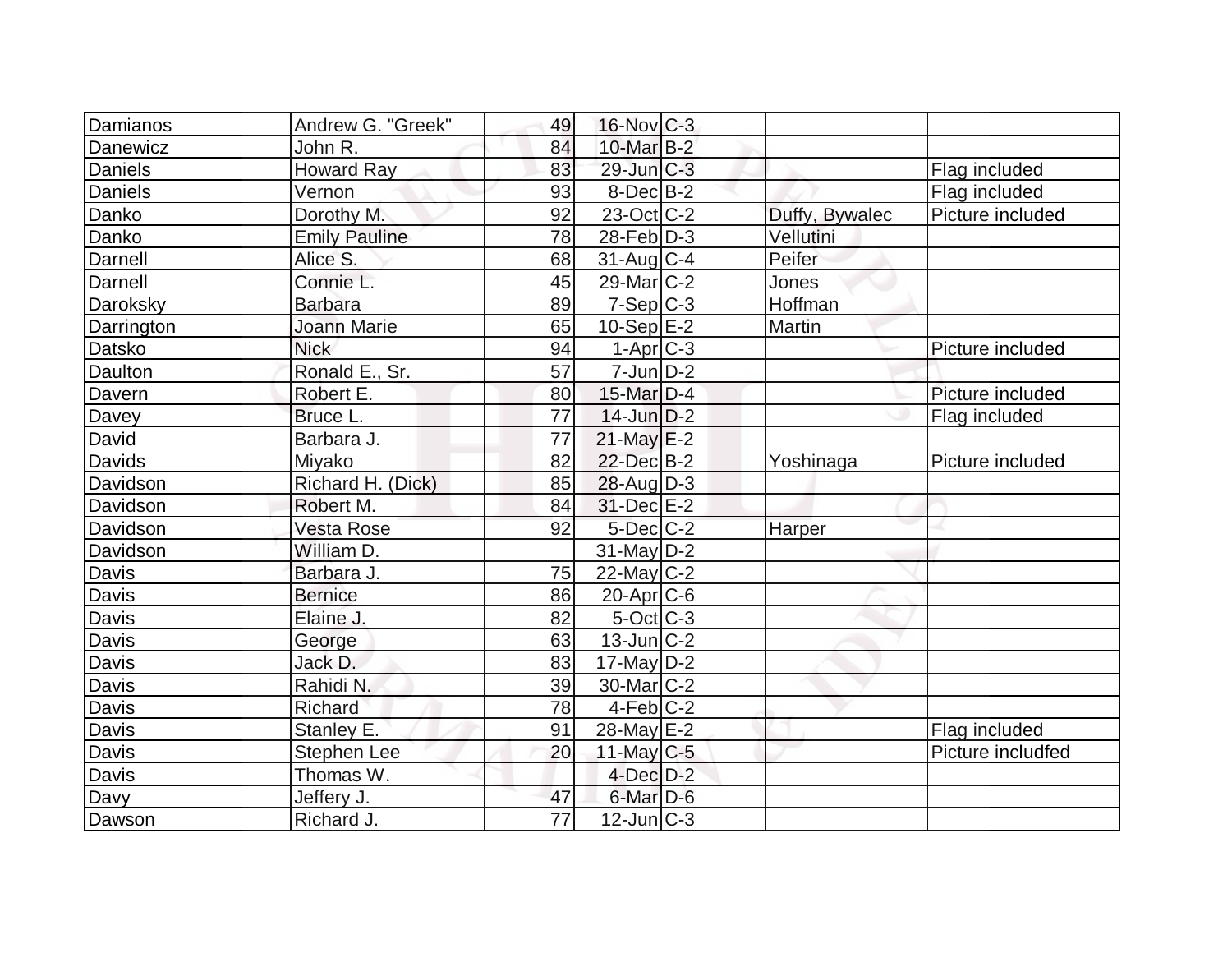| Dawson          | Terrance T.          |                 | $13$ -May C-2     |               | Picture included |
|-----------------|----------------------|-----------------|-------------------|---------------|------------------|
|                 | William I. "Bill"    |                 |                   |               |                  |
| Dawson          |                      | 86              | 12-Mar E-2        |               |                  |
| Day             | Andrea               | 70              | $21$ -Dec $C-3$   | Serrato       |                  |
| Day             | Richard S., Jr.      | 53              | $22$ -May C-2     |               |                  |
| De Boer         | Andrew               | 86              | $7-Sep C-3$       |               | Flag included    |
| De Bok          | Wilhelmina           | 87              | $12$ -Apr $D-3$   | Schuringa     |                  |
| De La Cruz      | Joe F.               | 83              | $10$ -Aug $C-3$   |               |                  |
| De Leeuw        | Dennis J.            | 75              | $5-Sep C-2$       |               |                  |
| De St. Aubin    | Raymond E.           | 91              | $26$ -Jan $C$ -5  |               |                  |
| Deakin          | Lisa M.              | 42              | $2$ -Mar $ C-3 $  |               |                  |
| Dean            | Margaret L.          | 90              | $15$ -Jul $C-2$   |               |                  |
| Dean            | Theresa "Nanny"      | 80              | $10$ -Jun $C-2$   |               |                  |
| Dean            | Verrill R. "Rich"    | 75              | $21$ -Aug $D-2$   |               |                  |
| DeAngelis       | Santa                | 87              | $26$ -Jan $ C$ -5 | Polidori      |                  |
| Dearing         | Kevin E.             | 65              | $25$ -Apr $C-2$   |               |                  |
| <b>DeArmond</b> | Audrey               | 82              | 14-Nov C-2        |               |                  |
| Deasy           | John Francis, Jr.    | 84              | $9$ -Jan $ C-3 $  |               |                  |
|                 | "Jack"               |                 |                   |               |                  |
| <b>DeBaun</b>   | Donna Marie          | 78              | $7$ -Jun $D-2$    |               |                  |
| DeBoer          | <b>Ruth Mae</b>      | $\overline{72}$ | 26-Oct C-3        |               |                  |
| <b>DeBok</b>    | <b>Robert Jay</b>    | 83              | $8$ -Jan $E-2$    |               | Flag included    |
| DeCicco         | Joseph "Joe"         |                 | $31$ -Jan $D-2$   |               |                  |
| Decker          | Charles H.           | 75              | $15-Sep B-2$      |               |                  |
| Decker          | <b>Darlene</b>       | 77              | $24$ -May D-2     |               |                  |
| <b>Decker</b>   | <b>Mary Terese</b>   | 50              | $27$ -Jan B-2     | <b>Buksar</b> |                  |
| Deering         | John                 |                 | $14$ -Apr $B-2$   |               |                  |
| <b>DeJesus</b>  | <b>Anthony Louis</b> | 41              | $20$ -Nov $ C-2 $ |               | Picture included |
| DeJong          | Theodore A. "Ted"    | 75              | $11$ -Aug $D-4$   |               |                  |
| Dekker          | John                 | 91              | $21$ -Mar $C-2$   |               | Flag included    |
| Del Real        | Ignacio              | 62              | 30-Nov C-2        |               |                  |
| Delaney         | Richard N.           | 72              | 4-Apr B-2         |               |                  |
| DeLeurere       | <b>George Harley</b> | 73              | $28-Sep C-3$      |               |                  |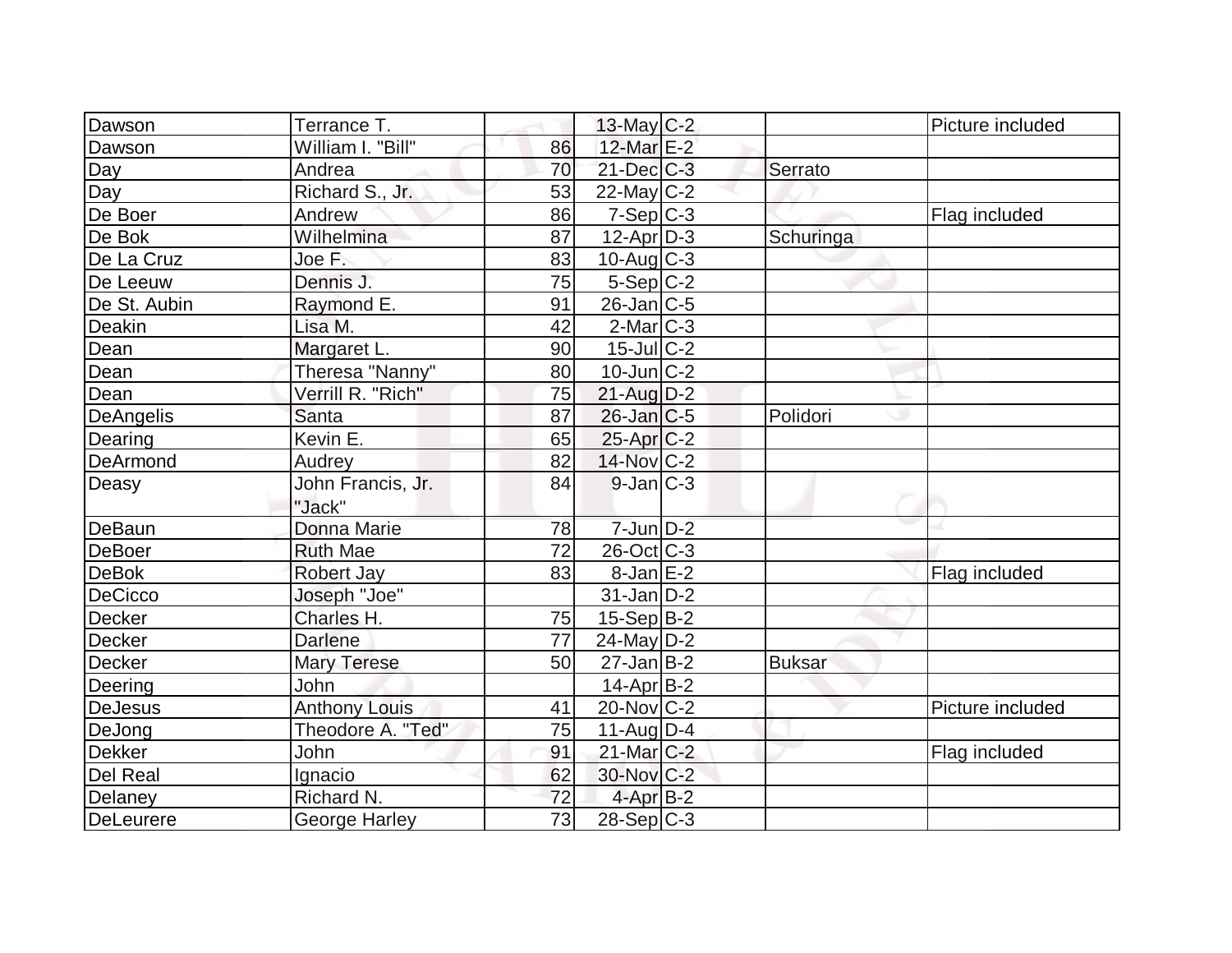|                    | Millie               |     |                         |                         |                     |
|--------------------|----------------------|-----|-------------------------|-------------------------|---------------------|
| Delich             |                      | 91  | $11$ -Jun $E-2$         | Gabriel                 | Cross included      |
| Delis              | Daniel "Big Dan"     |     | 22-Jul C-2              |                         | Flag included       |
| Delis              | Margaret T. "Mickey" |     | 24-Dec E-2              | Lanigan                 |                     |
| Dell               | Kathleen "Kitty"     | 94  | $29-Sep B-2$            | <b>Brookshire Devit</b> |                     |
| Delli Colli        | Rex A. "Tony"        | 72  | $21$ -Dec $C-3$         |                         |                     |
| Delmage            | Clifford L.          | 77  | $22$ -Jun $ C-5$        |                         |                     |
| Deloney-Cain       | <b>DeCarol</b>       | 54  | 19-Jul D-2              |                         | Picture included    |
| DeLong             | Joseph A.            | 53  | $16$ -Mar $ C-3 $       |                         |                     |
| Delong             | Theodore A. "Ted"    | 75  | $12$ -Aug C-2           |                         |                     |
| DeLosh             | Orville "Ed"         | 87  | $28$ -Dec $C-3$         |                         | Flag included       |
| Deluca             | Samuel R.            | 72  | 22-Jul C-2              |                         |                     |
| DeMick             | Jeanette             | 95  | $21-Apr B-2$            | <b>Boekeloo</b>         |                     |
| Demko              | Phyllis Jean         | 81  | 31-Oct D-2              | Chapman                 |                     |
| Demko              | Phyllis Jean         | 81  | $1-Nov$ <sub>C</sub> -2 |                         |                     |
| Demps              | Christine M.         | 42  | $30$ -Jun $B-2$         |                         |                     |
| Denisiuk           | Alvin "Mike"         | 47  | $17$ -Aug C-3           |                         | Picture included    |
| Denisiuk           | Duane C., I          | 54  | $18$ -May C-3           |                         |                     |
| Dennis             | Marion L. "Shorty"   | 80  | $21$ -Dec $C-3$         |                         |                     |
| Dennler            | Calvin W. "Cal"      | 84  | $25$ -Jul $C-3$         |                         | Picture included    |
| Denst              | Gary P.              | 59  | $24$ -Nov B-2           |                         |                     |
| Denton             | George O.            | 85  | $11-Nov$ $C-2$          |                         |                     |
| <b>DePew</b>       | <b>Nellie Marian</b> | 101 | $17$ -Jun $C-2$         | Lockwood                |                     |
| DePozo             | Edith B.             | 79  | $6$ -May $C-2$          |                         |                     |
| Depper             | Jeffrey M.           | 55  | $1-Jan D-3$             |                         |                     |
| Deprez             | Douglas J.           | 66  | 30-Mar <sub>IC-2</sub>  |                         | Flag included       |
| Derbis             | Albin "Al"           | 82  | $1$ -Jun $C$ -6         |                         |                     |
| Derikrava          | Djoko "George"       |     | $11-Aug D-4$            |                         | Cross and Flag      |
|                    |                      |     |                         |                         | included            |
| Dermody            | John                 |     | $10$ -Jul $D-2$         |                         |                     |
| Derrow             | Thomas L., Jr.       | 77  | $10-Sep$ E-2            |                         |                     |
| <b>IDershewitz</b> | <b>Bessier</b>       | 96  | 19-Nov D-2              |                         | Picture and Star of |
|                    |                      |     |                         |                         | David included      |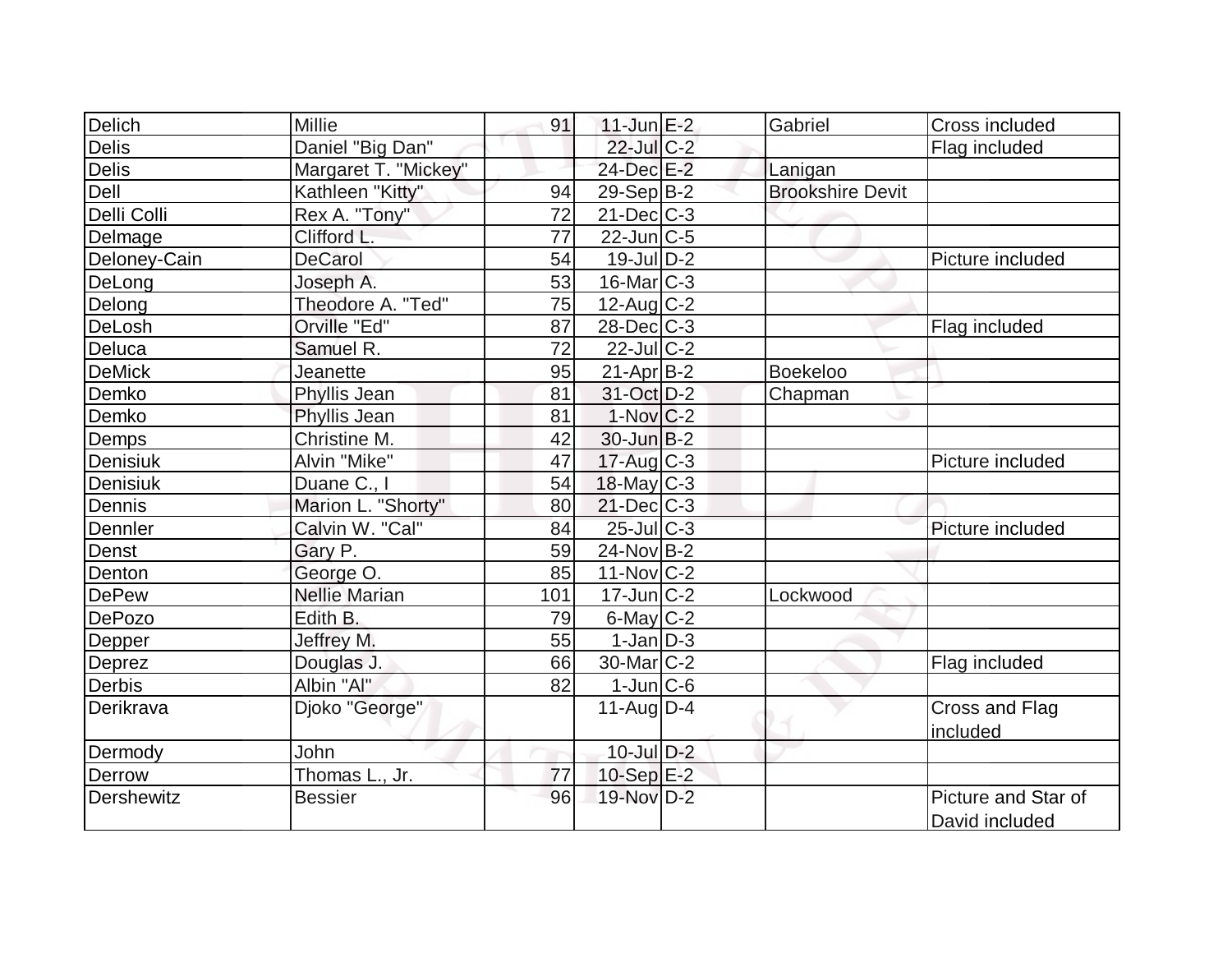| Deskins        | Laurie Renee           | 37 | $3$ -Oct $D-2$          |             |                              |
|----------------|------------------------|----|-------------------------|-------------|------------------------------|
| Detlef         | <b>Bette Lee</b>       | 83 | $1-Dec$ B-2             |             |                              |
| Dettman        | Billie S.              | 90 | $7$ -Dec $C$ -3         |             |                              |
| Deutsch        | Joseph P., Sr.         | 69 | $9-AprE-2$              |             | Flag included                |
| <b>DeValk</b>  | Corneil "Scotty"       | 93 | $16$ -Jan $ C-3 $       |             | Flag included                |
| <b>DeValk</b>  | Joel H.                | 49 | $17$ -Oct $ D-2 $       |             |                              |
| Devaney        | Harold "Bud"           | 89 | $9-Sep C-2$             |             |                              |
| DeVany         | <b>Doris</b>           | 81 | $12$ -Feb $E-2$         | Cogswell    |                              |
| <b>Devitt</b>  | Anne C. "Nancy"        | 82 | $6$ -Nov $D$ -6         |             | Picture included             |
| Devitt         | <b>Michael Timothy</b> | 36 | $21$ -Dec $C$ -3        |             |                              |
| <b>Devitte</b> | Mark F.                | 61 | 18-Mar <sub>IC</sub> -2 |             |                              |
| <b>DeVries</b> | AI                     | 51 | $8-Aug D-2$             |             |                              |
| <b>DeVries</b> | Harold J.              | 76 | 28-Dec C-3              |             | Flag included                |
| Devyak         | Lorraine               | 86 | $4$ -Dec $D-2$          | Danford     | Cross included               |
| <b>DeWeese</b> | James R.               | 31 | $1-Feb$ $D-2$           |             | Picture included             |
| Dewes          | Leona M.               | 93 | $23$ -Jan $ C-2 $       |             |                              |
| DeYoung        | Cornelia "Sis"         | 96 | $5$ -Dec $C$ -2         | <b>Bult</b> |                              |
| DeYoung        | Dale R.                | 68 | $21$ -Dec $C$ -3        |             | Flag included                |
| DeYoung        | Donald J.              | 77 | 8-Sep B-2               |             | Flag included                |
| DeYoung        | <b>Gladys June</b>     | 93 | $30-Sep C-2$            | Oosting     |                              |
| DeYoung        | James                  | 90 | $5$ -Feb $E-2$          |             |                              |
| DeYoung        | John A.                | 86 | $16$ -Jun $B-3$         |             |                              |
| DeYoung        | Nicholas G.            | 70 | $9$ -Mar $ C-3$         |             |                              |
| DeYoung        | Oakley H.              | 85 | $26$ -Dec $C$ -2        |             | Picture included             |
| DeYoung        | Oakley H.              | 85 | $2$ -Nov $ C-3 $        |             | Picture included             |
| DeYoung        | Theodore M.            | 87 | $30$ -Jan $ C-2 $       |             | Flag and Picture<br>included |
| <b>Dicicco</b> | Mario A.               | 90 | $24$ -Dec $E-2$         |             | Flag included                |
| Dickerson      | Aimi L.                | 29 | $8$ -Jul $C$ -2         |             |                              |
| Dickinson      | Irene "Mame"           | 95 | $23$ -Aug $C-2$         |             |                              |
| Dickinson      | Marvis Faylene         | 78 | $6$ -May $C-2$          | Cunningham  |                              |
| Dickover       | Alita Arlene           | 72 | $19-Oct$ $C-5$          |             |                              |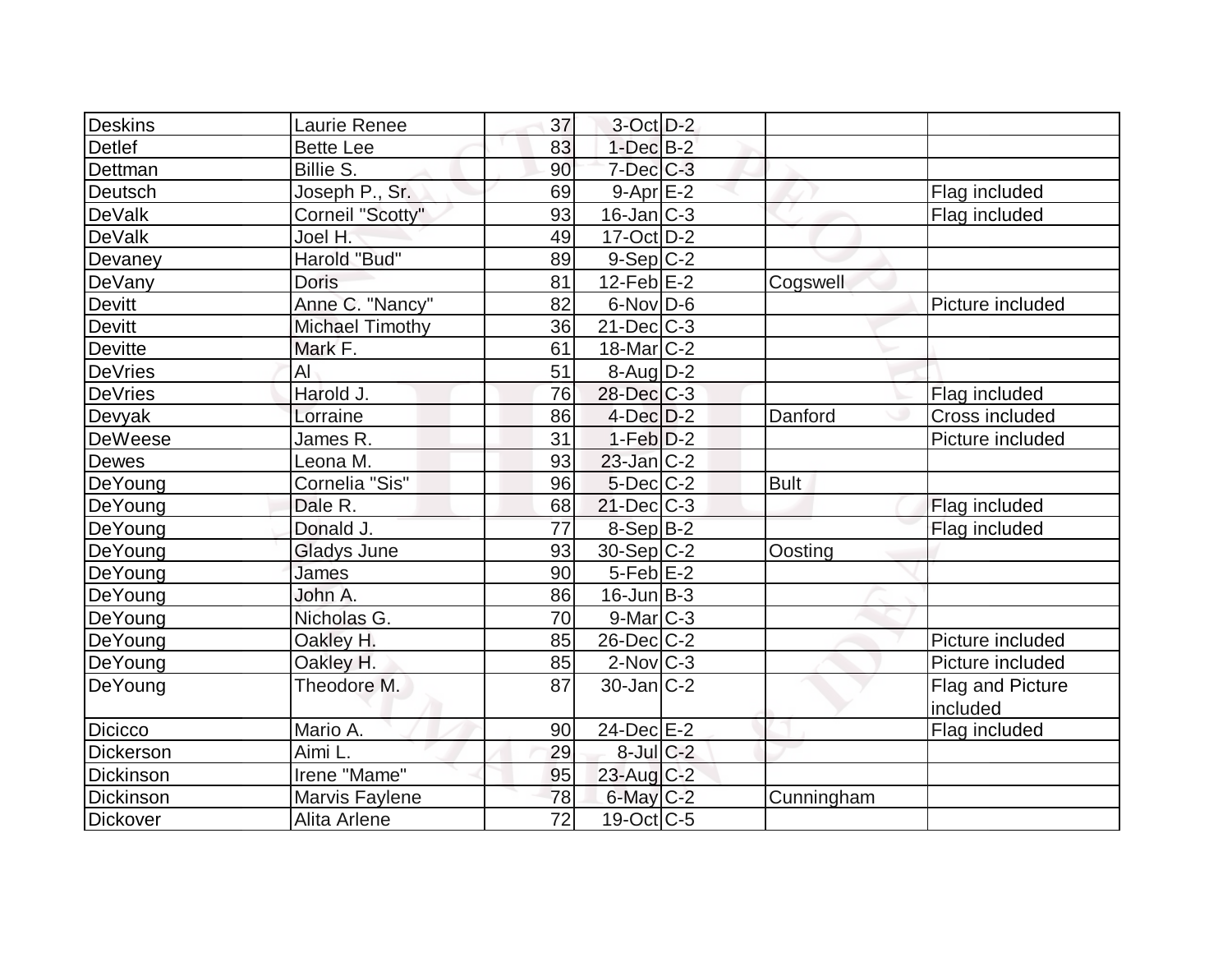| Dicosola        | Carmella A.          | 88 |                          | Mandarino    |                       |
|-----------------|----------------------|----|--------------------------|--------------|-----------------------|
|                 |                      |    | $25$ -May C-5            |              |                       |
| Diekman         | <b>Clinton Earl</b>  | 67 | Decemeb <sup>ID-2</sup>  |              |                       |
|                 |                      |    | er 10                    |              |                       |
| <b>Dietrich</b> | Jack                 | 97 | 31-Dec E-2               |              |                       |
| <b>Dietz</b>    | Elaine               | 85 | $16$ -Jul $E-2$          |              |                       |
| <b>Dietz</b>    | Sharon               | 62 | $6$ -Apr $C$ -5          |              | Picture included      |
| Digilorano      | Gloria               | 87 | $31$ -Aug C-4            |              |                       |
| <b>Dilbeck</b>  | <b>Doris Lucille</b> | 85 | $8$ -Mar $D-4$           |              |                       |
| Dimovski        | Dimitrija            | 77 | $14$ -Apr $ B-2 $        |              | <b>Cross included</b> |
| <b>DiNino</b>   | <b>Theresa</b>       | 83 | $11-Dec$ D-2             | Ratuszny     |                       |
| Dinovo          | Luanne               | 70 | $13$ -JulC-5             |              |                       |
| Dippon          | Lila Rose            | 87 | $21$ -Dec $C$ -3         |              | Picture included      |
| <b>Dirksen</b>  | <b>Henry Houbolt</b> | 99 | $17$ -Aug C-3            |              |                       |
| Dixon           | <b>Anna Marie</b>    |    | $27$ -May C-2            | Endwright    |                       |
| Dixon           | Bruce W.             | 78 | $9$ -Aug $D-2$           |              |                       |
| Dixon           | Catherine T.         | 90 | 26-Feb E-2               | Cleary       | Picture included      |
| Dixon           | David Jr.            | 66 | $7$ -Mar $D-6$           |              | Picture included      |
| Dixon           | Patricia L.          | 81 | $27$ -Aug E-2            |              |                       |
| Dlugokecki      | Veronica "Mrs. D."   | 92 | $4$ -Dec $D-2$           | Rackawskas   |                       |
| Doan            | <b>David Alllen</b>  | 49 | $3$ -JulD-2              |              |                       |
| Dobrescu        | Olga                 | 70 | $10-Sep$ $E-2$           |              |                       |
| Dockery         | Robert L., Sr. "Bob" | 67 | $22$ -Feb $ D-2 $        |              |                       |
| Dockweiler      | <b>Roy Everett</b>   | 87 | $4$ -Dec $D-2$           |              | Flag included         |
| Doescher        | Phyllis P.           | 97 | $13-Nov$ <sub>C</sub> -2 |              |                       |
| <b>Doffin</b>   | Ralph, Sr.           | 87 | $5-Sep C-2$              |              |                       |
| Doidge          | Wilma                | 97 | $15$ -Jan $D-2$          | Huisman      |                       |
| Domagalski      | Valentine G.         | 63 | 28-Mar <sub>D-2</sub>    |              |                       |
| Domanski        | Margaret Barbara     | 79 | 14-May $E-2$             | Dembowski    |                       |
| Domanski        | Norbert J. "Herb"    | 82 | $26$ -Jan $ C-5 $        |              |                       |
| Dombrowski      | Walter               |    | 10-Apr D-2               |              |                       |
| Domsic          | <b>Rose Marie</b>    | 73 | 12-Oct C-3               | <b>Bryak</b> |                       |
| Donahue         | Margaret P.          | 84 | 30-Mar <sub>IC</sub> -2  |              |                       |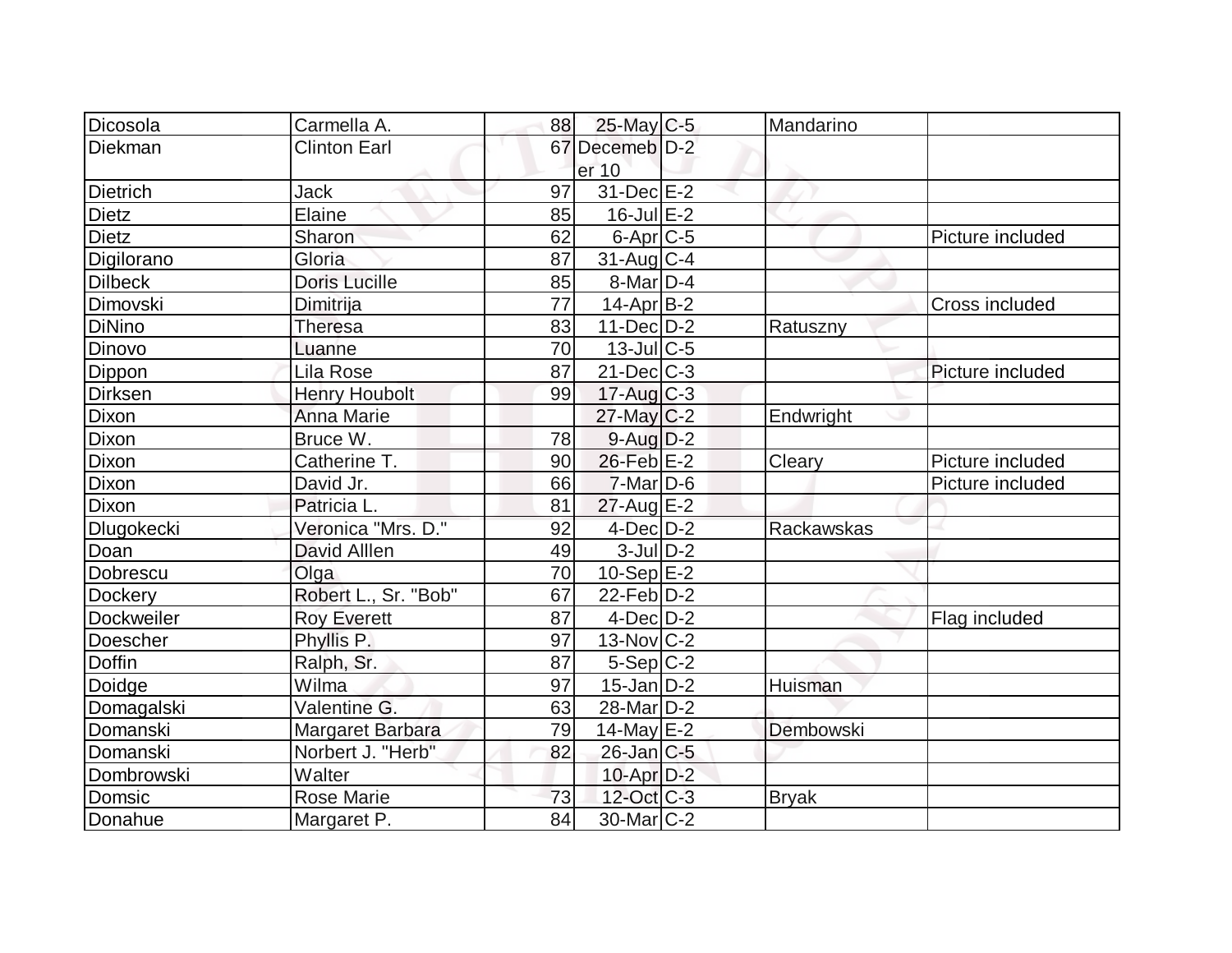| Donald          | <b>Thomas</b>                | 43              | $13-Sep C-2$             |               | Flag and Picture         |
|-----------------|------------------------------|-----------------|--------------------------|---------------|--------------------------|
|                 |                              |                 |                          |               | included                 |
| Donner          | Laurel Christina             | 56              | $27$ -Feb $D-3$          |               |                          |
|                 | (Laura)                      |                 |                          |               |                          |
| Donovan         | Charles F. "Tugboat"         | 75              | $10$ -Jul $D-2$          |               | Picture included         |
| Dopkowski       | Dolores M.                   | 86              | $3$ -May $D-2$           |               |                          |
| Doran           | James G.                     | 61              | $8$ -Dec $B$ -2          |               |                          |
| Dorsey          | Eugene W., Jr.               | $\overline{74}$ | $28$ -Aug $ D-3 $        |               |                          |
| <b>Dorsey</b>   | Francis "Joe"                | 90              | $14$ -Dec $C$ -3         |               | Picture included         |
| Dorton          | David J.                     | 48              | $7-Sep C-3$              |               |                          |
| <b>Doss</b>     | Michael J., Jr.              | 18              | $3-Apr$ $D-2$            |               | Picture included         |
| Dostatni        | <b>Mary</b>                  | 92              | $27$ -Jul $C-3$          |               | Picture included         |
| Doty            | David E.                     | 75              | $4$ -Aug B-2             |               |                          |
| Douma           | Ralph, Jr.                   | 83              | $3-Apr D-2$              |               | Flag included            |
| <b>Douthett</b> | Chester W. "Bud"             | 86              | $12$ -Jul $D-2$          |               |                          |
| <b>Dovellos</b> | William N.                   | 56              | 10-Sep E-2               |               | <b>Cross and Picture</b> |
|                 |                              |                 |                          |               | included                 |
| Dowdell         | <b>Hattie Maxine "Butch"</b> | 84              | $25-Sep C-2$             |               |                          |
|                 |                              |                 |                          |               |                          |
| Dowdy           | <b>Madeline</b>              | 82              | $16$ -Feb $ C-3 $        | Poston        |                          |
| <b>Downs</b>    | Dennis M. "Red"              | 74              | $24$ -Apr $C-3$          |               | Picture included         |
| <b>Doxtater</b> | <b>Warren Gene (Buddy)</b>   | 62              | $13-Nov$ <sub>C</sub> -2 |               |                          |
|                 |                              |                 |                          |               |                          |
| Doyen           | Joseph John                  | 93              | $18$ -Jun $E-2$          |               | Picture included         |
| Doyne           | Jean Sylvia                  | 90              | $7$ -May $E-3$           | Dahncke       | Picture included         |
| Doyne           | Jean Sylvia                  | 90              | $19$ -Feb $E-2$          | Dahncke       | Picture included         |
| <b>Dozier</b>   | Sharon M.                    | 71              | $6$ -Jun $C-2$           | <b>Morris</b> | Sharon M. Dozier         |
|                 |                              |                 |                          |               | <b>Bacote</b>            |
| <b>Drabik</b>   | Dorothy M.                   | 72              | 19-Sep C-2               |               |                          |
| <b>Drabik</b>   | Dorothy M.                   | 72              | $6$ -Oct $B-2$           |               |                          |
| <b>Drag</b>     | Janice Lynn                  | 61              | $3$ -Apr $D-2$           |               |                          |
| Dragus          | George H., Attorney          | 91              | $1-Nov$ <sub>C</sub> -2  |               | Flag included            |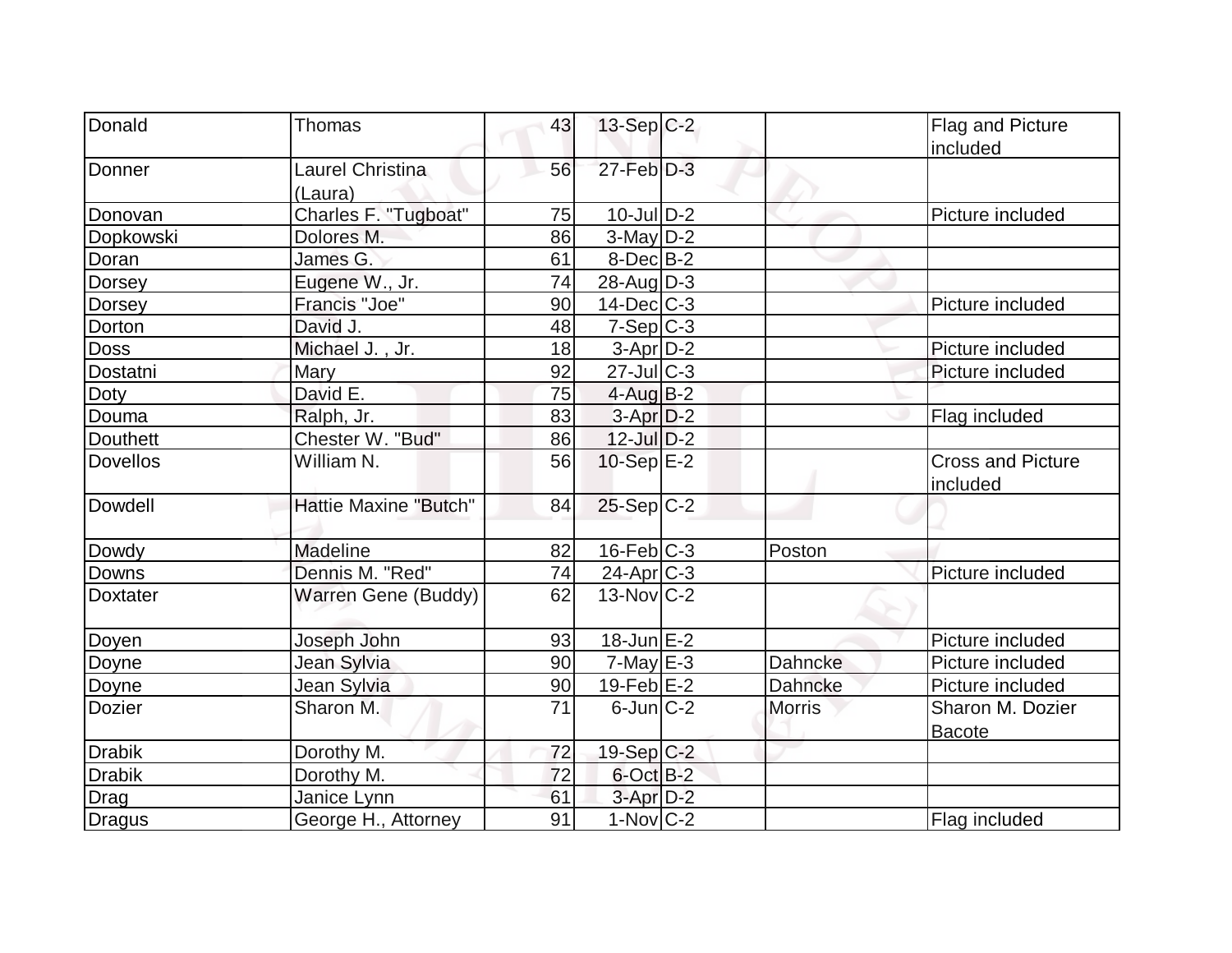| <b>Drake</b>     | Bertha L.                        | 86 | $6$ -Jul $C$ -3          | Ward         |                               |
|------------------|----------------------------------|----|--------------------------|--------------|-------------------------------|
| <b>Drake</b>     | Delores May "Penny"              | 86 | $25$ -Mar $C-3$          | Fegely       | Picture included              |
| Drakos           | Thomas Dan, DDS                  | 89 | $6-Sep C-2$              |              | Picture included              |
| <b>Drakulich</b> | George "Jokie"                   | 95 | $12$ -May B-2            |              | Flag and Cross<br>included    |
| <b>Draper</b>    | Darryl                           | 44 | $7 - Aug$ $D-3$          |              | Picture included              |
| <b>Draus</b>     | Mark G.                          | 57 | $30 - Jan$ $C-2$         |              |                               |
| Drayton          | Shirley Jean "Auntie<br>Shirley" |    | $12-Sep D-2$             | Jefferson    | Picture included              |
| Drazba           | Paul G.                          | 54 | $16-Sep C-3$             |              | Flag included                 |
| <b>Drees</b>     | <b>Christina Ann "Drees"</b>     | 44 | $5$ -Jan $ C-3 $         |              | Picture included              |
| Dreggors         | Howard J. "Howie"                | 72 | $26$ -Jul $D-2$          |              | Picture included              |
| <b>Drever</b>    | <b>Audrey Mae</b>                | 83 | $13-Oct$ B-2             |              |                               |
| Drewniak         | Emil S.                          | 90 | $25$ -Jul $C-3$          |              | Flag included                 |
| <b>Drinski</b>   | Robert C., Sr.                   | 70 | $1-Jan$ D-3              |              |                               |
| <b>Drosos</b>    | Michael A.                       | 69 | $30$ -Jun $B-2$          |              | Flag and Picture<br>included  |
| Drozda           | <b>Mary</b>                      | 94 | $25$ -Dec $C$ -2         | Krochta      | Cross included                |
| <b>Dsida</b>     | Lucille (Luellen)                | 71 | 20-Dec D-2               | Hegyes       |                               |
| Dubbeldeman      | Dorothy                          | 99 | $21-Oct$ <sub>C</sub> -2 | Doyle        | Dorothy Eckert<br>Dubbeldeman |
| Dubinski         | <b>Alfred</b>                    | 87 | $5$ -Jul $D-2$           |              |                               |
| <b>Dubish</b>    | Adeline M.                       | 88 | $9$ -Mar $ C-3 $         | Mazurkiewicz |                               |
| <b>Duble</b>     | Robert W. "Bob"                  | 75 | $20$ -Feb $ C-2 $        |              |                               |
| <b>Dudick</b>    | Mary Rae "Aunt Mimi"             | 91 | $31$ -Aug C-4            | Fisher       |                               |
| <b>Dudley</b>    | William F. "Bill"                |    | 27-Nov D-2               |              |                               |
| <b>Dudzik</b>    | Joseph G.                        | 87 | $5$ -May $B-2$           |              |                               |
| Duffner          | Dennis J.                        | 61 | $7$ -Mar $D-6$           |              |                               |
| Dugan            | Joan H.                          | 88 | $10$ -Jun $C-2$          |              |                               |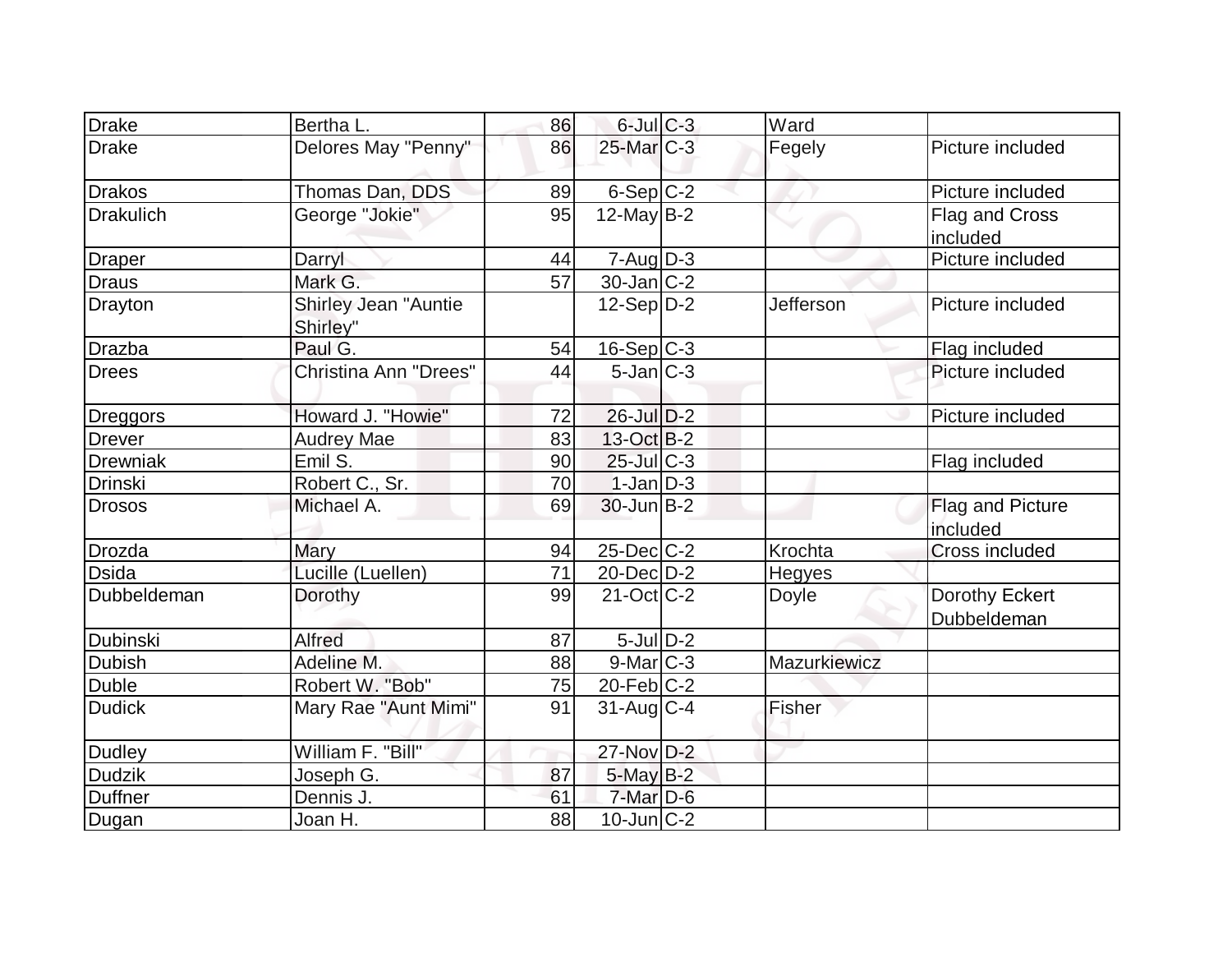| Dugan                  | Lisa A.           | 49  | $7$ -May $E-2$    | Hovey        |                       |
|------------------------|-------------------|-----|-------------------|--------------|-----------------------|
| Duke                   | Earl F. "Frank"   | 69  | $25$ -Jan $B-2$   |              |                       |
| Duke                   | Linda             | 68  | $17$ -Jun $C-2$   |              |                       |
| Dulijan                | Thaddeus W. "Ted" | 75  | $11-Apr$ $C-2$    |              |                       |
| <b>Dumas</b>           | Valerie           | 75  | $29$ -JulC-2      | <b>Smith</b> |                       |
| Duncan                 | Dorothea L.       | 94  | $8-Apr$ $C-2$     | Headen       |                       |
| Duncan                 | Glenus D.         | 79  | $20$ -Jun $D-2$   |              |                       |
| Duncker                | Patricia          | 88  | $13$ -Mar $ C-2 $ |              | Picture included      |
| Dundas                 | Elaine            | 54  | $19$ -Jun $D-3$   |              |                       |
| Dunfee                 | Maejean           | 93  | $8$ -Oct $E-2$    |              | Picture included      |
| Dunham                 | Preston           |     | $15$ -Aug C-2     |              | Thank you ???         |
| Dunham                 | Preston O.        | 68  | $2$ -Jul $E-2$    |              | Picture included      |
| Dunlap                 | Franklin          | 71  | 30-Dec C-2        |              |                       |
| Dunn                   | Juanita P.        | 81  | $26$ -Aug $C-2$   | Floyd        |                       |
| Dunn                   | Leola             |     | $25$ -Feb $ C-2$  |              |                       |
| Duran                  | John              | 69  | $5-NovA-11$       |              |                       |
| Duriavig               | Joan              | 80  | $27-Sep C-2$      | Vinovich     | Picture included      |
| <b>Dussich</b>         | Eugene J.         | 79  | $19-Oct$ $C-5$    |              | Picture included      |
| <b>Dust</b>            | Eleanor           | 95  | $20$ -Aug $E-2$   |              |                       |
| Dust                   | Selma L.          | 98  | $22$ -May C-2     |              |                       |
| Duvnjak                | Jelica "Helen"    | 89  | $25$ -May C-6     |              | <b>Cross included</b> |
| <b>Duykers</b>         | Mary              | 103 | $30$ -Jul $E-2$   | Wilson       |                       |
| Dye<br>Dyke            | James H. "Jim"    | 76  | $18-Oct$ $C-2$    |              |                       |
|                        | <b>Tina Marie</b> | 50  | $21$ -Nov $ C-2 $ |              |                       |
| Dykema                 | Mary              | 87  | $2$ -Feb $ C-3 $  | Kapteyn      |                       |
| <b>Dykhuis</b>         | Patricia L.       | 63  | 29-Oct E-2        |              |                       |
| Dyniewski              | Alice L.          | 92  | $24$ -May D-2     |              |                       |
| Dziadon                | Jean "Ginger"     | 74  | $3-Apr D-2$       | Habzansky    |                       |
| Dzialakiewicz          | <b>Dolores</b>    | 85  | 20-Nov C-2        | Majewski     |                       |
| <b>Dzieciolkiewicz</b> | Chester           | 75  | $1-Apr$ $C-2$     |              | Flag included         |
| <b>Dzierzak</b>        | <b>Stanley</b>    | 94  | $15$ -Feb $D-3$   |              |                       |
| Dzurovcik              | John P.           | 83  | $28$ -Jan $ C-2 $ |              |                       |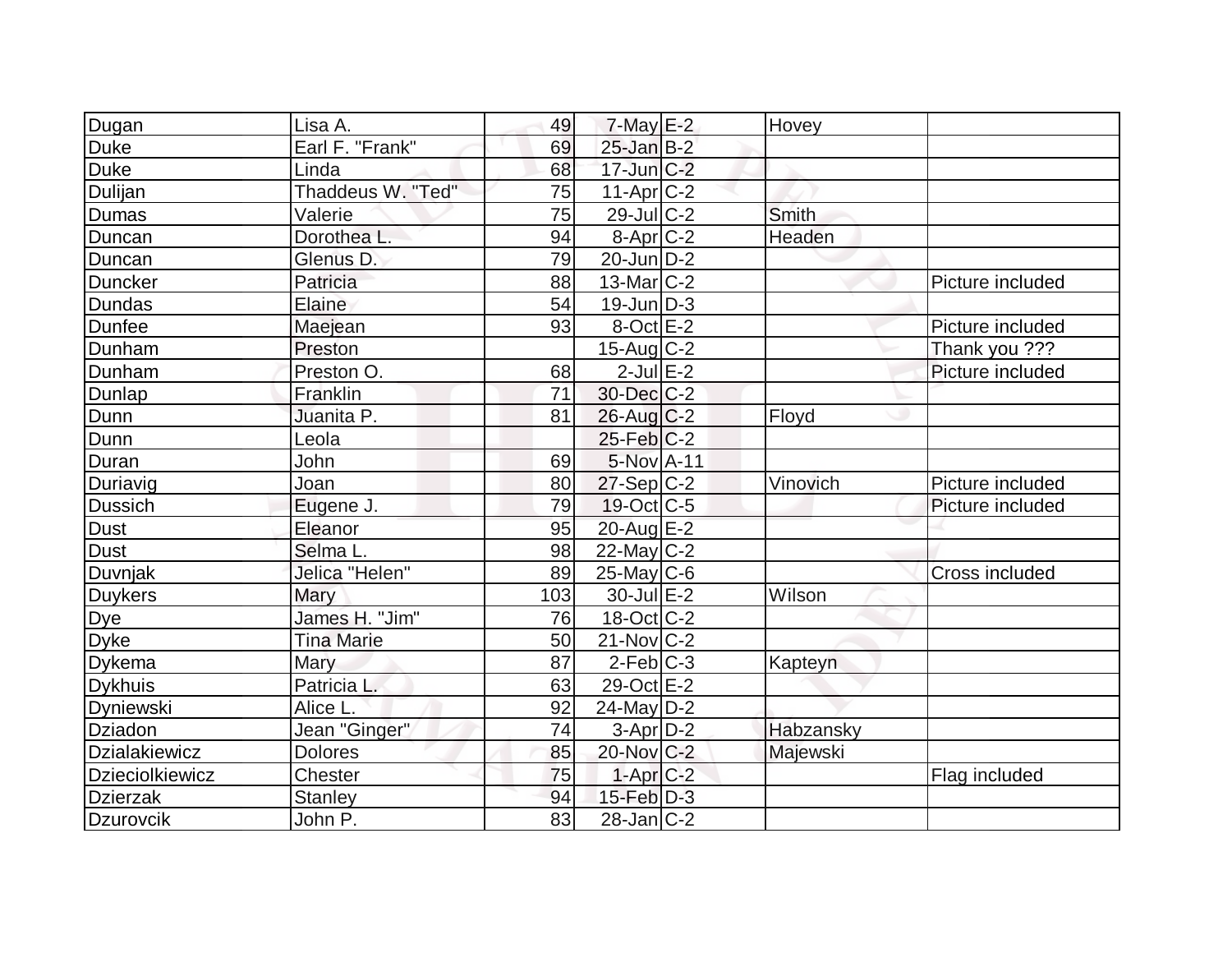| Dzyacky         | Dan A.                           | 95 | $25$ -Feb $C-2$          |       |             | Flag included                             |
|-----------------|----------------------------------|----|--------------------------|-------|-------------|-------------------------------------------|
| Dzyacky         | John W.                          | 78 | $2$ -Feb $C-3$           |       |             | Picture included                          |
| Eagen           | James C.                         | 70 | 19-Mar E-2               |       |             |                                           |
| Earl            | Glennie L. (Jack)                | 95 | $28-Oct$ <sub>C</sub> -2 |       |             | Picture included                          |
| Earle           | George L. "Les"                  | 79 | $29-Nov D-2$             |       |             |                                           |
| Easton          | Kathleen M.                      | 68 | $10$ -Aug $C-3$          |       |             |                                           |
| Eaton           | Clara W.                         | 96 | $6$ -Feb $D-6$           |       | Weeks       | Picture included /<br>Clara W. Eaton Loew |
| Eaton           | Daniel Jay                       | 52 | $16$ -Jan $ C-3 $        |       |             |                                           |
| Eaton           | <b>James Eward</b>               | 90 | $12$ -Feb $E-2$          |       |             | Flag and picture<br>included              |
| Eaton           | John A.                          | 37 | $20$ -Jul $C$ -6         |       |             |                                           |
| Eaton           | <b>Lawrence Edwin</b><br>"Larry" | 93 | 27-Dec D-2               |       |             |                                           |
| Eaton           | Mary M.                          | 88 | $31$ -May $D-3$          |       | <b>Dees</b> |                                           |
| Eberhardt       | Regina                           | 86 | $10$ -Dec $D-2$          |       |             |                                           |
| <b>Eberhart</b> | Michael R.                       | 65 | $7-Nov$ <sub>C-2</sub>   |       |             | Picture included                          |
| Eberle          | Martha "Jean"                    | 80 | 20-Sep C-2               |       | Schutz      |                                           |
| Echerling       | Howard                           | 86 | 31-Oct D-2               |       |             |                                           |
| Echterling      | Marjorie A.                      | 66 | $6$ -Aug $E-2$           |       | Schultz     |                                           |
| Eckert          | Chuck                            | 71 | $20 - Dec$ $D-2$         |       |             |                                           |
| Eckert          | Dorothy                          | 99 | $21$ -Oct $C-2$          |       | Doyle       | Dorothy Eckert<br>Dubbeldeman             |
| <b>Eckert</b>   | Jeannine                         | 68 | $25$ -Nov $ C-2 $        |       |             |                                           |
| Eckhard         | <b>Blanche</b>                   | 88 | 20-Apr C-6               |       |             |                                           |
| Ecrement        | Jack Dean, Sr.                   | 81 | $2$ -Dec $C-2$           |       |             | Flag and picture<br>included              |
| Edelen          | Carl M.                          | 92 | 6-Dec D-2                |       |             |                                           |
| Edelen          | Michael                          | 36 | $12$ -Jan $C-3$          |       |             |                                           |
| Edinger         | William A.                       |    | 65 Auigust<br>22         | $C-2$ |             |                                           |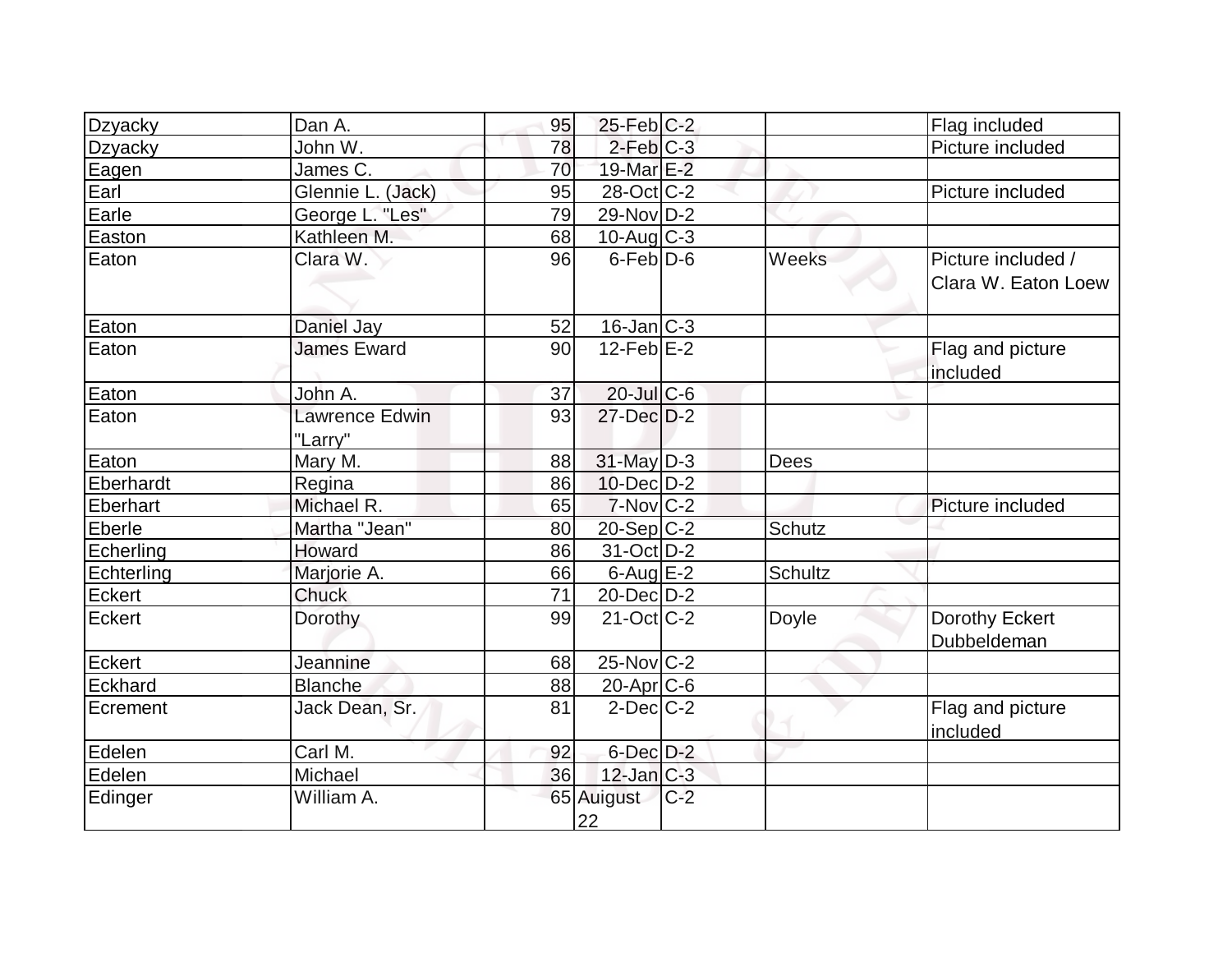| Edington       | Charles, Dr. "Chuck"  | 80 | $9$ -Jan $ C-3 $  |                  | Picrture included     |
|----------------|-----------------------|----|-------------------|------------------|-----------------------|
| Edwards        | Clifford P.           | 77 | $6$ -Feb $D$ -6   |                  | Flag included         |
| Edwards        | Matthew               | 20 | $16$ -Apr $E-2$   |                  |                       |
| Edwards        | Meridith R.           | 38 | $1-Sep B-2$       |                  |                       |
| Edwards        | Thalia Rue "Ruthie"   | 45 | $17 - Jan$ $D-2$  |                  |                       |
| Edwards        | Thelma M.             | 89 | $4-Feb C-2$       |                  | Picture included      |
| <b>Efantis</b> | Jeanne M.             | 86 | $31$ -Aug C-4     | <b>Manesales</b> |                       |
| Eggebrecht     | Thomas                | 57 | $12$ -Jun $ C-3 $ |                  | Picture included      |
| Egolf          | <b>Shirley Ann</b>    | 84 | $3$ -Jan $D-2$    |                  | Picture included      |
| Eichelberger   | <b>Dolores Elaine</b> | 88 | $31$ -JulC-3      |                  |                       |
| Eichelberger   | Glen E.               | 86 | $25$ -Feb $ C-2 $ |                  |                       |
| Eichstetter    | <b>Mary Therese</b>   | 82 | $10$ -Dec $D-2$   | Exl              |                       |
| Eicke          | Gloria R.             | 89 | $3$ -Jul $D-2$    | Reid             |                       |
| Einsele        | Mark Allen            | 51 | $22$ -Mar $B-2$   |                  |                       |
| Eisha          | Thomas                | 79 | $6$ -Feb $D-6$    |                  | Flag included         |
| Elam           | James L.              | 82 | $9-Apr$ $E-2$     |                  |                       |
| Elbaor         | Alex                  | 52 | $7$ -Dec $C-3$    |                  |                       |
| Elder          | Marsha C.             | 58 | 30-Jan C-2        | Warren           |                       |
| Eley           | <b>Doris Lucille</b>  | 92 | $2$ -Mar $ C-3 $  |                  | Picture included      |
| Elieff         | Barbara P.            | 81 | $25$ -May C-6     | Koroniotis       | <b>Cross included</b> |
| Elizeus        | Frances A.            | 84 | $10$ -Dec $D-2$   | Wrona            |                       |
| <b>Elkins</b>  | <b>Mary Lucille</b>   | 86 | $18$ -Mar $ C-2 $ |                  |                       |
| Ellenberger    | Herbert H. "Buster"   | 91 | $21$ -Oct $ C-2 $ |                  | Flag included         |
| Ellens         | <b>Marion</b>         | 90 | 15-Dec B-2        |                  |                       |
| Ellenson       | Doris May             | 88 | $8 - Aug   D-2$   | Saylor           |                       |
| <b>Elliott</b> | Anne                  | 48 | $23$ -Nov $ C-3 $ | Gordon           |                       |
| Elliott        | Jean                  | 77 | $11-Oct$ $C-2$    | Murray           | Picture included      |
| <b>Ellis</b>   | David N.              | 77 | $14$ -Jan $ C-2 $ |                  |                       |
|                | "Dave/Limey"          |    |                   |                  |                       |
| <b>Ellis</b>   | Judith E.             | 74 | $4$ -May C-6      |                  |                       |
| Ellis          | Patricia G.           | 87 | $9$ -Feb $C-3$    | Guerra           |                       |
| <b>Ellis</b>   | Sophie                | 96 | $7-Nov$ $C-2$     |                  |                       |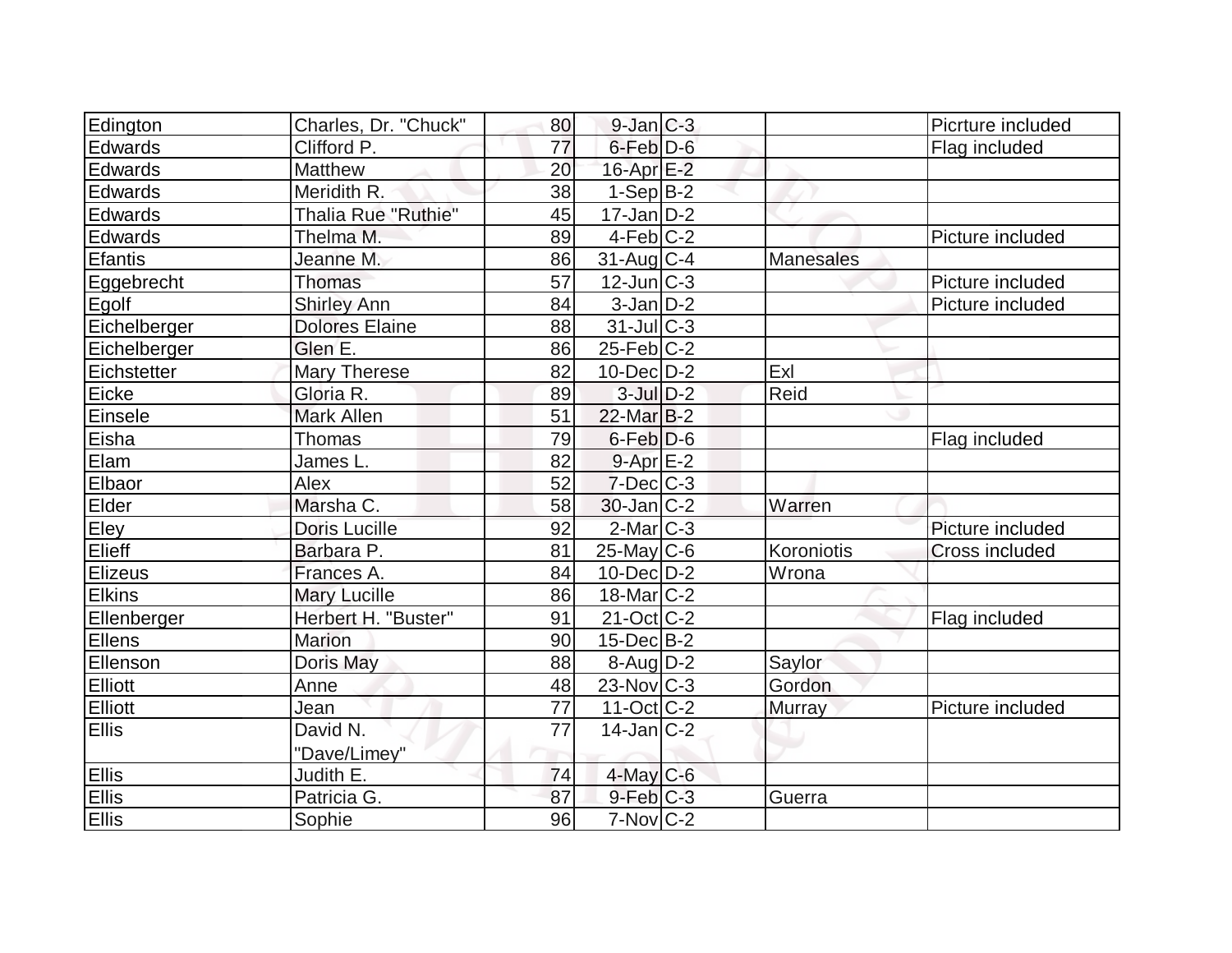| Ellison          | Ronald E.                        | 78              | 26-Aug C-2            |                   |                              |
|------------------|----------------------------------|-----------------|-----------------------|-------------------|------------------------------|
| Elmore           | Joan "Joanie"                    | 77              | 20-Oct B-2            |                   |                              |
| <b>Emerson</b>   | Mary                             | 78              | $22$ -Apr $C-2$       | Mauder            | Picture included             |
| <b>Emerson</b>   | Virginia Amanda                  | 91              | $30-Sep C-2$          | Johnson           |                              |
| Emery            | <b>Beatrice Carol</b>            | 61              | 16-Mar C-3            | Winbush           |                              |
| Emmerth          | Linda S.                         | 64              | $6$ -Nov $D$ -6       |                   |                              |
| Emrich           | Joseph O.                        | 99              | $7$ -Dec $ C-3 $      |                   |                              |
| Emry             | Dorothea "Peggy"                 | 92              | $24$ -Apr $C-2$       | Warren            |                              |
| Emslander        | Albert L.                        | 77              | $18$ -Dec $ C-2 $     |                   |                              |
| Engelder         | <b>Conrad James</b>              | 83              | $27$ -Jul C-4         |                   | 83 Picture included          |
| Engelman         | Lydia                            | 73              | $16$ -Oct $ C-2 $     | Rigoni            |                              |
| Engels           | Theodore E.                      | 81              | $9$ -May $C-2$        |                   |                              |
| Engerski         | Robert J.                        | 82              | $15$ -May C-2         |                   |                              |
| Engle            | Deeanne K., R.N.                 | 66              | $15$ -May C-2         |                   |                              |
| Engle            | James H.                         | 71              | $19$ -Jun $D-3$       |                   | Flag and Picture<br>included |
| Engle            | Margaret Mary "The<br>Avon Lady" | 89              | $3$ -Aug C-5          | O'Dea             | Picture included             |
| Engleman         | Kenneth G.                       | 75              | 22-Jun C-5            |                   |                              |
| Ennis            | Josephine "Josie"                | 86              | $10-Apr$ D-3          | <b>McGoldrick</b> |                              |
| Enoksen          | Ronald B.                        | 77              | 13-Mar $ C-2 $        |                   |                              |
| Enoksen          | Ronald B.                        | $\overline{77}$ | $11-Feb$ C-2          |                   | Picture included             |
| Enrico           | Cecilia "Tillie'                 | 88              | $27$ -Jan $B$ -2      |                   |                              |
| <b>Ensweiler</b> | <b>John Charles</b>              | 65              | $27$ -Aug $E-2$       |                   |                              |
|                  | Christian                        |                 |                       |                   |                              |
| Erdei            | Gerald J.                        | 73              | 13-Apr <sub>C-5</sub> |                   |                              |
| Erfurth          | <b>Judith</b>                    |                 | $14$ -May $E-2$       | Minniti           |                              |
| Erhardt          | Janice                           | 67              | $10$ -Jan D-3         |                   |                              |
| Erichsen         | Joan                             | 79              | 13-Mar $ C-2 $        | Nellessen         | Picture included             |
| Erickson         | Deborah A.                       | 81              | 3-Apr D-2             | Dingler           |                              |
| Erickson         | Jean Reilo                       | 93              | $3-Mar$ B-2           | Porus             |                              |
| Eriiks           | Delma E.                         | 85              | $11-Sep C-3$          |                   |                              |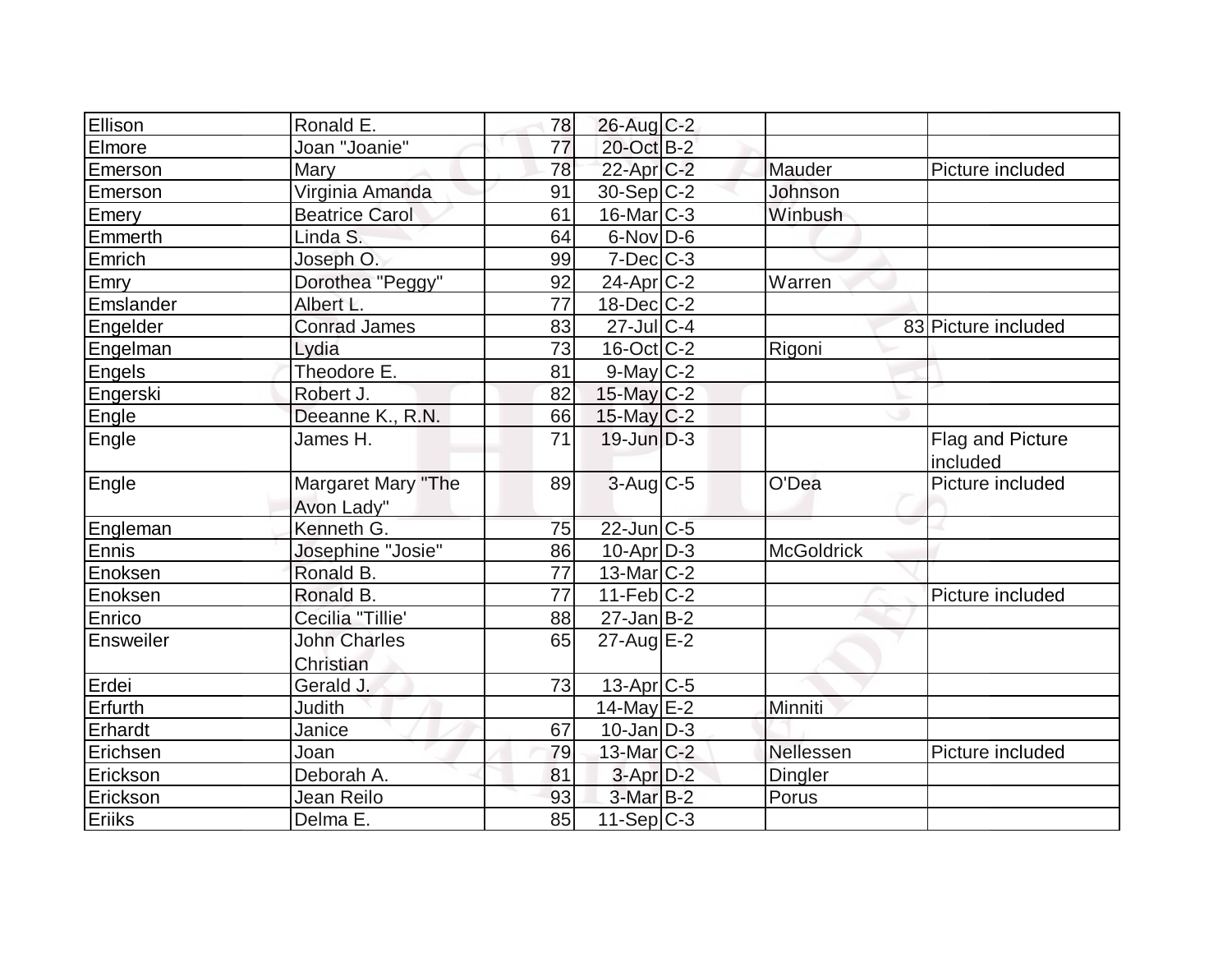| Erkman         | Joyce                | 86       | 30-Nov C-2            | Zegarac    |                                      |
|----------------|----------------------|----------|-----------------------|------------|--------------------------------------|
| Erskine        | Gavin Jay            | infant   | 26-Mar E-2            |            | Picture included                     |
| Erwin          | Gloria J.            | 65       | $28$ -Jun $D-2$       | Grigson    |                                      |
| Escalante      | Ana M.               | 59       | $4-Sep D-2$           |            | Picture included                     |
| Escamilla      | Ricardo G. "A-1"     |          | $1$ -Jul $C-2$        |            | Picture included                     |
| Escobedo       | Esperanza v.         | 82       | $26$ -Jan $ C$ -6     | Villarreal |                                      |
| <b>Esparza</b> | Juan Manuel, Sr.     | 68       | $15$ -Aug C-2         |            |                                      |
| Essary         | <b>Waymon Ecord</b>  | 80       | $7-Nov$ $C-2$         |            |                                      |
| Esserman       | Edward Jr.           | 90       | $15$ -Feb $ D-3 $     |            | Picture included                     |
| <b>Estes</b>   | Margaret J.          | 88       | $24$ -Jul $C-2$       |            |                                      |
| Estrada        | Joann M.             | 62       | 19-Mar E-2            |            |                                      |
| <b>Estrada</b> | John L. "Louie"      | 85       | 20-Apr <sub>C-6</sub> |            |                                      |
| Etchison       | Philip L.            | 72       | $6$ -Jul $C$ -3       |            |                                      |
| Etrych         | Clarence H.          | 92       | $18$ -Dec $C$ -2      |            | Flag included                        |
| Eucce          | Marsha Ann "Red"     | 65       | $21$ -Jan $ C-2 $     |            |                                      |
| Eurley         | Brenda Joyce         |          | $5$ -Jan $C-4$        | Whitcomb   | Brenda Joyce<br><b>Trinka/Eurley</b> |
| Evanovich      | Anastasia (Baby)     | 3 months | $5$ -Feb $E-2$        |            | Picture included                     |
| Evans          | Catherine J. "Katie" | 90       | $1$ -Jan $D-3$        |            |                                      |
| Evans          | Flora                | 81       | $7 - Aug   D-3$       |            |                                      |
| Evans          | <b>John Claussen</b> | 82       | $11$ -Aug $D-4$       |            |                                      |
| Evans          | Julieann             | 50       | $5$ -May B-2          | Flannery   |                                      |
| Evans          | Larry                | 68       | 11-May $C-5$          |            | Picture included                     |
| Evans          | <b>Lynn Edward</b>   | 84       | $1-May D-3$           |            |                                      |
| Evans          | Porter               | 76       | $30 - Jan$ $C-2$      |            |                                      |
| Evans          | Richard R.           |          | $13-Oct$ B-2          |            | Picture included                     |
| Evans          | Walter <sub>R.</sub> | 89       | $3-Apr D-2$           |            | Flag included                        |
| Evans          | Yolanda              | 84       | $2$ -Apr $E-2$        |            | Picture included                     |
| Everaert       | Virginia E.          | 76       | $20$ -Jan B-2         |            |                                      |
| Evert          | Betty J.             | 79       | 5-Apr D-3             |            |                                      |
| Evert          | David                |          | 26-Jun D-2            |            | Flag included                        |
| Evert          | David R.             | 69       | $28$ -Jan $ C-2 $     |            |                                      |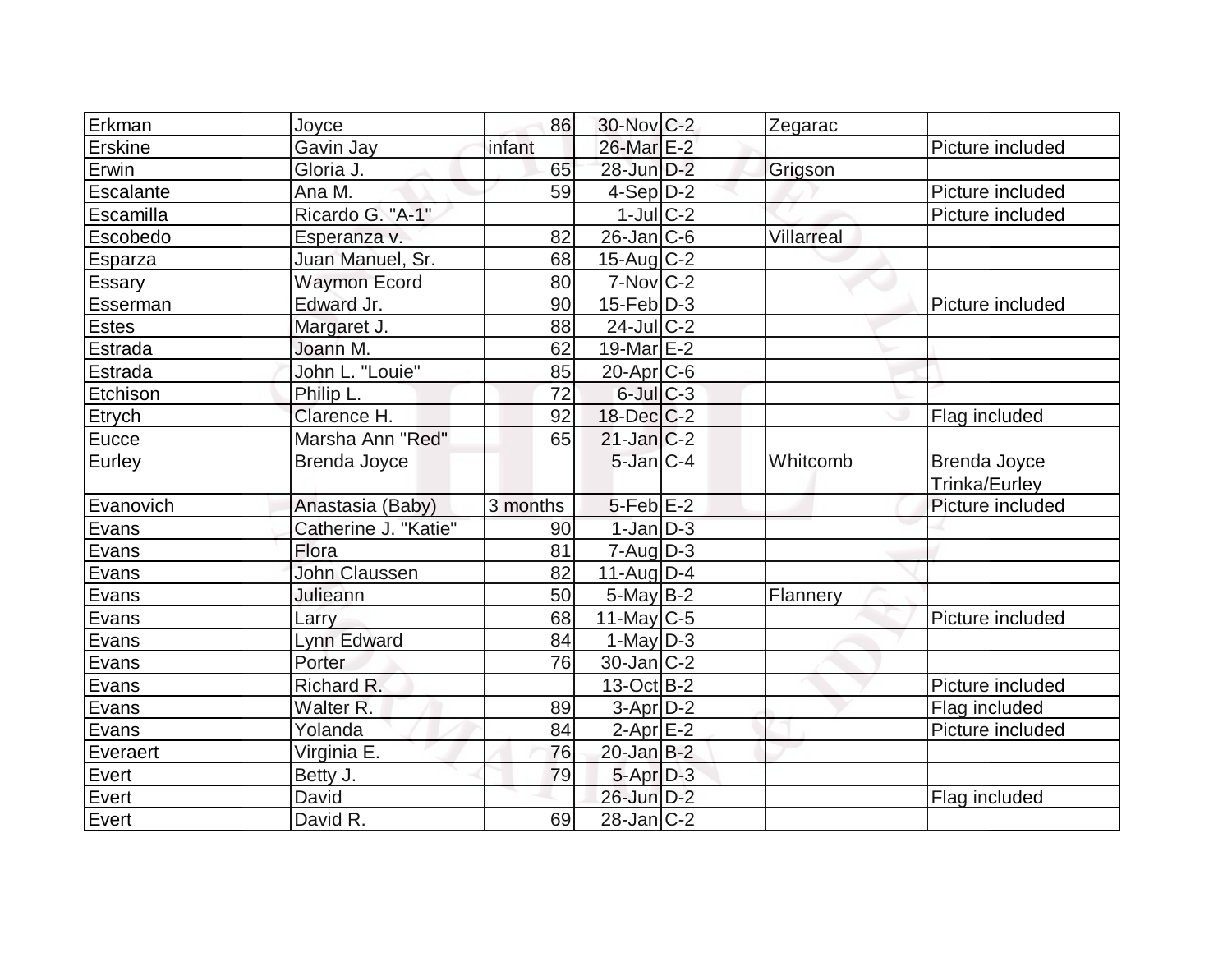| Ewen       | Gene                  | 79 | $29$ -Jul C-2               |                 | Picture included |
|------------|-----------------------|----|-----------------------------|-----------------|------------------|
| Eylander   | Barbara J.            | 82 | $6$ -Apr $C$ -5             | Boerema         |                  |
| Fabian     | E. "Jeanne"           | 89 | 18-Apr <sub>C-2</sub>       |                 |                  |
| Fadell     | Barbara "Bess"        | 90 | $6$ -Jul $C$ -3             |                 |                  |
| Fagan      | Harry S.              | 84 | $7-Sep C-3$                 |                 | Picture included |
| Falardeau  | John W., Jr.          | 62 | $13$ -Jul $C$ -5            |                 |                  |
| Falcon     | Kevin M.              | 35 | $5-Sep C-2$                 |                 |                  |
| Falgier    | SharonJean            | 70 | $9$ -Oct $D-2$              |                 |                  |
| Fallon     | Michael T., Sr.       | 66 | $16$ -Nov $ C-3 $           |                 |                  |
| Falls      | Doris Borg            | 96 | $10$ -Mar $ B-2 $           | Wise            |                  |
| Falstrom   | <b>Charles</b>        | 74 | $9$ -Jan $ C-3 $            |                 |                  |
| Fandrei    | David A.              | 27 | $9$ -Aug $D-2$              |                 |                  |
| Fano       | Anthony M.            | 63 | $1-Jan$ D-3                 |                 | Flag included    |
| Faris      | Irene F.              | 85 | $12$ -Aug $C-2$             |                 |                  |
| Farley     | Diana Gail            | 61 | 21-Nov C-2                  | Robinson        |                  |
| Farley     | Dolores M.            | 78 | $25$ -Feb $ C-2 $           | Lousheff        |                  |
| Farley     | Harold L.             | 86 | $21$ -Dec $ C-4 $           |                 |                  |
| Farley     | Robert Lee "Bob"      | 71 | $27$ -Feb $\overline{D}$ -2 |                 |                  |
| Farner     | Mark Allen            | 49 | $16$ -Dec $C$ -2            |                 |                  |
| Faron      | Marcella F.           | 91 | 24-Dec E-2                  | Rogicki         |                  |
| Farrell    | Joseph P.             | 57 | $31-Oct$ D-2                |                 |                  |
| Farrell    | June F.               | 76 | $4$ -Dec $D-2$              | Zehme           |                  |
| Farrington | Mary Elizabeth        | 88 | $26$ -Oct $ C-3 $           |                 |                  |
| Fary       | <b>Raymond Edward</b> | 89 | $4$ -Oct C-2                |                 | Flag included    |
| Fase       | Marvin H.             | 71 | $8$ -Oct $E-2$              |                 |                  |
| Fasel      | Margery J. "Marge"    | 90 | $29$ -May C-2               | <b>Blackman</b> |                  |
| Fasiang    | Joseph M.             | 82 | $22$ -Jun $C-5$             |                 | Flag included    |
| Fattore    | James J.              | 77 | $27$ -Oct B-2               |                 |                  |
| Faught     | Elvus A. "Lefty"      | 92 | 19-Oct C-5                  |                 | Flag included    |
| Faught     | Gail J.               | 73 | $3$ -Aug $C$ -5             |                 |                  |
| Fay        | Charlotte             | 87 | $10$ -Aug C-3               |                 |                  |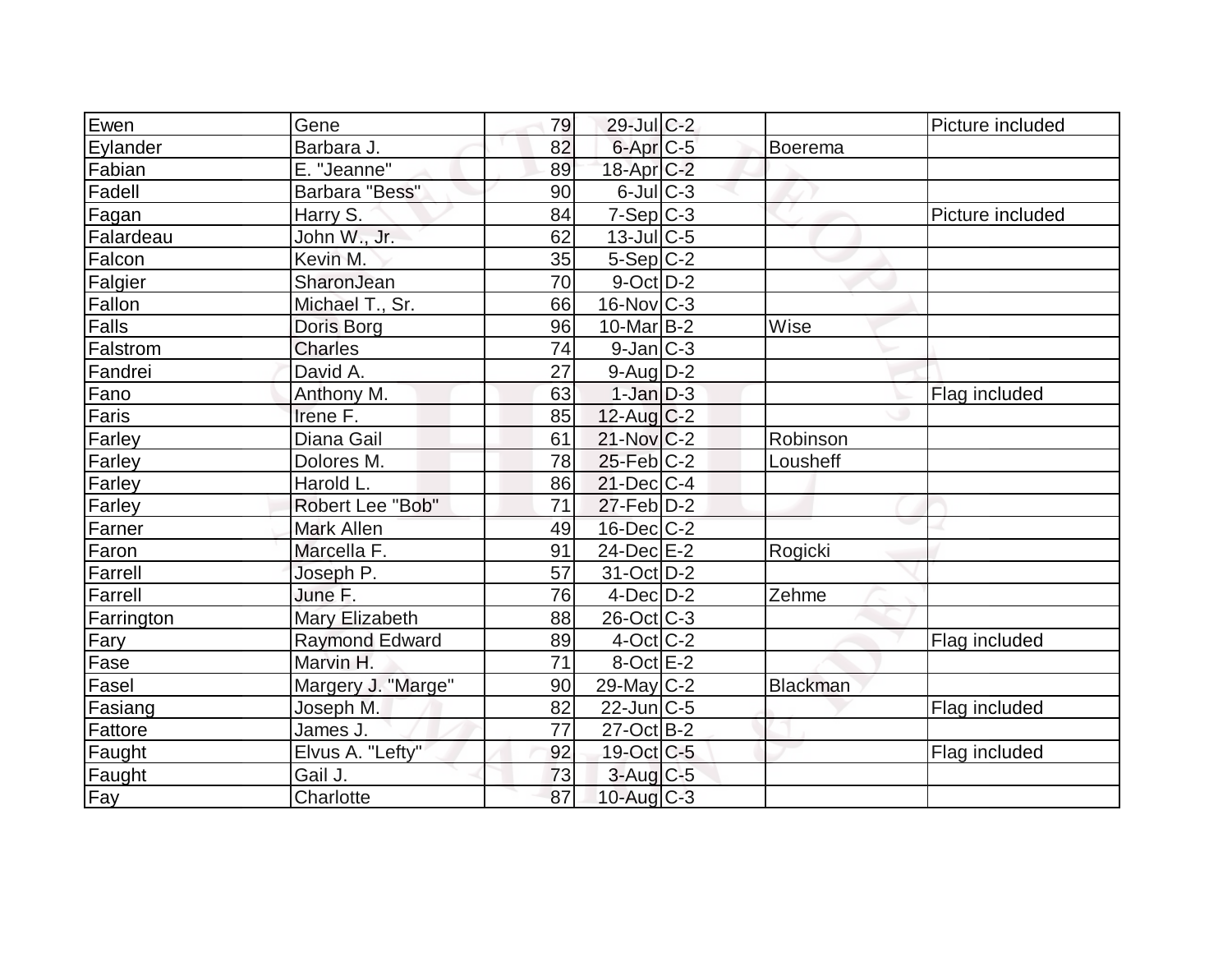| Fear           | Charles R., Jr.       | 45 | $20$ -Nov $C-2$          |                | Picture included        |
|----------------|-----------------------|----|--------------------------|----------------|-------------------------|
|                | "Chuck"               |    |                          |                |                         |
| Feczko         | Paul                  | 93 | $13$ -Jul $C$ -5         |                | Flag included           |
| Feezor         | Naomi                 | 84 | $30$ -Aug $C-2$          | Whitington     |                         |
| Fegaras        | Despina               | 65 | $22$ -Oct $E-2$          |                | Picture included        |
| Fegely         | Parry L.              | 67 | $18$ -Mar $ C-2 $        |                | Picture included        |
| Fehring        | Frances J.            | 67 | $18$ -May C-3            |                | Cross included          |
| <b>Felders</b> | Autry                 | 69 | $1-Auq$ $C-2$            |                |                         |
| Feltenstein    | Elias M. "Mickey"     | 93 | $13$ -Apr $C$ -5         |                | Star of David include   |
| Fenderson      | Terrill "Hard Rock"   | 37 | $12$ -Dec $C$ -2         |                |                         |
| Fenoglio       | Julius "Julio"        | 91 | $13$ -May C-2            |                | <b>Flag and Picture</b> |
|                |                       |    |                          |                | included                |
| Fentress       | William A. "Bill"     | 76 | $9$ -Dec $C-2$           |                | Marine emblem           |
|                |                       |    |                          |                | included                |
| Fercik         | <b>Anthony Steven</b> | 87 | $19$ -Feb $E-2$          |                |                         |
|                | "Uncle Ance"          |    |                          |                |                         |
| Ferguson       | Beulah M.             | 95 | $25$ -Mar $C-2$          |                |                         |
| Ferguson       | Eileen E.             | 95 | $17-Feb$ B-2             |                |                         |
| Ferguson       | Mona                  | 90 | 18-Nov C-2               | <b>Merrick</b> |                         |
| Ferguson       | Wallace "Fergie"      | 90 | $14$ -Jun $D-2$          |                |                         |
| Fernandez      | Antonia               | 75 | $15$ -May C-2            | Perez          | Antonia Soto            |
|                |                       |    |                          |                | Fernandez               |
| Ferry          | Virginia E.           | 89 | 15-Mar $\overline{D}$ -4 | Conrick        | Virginia E. Reder       |
|                |                       |    |                          |                | Ferry                   |
| Fesko          | Ann M.                | 95 | $6$ -Jan $B-2$           | Praschak       |                         |
| Fesser         | John                  | 81 | $23$ -Jun $B-2$          |                |                         |
| Fiano          | Jane Ann              | 69 | $7-Sep C-3$              | Bannon         |                         |
| Fiedler        | Donald Louis "Crab"   | 67 | 16-Oct C-2               |                |                         |
| Fiedler        | Donald R.             | 65 | $14$ -Feb $E-2$          |                | Picture included        |
| Fiegle         | James D.              | 67 | $22$ -Jun $C-6$          |                |                         |
| Field          | Marion F.             | 83 | $9$ -Feb $ C-3$          | Doody          |                         |
| Fielder        | Theresa M.            | 84 | $10$ -Aug $C-3$          |                |                         |
|                |                       |    |                          |                |                         |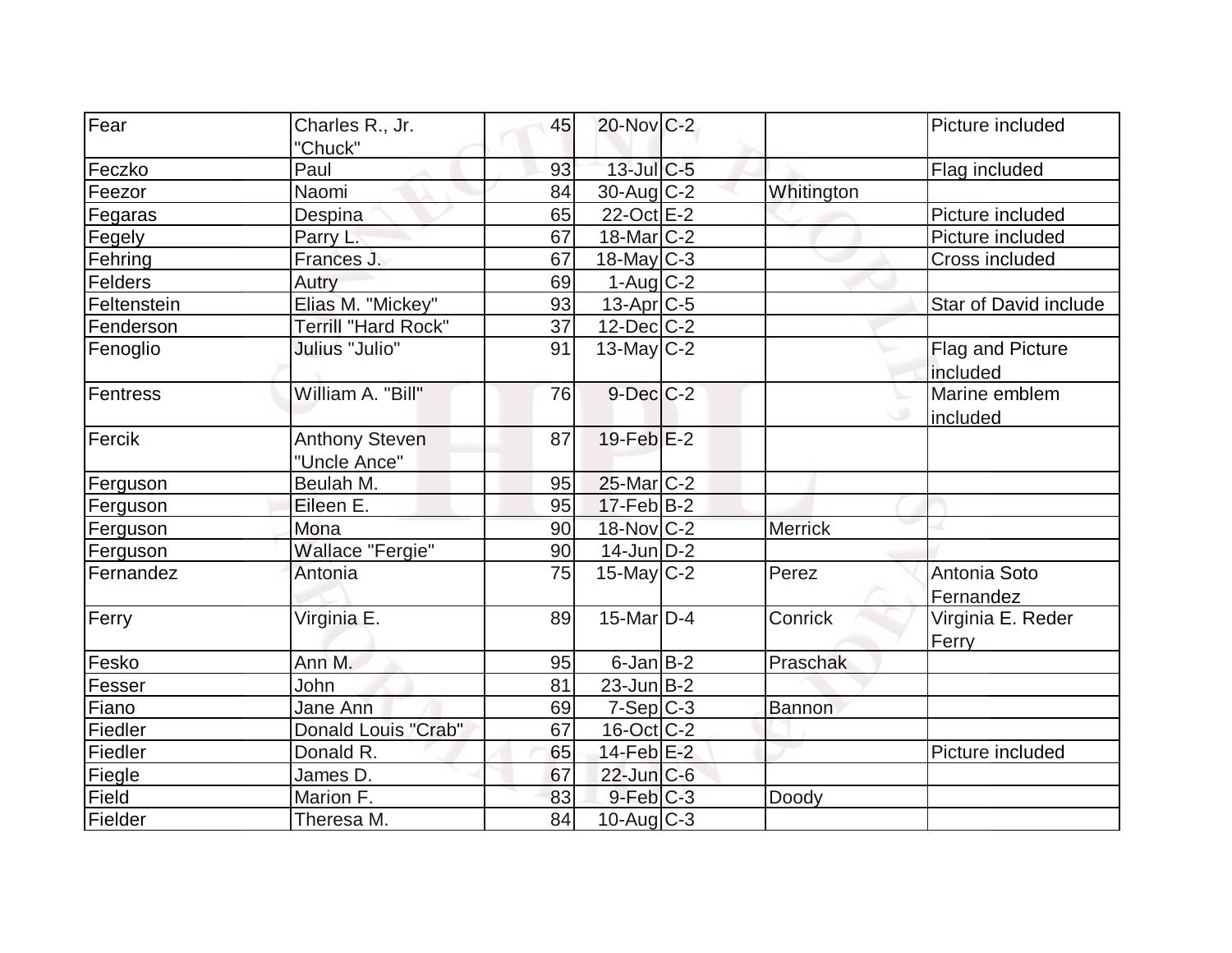| Fields     | Donald B.          | 73              | 23-Oct C-2             |          |                  |
|------------|--------------------|-----------------|------------------------|----------|------------------|
| Figiel     | Barbara M.         | 79              | $8$ -Jun $C-4$         |          |                  |
| Figueroa   | Lupe C.            |                 | $18-Sep C-3$           |          |                  |
| Figueroa   | Orlando "Figg"     | 46              | $29$ -Aug C-2          |          | Picture included |
| Figuly     | <b>Elsie Marie</b> | 86              | $31$ -May $ D-3 $      |          |                  |
| Fiordelisi | Lorraine J.        | 68              | $11$ -Jul $C-2$        |          | Picture included |
| Firchau    | Leo A.             | 82              | 24-Mar B-2             |          |                  |
| Fisch      | Ronald Norman, Sr. | 77              | $5$ -Mar $E-2$         |          |                  |
| Fischer    | Helen              | 94              | $30$ -Dec $ C-2 $      | Senetar  |                  |
| Fisher     | Ann D.             | 76              | $31$ -Jan D-2          |          |                  |
| Fisher     | Richard            | 63              | $26$ -Jul $D-2$        |          | Picture included |
| Fishman    | Arthur             | 73              | $16$ -Mar $ C-3 $      |          |                  |
| Fishman    | Frances C.         | 62              | $23$ -Jan $ C-2 $      |          |                  |
| Fitzgerald | Irene A.           | 75              | $25-Sep C-2$           |          |                  |
| Fitzgerald | Susan L.           | 57              | $4$ -May C-6           | Munster  | Picture included |
| Fitzsche   | Shirley            | 90              | $24$ -Jul C-2          |          |                  |
| Fladeland  | John H., Sr.       | 64              | $4$ -Jun $E-2$         |          |                  |
| Flaherty   | Jane M.            | 65              | $3$ -Aug $C$ -5        |          |                  |
| Flanigan   | Ruby J.            | 94              | $15$ -Mar $ D-4 $      | Hamilton |                  |
| Fleener    | <b>Jean Rose</b>   | 84              | $7 - Apr$ B-2          | Sowers   |                  |
| Fleener    | Joseph             | 87              | $9$ -Feb $ C-3 $       |          |                  |
| Fleishman  | Linn A. "Flash"    | 67              | $1-Nov$ <sub>C-2</sub> |          |                  |
| Fleishman  | Richard J. "Pete"  | 81              | $6$ -Jan $B$ -2        |          | Flag included    |
| Fleming    | Elizabeth          | 92              | $13$ -Feb $ C-2 $      |          |                  |
| Fleming    | Thomas Lee "Tom"   | 66              | $22$ -Jun $ C$ -6      |          |                  |
| Flewellen  | David T.           |                 | 23-Apr E-2             |          |                  |
| Flisiak    | Paul B., Sr.       | 75              | $18-Nov$ C-2           |          |                  |
| Fliszar    | Michael            | 71              | $11-Apr$ $C-2$         |          |                  |
| Florek     | Frederick J.       | 77              | 30-Oct C-2             |          |                  |
| Flores     | Arturo "Pops"      |                 | 28-Oct C-2             |          | A Special Thanks |
| Flores     | Arturo C.          | 87              | $17$ -Jul $C-3$        |          |                  |
| Flores     | Benny              | $\overline{71}$ | $19-Oct$ $C-5$         |          |                  |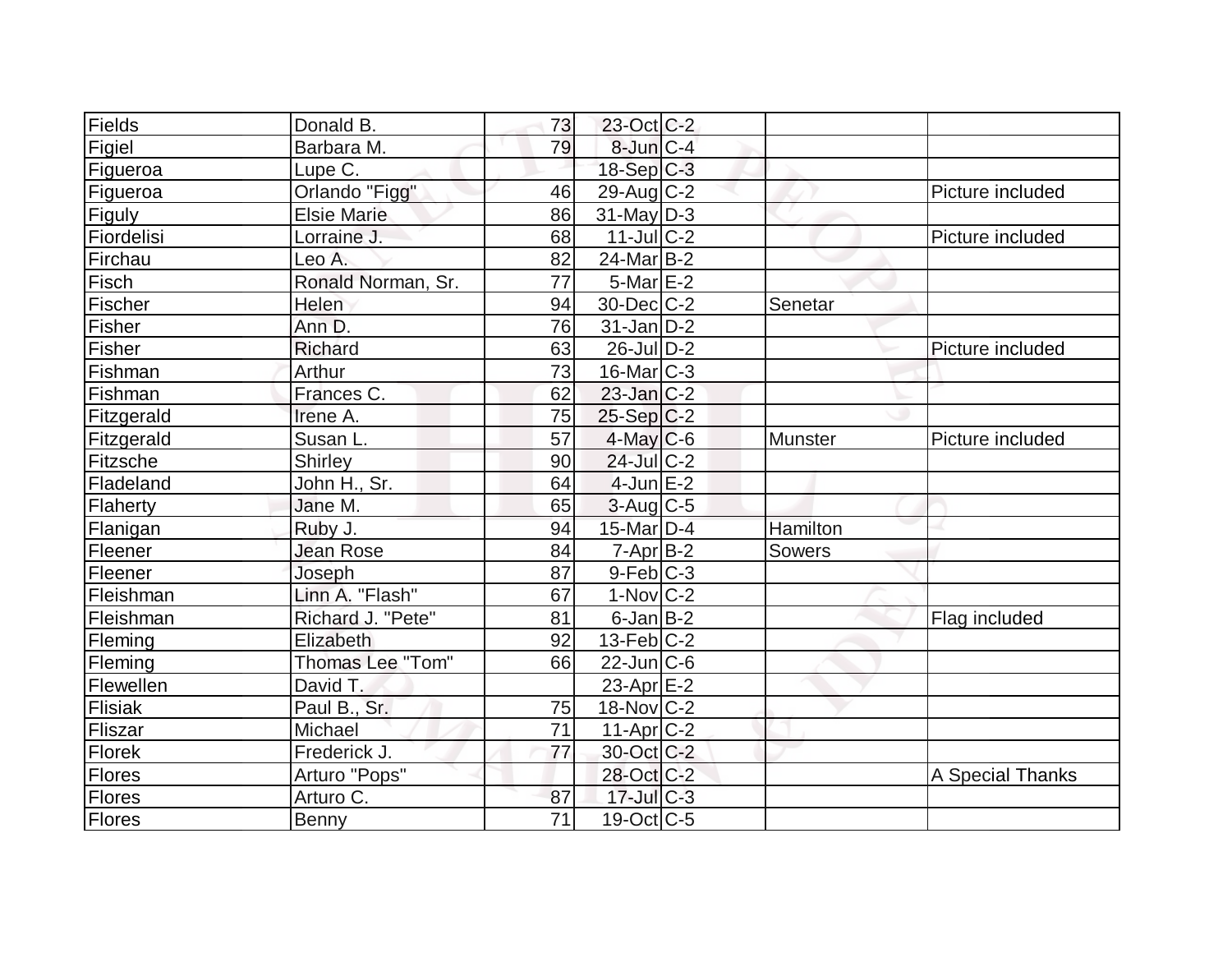| Flores            | Marcela                           | 86 | $5$ -Dec $C$ -2   | Estrada       |                                          |
|-------------------|-----------------------------------|----|-------------------|---------------|------------------------------------------|
| Flores            | Maria Cecila "Cecy"               | 58 | $23$ -Jun $B-2$   |               | Picture included                         |
| <b>Flores</b>     | Mary A.                           | 84 | $2$ -Aug $D-2$    |               | Picture included                         |
| Flotz             | George                            | 82 | $4-Sep D-2$       |               | Flag and Picture<br>included             |
| Floyd             | Lee Roy                           | 81 | $4$ -Nov $ C-2 $  |               |                                          |
| Flynn             | <b>Charlotte Tracy</b>            | 41 | $21$ -Aug $D-3$   | Gericke       |                                          |
| <b>Flynn</b>      | George M.                         | 64 | $12$ -Aug C-2     |               |                                          |
| Foard             | <b>Dallas Denise "Dee</b><br>Dee" | 50 | $31-Oct$ D-2      |               |                                          |
| Fodor             | <b>Frances Ann</b>                |    | $23$ -Jan $ C-4 $ |               | <b>Frances Ann Fodor</b><br>(Lipkovitch) |
| Fogel             | Anna                              | 93 | $27$ -Jul $C-4$   | Leston        |                                          |
| Foley             | James "Jim"                       | 77 | $18$ -Dec $C-2$   |               |                                          |
| Foley             | Laurence                          | 62 | $8$ -Jun $C-3$    |               |                                          |
| Follis-Cunningham | Tammy                             | 53 | $7-Sep$ $C-3$     |               |                                          |
| Fonner            | Florence                          | 77 | $9$ -Jul $E-2$    |               | Picture included                         |
| Fontanes          | Aracelia                          | 82 | $17$ -Mar $B-2$   | Garcia        |                                          |
| Forbes            | Dorothy M.                        | 90 | 20-Apr C-6        |               | Picture included                         |
| Ford              | Anita                             | 91 | 24-Oct D-2        | Tubb          | Picture included                         |
| Ford-Hurt         | Dorothy Catherine                 | 74 | $13$ -Feb $ C-2 $ | Ford          |                                          |
| Fore              | Dorothy L.                        | 72 | $14$ -Dec $ C-3 $ |               |                                          |
| Foreman           | Judith M.                         | 76 | $23$ -Mar $C-3$   |               |                                          |
| Foreman           | Marilyn                           | 75 | $12$ -Jan $ C-3 $ | Moldroski     | Picture included                         |
| Forgue            | Roy M. "Bud"                      | 87 | $20$ -Aug $E-2$   |               |                                          |
| Fornari           | Chester A.                        | 92 | $3-Oct$ $D-2$     |               | Flag included                            |
| Forrest           | William "Billy"                   | 55 | 29-Nov D-2        |               |                                          |
| Forsythe          | Alice F.                          | 99 | $10$ -Jan $ D-3 $ | Lencki        |                                          |
| Forsythe          | Barbara J.                        |    | $2$ -Mar $C-4$    | Orndorff      |                                          |
| Forsythe          | <b>Shirley</b>                    | 85 | 26-Mar E-2        |               |                                          |
| Fortener          | Norbert E.                        | 89 | $12$ -Feb $E-3$   |               | Flag included                            |
| Fortner           | Jimmie A.                         | 79 | $11$ -Mar $ C-2 $ | <b>Brooks</b> |                                          |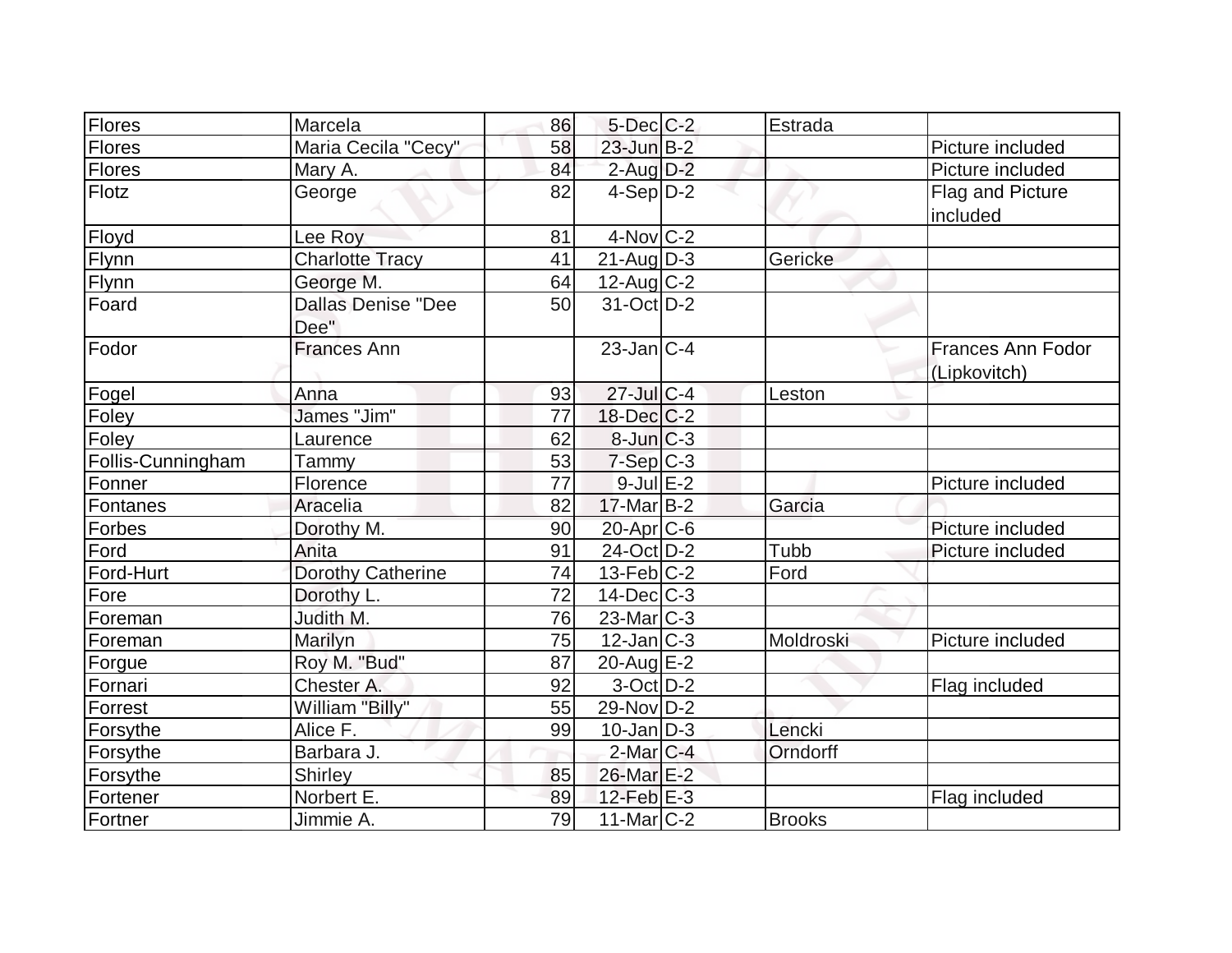| Fortner              | Kelsey J.                    | 25     | $3$ -Jan $D-3$         |                 | Picture included |
|----------------------|------------------------------|--------|------------------------|-----------------|------------------|
| Fosnaugh             | Janelle R.                   | 52     | $4$ -Apr $C-2$         | Zurcher         | Picture included |
| Fourman              | Vera Kathleen "Kathy"        | 79     | 22-Nov D-2             | <b>Stowers</b>  |                  |
| Foust                | David Russell, Sr.<br>"Russ" | 65     | $9$ -Jul $E-3$         |                 |                  |
| Fowie                | Phillip                      |        | $15$ -Jan $E-3$        |                 | Flag included    |
| Fowler               | Billy T.                     | 80     | $9-Sep C-2$            |                 | Picture included |
| <b>Fowler-Taleff</b> | Deklan Noah "Deks"           | infant | $30$ -Nov $ C-2 $      |                 |                  |
| Fox                  | Christina M.                 | 67     | $28$ -Jan $ C-2 $      |                 |                  |
| Fox                  | Geneva H.                    | 102    | $11$ -Jun $E-2$        | Johnson         |                  |
| Fox                  | Geraldine May                | 81     | 18-Nov C-2             |                 |                  |
| Fox                  | Leonard L.                   | 72     | $29$ -Jun $ C-3 $      |                 |                  |
| Fox                  | Robert William, Sr.          | 70     | $16$ -Jun $B-2$        |                 |                  |
| Fox                  | Shirley M.                   | 84     | $27$ -Dec $D-3$        | Mackey          |                  |
| Fox                  | Veronica A. "Vera"           | 75     | $6$ -Feb $D-6$         | Connell         |                  |
| Fox                  | Walter J.                    | 93     | $24$ -Dec $E-2$        |                 |                  |
| Fraikin              | Kenneth E.                   | 87     | $18$ -Mar $ C-2 $      |                 | Picture included |
| Fraley               | John R.                      | 80     | $23$ -May $C-3$        |                 | Picture included |
| Frame                | John M.                      | 90     | $16$ -Jul $E-3$        |                 |                  |
| Frank                | Lytoska A. "Twin"            | 42     | $15$ -Aug C-2          |                 |                  |
| Frank                | Theresa M.                   | 77     | $13$ -May C-2          | Earl            | Picture included |
| Franklin             | Damon                        | 82     | $30$ -Oct C-2          |                 | Flag icluded     |
| Franklin-Hawk        | June A.                      |        | $26$ -Jan $ C$ -6      | <b>Brumley</b>  | Picture included |
| Franta               | <b>Robert Paul</b>           |        | $25$ -Nov $ C-2 $      |                 |                  |
| Franz                | Henry A.                     | 88     | 28-Mar <sub>D</sub> -2 |                 |                  |
| Franz                | Kathleen "Kathie"            | 82     | $13-Sep C-2$           | <b>Martakis</b> |                  |
| Frayer               | William E.                   | 66     | $10$ -Jan $ D-4$       |                 |                  |
| Frazier              | Donna                        | 69     | $16$ -Apr $E-3$        | <b>Stiener</b>  |                  |
| Frazo                | Judith K.                    | 67     | $3$ -Jan $D-3$         | Parker          |                  |
| Frederick            | David G.                     | 61     | $19$ -Aug C-2          |                 |                  |
| Frederick            | Gary Eugene                  | 68     | 5-Nov A-11             |                 | Flag included    |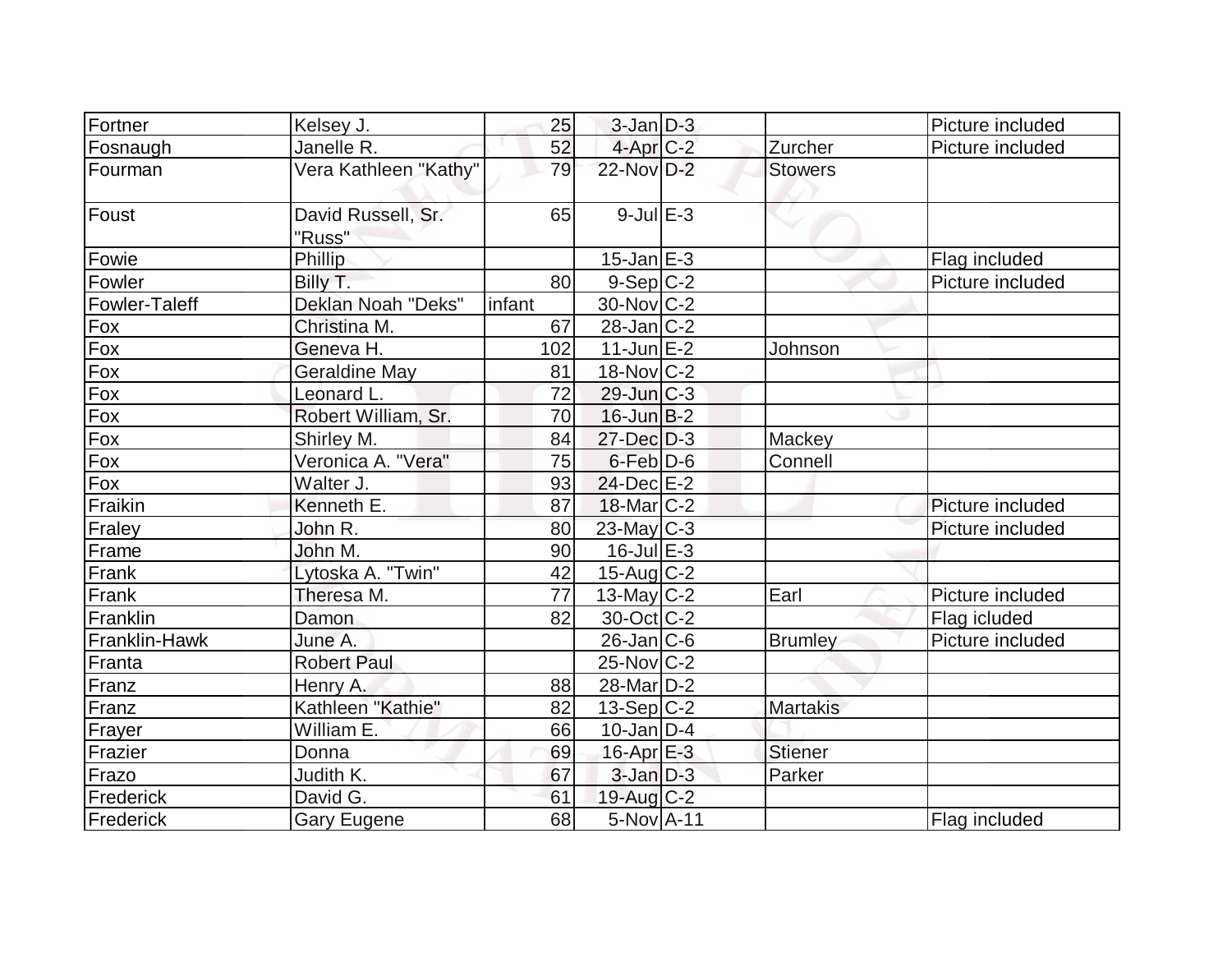| Fredy               | Nancy L.               | 66              | $14$ -Jun $D-2$             | Ferrara         |                                 |
|---------------------|------------------------|-----------------|-----------------------------|-----------------|---------------------------------|
| Freville            | <b>Ellen Elizabeth</b> | 90              | $9-Sep$ $C-2$               |                 |                                 |
| Frew                | Madeline L.            | $\overline{71}$ | 16-Mar C-4                  |                 |                                 |
| Freyenberger        | Keith A.               | 60              | $7-Feb D-2$                 |                 |                                 |
| <b>IFriesema</b>    | <b>Scott</b>           |                 | 43 Septemb B-2              |                 |                                 |
| Frigo               | Erminia                | 99              | er 223<br>$20$ -Jun $ D-3 $ |                 |                                 |
| Fritsche            |                        | 90              | $25$ -JulC-4                |                 |                                 |
|                     | Shirley                |                 |                             |                 |                                 |
| Fritz               | Edward J.              | 76              | $23$ -May C-3               |                 | Picture included                |
| Fritz               | Elizabeth "Liz"        | 78              | $9-Nov$ <sub>C-3</sub>      | Grdina          | Picture included                |
| Frohling            | <b>Jerry Lee</b>       | 63              | $31$ -Jan D-3               |                 |                                 |
| <b>IFromm</b>       | Renee                  | 69              | $13$ -Jan $ B-2 $           | <b>Manakas</b>  | <b>Renee Wadsworth</b><br>Fromm |
| Fromm               | Stephan W.             | 71              | $23$ -Nov $C-3$             |                 |                                 |
| Frtiz               | Edward J.              | 76              | $18$ -May C-3               |                 | Picture included                |
| Frunk               | Anthony S. "Tony"      | 94              | $12$ -Jan $ C-3 $           |                 | Flag included                   |
| Frye                | <b>Roy Clinton</b>     | 85              | $25$ -Feb $C-2$             |                 |                                 |
| Frye                | Walter Ray "Wally"     | 67              | $25$ -Feb $ C-2 $           |                 | Flag included                   |
| Fuchs               | Roger J.               | 52              | 23-Jul E-2                  |                 |                                 |
| Fugate              | Ervine                 | 75              | $10$ -Jun $ C-2 $           |                 |                                 |
| Fugate              | <b>Timothy Neal</b>    | 51              | $6$ -Apr $C$ -5             |                 |                                 |
| Fulkerson-Mistretta | <b>Barbara</b>         | $\overline{72}$ | $3-Sep$ $E-2$               | Fulkerson       | Picture included                |
| Fullgraf            | William E. "Bill"      | 84              | 5-Nov A-11                  |                 | Flag included                   |
| Fulmer              | Michael K.             | 64              | $8-Apr$ $C-2$               |                 |                                 |
| Fulton              | Virginia W.            | 87              | $12$ -Feb $E-3$             | <b>Tucker</b>   | Picture included                |
| Fulz                | Laura                  | 41              | $18-Nov$ C-2                |                 | Picture included                |
| Funchion            | Jeanette E.            | 76              | $1$ -Jun $ C$ -6            | White           |                                 |
| Funk                | Helen E.               | 102             | $21$ -Aug $D-2$             | <b>Berfield</b> | Picture included                |
| Funston             | William O.             | 82              | $12$ -Feb $E-3$             |                 | Flag included                   |
| Furman              | Brian C.               | 73              | $17$ -Jan $D-2$             |                 |                                 |
| Furman              | Theresa                | 88              | 22-Oct E-2                  |                 | Picture included                |
| Fusner              | Peggy L.               | 56              | $8$ -Mar $D-4$              | Ward            |                                 |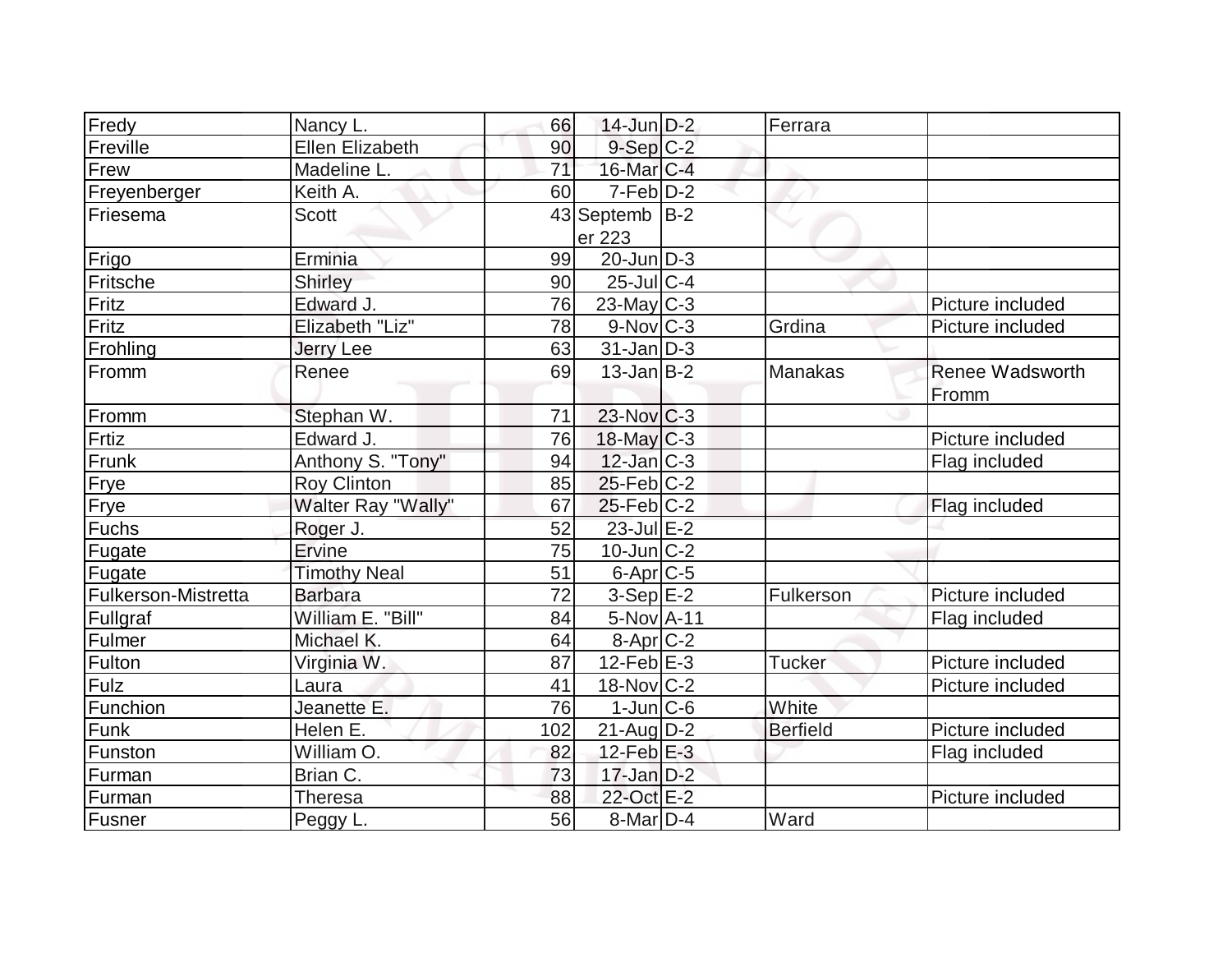| Futrell  | Wavel S.              | 81  | 13-Oct B-2             |                  | Flag included           |
|----------|-----------------------|-----|------------------------|------------------|-------------------------|
| Gabbard  | Denver H.             | 71  | 31-Dec E-2             |                  |                         |
| Gabor    | Polly                 | 77  | 23-Mar <sub>IC-4</sub> |                  |                         |
| Gadberry | <b>Cheryl Gwen</b>    | 63  | $1-Sep B-2$            |                  |                         |
| Gadbois  | Kristine R.           | 66  | $15$ -May C-3          | <b>Tinkley</b>   |                         |
| Gadus    | Magdaline C. "Katie"  | 89  | 28-Oct C-2             |                  | Picture included        |
| Gadus    | Michael A.            | 90  | $20$ -Nov $ C-2 $      |                  | Flag included           |
| Gadus    | Michael A.            | 90  | $22$ -Nov $D-2$        |                  | Flag included           |
| Gaik     | Theresa M.            | 70  | $20$ -Dec $D-2$        |                  |                         |
| Gain     | Bernice S.            | 88  | $27$ -Mar $C-2$        |                  |                         |
| Gainer   | James "Pete"          | 87  | $4$ -Mar $ C-2 $       |                  |                         |
| Gainer   | Philip J.             | 51  | 25-Apr <sub>C</sub> -2 |                  |                         |
| Gajda    | Lottie V.             | 100 | 24-Nov B-2             | Podkul           |                         |
| Gajda    | Stephany              |     | 89 Novemer C-2         | Pogorzelski<br>ت |                         |
|          |                       |     | 14                     |                  |                         |
| Gakich   | Irene                 |     | $16$ -Jun $B-3$        | Delouise         |                         |
| Galayda  | Dorothy M.            | 92  | 10-Oct D-2             | Rajewski         |                         |
| Galic    | Nevenka               | 78  | $17$ -Feb $ B-2 $      |                  | <b>Cross included</b>   |
| Gall     | Cathy A.              | 58  | $20$ -Apr $C$ -6       |                  |                         |
| Gallarzo | Irene "Nena"          | 53  | $21$ -Aug $D-2$        | Maldanado        | Cross included          |
| Gallas   | Steven R.             | 23  | $9$ -Mar $C-3$         |                  |                         |
| Gallo    | Vincent J.            | 75  | $4$ -May C-5           |                  |                         |
| Gallucci | <b>Gregory Joseph</b> | 67  | $30$ -Jul $E-3$        |                  |                         |
|          | "Greg"                |     |                        |                  |                         |
| Galocy   | Karen A.              | 66  | $4$ -Nov $ C-2 $       |                  |                         |
| Galvan   | John A.               | 75  | $21$ -Jun $D-2$        |                  |                         |
| Gamble   | William "Bill"        | 92  | $18$ -Jun $E-2$        |                  | Flag included           |
| Gamez    | Dwight E., Sr.        | 62  | $26$ -Dec $C$ -2       |                  |                         |
| Gamysz   | Peggy                 | 65  | 22-Jun C-5             |                  | <b>Memorial Service</b> |
| Gannon   | Robert E. "Bob"       | 79  | $4-Sep D-3$            |                  | Picture included        |
| Ganz     | Richard J.            | 94  | 30-Oct C-2             |                  |                         |
| Gapinski | Lori Gay              | 55  | $1-Feb D-2$            | Madden           | Picture included        |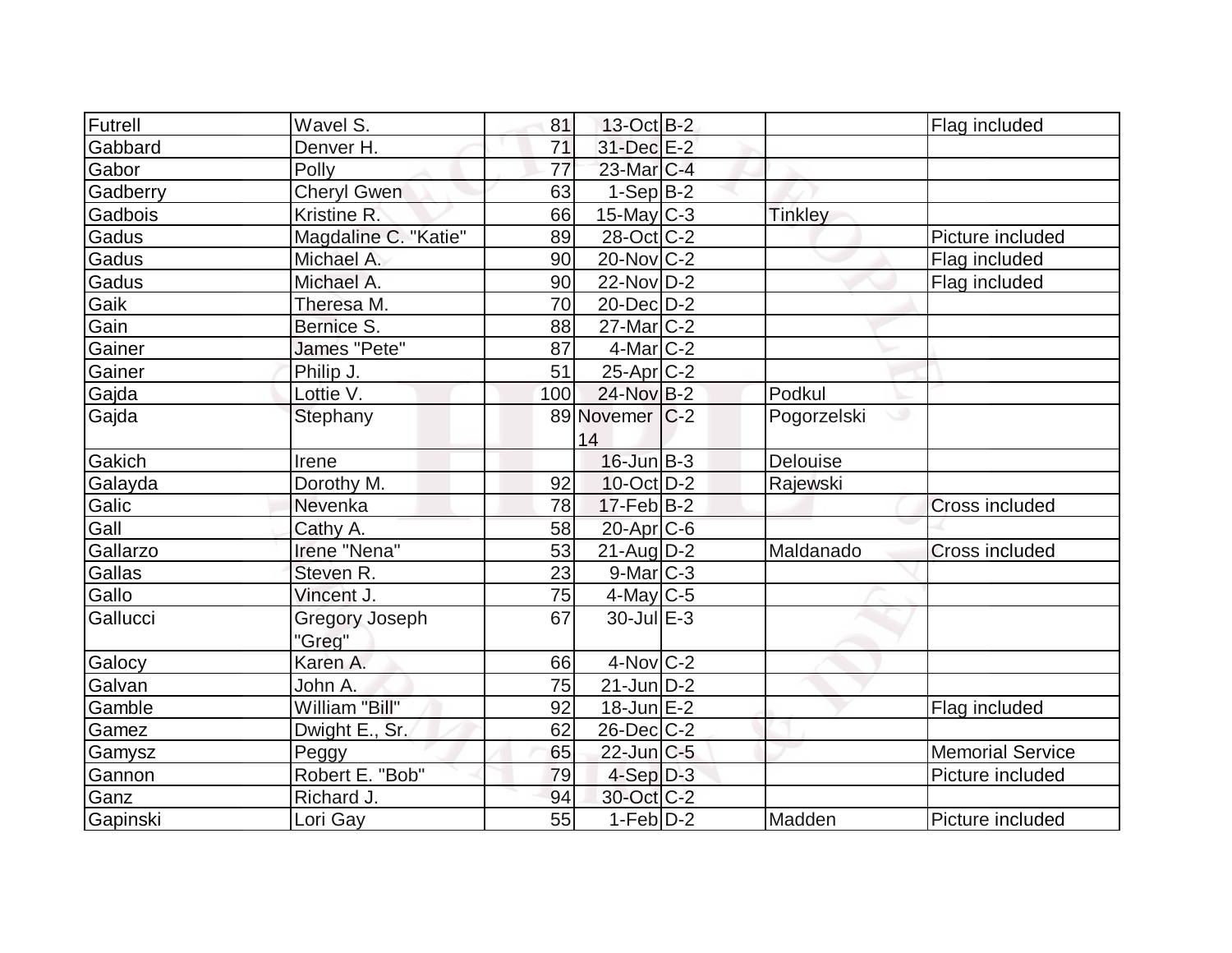| Garcia     | Gilbert "Tank"        | 36 | $4$ -Dec $D-3$          |                  |                                                            |
|------------|-----------------------|----|-------------------------|------------------|------------------------------------------------------------|
| Garcia     | Jovita C.             | 92 | $23$ -Feb $C-5$         |                  |                                                            |
| Garcia     | Lino M.               | 94 | $27$ -Jun $C-2$         |                  | Flag included                                              |
| Garcia     | Mabel L.              | 79 | $25$ -Mar $C-2$         |                  |                                                            |
| Garcia     | Manuel C. "Memo"      | 66 | $6$ -Jul $C$ -3         |                  |                                                            |
| Garcia     | Maria G. "Lupe"       | 86 | 12-Mar $E-2$            |                  | Picture included                                           |
| Garcia     | Olivia Gloria         | 63 | 26-Mar <sub>IE</sub> -2 | Navarro          | Pictures included                                          |
| Garcia     | Victor James          | 62 | $7-Sep C-4$             |                  |                                                            |
| Gard       | Virginia Faye         | 75 | $27$ -Apr $C$ -5        |                  | Picture included                                           |
| Gardner    | Alan C.               | 73 | $7$ -Jun $D-2$          |                  |                                                            |
| Gardner    | <b>Muriel</b>         | 93 | $22$ -May C-3           |                  |                                                            |
| Gargano    | Juanita L.            | 77 | $6$ -Jul $C$ -3         | Reischel         |                                                            |
| Gariby     | Javier                |    | $1-Nov$ <sub>C-2</sub>  |                  | Picture included                                           |
| Garling    | Madge                 | 93 | $31$ -Mar $B-2$         | <b>Buckner</b>   | ت<br>Full name Madge<br><b>Buckner Anderson</b><br>Garling |
| Garmon     | Cheryl Lynn           | 60 | $2$ -Dec $C$ -2         |                  |                                                            |
| Garner     | <b>Brett Michael</b>  | 18 | $31$ -JulC-2            |                  | Picture included                                           |
| Garner     | Joshua David          | 40 | $11$ -Dec $D-2$         |                  |                                                            |
| Garnett    | Linda L.              | 69 | $3-Mar$ B-2             | <b>Hibbs</b>     |                                                            |
| Garrett    | Helen A. "Beckie"     | 99 | 29-Oct E-2              |                  |                                                            |
| Gartland   | Janet M.              | 75 | $21$ -Apr $B-2$         | Hughes           |                                                            |
| Garwood    | <b>Richard "Dick"</b> | 80 | $30$ -May $ D-3 $       |                  |                                                            |
| Garza      | Manfredo E.           | 82 | $30$ -Apr $E-2$         |                  |                                                            |
| Garza      | Paula                 | 93 | $4$ -Jul $ C-2 $        |                  |                                                            |
| Gashtevich | Ruth                  | 83 | $25$ -Jan $B$ -3        | <b>Christoff</b> | Cross included                                             |
| Gasiecki   | Lorraine              | 91 | $16$ -Jan $ C-3 $       | Vereb            |                                                            |
| Gasior     | Ronald                | 67 | $17$ -Jul $C-3$         |                  |                                                            |
| Gasparovic | Fred J.               | 79 | $8$ -Aug $D-2$          |                  |                                                            |
| Gasparovic | Nicholas J. "Nick"    | 71 | 28-Dec C-4              |                  |                                                            |
| Gasper     |                       |    |                         |                  |                                                            |
|            | Barbara J.            | 84 | $29-Sep B-2$            |                  |                                                            |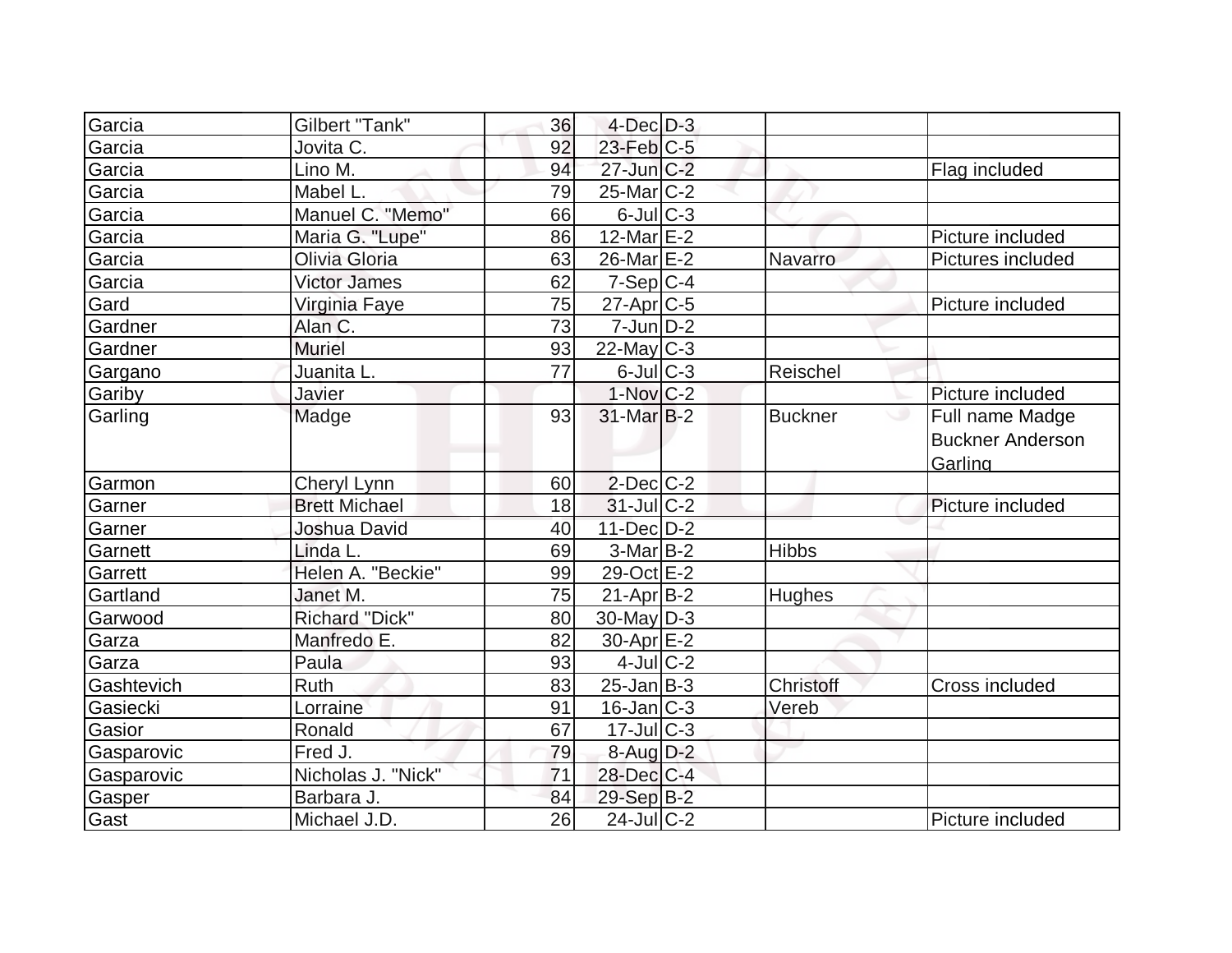| Gatelis        | Adam A.                     | 88 | $3-Dec$ $D-2$     |               |                              |
|----------------|-----------------------------|----|-------------------|---------------|------------------------------|
| Gates          | Royzell                     | 77 | 23-May C-3        |               |                              |
| Gauder         | John, Jr.                   | 90 | 27-May C-2        |               |                              |
| Gaugert        | Daniel W., Sr. (Big<br>"D") | 59 | $19-Nov D-2$      |               |                              |
| Gaughan        | David, Jr. "Davey"          | 25 | $5-Mar$ $E-3$     |               | Picture included             |
| Gawlinski      | Stanley A., Sr.             | 86 | $6$ -Feb $D-6$    |               | Flag included                |
| Gaydos         | Ann E.                      | 92 | $9$ -Feb $C-3$    | <b>Kupka</b>  |                              |
| Gearhart       | Welma E.                    | 94 | $23$ -Jun $B-2$   |               |                              |
| Geary          | <b>Marie Therese "Tess"</b> | 88 | $19$ -Mar $E-2$   |               |                              |
| Gelon          | Richard A.                  | 72 | $24$ -Feb $ B-2 $ |               |                              |
| Genovese       | Ronald D.                   | 64 | $15$ -Dec $B-2$   |               |                              |
| Georgacakes    | Rev. Peter J.               | 83 | $18$ -Mar $C-2$   |               | Cross included               |
| George         | Susan E.                    | 59 | $14$ -May E-2     | Mardis        |                              |
| Georgevich     | Vera                        | 57 | $24$ -Jul C-3     |               | Cross included               |
| Gerdes         | Dolores I.                  | 86 | $7$ -Jan $ C-2 $  | <b>Lukens</b> |                              |
| Gerhardt       | Bernard C.                  | 76 | $18$ -Aug B-2     |               | Flag included                |
| Gerlach        | Daniel                      | 74 | 3-Dec D-2         |               |                              |
| Gerloff        | Ralph J.                    | 70 | $25$ -Jun $E-2$   |               | Flag and Picture<br>included |
| Germann        | Alberta                     | 87 | $9 - Apr$ $E-3$   | Hari          | Picture included             |
| Germeck        | Geoffrey                    | 58 | 27-Apr C-5        |               |                              |
| <b>Germeck</b> | Geoffrey                    | 58 | $23$ -Mar $C-3$   |               | note: also listed as         |
|                |                             |    |                   |               | <b>Geoffrey Germek</b>       |
| Germek         | Geoffrey                    | 58 | $23$ -Mar $ C-3 $ |               | note: also listed as         |
|                |                             |    |                   |               | <b>Geoffrey Germeck</b>      |
| Gesse          | <b>Michael Paul</b>         | 56 | $25$ -Mar $ C-2 $ |               |                              |
| Gesse          | Paul R.                     | 87 | $13$ -Jun $C-2$   |               |                              |
| <b>Gettes</b>  | Dorothy L. "Dottie"         | 89 | $22$ -Jan $E-2$   | Pavlakovich   |                              |
| Ghrist         | Dawn                        | 48 | 8-DecB-2          |               |                              |
| Giacolona      | Paul                        | 92 | $19$ -Dec $C$ -2  |               |                              |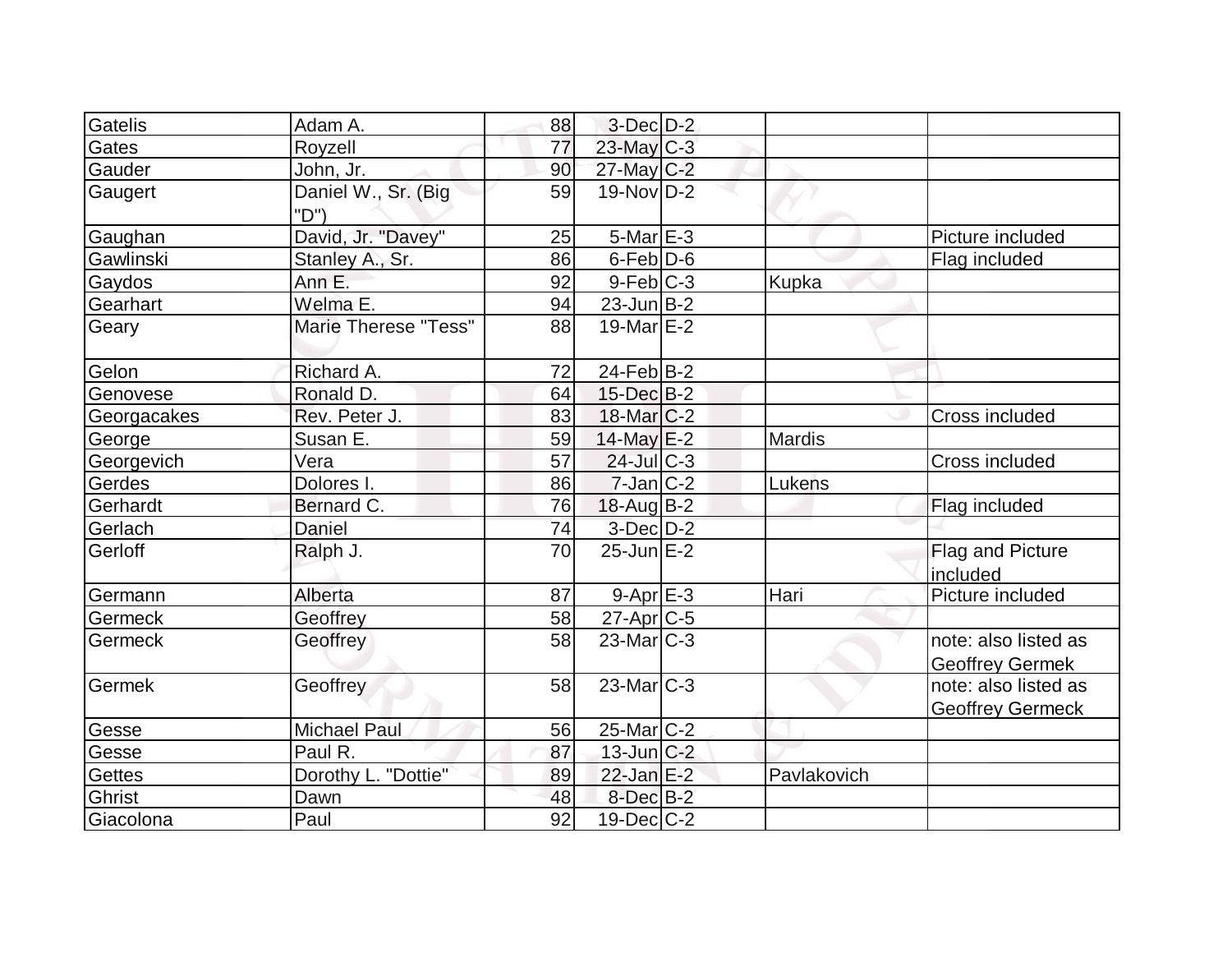| Gibbons   | Frances S.                         | 92 | $6$ -Oct B-2          |                   |                                    |
|-----------|------------------------------------|----|-----------------------|-------------------|------------------------------------|
| Gibertini | Ronald                             | 81 | 30-Dec C-2            |                   |                                    |
| Gibson    | Jonathan W.                        | 39 | 27-Aug E-2            |                   |                                    |
| Gidcumb   | <b>Betty</b>                       | 78 | $8$ -Dec $B$ -2       |                   |                                    |
| Gielniak  | Joseph J.                          | 94 | $5-Feb$ E-2           |                   | Flag included                      |
| Giese     | Arthur Adam, IV                    | 29 | $17-Feb$ B-2          |                   | Picture included                   |
| Gifford   | Gregory A.                         | 34 | $17$ -Jun $ C-3 $     |                   | Picture included                   |
| Gifford   | Michael A.                         | 64 | $26$ -Nov $ D-2 $     |                   |                                    |
| Gilbert   | Bert E.                            | 74 | 17-Jul C-2            |                   |                                    |
| Gilbert   | Bert E.                            | 74 | $8$ -May $C-2$        |                   |                                    |
| Gilbert   | Larry D.                           | 74 | $15$ -Oct $E$ -2      |                   |                                    |
| Gilchrist | James Edward "Big                  | 54 | $26$ -Oct $ C-3 $     |                   |                                    |
|           | Jim"                               |    |                       |                   |                                    |
| Gilea     | Vera B.                            | 93 | 22-Mar B-2            | Williams          |                                    |
| Gill      | Julia "Julie"                      | 79 | $8$ -Jun $C-4$        | Stadler           |                                    |
| Gillam    | Robert "Bobby"                     | 18 | 3-Aug C-5             |                   |                                    |
| Gillam    | <b>Robert Alexander</b><br>"Bobby" | 18 | $4$ -Aug B-2          |                   |                                    |
| Gillespe  | <b>Geodice Andrew</b>              | 74 | 20-Jul C-6            |                   |                                    |
| Gillespie | Mary M.                            | 67 | $18$ -May C-3         |                   |                                    |
| Gillespie | Shirley J.                         | 74 | $16$ -Dec $C$ -2      | <b>Brocksmith</b> |                                    |
| Gillette  | Homer D., Jr. "Sonny"              | 71 | $14$ -Jan $ C-2 $     |                   |                                    |
| Gilliland | <b>Steven Glenn</b>                | 64 | $21$ -Dec $C$ -4      |                   | Picture included                   |
| Gillis    | Josephine                          | 82 | $9-Nov$ $C-3$         |                   |                                    |
| Gillis    | Nicholas R.                        | 80 | $4$ -Jan $D-2$        |                   |                                    |
| Gilmore   | Homer A.                           | 93 | $18-Apr$ $C-2$        |                   | Flag included                      |
| Gilson    | Elizabeth A. "Betty"               | 83 | 25-Apr <sub>C-2</sub> |                   |                                    |
| Gima      | Greg G.                            | 64 | $17-Oct$ D-2          |                   | Flag and Police<br>emblem included |
| Gish      | Carla Sue                          | 53 | $27$ -Feb $D-3$       |                   |                                    |
| Gish      | Louetta                            | 81 | $7-Sep C-4$           |                   |                                    |
|           |                                    |    |                       |                   |                                    |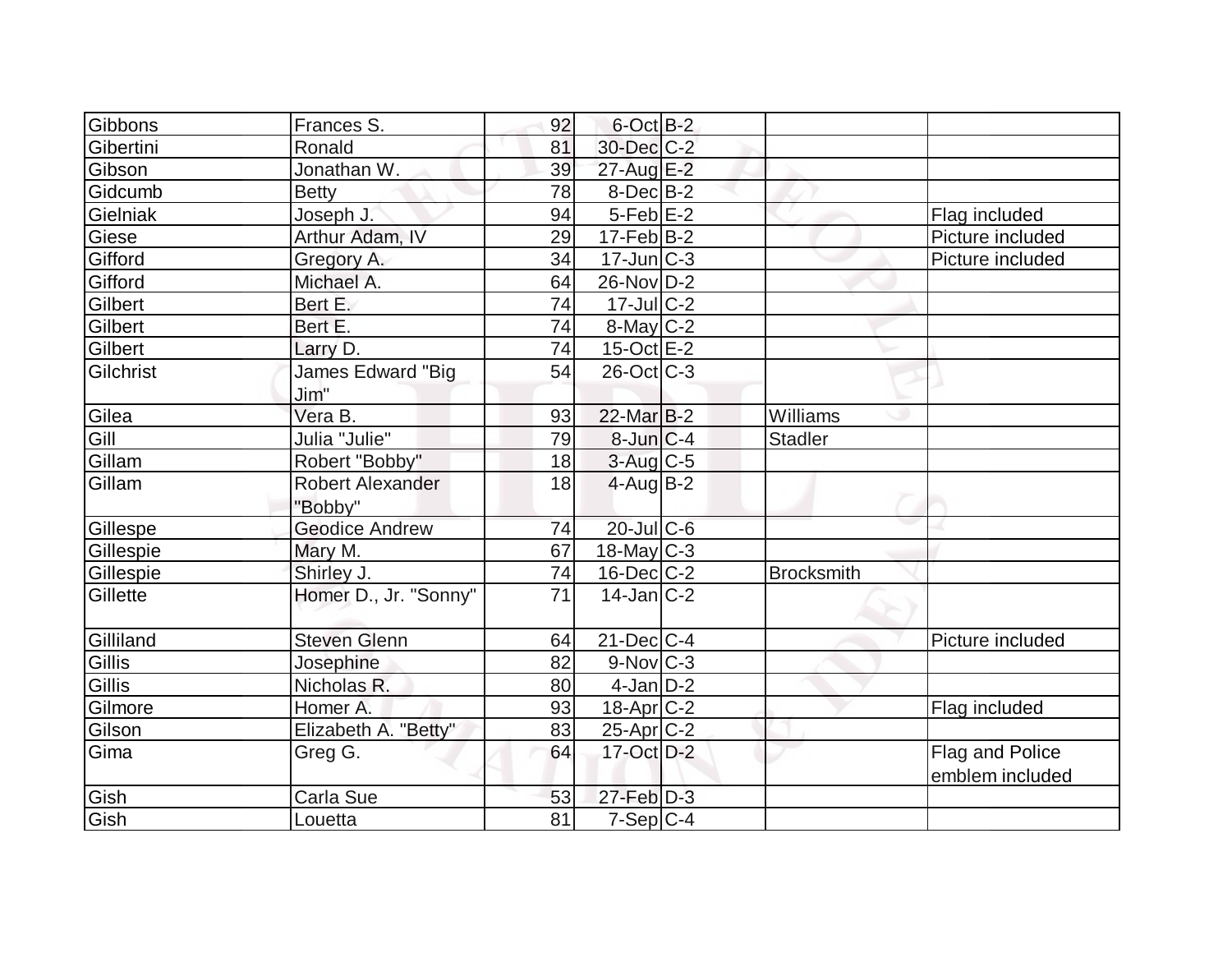|                        | 76                                                      |    |                                                                                                                                                                                                                                                                                                                                                                                                                                                                                                                   | Picture included       |
|------------------------|---------------------------------------------------------|----|-------------------------------------------------------------------------------------------------------------------------------------------------------------------------------------------------------------------------------------------------------------------------------------------------------------------------------------------------------------------------------------------------------------------------------------------------------------------------------------------------------------------|------------------------|
| Peter                  | 68                                                      |    |                                                                                                                                                                                                                                                                                                                                                                                                                                                                                                                   |                        |
| <b>Wendell Reed</b>    | 60                                                      |    |                                                                                                                                                                                                                                                                                                                                                                                                                                                                                                                   |                        |
|                        | 90                                                      |    |                                                                                                                                                                                                                                                                                                                                                                                                                                                                                                                   | Flag included          |
| Mara                   | 84                                                      |    |                                                                                                                                                                                                                                                                                                                                                                                                                                                                                                                   | Cross included         |
| Joyce M.               | 80                                                      |    | Whitehead                                                                                                                                                                                                                                                                                                                                                                                                                                                                                                         |                        |
| <b>David Allen</b>     | 52                                                      |    |                                                                                                                                                                                                                                                                                                                                                                                                                                                                                                                   |                        |
| Lorraine               | 73                                                      |    | Krygoski                                                                                                                                                                                                                                                                                                                                                                                                                                                                                                          |                        |
| <b>Scott</b>           |                                                         |    |                                                                                                                                                                                                                                                                                                                                                                                                                                                                                                                   | Celebration of Life    |
| <b>Ronald James</b>    | 83                                                      |    |                                                                                                                                                                                                                                                                                                                                                                                                                                                                                                                   |                        |
| Garrion Olajawon       | 21                                                      |    |                                                                                                                                                                                                                                                                                                                                                                                                                                                                                                                   |                        |
| <b>Tirone</b>          |                                                         |    |                                                                                                                                                                                                                                                                                                                                                                                                                                                                                                                   |                        |
| Gene Gordon            | 77                                                      |    |                                                                                                                                                                                                                                                                                                                                                                                                                                                                                                                   | Picture included       |
| Lucy J.                | 90                                                      |    |                                                                                                                                                                                                                                                                                                                                                                                                                                                                                                                   |                        |
| Jean Ann               | 87                                                      |    | <b>Howkins</b>                                                                                                                                                                                                                                                                                                                                                                                                                                                                                                    |                        |
| Ann P.                 | 83                                                      |    |                                                                                                                                                                                                                                                                                                                                                                                                                                                                                                                   |                        |
| James O.               | 70                                                      |    |                                                                                                                                                                                                                                                                                                                                                                                                                                                                                                                   |                        |
| Margaret T. "Maggie"   | 84                                                      |    | Dughetti                                                                                                                                                                                                                                                                                                                                                                                                                                                                                                          |                        |
| Alton                  | 88                                                      |    |                                                                                                                                                                                                                                                                                                                                                                                                                                                                                                                   |                        |
| Genevieve D.           | 98                                                      |    |                                                                                                                                                                                                                                                                                                                                                                                                                                                                                                                   |                        |
| <b>Mary Susan</b>      | 69                                                      |    | <b>Bielefeld</b>                                                                                                                                                                                                                                                                                                                                                                                                                                                                                                  |                        |
| Rosalie V.             | 74                                                      |    | Davich                                                                                                                                                                                                                                                                                                                                                                                                                                                                                                            |                        |
| Joan                   | 89                                                      |    |                                                                                                                                                                                                                                                                                                                                                                                                                                                                                                                   | Star of David included |
| Roy F.                 | 74                                                      |    |                                                                                                                                                                                                                                                                                                                                                                                                                                                                                                                   |                        |
| <b>Geraldine Marie</b> | 73                                                      |    | <b>Murrell</b>                                                                                                                                                                                                                                                                                                                                                                                                                                                                                                    |                        |
|                        |                                                         |    |                                                                                                                                                                                                                                                                                                                                                                                                                                                                                                                   |                        |
| Tillie V.              | 98                                                      |    | Rozdzynski                                                                                                                                                                                                                                                                                                                                                                                                                                                                                                        |                        |
| Walter Jacob, Jr.      | 88                                                      |    |                                                                                                                                                                                                                                                                                                                                                                                                                                                                                                                   |                        |
| James                  | 93                                                      |    |                                                                                                                                                                                                                                                                                                                                                                                                                                                                                                                   |                        |
|                        | Deborah L.<br>Ronald N.<br>Hayward E.<br>Theresa "Geri" | 52 | $13$ -Aug E-2<br>$5$ -Feb $E$ -3<br>$6$ -Jun $C-2$<br>$28$ -Jan $ C-2 $<br>$21$ -Dec $C-4$<br>$22$ -Mar $ B-2 $<br>$6$ -May $C-2$<br>$11-Dec$ D-2<br>19-Mar $E-2$<br>$8-Sep B-2$<br>$21$ -Aug $D-3$<br>$18$ -Feb $ C-2 $<br>$10$ -Jun $C-2$<br><b>7-Nov C-2</b><br>15-Oct E-2<br>$16$ -Feb $ C-3 $<br>$25$ -Oct C-2<br>8-May C-2<br>$27 - Dec$ $D-3$<br>$5$ -Jun $C-2$<br>$16$ -Mar $ C-4 $<br>$9$ -Aug $D-2$<br>$7 - Apr$ B-2<br>$2-Feb C-4$<br>$8$ -Dec $B$ -2<br>29-Oct E-2<br>26-Nov D-3<br>$14$ -Oct $ C-2 $ | Labay<br>Rzepka        |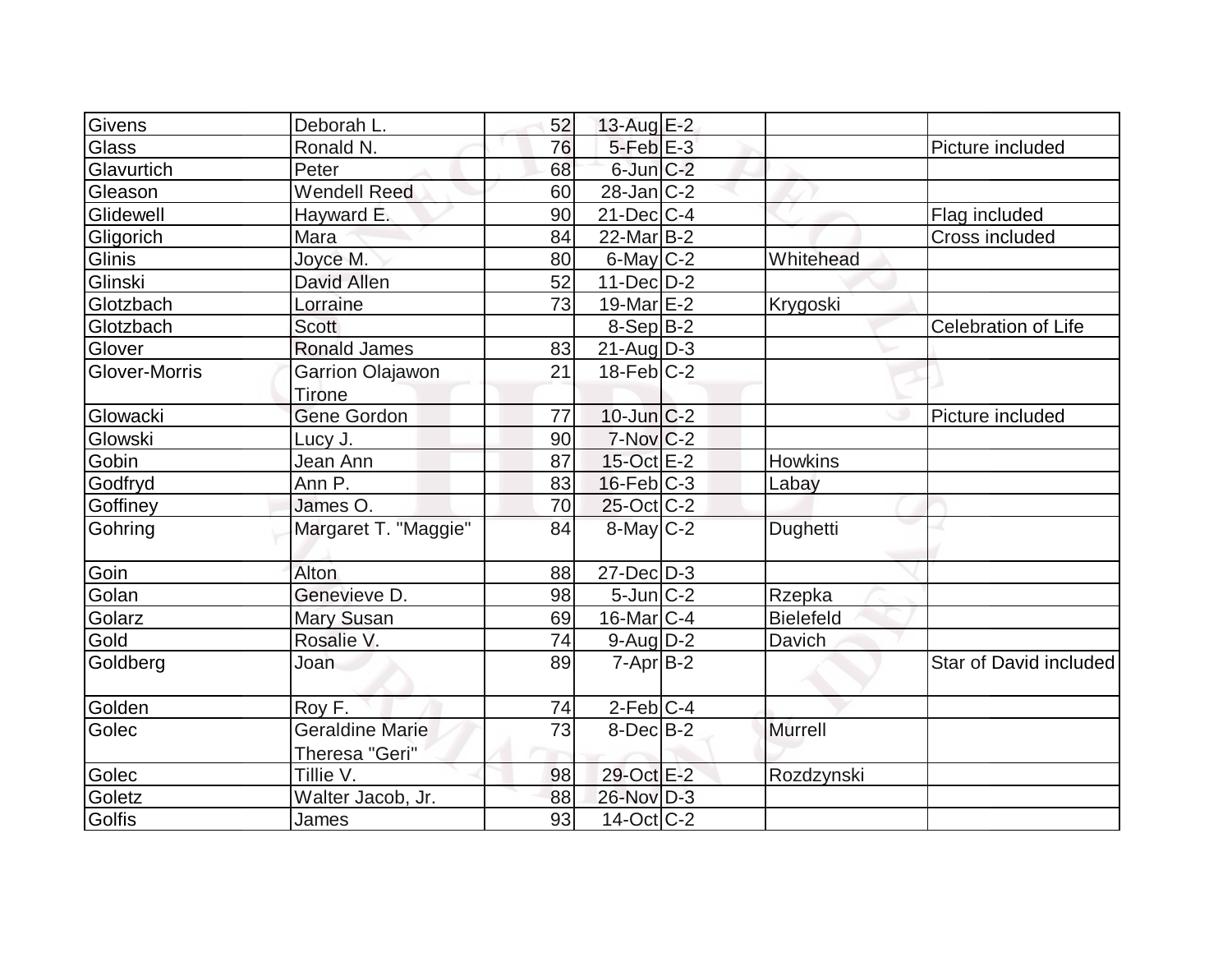| Golon    | Catherine J.               | 98 | 1-Mar $D-2$             |              | Picture included    |
|----------|----------------------------|----|-------------------------|--------------|---------------------|
| Golonka  | Gregory                    | 64 | $18-Sep C-2$            |              |                     |
| Golub    | Clara E.                   | 86 | $2$ -Apr $E-3$          | Spurlock     | Picture included    |
| Gomez    | Celia                      | 82 | $11-Nov$ C-2            |              |                     |
| Gomez    | Fernando                   | 89 | $13$ -Apr $ C-5 $       |              | Picture included    |
| Gomez    | Selsa                      | 88 | $5-Oct$ $C-3$           |              | Flag included       |
| Gomez    | Valeriano "Lalo"           | 85 | $26$ -Feb $E-3$         |              |                     |
| Gomolka  | Irene                      | 88 | $18$ -Jan $D-2$         | Wielgus      |                     |
| Gonda    | Norma Ann                  | 81 | $17 -$ JulC-3           |              |                     |
| Gondek   | <b>Jason Allen</b>         | 32 | $14$ -Nov $ C-2 $       |              | Police badge emblem |
|          |                            |    |                         |              | #135 included       |
| Gonnella | Antonio B. "Tony"          |    | 78 Decemeb C-4          |              | Picture included    |
|          |                            |    | r 21                    |              |                     |
| Gonzales | Dr. Sesinando A.<br>"Andy" | 85 | $4$ -Mar $C-2$          |              | Picture included    |
| Gonzales | Juanita Armenta            | 93 | $4$ -JulC-3             | Cornejo      | Picture included    |
|          | "Jenny"                    |    |                         |              |                     |
| Gonzalez | Ena A.                     | 78 | $2$ -Mar $C$ -4         |              | Picture included    |
| Gonzalez | Helen                      | 85 | $20$ -May C-2           |              |                     |
| Gonzalez | John A.                    | 79 | 29-Apr C-2              |              | Flag included       |
| Gonzalez | Maria Sara "Mama"          | 89 | $11$ -May C-5           |              |                     |
| Gonzalez | Ramon G.                   | 86 | $2-Sep C-2$             |              | Picture included    |
| Gooch    | <b>Daniel Douglas</b>      | 58 | $6$ -Aug $E-2$          |              |                     |
| Good     | Ella I.                    | 97 | 25-Mar <sub>IC</sub> -2 |              |                     |
| Good     | <b>Evelyn Marie</b>        | 87 | 30-May D-2              | Krejci       |                     |
| Good     | Joyce                      | 85 | $25$ -Aug $B$ -2        | Rogers       |                     |
| Good     | Lila Esther                | 93 | $9$ -Mar $ C-3 $        | <b>Birky</b> |                     |
| Good     | Sandra Jane                | 74 | 29-Dec B-2              | Hall         |                     |
| Good     | Velde W.                   | 87 | 5-Apr D-3               |              |                     |
| Goodale  | Paul E.                    | 80 | $16$ -Apr $E-3$         |              | Flag included       |
| Gora     | Jessie B.                  | 90 | $26$ -JulD-2            | Abram        |                     |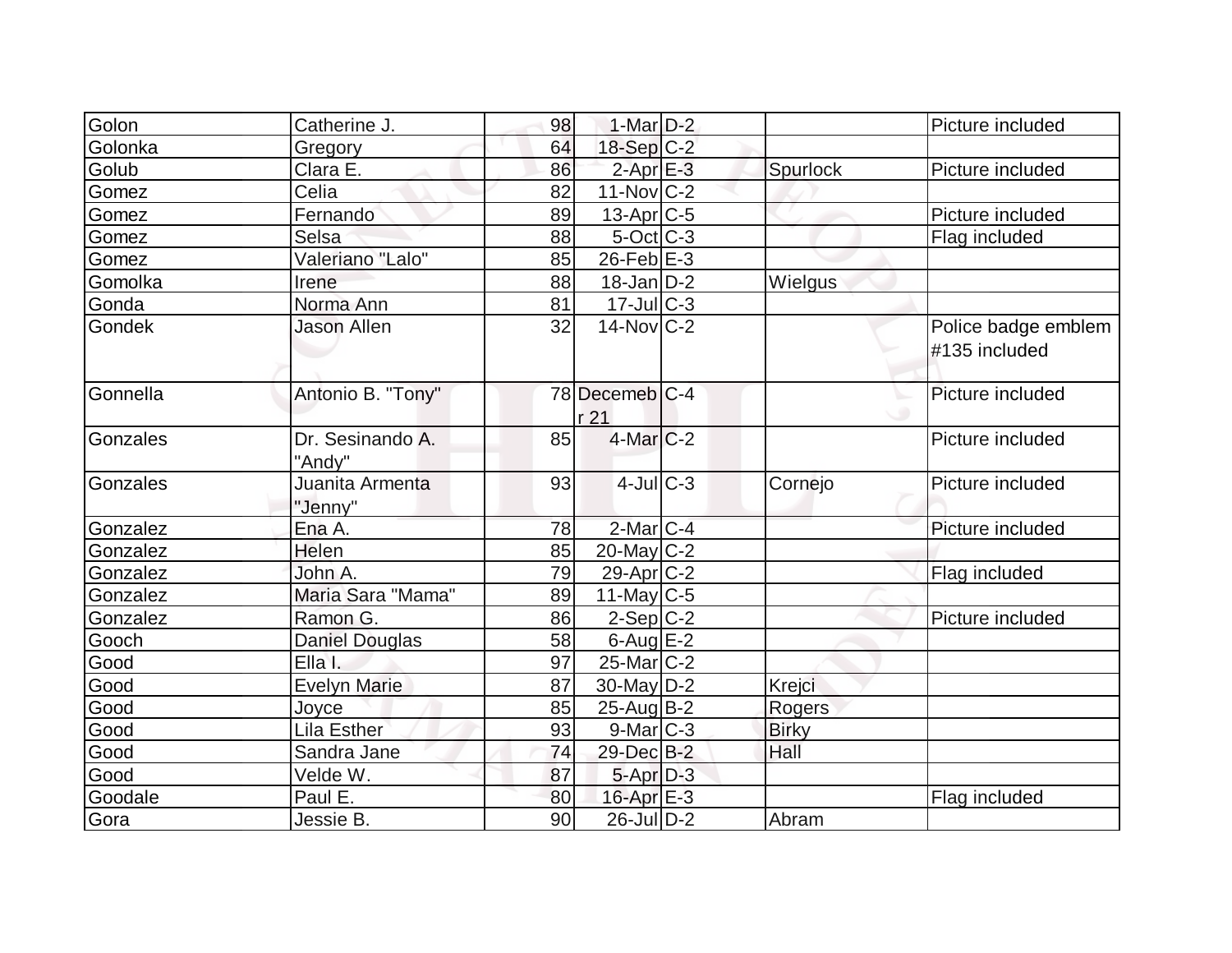| Gora          | Norma L.               | 82 | $18$ -Jun $E-3$   |          |                  |
|---------------|------------------------|----|-------------------|----------|------------------|
| Goranowski    | Emily A.               | 92 | 12-Mar E-2        | Gill     |                  |
| Gordon        | Earle A., Jr.          | 80 | $15$ -May C-2     |          | Flag included    |
| Gordon        | <b>Fred Ennis</b>      | 71 | $9$ -Jul $E-3$    |          |                  |
| Gordon        | <b>Harold Edward</b>   | 87 | $11$ -May C-5     |          | Picture included |
| Gordon        | Wanda Lou              | 57 | $8$ -May $C-2$    |          |                  |
| Gorgei        | Aloma O.               | 87 | $28$ -Oct $C-2$   |          | Picture included |
| Gorrie        | William T.             | 76 | $16$ -Jan $ C-3 $ |          | Flag included    |
| Gorski        | John J.                | 89 | 18-Apr C-2        |          | Flag included    |
| Goshay        | Janice D.              | 73 | $31-Oct$ $D-2$    |          |                  |
| Goshay        | McCurtis "Mack"        | 80 | $20$ -Jul $C$ -6  |          |                  |
| Goss          | Frederick              | 68 | $6$ -Apr $C$ -5   |          |                  |
| Gottschammer  | Authur C.              | 93 | 25-Dec C-2        |          | Flag included    |
| Goudie        | Robert J.              | 85 | $16$ -Mar $C-4$   |          |                  |
| Gouwens       | Jeanetta               | 97 | $13$ -Feb $ C-2 $ | DeYoung  |                  |
| Govert        | Edward                 | 87 | 4-Nov C-2         |          |                  |
| Govert        | <b>Gregory Francis</b> | 64 | $5-NovA-11$       |          | Picture included |
| Goza          | Suella (Sue)           |    | $28$ -Feb $ D-3 $ |          |                  |
| Graan         | <b>Eugene George</b>   | 68 | $27$ -Jun $ C-2 $ |          | Flag included    |
| Graan         | George                 | 65 | $18$ -May C-3     |          | Flag included    |
| Grabe         | Alllen R. "Big Al"     | 61 | $9$ -Jan $ C-3 $  |          | Picture included |
| Grady         | W. Don                 | 67 | $18$ -Jul $C-2$   |          |                  |
| Granack       | Thomas C.              | 78 | 28-Oct C-2        |          |                  |
| Granback      | Robert "Bob"           | 87 | $15$ -Mar $ D-4$  |          |                  |
| Granter       | Ann M.                 | 98 | 19-Mar $E-2$      | Bayus    |                  |
| Grantz        | Uwe Hermann Jakob      | 86 | $12$ -Dec $C-2$   |          |                  |
| Graper        | Gordon E. "Jimmie"     | 88 | $12$ -Nov $E-3$   |          | Flag included    |
| Gratz         | Michael                | 70 | $15$ -Feb $ D-4 $ |          |                  |
| Grau          | Helen M.               | 91 | 26-Nov D-3        | Gruszka  | Picture included |
| Gravenstreter | James P. "Mr. G."      | 95 | $11-Feb$ $C-2$    |          |                  |
| Graves        | Jewett B. "J.B."       | 84 | 22-Jul C-2        |          | Flag included    |
| Graves        | Mora Jean              | 85 | $12$ -Mar $E-3$   | Holstein |                  |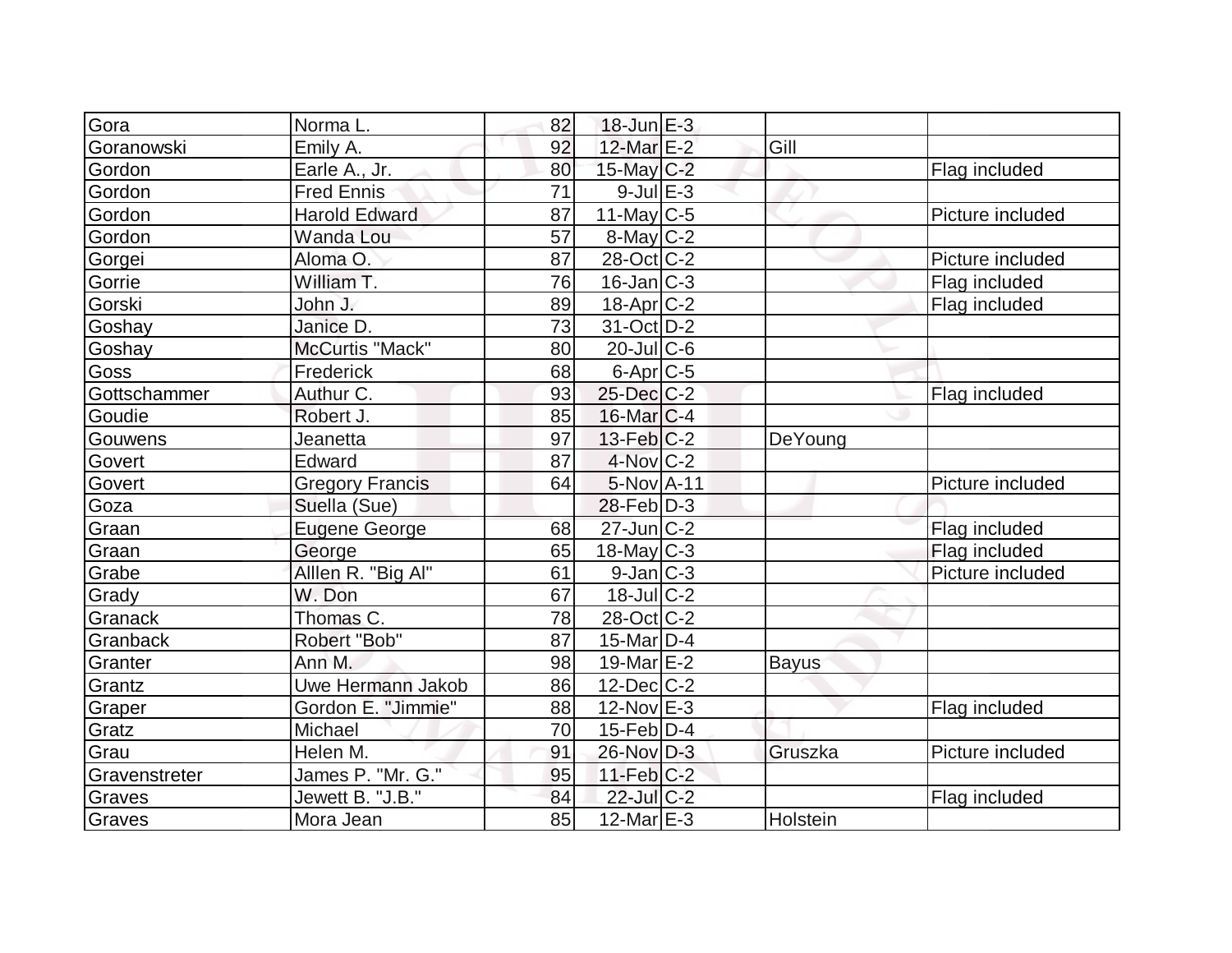| Graves     | <b>Richard Paul</b>     | 39     | $4$ -Dec $D-2$    |         |                              |
|------------|-------------------------|--------|-------------------|---------|------------------------------|
| Gray       | Evelyn M.               | 87     | $26-Sep C-2$      |         |                              |
| Gray       | Mary Lou                | 86     | $16-Sep C-3$      |         |                              |
| Gray       | Roseanna L.             | 62     | $13$ -Mar $ C-2 $ | Linder  |                              |
| Gray       | Sandra                  | 74     | $29-Oct \tE-3$    |         |                              |
| Grayczyk   | Kenneth L.              | 64     | $14$ -Dec $C$ -3  |         |                              |
| Graykowski | Vincent F., Jr.         | 84     | $22$ -Jun $ C$ -6 |         | Picture included             |
| Grazioli   | Primo J.                | 79     | $15$ -Dec $B$ -2  |         | Flag included                |
| Grdina     | Louise                  | 94     | $28$ -Dec $ C-4 $ | Carr    | Picture included             |
| Greco      | Robert J.               | 61     | $15$ -Jan $E-3$   |         |                              |
| Grede      | <b>Alaina Brooke</b>    | infant | $27$ -Feb $D-2$   |         | Angel included               |
| Green      | <b>Bobby</b>            | 81     | $23$ -Aug $C-2$   |         |                              |
| Green      | Cheryl L.               | 67     | $1-Jan$ D-2       |         |                              |
| Green      | Larry M.                | 70     | $19$ -Mar $E-3$   |         | Flag and picture<br>included |
| Green      | Shandea                 | 39     | $2$ -Oct $D$ -6   |         | Picture included             |
| Green      | Vivian M., Elder        | 75     | $8$ -Jun $C-4$    |         |                              |
| Greener    | Elinor                  | 92     | $23$ -Jun $B-2$   | Nelson  |                              |
| Greener    | <b>Violet Cate</b>      | Infant | 11-Mar C-2        |         |                              |
| Greenwell  | <b>Helen Alphonsine</b> | 96     | $4$ -Jan $ D-2 $  | Allie   |                              |
| Gregoline  | <b>Judith</b>           | 66     | $22$ -Feb $D-2$   | Fort    | Picture included             |
| Gregor     | Andrew J.               | 75     | $27$ -Feb $ D-3 $ |         |                              |
| Gregor     | Dorothy                 | 89     | $14$ -Dec $C$ -3  | Patrick |                              |
| Gregory    | Nathaniel               | 32     | $10$ -Mar $ B-2 $ |         |                              |
| Grenzer    | Evelyn M.               | 90     | $7$ -Dec $ C-3 $  | Davis   |                              |
| Greskovich | Clara V.                | 92     | $8$ -Jan $E-3$    | Chilla  |                              |
| Gress      | Lewannus "Wannie'       | 86     | $30$ -Jul $E-3$   | Schwall |                              |
| Grieger    | Charles M.              | 83     | $7$ -Jun $D-2$    |         |                              |
| Grieger    | James H.                | 88     | 15-Sep B-2        |         |                              |
| Grieger    | Rosemary                | 89     | $5$ -Feb $E-3$    | Mitzner |                              |
| Grieger    | Sharon Kay              | 69     | $27 - Dec$ $D-3$  | Kalwitz |                              |
| Grieger    | Thelma M.               | 92     | $24$ -Jul $C-3$   |         |                              |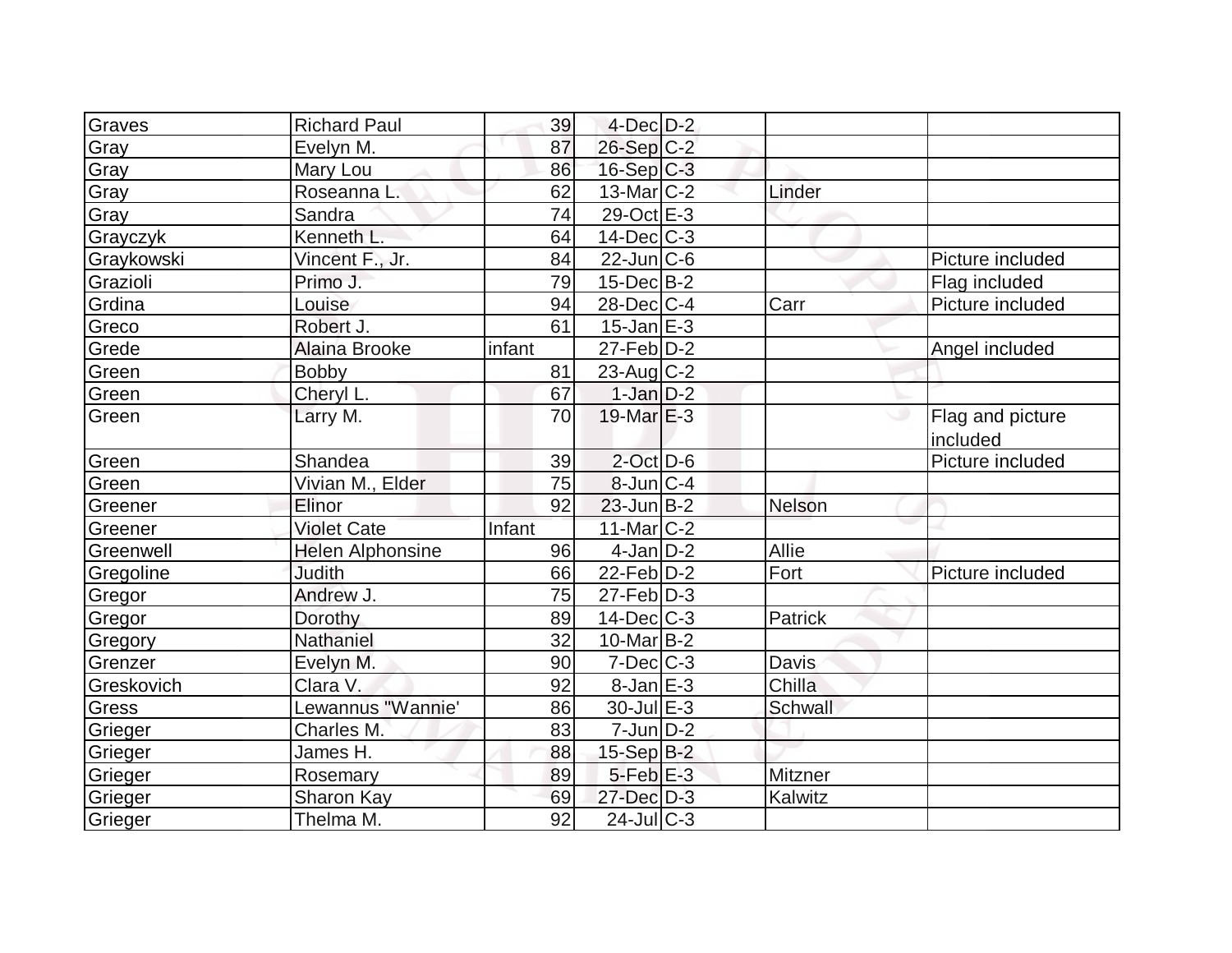| Griesel       | Julius S. "(Bud) ??  | 90              | $19$ -Jan $ C-5$  |                 | Picture included           |
|---------------|----------------------|-----------------|-------------------|-----------------|----------------------------|
| Griffin       | David E.             | 75              | $2$ -Apr $E-3$    |                 | Picture included           |
| Griffin       | Laura M. "Nig"       |                 | $5$ -Oct $C$ -3   |                 |                            |
| Griffin       | <b>Teresa</b>        | 94              | $31$ -JulC-3      | <b>Stephens</b> | Teresa Ameling-<br>Griffin |
| Griggs        | Chester R. "Chet"    | 82              | $24$ -Nov B-2     |                 | Picture included           |
| Griggs        | Garry                | 53              | $13-Sep C-2$      |                 |                            |
| Griggs        | Wilbern R.           | 98              | $30$ -Dec $C-2$   |                 |                            |
| Grimes        | Arthur M.            | 81              | $2$ -May $C-3$    |                 |                            |
| Grimmer       | Doris L.             | 83              | $17$ -Mar $ B-2 $ | Humerickhouse   |                            |
| Grisso        | Laura E.             | 67              | $15$ -Jan $D-2$   | Goranowski      |                            |
| Gritton       | Chales A.            | 52              | $24$ -Aug C-5     |                 |                            |
| Grogan        | Helen V.             | 92              | $2$ -Feb $ C-4 $  | <b>Turner</b>   |                            |
| Gronkiewicz   | Dana M.              | 37              | $10$ -Jan $ D-2 $ |                 |                            |
| Groshon       | Helen J.             | 87              | $12$ -Apr $D-3$   | Gray            |                            |
| Gross         | Authur J. "Buddy"    | 77              | 6-Feb D-6         |                 |                            |
| Groves        | Leatie Jane          | 87              | $11$ -Mar $C-2$   | <b>Bricker</b>  |                            |
| Grubb         | Veronica             | 65              | $15$ -Oct C-5     | Filipowski      |                            |
| Grubchs       | Jesse R.             | 85              | $25$ -May C-5     | <b>Fiscus</b>   |                            |
| Grubl         | Thomas Max, Sr.      | $\overline{71}$ | $7-Cct$ $C-2$     |                 |                            |
| Grudzien      | Walter, Sr.          | 91              | $6$ -Jun $ C-2 $  |                 | Flag included              |
| Gruenenfelder | John B. "Jack"       | 88              | $8$ -Jan $E-3$    |                 |                            |
| Grutzius      | Leonard A. "Lenny"   | 65              | $15$ -Aug C-2     |                 | Picture included           |
| Grydzuk       | John                 | 57              | $25$ -Jun $E-2$   |                 |                            |
| Grzybowski    | Rosemary             | 78              | 26-Nov D-2        | <b>Trout</b>    |                            |
| Guaccio       | Elizabeth A. "Betty" | 96              | 22-Oct E-2        |                 |                            |
| Gualandi      | Jeanette E.          | 41              | $13$ -Jun $ C-2 $ |                 | Picture included           |
| Guardiola     | Bonifacia L. "Anita" | 80              | $9$ -Jan $ C-3 $  | Lumbreras       |                            |
| Gubbins       | Gordon               | 79              | 10-Aug $C-4$      |                 |                            |
| Gudgel        | Ronald G. II         | 62              | 22-Feb D-2        |                 |                            |
| Guelfo        | Peter C., Jr.        |                 | $5$ -Jan $C-3$    |                 |                            |
| Guernsey      | Dorothy M.           | 84              | 8-Aug D-2         |                 |                            |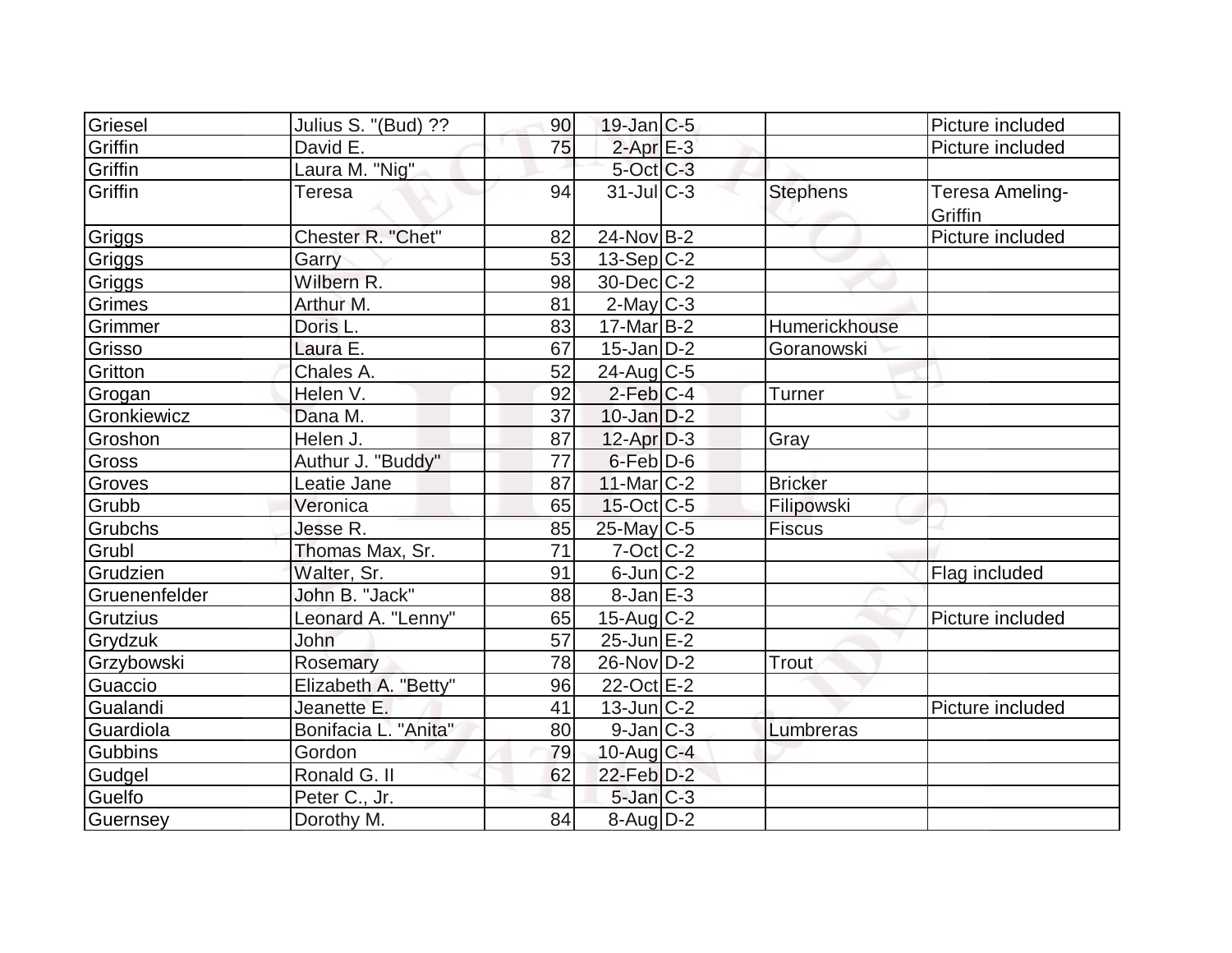| Guerra        | Amador "Joe"          | 75 | 25-Mar <sub>IC-2</sub>   |                 | Flag included     |
|---------------|-----------------------|----|--------------------------|-----------------|-------------------|
| Guerra        | Oscar                 | 48 | $16$ -Jul $E-3$          |                 | Picture included  |
| Guerrero      | Frances               | 90 | $12$ -Jan $ C-3 $        |                 |                   |
| Guerrero      | June Ann              | 66 | $16$ -May C-3            | Rohrman         |                   |
| Guerrero      | Rogelio, Jr.          | 24 | $25$ -Jun $E-2$          |                 |                   |
| Guerrero      | Victor                | 57 | $18$ -May C-3            |                 | Picture included  |
| <b>Guess</b>  | Shirley E.            | 88 | $19$ -Mar $E-3$          | <b>Myers</b>    |                   |
| Guetzloff     | Leroy S.              | 85 | 26-Nov D-2               |                 | Flag included     |
| Guetzloff     | Shirley I.            | 84 | $8$ -Dec $B$ -2          |                 |                   |
| Guidarelli    | Leonara M.            | 87 | $27 - Dec$ $D-2$         |                 |                   |
| Guillaum      | Madeline L. "Mike"    | 89 | $25$ -Jun $E-2$          |                 |                   |
| Guillod       | Josephine "Jo"        |    | $18$ -Jun $E-3$          | Urbas           |                   |
| Gulban        | Patricia A.           | 84 | $9$ -Jul $E-3$           |                 |                   |
| <b>Gulick</b> | Linda M.              | 58 | 12-Mar E-3               | <b>Muryas</b>   |                   |
| Gullickson    | Russell A.            | 75 | $28$ -Jul B-2            |                 | Flag included     |
| Gulotta       | Lawrence P.           | 66 | 27-Mar C-2               |                 |                   |
| Gunnum        | Ronald W.             | 72 | $21-Oct$ <sub>C</sub> -2 |                 | Flag included     |
| Gurgon        | Jana Joyce            |    | 14-May $E-2$             | Kearby          | Picture included  |
| Guriel        | Judith M.             | 77 | 22-Oct E-2               |                 |                   |
| Guros         | Robert J. "Bob"       | 76 | $17 -$ Jul $C - 3$       |                 |                   |
| Guse          | Thelma Jane           | 87 | $23$ -Apr $E-2$          |                 |                   |
| Gustafason    | <b>Howard Herbert</b> | 85 | $23$ -May C-3            |                 |                   |
| Guthrie       | Myron D. "Monk"       | 72 | $4$ -Apr $C-2$           |                 | Flag included     |
| Gutierrez     | Margaret A.           | 75 | $4$ -May C-6             |                 |                   |
| Gutierrez     | Merced                | 82 | $20$ -Nov $ C-3 $        |                 |                   |
| Gutridge      | Erna Irene            | 91 | $23$ -Feb $ C$ -6        |                 | Picture included  |
| Gutt          | Steven C.             | 52 | $27$ -Apr $C$ -5         |                 |                   |
| Guy           | <b>Bette Lucyne</b>   | 77 | $23$ -Feb $ C$ -6        |                 | Full name Bette   |
|               |                       |    |                          |                 | Lucyne Guy Wells  |
|               |                       |    |                          |                 | /Picture Included |
| Guzzo         | Rosemarie             | 86 | 24-Apr C-2               |                 |                   |
| Gwizdalski    | Irene L.              | 86 | 31-Aug C-4               | <b>Duquette</b> |                   |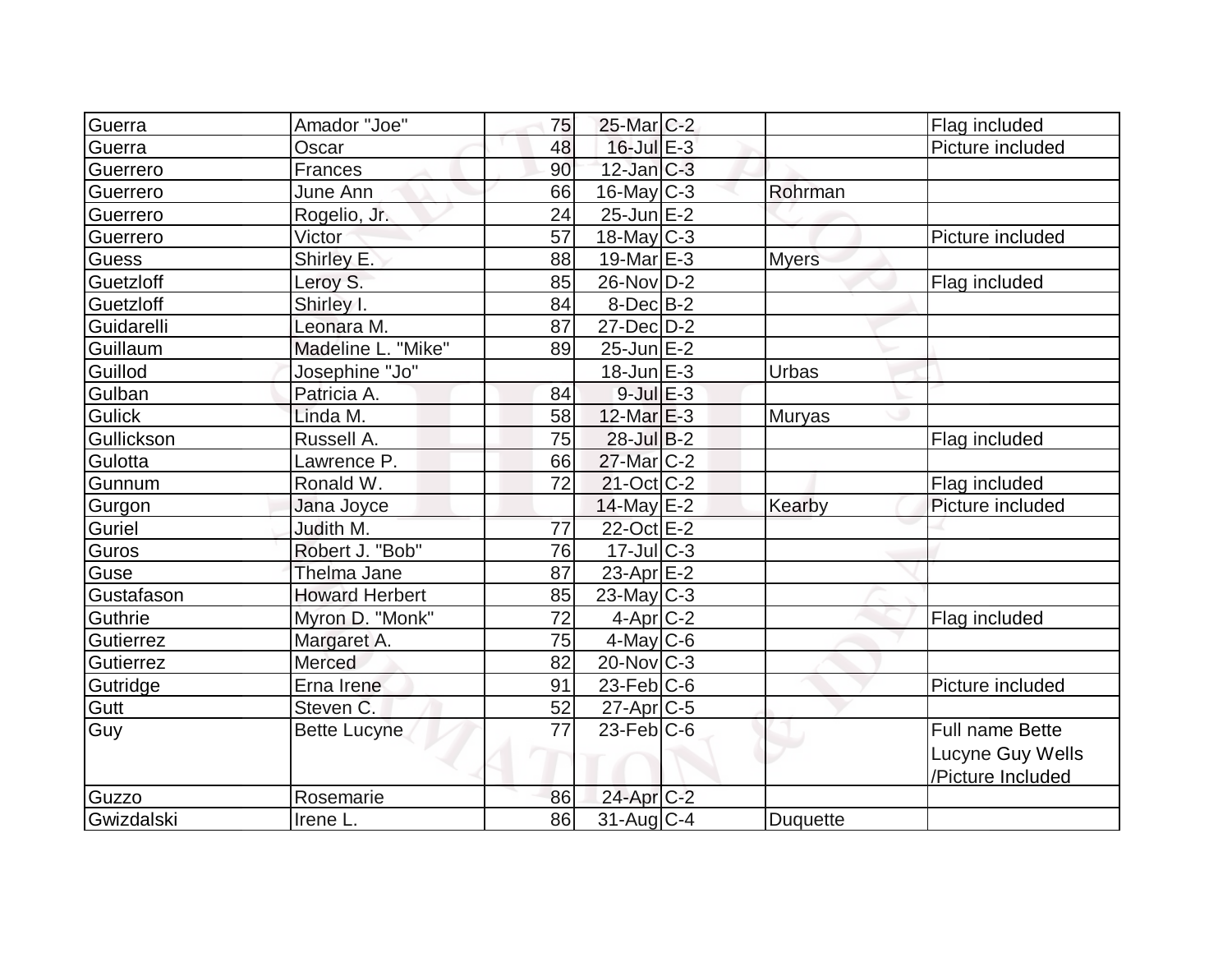| Haan           | Diane                 | 51 | $4-Apr$ $C-2$            | Terpstra    |                                |
|----------------|-----------------------|----|--------------------------|-------------|--------------------------------|
| Hacker         | Martha M.             | 69 | $30$ -May $D-3$          |             | Picture included               |
| <b>Hackett</b> | John J., Jr.          | 83 | 30-Dec C-2               |             |                                |
| Haddon         | Hazel R.              | 89 | $17$ -Aug C-3            |             |                                |
| Hadt           | Thomas John           | 35 | $25-Sep C-2$             |             | Picture included               |
| Hadu           | Marion M. "Marty"     | 84 | $24$ -Jan E-2            |             | Picture included               |
| Hafner         | Robert J. (Bob)       | 66 | $9$ -Mar $ C-3$          |             | Flag included                  |
| Hageman        | Mary                  | 95 | $13-Feb$ <sub>C</sub> -2 |             |                                |
| Hagstrom       | Marilyn J. "Lyn"      | 84 | $17 - Dec$ $D-3$         | Larson      |                                |
| Hailey         | James Edward, Sr.     | 55 | $8$ -Oct $E-2$           |             |                                |
| Hajduch        | Rena R.               | 87 | $23$ -Nov $ C-3 $        | Corona      |                                |
| Hake           | Ethel                 | 88 | $21$ -Jan $ C-2 $        |             | Picture included               |
| Hale           | <b>Michael Harvey</b> | 68 | 5-Oct C-3                |             |                                |
| Hale           | <b>Teresa</b>         | 34 | $11-Apr$ $C-3$           | Jalocha     |                                |
| <b>Haley</b>   | William               | 87 | $13$ -Feb $ C-3 $        |             | Flag included                  |
| Halfman        | Ade E.                | 94 | $20$ -Feb $C-2$          | Linz        |                                |
| <b>Halik</b>   | George Sr.            | 90 | $20$ -Nov $ C-3 $        |             | Flag included                  |
| Hall           | <b>James Dean</b>     | 56 | $3-Sep E-2$              |             | Picture included               |
| Hall           | Juanita M. "Sis"      | 80 | 28-Apr B-2               |             |                                |
| Hall           | Leo "Uncle"           | 75 | $14$ -Feb $E-2$          |             |                                |
| Hall           | Mary A.               | 91 | $8$ -Oct $E-2$           | Vlahinich   | Mary A. Marijanich             |
|                |                       |    |                          |             | Hall                           |
| Hall           | Max R.                | 84 | $8-Aug D-2$              |             |                                |
| Hall           | Natoma Joyce          | 83 | $23$ -Dec $C-3$          | <b>Todd</b> | Picture included see           |
|                |                       |    |                          |             | Natoma J. Hooten               |
| Hall           | Patricia M.           | 74 | $3$ -Jan $D-3$           | Finnearty   |                                |
| Hall           | Robert L., Jr.        | 66 | $15$ -Jul $C-2$          |             |                                |
| Hallett        | Sophie Louise         | 79 | $16$ -Nov $ C-3 $        | Klevickas   | Picture included               |
| <b>Halliar</b> | Elizabeth "Ann"       | 88 | $24$ -Aug C-6            |             |                                |
| Ham            | Peter F.              | 79 | $14$ -Jul $B-2$          |             |                                |
| Hamang         | Margaret L. "Maggie"  | 66 | $2$ -Mar $C-4$           |             | Margaret L. (Hodges)<br>Hamang |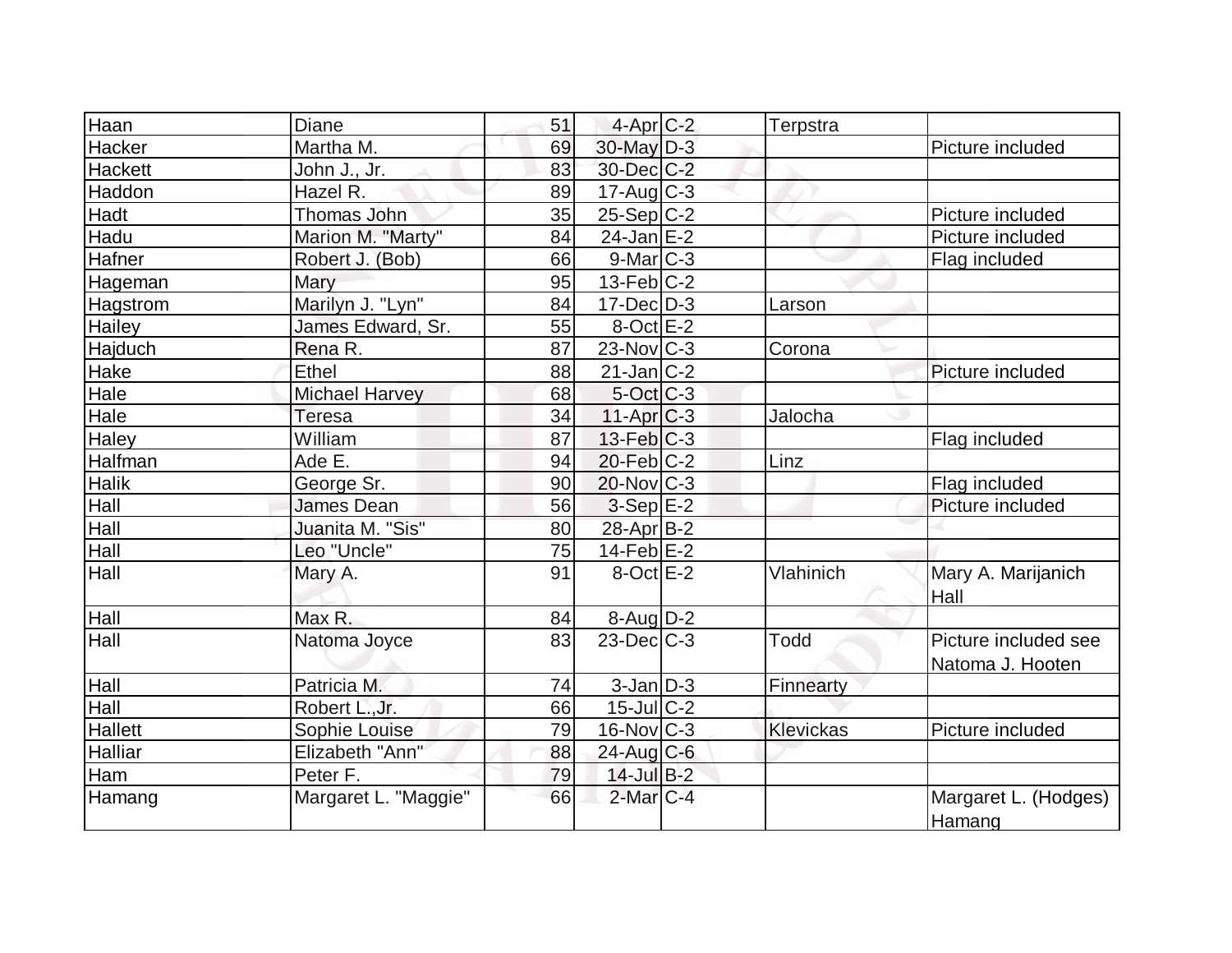| Hamann        | Charlene M.           | 69 | 19-Nov D-2               |            |                                                |
|---------------|-----------------------|----|--------------------------|------------|------------------------------------------------|
| Hamann        | Dawn Rennee           | 51 | $30$ -Jun $B-2$          |            |                                                |
| Hamilton      | Carol Ann             | 61 | $9$ -Jan $C-3$           |            |                                                |
| Hamilton      | Edwin "Ed"            | 73 | $22-Oct$ $E-2$           |            | Picture included                               |
| Hamilton      | Joe M.                | 74 | $1-Oct$ E-2              |            |                                                |
| Hamilton      | Lilliian              | 90 | $17 - Jun$ $C-3$         |            |                                                |
| Hamilton      | Nicole S. "Nikki"     | 41 | $3-Sep E-2$              |            |                                                |
| Hamilton      | Richard W. (Rich)     | 70 | $13$ -Mar $ C-2 $        |            | Flag included                                  |
| Hammersley    | Frances L.            | 92 | 19-Oct C-5               |            |                                                |
| Hammes        | Hlelen L.             | 79 | $28$ -Jan $ C-2 $        |            | Picture included                               |
| Hammond       | David A.              | 66 | $8$ -Jan $E-3$           |            |                                                |
| Hammond       | Donna Beth            | 80 | $24-Sep$ E-2             |            |                                                |
| Hammond       | <b>Thomas James</b>   | 64 | 8-Sep B-2                |            |                                                |
| Hammond       | William R. "Robert"   | 79 | $22$ -Feb $D-2$          |            | Flag included                                  |
| Hampton       | Joan                  |    | $15$ -Oct $E-2$          |            | Memoria Luncheon                               |
| Hampton       | William A. "Buck"     | 86 | $7$ -Jan $C-2$           |            |                                                |
| Han           | <b>Grace Wang</b>     | 89 | 26-Mar E-2               |            |                                                |
| Haneman       | Henry W.              | 94 | $5$ -Oct $ C-3 $         |            | Flag included                                  |
| Haneman       | Henry W.              | 94 | $6$ -Oct $B-2$           |            | Flag included                                  |
| Hanft         | Datha Dawn            | 85 | $21-Oct$ <sub>C</sub> -2 |            |                                                |
| Hanley        | Mary M.               | 87 | $30$ -Nov $ C-3 $        |            |                                                |
| Hanlon        | <b>David Dale</b>     | 59 | $20-Sep C-2$             |            |                                                |
| Hanna         | Lois G. "Glenna"      | 86 | $23-Sep C-2$             | Sharpe     |                                                |
| Hannagan      | Marjorie L.           | 73 | $5$ -Jul $D-2$           | Anderson   |                                                |
| Hannon        | Theresa A.            | 92 | $13$ -Apr $ C-5$         | Finn       | Theresa Hannon<br>Barker / Picture<br>included |
| Hannon        | <b>Thomas Richard</b> | 65 | $12$ -May B-2            |            |                                                |
| <b>Hansen</b> | <b>Alfred Martin</b>  | 88 | 30-Oct C-3               |            |                                                |
| Hansen        | Donna M.              | 81 | $10$ -Aug $C-3$          |            |                                                |
| Hansen        | Elaine M.             | 64 | $4$ -Nov $C-2$           | Meingasner | Picture included                               |
| Hansen        | James E.              | 66 | $22$ -Jan $E-2$          |            | Flag included                                  |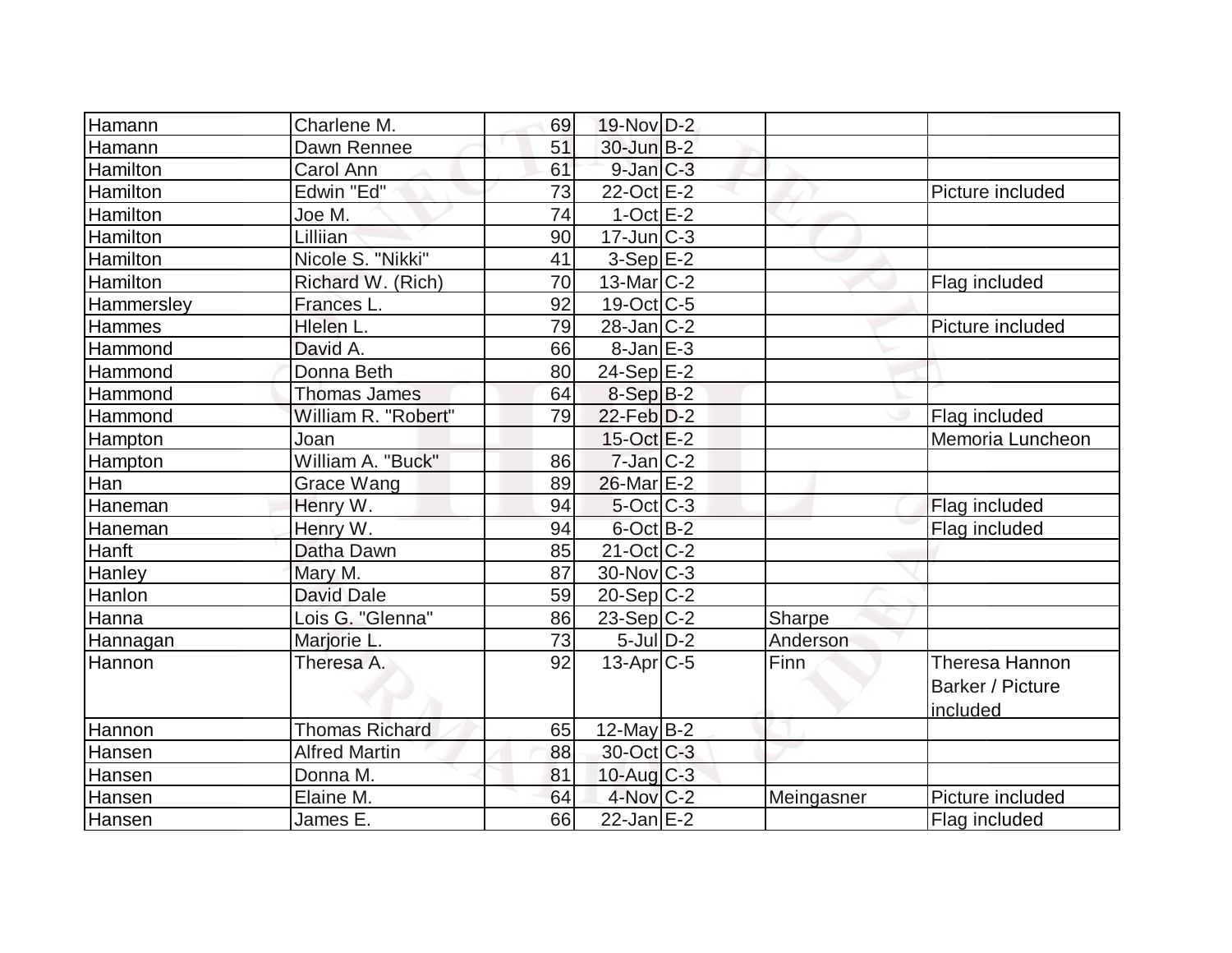| Hansen           | Janice, COL                        | 74 | $25$ -Jan B-2           |                       | Picture included             |
|------------------|------------------------------------|----|-------------------------|-----------------------|------------------------------|
| Hansen           | Jean E.                            |    | $21$ -May E-2           | Szpajda               |                              |
| Hansen           | Judith K.                          | 70 | $10$ -Jun $C-2$         | Lanesky               |                              |
| Hansen           | Raymond Dwain                      | 81 | $12$ -JulD-3            |                       | Picture included             |
| Hansen           | Robert L. Sr.                      | 76 | $16$ -Mar $ C-4 $       |                       | Flag included                |
| Hanson           | Elaine L.                          | 87 | $3-Oct$ $D-2$           |                       | Picture includeed            |
| Hanson           | Harry Sr.                          | 92 | $13$ -Mar $ C-2 $       |                       | Flag included                |
| Hanson/Schaffer  | Auda "Bell"                        | 83 | $16$ -Oct $ C-2 $       | Carr                  |                              |
| Hanzivasilis     | Janice E.                          | 77 | $11$ -Jan $ D-2 $       | Holmgren              | Cross included               |
| Harbaugh         | <b>David Gene</b>                  | 34 | $12$ -Mar $E-3$         |                       | Picture included             |
| Harden           | Lula Mae                           | 89 | $18-Sep C-3$            |                       |                              |
| Harden           | Sherry Lynn                        | 55 | $2$ -Oct $D$ -6         |                       |                              |
| Harder           | Todd R.                            | 38 | $3$ -Jul $D-2$          |                       |                              |
| Hardesty         | James R.                           | 92 | $4$ -Jun $E-3$          |                       | Flag and Picture<br>included |
| Hardesty         | <b>James Robert</b>                | 67 | $22$ -Aug C-2           |                       |                              |
| Hardiman         | Faye                               | 73 | $11$ -May C-5           |                       |                              |
| Hardin           | Johnathan W.                       | 25 | $18$ -Feb $ C-3 $       |                       | Picture included             |
| Hardin           | Sybil                              | 93 | 20-Nov C-2              |                       |                              |
| Hardin           | Sybil                              | 93 | $21$ -Nov $ C-2 $       |                       |                              |
| Hardison         | Hope Ann                           | 49 | $16$ -Jul $E-3$         |                       | Picure included              |
| Hardison         | Marcella F.                        | 80 | $24-Sep \overline{E-2}$ | Roach                 |                              |
| Hardison         | Samuel R., Sr                      | 81 | $28-Nov$ <sub>C-2</sub> |                       | Picture included             |
| Hardlannert      | William J., IV                     | 44 | $26$ -Mar $E-2$         |                       | Flag and picture<br>included |
| Hardy            | Alvin "Pete"                       |    | $18$ -Jul $ C-2 $       |                       |                              |
| Hardy            | Joseph L. "Monty"                  | 48 | $28$ -May $E-3$         |                       |                              |
| <b>Hargarten</b> | Suzanne "Suzy"                     | 49 | $14$ -Dec $C$ -3        | Duffy                 | Picture included             |
| Harkema          | Esther E.                          | 91 | $3$ -Aug C-6            | <b>Vander Giessen</b> |                              |
| Harkenrider      | Anna Clare                         | 86 | $14$ -Nov $C-2$         | McArdle               |                              |
| Harkenrider      | John William, II<br>"Harko" "Cujo" | 53 | $3-Aug$ C-6             |                       |                              |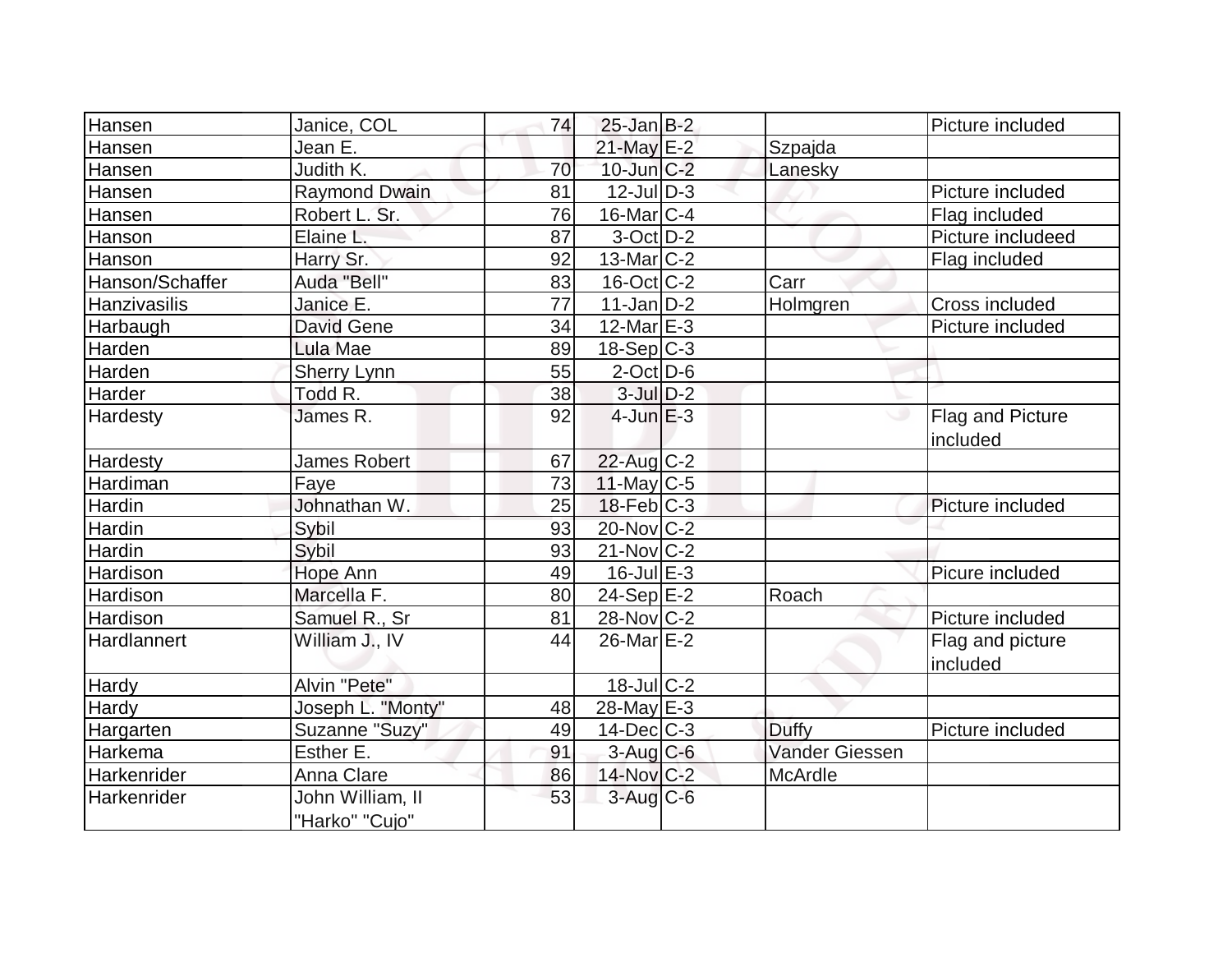| Harkenrider    | Paul M.              | 61 | $17$ -Feb $ B-2 $      |          |                  |
|----------------|----------------------|----|------------------------|----------|------------------|
| Harkin         | <b>Betty Ann</b>     | 90 | $14$ -Dec $C-3$        | Fatch    |                  |
| Harmening      | <b>Maryann</b>       | 86 | 21-May E-3             |          |                  |
| <b>Harness</b> | Sharon M.            | 69 | $12-Sep D-3$           |          | Picture included |
| Harney         | Irene E.             | 79 | $13$ -Apr $ C-5 $      |          | Picture included |
| Harper         | <b>Gary Dean</b>     | 68 | 13-Apr <sub>C-5</sub>  |          | Picture included |
| Harper         | <b>James Winston</b> | 96 | $26$ -Jan $ C$ -6      |          | Picture included |
|                | Elticon, MD          |    |                        |          |                  |
| Harper         | Lorraine M.          | 84 | $11 - Dec$ $D-2$       | Sauer    |                  |
| Harper         | Rex I.               | 81 | $4$ -May C-5           |          |                  |
| Harrell        | Trina Jo             | 42 | $21-Oct$ $C-2$         |          | Picture included |
| Harrington     | Dolores "Corky"      | 86 | $1-Sep$ B-3            |          |                  |
| Harrington     | James "Matt"         | 55 | $10-Sep$ E-3           |          |                  |
| Harrington     | Mary Ruth            | 95 | $11 - Dec$ $D-2$       | Foust    |                  |
| Harris         | Anastasia P.         | 90 | $5$ -Jul $D-2$         | Ciebiera |                  |
| Harris         | Anne A.              | 88 | $21$ -Feb $D-2$        | Coggins  | Picture included |
| Harris         | Clayton R.           | 77 | $17$ -Apr $D-2$        |          | Flag included    |
| Harris         | Eric A.              | 61 | 27-Mar <sub>IC-2</sub> |          | Picture included |
| Harris         | Ernest Evan, III     | 75 | $27$ -Dec $D-3$        |          |                  |
| Harris         | James                | 80 | $22$ -Apr $C-3$        |          |                  |
| <b>Harris</b>  | JoAnn                | 56 | $30$ -May $ D-2 $      |          |                  |
| <b>Harris</b>  | Marshall D.          | 64 | $21-Oct$ $C-2$         |          |                  |
| Harris         | Mary Lou             | 75 | $12$ -Feb $E-2$        |          |                  |
| Harris         | Nancy Carolyn        | 73 | $29$ -Jun $ C-3 $      | Mailath  | Picture included |
| Harris         | Raymond J. "Joe"     | 70 | $17 - Dec$ $D-3$       |          |                  |
| <b>Harris</b>  | Yvonne               | 90 | 26-Mar E-2             |          |                  |
| Harrison       | Robert C.            | 59 | $6$ -Mar $D$ -6        |          |                  |
| Harshman       | Cheryl Kay           | 61 | $26$ -Aug $C$ -2       | Campbell | Picture included |
| <b>Harsy</b>   | Ronald               | 81 | $11$ -Jul C-2          |          |                  |
| Harter         | Richard J. "Rick"    | 59 | $22$ -Jun $C-6$        |          | Flag included    |
| Hartford       | Judith M.            | 72 | $3$ -Jul $D-2$         |          |                  |
| <b>Hartley</b> | Wakter C. Jr "C"     | 68 | $14$ -Mar $ C-2$       |          | Flag included    |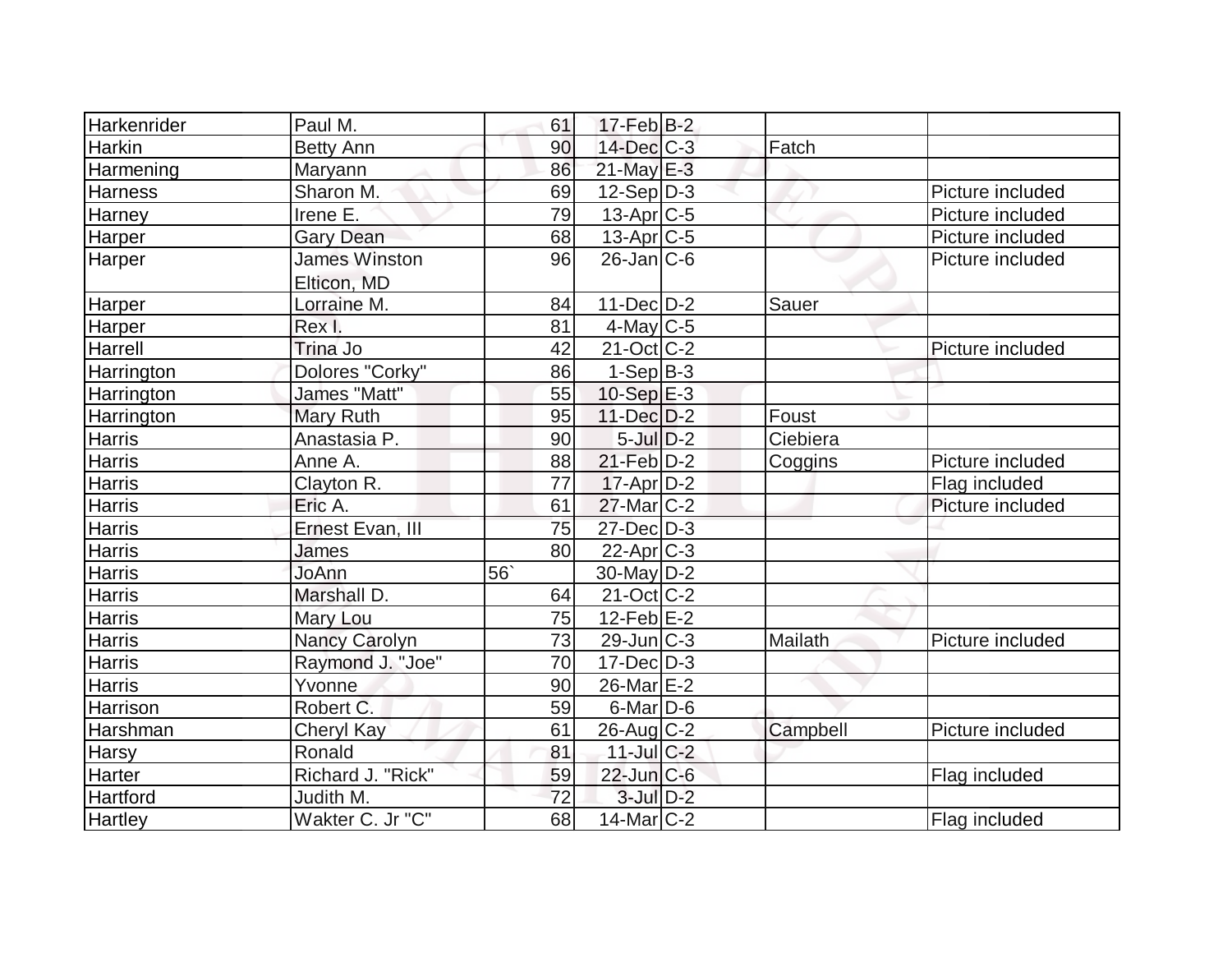| Hartman      | John W.             | 65             | 26-Oct C-4        |                    |                                                        |
|--------------|---------------------|----------------|-------------------|--------------------|--------------------------------------------------------|
| Hartog       | Troy W.             | 39             | $2$ -Apr $E-3$    |                    |                                                        |
| Harvey       | Charles E.          | 62             | $8-Sep$ $B-2$     |                    |                                                        |
| Harvey       | Susan E.            | 63             | $29$ -May C-3     | Wiley              |                                                        |
| Harvey       | Thomas W.           | 60             | $3$ -Jun $C-2$    |                    |                                                        |
| Harvey       | William F.          | 65             | $28$ -AugD-2      |                    | Picture included                                       |
| <b>Hass</b>  | Ronald A.           | 79             | $8$ -Jan $E-3$    |                    |                                                        |
| Hasse        | Delores R.          | 85             | $20$ -Jan B-2     |                    |                                                        |
| Hasse        | Eileen              | 49             | $13$ -Mar $ C-2 $ | <b>McHenry</b>     | Picture included                                       |
| Hasse        | Raymond M. (Ray)    | 76             | 19-Mar $E-3$      |                    |                                                        |
| Hasselberger | Nancy Dorothy       | 76             | $22$ -Apr $ C-3 $ | Megler             |                                                        |
| Hasselgren   | Loretta K.          | 85             | 12-Mar $E-3$      | <b>Dilts</b>       |                                                        |
| Hasselhoff   | Donald R.           | 65             | 20-Aug E-2        |                    |                                                        |
| Hasza        | Ben B.              | 92             | $13$ -Aug $E-3$   |                    | Flag included                                          |
| <b>Hatch</b> | Wilma L.            | 83             | $3-May$ $D-3$     | Sinclair-Francoeur |                                                        |
| Hatfield     | Jade R.             | 28             | $2$ -Oct $D-6$    |                    |                                                        |
| Hatfield     | Larry D.            | 59             | $12$ -Jan $ C-3 $ |                    |                                                        |
| Hatley       | Willard E.          | 92             | $3$ -May $D-3$    |                    | Flag included                                          |
| Hattenbach   | Alvin J.            | 87             | $15$ -Jul $C-2$   |                    |                                                        |
| Hauber       | Richard E.          | 81             | $14$ -Mar $ C-2 $ |                    | Flag and picture                                       |
| Haupt        | Victor              | S <sub>4</sub> | $18-Sep C-3$      |                    |                                                        |
| Havens       | Gertrude E. "Chris" | 75             | $14$ -May E-3     |                    |                                                        |
| Havlin       | Carol G.            | 74             | $22$ -Jun $C$ -6  | Schrum             |                                                        |
| <b>Hawk</b>  | June A.             |                | $26$ -Jan $C$ -6  | <b>Brumley</b>     | Picture included /<br>June A. Franklin-<br><b>Hawk</b> |
| Hawrysio     | Frances T.          | 90             | 19-JunD-3         |                    |                                                        |
| Hayden       | Jennifer            | 42             | 20-Nov C-2        | <b>Heniff</b>      |                                                        |
| Hayes        | <b>Barbara</b>      | 63             | $22$ -Jan E-2     | Rakoczy            |                                                        |
| Hayes        | Delbert L.          | 73             | 22-Jul C-2        |                    | Flag included                                          |
| <b>Hayes</b> | Millie              | 87             | $3$ -Aug $C$ -5   | Zacok              |                                                        |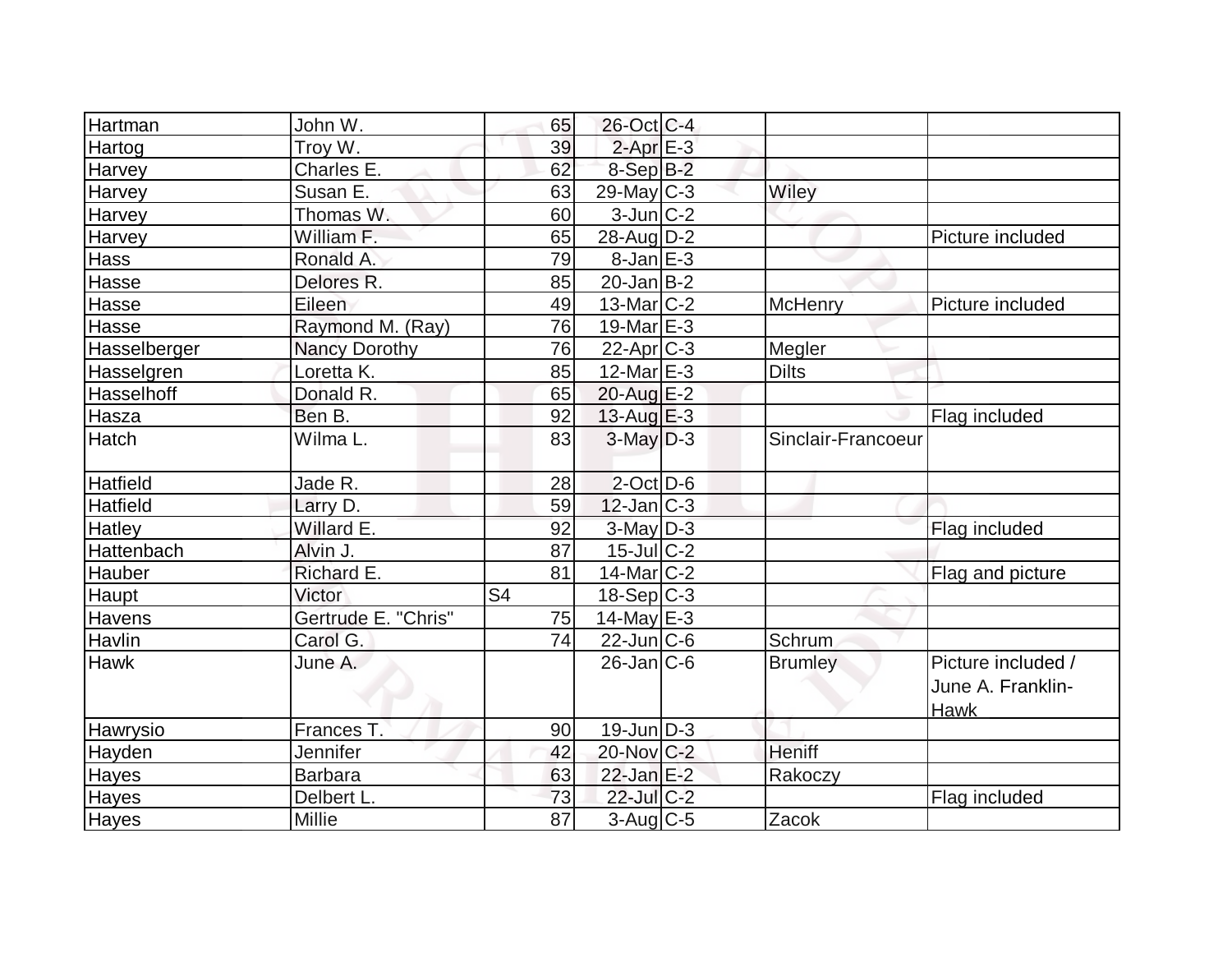| <b>Haynes</b>   | Kenneth Allen        | 72 | 24-Oct D-2             |                 |                        |
|-----------------|----------------------|----|------------------------|-----------------|------------------------|
| Hazi            | Bernice M.           | 85 | 23-Sep $B - 2$         | Firlik / Felix  | Picture included       |
| Heagley         | John "Homer"         | 88 | 23-Mar C-4             |                 |                        |
| Heard           | Virginia "NaNa"      | 54 | $12$ -Jul $D-2$        | Shomer          |                        |
| Hebda           | <b>Barbara</b>       | 89 | $13-Oct$ B-2           | Matczynski      | Picture included       |
| Hebda           | Carolyn F.           | 77 | $18-Sep C-3$           | <b>Borowski</b> |                        |
| Hebda           | <b>Robert</b>        | 57 | $23$ -Jul $E-2$        |                 |                        |
| Hecimovich      | Ernestine E.         | 89 | $29$ -Dec $B-3$        |                 |                        |
| Hedges          | Phyllis Isabel       |    | $11$ -Jun $E-3$        | <b>Bacon</b>    | Picture / Phyllis      |
|                 |                      |    |                        |                 | <b>Tebbetts Hedges</b> |
| <b>Hedges</b>   | <b>Ralph Richard</b> | 86 | 28-May $E-2$           |                 | Flag and Picture       |
|                 |                      |    |                        |                 | included               |
| Hedman          | Gregory J.           | 45 | $1-Nov$ <sub>C-2</sub> |                 |                        |
| Hedman          | Jon Ray              | 73 | $22$ -May C-2          |                 | Flag included          |
| <b>Hedrick</b>  | Jimmie J.,           | 83 | $24$ -Jun $ C-2 $      |                 | Flag included          |
| Heggi           | Helen                | 86 | $7$ -Oct $ C$ -2       |                 |                        |
| <b>Hegyes</b>   | Dianne M.            | 72 | $4$ -May C-6           |                 |                        |
| Hehr            | Peggy S.             | 53 | $5$ -Feb $E-3$         | <b>Mosier</b>   |                        |
| Heidekrueger    | Helen H. "Moya"      | 84 | $18$ -Nov $C-2$        | Hovan           | Helen H.               |
|                 |                      |    |                        |                 | Heidekrueger Begich    |
|                 |                      |    |                        |                 |                        |
| Heil            | Anni                 | 90 | $28$ -Aug $D-3$        |                 | Anni Malobovic Heil    |
| Heinold         | Margaret "Sis"       | 86 | $23$ -Dec $ C-2 $      | Yergler         |                        |
| Heintz          | Rebecca L.           | 58 | $25$ -Aug $B-2$        |                 | Rebecca L. Sliger      |
|                 |                      |    |                        |                 | (Heintz)               |
| <b>Heitz</b>    | Marie J.             | 77 | $18$ -Jun $E-3$        | Gustafson       | Picture included       |
| Held            | Luz Emilia           | 71 | $21-Nov$ C-2           |                 |                        |
| Helderman       | Kenneth D. "Porky"   | 56 | $7-Nov$ C-2            |                 |                        |
| <b>Helfrich</b> | William L. "Bill"    | 70 | $8$ -Jan $E-3$         |                 |                        |
| Helhowski       | James Marvin         | 57 | $5$ -Feb $E-3$         |                 | Picture included       |
| Helmchen        | Robert G.            | 79 | 24-Nov B-2             |                 | Picture included       |
| Helper          | Robert A.            | 78 | 28-May E-3             |                 |                        |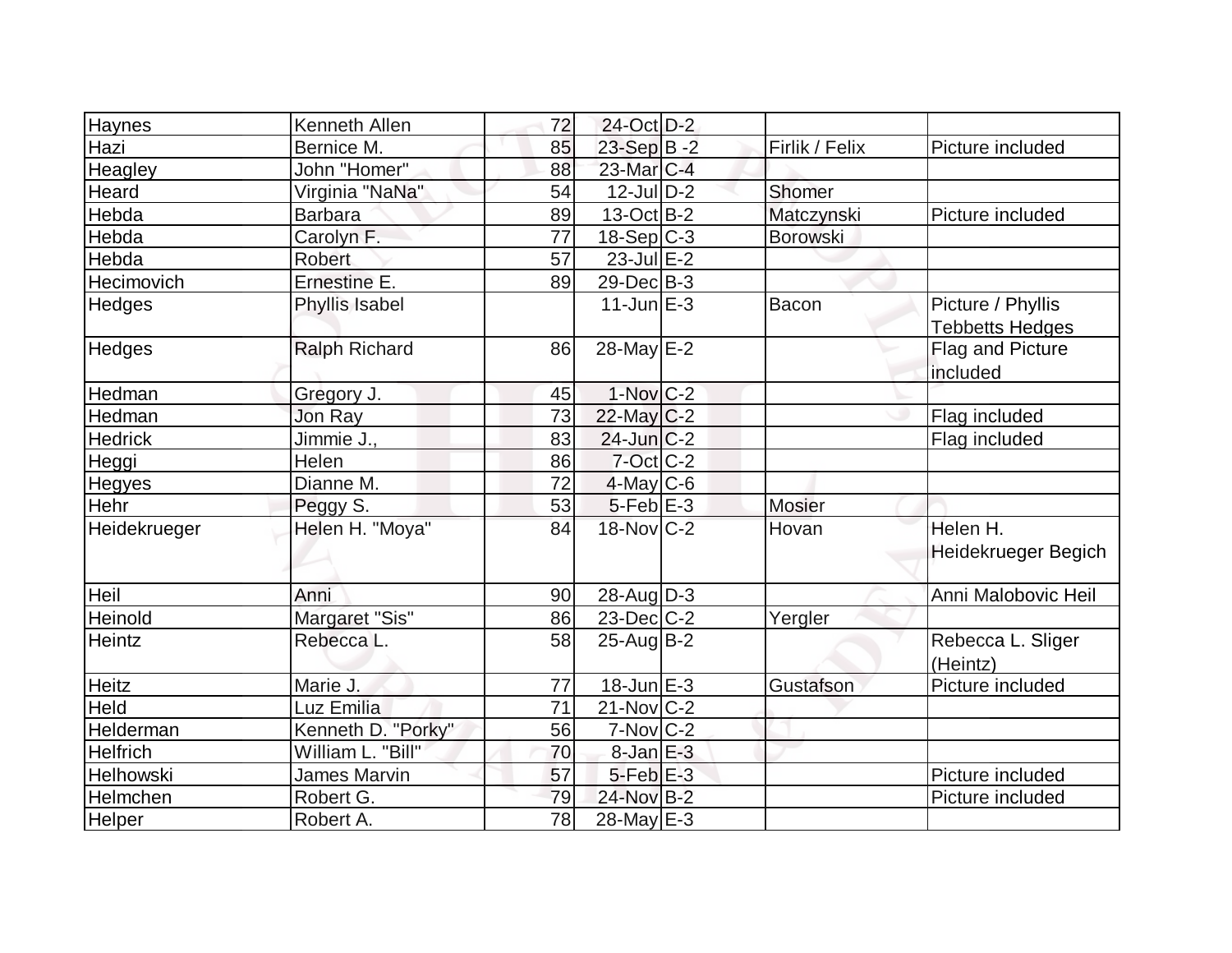| Helverson      | Alan J.               | 79              | $15$ -May C-3           |               | Flag included     |
|----------------|-----------------------|-----------------|-------------------------|---------------|-------------------|
| Hemphill       | Jennifer L.           | 45              | 30-Mar <sub>C-2</sub>   | Redenbaugh    |                   |
| Henderson      | Richard C.            | $\overline{77}$ | 5-Feb <sup>E-2</sup>    |               |                   |
| Henderson      | William M.            | 75              | $23$ -Jul $E-2$         |               |                   |
| Hendrickson    | Paula J.              | 67              | $16$ -Dec $C$ -2        |               |                   |
| Hendron        | <b>Blair Nichole</b>  | 33              | $7$ -Jun $D-2$          |               | Picture incluided |
| Henley         | Margaret              | 82              | $23$ -Jul $E-3$         |               | Picture included  |
| Henry          | Donald "Dean"         | 84              | $23$ -May C-2           |               |                   |
| Henry          | Gertrude Mary         | 91              | $18$ -May C-3           | Koselke       |                   |
| Henry          | <b>Neil</b>           | 61              | $16$ -Mar $ C-4$        |               |                   |
| Henry          | Sheila A.             | 50              | $1-Nov$ <sub>C</sub> -2 |               |                   |
| Hepner         | <b>Charles Robert</b> | 82              | $9$ -Dec $C$ -2         |               |                   |
| Hepp           | <b>Donald Frank</b>   | 70              | $5$ -Oct $C$ -3         |               |                   |
| Hepp           | Michael L. "Coach     | 59              | $2$ -Mar $ C-3 $        |               | Picture included  |
|                | Mike"                 |                 |                         |               |                   |
| Herald         | Rosemary              | 88              | $12$ -Jul $ D-3 $       | O'Brien       |                   |
| Heridia        | Rockie D.             | 62              | $24$ -Nov B-2           |               |                   |
| Herlocker-Myer | Irene S.              | 93              | $23-Sep C-2$            |               |                   |
| Herman         | Francis G             | 80              | $1$ -Jan $D-3$          |               |                   |
| Hermance       | Arlene Jaon           | 83              | $13$ -May C-2           |               | Picture included  |
| Hermann        | James A.              | 73              | $16$ -Dec $C$ -2        |               |                   |
| Hernandez      | <b>Terese Maria</b>   | 64              | $16$ -Mar $ C-4$        | Flynn         |                   |
| Heroldt        | <b>Nancy Marie</b>    | 54              | $20$ -Aug $E-2$         |               |                   |
| Herr           | Hermine I.            | 93              | $25$ -Jan $ B-2 $       |               |                   |
| Herren         | Marjorie G.           | 97              | $23-Sep C-2$            |               |                   |
| Herrera        | Jovita                | 84              | $26$ -May B-2           | <b>Torres</b> |                   |
| Herring        | Mary D.               | 94              | $13$ -Jan $ B-2 $       |               |                   |
| Herrold        | Dan "Boone"           | 67              | $12$ -Feb $ E-3 $       |               |                   |
| Hersh          | Ralph C.              | 85              | $18-Sep C-3$            |               |                   |
| Hershberger    | Joel M.               | 90              | 19-Jun D-3              |               | Flag included     |
| Hertzeldt      | John H.               | 82              | $21$ -Jun $D-2$         |               |                   |
| Herzic         | Charlene M.           | 67              | $14$ -Aug $D-2$         | Isom          | Picture included  |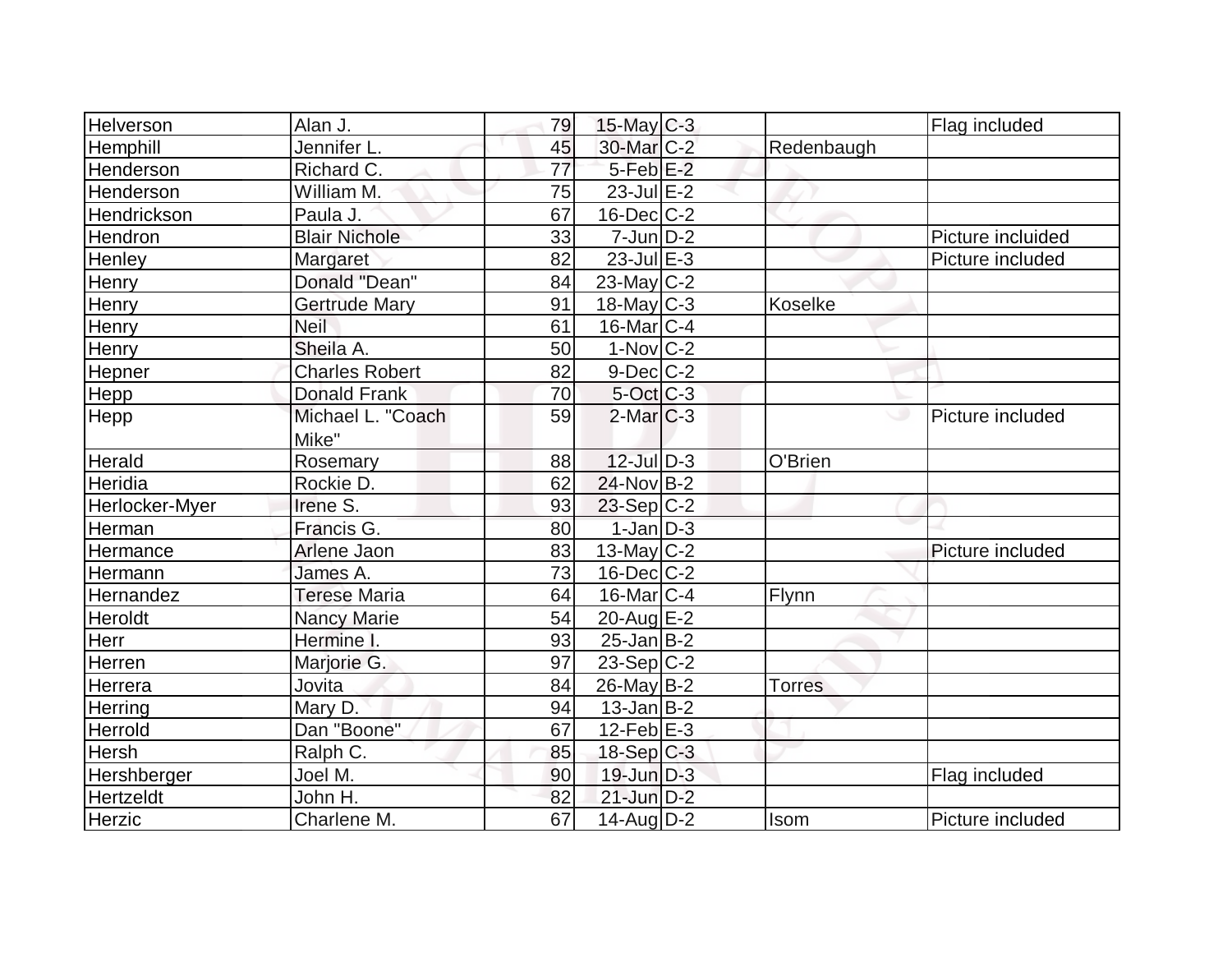| Hess            | Elmer B.                 | 84  | $4$ -Dec $D-3$          |                |                  |
|-----------------|--------------------------|-----|-------------------------|----------------|------------------|
| Hess            | <b>Mary</b>              | 100 | $14$ -Jun $D-2$         | Giba           |                  |
| Hester          | Amos S.                  | 96  | 31-Mar B-2              |                |                  |
| Hester          | Gloria                   | 66  | $24$ -Aug C-5           |                |                  |
| <b>Hetrick</b>  | Everett`, Jr.            | 79  | $7-Sep C-3$             |                |                  |
| Hevezi          | Margaret Ann             | 61  | $7-Oct$ $C-2$           |                |                  |
| Hickman         | <b>Thelma</b>            | 74  | $13$ -Mar $ C-3 $       | <b>Brown</b>   |                  |
| Hickman         | William L. "Lou" "Red"   | 91  | $17 - Jan$ $D-2$        |                | Flag included    |
| <b>Hicks</b>    | <b>Donnalee Florence</b> | 74  | $16$ -Dec $C$ -2        | Zielinski      |                  |
| Higgins         | Irene Ann R.N.           | 84  | $\overline{1}$ -Jan D-3 | Zouvas         |                  |
| Higgins         | Thomas J.                | 35  | $12-Sep D-3$            |                |                  |
| Hilaire         | Thomas St.               | 56  | $4$ -Dec $D-4$          |                |                  |
| <b>Hilbrich</b> | <b>William Roy</b>       | 87  | $8-Oct$ E-2             |                |                  |
| Hildebrand      | David Clyde "The V       | 72  | $3-Dec$ $D-2$           |                | Picture included |
|                 | Man"                     |     |                         |                |                  |
| Hill            | Allen R.                 | 61  | $30$ -Aug C-2           |                |                  |
| Hill            | Harold H. "Chuck"        | 90  | $13$ -Jul $C$ -5        |                | Flag included    |
| Hill            | Josephine F.             | 91  | 9-May C-2               | <b>Boyd</b>    |                  |
| Hill            | Seymour, Jr.             | 40  | $23$ -May C-2           |                |                  |
| Hill            | Susan                    |     | $3$ -Aug C-6            | Lewandowski    |                  |
| <b>Hiller</b>   | Doris M.                 | 90  | $1-Dec$ B-2             | Mulford        |                  |
| Hiller          | <b>Marvel Mae</b>        | 91  | $29$ -May C-3           |                |                  |
| Hillestad       | Laura Ann                | 76  | $8$ -Oct $E-2$          |                |                  |
| Hilliard        | <b>Betty Marie</b>       | 91  | $29$ -Jan $E-2$         | <b>Britton</b> |                  |
| <b>Hilton</b>   | <b>Alfred Lee</b>        | 85  | 20-Jul C-5              |                |                  |
| Hinkel          | Alice                    | 91  | $8-Sep B-2$             | <b>Dykstra</b> |                  |
| Hinkel          | Dale                     | 72  | $6$ -Aug $E-2$          |                | Picture included |
| Hinojosa        | Ofelia "Dora"            | 85  | $16$ -Jul $E-3$         |                | Picture included |
| Hinson          | Steven C.                | 62  | 10-Nov B-2              |                |                  |
| Hintz           | Patricia A.              | 75  | $3$ -Oct $D-2$          |                |                  |
| Hipp            | Lloyd F., Jr. "Bud"      | 80  | $5$ -Dec $C$ -3         |                | Flag included    |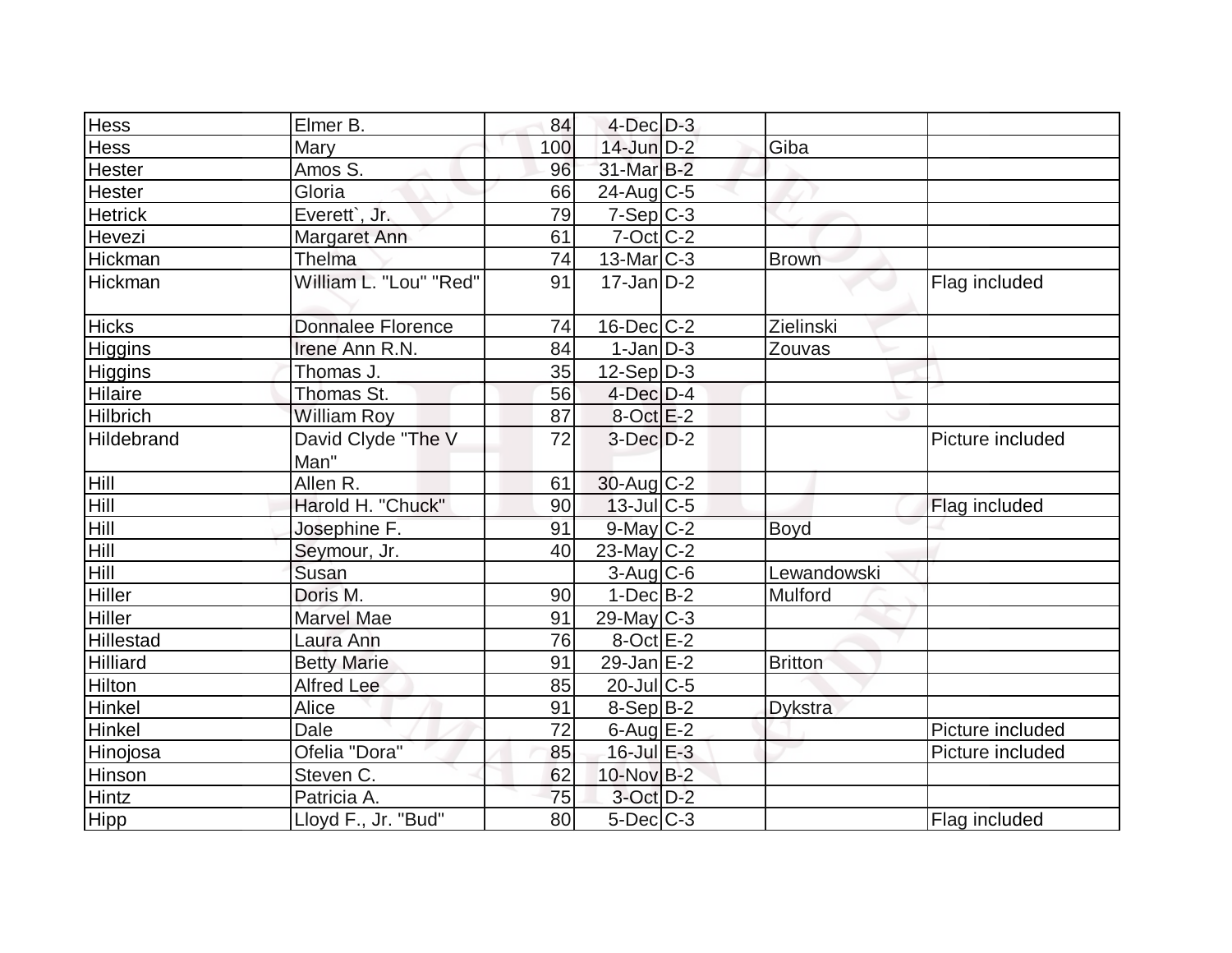| Hiser            | Jerry Ray              | 57 | $18-Sep C-2$            |               |                                                          |
|------------------|------------------------|----|-------------------------|---------------|----------------------------------------------------------|
| Hite             | Nora Louise            | 86 | 2-Mar C-4               |               | Flag included                                            |
| <b>Hitz</b>      | Gerald D. "Jerry"      | 86 | $1-Apr$ $C-2$           |               |                                                          |
| Hizley           | Edgar D., Sr. ("Dean") | 83 | $1-Sep B-3$             |               | Picture included                                         |
| Hjerpe           | Gloria E.              | 86 | $7$ -May $E-3$          |               | Picture included /<br>Gloria E. Hjerpe<br><b>Stearns</b> |
| Hlavacek         | Betty C.               | 89 | $22$ -May C-2           | Chen" Ault    |                                                          |
| Hlista           | David R.               | 46 | $25$ -Apr $ C$ -2       |               |                                                          |
| Hobbic           | Charles, Jr. "Buzz"    | 78 | $30 - Jan$ $C-2$        |               |                                                          |
| Hodal            | Frances I.             | 93 | $30 - Jan$ $C-2$        | Polaski       |                                                          |
| Hodges           | Margaret L. "Maggie"   | 66 | $2$ -Mar $ C-4 $        |               | Margaret L. Hamang<br>(Hodges)                           |
| Hodgson          | David H.               | 65 | 31-Dec E-2              |               | Picture included                                         |
| Hoefflicker      | Donald S.              | 79 | $5$ -Feb $E-3$          |               |                                                          |
| Hoefling         | Caroline               | 77 | $9 - Apr$ $E-2$         | <b>Boldin</b> |                                                          |
| Hoehler          | Blanche P.             | 89 | 23-Mar C-4              |               |                                                          |
| Hoehn-Larsen     | Alyce M.               | 81 | $22$ -Jun $C$ -6        | Gilbert       |                                                          |
| Hoekstra         | David A.               | 60 | $26$ -Jan $ C$ -6       |               |                                                          |
| Hoernig          | Wilfred J.             | 86 | $18$ -Jul $C-2$         |               |                                                          |
| <b>Hoey</b>      | Patricia               | 77 | 5-Nov A-11              |               |                                                          |
| Hoff             | William R.             | 84 | $5$ -Jun $C-2$          |               | Cross included                                           |
| Hofferth         | Roger                  | 79 | $24-Sep$ $E-2$          |               |                                                          |
| Hoffman          | Frank J., Sr.          | 99 | $10$ -Jul $D-2$         |               |                                                          |
| Hoffman          | George W., III         | 59 | $11-Apr$ <sub>C-3</sub> |               |                                                          |
| Hoffman          | Harold A.              | 80 | $15$ -Jan $E-3$         |               | Flag included                                            |
| Hoffman          | <b>Iris Jeanette</b>   | 81 | $3$ -Jan $D-3$          |               | Picture icluded                                          |
| Hoffman          | Kenneth                | 81 | $28$ -Dec $C-4$         |               | Flag and picture<br>included                             |
| Hoffman          | Theresa A. "Terry"     | 85 | $30 - Jun$ B-2          | Polewski      |                                                          |
| <b>Hoffstedt</b> | Barbara M.             | 72 | $12$ -Dec $ C-2 $       | Kassen        |                                                          |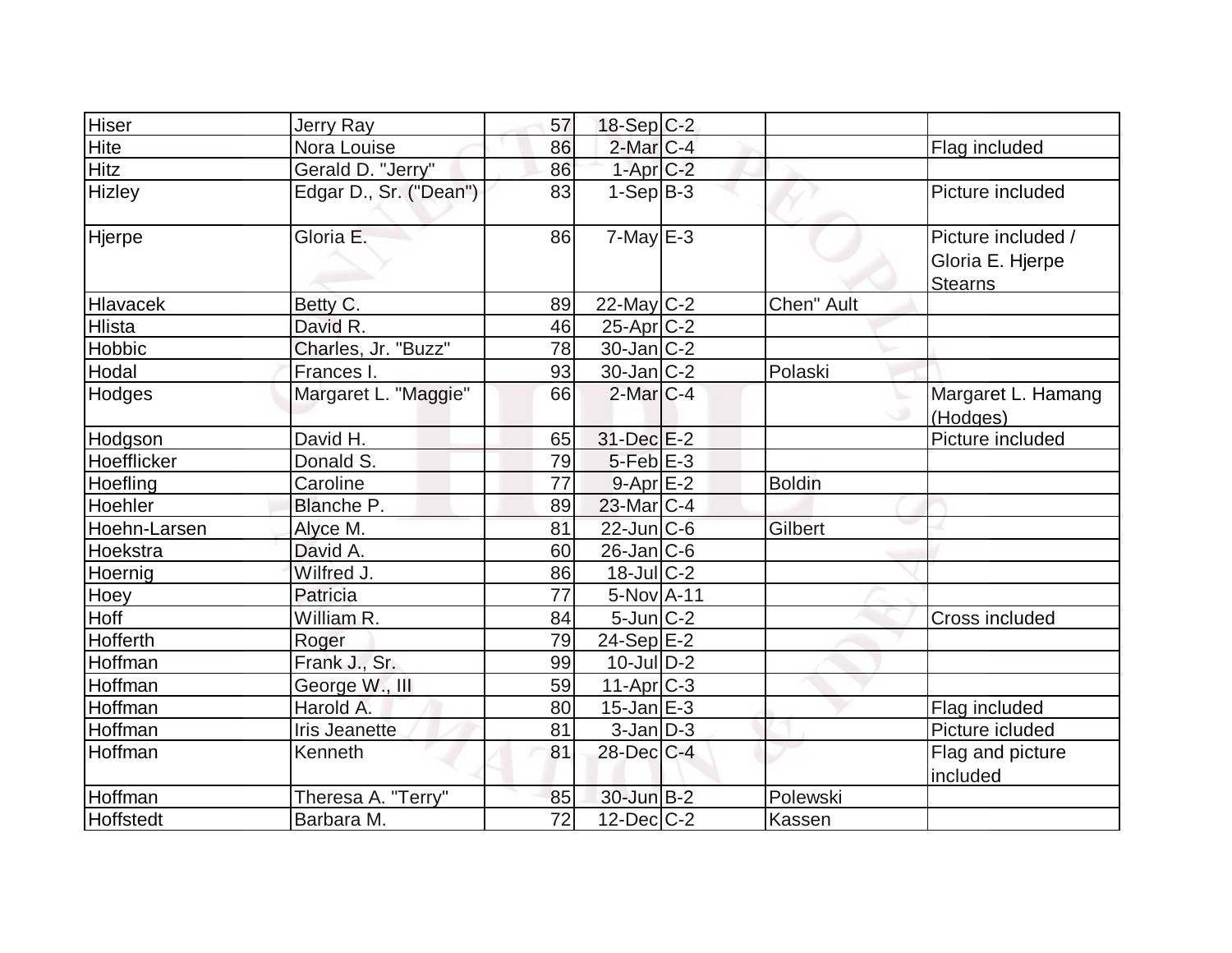| Hofmann       | Paul                            | 48 | $10$ -Jan $ D-3 $           |               |                                                       |
|---------------|---------------------------------|----|-----------------------------|---------------|-------------------------------------------------------|
| Hofmiller     | Robert P.                       | 79 | $22$ -Jan $E-2$             |               | Flag included                                         |
| Hofrichter    | Sandra L.                       | 63 | $4$ -Apr $C-2$              |               | Picture included                                      |
| Hogan         | James Robert (Red)              | 88 | $27$ -JulC-4                |               |                                                       |
| Hogancamp     | Georgianna P. "Gena"            | 78 | $18$ -May C-4               |               | Picture included                                      |
| Hogancamp     | Georgianna P. "Gina"            |    | $11$ -Jun $E-2$             |               | <b>Celebration of Life</b><br><b>Memorial Service</b> |
| Hogge         | Elizabeth A. "Betty"<br>"Nanny" | 81 | $21$ -Dec $C$ -5            |               | Picture included                                      |
| Hoham         | Frederick D. III, M.D.          | 87 | 19-Mar $E-2$                |               |                                                       |
| Hojnicki      | Raymond L.                      | 84 | $31$ -JulC-2                |               | Flag included                                         |
| Holbrook      | Harry, Sr., "Dan"               | 73 | 25-Nov C-2                  |               |                                                       |
| Holdosh       | Dorothy C.                      | 94 | $11$ -May C-5               | <b>Trock</b>  | Picture included                                      |
| Holiat        | Frederick M.                    | 49 | $10$ -Feb $ B-2 $           |               |                                                       |
| Holland       | David E.                        | 74 | $24$ -Jan E-2               |               |                                                       |
| Holland       | Wanda Gaynelle                  |    | $7-Nov$ <sub>C-2</sub>      | <b>Sowers</b> |                                                       |
| Hollar        | Connie                          | 59 | $19-Nov D-3$                |               |                                                       |
| Hollaway      | Larry A.                        | 60 | $11-Nov$ $C-2$              |               |                                                       |
| Holleman      | Gerrit                          | 82 | $17$ -Jun $\overline{C}$ -3 |               |                                                       |
| Holley        | James "Mickey"                  | 64 | $12-Sep D-3$                |               |                                                       |
| <b>Hollis</b> | Anne M.                         | 86 | $24$ -Apr $ C-2 $           | Swiatkowski   |                                                       |
| Holman        | Charles L.                      | 92 | $12$ -Mar $E-3$             |               |                                                       |
| Holmberg      | Ruth R.                         | 86 | $18-Sep C-3$                |               |                                                       |
| Holom         | Theodore John "Ted"             | 65 | $25-Apr$ $C-2$              |               | Picture included                                      |
| Holtzman      | <b>Craig Allen</b>              | 22 | $1$ -Oct E-2                |               |                                                       |
| Holubes       | Emily L.                        | 96 | $18$ -Jun $E-3$             |               | Pictures included                                     |
| Homola        | David Alexander                 | 22 | 11-Mar C-2                  |               |                                                       |
| Hon           | <b>Shirley Mae</b>              | 83 | $24$ -Aug C-6               | Riddle        |                                                       |
| Hood          | Jack E.                         | 74 | $8 - Aug   D-2$             |               | Picture included                                      |
| Hood          | Sue                             | 69 | $11-Feb$ C-2                |               |                                                       |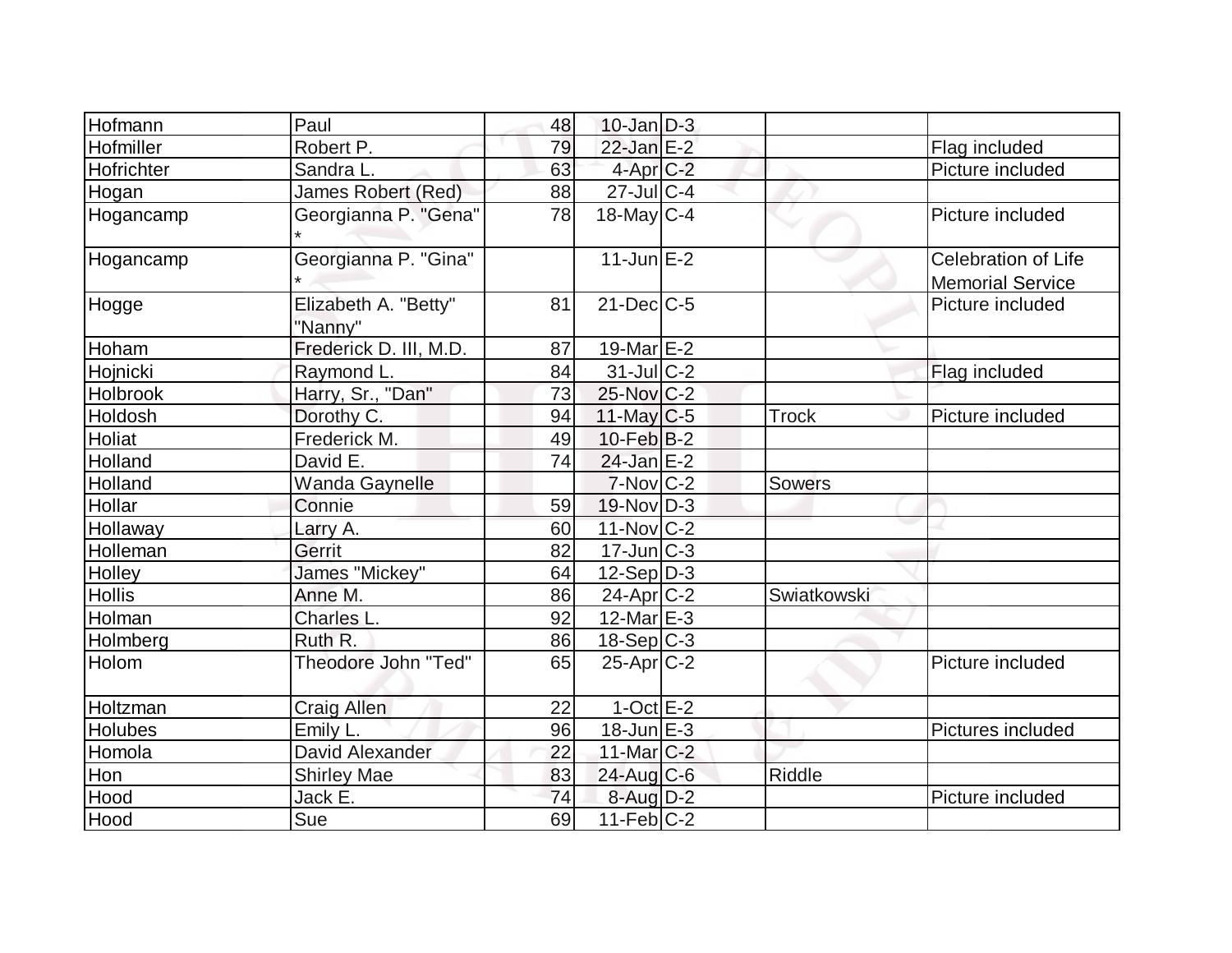| Hoogland       | Mary E.              | 74 | $27$ -Apr $ C$ -5        | <b>McGill</b> |                      |
|----------------|----------------------|----|--------------------------|---------------|----------------------|
| Hook           | <b>Bonnie Marie</b>  | 60 | 21-Oct C-2               |               |                      |
| Hooley         | <b>Hersilia</b>      | 91 | $5-Feb$ E-3              |               |                      |
| Hooten         | Natoma Joyce         | 83 | $23$ -Dec $C$ -3         | Todd          | Picture included     |
| Hoover         | Thomas K.            | 67 | 5-Nov A-11               |               |                      |
| Hoover         | Wilbur Fred "Willie" | 60 | $21-Sep C-5$             |               | Picture included     |
| Hopfgartner    | Stella M.            | 96 | $5$ -Mar $E-3$           | Szczepanik    |                      |
| Hopp           | Laverne "Dot"        | 94 | $2$ -Dec $ C-2 $         | Adelsperger   |                      |
| Hoppe          | William L. "Bill"    | 81 | $24$ -Jan $E-3$          |               | Flag included        |
| Hopper         | William E. "Curly"   |    | $1-Feb D-2$              |               |                      |
| Horbovetz      | Paul Kenneth "Carpet | 58 | $2$ -Mar $ C-4 $         |               |                      |
|                | Paul"                |    |                          |               |                      |
| Hord           | Rosemary             | 90 | $31$ -Jan $D-3$          |               | <b>Rosemary Hord</b> |
|                |                      |    |                          |               | (Wilson)             |
| Horn           | Carole               | 71 | 28-Feb D-2               |               |                      |
| Horsley        | Michelle L.          | 44 | 23-Oct C-2               |               |                      |
| Horton         | Norma Jean           | 82 | $23$ -Jul $E-3$          | Watson        | Norma Jean Sims-     |
|                |                      |    |                          |               | Horton               |
| Horvat         | Richard E.           | 76 | 18-Aug B-2               |               | Cross included       |
| Horvath        | Helen M.             | 98 | $27$ -Mar $C-3$          | <b>Ball</b>   |                      |
| Horvath        | John G.              | 88 | $2$ -Feb $ C-4 $         |               | Flag included        |
| Horvath        | John M. "Jake"       | 68 | $31$ -Mar $ B-2 $        |               |                      |
| <b>Hoskins</b> | Beverly J.           | 75 | $16$ -Aug $D-2$          | <b>Draves</b> | Beverly J. Arehart-  |
|                |                      |    |                          |               | <b>Hoskins</b>       |
| Hoskins        | Carl                 | 69 | $3-MarB-2$               |               |                      |
| Houchin        | <b>Russell Owen</b>  | 79 | $6$ -Jan $B$ -2          |               |                      |
|                | "Rockman"            |    |                          |               |                      |
| Hough-Sims     | Alice M.             | 95 | 9-Nov C-3                | Judge         |                      |
| <b>Houk</b>    | <b>Muriel</b>        | 84 | $5 - Aug$ <sub>C-3</sub> | Van Dusen     | Muriel (Houk)        |
|                |                      |    |                          |               | Wiersbe              |
| Houle          | Alberta M.           | 97 | $13$ -Jan $B-2$          | Kleckner      |                      |
| House          | Ann Arvesta          | 86 | $24$ -Jul C-3            | Fantz         |                      |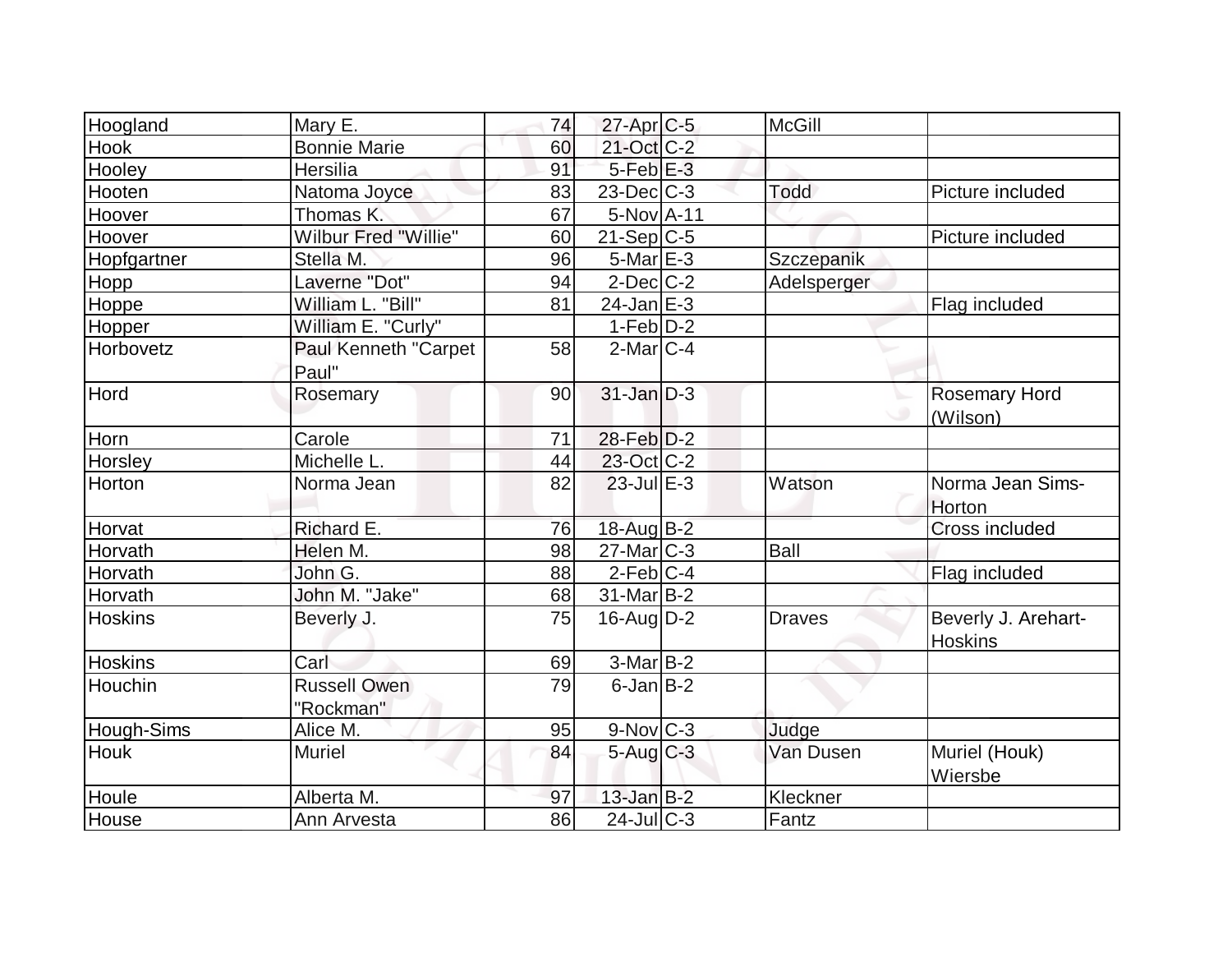| House           | Michael D.         | 54              | 1-May $D-2$       |              |                                                              |
|-----------------|--------------------|-----------------|-------------------|--------------|--------------------------------------------------------------|
| House           | Paul Edward        | 83              | 30-Jul E-3        |              |                                                              |
| Howard          | Mary Catherine     | 84              | $22$ -Apr $C-3$   |              |                                                              |
| Howell          | John H.            | 90              | $2$ -Aug $D-2$    |              |                                                              |
| Howell          | Marjorie           | 97              | $16$ -Apr $E-3$   | Engel        |                                                              |
| <b>Howell</b>   | Raymond C.         | 75              | 22-Oct E-3        |              | Flag and Picture<br>included                                 |
| Howerton        | Glenda F. "Nonnie" | 69              | $16$ -Feb $ C-4 $ |              |                                                              |
| Hric            | Paul P.            | 91              | 29-DecB-3         |              | Flag included                                                |
| Hrisinko        | Mary A.            | 97              | $12$ -Jun $ C-2 $ | Hivko        |                                                              |
| <b>Hritz</b>    | Andrew B. "Bernie" | 92              | $15$ -May C-3     |              | Flag included                                                |
| Hronsky         | Elizabeth I.       | 94              | $23$ -Jan $C-2$   | Paylo        |                                                              |
| <b>Hruskocy</b> | Virginia           | 91              | $30$ -Jan $ C-3 $ | Fedorko      |                                                              |
| <b>Huber</b>    | Catherine M.       | 92              | $24$ -Dec $E-2$   | Holman       |                                                              |
| Huber           | Judith Ann         | 74              | $23$ -Mar $ C-4 $ | <b>Bovyn</b> |                                                              |
| Huebner         | Darrell J.         | 55              | $23$ -Nov $C-3$   |              |                                                              |
| Huemmerich      | Donna'lee Jean     | 58              | $31$ -Dec $E-2$   | Oferosky     |                                                              |
| Huff            | Maryann            | 69              | $21-Nov$ C-2      |              | Maryann (Mohoi) Huff<br>/Picture included                    |
| Huffman         | <b>Betty Jean</b>  | 80              | $22$ -JulC-2      | Gladish      |                                                              |
| Huffman         | Robert W.          | 85              | $21$ -Nov $ C-2 $ |              |                                                              |
| Hufstedler      | James D.           | 53              | $17-Nov B-2$      |              |                                                              |
| Hughes          | Julie A.           | 49              | $3$ -Jan $ D-3 $  | Rykovich     |                                                              |
| Huisman         | Marvin J.          | 86              | $23$ -Mar $ C-4 $ |              |                                                              |
| Huizenga        | Jean               | 86              | $29-Nov D-2$      | Westrate     | <b>Picture included Full</b><br>name Jean Huizenga<br>Recker |
| <b>Hulsey</b>   | Charles "Gene"     | 81              | 25-Nov C-2        |              | Flag included                                                |
| <b>Hulsey</b>   | Marlene F.         | 77              | $16$ -Mar $C-4$   | Kuhlman      | Picture included                                             |
| Humerickhouse   | <b>Wayne Terry</b> | 55              | $25$ -May C-6     |              | Picture included                                             |
| Humpfer         | Rosanne C.         | $\overline{77}$ | $18-Sep C-3$      | Durant       | Cross included                                               |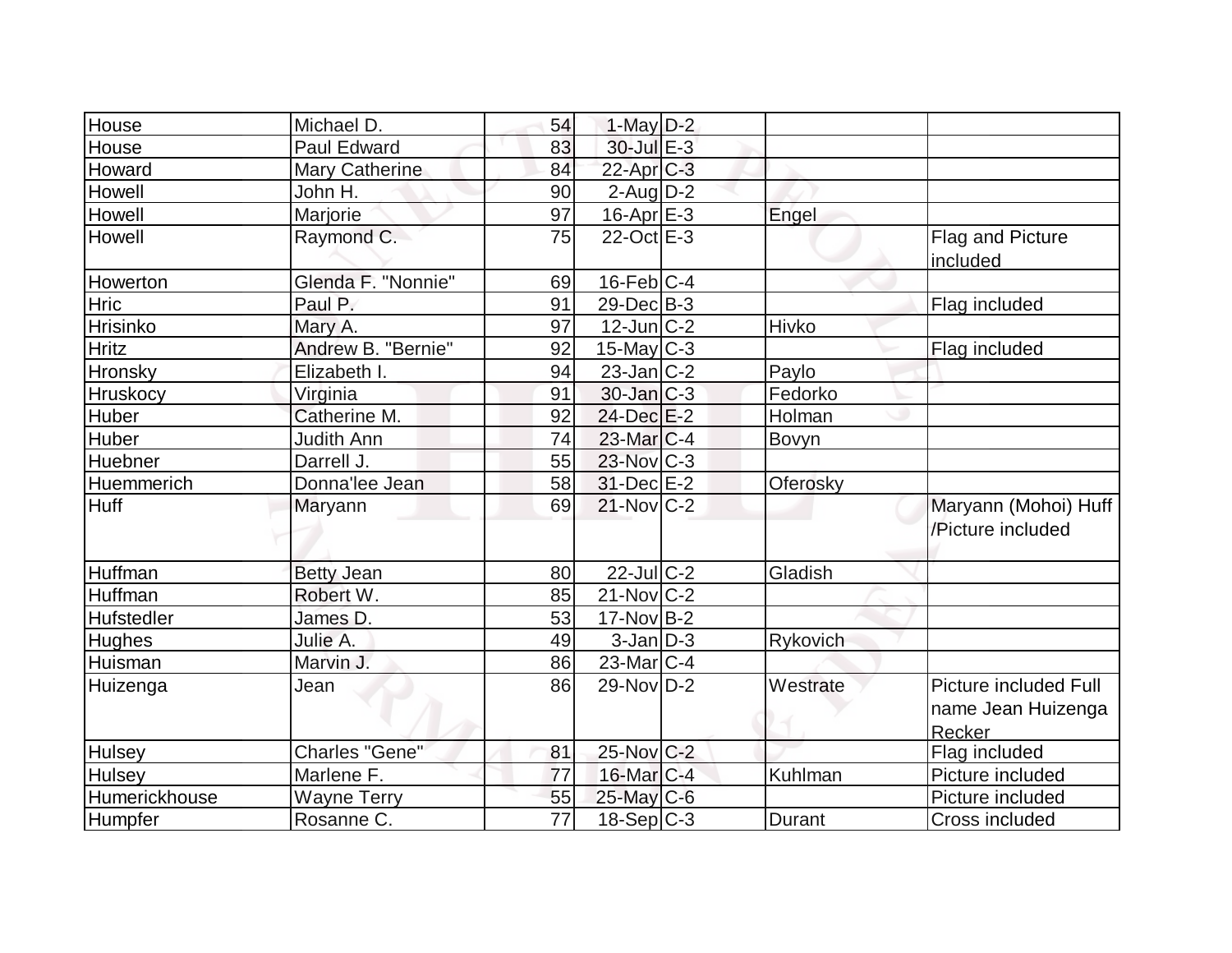| Humphrey          | <b>Richard Bryant</b>    | 88     | $7$ -Jul B-2          |               |                          |
|-------------------|--------------------------|--------|-----------------------|---------------|--------------------------|
| Hunt              | <b>Donnie Farris</b>     | 67     | 16-Apr E-3            |               |                          |
| Hunter            | <b>Beverly June</b>      | 81     | $8$ -Aug $D-2$        |               |                          |
| Huppenthal        | Henry John               | 97     | $10$ -Dec $ D-2 $     |               |                          |
| <b>Hurley</b>     | <b>Michael Dean</b>      | 67     | $27 - AugE-2$         |               | Picture included         |
| Hurt              | Doothy Catherine         | 74     | $13$ -Feb $ C-2 $     |               | Dorothy Catherine        |
|                   |                          |        |                       |               | Ford Hurt                |
| Hurt              | Ida                      | 74     | 25-Nov C-2            |               |                          |
| <b>Hurtt</b>      | Steven G. "Carpet        | 61     | $10$ -Jan $ID-3$      |               | Picture included         |
|                   | Steve"                   |        |                       |               |                          |
| Huseman           | Leo P.                   | 88     | $8-Sep B-2$           |               | Picture included         |
| <b>Husta</b>      | David R.                 | 46     | 24-Apr <sub>C-2</sub> |               |                          |
| <b>Hutchins</b>   | <b>Benjamin Daniel</b>   | 25     | 19-Oct C-6            |               |                          |
| <b>Hutchins</b>   | <b>Mary Alice</b>        | 88     | $12$ -Jul $D-3$       |               |                          |
| <b>Hutchinson</b> | Kendall J.               | 72     | $25$ -Jun $E-2$       |               |                          |
| Hutsko            | Anna T.                  | 82     | $12$ -Jul $D-3$       | <b>Setlak</b> |                          |
| Hyatte            | Thomas R.                | 86     | $24$ -Jun $C-3$       |               | Flag and Picture         |
|                   |                          |        |                       |               | included                 |
| Hyle              | Sue                      | 64     | $20$ -Nov $ C-3 $     | Erickson      |                          |
| Hyle              | Sue                      | 64     | $19-Nov D-3$          |               |                          |
| <b>Hylek</b>      | Dorothy T. "Busia"       | 85     | $18$ -Dec $C$ -3      | Wysocki       | Picture included         |
| Hylton            | Arrabella Marie          | infant | $4$ -Dec $D-3$        |               |                          |
| Idukovich         | Mildred                  | 85     | $30$ -Nov $ C-3 $     | Saksa         |                          |
| Igielski          | Esther R.                | 87     | $29-Sep B-2$          |               |                          |
| <b>Ilgenfritz</b> | David D., Jr. "Fritz"    | 88     | $3-Nov B-2$           |               |                          |
| <b>Iliovici</b>   | Sylvia                   | 86     | $1$ -Jan $D-3$        | Enoshel       |                          |
| Imes              | <b>Dolores Catherine</b> | 85     | $22$ -Oct $E-3$       |               |                          |
| Ingalls           | Shirley                  | 60     | $7$ -Dec $C-3$        | Penoyer       | <b>Full Name Shirley</b> |
|                   |                          |        |                       |               | <b>Bonner Ingalls</b>    |
| loakimidis        | Anastasios "Tom"         | 82     | 27-Mar C-3            |               | Cross and picture        |
|                   |                          |        |                       |               | included                 |
| Ippel             | Henrietta                | 100    | $30$ -Jul $E-3$       | Cowenhoven    |                          |
|                   |                          |        |                       |               |                          |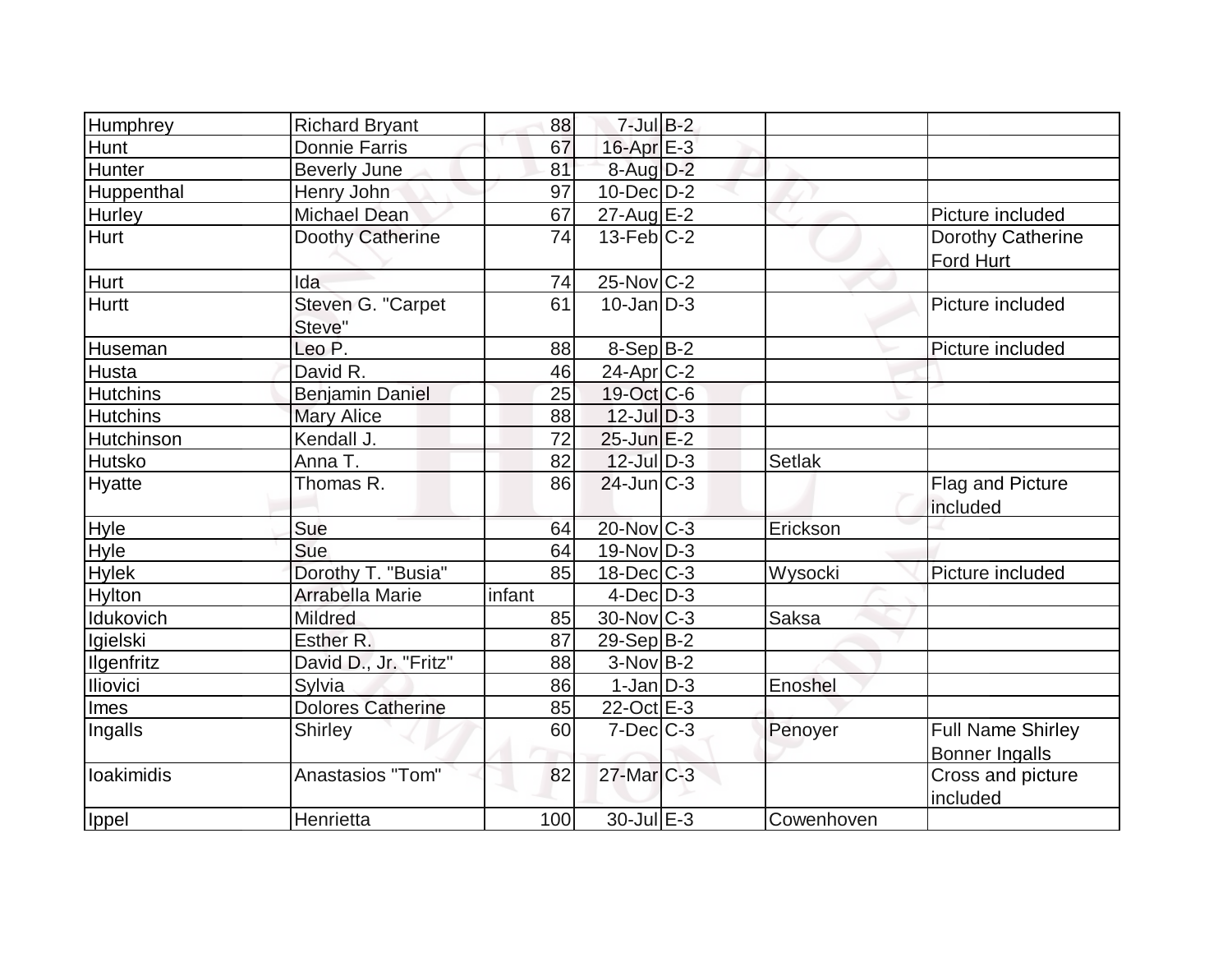| Ippolito          | Nicholas "Nick"     | 75 | $6$ -Apr $C$ -5   |          | <b>Flag and Picture</b><br>included  |
|-------------------|---------------------|----|-------------------|----------|--------------------------------------|
| Ireland           | Joan                | 83 | 29-Oct E-2        | Pruitt   | Picture included                     |
| Irk               | Celia V.            | 94 | $23$ -Nov $ C-3 $ |          |                                      |
| <b>Isaacs</b>     | Norman A. "Ike"     | 72 | $26$ -Nov D-3     |          |                                      |
| Isaacson          | Joseph              | 94 | $8-Sep B-2$       |          | Flag and Star of<br>David included   |
| Isakson           | Robert W. "Bob"     | 56 | $23$ -Apr $E-3$   |          |                                      |
| Iskrzycki         | Genevieve B.        | 87 | $20$ -Feb $ C-2 $ | Zych     |                                      |
| Itczak            | Kathleen Anne       | 76 | $4-Sep$ $D-2$     |          | Picture included                     |
| Ivanyo            | Andrew, Jr.         | 79 | $14$ -Feb $E-3$   |          | <b>Cross and Picture</b><br>included |
| Iverson           | Suzanne             | 76 | 13-Nov C-2        |          |                                      |
| <b>Ivey</b>       | Josephine           | 76 | $13$ -Nov $ C-3 $ |          | Picture includled                    |
| Jackson           | Carol M.            | 85 | $18$ -Mar $ C-2 $ |          |                                      |
| Jackson           | James R. "Chubby"   | 69 | $27$ -Apr $C$ -6  |          | Picture included                     |
| Jackson           | <b>Montell Keen</b> | 29 | 4-May C-6         |          |                                      |
| Jackson           | Robert L.           | 76 | $23$ -Nov $ C-3 $ |          |                                      |
| Jacobi            | Henry L. (Coby)     | 92 | $7 - Aug   D-3$   |          | Pictures included                    |
| Jacobson          | Harry F. "Toppy"    | 75 | $9 - Apr$ $E - 3$ |          |                                      |
| Jacobson          | Herman W. "Jake"    | 74 | $20$ -May C-2     |          |                                      |
| Jacobson          | Neal E.             | 74 | $8$ -Jan $E-3$    |          | Flag included                        |
| Jacubowicz        | Linda               | 53 | $18-Sep C-3$      | Holzbach | Picture included                     |
| Jagger            | <b>Mark</b>         | 56 | $5$ -Dec $C$ -2   |          |                                      |
| Jakich            | <b>Tami Renee</b>   | 43 | $11-Feb$ $C-2$    |          |                                      |
| Jakov             | Steven F.           | 78 | $5$ -Mar $E-3$    |          | Flag included                        |
| Jaksich           | Margaret A.         |    | $2$ -Oct $D$ -6   | Holechko |                                      |
| <b>Jakubowicz</b> | Victoria            | 93 | $21-Oct$ $C-2$    |          |                                      |
| <b>Jakubus</b>    | Walter J.           | 99 | $15$ -Jan $E-3$   |          |                                      |
| Jalocha-Hale      | <b>Teresa</b>       | 34 | $11-Apr$ $C-3$    |          |                                      |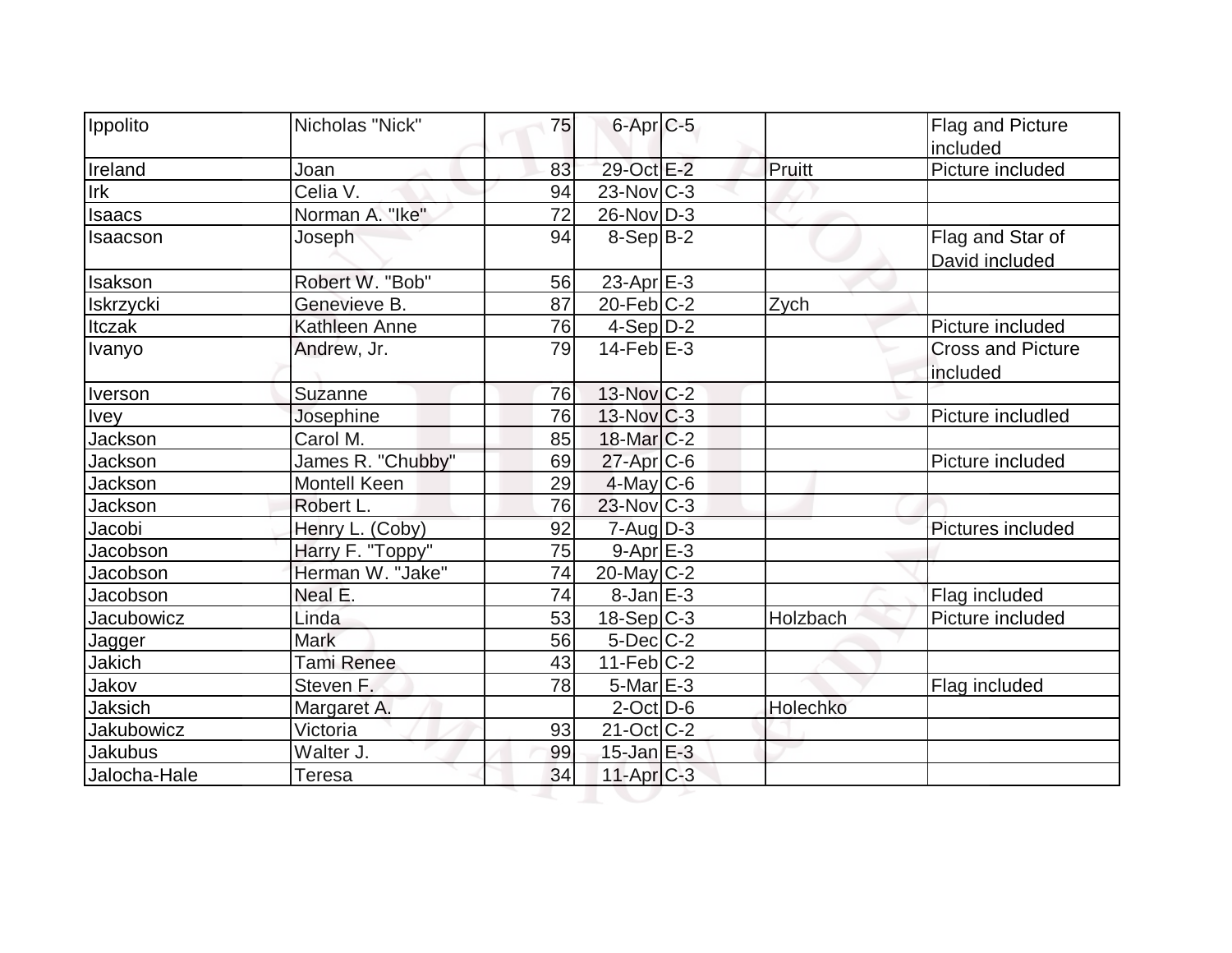| James           | Gladys                | 93  | $18$ -Jan D-2     |            | Gladys (Barth) James<br>/ Picture included |
|-----------------|-----------------------|-----|-------------------|------------|--------------------------------------------|
|                 |                       |     |                   |            |                                            |
| James           | Martha "Diane"        | 79  | 31-Dec E-2        | Shoemaker  |                                            |
| James           | Michele L             | 45  | $1$ -JulC-2       | Mclaughlin | Picture included                           |
| James           | Thomas E.             | 82  | $15$ -Feb $ D-3 $ |            |                                            |
| Jamison         | Wanda A.              | 87  | $16$ -Dec $ C-2 $ |            |                                            |
| Jancaric        | Angeline Rose         | 98  | $30$ -Mar $ C-3 $ |            | Picture included                           |
| Janich          | Virginia              | 88  | $10$ -Oct $ D-2 $ | Horn       |                                            |
| Janizek         | Fred                  | 85  | $24$ -Jul $C-3$   |            | Flag included                              |
| Jankovich       | Mary                  | 100 | 29-Oct $E-3$      |            | Picture included                           |
| Jankowski       | Stanley F.            | 83  | $8$ -Jun $ C-4 $  |            | Flag included                              |
| Janovick        | Anita                 | 40  | $7-Sep C-4$       |            |                                            |
| Janovsky        | Arthur F. "Art"       | 97  | $16$ -Jul $E-3$   |            |                                            |
| Jansak          | Helen                 | 89  | 20-Apr C-6        | Hagovska   |                                            |
| Jansen          | Miriam L.             | 85  | 28-Feb D-3        | Penning    |                                            |
| Jansma          | Michael Irvin         | 81  | $21-Oct$ $C-3$    |            | Picture included                           |
| Jansma          | Robert "Bob"          | 62  | $19$ -Jun $ D-3 $ |            | Picture included /                         |
|                 |                       |     |                   |            | (Bob/Pepa)                                 |
| Janus           | Dorothy Edna "Dottie" | 76  | $11$ -Aug $D-4$   |            |                                            |
|                 |                       |     |                   |            |                                            |
| Januszewski     | Harry L.              | 76  | $3$ -May $D-3$    |            | Flag included                              |
| Januszewski     | Phyllis E.            | 89  | $30 - Jan$ $C-2$  |            |                                            |
| Jaramillo       | Jose Q                |     | 28-Jun D-2        |            |                                            |
| Jarecki         | Robert J. "Bob"       | 78  | $16$ -Feb $ C-4 $ |            |                                            |
| Jarmakowicz     | <b>Helen Marie</b>    | 91  | $11$ -Dec $D-2$   | Gerka      |                                            |
| Jarmuszka       | <b>Edward David</b>   | 57  | $16$ -Nov $ C-3 $ |            |                                            |
| Jarmuszka       | Elizabeth A. "Ann"    | 75  | $7-Nov$ C-2       | Reed       |                                            |
| <b>Jarnecke</b> | Ruth E.M.             | 81  | $19-Nov$ D-3      |            | Picture included                           |
| Jaros           | Jon Steven "Jonny 5"  | 46  | $16$ -Nov $ C-3 $ |            |                                            |
| Jasieniecki     | Edward J.             | 67  | $7$ -Oct $C-2$    |            | Flag included                              |
| Jaski-Tokerski  | Lucille               | 89  | $19-Sep C-2$      | Gremczyk   |                                            |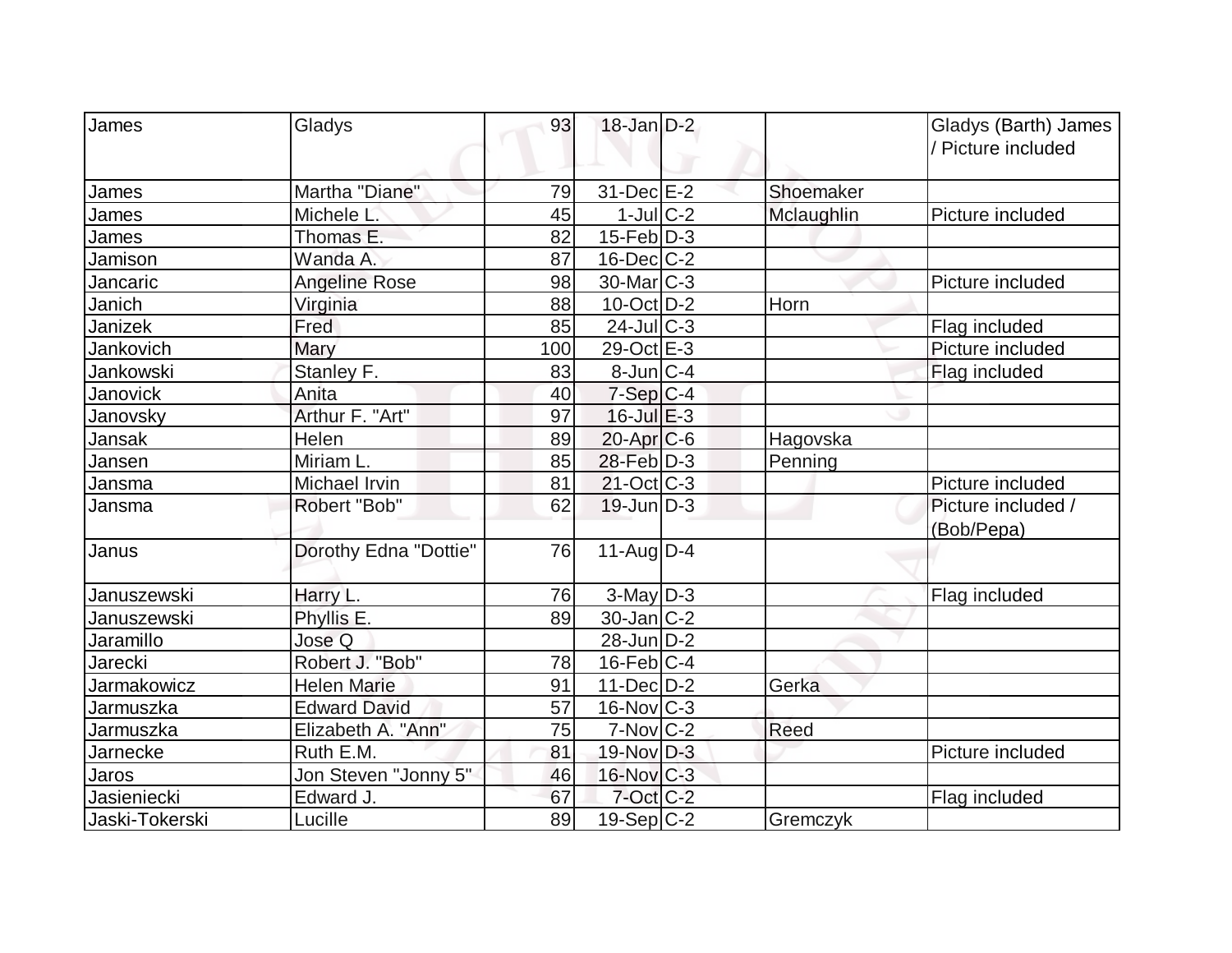|                 |                       |          | $22$ -Jul C-2     |                    |                              |
|-----------------|-----------------------|----------|-------------------|--------------------|------------------------------|
| <b>Jayjack</b>  | Joann Elizabeth       | 84       |                   | <b>Dreiling</b>    |                              |
| Jayjack         | Maryann M.            | 74<br>74 | $4$ -Aug B-2      | Melyon             |                              |
| Jefferson       | June A.               |          | $6$ -Jun $C-2$    |                    |                              |
| Jehle           | Harry J., Jr. "Sonny" | 69       | $7 - Aug   D-3$   |                    | Flag included                |
| Jeka            | <b>Mary</b>           |          | $24$ -Nov $B-2$   | Lukasiewicz        |                              |
| Jeknich         | Violet                | 80       | $27$ -May C-2     |                    | <b>Cross included</b>        |
| Jelenski        | <b>Nikki</b>          | 40       | $21$ -Jul B-2     | <b>Billingsley</b> |                              |
| Jellema         | Louella F.            | 74       | $14$ -Jan $ C-2 $ | <b>Bultema</b>     |                              |
| Jelski          | Adam J.               | 48       | $15$ -Jan $E-3$   |                    |                              |
| Jendraszkiewicz | Gerard "Jerry" KE     | 54       | $20$ -Oct B-2     |                    |                              |
| Jendreas        | Lisa M.               | 45       | $22$ -Jan $E-2$   | Mihalich           | Lisa M. Carlisle<br>Jendreas |
| Jeneske         | Julia V.              | 94       | $9$ -Mar $ C-3 $  | <b>Bobalik</b>     |                              |
| Jenkins         | Linda Kay             | 51       | $19$ -Aug C-2     | Yocum              |                              |
| Jennings        | Glenn D.              | 68       | $16$ -May C-3     |                    | Flag included                |
| Jessup          | Don W.                | 90       | $18$ -Jan $D-3$   |                    |                              |
| Jewell          | Daisy " Dae"          | 91       | $15$ -Jan $E-3$   |                    | Picture included             |
| Jimenez         | Carmen M.             | 89       | 30-Dec C-2        | Martinez           |                              |
| Jobbe           | Virginia              | 94       | $14$ -Jan $C-2$   | <b>Mistro</b>      | Picture included             |
| Jocius          | Hilde                 | 90       | $28$ -Dec $C$ -4  |                    |                              |
| Johannsen       | Ralph P.              | 78       | $7 - Apr$ B-2     |                    | Flag included                |
| Johansen        | Catherine             | 94       | $23$ -Jan $ C-2 $ | Heimstra           |                              |
| Johansen        | Marjorie M.           | 88       | $21$ -May E-3     | <b>Nicholas</b>    |                              |
| Johndrone       | Ronald "Ronjon"       | 71       | $16$ -Apr $E-3$   |                    | Picture included             |
| Johns           | Donald R.             | 89       | $11$ -Jun $C-2$   |                    |                              |
| Johnsen         | James C., Jr.         | 82       | 23-Dec C-3        |                    | Picture included             |
| Johnsen         | Robert A.             | 65       | $9 - Apr$ $E - 3$ |                    | <b>Flag and Picture</b>      |
|                 |                       |          |                   |                    | included                     |
| Johnson         | Aaron, Jr., Rev.      | 86       | $13$ -Nov $ C-3 $ |                    |                              |
| Johnson         | Antwone Tyrone, Jr.   | 22       | 29-Jul C-2        |                    |                              |
| Johnson         | Arthur A., Jr.        |          | $6$ -May $C-2$    |                    |                              |
| Johnson         | Barbara E.            | 87       | $8$ -Oct $E - 2$  | Kemling            |                              |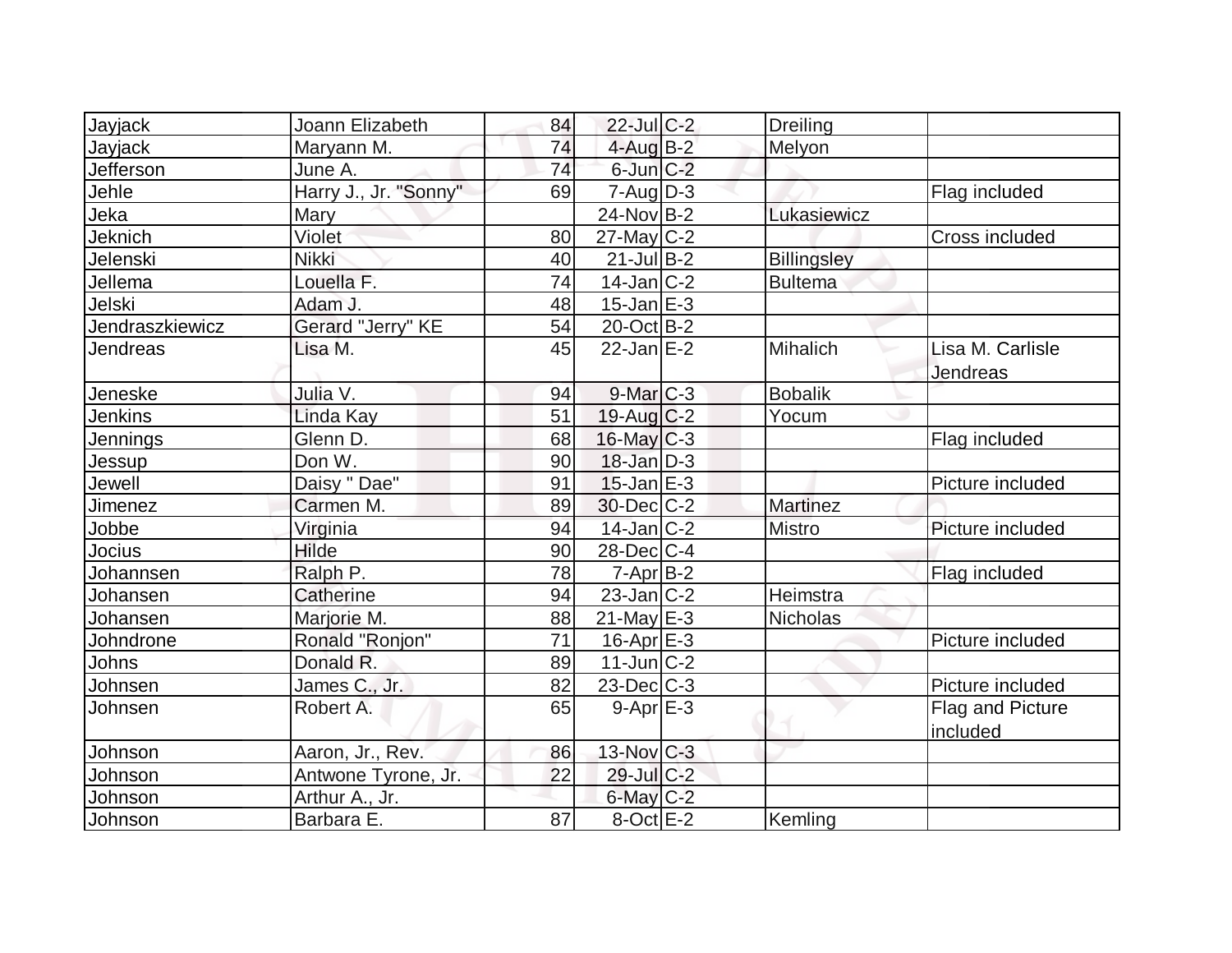| Johnson   | Barbara J. "Ciocia" | 75  | $29$ -Jan $E-2$   |                  |                    |
|-----------|---------------------|-----|-------------------|------------------|--------------------|
| Johnson   | <b>Bonnie Lee</b>   | 72  | 27-Jul C-4        |                  | Picture included   |
| Johnson   | Clyde "Jerry"       | 77  | $18$ -Jun $E-3$   |                  |                    |
| Johnson   | David L.            | 59  | $8-Auq$ D-2       |                  |                    |
| Johnson   | Elmer E.            | 100 | $20$ -Jun $ D-3 $ |                  |                    |
| Johnson   | Floyd R.            | 91  | $7$ -Jun $D-2$    |                  | Flag included      |
| Johnson   | Herlinda T.         | 94  | $2$ -Jun $B-2$    |                  |                    |
| Johnson   | Igerna D.           | 89  | $31$ -Aug C-4     |                  |                    |
| Johnson   | James A. "Shaggy"   | 20  | $5$ -Jun $ C-3 $  |                  |                    |
| Johnson   | <b>Judith Anne</b>  | 66  | $10$ -Jul $D-2$   | Collins          |                    |
| Johnson   | Louis F.            | 82  | $11$ -Jun $ C-2 $ | Collins          |                    |
| Johnson   | Louise A. "Lou"     | 80  | $2$ -Mar $C-4$    |                  | Picture included   |
| Johnson   | Louise Lola         | 79  | 6-Nov D-6         |                  |                    |
| Johnson   | Mary Julia          | 102 | $23$ -Nov $ C-3 $ | <b>Bercellie</b> | Picture included   |
| Johnson   | Mildred             | 80  | $20$ -Jan $B-2$   |                  |                    |
| Johnson   | Patricia A.         | 51  | 12-Nov E-3        | Linstrom         |                    |
| Johnson   | Rose M.             | 90  | $24$ -Aug C-6     | Kovecsi          |                    |
| Johnson   | Ruth E.             | 58  | 26-Mar E-2        |                  |                    |
| Johnson   | Silas "Si"          | 79  | 26-Oct C-4        |                  |                    |
| Johnson   | Theresa "Terri"     | 66  | $7$ -Jul B-2      |                  |                    |
| Johnston  | <b>Beatrice</b>     | 79  | $15$ -Jan $E-3$   | Ceja             |                    |
| Johnston  | Charles "Blinky"    | 73  | $19$ -Jan $ C-5$  |                  |                    |
| Johnston  | Don R.              | 58  | $25$ -Aug $B-2$   |                  |                    |
| Johnston  | Ingeborg "Inga"     |     | $21$ -Jan $ C-2 $ |                  | Picture included   |
| Johnstone | James, Jr.          | 85  | $5$ -Feb $E-3$    |                  | Picture included   |
| Jones     | Carolyn H.          | 94  | $22$ -Jul $C-3$   |                  | Picture included   |
| Jones     | Charles A.          | 93  | $18$ -Jan $ D-2 $ |                  | Flag included      |
| Jones     | Charles A.          | 73  | $4$ -Jun $E-2$    |                  |                    |
| Jones     | Christie Lyn        | 38  | $11-Sep C-2$      |                  |                    |
| Jones     | Dorothy             | 84  | $18$ -Jan $D-2$   |                  | Dorothy Wilk Jones |
| Jones     | Gerald R.           | 89  | 23-Oct C-2        |                  | Flag included      |
| Jones     | Herbert             | 90  | $14$ -Aug $D-2$   |                  |                    |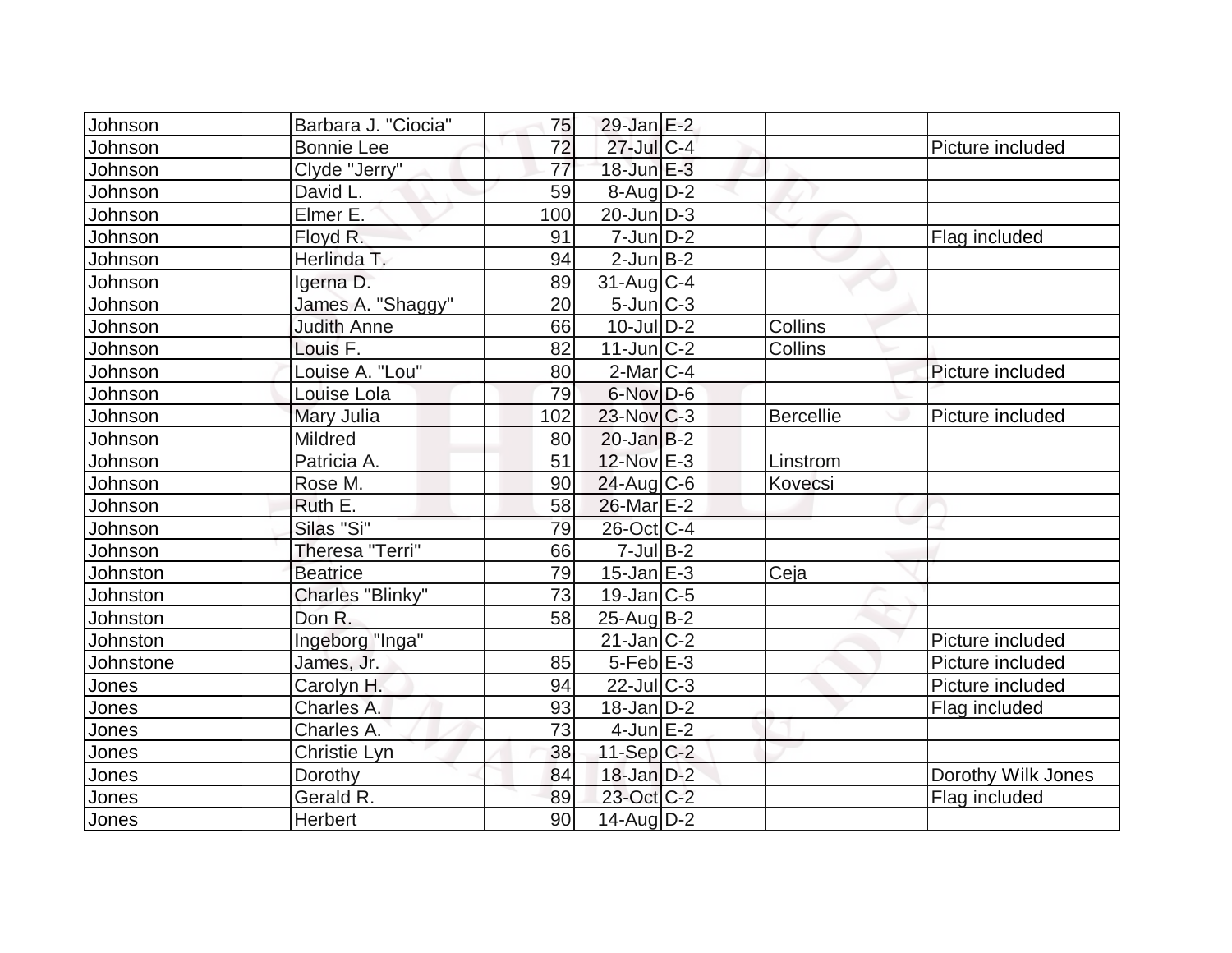| Jones          | Herbert M., Jr.        | 60 | $23$ -Aug C-3        |                 |                             |
|----------------|------------------------|----|----------------------|-----------------|-----------------------------|
| Jones          | Jean G.                | 78 | $8$ -Dec $B-2$       | Moneypenny      |                             |
| Jones          | Jerry Willis, Sr.      | 74 | $3$ -Jul $D-3$       |                 |                             |
| Jones          | Joan M.                | 83 | 8-Apr <sub>C-2</sub> | <b>Bianichi</b> | Picture included            |
| <u>Jones</u>   | <b>Judith</b>          | 78 | 29-Apr C-2           |                 |                             |
| Jones          | Laura Ann              | 58 | $5-Sep C-2$          |                 | Picture included            |
| Jones          | Leslee Ann             |    | $20$ -Apr $ C$ -5    |                 | <b>Memorial Vistitation</b> |
| Jones          | Leslee Ann             | 51 | $19$ -Feb $ E-2 $    |                 |                             |
| <b>Jones</b>   | <b>Lewis Clifford</b>  | 82 | 28-May E-3           |                 |                             |
| Jones          | <b>Marie Clara</b>     | 94 | $2$ -Nov $ C-3 $     | Ruesken         |                             |
| Jones          | Mary Ann               | 64 | $21$ -Jan $ C-2 $    |                 | Picture included            |
| Jones          | Mary Ella              | 79 | $13$ -Feb $ C-2 $    | Alford          |                             |
| Jones          | Maxie "Grama"          | 93 | $31$ -Aug C-4        | Barrowman       |                             |
| Jones          | Pamela Kay             | 70 | $22$ -Jun $C$ -6     | <b>Berg</b>     | Picture included            |
| Jones          | Silas E.               | 88 | $13$ -Feb $ C-3 $    |                 | Flag included               |
| Jones          | Wanda                  | 74 | $3-Oct$ D-2          |                 |                             |
| Jones          | <b>Willie Clarence</b> | 73 | $3$ -Jan $D-3$       |                 | Flag included               |
| Jongsma        | James                  | 85 | $11-Sep C-2$         |                 | Picture included            |
| Jonkman        | Viola M. "Sarge"       | 86 | 22-Mar B-2           | <b>DeBoer</b>   |                             |
| Jordan         | Christeen              | 64 | $27$ -Dec $D-3$      | Johnson         | Picture included            |
| Jordan         | Daniel Eugene "Dan"    | 85 | 28-Oct C-2           |                 | Flag and Picture            |
|                |                        |    |                      |                 | included                    |
| Jostes         | Bernard E., Jr.        | 81 | $27$ -Aug $E-2$      |                 |                             |
| Joyner         | Juanita                | 88 | $30$ -Nov $ C-3 $    |                 |                             |
| Juarez         | Josefina E.            | 85 | $22$ -JulC-3         |                 |                             |
| Juarez         | Maria Flora C.         | 85 | 19-Oct C-6           | Carrillo        |                             |
| Judge          | Louise A. "UU"         | 91 | $30$ -Aug $C-3$      | Trottier        | Picture included            |
| <b>Judnick</b> | Robert J. "Bob"        | 92 | $2$ -May $C-3$       |                 | Flag included               |
| Juergens       | Otto, Jr.              | 88 | $25$ -May C-6        |                 | Flag and Picture            |
|                |                        |    |                      |                 | included                    |
| Junitz         | James A.               | 75 | $11-Apr$ $C-3$       |                 | Flag included               |
| Juranovich     | Carol                  | 91 | $22$ -Jul C-2        | Andeson         |                             |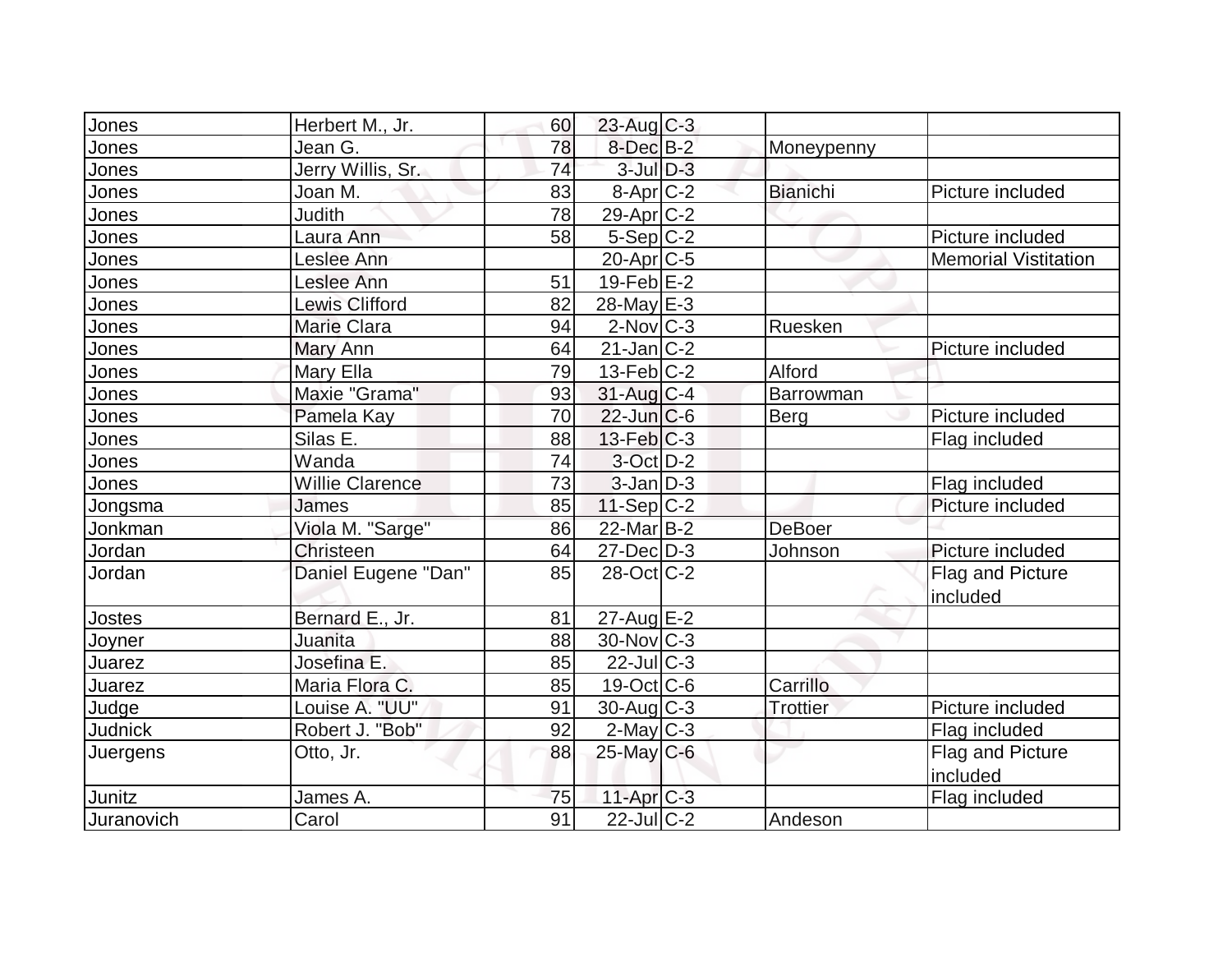| Juranovich | <b>Ronald Emil</b>     | 68 | $26$ -Jan $ C-6 $ |                |                              |
|------------|------------------------|----|-------------------|----------------|------------------------------|
| Jurasko    | Viola                  | 94 | $18$ -Dec $C-2$   | Williams       |                              |
| Jurich     | Rade                   | 84 | 30-Jul E-4        |                | Cross included               |
| Jurich     | Stephen R. "Chick"     | 72 | $21$ -Jan $ C-2 $ |                | Flag included                |
| Kabat      | Roseanne M.            | 52 | $18$ -Feb $ C-2 $ | Merchant       |                              |
| Kacmar     | Theresa Ann            | 87 | $3$ -Jan $D-3$    | <b>Kovecsi</b> | Theresa Ann Vahary<br>Kacmar |
| Kacoha     | Margaret M. "Margie"   | 58 | $7-Sep C-3$       |                |                              |
| Kadar      | William A., Sr. "Bill" | 93 | $28$ -Apr $ B-2 $ |                | Flag included                |
| Kaegebein  | Wayne G.               | 72 | $19$ -Jun $D-3$   |                |                              |
| Kaiser     | Joann R.               | 82 | $23$ -Jan $ C-2 $ |                |                              |
| Kaiser     | Wade M.                | 59 | $7-Feb D-2$       |                | Picture included             |
| Kakol      | Raymond J.             | 81 | $11-Sep C-2$      |                | Flag included                |
| Kalas      | George Wayne           | 78 | $26$ -Nov $ D-3 $ |                |                              |
| Kaldahl    | <b>Beulah</b>          | 96 | $21$ -Feb $D-3$   | Golden         |                              |
| Kalisch    | Salo Bernard           | 97 | $9$ -Jul $E-3$    |                |                              |
| Kalk       | Barbara Ann            | 61 | $15$ -Oct $E-2$   |                | Picture included             |
| Kallas     | Theodore W.            | 67 | $27$ -Apr $ C$ -6 |                | Flag included                |
| Kallianes  | Joyce                  | 89 | $2$ -Mar $ C-4 $  | Dunstan        |                              |
| Kallok     | <b>John Michael</b>    | 36 | $4$ -Jan $ D-3 $  |                |                              |
| Kalocinski | Alice C.*              | 87 | $13$ -Feb $ C-3 $ | Zalewski       | Cross included               |
| Kalocinski | Alice C. *             | 87 | $12$ -Feb $E-3$   | Salewski       | Cross included               |
| Kaminski   | Alice                  | 87 | $22$ -May C-2     |                |                              |
| Kaminsky   | Donald A.              | 71 | $12$ -Feb $E-3$   |                |                              |
| Kaminsky   | Nellie Irene           | 90 | $20$ -JulC-6      | <b>Stark</b>   | Picture included             |
| Kampen     | Howard                 | 90 | $3$ -Aug $C$ -6   |                | Flag included                |
| Kamysz     | Peggy Lee, RN, MPA     | 65 | $11$ -Jul $C-2$   |                | Picture included             |
| Kandalec   | Baraba Ann             | 80 | $26$ -Aug $C-2$   | Eski           |                              |
| Kane       | Helen R.               | 90 | 17-May D-2        |                |                              |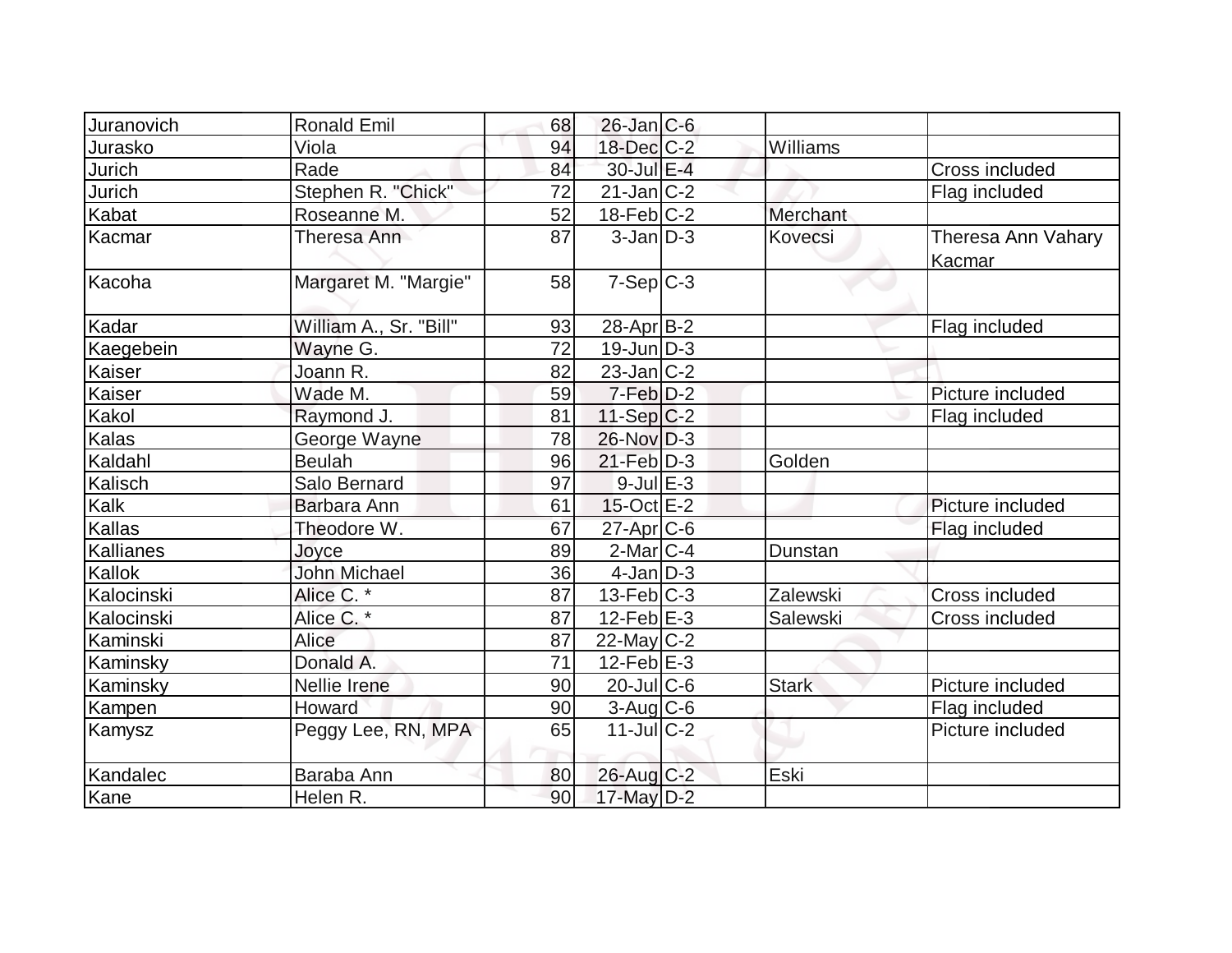| Kane              | Raymond A. "Ray"      | 97 | 29-May C-3        |               | Flag and Picture         |
|-------------------|-----------------------|----|-------------------|---------------|--------------------------|
| Kane              | William C. "Bill"     | 79 | $21$ -Dec $C$ -4  |               | included                 |
|                   | Nancy E.              | 70 | 1-May $D-2$       |               | Gibson                   |
| Kanger<br>Kann    | William "Bill"        | 81 | 24-Dec E-2        |               | Picture included         |
| Kapranos          | Gloria                | 83 | $15$ -Jan $E-3$   |               | <b>Cross and Picture</b> |
|                   |                       |    |                   |               |                          |
|                   |                       |    |                   |               | included                 |
| Kapranos          | <b>Nick</b>           | 77 | $10$ -Jun $C-2$   |               | Cross included           |
| Kapshull          | James F.              | 94 | $15$ -Mar $ D-5$  |               | Flag and Knights of      |
|                   |                       |    |                   |               | Columbus emblem          |
| <b>Karabatsos</b> | <b>Chris</b>          | 91 | $26$ -Aug $C-2$   |               | Cross and Flag           |
|                   |                       |    |                   |               | included                 |
| Karagory          | Irene S.              | 89 | $13-Sep C-2$      |               |                          |
| Karatjas          | Sonja Margaret        |    | $21$ -Jan $ C-2 $ |               | <b>Memorial Service</b>  |
| Karl              | <b>Barbara</b>        | 81 | 30-Sep C-2        | Erminger      | Barbara Dean Karl        |
| Karnafel          | George                | 91 | $3$ -Jan $D-3$    |               | Flag included            |
| Karner            | Herbert R. "Ronnie"   | 81 | $4-Sep D-3$       |               |                          |
| Karountzos        | <b>Demetrios</b>      | 71 | $24$ -Jan $E-3$   |               | Cross included           |
| Karra             | Shirlee N.            | 76 | 20-Jul C-5        | Caldwell      |                          |
| Karras            | Sam, Sr.              | 77 | $13$ -Nov $ C-3 $ |               |                          |
| Karriman          | William R.            | 84 | $10$ -Jul $D-2$   |               |                          |
| Kasarda           | <b>Susuan Beth</b>    | 57 | $7-Sep C-4$       |               |                          |
| Kashirsky         | Rosina "Rose"         |    | $23-Oct$ $C-2$    | Ragonese      |                          |
| Kasper            | Patricia Dawn "Patti" | 65 | 24-Oct D-2        | Grekoff       | FOP emblem included      |
| Kasprzak          | Daniel G.             | 62 | 13-Aug $E-3$      |               | Picture included         |
| Kasprzak          | Richard, Sr. "Rich"   | 87 | $21$ -May $E-3$   |               | Flag included            |
| Kasuba            | Ann                   | 97 | $22$ -Aug C-2     | <b>Daneck</b> |                          |
| <u>Kasza</u>      | Dave                  | 57 | $8$ -Mar $D-4$    |               | Picturs included         |
| Kaszak            | <b>Audrey Mae</b>     | 87 | $16$ -Nov $C-3$   | Kemp          |                          |
| Kaszuba           | Rosalie               | 80 | 30-Nov C-2        |               |                          |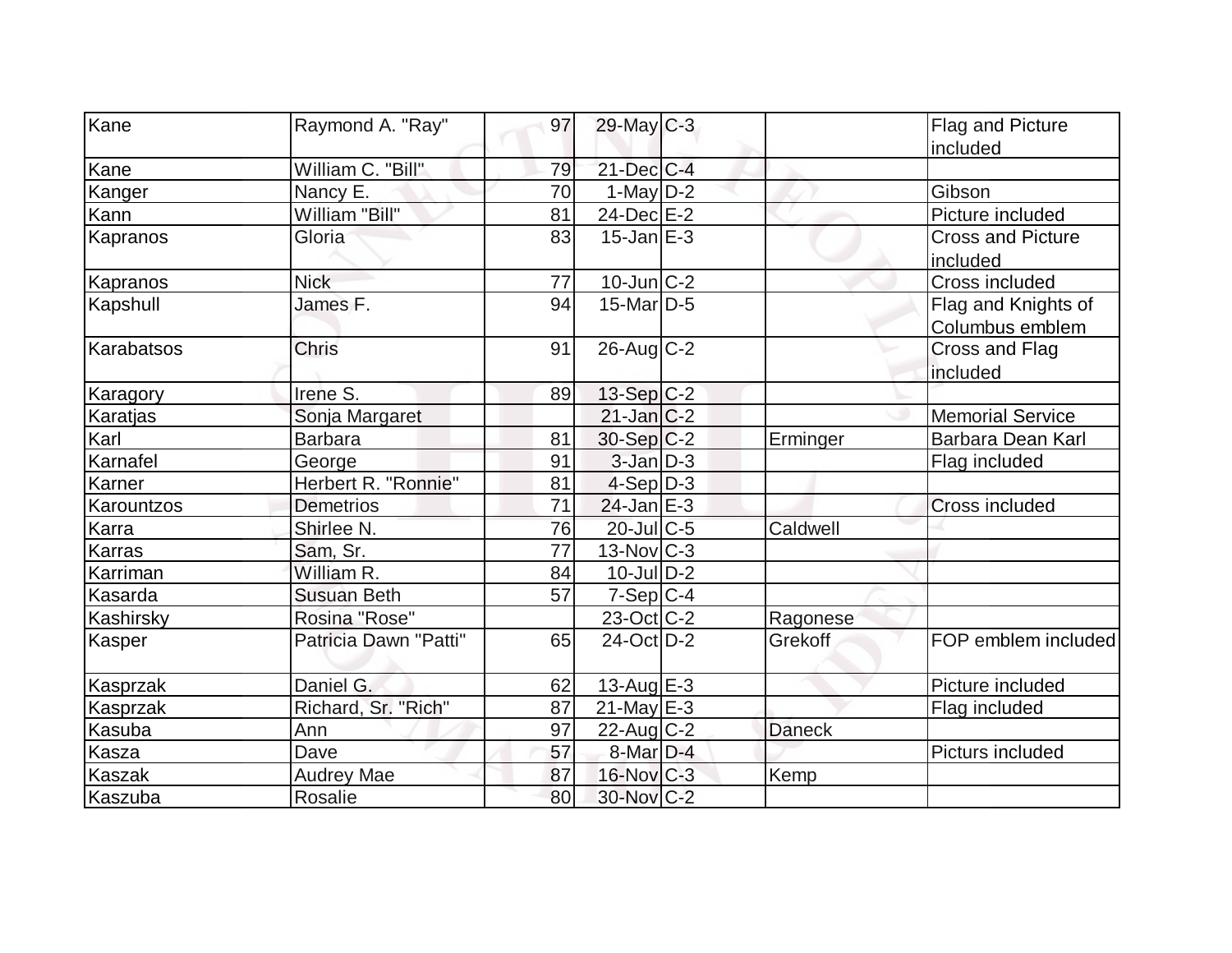| Katalinic<br>Stanley W., Ret. CPD                      |    | $15$ -Jan $E-3$       |         | Police emblem                |
|--------------------------------------------------------|----|-----------------------|---------|------------------------------|
|                                                        | 70 |                       |         |                              |
| Leonard M. "Lefty"<br><b>Katauskas</b>                 | 88 | 24-Sep E-2            |         | included<br>Flag included    |
| Dorothy "Dragica"<br>Katich                            | 93 | $26$ -Feb $E-3$       |         | Cross included               |
| James "Jim"<br>Katona                                  | 69 | $27$ -Aug $E-2$       |         |                              |
| Katris<br>Thomas C.                                    | 87 | $8$ -Oct $E-2$        |         | Pictures included            |
| Kats<br>George R. "Bud"                                | 59 | $2$ -Oct $ D-6$       |         |                              |
| Katschke<br>Kenneth W. "Ken"                           | 70 | $26$ -Apr $D-2$       |         |                              |
| Martin J.                                              | 86 | $20$ -Jun $ D-3 $     |         |                              |
| Kauchak                                                |    |                       |         | Flag included                |
| Ronald "Ronnie"<br>Kaufman                             | 55 | $21$ -Nov $ C-2 $     |         |                              |
| Ronald "Ronnie"<br>Kaufman                             | 55 | $20$ -Nov $ C-3 $     |         |                              |
| Kaufman<br>Stephen A.                                  | 30 | $18-Nov$ C-2          |         |                              |
| Kaufmann<br>Matthew A.                                 | 44 | $12$ -Jul $D-3$       |         | Star of David included       |
| Peggy<br>Kawysz                                        | 65 | $23$ -Jun $B-2$       |         |                              |
| Philip L.<br>Kazmer                                    | 73 | $16$ -Nov $ C-3 $     |         |                              |
| Kazmierczak<br>Robert J. "Bubba"                       | 53 | $3-Oct$ D-2           |         | Picture included             |
| Kazmierowski<br>Matthew J.                             | 93 | $6$ -Nov $D-7$        |         |                              |
| M. Bonaventa, Sister,<br>Kazmierski<br><b>SSJ-TOSF</b> | 97 | $6$ -Feb $D-6$        |         |                              |
| Joyce D.<br>Kczmarski                                  | 83 | $1-Oct$ $E-2$         | Klinken |                              |
| Thelma "Jeannie"<br>Kedzora                            | 61 | $29$ -JulC-2          |         |                              |
| Keefe<br>Dorothy M.                                    | 83 | $12$ -Jan $ C-3 $     |         |                              |
| Herman E.<br>Keehn                                     | 80 | $23$ -Jan $ C-2 $     |         |                              |
| Keene<br>Kathleen (Kacy)                               | 73 | $2$ -Nov $ C-4$       |         |                              |
| <b>Keffer</b><br><b>Ronald Lee</b>                     | 63 | $5$ -Feb $E-3$        |         | Flag and Picture<br>included |
| Kehe<br>Dolores N.                                     | 85 | 17-Apr D-2            |         |                              |
| Kehoe<br>Kimberly                                      | 33 | 18-Mar <sub>C-3</sub> |         |                              |
| Joseph A. "Joe"<br>Keilman                             | 86 | $20$ -May C-3         |         | Picture included             |
| Keilman<br>Leonard R.                                  | 83 | $19$ -Oct C-6         |         | Flag included                |
| Keilman<br>Robert P.                                   | 74 | $8$ -Jan $E-2$        |         |                              |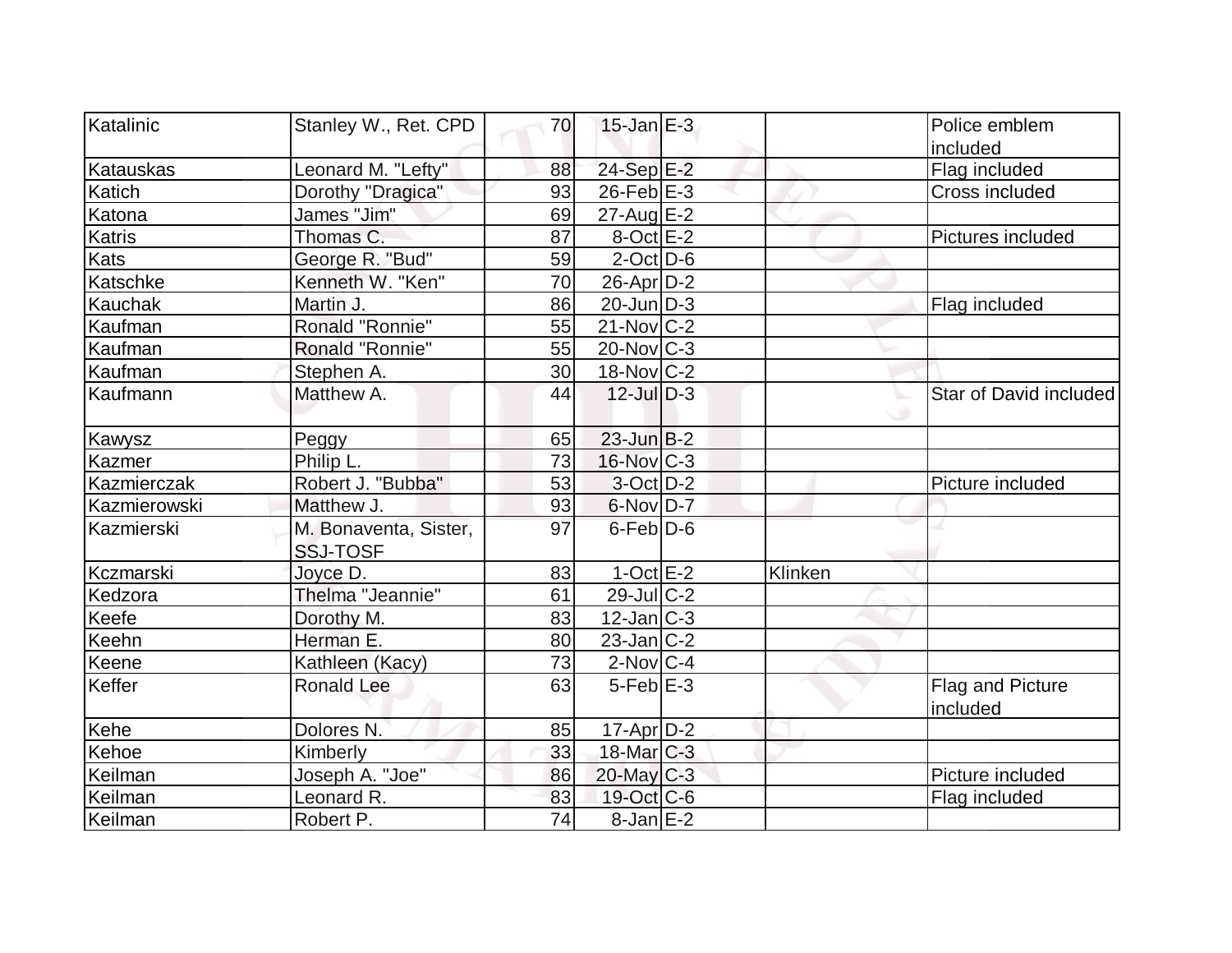| Keilman   | Virginia R. (Ginger)   | 77              | 30-Aug C-2        |          | Heart included               |
|-----------|------------------------|-----------------|-------------------|----------|------------------------------|
| Keith     | George A.              | 82              | 30-Dec C-2        |          |                              |
| Kelby     | Edward                 | 91              | 29-Nov D-2        |          | Picture included             |
| Kelleher  | James M.               | 70              | $4$ -Dec $D-3$    |          | Flag included                |
| Kellerman | Gayle A.               | 79              | $29$ -JulC-3      |          |                              |
| Kemp      | <b>Jerry Sheldon</b>   | 74              | $10$ -Dec $D-3$   |          |                              |
| Kemp      | Patricia               | 69              | 18-Aug B-2        | Ramsey   |                              |
| Kemp      | Paul                   | 84              | $18$ -Jan D-3     |          |                              |
| Kendall   | Yasuko (Sue)           | 82              | $9$ -Dec $C$ -2   |          |                              |
| Kendra    | Frank                  | 91              | $10-Sep$ $E-3$    |          | Flag and Picture             |
|           |                        |                 |                   |          | included                     |
| Kennedy   | Lynn A.                | 80              | $21-Sep C-5$      |          |                              |
| Kennedy   | Thomas W.              | 67              | $21$ -Dec $C$ -4  |          | Picture included             |
| Kerner    | Fred H.                | 82              | $9-Feb$ C-3       |          | Flag included                |
| Kerosky   | Raymond F., Sr.        | 88              | $6$ -Apr $C$ -5   |          |                              |
| Kerr      | Gloria                 | 91              | 23-Sep C-3        | MacLeod  |                              |
| Kerrick   | Margaret C. "Connie"   | 83              | $22$ -Jun $ C-6 $ |          |                              |
| Kerridge  | <b>Ann Louise</b>      | 58              | $4$ -Jun $E-2$    | Cyr      | Picture included             |
| Kesic     | Zoran                  | 43              | $1$ -May $D-3$    |          | <b>Cross included</b>        |
| Kessler   | Sam C.                 | 87              | 11-May C-5        |          | Flag included                |
| Kester    | George                 | 69              | $9$ -Jan $ C-2 $  |          |                              |
| Kester    | <b>Shirley</b>         | 83              | $24$ -Mar $B-3$   |          |                              |
| Ketterman | Elizabeth N. "Betty"   | 91              | $29$ -Dec $B$ -3  | Garriott |                              |
| Ketterman | Gene M.                | 91              | $12$ -Oct C-3     |          |                              |
| Keyak     | Michael A., Sr.        | 69              | $5-Feb$ $E-3$     |          | Flag and Picture<br>included |
| Keyes     | Maria "Vivian"         | 80              | $2$ -Nov $ C-4 $  |          |                              |
| Keyl      | Edward F., Jr. "Eddie" | 81              | $9$ -Jul $E-3$    |          | Flag included                |
| Kidd      | Arvel W., Sr.          | 76              | 30-Sep C-2        |          |                              |
| Kieft     | <b>Bernardus</b>       | $\overline{79}$ | $19-Oct$ $C-5$    |          |                              |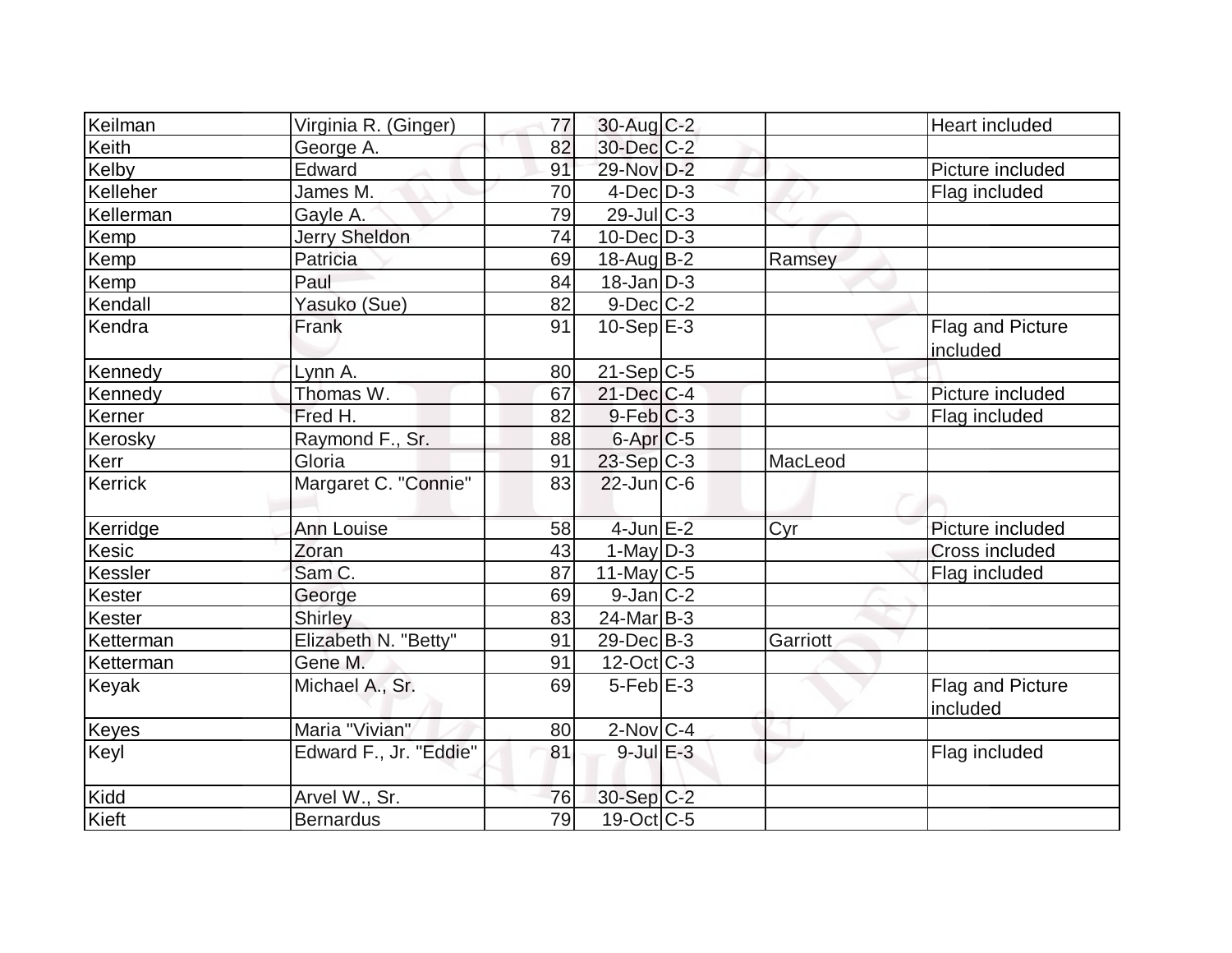| Kiel           | Cheryl J.              | 62  | 25-Nov C-2             | Newman   | Picture included          |
|----------------|------------------------|-----|------------------------|----------|---------------------------|
| Kiel           | <b>Frances Mae</b>     | 65  | $24$ -Jul C-2          | Millanta |                           |
| Kielbasa       | Lottie                 | 100 | $25$ -Jan $B-2$        |          |                           |
| Kijurna        | Sylvia D.              | 89  | $22$ -Jun $C$ -6       |          |                           |
| <b>Kikkert</b> | Cornelia J.            | 85  | $16-Sep C-3$           |          |                           |
| <b>Kilavos</b> | <b>John Thomas</b>     | 85  | $31$ -May D-3          |          | Cross included            |
| Kiley          | Helen                  | 78  | $22$ -JulC-3           |          | <b>Helen Tuttle Kiley</b> |
| Kilgore        | <b>Richard Malcolm</b> | 82  | $21$ -Dec $C-4$        |          |                           |
|                | "Dick"                 |     |                        |          |                           |
| Killon         | Miyo Sakairi           | 84  | $12$ -Jan $ C-4$       |          |                           |
| Kilpatrick     | <b>Doris Marie</b>     | 76  | $26$ -Mar $E-2$        |          |                           |
| Kimak          | Naura Lynn             | 55  | $3$ -Jun $ C-2 $       | Hnatusko |                           |
| Kimmel         | Ronald                 | 64  | $23$ -Apr $E-3$        |          | Picture included          |
| Kincheloe      | William X. "Bill"      | 88  | 24-Dec E-2             |          | Flag included             |
| Kinder         | Margaret A.            | 85  | $2$ -Dec $C$ -3        |          |                           |
| Kinel          | Edmund J. "Ed"         | 93  | $7$ -Oct $ C$ -2       |          |                           |
| King           | Dalford B."Doc"        | 74  | $11-Oct$ $C-3$         |          |                           |
| King           | <b>Dolores Ann</b>     | 77  | $13$ -Feb $ C-3 $      | Rak      | Picture included          |
| King           | Frank L.               |     | 30-Mar <sub>IC-3</sub> |          |                           |
| King           | James M. "Jim"         | 84  | $17$ -May D-3          |          | Flag included             |
| King           | <b>Kevin Jay</b>       | 57  | $15$ -Jan $E-3$        |          |                           |
| King           | Ralph W.               | 80  | $2$ -Aug $D-2$         |          |                           |
| King           | Sidney O. "Sid"        | 87  | 16-Apr <sub>E</sub> -2 |          | Flag included             |
| King-Gaedtke   | James E.               | 49  | $31$ -Dec $E-2$        |          |                           |
| Kinoff         | John, Jr.              | 84  | $17$ -Jul $C-3$        |          | Cross included            |
| Kiral          | Marcella Grace         | 86  | $12$ -Jan $ C-4 $      | Ryzewski |                           |
| Kirincic       | Eleanor J.             | 87  | $27-Oct$ B-2           |          |                           |
| Kirincic       | Ljubica                | 91  | $9$ -Jun $B$ -2        |          | Cross included            |
| Kirkbride      | Eugenia F. "Jeanne"    | 73  | $21$ -Aug $D-3$        |          |                           |
| Kirkendorfer   | Marie "Loretta"        | 94  | $14-Sep C-5$           |          | Picture included          |
| Kirschsieper   | Eugene "Whitey"        | 80  | 26-Nov D-3             |          |                           |
| Kish           | Helen A.               | 94  | $26$ -Oct C-4          |          |                           |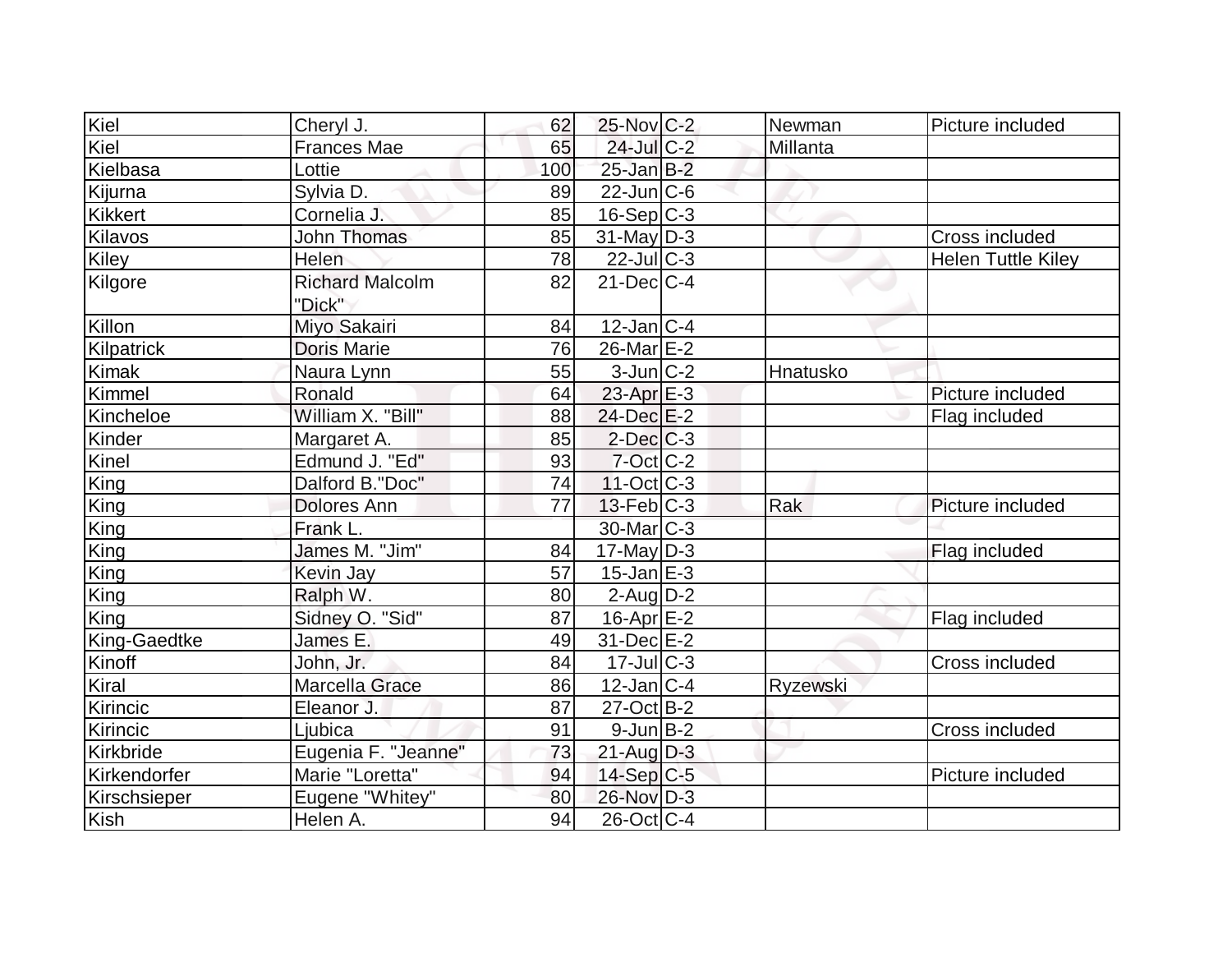| Kish             | Kathy H.              | 59  | $12$ -Aug C-2           | Hardesty      |                      |
|------------------|-----------------------|-----|-------------------------|---------------|----------------------|
| Kish             | Matilda J.            | 95  | $6$ -Jan $B-2$          |               |                      |
| Kish             | Steven M.             | 38  | 23-Nov C-3              |               |                      |
| Kisich           | Gospava               | 77  | $4$ -AugB-2             | Jukovich      | Picture included     |
| Kissinger        | Dannie R.             | 85  | $2$ -Oct $D-7$          |               |                      |
| Klaas            | Clarence A. "Bud"     | 72  | $2$ -Dec $ C-3 $        |               |                      |
| Klacik           | <b>Genevieve Mary</b> | 100 | $3-Dec D-2$             | <b>Dorsey</b> | Picture included     |
| Klahn            | Lillian June          | 81  | $17 - Dec$ $D-3$        | Voke          |                      |
| Klamo            | Margaret K.           | 93  | $27$ -Feb $D-3$         | Gadus         |                      |
| Klapp            | Mary A.               | 93  | $26$ -Apr $D-2$         | Miller        | Mary A. Quintero     |
|                  |                       |     |                         |               | (Miller-Klapp)       |
| Klassen          | <b>Beverly</b>        | 77  | $11$ -Nov $ C-2 $       |               |                      |
| Klassen          | Diane D.              | 58  | $8-Aug$ D-3             |               |                      |
| <b>Klaus</b>     | <b>Ethel Pauline</b>  | 95  | $29$ -Jun $C-3$         | Hall          |                      |
| Klawinski        | George                | 74  | $24-Sep$ $E-3$          |               | Picture included     |
| Klebs            | Mildred M.            | 93  | $20$ -Jun $D-3$         | Biesen        |                      |
| Klebs            | Richard M., Jr.       | 41  | $12$ -Aug C-2           |               |                      |
| <b>Kleinaman</b> | Robert W., Sr. "Bob"  | 66  | $22$ -Feb $D-2$         |               | see Kleinman, Robert |
|                  |                       |     |                         |               | W.                   |
| Kleinman         | Robert W.             |     | $22$ -Feb $D-2$         |               | see Kleinaman,       |
|                  |                       |     |                         |               | Robert W., Sr. "Bob" |
| Kleist           | <b>James Arthur</b>   | 71  | $20-Sep \overline{C-2}$ |               |                      |
| Klekowski        | Norbert S., Sr.       | 90  | $6$ -Apr $C$ -5         |               | Flag included        |
| Klemczak         | Jennifer L.           | 41  | $15$ -Oct $E$ -2        |               |                      |
| Klen             | Joseph J., Sr.        | 79  | $14$ -Aug $D-2$         |               |                      |
| <b>Klikus</b>    | <b>Kathleen Diane</b> | 54  | $11$ -Jun $E-3$         | Gude          |                      |
| Kline            | James W.              | 76  | $18$ -Aug B-2           |               |                      |
| Kline            | Sharon Irene          | 54  | $3-Apr D-3$             | <b>Sowles</b> | Picture included     |
| Klingseisen      | Teresa Marie "Terri"  | 55  | $10$ -Oct $D-2$         |               |                      |
| Kliza            | Robert J.             | 77  | $8$ -Jul $C$ -2         |               |                      |
| Klocek           | <b>Stella</b>         | 89  | $3$ -Dec $D-3$          |               |                      |
| Knaap            | Dencil R.             | 96  | $15$ -May C-3           |               | Flag included        |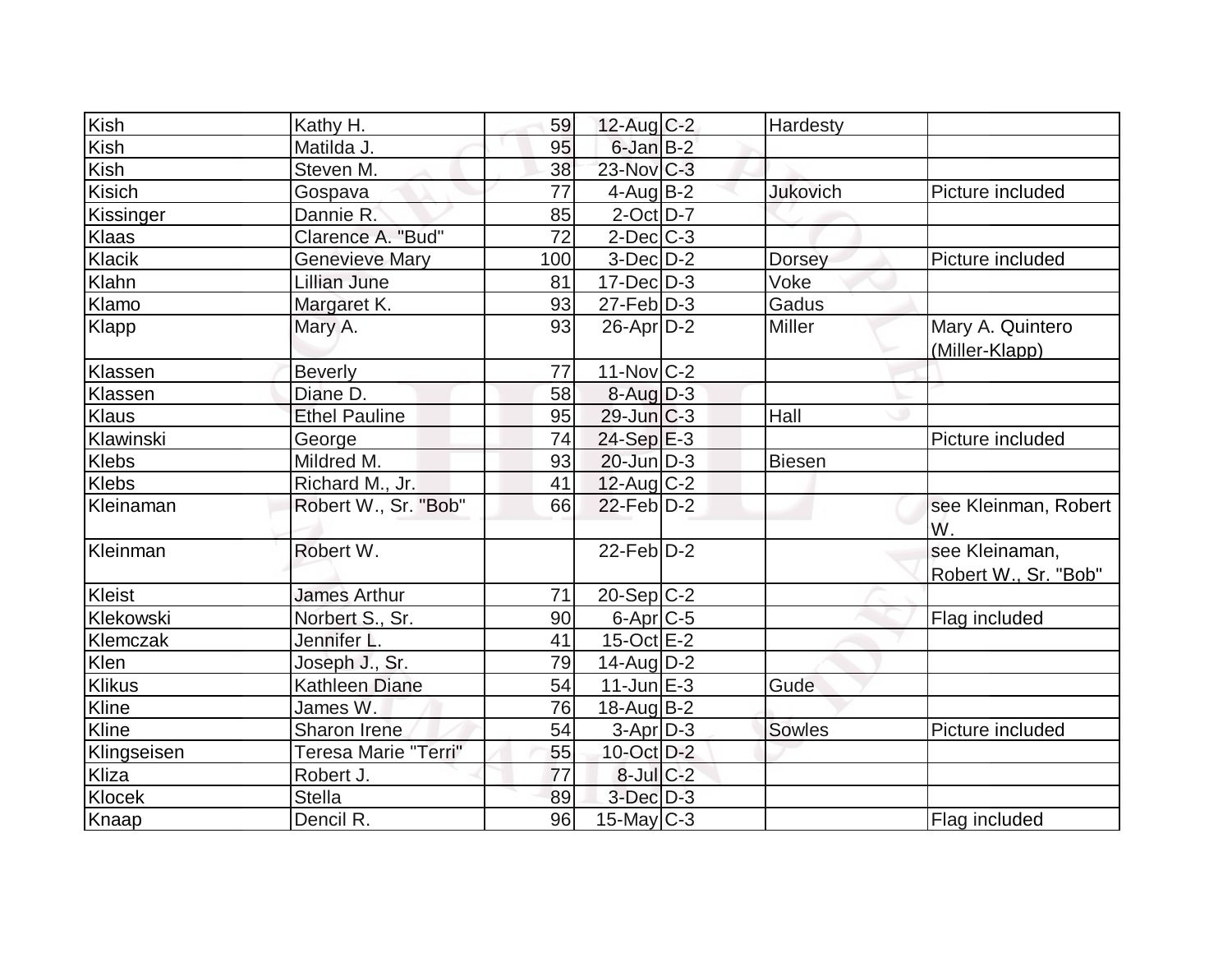| Knapik        | Irene V.              | 95  | $27$ -Jan B-2     |                  |                                 |
|---------------|-----------------------|-----|-------------------|------------------|---------------------------------|
| Knapik        | Marion                | 94  | $21$ -Feb $D-3$   |                  | Flag included                   |
| Kneisley      | John W.               | 69  | 18-May C-4        |                  | Flag included                   |
| Knesek        | James Joseph Sr.      | 59  | $10$ -Feb $ B-2 $ |                  | Firefighters emblem<br>included |
| Knesek        | Julie A., RN          | 56  | $20$ -Aug $E-2$   | Langel           | Picture included                |
| Knezevic      | Petar                 | 68  | $10$ -Nov B-2     |                  | Cross included                  |
| Knight        | <b>Betty Ray</b>      | 95  | $11$ -Jun $E-3$   | Ray              |                                 |
| Knipp         | Donald M.             |     | $13$ -Jun $ C-2 $ |                  |                                 |
| Knoernschild  | <b>Richard "Dick"</b> | 78  | $11-Nov$ C-2      |                  |                                 |
| Knoll         | James W. "Bud"        | 83  | $22$ -Jan $E-2$   |                  | Flag included                   |
| Knox          | John "Jack"           | 79  | $21-Sep C-5$      |                  | Poolice emblem<br>included      |
| Koch          | A. David              | 72  | $20$ -JulC-6      |                  |                                 |
| Kochan        | Sharron L.            | 73  | $30-Apr \nE-3$    |                  |                                 |
| Kochek        | Allen R.              | 56  | $21$ -Feb $D-3$   |                  | Picture included                |
| <b>Koches</b> | John E.               | 80  | $6$ -May $C-2$    |                  | Flag included                   |
| <b>Kochis</b> | Florence G.           | 98  | $5$ -JulD-2       | LaNoue           |                                 |
| Kocielko      | Donald "Coach"        | 75  | $4$ -May C-6      |                  | Cross included                  |
| Kocinski      | <b>Bernice</b>        | 98  | $28$ -Dec $C$ -3  |                  |                                 |
| Kocolowski    | Mark R.               | 58  | $8$ -Jun $C-4$    |                  |                                 |
| Kocon         | Frances J.            | 76  | $23$ -May C-3     | Pallick          | Picture included                |
| Kocon         | Peter S.              | 93  | $29$ -May C-3     |                  |                                 |
| Kodicek       | Anne                  | 104 | $8-Apr$ C-2       |                  |                                 |
| Koedyker      | Joan W. (Allen)       | 84  | $12$ -Apr $D-3$   | <b>Christoff</b> |                                 |
| Koepl         | Evelyn C.             | 87  | $26$ -JulD-3      |                  |                                 |
| Koerner       | Irmgard               | 65  | $13$ -Nov $ C-3 $ |                  |                                 |
| Kohanyi       | Michael J.            | 78  | 30-Jul E-2        |                  |                                 |
| Kohut         | Emil F., Jr.          | 61  | $5$ -Jan $C-4$    |                  | Flag included                   |
| <b>Kokesh</b> | Frank                 | 90  | $25-Sep C-2$      |                  | Flag included                   |
| Kolakovich    | Elizabeth             | 86  | $24$ -Apr $C-3$   |                  |                                 |
| Kolakovich    | Elizabeth             | 86  | 19-Feb $E-2$      |                  |                                 |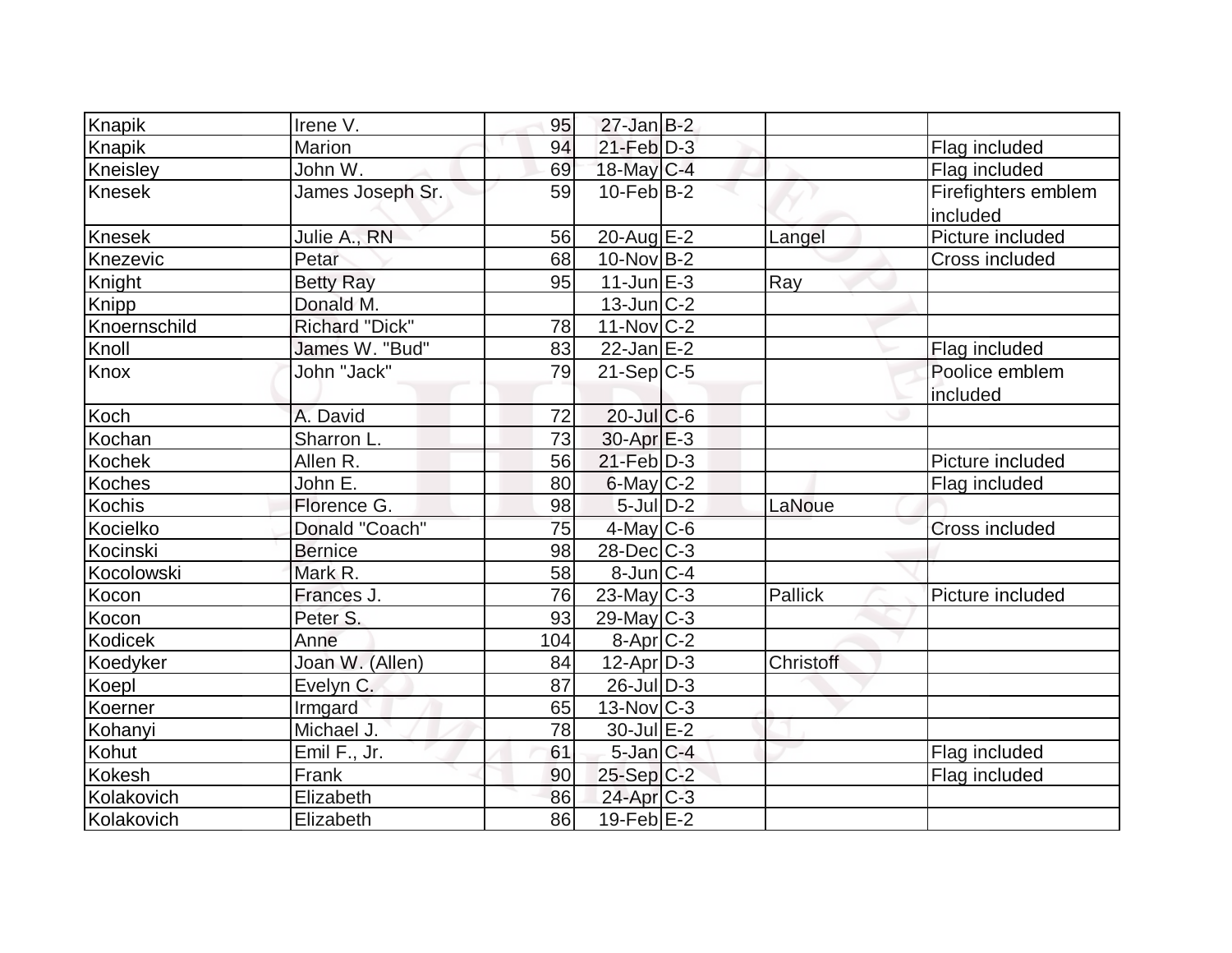| Kolakowski         | Christine M.      | 50 | $27$ -Jan B-2               | Marsiliano |                                                     |
|--------------------|-------------------|----|-----------------------------|------------|-----------------------------------------------------|
| Kolanko            | Charlotte         |    | 28-Jun D-3                  |            |                                                     |
| Kolar              | Bernice H.        | 89 | $21$ -Jan $C-2$             | Piersialla |                                                     |
| Kolas              | <b>Helen</b>      | 92 | 27-Apr C-6                  | Kipta      | Picture included                                    |
| Kolas              | Roy W.            | 92 | $18$ -Jun $E-2$             |            | Flag and Picture<br>included                        |
| Kolbert            | Sandra A.         | 75 | $15$ -Aug C-2               | Duncker    |                                                     |
| Koleff             | <b>Steve</b>      | 67 | $19$ -Jan $ C-5 $           |            |                                                     |
| Kolember           | Genevieve "Jean"  |    | $27$ -Feb $\overline{D}$ -3 | Spelich    | Cross included                                      |
| Koller             | Michael W., M.D.  | 53 | $19-Nov D-2$                |            | Picture included                                    |
| Kolody             | Sophie S.         | 96 | $19$ -Jun $D-3$             | Ciesielski |                                                     |
| Komenda            | Christi J.        | 52 | $3$ -May $D-3$              |            |                                                     |
| Komendat           | Joan              | 78 | $13$ -Feb $ C-3 $           | Jelenish   |                                                     |
| Kometz             | Michael           | 90 | $25$ -Dec $C-2$             |            | Flag included                                       |
| Kommers            | John H.           | 66 | $15$ -Dec $B-2$             |            |                                                     |
| Konarski           | Realine H.        | 68 | $15$ -Feb $ D-3$            |            |                                                     |
| Kondra             | John R.           | 88 | $12$ -Nov $E-3$             |            | Firefighter emblem,<br>Flag and Picture<br>included |
| Kondrat            | Biyanka J.        |    | $1-Aug$ $C-2$               |            |                                                     |
| Konstantakis       | Carol (Stasinos)  | 96 | $6$ -Nov $D-7$              |            | <b>Cross and Picture</b><br>included                |
| Konsynski          | Ben R.            | 95 | $23$ -Mar $ C-4 $           |            | Flag included                                       |
| Kooi               | Danielle C.       | 42 | $4$ -Jun $E-2$              |            |                                                     |
| $\overline{K}$ ool | <b>Pearl Rich</b> | 93 | $5$ -Dec $C-2$              |            |                                                     |
| <b>Kopack</b>      | Anne              | 95 | 28-Dec C-3                  |            |                                                     |
| Kopenec            | Rita              | 91 | $12$ -Apr $D-3$             | Werr       | Picture included /<br>RitaKopenec-Sajna             |
| Kopenec-Sajna      | Rita M.           | 91 | 12-Apr D-3                  | Werr       | Picture included                                    |
| Korbal             | Rose S.           | 96 | 22-Oct E-3                  |            |                                                     |
| Korenic            | Bibijana "Bibi"   | 81 | $11$ -Jan $D-2$             |            |                                                     |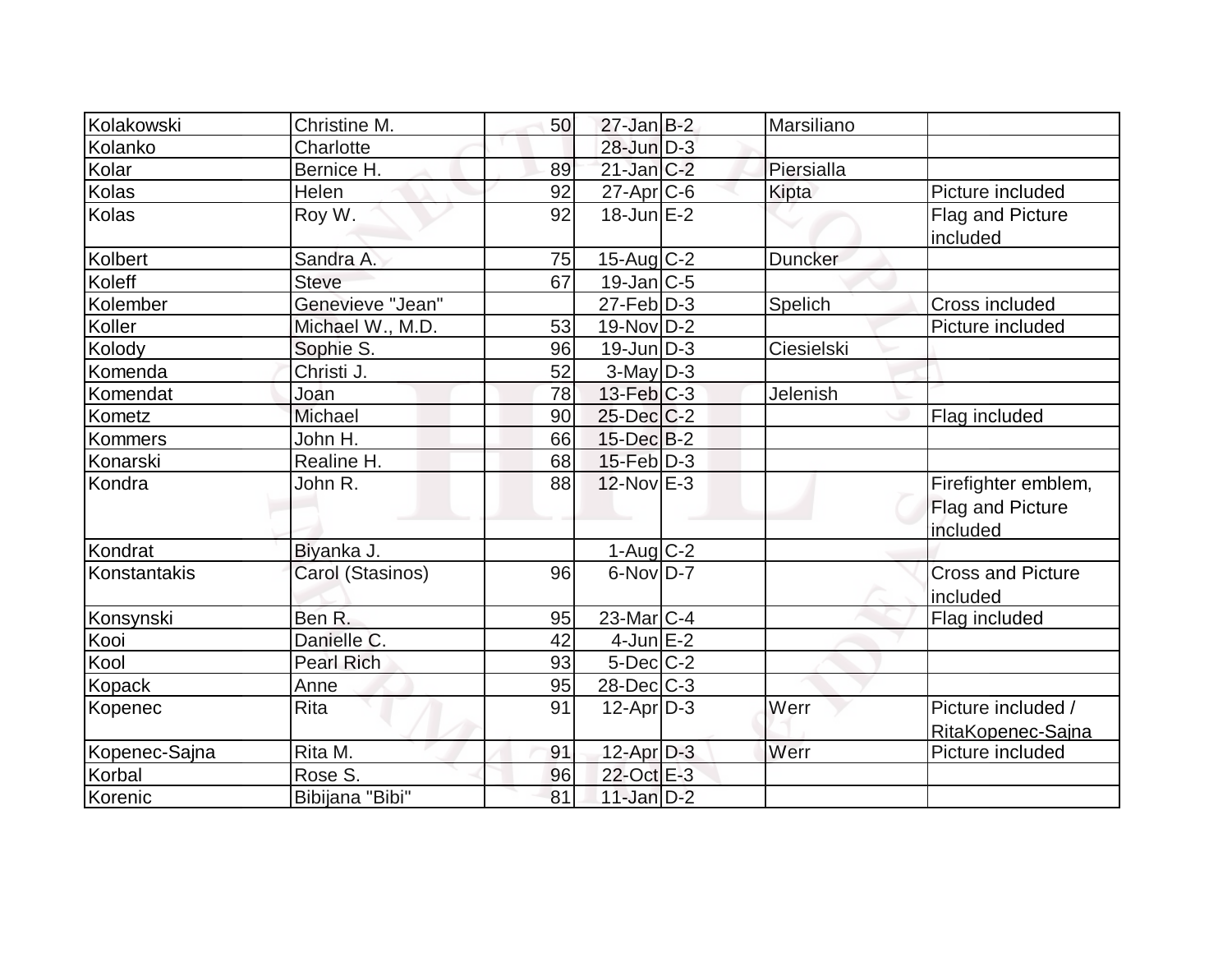| Koritko       | Genevieve V. "Jenny"                 | 90              | $1-Jan$ D-4       |                   |                              |
|---------------|--------------------------------------|-----------------|-------------------|-------------------|------------------------------|
|               | "Genny"                              |                 |                   |                   |                              |
| Kornmann      | Jarold Hans "Jerry"                  | 86              | 20-May C-3        |                   | Flag included                |
| Korpas        | Joseph A.                            | 86              | $3$ -Jun $ C-2 $  |                   | Flag included                |
| Kory          | Margaret E. "Midge"                  | 93              | $16$ -Nov $ C-4 $ |                   |                              |
| Kosakowski    | Cecelia M.                           | 89              | $8$ -Dec $B$ -2   | <b>Blicharski</b> |                              |
| Koscho        | Daniel T.                            |                 | $20$ -May C-2     |                   | Flag included                |
| Koselke       | James L. "Kozy"                      | 84              | $23-Sep C-3$      |                   |                              |
| Kosinski      | Carl A.                              | 55              | $6$ -Mar $D$ -6   |                   |                              |
| Kosinski      | Mary T.                              |                 | $30$ -Jan $ C-3 $ | Pavnica           |                              |
| Koslow        | Eve T.                               | 96              | $7-Sep C-4$       | Wegrzyn           |                              |
| Kosovich      | Mildred                              | 92              | $29$ -Mar $C-2$   | Shiyan            | <b>Cross included</b>        |
| Kostbade      | Clarabelle "Clara"                   | 88              | $21$ -Jun $D-2$   | Loggie            |                              |
| Koster        | James M.                             | 70              | $6$ -Nov $D-6$    |                   | Flag and Picture<br>included |
| Koster        | James M.                             | 70              | 29-Oct E-3        |                   | Flag and Picture<br>included |
| Koster        | Joan                                 | 78              | $17$ -Jan D-2     | De Breaux         |                              |
| Kotecki       | Virginia                             | 100             | $26$ -Jan $ C$ -6 | Delong            | Virginia Cochran<br>Kotecki  |
| Kotik         | Dorothy Rae                          | 75              | 18-Jul C-3        |                   |                              |
| Kotyuk        | <b>Beverly Ann "Miss</b><br>Beverly" | 72              | $6$ -Apr $C$ -6   | Contreman         |                              |
| Kotzer        | Judy A.                              | 72              | $20$ -Oct B-2     |                   |                              |
| Kouremetis    | Clara                                | 89              | $25$ -Jul $C-3$   | <b>Maragos</b>    | Cross included               |
| Kovacich      | Milan                                | 61              | 13-Feb C-2        |                   |                              |
| Kovacik       | Peter J. (Pete)                      | 86              | 31-Jul C-3        |                   | Picture included             |
| <b>Kovack</b> | Lottie A.                            | 88              | $11-Oct$ $C-3$    | Tomera            |                              |
| Koval         | Thomas J., Sr. "Tom"                 | 84              | $8$ -Oct $E-3$    |                   | Flag included                |
| Kovan         | Kathleen F.                          | 73              | $31$ -Aug C-5     |                   |                              |
| Kowal         | Alan C.                              | $\overline{70}$ | $16$ -Dec $ C-2 $ |                   | Picture included             |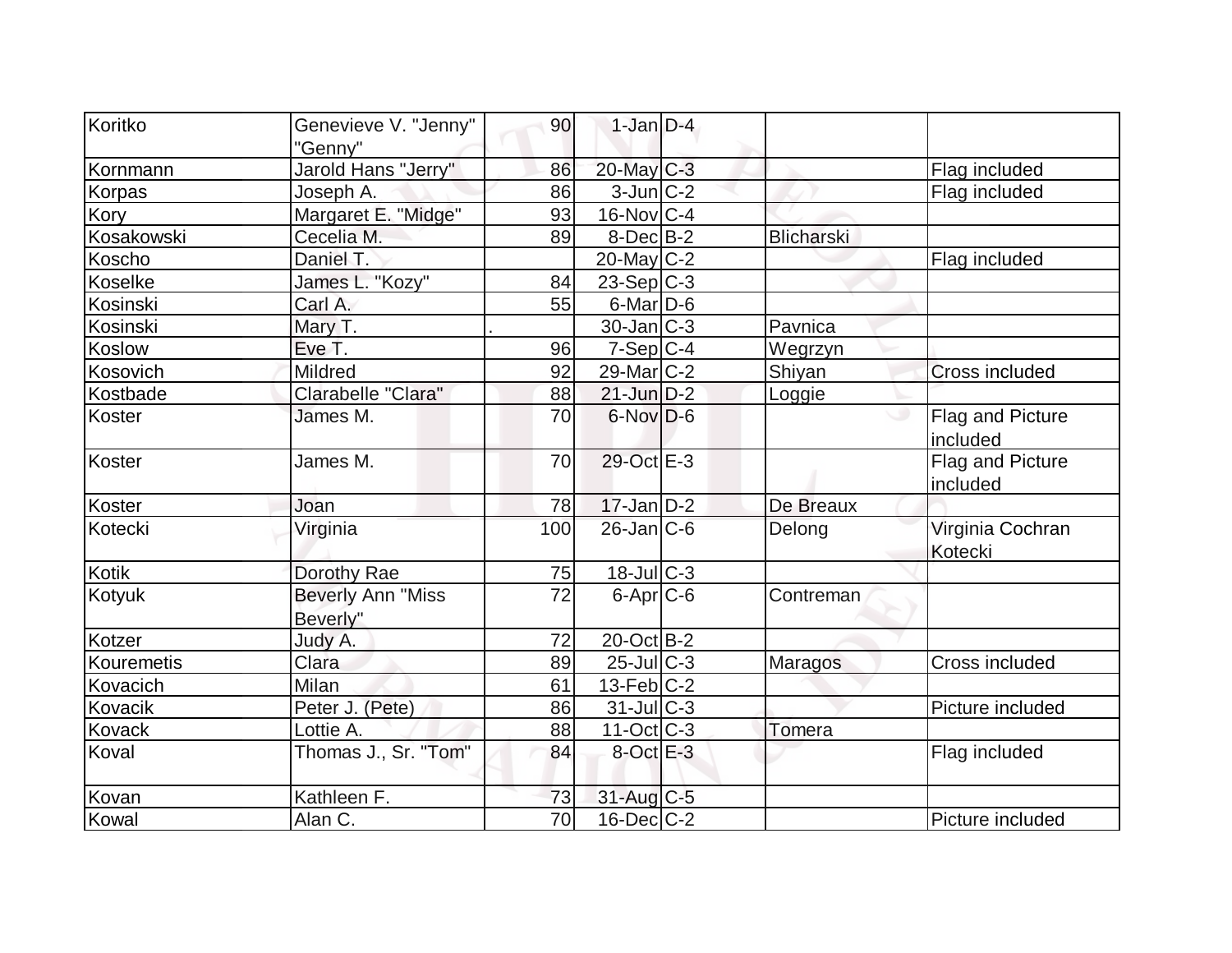| Kowal            | Frances "Fran"                   | 94     | $3-Sep$ $E-2$     | Yanas            |                                      |
|------------------|----------------------------------|--------|-------------------|------------------|--------------------------------------|
| Kowalczyk        | Joanne                           | 63     | 28-Nov C-2        |                  |                                      |
| Kowalczyk        | Mary C.                          | 89     | 4-Nov C-2         |                  |                                      |
| Kowalisyn        | Emma Rose                        | Infant | $8-Nov D-2$       |                  | <b>Baby Emma Rose</b><br>Kowalisyn   |
| Kowalisyn        | Margie                           | 91     | $12$ -Jun $ C-2 $ |                  |                                      |
| Kowalski         | Otolia                           | 87     | $20$ -Feb $ C-3 $ | Walenczak        | Picture included                     |
| Kowalski         | Winifred                         | 82     | $9-Nov$ C-3       |                  | <b>Winifred Mathson-</b><br>Kowalski |
| Kozak            | David George                     | 59     | $20$ -JulC-6      |                  |                                      |
| <b>Kozlowski</b> | Ann Christine, Sister,<br>O.S.F. | 75     | 13-Aug $E-3$      |                  |                                      |
| Kozlowski        | Leo P.                           | 91     | $5$ -May $B-2$    |                  | Flag included                        |
| Kozlowski        | Michael Stephen<br>"Koz"         | 23     | $20$ -Aug $E-2$   | Picture included |                                      |
| Kozlowski        | Ronald E.                        | 75     | $12$ -Aug C-3     |                  |                                      |
| Kozlowski        | Stanely J. "Baker"               | 87     | $31$ -May D-3     |                  | Flag included                        |
| Kozy             | Joseph L.                        | 82     | $3$ -May $D-3$    |                  | Flag included                        |
| Kraclet          | Charelene                        | 59     | 18-Sep C-3        |                  |                                      |
| Krajci           | George J.                        | 85     | $27-Oct$ B-2      |                  |                                      |
| Kralek           | Norene E.                        | 67     | $23$ -Nov $ C-3 $ |                  |                                      |
| Krally           | Michael Joseph                   | 57     | $1-May D-3$       |                  |                                      |
| <b>Kras</b>      | Leonard J.                       | 88     | 6-Nov D-7         |                  |                                      |
| Krasinski        | Pamela J.                        | 66     | $31$ -Aug C-4     |                  |                                      |
| Kraswetz         | Helen E.                         | 85     | $17-Oct$ D-2      | Pajagich         |                                      |
| Krause           | Leslie H. "Les"                  | 79     | 30-Nov C-3        |                  |                                      |
| <b>Krause</b>    | Marylyn M.                       | 76     | $27$ -Nov $D-2$   | Thrall           | Picture included                     |
| Krawczenia       | David                            | 48     | $4$ -Dec $D-3$    |                  |                                      |
| Krawczyk         | Dorothy S.                       | 81     | 12-Dec C-2        | <b>Schreurs</b>  |                                      |
| Krawczyk         | John S.                          | 85     | $18$ -Feb $C-3$   |                  | Flag included                        |
| Krawczykowski    | Robert J.                        | 62     | $3$ -Jan $D-3$    |                  |                                      |
| Kregel           | Pearl Ruth "Annie"               | 91     | $1$ -Jun $ C$ -6  |                  | Picture included                     |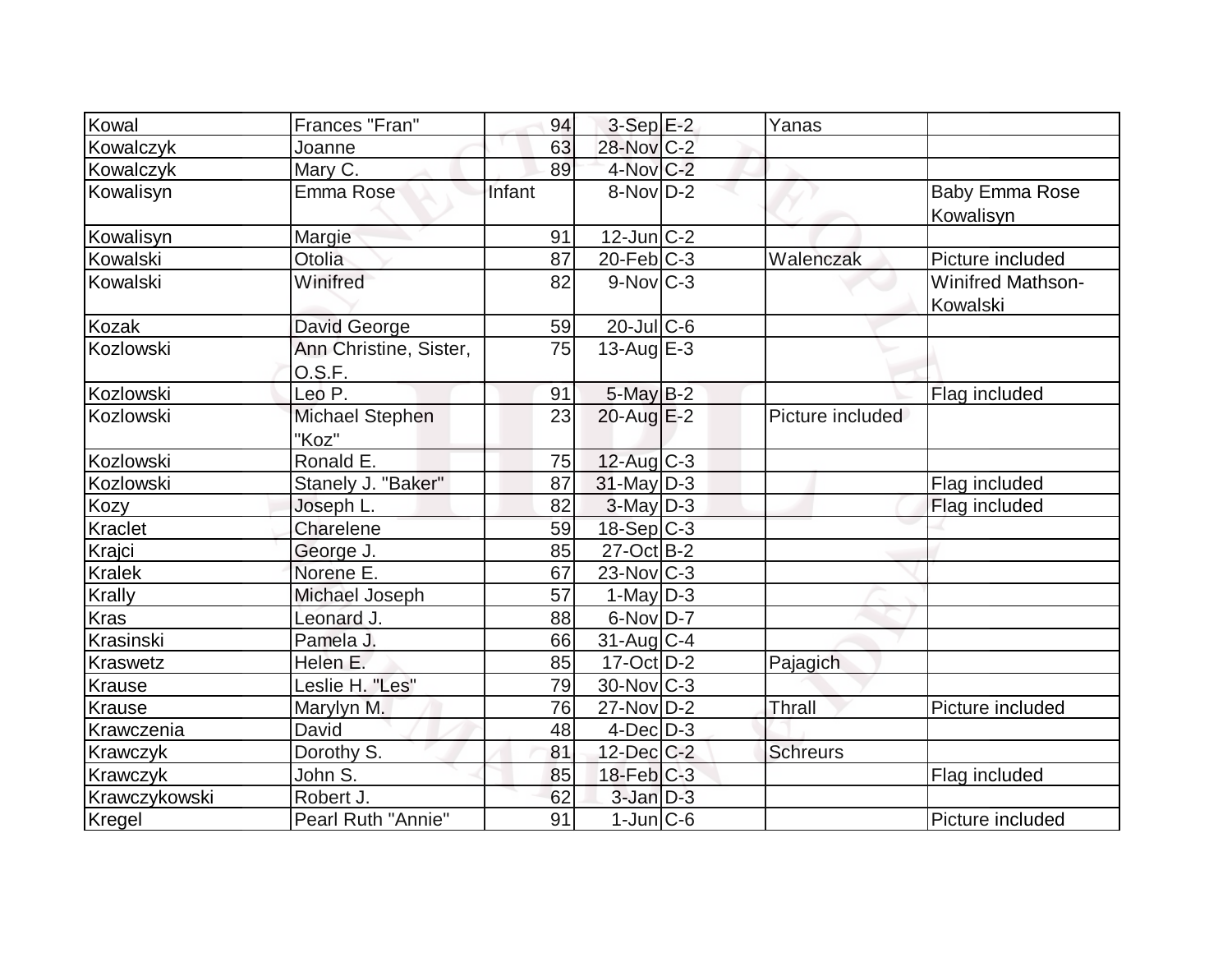| Kremer         | Glen J.                        | 88 | $13$ -Nov $ C-3 $ |                 | Flag and Picture |
|----------------|--------------------------------|----|-------------------|-----------------|------------------|
|                |                                |    |                   |                 | included         |
| Krilish        | John L.                        | 87 | $21$ -Dec $ C-4 $ |                 | Flag included    |
| <b>Kristek</b> | Joseph P. "Jeff"               | 84 | $11$ -May C-5     |                 | Flag included    |
| Kristoff       | William Michael, Sr.<br>"Bill" | 83 | $23$ -Jul $E-3$   |                 |                  |
| Krohn          | Ethel M.                       | 87 | $28$ -Jul B-2     |                 |                  |
| Krok           | James G.                       | 66 | $5$ -Aug $C-2$    |                 | Picture included |
| Kroll          | Russell R.                     | 75 | $31$ -May $D-2$   |                 |                  |
| Krontz         | Max M.                         | 81 | $2$ -May $C-3$    |                 |                  |
| Krop           | Richard A. "Rick"              | 63 | $10$ -Aug $C-3$   |                 |                  |
| Krowiarz       | Eugenia                        | 90 | $27-Oct$ B-3      | Komenda         |                  |
| Krucina        | Ethel I.                       | 89 | $8$ -Jan $E-2$    | Barta           |                  |
| Krucina        | Matthew "'Butch"               | 85 | $27$ -Jul $C$ -4  |                 | Flag included    |
| Krueger        | Bonnie R.                      | 62 | $25$ -Jan B-3     |                 |                  |
| Krueger        | Carole Ann                     | 81 | 20-Nov C-3        | <b>Sievers</b>  |                  |
| Krueger        | Lorraine "Lorrie"              | 75 | $16$ -Oct $C$ -3  | Zubeck          | Picture included |
| Kruger         | Clara A.                       | 80 | 12-Nov E-3        |                 |                  |
| Kruit          | Rick D.                        | 51 | $8$ -Oct $E-3$    |                 | Picture included |
| Krupa          | <b>Rosalie</b>                 | 89 | $27$ -Jun $ C-2 $ | Gercken         |                  |
| Krupinski      | John R., Jr. "Jacek"           | 80 | 29-Jan E-2        |                 | Flag included    |
| Kruse          | Norman R. "Bill"               | 72 | $14$ -Apr $ B-2 $ |                 |                  |
| Krygier        | Edward M. "Mr. K."             | 78 | $4-Feb$ C-2       |                 |                  |
| Krzyston       | Edward A.                      | 66 | $8-Oct$ $E-3$     |                 |                  |
| Kubacki        | Patricia M. "Pat"              | 87 | $26-Sep C-2$      | <b>McCarthy</b> |                  |
| Kubik          | Edward J.                      | 83 | $2$ -Feb $ C-4 $  |                 |                  |
| Kucan          | Mike J.                        | 96 | $7$ -Jan $ C-2 $  |                 | Picture included |
| Kucharski      | Joseph John "Papa<br>Joe"      | 90 | $22$ -May C-3     |                 | Flag included    |
| Kucsera        | Gerald "Jerry"                 | 62 | $6-Sep$ $C-2$     |                 |                  |
| Kucsera        | Mary Jean                      | 79 | $4$ -Nov $C-2$    |                 |                  |
| Kuczwara       | David H.                       | 52 | $20$ -Feb $ C-3 $ |                 | Picture included |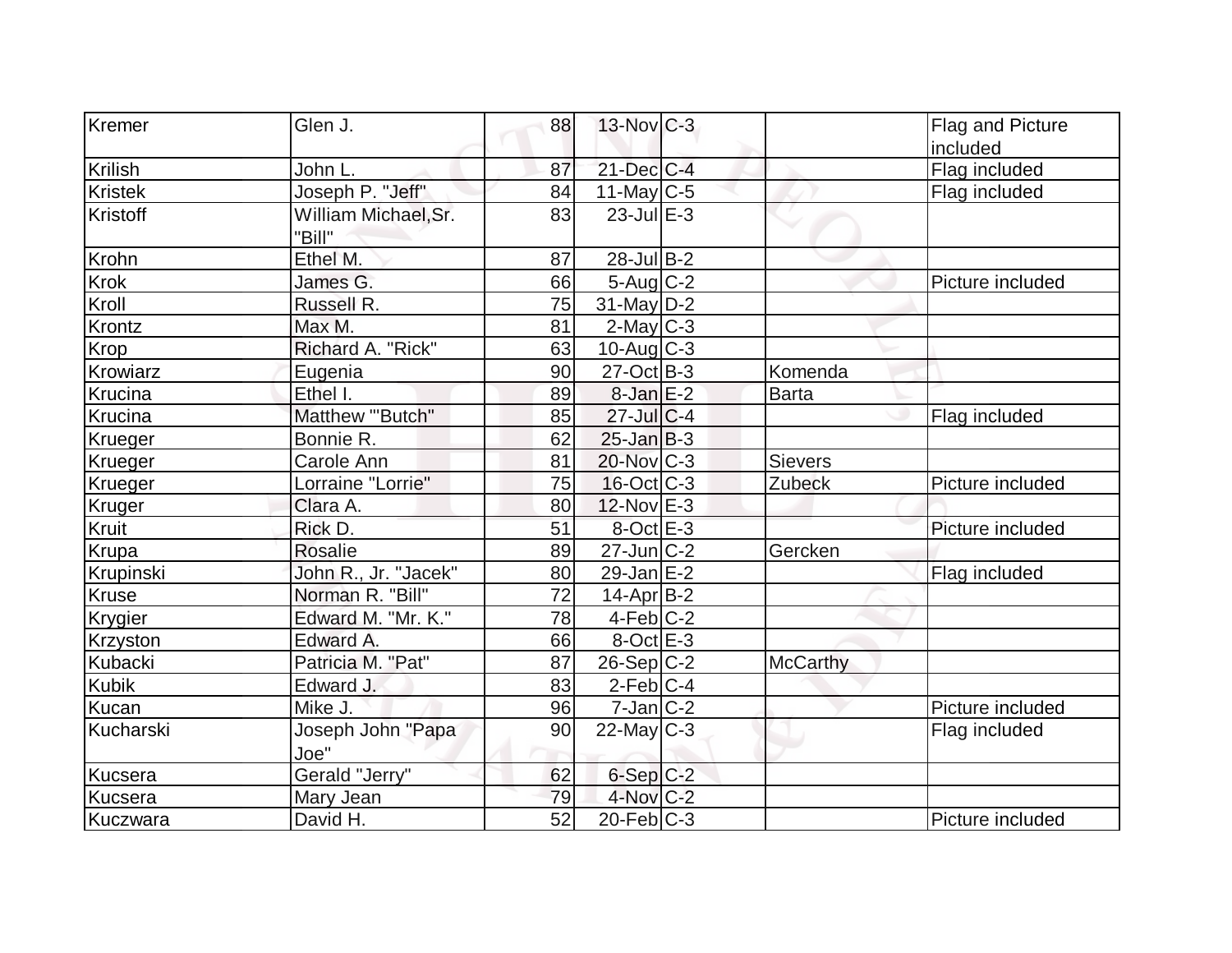| Kuechenberg    | Mary Ann            | 83              | $9$ -Jul $E-3$         |          |                            |
|----------------|---------------------|-----------------|------------------------|----------|----------------------------|
| Kuehn          | Herbert A.          | 92              | $18$ -Dec $C-2$        |          |                            |
| Kuenzig        | John K. "Jack"      | 92              | $5$ -Feb $E-3$         |          |                            |
| Kufrovich      | Sophia A.           | 84              | 28-Mar <sub>D</sub> -2 |          | Cross included             |
| Kugler         | George K.           | 92              | $25$ -May C-6          |          | Flag included              |
| <b>Kuhn</b>    | Joseph C.           | 56              | $26$ -Oct $ C-3 $      |          |                            |
| Kuiper-Miller  | <b>Beverly Jean</b> | 75              | $14$ -Jun $D-2$        | Eylander |                            |
| Kujaca         | Robert T.           | $\overline{73}$ | $23$ -Dec $C$ -2       |          |                            |
| Kujanik        | Joseph A.           | 88              | $4$ -Dec $D-3$         |          | Flag included              |
| Kujawski       | Mary L.             | 90              | $5$ -Jan $ C-3 $       | Lavin    |                            |
| <b>Kulczyk</b> | Helen               | 92              | $11-Dec$ D-2           | Petrick  |                            |
| <b>Kulik</b>   | Alexander A., Jr.   | 85              | $19$ -Jun $ D-3 $      |          | Picture included           |
| <b>Kulik</b>   | Dolores "Lorrie"    | 78              | 18-May C-4             |          |                            |
| Kulka          | Janet H.            | 85              | $21$ -Jul B-2          |          |                            |
| Kullerstrand   | Douglas E.          | 67              | $11$ -May C-5          |          | $\overline{K}$ of C emblem |
|                |                     |                 |                        |          | included                   |
| Kundrat        | Richard J. "Ric"    | 56              | $17$ -Jan D-2          |          |                            |
| Kuntarich      | <b>Robert Louis</b> | 88              | $27$ -May C-3          |          |                            |
| Kuntz          | Laura Ann           | 85              | $3$ -May $D-3$         |          |                            |
| <b>Kurek</b>   | Lotte R.            | 97              | $2$ -May C-2           | Wochadlo | Picture included           |
| Kurella        | Florence            | 87              | $10$ -Feb $ C-4$       | Pramuk   | Picture included           |
| <b>Kurtis</b>  | Naoumis "Norman"    | 80              | $24$ -May D-2          |          | Cross included             |
| Kurylo         | Frances R.          | 90              | $17$ -Jul $ C-3 $      | Wojtyna  |                            |
| <b>Kuss</b>    | Thomas L.           | 83              | $4-Feb C-2$            |          |                            |
| Kuta           | Edward W.           | 87              | $18$ -Mar $ C-2 $      |          |                            |
| Kuta           | Rosalie A.          | 71              | 1-Jul C-3              |          |                            |
| Kutaj          | Katherine           | 92              | $19$ -Dec $C-3$        | Ondas    |                            |
| Kutch          | Gerald J.           | 81              | $10$ -Dec $D$ -2       |          |                            |
| Kuyachich      | Gelsomina "Jasmine" | 86              | $24$ -Feb $B-2$        | Leonardi |                            |
| Kuzydym        | Stanely J.          | 93              | $22$ -Aug C-2          |          | Flag included              |
| Kvedaras       | Alfons M.           | 85              | $2$ -Feb $ C-4$        |          | Flag included              |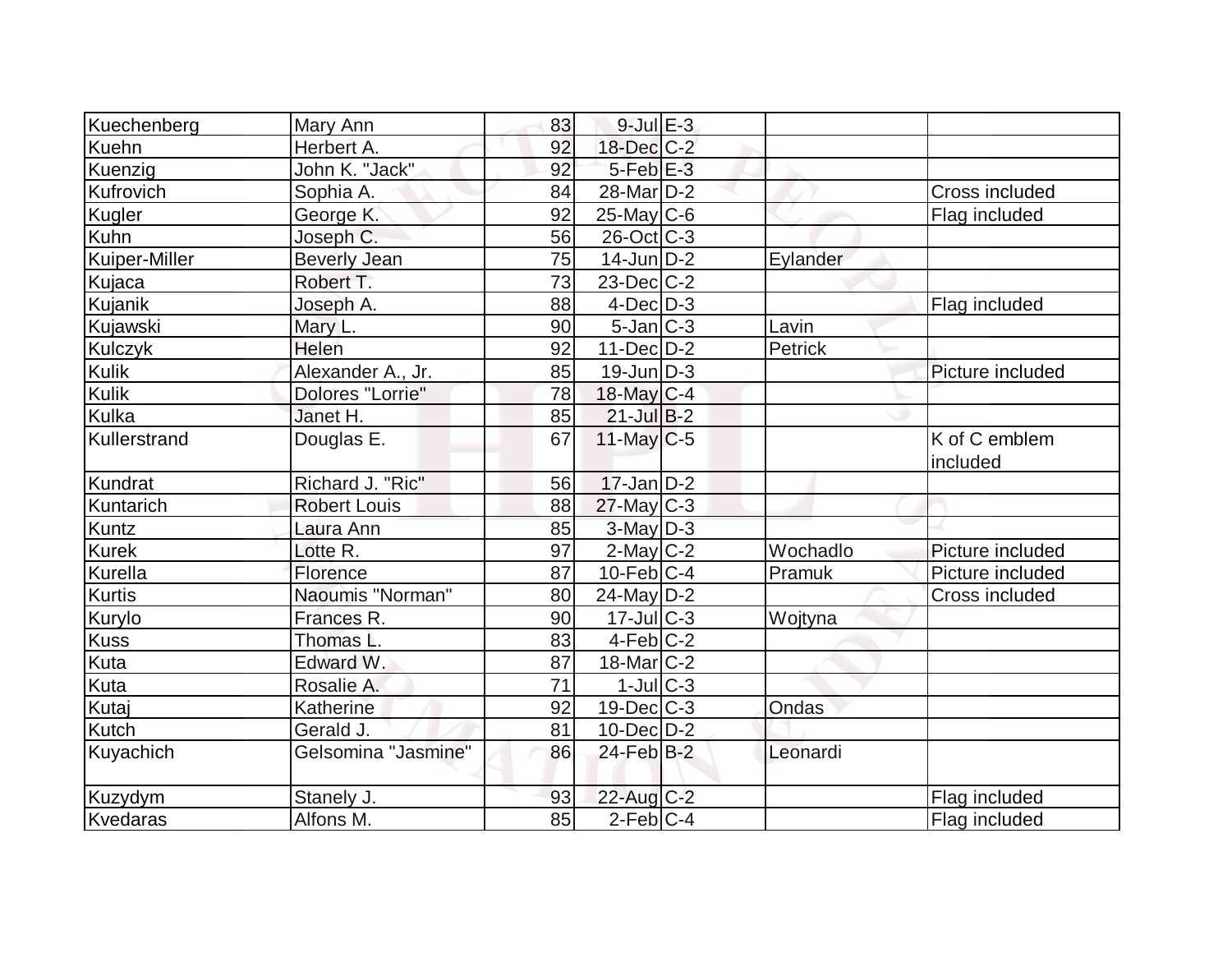| Kwapick     | Robert V.            | 84              | $4$ -Dec $D-3$    |                | Picture included     |
|-------------|----------------------|-----------------|-------------------|----------------|----------------------|
| Kwiat       | Charles J.           | 89              | 30-Nov C-3        |                | Flag included        |
| Kwiatkowski | Floence V.           | 82              | $8-Sep$ $B-2$     | <b>Ulaszek</b> |                      |
| Kwilasz     | Henry J.             | 86              | $19$ -Jun $D-3$   |                | Flag included        |
| Kyle        | Fred L., Sr.         | 77              | 29-Oct E-3        |                |                      |
| La Bounty   | Gordon F.            | 79              | $1$ -Jun $ C$ -6  |                | Flag included        |
| La Mantia   | Philip James "Jim"   | 70              | $14$ -Apr $ B-2 $ |                |                      |
| LaBanca     | Anthony              | $\overline{87}$ | $7$ -Dec $ C-3 $  |                | Flag included        |
| LaBounty    | Dorothy M.           | 80              | $26$ -Feb $E-3$   | Rufer          |                      |
| LaBounty    | Gordon F.            | 79              | $31$ -May D-3     |                | Flag included        |
| LaBrie      | <b>Margaret Mary</b> | 84              | 31-Dec E-3        | <b>Hibbs</b>   |                      |
|             | "Marge"              |                 |                   |                |                      |
| LaBuda      | Alfred J.            | 93              | 28-May E-3        |                |                      |
| LaCosse     | James, Sr. "Big Jim" | 65              | $5$ -Jan $C-3$    |                |                      |
| Lacotta     | Ralph W.             | 87              | $9$ -Dec $C-2$    |                |                      |
| Lafever     | Irene                | 92              | $8$ -May $C-3$    |                | Flag included        |
| Lahaie      | Eugene               |                 | $30-Sep C-2$      |                | Flag and Picture     |
|             |                      |                 |                   |                | included (see Joyce  |
|             |                      |                 |                   |                | Lahaie)              |
| Lahaie      | Joyce                |                 | $30-Sep C-2$      |                | Flag and Picture     |
|             |                      |                 |                   |                | included (see Eugene |
|             |                      |                 |                   |                | Lahaie)              |
| Laird       | Marilyn P. "Peggy"   | 87              | $4$ -Mar $C-3$    | Poe            |                      |
| Lakatos     | Helen C.             | 94              | $11$ -May C-6     |                |                      |
| Lakin       | Norine K. "Rene"     | 89              | $2-Apr$ E-3       | Seward         |                      |
| Lamb        | Earl "Glenn"         | 87              | 9-Sep C-3         |                |                      |
| Lamb        | Melvin D.            | 88              | $5$ -Jun $ C-3 $  |                | Flag included        |
| Lamb        | Wendell O.           | 84              | $20-Sep C-2$      |                |                      |
| Lamb        | William T.           | 64              | $11-Feb$ C-3      |                |                      |
| Lambert     | Gerald A.            | 79              | $7-Sep C-4$       |                |                      |
| Lamp        | Patricia D.          | 59              | $11-Sep C-3$      |                |                      |
| Lampkin     | Eliza "Sis"          | 90              | $1$ -May $D-3$    |                |                      |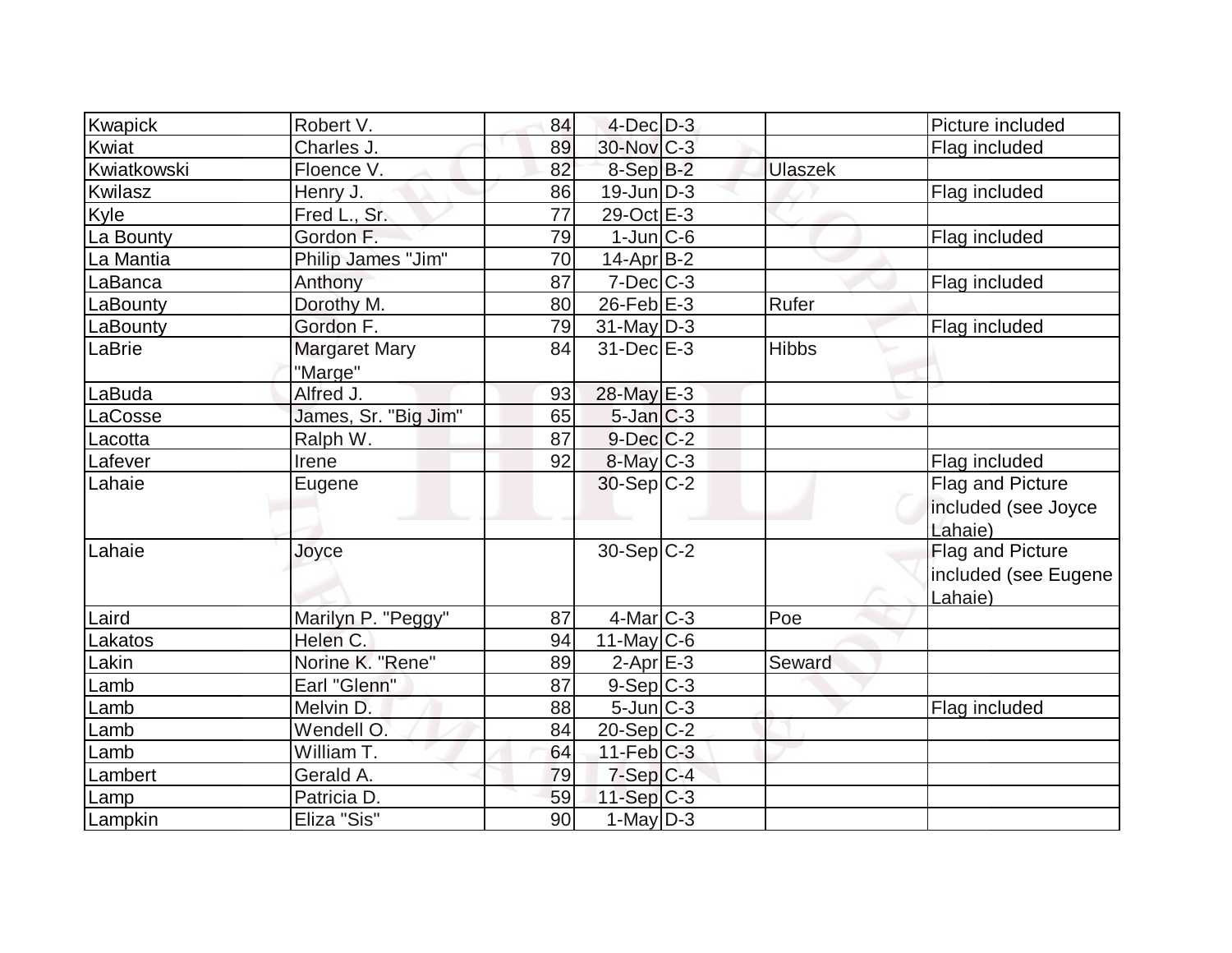| Lamy        | Eugene E.            | 96             | 18-May C-4              |          | Flag included             |
|-------------|----------------------|----------------|-------------------------|----------|---------------------------|
| Landay      | Marshall E.          | 86             | $4$ -Apr $C-2$          |          | Star of David included    |
| Landon      | Mary M.              | 80             | Aug-39 C-3              | Chandler | Picture included          |
| Lane        | Jeffrey D.           | 56             | $14$ -Nov $ C-2 $       |          |                           |
| Laney       | Allen Robert, Sr.    | 51             | $10-Sep$ $E-3$          |          |                           |
| Lange       | Robert E. "Bob"      |                | $23$ -Aug C-3           |          |                           |
| Lange       | Sophie L.            | 84             | $21-Sep C-5$            |          |                           |
| Lanman      | John Unger           | 88             | $6$ -Aug $E$ -3         |          | Picture included          |
| Lapaich     | Helen                | 95             | $4$ -Mar $ C-2 $        |          |                           |
| Lappie      | Harold F.            | 91             | $10$ -May $D-2$         |          |                           |
| Lara        | Miguel G.            | 88             | $5-NovA-12$             |          | Flag included             |
| Largent     | Linda Lou            | 67             | 19-Mar $E-3$            | Shearer  | Picture included          |
| Larkin      | Margaret "Char"      | 84             | $29$ -Aug C-2           | Nihiser  | Picture included          |
| Larocca     | Nada Rakich          |                | $22$ -Jan $E-2$         |          | Cross included            |
| Larsen      | Alyce M.             | 81             | $22$ -Jun $ C-6$        |          | Alyce M. Hoehn-<br>Larsen |
| Larsen      | Robert L.            | 84             | $25$ -Jan $B-2$         |          | Flag included             |
| Larson      | Dorothy M.           | 91             | 31-Jul C-3              | Duggan   | Picture included          |
| Larson      | Harry A.             | 94             | $4-Apr$ <sub>C</sub> -2 |          | Flag included             |
| Larson      | <b>Herbert Allen</b> | 80             | $25$ -Jan B-3           |          |                           |
| Larson      | Irene G.             | 52             | $28$ -Jan $ C-3 $       | Tomko    |                           |
| Larson      | Norma M.             |                | 96 Ocdtober C-4<br>26   | Grages   |                           |
| Larson      | <b>Susan Louise</b>  | 63             | $29$ -JulC-3            | Kuna     | Picture included          |
| Lash        | David                | 74             | $1-Aug$ $C-3$           |          | Cross included            |
| Laska       | <b>Blake Michael</b> | 31/2<br>months | $14$ -Feb $E-3$         |          |                           |
| Laskowski   | Esther T.            | 92             | $3$ -Apr $D-3$          |          | Cross included            |
| Latasiewicz | Doris Ann            | 83             | $14$ -Feb $E-3$         | Huebner  |                           |
| Latimer     | Mildred Irene        | 82             | $23$ -Feb $C$ -6        |          | Picture included          |
| Latta       | Donald Anthony       | 73             | $29$ -Apr $C-2$         |          |                           |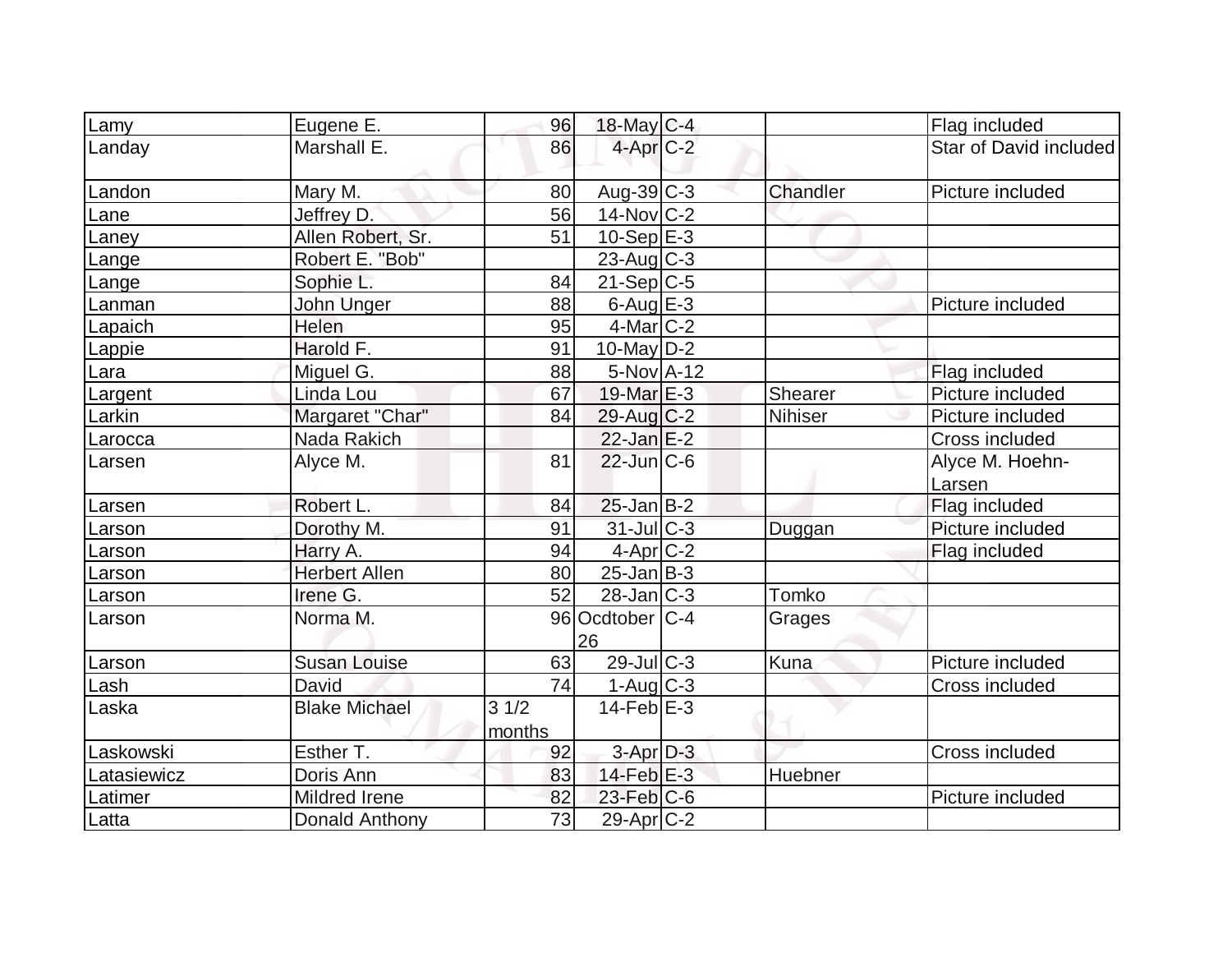| <u>ILau</u>    | Leanne                | 74 | $16$ -Dec $C-2$   |                  |                              |
|----------------|-----------------------|----|-------------------|------------------|------------------------------|
| Laudani        | JoAnn                 | 75 | 28-Oct C-3        |                  |                              |
| Lauder         | <b>Cameron Andrew</b> | 16 | $20-Sep C-2$      |                  | Picture included             |
| Laudermilk     | Leola "Marge"         |    | $28$ -May $E-3$   |                  |                              |
| Lauer          | Jo Ellen "Joby"       | 88 | 26-Oct C-4        | Lynch            |                              |
| Lauer          | Louise D.             | 78 | $28$ -Dec $C-2$   | <b>Biancardi</b> |                              |
| Laviolette     | William Ray "Billy"   | 33 | $26$ -Jan $ C$ -6 |                  |                              |
| Law            | David Harold          | 73 | $24$ -Jun $C-3$   |                  |                              |
| Law            | Marie S.              | 91 | $18-Sep C-3$      |                  |                              |
| Lawinski       | Betty E.              | 77 | $19$ -Jun $ D-3 $ | Harney           | Picture included             |
| Lawrence       | Ina Jean              | 89 | $13$ -JulC-6      |                  |                              |
| Lawrence       | Josephine             | 93 | $27$ -May C-2     |                  |                              |
| Lawrence       | Marie O.              | 60 | $28$ -Jul B-2     |                  |                              |
| Laws           | Marshall C.           | 65 | $20$ -Feb $C-3$   |                  | Flag and picture<br>included |
| Lawson         | Michael D.            | 55 | 22-Dec B-2        |                  |                              |
| Layman         | Colene Jo             | 69 | $2-Feb C-4$       | Wingo            |                              |
| Layman         | Grace                 | 64 | $1-Dec$ B-2       | <b>Hesek</b>     |                              |
| Layman         | Maria Helen R.N.      | 62 | $24$ -Jul $C-3$   | Naumenko         |                              |
| Leahy          | George E. "Gene"      | 86 | $26$ -Nov $ D-3 $ |                  |                              |
| _ech           | Henry V., Jr.         | 58 | $16$ -May C-3     |                  |                              |
| Ledderborge    | Patricia M.           | 86 | $2$ -May $C-3$    |                  |                              |
| LeDonne        | Syrena                | 93 | $30-Sep C-2$      | Moore            |                              |
| -ee            | <b>Robert Edward</b>  | 72 | 20-Dec D-2        |                  |                              |
| Lehocky        | Amelia "Mollie"       | 94 | $18$ -Jan D-3     | Odorizzi         | Picture included             |
| Leimbacher     | <b>Russell</b>        | 82 | $8-Oct$ $E-3$     |                  |                              |
| <b>LeJeune</b> | Taylor E.             | 23 | $28$ -Dec $ C-4 $ |                  |                              |
| Lekich         | Milan                 | 49 | 16-Oct C-2        |                  | <b>Cross included</b>        |
| Lemus          | Patricia M. "Paddy"   | 56 | $6$ -Dec $D-2$    | Craig            |                              |
| Lenart         | John A. "Fido"        | 93 | $7$ -Dec $C$ -3   |                  | Flag included                |
| Lenkey         | Joseph Richard        | 93 | 26-Feb E-3        |                  |                              |
| Lenor          | Eddie "Rooster"       | 82 | $22$ -Mar $B-2$   |                  |                              |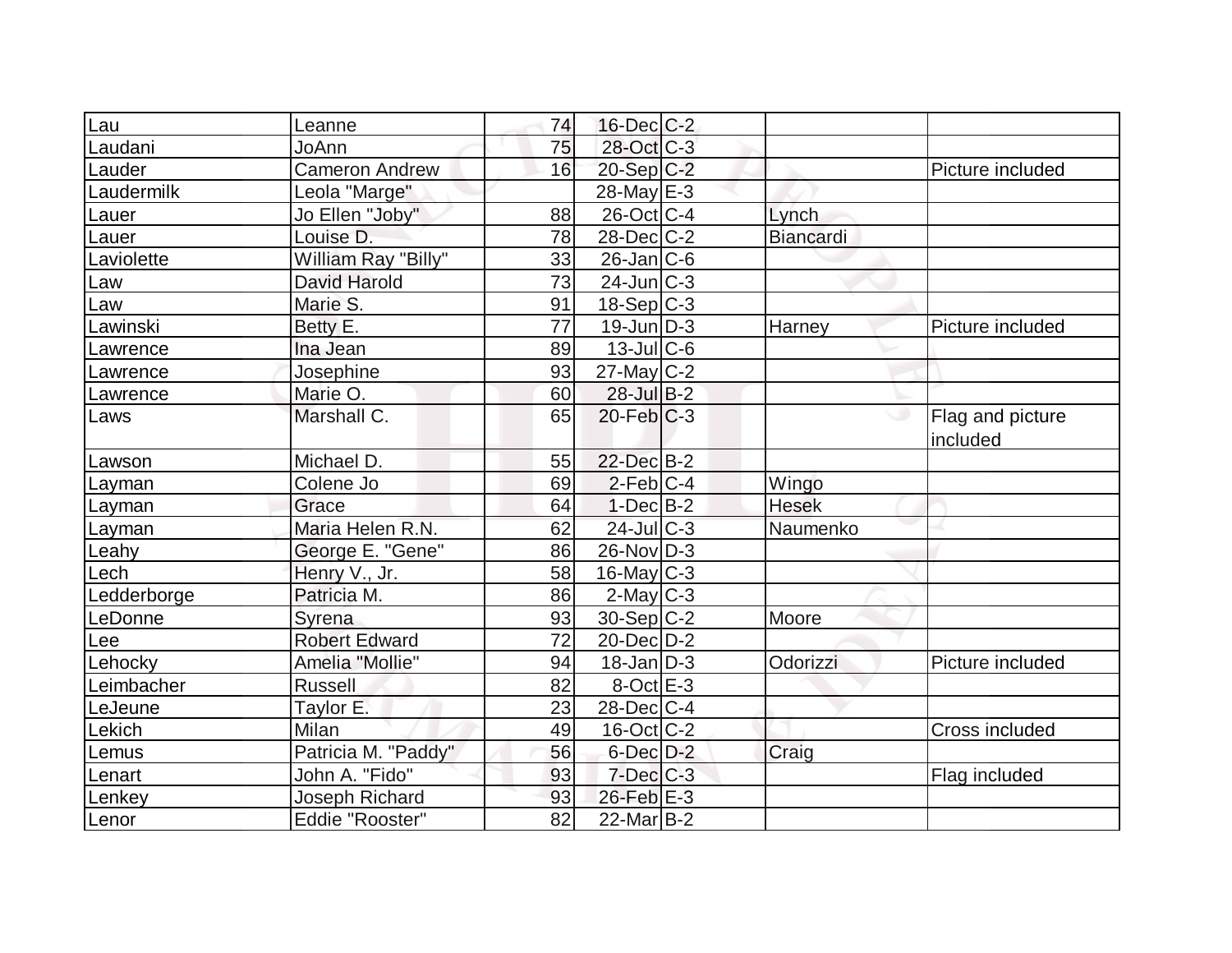| Lenting     | Corrie                         |    | $3-Feb B-2$       |           |                     |
|-------------|--------------------------------|----|-------------------|-----------|---------------------|
| Lenzo       | Carmen J.                      | 83 | 13-Nov C-3        |           |                     |
| Lenzo       | Frank                          | 79 | $30$ -Apr $E-3$   |           | Picture included    |
| Leon        | David "Diamond<br>Dave"        | 69 | $22$ -Oct $E-3$   |           | Picture included    |
| Leonakis    | Sophia                         | 94 | $22$ -May C-3     |           | Cross included      |
| Leonard     | Katherine R.                   | 90 | $8$ -Aug $D-3$    | Schrieber | Picture included    |
| Leonard     | Loretta Helen                  | 78 | $10$ -Feb $ B-2 $ | Brown     |                     |
| Leonhardt   | Marie E.                       | 56 | 13-Jul C-6        |           |                     |
| Leow        | Clara W.                       | 96 | $6$ -Feb $D-7$    | Weeks     | Clara W. Eaton Loew |
|             |                                |    |                   |           | / Picture included  |
| Lepley      | David Alan                     | 49 | $24$ -Jan $E-3$   |           | Picture included    |
| Lepley      | Donald D.                      | 76 | $3-Sep$ $E-2$     |           | Flag included       |
| Lepp        | Carolyn J.                     | 75 | $28-Oct$ $C-3$    | Martin    | Picture included    |
| Lesko       | <b>Margaret Melcher</b>        | 88 | $13$ -Mar $ C-3 $ | Knopic    | Picture included    |
| Leslie      | Mildred                        | 91 | $24$ -Jan $E-3$   | Carey     |                     |
| Lesmeister  | <b>Dolores Mae</b>             | 82 | $29-Sep B-2$      |           |                     |
| Lesniak     | Kimberly "Kimmy"               | 36 | $9$ -Jul $E-3$    | Sherwood  |                     |
| Lessard     | Duane "Doogie"                 | 50 | $21$ -Mar $C-2$   |           |                     |
| Lestinsky   | Robert H. "Bob"                | 75 | $10$ -Jan D-4     |           | Flag included       |
| Leszczynski | Angeline                       | 73 | $8$ -Oct $E-2$    |           |                     |
| Leuca       | Mary, Dr.                      | 87 | $1$ -Jun $ C$ -6  |           |                     |
| Levack      | John K.                        | 93 | $26$ -May B-2     |           |                     |
| Levander    | Edwin N.                       | 83 | $27$ -Aug E-2     |           | Knights of Columbus |
|             |                                |    |                   |           | emblem included     |
| Levenberg   | <b>Bernard Gross</b>           | 70 | $23$ -Jan $C-2$   |           |                     |
|             | "Buddy"                        |    |                   |           |                     |
| Levin       | Ted                            | 62 | $20$ -Jan $B-2$   |           |                     |
| Lewakowski  | Thaddeus G. "Ted"<br>"Hot Rod" | 59 | $23$ -Feb $ C-5 $ |           |                     |
| Lewandowski | Diana J.                       | 72 | $16$ -Mar $ C-4$  | Kierys    |                     |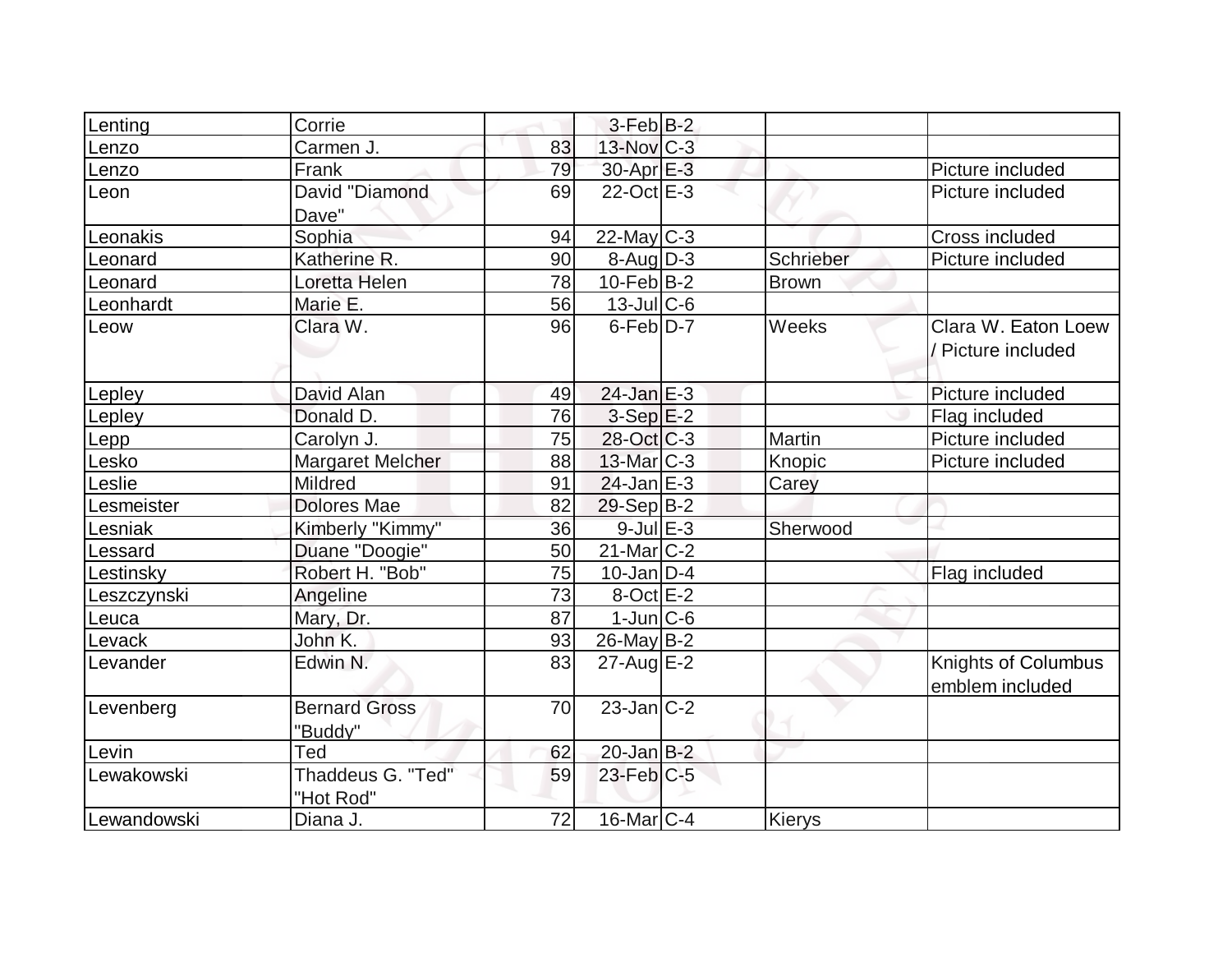| Lewandowski | Mary June                   | 86              | $8$ -Dec $B-2$           | Murphy                |                                         |
|-------------|-----------------------------|-----------------|--------------------------|-----------------------|-----------------------------------------|
| Lewandowski | Michael J.                  | 61              | 20-Dec D-3               |                       |                                         |
| Lewandowski | Richard S.                  | 82              | $15$ -Jul $C-2$          |                       | Flag includd                            |
| Lewandowski | Virginia                    | 93              | $10$ -Feb $C-4$          | <b>Bonkowski</b>      | Full name Virginia<br>Mikos-Lewandowski |
| Lewinski    | <b>Norbert Edwin</b>        | 84              | $4$ -Dec $D-3$           |                       | Picture included                        |
| Lewis       | Marjorie J.                 | 57              | $10$ -Feb $ C-4 $        | <b>Martin</b>         |                                         |
| Leyva       | Anthony D.                  | 94              | $27$ -Mar $ C-3 $        |                       | Flag Included                           |
| Lhotak      | Virginia                    | 70              | $15$ -Feb $ D-4$         | <b>Thedens</b>        | Picture included                        |
| Lieberman   | Mary E.                     | 92              | $18-Nov$ <sub>C</sub> -3 | <b>Barnes Houchin</b> | Cross included                          |
| Lieberman   | Sylvia                      | 86              | $17$ -Jul $ C-3 $        | <b>Rizos</b>          |                                         |
| Liebig      | Dorothy J.                  | 90              | $17$ -Jul $C-3$          |                       |                                         |
| Liebner     | <b>Betty</b>                | 84              | $3-NovB-2$               | <b>Busse</b>          |                                         |
| Lierman     | Frances Virginia            | 89              | $10$ -Aug C-4            |                       |                                         |
| Lietz       | William T., Sr.<br>"Harpo"  | 67              | 27-Aug E-2               |                       |                                         |
| Lightcap    | Helen                       | 97              | $4$ -Aug B-3             |                       | Picture included                        |
| Lightfoot   | Donald Raymond, Sr.         | 79              | $21$ -Dec $C-4$          |                       |                                         |
| Lile-Stalf  | Lark M.                     |                 | $1$ -Jun $ C$ -6         |                       |                                         |
| Lilley      | James "Jim"                 | 66              | $16$ -Mar $ C-4 $        |                       | Emblem and picture<br>included          |
| Limpus      | Brian G.                    | 55              | $4$ -Nov $ C-2 $         |                       |                                         |
| Lincoln     | <b>Jackie Marie</b>         | 49              | $23$ -Jul $E-2$          |                       |                                         |
| Lindemulder | Pamela S.                   | $\overline{57}$ | $12$ -Aug $ C-3 $        |                       |                                         |
| Linder      | <b>Charles Dean "Chuck"</b> | 56              | $24$ -Mar $ B-3 $        |                       |                                         |
| Lindholm    | Jon Robert                  | 54              | $7$ -Jul B-2             |                       |                                         |
| Lindley     | Phyllis J.                  | 62              | $22$ -Jan E-2            | <b>Brown</b>          |                                         |
| Lindsey     | <b>Doris Marie</b>          | 84              | $7-Sep C-4$              | Crowder               |                                         |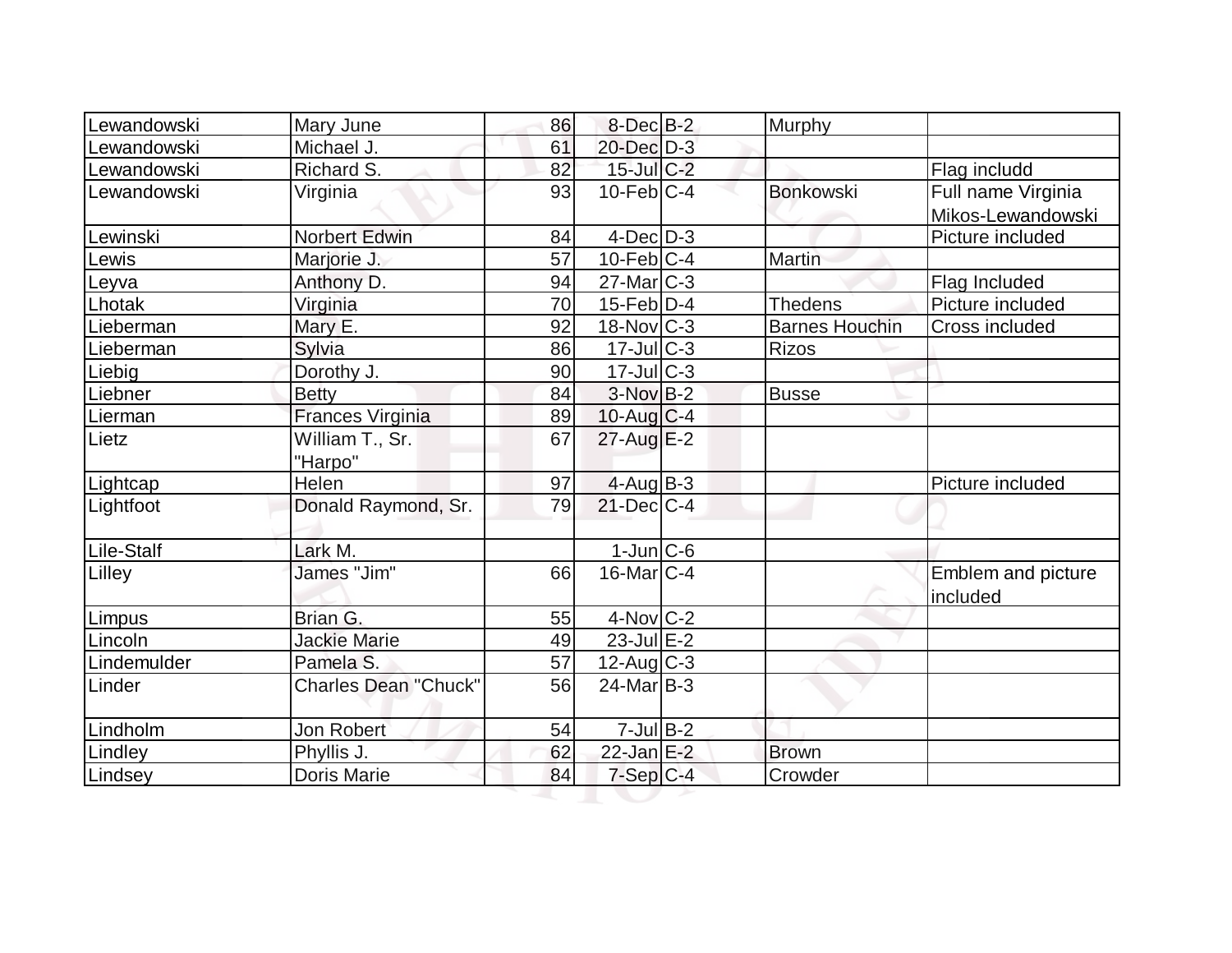| Lindsey   | Tricia H. (Trish)        | 44  | $27$ -Feb $D-2$         | <b>Burke</b>   | Picture included /                   |
|-----------|--------------------------|-----|-------------------------|----------------|--------------------------------------|
|           |                          |     |                         |                | Tricia A.(Lindsey)<br><b>Watkins</b> |
| Linebaugh | Glenna L.                | 78  | $28$ -Apr $ B-2 $       |                |                                      |
| Lineberry | David Eugene             | 64  | $16$ -Nov $ C-3 $       |                |                                      |
| Lines     | Roger M.                 | 85  | $13-Nov$ <sub>C-3</sub> |                | Picture included                     |
| Lint      | James W. "J.W."<br>"Jim" | 81  | $5$ -Oct $ C-4 $        |                |                                      |
| Lint      | <b>Ruth Marie</b>        | 77  | 13-May $C-2$            |                |                                      |
| Linz      | Candace M. "Candi"       | 38  | $23$ -May C-4           |                |                                      |
| Lipka     | Paul B.                  | 84  | $23$ -Mar $ C-3 $       |                |                                      |
| Lipke     | Jean Marie               | 82  | $3-Oct$ D-3             | Kraft          |                                      |
| Lippman   | Michael L.               | 23  | $6$ -Aug $E-2$          |                |                                      |
| Lipsig    | Eloise                   | 95  | $2$ -Feb $ C-4 $        | Milgram        | Star of David included<br>ت          |
| Lipsky    | Mildred G.               | 95  | 12-Aug C-3              | <b>Murray</b>  |                                      |
| Lis       | Adele                    | 92  | $19-Nov D-3$            | Kaleta         |                                      |
| Little    | Bernard E. "Bernie"      | 88  | $5$ -Aug $C$ -3         |                | Picture included                     |
| Little    | Helen I.                 | 87  | $15$ -Nov $D-2$         | Gustafson      |                                      |
| Little    | John E.                  | 71  | $4$ -Nov $ C-2 $        |                |                                      |
| Little    | Rosetta Mae              | 95  | $21$ -Dec $ C-4 $       |                |                                      |
| Lively    | Donna Jean               | 74  | $3$ -Jun $ C-2 $        | Valade         |                                      |
| Lively    | Thelma E.                |     | $5$ -Jun $C-3$          |                |                                      |
| Lloyd     | Curtis "Curt"            | 70  | $20$ -Dec $D-3$         |                |                                      |
| LoCicero  | <b>Vincent James</b>     | 88  | $28-Sep C-3$            |                | Flag and Picture<br>included         |
| Locke     | <b>Rachel Ann</b>        | 100 | $14$ -May E-2           | <b>Dillard</b> |                                      |
| Logan     | Bernard J.               | 85  | $17$ -Aug C-3           |                |                                      |
| Logan     | Eileen M.                | 88  | 26-Feb E-3              |                |                                      |
| Loggins   | <b>Bess</b>              | 87  | 12-Aug C-3              | Anguiano       | Picture included                     |
| Lohse     | Gregory "Greg"           | 44  | $12$ -Apr $D-2$         |                |                                      |
| Lomelin   | Jesus, Jr. "Jess"        | 86  | $10$ -Nov B-2           |                |                                      |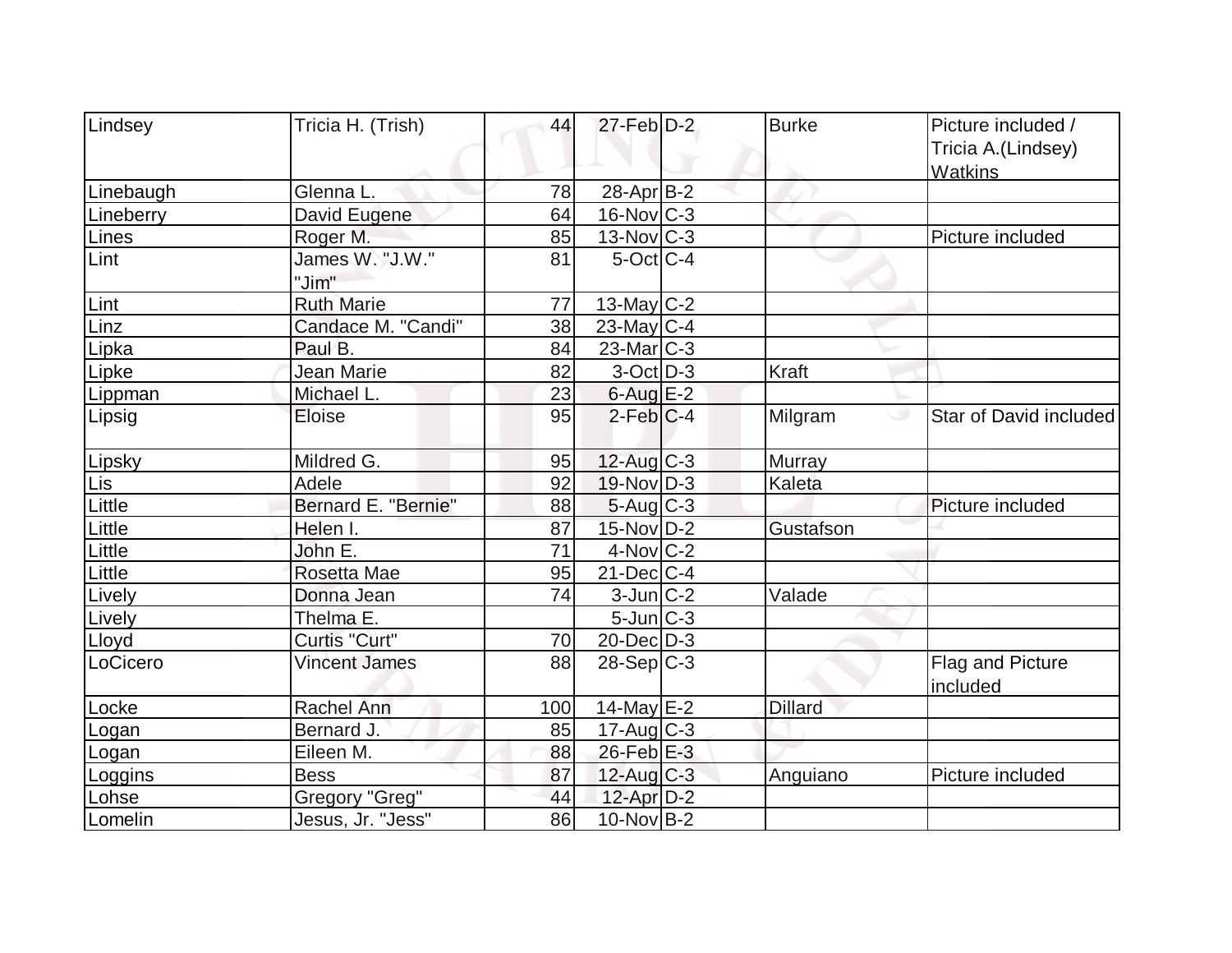| Long       | Beryl                     | 86 | 6-Apr <sub>C-5</sub> |                  |                  |
|------------|---------------------------|----|----------------------|------------------|------------------|
| Long       | David R.                  | 59 | 10-Dec D-3           |                  |                  |
| Long       | Donna A.                  | 47 | $9$ -Jan $C-3$       |                  | Picture included |
| Long       | <b>James Albert</b>       | 72 | $26$ -Dec $C$ -3     |                  | Picture included |
| Longacre   | Marie C.                  | 89 | $22$ -Jul C-3        | <b>Sokit</b>     |                  |
| Loomis     | Susan A.                  | 61 | 10-May $D-2$         |                  |                  |
|            | "Marhmallow"              |    |                      |                  |                  |
| Lopez      | Elias J. "Gus"            | 75 | 29-Sep B-2           |                  |                  |
| Lopez      | Jose A.                   | 75 | $9$ -Mar $ C-3 $     |                  |                  |
| Lopez      | Judith M.                 | 54 | $7 - Aug   D-3$      |                  |                  |
| Lopez      | Mike Angel "Big Mal"      | 64 | $24$ -Apr $ C-3 $    |                  |                  |
|            |                           |    |                      |                  |                  |
| Lopez      | Patricia J.               | 63 | $24$ -Aug $C$ -6     | <b>Bires</b>     |                  |
| Lopez      | Virginia                  | 87 | $27$ -Jul C-4        | Castro           |                  |
| Loquist    | Keith L. "Smoky"          | 76 | $28-Sep C-3$         |                  |                  |
| Lorenzo    | Josephine                 | 95 | 13-Nov C-3           |                  |                  |
| Lotito     | Irene E.                  | 98 | $13$ -Aug E-3        | Dwan             |                  |
| Loudenber  | Roger W.                  | 61 | 29-Nov D-2           |                  | Picture included |
| Louis      | Juanita "Dolly"           | 89 | $23$ -Mar $C-4$      |                  |                  |
| Love       | <b>James Merritt</b>      | 66 | $7-Nov$ $C-2$        |                  |                  |
| Love       | Robert "Bob"              | 81 | $1-Apr$ $C-2$        |                  |                  |
| Lovelock   | Anna Mae                  | 82 | $13$ -JulC-6         |                  |                  |
| Lovely     | <b>Nelson</b>             | 81 | $2$ -Jul $E-3$       |                  |                  |
| Lovin      | Robert R.                 | 91 | $27$ -Feb $ D-3 $    |                  | Picture included |
| Lowe       | <b>John Edward "Jack"</b> | 57 | $29$ -Apr $C-2$      |                  |                  |
| Lowenstine | <b>Christopher Blake</b>  | 54 | $13$ -Apr $ C$ -6    |                  |                  |
| Lowenstine | Marie                     | 62 | $14$ -Oct $C$ -2     | <b>Del Busto</b> |                  |
| Lowery     | Anthony T., Ret. Det.,    | 72 | $3$ -Jan $D-3$       |                  | Flag and Police  |
|            | CPD "Tony"                |    |                      |                  | emblem included  |
| Lucado     | Patricia K.               | 73 | 25-Jun E-2           |                  |                  |
| Lucas      | Lottie                    | 95 | 26-Oct C-4           |                  | Picture included |
| Lucas      | Michael Stephen, Sr.      | 73 | 9-May C-2            |                  |                  |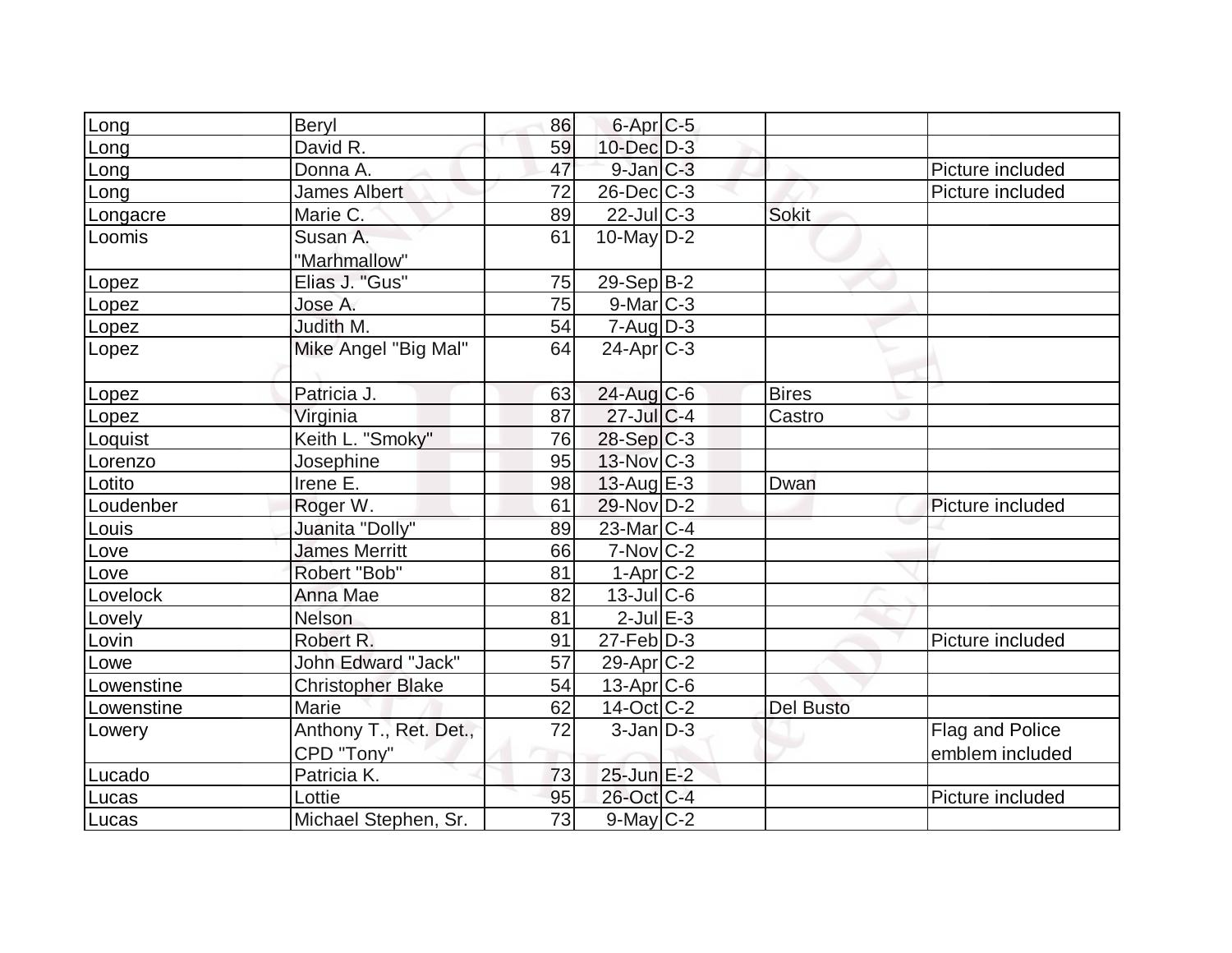| Lucas     | Norman M.              | 88  | $22$ -Jan $E-2$            |               |                                   |
|-----------|------------------------|-----|----------------------------|---------------|-----------------------------------|
| Lucas     | Robert A.              | 69  | $3$ -Jun $C-3$             |               | Picture included                  |
| Luchene   | Joan M.                | 81  | 18-May C-4                 |               | Picture included                  |
| Luchene   | Marvin Eugene          | 79  | $19-Oct$ $C-6$             |               | Picture included                  |
| Luebcke   | Edna                   | 96  | $11-Oct$ $C-3$             |               |                                   |
| Lukasik   | Stanley P. "Stash"     | 84  | $6$ -May $\overline{C}$ -3 |               | Flag included                     |
|           | "The Judge"            |     |                            |               |                                   |
| Luke      | Alice "Arlene"         | 80  | $1$ -Jun $ C$ -6           |               |                                   |
| Luketic   | Nicholas G.            | 89  | $17$ -May D-3              |               | Flag included                     |
| Lukowicz  | Gertrude T.            | 97  | $14$ -Mar $ C-2 $          |               |                                   |
| Lule      | Angel                  | 101 | $22$ -Nov $D-2$            |               |                                   |
| Lumbreras | Richard S., Jr. "Rick" | 39  | $22$ -Jan $E-3$            |               |                                   |
| Luna      | Nelda                  | 83  | 23-Aug C-2                 |               |                                   |
| _und      | Dayna K.               | 37  | $9$ -Jan $ C-3 $           |               |                                   |
| Lund      | Gloria M.              | 87  | $4$ -Jan $D-3$             |               | Picture included                  |
| Lund      | Janet R.               | 85  | $25$ -Jun $E-2$            |               |                                   |
| Lund      | Leonard P.             | 71  | $25$ -Feb $ C-2 $          |               |                                   |
| Lundgren  | Albert K.              | 81  | $17-Aug$ C-3               |               |                                   |
| Lundgren  | Alberta K.             | 81  | $24$ -Aug C-6              |               | Note: Change in Day<br>of Service |
| Luque     | Leonarda "Lee"         | 82  | $15$ -May C-3              | Certa         |                                   |
| Lusk      | Kristohpher R.         | 40  | $15$ -Apr $C-2$            |               |                                   |
| Lute      | Christopher Jay        | 50  | $31$ -JulC-3               |               |                                   |
| Luther    | Frances M.             | 88  | $11-Apr$ $C-3$             |               | Picture included                  |
| Luther    | <b>Judith</b>          |     | 8-May C-2                  | Murnda        |                                   |
| Lutzo     | <b>Gladys Louise</b>   | 91  | $24$ -Dec $E-2$            |               | Picture included                  |
| Lyles     | Curtis L.              | 87  | $28$ -Dec $C$ -4           |               |                                   |
| Lynk      | Lee Thomas             | 64  | $15$ -Jul $C-2$            |               |                                   |
| Lynn      | Antoinette Lynn        | 83  | $15$ -Aug C-2              | <b>Delisi</b> |                                   |
| Lytle     | Vera                   | 93  | 24-Nov B-2                 |               |                                   |
|           |                        |     |                            |               |                                   |
|           |                        |     |                            |               |                                   |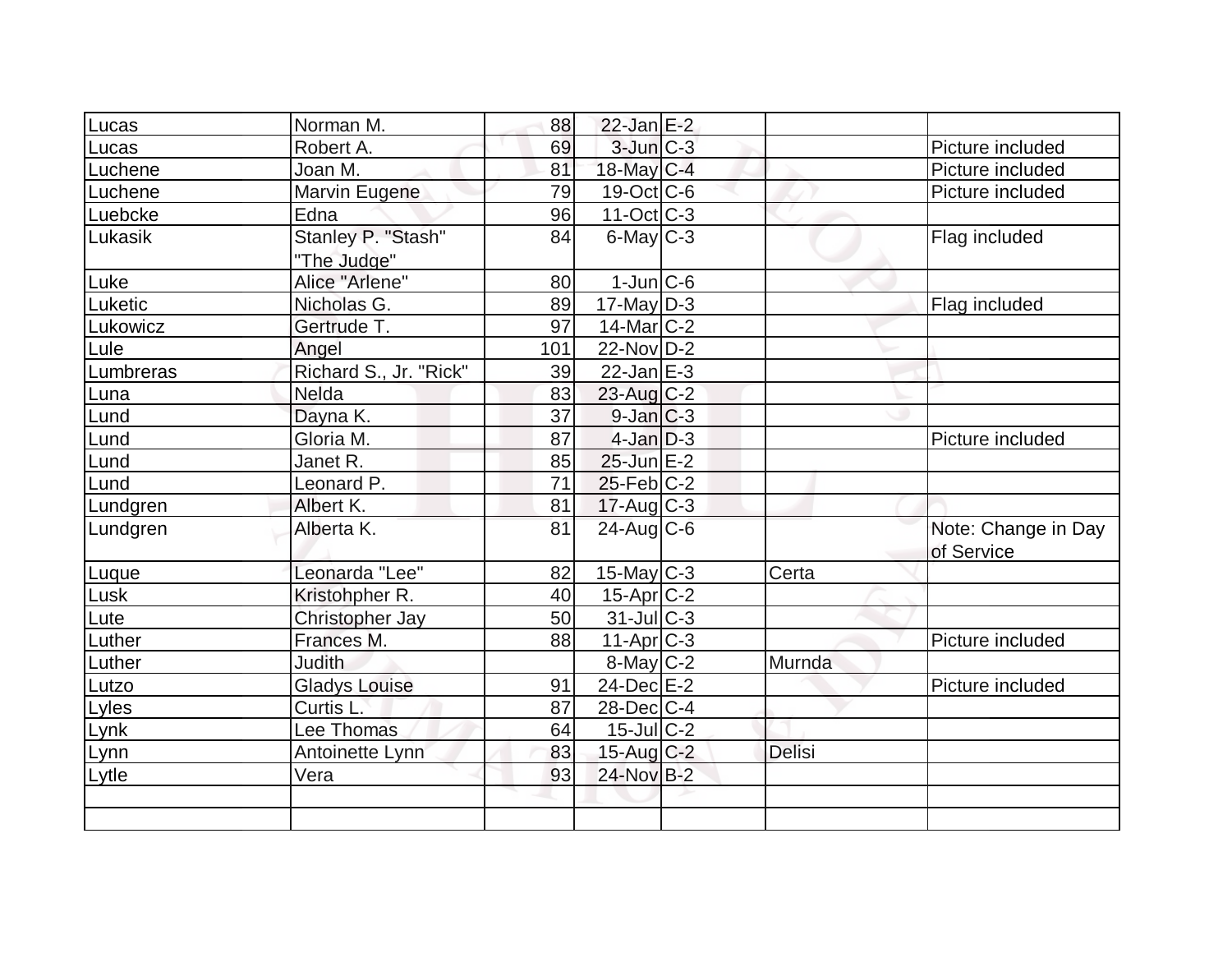| <b>Surname</b> | Given                 | Age | <b>Date</b>                 | Page | <b>Maiden</b>  | <b>Note</b>           |
|----------------|-----------------------|-----|-----------------------------|------|----------------|-----------------------|
| Maas           | Dawn Marie            | 47  | $15$ -Jan $E-4$             |      |                |                       |
| Macchia        | Mary                  | 85  | $15$ -Jul $C-3$             |      | Mula           | Picture included      |
| MacDonald      | Adam "Taylor"         | 58  | $15$ -Feb $\overline{D}$ -4 |      |                |                       |
| Mace           | Katherine I. "Kate"   | 89  | $24-Sep \overline{E-3}$     |      |                | Picture included      |
| Macey          | Joseph                | 86  | $14$ -Nov $ C-2 $           |      |                |                       |
| Macheta        | Ronald T.             | 63  | $7$ -Oct $ C$ -2            |      |                |                       |
| Machusek       | Stanley J., Jr. "Mac" | 59  | $24$ -Mar $ B-3 $           |      |                | Flag included         |
| Macias         | John G., Jr.          | 76  | $28$ -May E-3               |      |                |                       |
| Maciejewski    | Josephine             | 93  | $20$ -Mar $C-3$             |      |                |                       |
| Macielewicz    | John F.               | 88  | $4$ -May C-6                |      |                | Police emblem         |
|                |                       |     |                             |      |                | included              |
| <b>Mack</b>    | <b>Chester</b>        | 82  | $16$ -Feb $ C-4 $           |      |                | Flag included         |
| <b>Mack</b>    | Elaine R.             | 90  | $7$ -Dec $ C-3 $            |      | Longhway       |                       |
| Mack           | Gloria E.             | 77  | $14$ -Nov $ C-2 $           |      |                |                       |
| <b>Mack</b>    | John Jr. "Ace"        |     | $3$ -Jul $D-2$              |      |                | Picture included      |
| <b>Mack</b>    | Robert E.             | 60  | $23$ -Oct C-2               |      |                |                       |
| Mackley        | <b>Bonnie Ann</b>     | 81  | $12$ -Oct C-3               |      |                |                       |
| Madany         | Yvonne M.             | 90  | 20-May C-2                  |      |                |                       |
| Maddox         | Patricia A.           | 76  | $25$ -Dec $C$ -3            |      | <b>Filipek</b> |                       |
| Maddy          | <b>Wanita Fay</b>     | 79  | $23$ -Jun $B-2$             |      |                | <b>Cross included</b> |
| Madrigal       | Jose "El Mero Mero"   | 92  | $16$ -Jun $B-3$             |      |                |                       |
| Mager/Sheehy   | Anna                  | 95  | $28-Oct$ $C-3$              |      | Bunge          |                       |
| Magiera        | Catherine K. "Kym"    | 55  | $30$ -Mar $C-3$             |      | <b>Uzubell</b> |                       |
| Maginot        | Florence E. "Betty"   | 82  | $29$ -Apr $ C-3 $           |      |                |                       |
| Maginot        | Joseph W.             | 55  | $27$ -Jul C-5               |      |                |                       |
| Maglish        | Joseph M.             | 79  | $5-Apr$ $D-3$               |      |                |                       |
| Maglish        | Leo F.                | 78  | $23$ -Jul $E-3$             |      |                |                       |
| Maguire        | Charles Joseph, Jr.   | 54  | $25$ -Jul $C-3$             |      |                |                       |
|                | (Chuck)               |     |                             |      |                |                       |
| Mahan          | Wayne Leonard         | 72  | 19-Dec C-3                  |      |                |                       |
| Maher          | Eileen                | 86  | $2$ -Oct $D-7$              |      |                | Cross included        |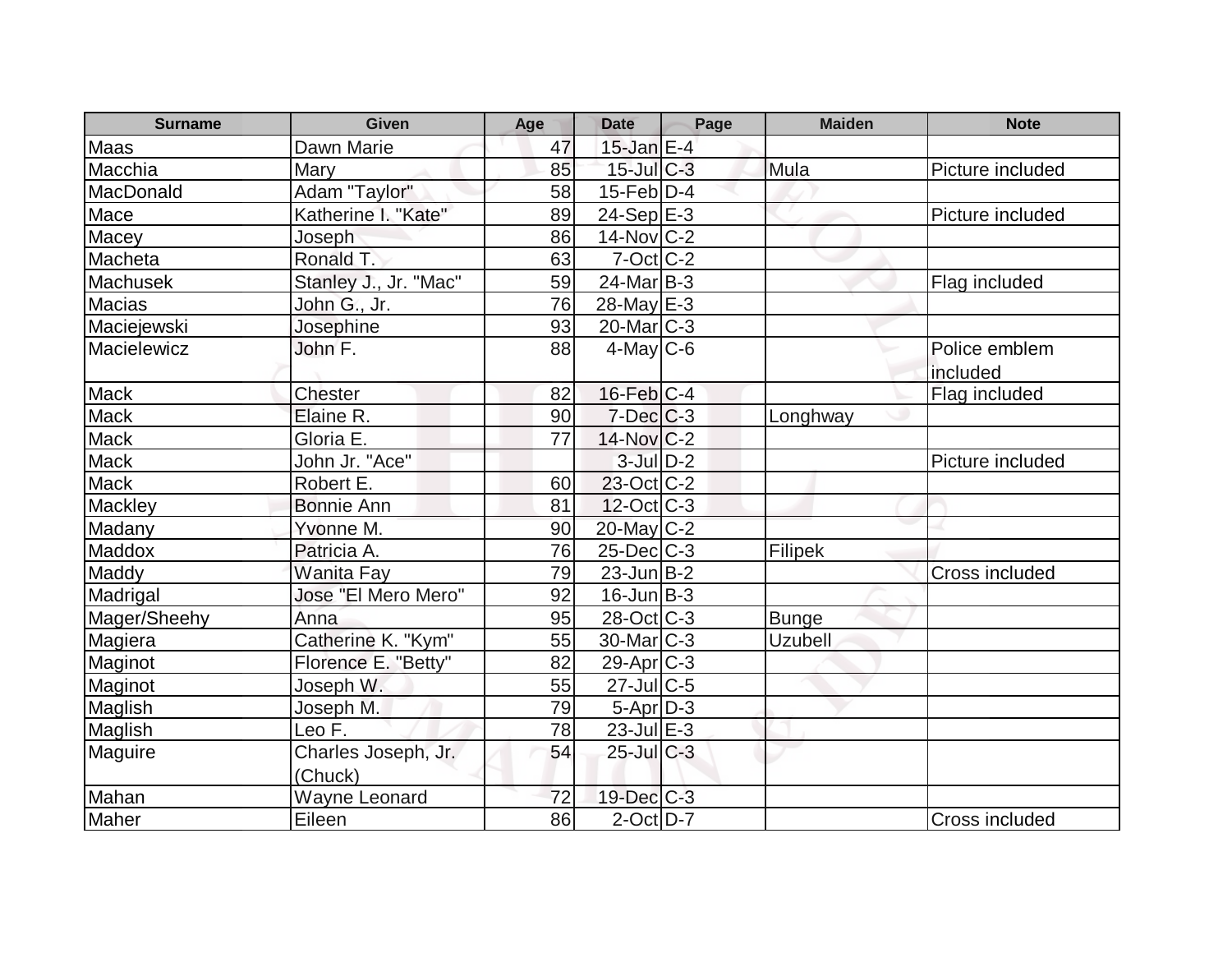| Mahler         | Frank                       | 73 | $15$ -Feb $ D-4$  |               | Picture included               |
|----------------|-----------------------------|----|-------------------|---------------|--------------------------------|
| Mahoney        | John P. "Jack"              | 77 | 18-May C-4        |               |                                |
| Maicher        | Candace Mary                | 68 | $30$ -Jun $B-3$   |               | Picture included               |
| Maicher        | Charles S.                  | 93 | $28$ -Dec $C-4$   | Flag included |                                |
| Maicki         | Erma                        | 86 | $23$ -May C-3     |               | Erma Trask (Maicki)            |
| Mainard        | Petrea I.                   | 82 | $18$ -Jun $E-3$   |               |                                |
| Majewski       | <b>Edwin "Polish Eddie"</b> |    | $7$ -May $E-2$    |               | <b>Memorial Service</b>        |
| Majewski       | Gerald "Jerry"              | 76 | 15-Jul C-3        |               | Firefighter emblem<br>included |
| Majka          | Thomas C.                   | 73 | $31$ -Aug C-3     |               |                                |
| Major          | Carol A.                    | 71 | $29$ -May C-3     |               |                                |
| Maldonado      | Manuela                     | 82 | $2$ -Nov $C-4$    | Rodgriguez    | Picture included               |
| Maldonado      | Salvador                    | 49 | $19$ -Mar $E-3$   |               | Picture included               |
| Malecha        | Sophie                      | 89 | $23-Sep C-3$      |               |                                |
| Maleckar       | William J., Sr.             | 65 | $27$ -Apr $C$ -6  |               |                                |
| Malek          | Frank J.                    | 86 | $13$ -Feb $ C-3 $ |               | Flag included                  |
| Malinich       | Muriel M.                   | 87 | $2$ -Oct $D-7$    | Welke         | Picture included               |
| Malinowski     | Zbigniew                    | 66 | $14$ -Jan $ C-2 $ |               |                                |
| <b>Mallett</b> | Eldonna M.                  | 91 | $21$ -May E-3     |               |                                |
| Malobovic      | Anni                        | 90 | 28-Aug $D-3$      |               | Anni Mzalabovic Heil           |
| Malone         | Michael Shaun, Jr.          | 22 | $24$ -Feb $ B-2 $ |               |                                |
| Maloney        | Patrick J.                  | 73 | $7$ -May $E-3$    |               | Picture included               |
| Maloney        | <b>Phyllis Marie</b>        | 87 | $6$ -Dec $D-2$    | Giordano      |                                |
| Mandel         | <b>David Roth</b>           | 93 | $19$ -Feb $E-3$   |               | Star of David included         |
| Mandic         | Slobodan "Lee"              | 61 | $26$ -Jan $ C$ -6 |               |                                |
| Mangiaracina   | Jasper, Sr.                 | 87 | $16$ -Apr $E-3$   |               | Flag and Picture<br>included   |
| Mangold        | Larry Kent                  | 74 | 22-Oct E-2        |               |                                |
| Mangual        | Carlos A.                   | 64 | 14-Mar C-3        |               | Flag included                  |
| Manis          | Nora Nadine                 | 82 | $16$ -Mar $ C-4 $ | Hildeband     |                                |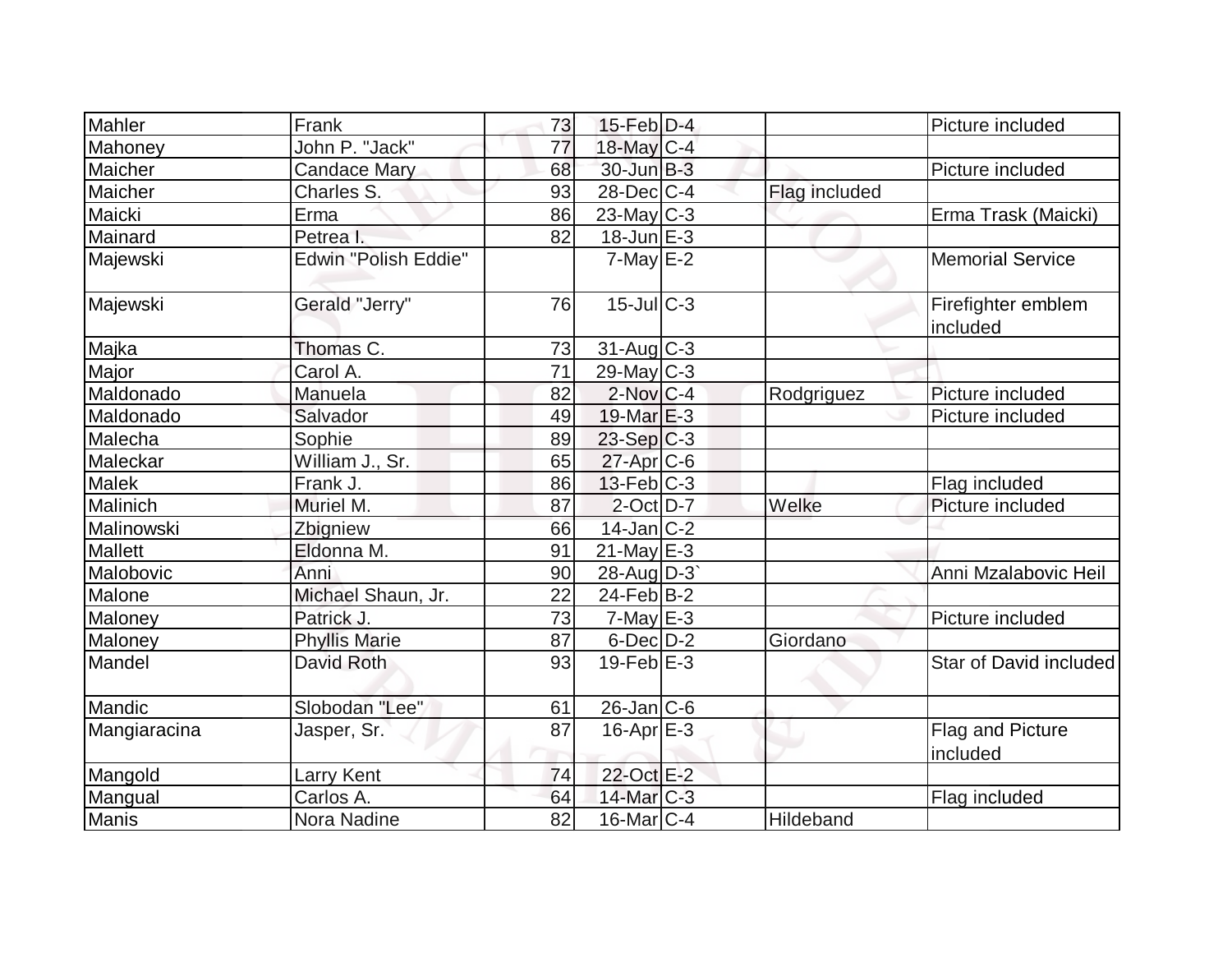| Manka             | Richard                | 75  | 24-Mar B-2              |              |                                                |
|-------------------|------------------------|-----|-------------------------|--------------|------------------------------------------------|
| Mankin            | Dorothy                | 90  | $3$ -Jan $D-3$          |              | Cross included                                 |
| Manley            | Karen                  | 63  | $31$ -JulC-3            | Picard       |                                                |
| Manna             | Joseph, Sr.            | 81  | $21-Nov$ C-2            |              |                                                |
| Mansour           | Majed                  | 57  | $12$ -Feb $E-2$         |              |                                                |
| Manwaring         | Arthur E.              | 89  | $18-Sep C-4$            |              | Picture included                               |
| Manwaring         | Dorothy R.             | 89  | $20$ -Aug $D-3$         | Folger       |                                                |
| Maodush           | Pamela Sue             | 54  | $5$ -Jan $ C-4$         |              |                                                |
| <b>Maples</b>     | <b>Wanda Sue</b>       | 72  | $11-Apr$ <sub>C-3</sub> |              | Picture included                               |
| Marchese          | Michael A.             | 65  | $9$ -Feb $ C-3$         |              |                                                |
| Marciniak         | Anne T.                | 100 | $11-Feb$ $C-3$          | <b>Dybel</b> |                                                |
| Marciniec         | Carol I.               | 73  | 18-Oct C-2              |              |                                                |
| Marcisz           | Stella "Tessie"        | 97  | $2$ -Jan $D-3$          | Antkiewicz   |                                                |
| Marcotte          | Victoria               | 85  | $2$ -Oct $D-7$          | Spasoff      |                                                |
| <b>Maric</b>      | Marija                 | 40  | $24$ -Nov B-3           |              | Cross included                                 |
| Maricich-DeCero   | Luci "Luci D"Mari"     | 93  | $23$ -Jan $C-3$         | Dicianni     |                                                |
| Marijanich        | Mary A.                | 91  | 8-Oct E-2               | Vlahinich    | Picture included<br>/Mary A. Marjanich<br>Hall |
| Marine            | John                   | 82  | $8-Apr$ $C-2$           |              |                                                |
| Markey            | Frank J.               | 91  | $11 - Dec$ $D-2$        |              |                                                |
| Markham           | <b>Charles "Bill"</b>  | 89  | $20$ -Mar $C-3$         |              | Flag included                                  |
| <b>Markiewicz</b> | Alfrieda               | 94  | $20$ -May C-3           | Bagarowski   |                                                |
| Markowiciz        | Stefan (Steve)         | 93  | $26$ -Jan $ C$ -6       |              |                                                |
| <b>Marks</b>      | Clarence J. "Babe"     | 72  | $13$ -Jan $ B-2 $       | Procko       |                                                |
| Marlow            | <b>Travis</b>          | 16  | 22-Aug C-2              |              |                                                |
| Marlowe           | Brent R.               | 51  | $5$ -Jan $ C-3 $        |              |                                                |
| Marmolejo         | <b>Charles "Chuck"</b> | 85  | $9$ -Oct $ D-2 $        |              | Flag and Picture<br>included                   |
| Marovich          | <b>Janice Marie</b>    | 64  | 20-Nov C-3              | Madsen       |                                                |
| Marovich          | <b>Janice Marie</b>    | 64  | 19-Nov D-3              | Madsen       |                                                |
| Marquardt         | Larry A.               | 67  | $18$ -Jun $E-3$         |              | Picture included                               |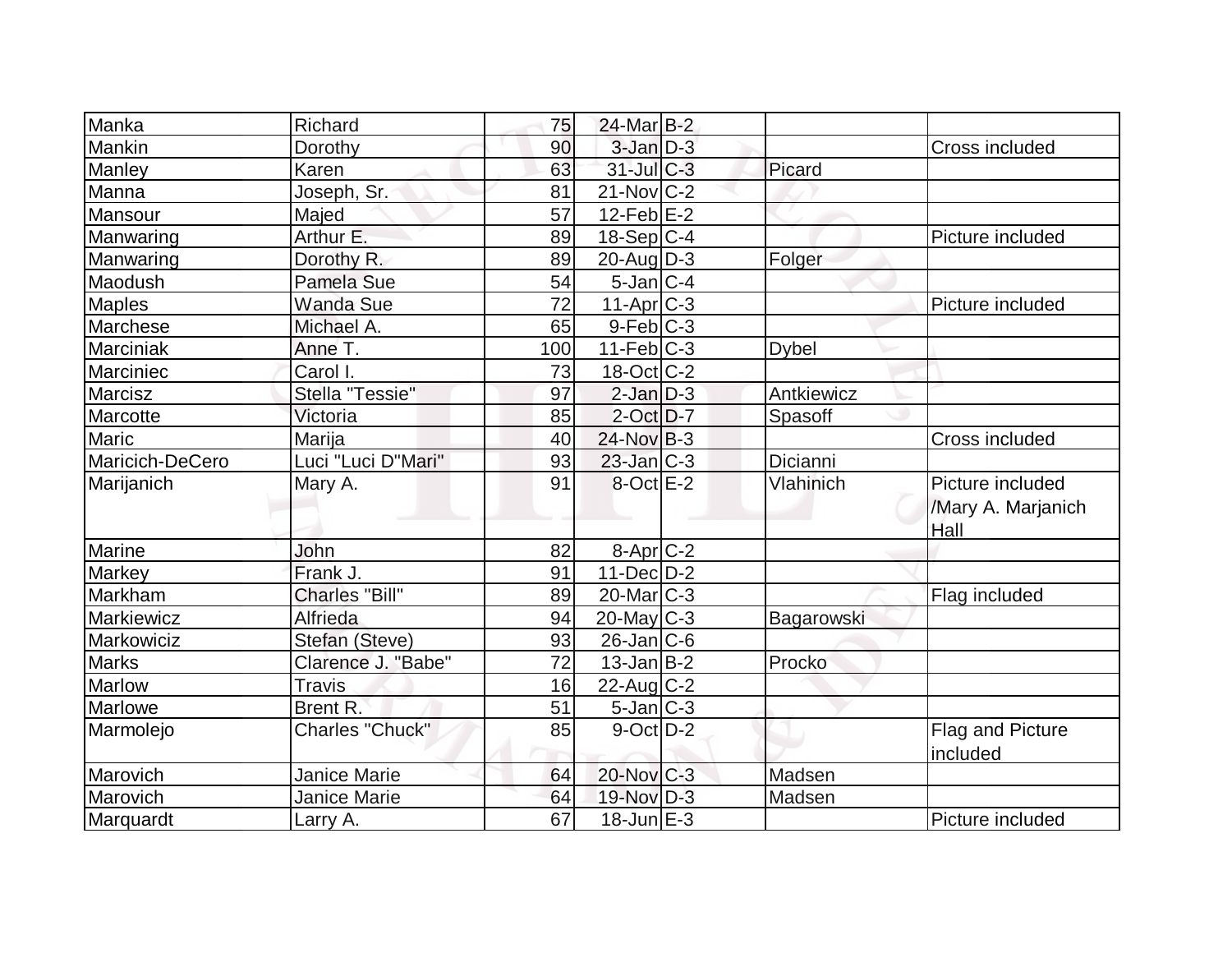| Marrow          | Richard D.                            | 85 | $15$ -May C-3            |         | Flag included      |
|-----------------|---------------------------------------|----|--------------------------|---------|--------------------|
| Marsden         | Dale James                            | 67 | 23-Jan C-3               |         |                    |
| Marshall        | Gertrude M.                           | 84 | $4$ -Apr $C-2$           |         |                    |
| Marshall        | Sidney F., Jr.                        | 86 | $3$ -Oct $D-3$           |         |                    |
| Marshall        | <b>Stella Dorothy "Dotty"</b>         | 91 | $4-Nov$ <sub>C-2</sub>   | Miniuk  |                    |
| Martin          | Catherine                             | 88 | $30$ -Jan $ C-3 $        |         |                    |
| Martin          | Donald Eugene                         | 69 | $28$ -AugD-3             |         | Flag included      |
| Martin          | Doris Jean                            | 78 | $16$ -Dec $C$ -3         |         |                    |
| Martin          | Jeffrey A.                            | 70 | $16$ -Jan $ C-3 $        |         | Picture included   |
| Martin          | Julian F.                             | 86 | $15$ -Feb $ D-3 $        |         |                    |
| Martin          | Marjorie G.                           | 89 | $14$ -Apr $B-2$          | Gaddey  |                    |
| Martin          | Rickey W.                             | 51 | $16$ -Jan $C-3$          |         |                    |
| Martin          | Robert "Larry"                        | 68 | $12-Oct$ $C-3$           |         | Picture included   |
| Martin          | William E.                            | 87 | $10$ -May $D-2$          |         | Flag included      |
| <b>Martinez</b> | Angel R.                              | 79 | $7$ -Dec $C$ -3          |         |                    |
| <b>Martinez</b> | <b>Concepcion DeMaria</b><br>"Carole" | 90 | $2$ -Mar $ C-5 $         | Garcia  |                    |
| Martinez        | David K.                              | 59 | 15-Oct E-3               |         |                    |
| <b>Martinez</b> | Jesse                                 | 72 | $22$ -May C-3            |         |                    |
| <b>Martinez</b> | Johhny                                | 70 | 21-Oct C-2               |         |                    |
| <b>Martinez</b> | Joseph A. "Papa Joe"                  | 65 | $\overline{10}$ -Sep E-3 |         |                    |
| <b>Martinez</b> | Mary                                  | 84 | $22$ -Jan $E-3$          | Vasquez |                    |
| Martinez        | Rosalinda                             | 54 | $14$ -Mar $ C-3 $        | Espino  |                    |
| Martinez        | Rudolph "Rudy"                        | 62 | 13-Dec D-2               |         | Picture included   |
| <b>Martinez</b> | William J., Sr."Bill"                 | 85 | $12$ -Apr $D-3$          |         | Flag, Firefighter  |
|                 | "Whip"                                |    |                          |         | emblem and Picture |
| <b>Martus</b>   | Debra L.                              | 61 | $3$ -Jun $C-2$           | Mazurek | included           |
| Maslanka        | <b>Benice</b>                         |    | $10$ -Aug $C-4$          |         |                    |
| Mason           | Cheryl                                | 70 | $29$ -Jun $ C-4 $        |         |                    |
|                 |                                       |    |                          |         |                    |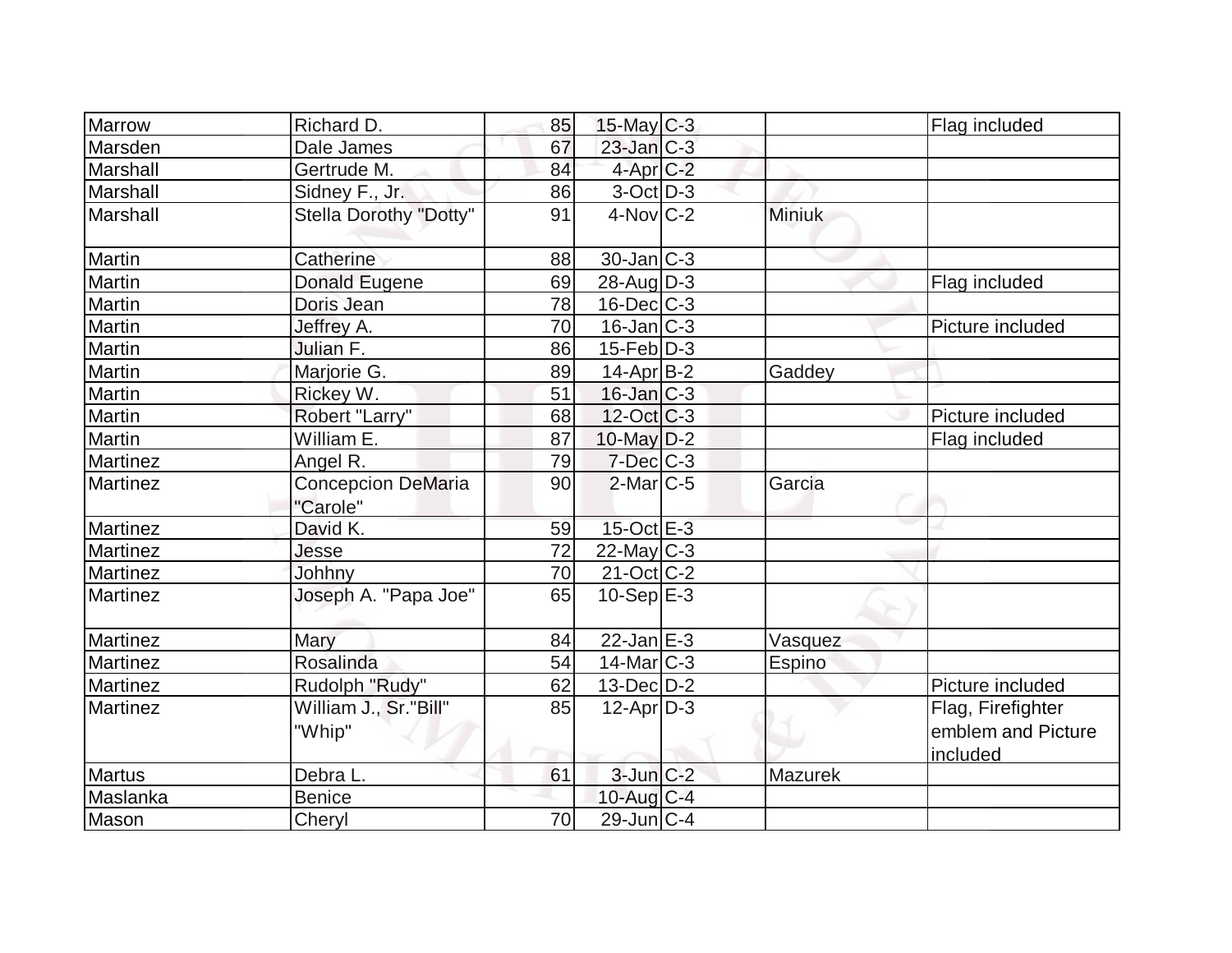| Mason              | Jane Lenore            | 80 | $3-Dec$ $D-3$          |                  |                       |
|--------------------|------------------------|----|------------------------|------------------|-----------------------|
| Mason              | June Lenore            | 80 | 30-Nov C-3             |                  |                       |
| Mason              | William G. Jr. "Billy" | 38 | $7$ -May $E-3$         |                  |                       |
|                    | "Uncle "               |    |                        |                  |                       |
| Massengill         | Tommy, Sr.             | 73 | $15$ -Apr $ C-3 $      |                  |                       |
| Massey             | Floyd, Jr.             | 72 | $26$ -Feb $E-3$        |                  |                       |
| Massey             | Fred M.                | 69 | $18$ -Jun $E-3$        |                  | Flag included         |
| Massey             | L.D.                   | 76 | 26-Mar E-2             |                  |                       |
| Massey             | Patricia A.            | 76 | $19$ -Jan $ C$ -6      | <b>Mack</b>      |                       |
| Massi              | Julie M.               | 89 | $20$ -JulC-6           | Frederick        |                       |
| <b>Massoels</b>    | Nicholas R. "Nick"     | 77 | $27$ -JulC-5           |                  |                       |
| Massom             | Mary Ann               | 76 | $14$ -Jan $ C-2 $      |                  |                       |
| <b>Mastrodimos</b> | Chrysoula "Yia Yia"    |    | $10$ -Jun $C-2$        |                  | <b>Cross included</b> |
| Matan              | Joseph M., Sr. "Joe"   | 79 | $25$ -May C-6          |                  |                       |
| Matczak            | Robert M.              | 56 | $7$ -Mar $D-6$         |                  |                       |
| <b>Matczak</b>     | Theodore S. "Ted"      | 75 | 19-Mar E-3             |                  | Flag included         |
| <b>Mathews</b>     | Diane M.               | 58 | $6$ -Oct B-2           |                  |                       |
| Mathias            | Antoinette M.          | 82 | $23$ -Apr $E-3$        | Wasiliewski      |                       |
| <b>Mathis</b>      | Sharon K.              | 66 | 28-May E-4             |                  |                       |
| <b>Mathis</b>      | Thomas J., Sr.         | 71 | $27$ -Mar $C-3$        |                  |                       |
| Mathson-Kowalski   | Winifred               | 82 | $9-Nov$ <sub>C-3</sub> |                  |                       |
| Matlosz            | Richard M.             | 70 | $9$ -Aug $D-2$         |                  | Flag included         |
| Matovina           | Anne M.                | 91 | $30$ -May $ D-4$       | Zaradich         |                       |
| <b>Matras</b>      | Agnes T.               | 94 | $21$ -May E-2          |                  |                       |
| Matras             | Constance J.           | 70 | $30$ -Apr $E-3$        | <b>Burtscher</b> | Picture included      |
| <b>Mattes</b>      | Nicholas F.            | 90 | $26$ -Aug $C-3$        |                  | Flag included         |
| <b>Mattes</b>      | Peter J.               | 86 | $6$ -Apr $C$ -6        |                  | Flag included         |
| <b>Matthews</b>    | Robert H. "Granny"     | 82 | $13$ -Mar $ C-3 $      |                  | Picture Included      |
| Matthys            | John S.                | 84 | 25-Oct C-2             |                  | Flag included         |
| Mattingly          | Louis V.               | 74 | $26$ -Aug C-2          |                  |                       |
| Matusik            | <b>Judith</b>          | 76 | $21$ -Jan $ C-2 $      |                  |                       |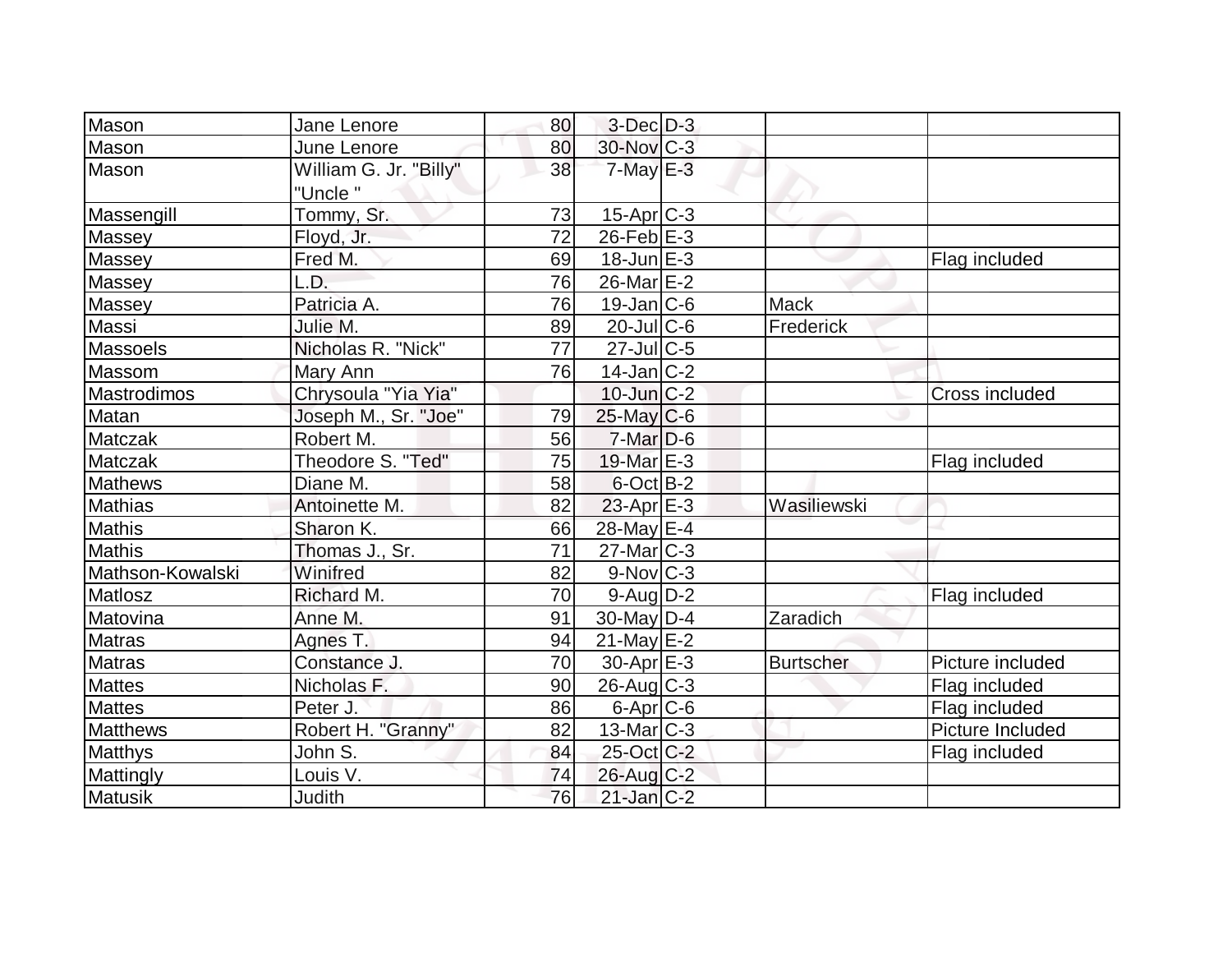| <b>Matusik</b>    | Stanley J., Sr. "Kootz"          | 78 | $9$ -May $C-2$               |                  |                                                             |
|-------------------|----------------------------------|----|------------------------------|------------------|-------------------------------------------------------------|
| Matuska           | Edward P. Sr.<br>"Grandpa"       | 89 | 4-May C-6                    |                  | Flag included                                               |
| Matusz            | Darly Allen                      | 57 | $25$ -Jan $B-2$              |                  |                                                             |
| Matuszak          | Sylvia R.                        | 73 | 11-May $C-5$                 | <b>Satkowski</b> |                                                             |
| Matz              | <b>Terry Allen</b>               | 52 | $9$ -Oct $ D-2 $             |                  |                                                             |
| Mauger            | <b>Mary Magdeline</b>            | 86 | 18-May $C-4$                 | Sertich          | Picture included                                            |
| Mavron            | Margaret "Peg"                   | 77 | $20$ -Feb $ C-3 $            |                  |                                                             |
| Mavronicles       | Charles N.                       | 69 | $15$ -Oct $E-3$              |                  |                                                             |
| Maxey             | Mary Virginia                    | 88 | $19$ -Jun $ D-3 $            |                  | Picture included                                            |
| Maxwell           | <b>Frankie Fay</b>               | 91 | $7-Sep C-3$                  | Berry            | Picture included /<br><b>Frankie Fay Burgess</b><br>Maxwell |
| May               | <b>Betty</b>                     | 71 | 12-May B-2                   |                  |                                                             |
| May               | Sherrie L.                       | 57 | $11-Nov$ <sub>C-2</sub>      |                  | Picture included                                            |
| <b>Mayans</b>     | Eugenia                          | 90 | $1-Mar$ D-2                  |                  | Picture included                                            |
| Mayer             | Joseph R.                        | 87 | $20$ -Jun $D-3$              |                  | Flag included                                               |
| <b>Mayernik</b>   | Stephen J."Papa"                 | 87 | 28-May E-2                   |                  |                                                             |
| Mayfield          | Kenneth L.                       | 64 | $17$ -Jun $\overline{C}$ -3  |                  |                                                             |
| Mayhew            | Mary M.                          | 80 | $13-Sep C-2$                 |                  |                                                             |
| Maynard           | James I. "Jimmy"                 | 21 | $12$ -Dec $ C-2 $            |                  |                                                             |
| Mayorga           | Daniel, Jr.                      | 61 | $14$ -Jan $ C-2 $            |                  | Picture included                                            |
| Mayorga           | Rose M.                          | 43 | $28$ -Feb $D-3$              |                  |                                                             |
| <b>Mays</b>       | Michelle A. "Shelly"             | 57 | $\overline{20}$ -Feb $ C-3 $ | Purcell          | Picture included                                            |
| Mazanek           | Joseph John                      | 86 | $9$ -Jun $B$ -2              |                  | Flag included                                               |
| Mazrimas          | Jeffrey W.                       | 49 | $20$ -Jan B-2                |                  |                                                             |
| <b>McAllister</b> | Bertha "Becky"                   | 87 | $29$ -Jun $ C-4 $            | Throp            |                                                             |
| McAllister        | Lillie Mae                       | 87 | 16-May C-3                   | <b>Mack</b>      |                                                             |
| McAlpin           | <b>Lawrence Brett</b><br>William | 50 | $24$ -Aug $C$ -6             |                  |                                                             |
| <b>McBrayer</b>   | Frances C.                       | 74 | $28$ -Dec $ C-3 $            |                  |                                                             |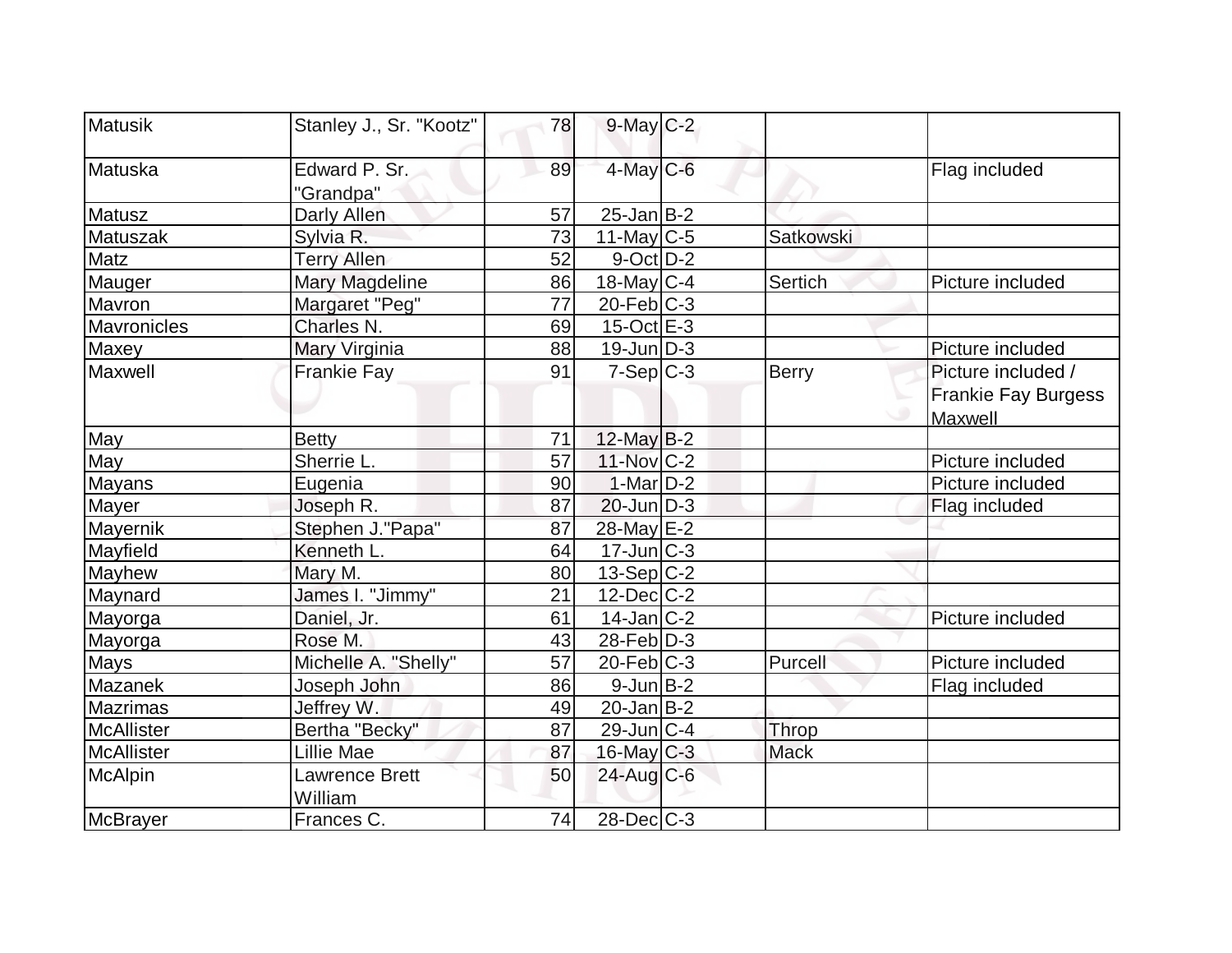| McBride          | Michael P., III          | 5 <sup>1</sup> | $5$ -Jun $C-3$    |                | Picture included       |
|------------------|--------------------------|----------------|-------------------|----------------|------------------------|
| <b>McBride</b>   | Robert E. M.D. (Bob)     | 75             | 21-Nov C-2        |                | Flag and Picture       |
|                  |                          |                |                   |                | included               |
| McCabe           | Sandra Ann               | 63             | $17 - Dec$ $D-2$  |                |                        |
| McCafferty       | Eileen T.                | 86             | $14$ -Dec $ C-3 $ | <b>Barron</b>  | Cross included         |
| McCaleb-Morris   | Julia A.                 | 54             | $10$ -Nov B-2     |                |                        |
| McCambridge      | Anna May                 | 84             | $8$ -Oct $E-3$    |                |                        |
| McCann           | Barbara "Babs"           | 91             | $21$ -Dec $ C-4$  |                |                        |
| <b>McCarthy</b>  | Judith A.                | 78             | $26$ -Mar $E-3$   |                |                        |
| <b>McCarthy</b>  | Sharon K.                | 75             | $29$ -Dec $B$ -3  | Lytle          | Picture included       |
| <b>McCarty</b>   | Shirley M.               | 83             | $24$ -Jan $E-3$   |                |                        |
| <b>McClure</b>   | LaVan                    | 74             | $9$ -Dec $C$ -2   |                |                        |
| McCorkel         | Linda E.                 | 66             | $25$ -Apr $C-2$   |                |                        |
| <b>McCormick</b> | Richard                  | 68             | 5-Nov A-12        |                |                        |
| <b>McCoy</b>     | Bishop Odestress, Sr.    | 85             | $21$ -Dec $C$ -4  |                | Picture included       |
| <b>McCoy</b>     | Verna                    | 97             | $16$ -Apr $E-3$   |                |                        |
| McCracken        | <b>John Edward "Ted"</b> | 76             | $31$ -Aug C-5     |                |                        |
| <b>McCreight</b> | Elena L.                 | 60             | $3-Apr$ $D-2$     | Katagas        | Picture included       |
| <b>McCumber</b>  | <b>Shirley Jean</b>      | 81             | $24$ -Apr $C-3$   |                |                        |
| McDaniel         | Cecil Eugene             | 64             | $22$ -Jun $ C-7 $ |                | Picture included       |
| McDaniel         | Maymie Amelia            | 87             | $22$ -Jan $E-3$   |                |                        |
| McDowell         | <b>Adam Christopher</b>  | 34             | $24$ -Jul C-3     |                |                        |
| McDowell         | Emma Ladene              | 85             | $14$ -Oct $ C-2 $ | Lundy          | Emma Laden             |
|                  |                          |                |                   |                | <b>McDowell Squier</b> |
| McDowell         | <b>John Michael</b>      | 72             | 25-Oct C-2        |                |                        |
| McFadden         | Arthur James, Jr.        | 52             | $23$ -Dec $C-2$   |                | Picture included       |
|                  | (Jimmy)                  |                |                   |                |                        |
| McGaha           | Rose                     | 88             | $3$ -May $D-3$    | <b>McAbee</b>  |                        |
| <b>McGee</b>     | Christy A.               | 44             | $14$ -May E-3     | Mihalso        |                        |
| <b>McGehee</b>   | Georgia J                | 53             | $17$ -Jan D-3     | <b>Philips</b> |                        |
| McGrogan         | James C.                 | 39             | $10$ -Apr $ D-3$  |                |                        |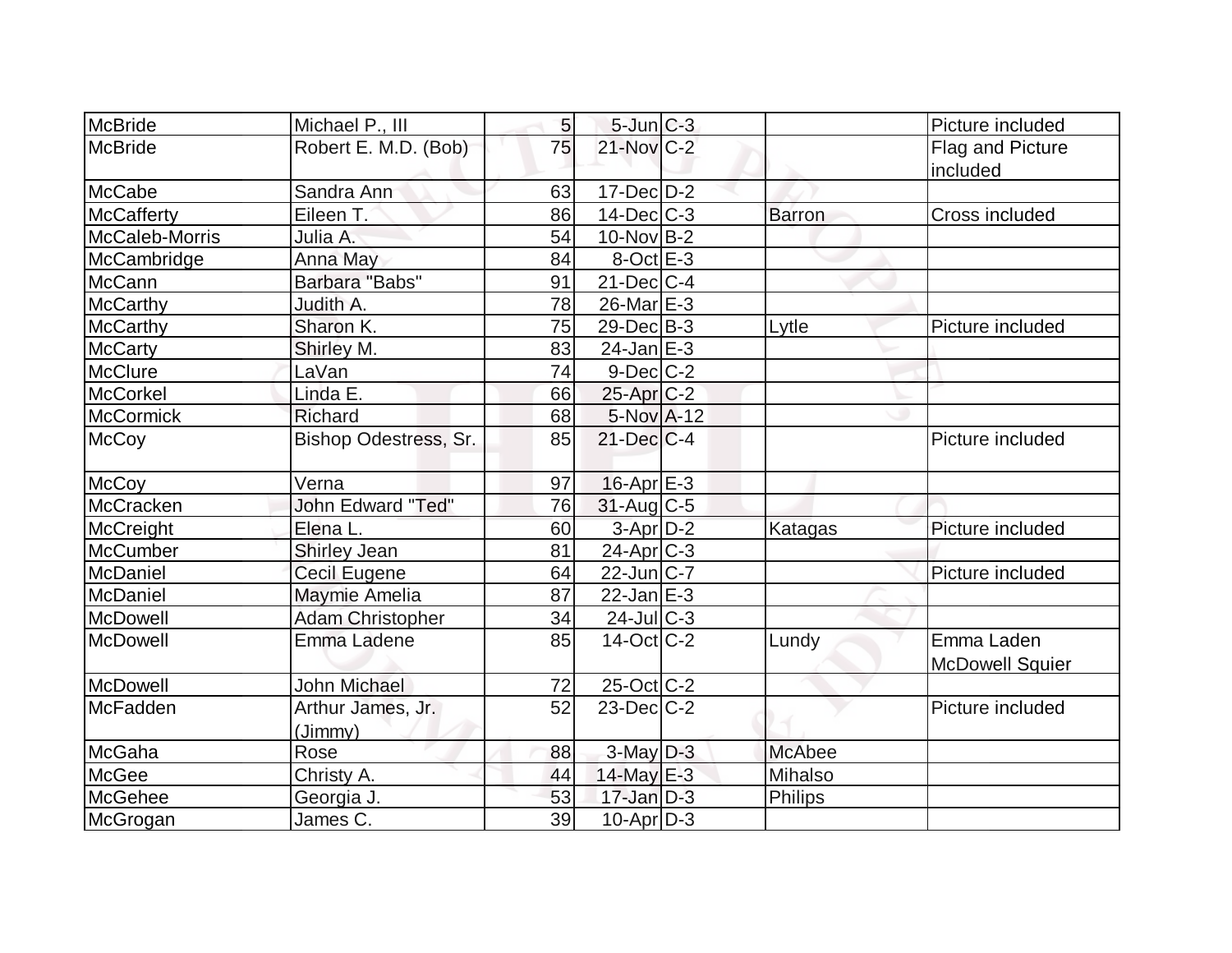| McGuan         | Michael Joseph               | 76  | 18-May $C-4$           |              |                  |
|----------------|------------------------------|-----|------------------------|--------------|------------------|
| McGuinness     | Sara                         | 61  | 18-Apr C-2             |              | Picture included |
| Mcguirl        | Laverne H.                   | 90  | $5$ -May $B-2$         |              |                  |
| McHenry        | Josephine "Fina"             | 71  | $9$ -Mar $C-3$         | Alfaro       |                  |
| <b>McHie</b>   | Betty J., MD                 | 91  | $3-Sep$ $E-2$          |              |                  |
| McIntrye       | John H.                      | 48  | $9$ -Oct $ D-3 $       |              | Picture included |
| McKee          | William E. (Bill)            | 77  | $31$ -May D-3          |              |                  |
| McKenna        | Robert E.                    | 62  | $9 - Apr$ $E - 2$      |              |                  |
| McKenzie       | Julie M. "Nanny"             | 78  | $25$ -Feb $ C-2 $      | Marsh        |                  |
| McKinley       | <b>Judtih</b>                | 67  | $23$ -May $C-3$        |              |                  |
| McKirahan      | Deanna                       | 76  | $11-Feb$ $C-3$         |              |                  |
| McLaughlin     | Diane                        | 72  | $12$ -May B-2          |              |                  |
| McLaughlin     | Walter J.                    | 74  | $21$ -Dec $C$ -5       |              | Flag included    |
| McLean         | James S., Dr.                | 93  | $28$ -Aug $D-3$        |              |                  |
| Mclean         | James, S. Sr., Dr.           |     | $16-Sep C-2$           |              |                  |
| McLean         | Steven "Quad"                | 21  | $21$ -Dec $C$ -5       |              |                  |
| McLellan       | <b>Charles E. "Chuckles"</b> | 61  | $27$ -Jun $C-3$        |              |                  |
| McMillion      | Sheila K.                    | 59  | $22$ -Jun $ C-7 $      | <b>Moser</b> |                  |
| McNamara       | Richard D. "Dick"            | 86  | $24$ -Nov B-3          |              |                  |
| <b>McNealy</b> | John J.                      | 80  | $7$ -May $E-3$         |              | Flag included    |
| McNeill        | Joseph R. "Joe"              | 54  | $27$ -Mar $ C-3 $      |              | Picture included |
| <b>McNew</b>   | Louise                       | 78  | 11-Mar $ C-2 $         |              |                  |
| McQueary       | Jennie                       | 101 | $29$ -Jun $ C-3 $      |              |                  |
| McQuen         | James A., Jr.                | 77  | $27$ -Mar $C-3$        |              |                  |
| McSpadden      | Dianna Lynn<br>"Hayhurst"    | 48  | $24$ -JulC-3           |              |                  |
| McVey          | Tim <sub>R</sub> .           | 64  | $16$ -Apr $E-3$        |              |                  |
| <b>Meadows</b> | Joyce Ann                    |     | 62 Nobembe D-3<br>r 19 |              |                  |
| Meadows        | Joyce Ann                    | 62  | 19-Nov D-3             | Washington   |                  |
| Mebert         | Eugene                       | 85  | $5$ -Jun $C-2$         |              | Flag included    |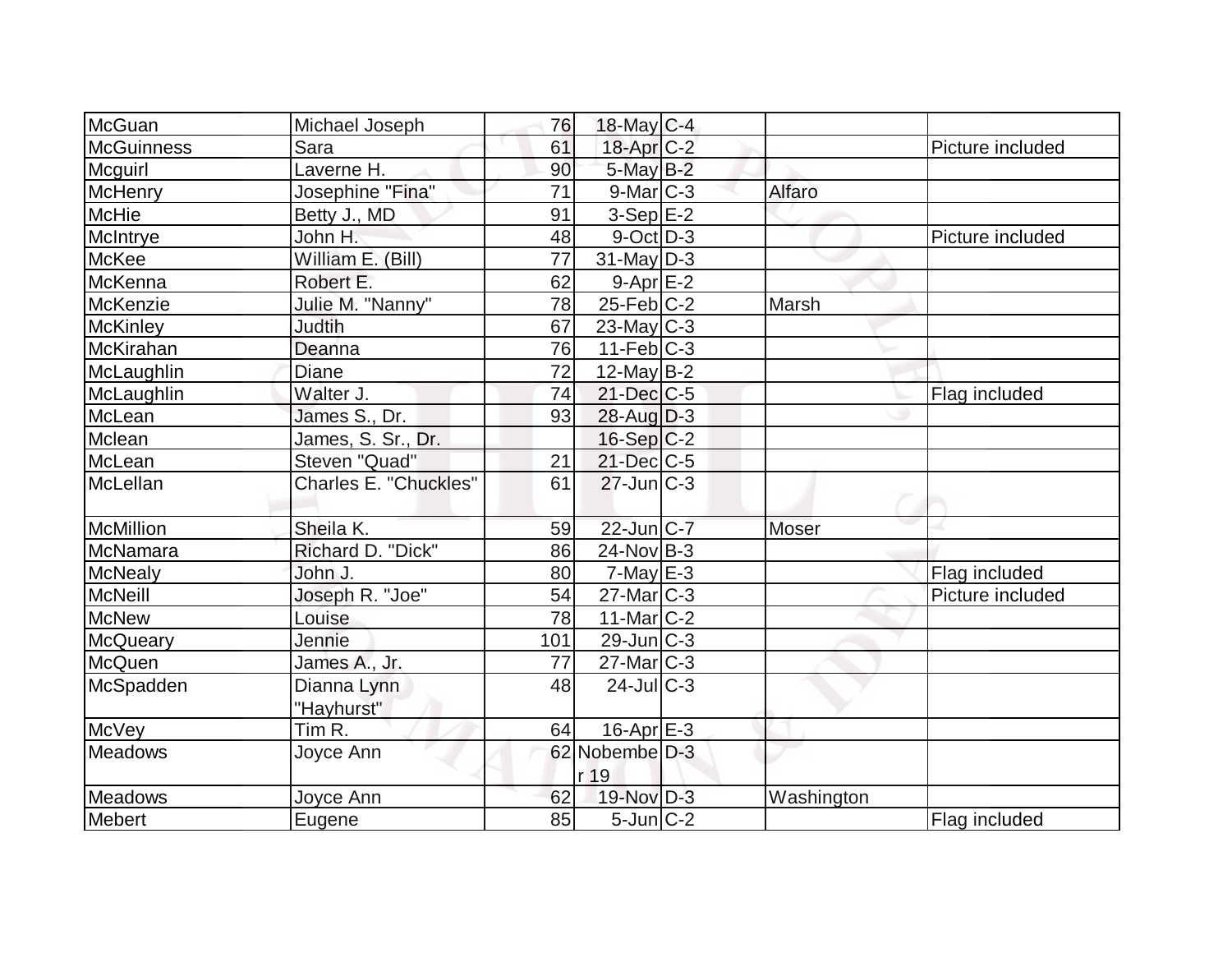| Mecha           | James R. "Jimmy"                       | 75 | $5$ -Jun $C-3$           |                |                  |
|-----------------|----------------------------------------|----|--------------------------|----------------|------------------|
| Medellin        | Juventina                              | 96 | $1-Dec$ B-3              | <b>Morales</b> |                  |
| Medendorp       | James, Sr. "Pastor<br>Jim"             | 79 | 10-Sep $E-4$             |                |                  |
| Medina          | Adriana "Nani"                         | 42 | $3-Sep$ $E-2$            |                | Picture included |
| Medina          | Herbert L. M.D.                        | 85 | $15$ -Oct $E - 3$        |                | Picture included |
| Medrano         | Lupe                                   | 79 | $3-Apr D-3$              |                | Picture included |
| Meeter          | Martha E.                              | 93 | $25$ -Apr $C-2$          | Dykhuisen      |                  |
| Meggers         | <b>Shirley</b>                         | 81 | $28$ -Dec $C-4$          |                |                  |
| Megquier        | Barbara Jane                           | 68 | $4$ -Jun $E-2$           | Rhodes         |                  |
| Mehler          | <b>Richard Guy</b>                     | 81 | $16$ -Mar $ C-4$         |                | Flag included    |
| Meinert         | Laverne D.                             | 82 | $10$ -Apr $D-3$          |                | Flag included    |
| <b>Melcic</b>   | <b>Scott Allen "Scotty</b><br>Chimpie" | 49 | $15$ -Jan $E-4$          |                |                  |
| Melendez        | Phyllis                                | 65 | $20$ -Aug $E-2$          | Croswell       |                  |
| Melendez        | Rosa M.                                | 92 | $7$ -Jun $D-2$           |                |                  |
| Melia           | Rita A.                                | 76 | $3-Nov B-2$              |                | Picture included |
| Mellendorf      | Esther A.                              | 85 | 5-Nov A-12               |                | Picture included |
| Melton          | Alyce Joyce                            | 79 | 16-Aug D-2               |                |                  |
| Melton          | David Brian                            | 56 | $11-Feb$ <sub>C</sub> -3 |                | Picture included |
| Melton          | Duane F.                               | 60 | $2-AprE-3$               |                |                  |
| Menchaca        | Alfredo V., Sr.                        | 81 | $25$ -Nov $ C-2 $        |                |                  |
| Mendiola        | John J., Jr.                           | 56 | $31$ -JulC-3             |                |                  |
| Mendoza         | Alfredo "Al" "Fredo"                   | 59 | $27$ -Feb $ D-3$         |                |                  |
| Mendoza         | <b>Juan Fransico</b>                   | 64 | $17 -$ JulC-3            |                |                  |
| Mendoza         | Michael R.                             | 34 | $18$ -Dec $ C-3 $        |                |                  |
| Mensing         | Janene T.                              | 36 | $5$ -Jan $ C-4$          |                | Picture included |
| Mercer          | Phyllis M.                             | 85 | $5$ -Dec $C$ -3          | Longstreth     |                  |
| Merkel          | Michael E.                             | 58 | $6$ -Jan $B-2$           |                |                  |
| Merkel          | Ronald D.                              | 72 | $22$ -Aug C-2            |                |                  |
| <b>Merkelis</b> | <b>Ernest Michael</b>                  | 62 | $7-Sep C-4$              |                |                  |
| Merkouris       | George A.                              | 87 | $2$ -Dec $C-2$           |                |                  |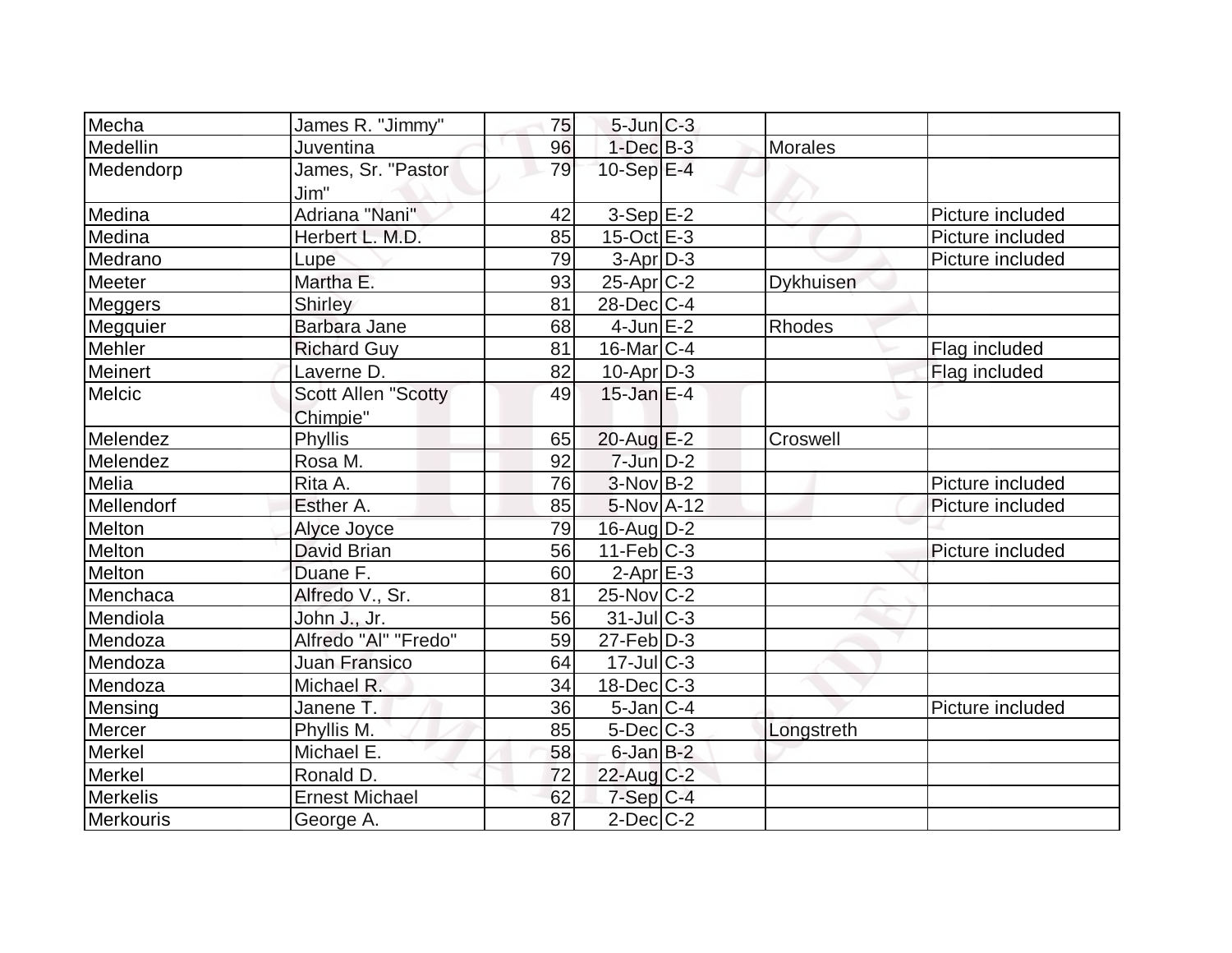| Merodias        | Ella "Louise"        | 84 | 12-May B-2               | Linam           | Cross included    |
|-----------------|----------------------|----|--------------------------|-----------------|-------------------|
| Merritt         | Jerry W., Sr.        | 65 | $24$ -Jan $E-3$          |                 | Flag and Picture  |
|                 |                      |    |                          |                 | included          |
| Merstrof        | Lorraine "Lori"      | 61 | $8 - \text{Aug}$ D-3     |                 |                   |
| Mertes          | Ruth Elin            | 98 | $19-Oct$ $C-6$           |                 |                   |
| Merz            | Alice J.             | 81 | $9$ -Dec $C$ -2          | <b>Heinrich</b> |                   |
| Messmann        | Richard J.           | 59 | $13$ -Apr $ C-5$         |                 |                   |
| Messmer         | Margaret A.          | 88 | $17$ -Aug C-4            |                 |                   |
| Metcalf         | John W., Sr.         | 66 | $21$ -Nov $ C-2 $        |                 |                   |
| <b>Metros</b>   | <b>Emma Loraine</b>  | 89 | $11-Oct$ <sub>C</sub> -3 | <b>Stefan</b>   | Picture included  |
|                 | "Nanny"              |    |                          |                 |                   |
| Mettam          | Dianne               | 63 | $4-Sep C-2$              | Krukowski       |                   |
| Metz            | William              | 85 | $30-Sep C-2$             |                 |                   |
| Meus            | Edward, Very Rev.    | 72 | $28$ -Dec $C$ -4         |                 | Picture included  |
| Meyer           | Chartia M., Sister   | 66 | $23$ -May $C-2$          |                 |                   |
| Meyer           | Harold C.            | 93 | $14$ -Dec $ C-3 $        |                 |                   |
| Meyer           | Mary                 | 92 | $25$ -May C-6            |                 | Mary Weaver Meyer |
| <b>Meyers</b>   | Charles D.           | 88 | $16$ -Jan $ C-4$         |                 | Flag included     |
| Mezei           | Violet J.            | 87 | 20-Aug E-2               | Port            | Picture included  |
| Micciche        | Joseph               | 66 | $23$ -Jun $ B-2 $        |                 |                   |
| Miceli          | Mary Ann             | 82 | $2$ -Mar $ C-5$          |                 |                   |
| Michaels        | DuWayne M.           | 68 | $27$ -Dec $D-3$          |                 |                   |
| <b>Michaels</b> | June E.              | 67 | $5$ -Oct $ C-4 $         |                 |                   |
| Michalec        | <b>Grayson Henry</b> |    | $16$ -May $C-3$          |                 |                   |
| Michalik        | <b>Helen</b>         | 92 | $16$ -Mar $ C-4$         |                 |                   |
| Michalik        | Victor               | 75 | $8-Aug$ D-3              |                 | Flag included     |
| Michaw          | Benjamin S.          | 90 | $13$ -Apr $ C-5$         |                 | Flag included     |
| Michels         | Margaret D.          | 95 | $7$ -Jun $D-2$           |                 |                   |
| Michelsen       | Thomas P. "Tom"      | 68 | $17$ -Apr $D-2$          |                 | Flag included     |
| Michnal         | Kathleen A.          | 69 | $12$ -Jun $C-3$          |                 |                   |
| Michnik         | Alexander James      | 51 | 14-Jul B-2               |                 |                   |
| Micic           | <b>Bosko</b>         | 32 | $30$ -Jun $ B-3 $        |                 |                   |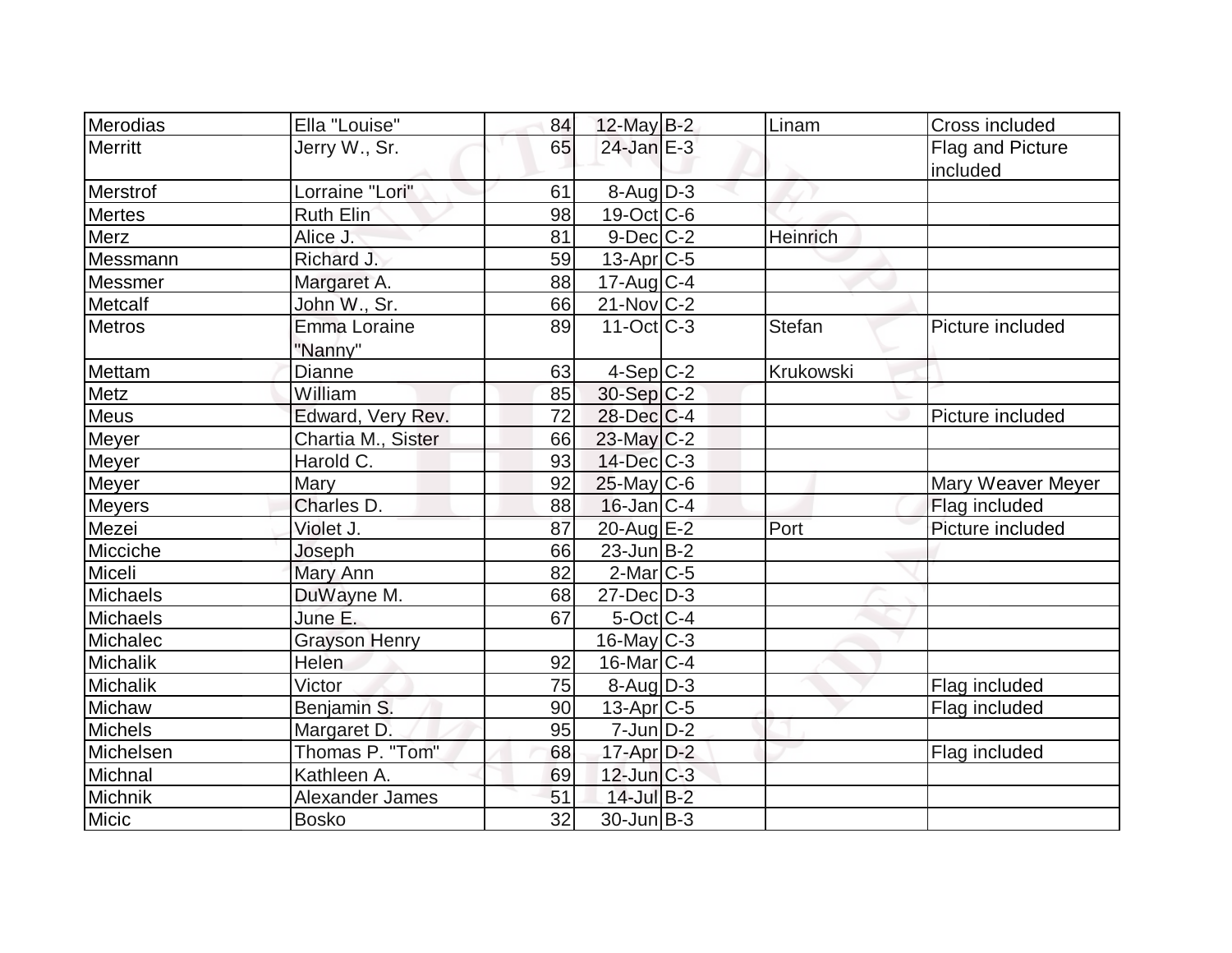| <b>Micic</b>      |                        |                |                   |                |                   |
|-------------------|------------------------|----------------|-------------------|----------------|-------------------|
|                   | <b>Stevan</b>          | 94             | 24-Aug C-6        |                | Cross included    |
| <b>Mick</b>       | Carolyn J.             | 76             | 24-Oct D-2        |                |                   |
| Mickey            | Florence               | 96             | $19$ -Jan $C$ -6  |                | Florence Knight   |
|                   |                        |                |                   |                | Mickey            |
| Mickow            | <b>Elizabeth Mary</b>  | 100            | $2$ -Nov $C-3$    |                |                   |
| Micu              | Terrence L.            | 68             | 28-May E-4        |                |                   |
| Middleton         | <b>John David</b>      | 53             | $5$ -Oct $ C-4$   |                | Picture included  |
| Midkiff           | <b>Kimberly Sue</b>    | 51             | 12-May $B-2$      |                |                   |
| Miedema           | Melvin G.              | 81             | $12-Sep D-3$      |                | Flag included     |
| Mierniczak        | Florence B.            | 90             | $7$ -Jan $ C-2 $  | Przespolewski  |                   |
| Migler            | Helen M.               | 85             | $28$ -Apr $ B-2 $ | Condy          |                   |
| Mihailidis        | George                 | 57             | $3-Sep$ $E-2$     |                |                   |
| Mihal             | <b>Bentley Michael</b> | $\overline{2}$ | $26$ -Jul $D-3$   |                |                   |
| Mihalich          | Margaret E.            | 90             | $28$ -Feb $ D-3 $ |                |                   |
| <b>Mihalick</b>   | Matthew, Jr.           | 82             | $2$ -Aug $D-2$    |                | Flag included     |
| Mihalksy          | Louis                  | 83             | 28-Dec C-4        |                |                   |
| Mihalovich        | Milos (Mick)           | 45             | $16$ -Jul $E-2$   |                | Cross included    |
| Mijahov           | Jovanka                |                | $26$ -Jul $D-2$   | Sepa           | Cross included    |
| <b>Mijares</b>    | Jose Nicholas "Papa"   | 63             | $26$ -Aug $C-3$   |                |                   |
|                   |                        |                |                   |                |                   |
| Mika              | Margaret               | 101            | $25-Sep C-2$      |                |                   |
| Mikolajczak       | Barbara M.             | 72             | $16$ -Nov $C-4$   |                |                   |
| Mikolosko         | Margaret               | 79             | $17$ -Mar $ B-2 $ | <b>Bozsiko</b> |                   |
| Mikos-Lewandowski | Virginia               | 93             | $8-Feb$ $D-2$     | Bonkowski      |                   |
| Mikula            | Marjorie J.            | 90             | $8$ -May $C-3$    |                |                   |
| Mikulaj           | Kathleen J.            | 67             | 24-Aug C-6        |                |                   |
| Milach            | Ella "Dolly"           | 98             | $2-Apr$ E-3       | Walsh          |                   |
| <b>Miles</b>      | David Alan "Pizza      | 68             | $18$ -Jun $E-3$   |                | Flag and Picture  |
|                   | Dave"                  |                |                   |                | included          |
| Miletich          | Fred                   | 78             | 13-May C-2        |                | Pictures included |
| Millender         | Yvette                 | 57             | $11-Sep C-4$      | Williams       | Picture included  |
| Miller            | Arnold R. "Arnie"      | 86             | $30$ -Nov $ C-4$  |                |                   |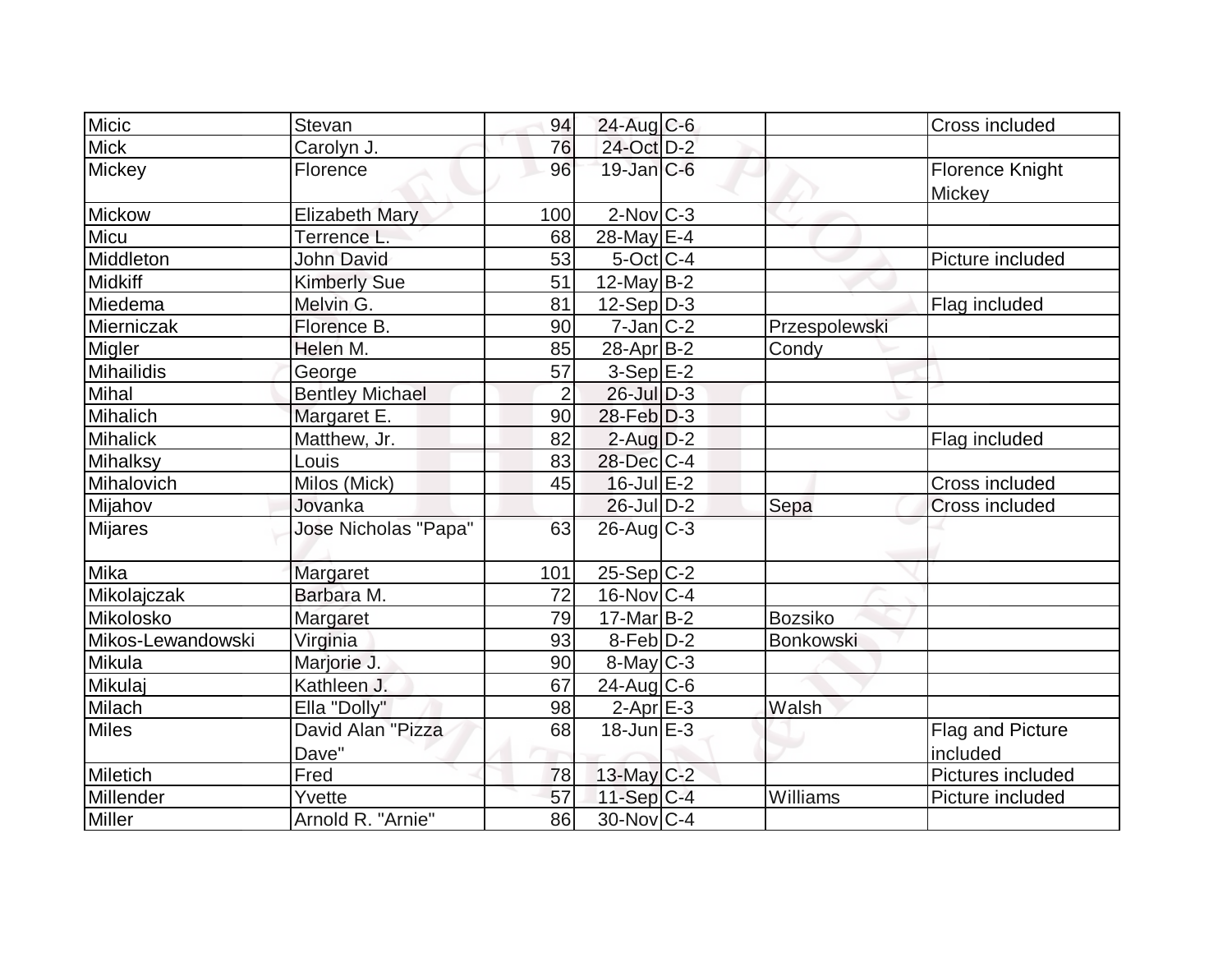| Miller         | Arthur R.             | 79              | $16$ -Jun $B-3$   |          | Flag included                      |
|----------------|-----------------------|-----------------|-------------------|----------|------------------------------------|
| Miller         | <b>Beverlly Jean</b>  | 75              | $14$ -Jun $D-2$   | Eylander | Beverly Jean Kuiper-<br>Miller     |
| <b>Miller</b>  | Bill R., Sr.          | 56              | 19-Oct C-6        |          |                                    |
| <b>Miller</b>  | Diane Rae             | 71              | $4$ -Jun $E-3$    | Wieland  | Picture included                   |
| <b>Miller</b>  | Donald D.             | 80              | $20$ -Nov $ C-3 $ |          |                                    |
| Miller         | Donald D.             | 80              | $19-Nov D-3$      |          |                                    |
| Miller         | E. Bruce "Papa"       | 57              | $15$ -May C-4     |          |                                    |
| Miller         | Eldo G. "Gene"        | 75              | $4$ -Aug $B-2$    |          |                                    |
| <b>Miller</b>  | George E.             | 91              | $10$ -Apr $D-2$   |          | Flag included                      |
| Miller         | Gertrude H. "Gigi"    | 78              | $1-Apr$ $C-3$     |          | Picture included                   |
| Miller         | James                 | 88              | $11-Apr$ $C-3$    |          | Picture included                   |
| <b>Miller</b>  | Janet M.              | 73              | $7$ -Oct C-2      |          |                                    |
| Miller         | Jeanne Anne           | 83              | $23-Oct$ $C-2$    |          | Picture included                   |
| Miller         | John P.               | 69              | $3-Apr D-3$       |          | Flag included                      |
| <b>Miller</b>  | Kevin Dwight "Bones"  | 42              | 28-Apr B-2        |          |                                    |
| <b>Miller</b>  | Lee "Ed"              | 85              | $16$ -Mar $ C-4$  |          |                                    |
| Miller         | Margaret              | 97              | $1-Apr$ $C-3$     |          |                                    |
| <b>Miller</b>  | Marilyn L.            | 78              | $16$ -Dec $C$ -2  | Gordon   |                                    |
| Miller         | Richard N., Esq.      | 85              | $8$ -Mar $D-5$    |          |                                    |
| Miller         | Richard T. "Dick"     | 87              | $17-Feb B-2$      |          | Flag included                      |
| Miller         | Robert M.             | 59              | $26-Sep C-2$      |          | Picture included                   |
| Miller         | Terry J.              | 72              | $29$ -Jun $ C-4 $ |          | Picture included                   |
| <b>Miller</b>  | William "Bill"        | 77              | $2$ -Jul $E-3$    |          | Flag and picture<br>included       |
| Miller-Klapp   | Mary A.               | 93              | $26$ -Apr $D-2$   |          | Mary A. Quintero<br>(Miller-Klapp) |
| Milligan       | Loretta M.            | 92              | $25$ -Jan B-2     |          |                                    |
| Milligan       | Marietta L. "Ma"      | 73              | $2$ -May $C-3$    |          |                                    |
| <b>Millner</b> | Dornal F., Jr. "Dyke" | 58              | $3$ -Apr $D-3$    |          | Flag included                      |
| <b>Mills</b>   | Alfred Hiram, Sr.     | $\overline{78}$ | $27 - Aug$ E-2    |          |                                    |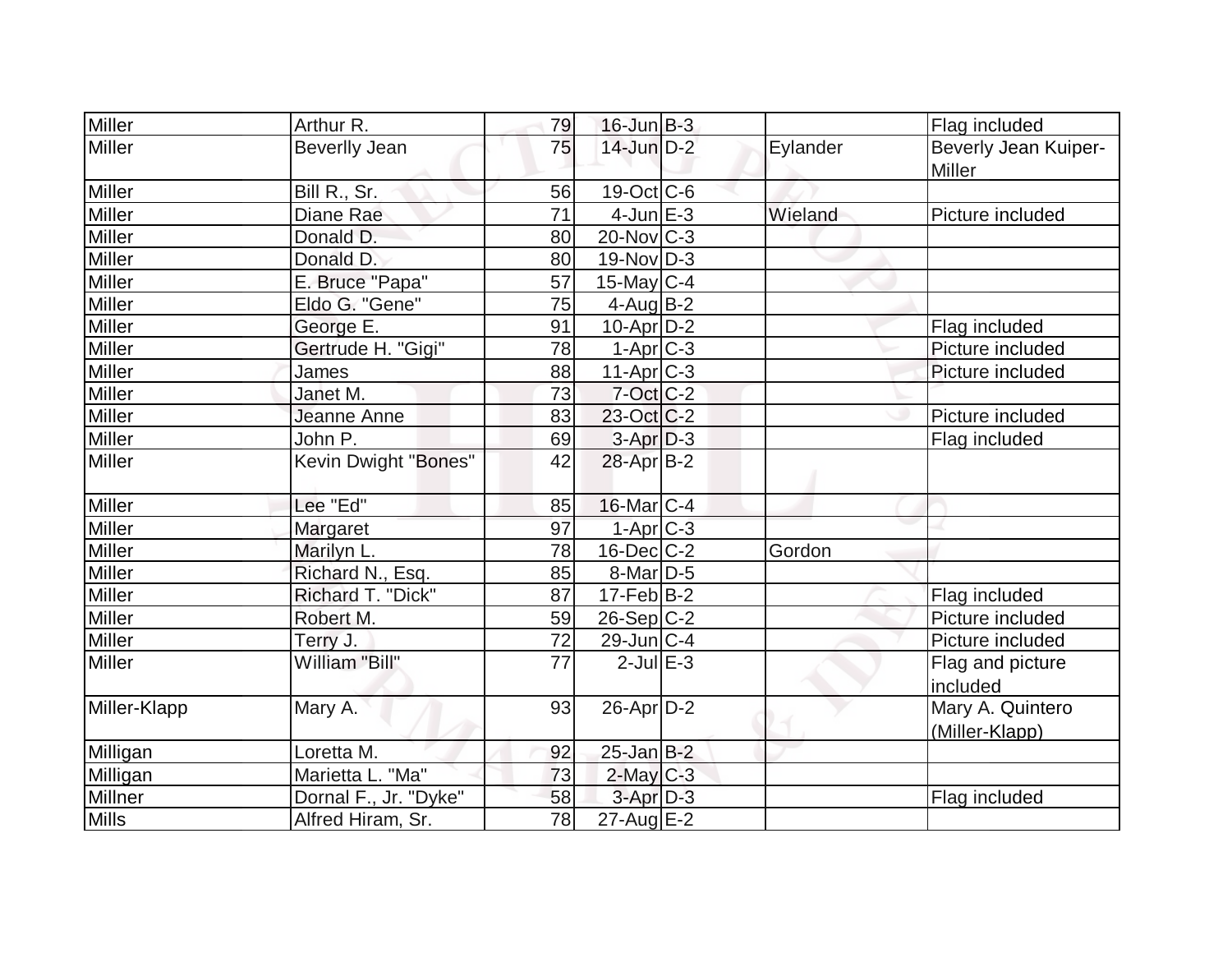| <b>Mills</b>  | Harold J.                                  | 71 | $4$ -Jul $C-2$        |               |                                                     |
|---------------|--------------------------------------------|----|-----------------------|---------------|-----------------------------------------------------|
| <b>Mills</b>  | James M. "Jim The<br><b>Butternut Man"</b> | 62 | 14-Jun D-2            |               | K of C 4th Degree<br>emblem and Picture<br>included |
| <b>Mills</b>  | Lorraine Margaret                          | 88 | $21-Nov$ $C-2$        |               |                                                     |
| <b>Mills</b>  | Lorraine Margaret                          | 88 | $22-Nov D-3$          | <b>Miller</b> |                                                     |
| <b>Mills</b>  | Ronald E.                                  | 76 | $12$ -Feb $E-3$       |               | Flag included                                       |
| Millsaps      | Annette M.                                 | 54 | 19-May $B-2$          | McQueen       |                                                     |
| <b>Millus</b> | Phillip Ryan                               | 58 | $6$ -Jun $C-3$        |               |                                                     |
| <b>Milom</b>  | Joanne F.                                  | 57 | $21$ -Jan $ C-3 $     | Schouten      |                                                     |
| <b>Milos</b>  | Virginia                                   | 93 | $10$ -Feb $ C-4 $     | Bonkowski     | Virginia Mikos-<br>Lewandowski                      |
| Miloshoff     | <b>Alex Anthony</b>                        | 49 | 15-Nov D-2            |               |                                                     |
| Minchuk       | <b>Marion Richard</b>                      | 59 | $24$ -Mar $B-3$       |               |                                                     |
| <b>Miner</b>  | Ava Jean                                   | 84 | $20$ -Jul $C$ -7      | <b>Rhodes</b> | Pictue included / Ava<br>Jean Antle-Miner           |
| <b>Miner</b>  | Charles J. "Chuck" *                       | 42 | $7 - Apr$ B-2         |               |                                                     |
| Miner         | Charles J.*                                | 42 | 20-Apr C-6            |               | Flag included                                       |
| <b>Minick</b> | Mary M.                                    | 99 | 5-Nov A-12            |               |                                                     |
| Miniuk        | <b>Dolores</b>                             | 97 | $24$ -Nov B-3         | Lewandowski   | Picture included                                    |
| Minor         | Mildred "Eunice"                           | 79 | $4$ -Oct $ C-3 $      |               |                                                     |
| Minton        | Lucille                                    | 80 | $14$ -May E-3         |               |                                                     |
| Miranda       | Jose                                       | 67 | $7$ -Mar $ D-6$       |               | Picture included                                    |
| Miranda       | Robert J.                                  | 74 | 12-Feb $E-3$          |               | Picture included                                    |
| Mirda         | John                                       | 79 | $15$ -Apr $C-3$       |               |                                                     |
| Mirich        | David                                      | 84 | $17$ -May D-3         |               |                                                     |
| Mirro         | Michael A.                                 | 36 | $2$ -Feb $ C-4$       |               |                                                     |
| <b>Mirsky</b> | Marvin                                     | 91 | $5$ -Jun $C-3$        |               |                                                     |
| <b>Mis</b>    | Mary Ellan                                 | 89 | 29-Mar <sub>C-3</sub> | Danzik        |                                                     |
| Misch         | Diane W.                                   | 71 | 10-Apr D-3            |               |                                                     |
| Misch         | William A, MD                              | 91 | $16$ -Feb $ C-4$      |               | <b>Memorial Service</b>                             |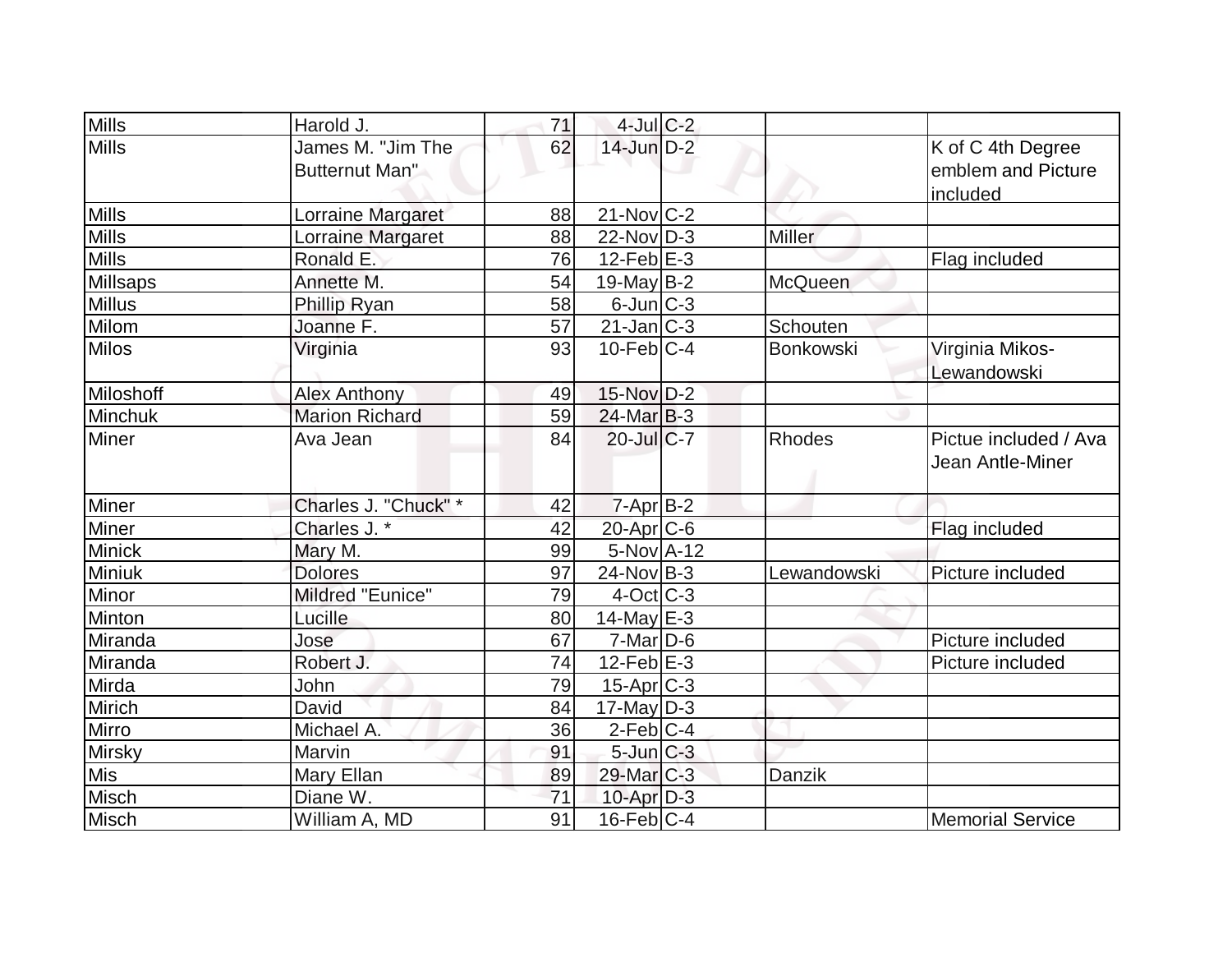| Mischka        | Kenneth E.             | 67              | $1-Jan$ D-4            |                  |                                     |
|----------------|------------------------|-----------------|------------------------|------------------|-------------------------------------|
| Misecko        | Linda J.               | 63              | 13-Apr C-6             |                  |                                     |
| <b>Miskus</b>  | James K.               | 61              | $7-Nov$ <sub>C-3</sub> |                  |                                     |
| Misner         | Lisa A.                | 50              | $14$ -Feb $ E-3 $      | Whitten          |                                     |
| <b>Mistarz</b> | Christine              | 63              | $9$ -Jun $B-2$         |                  | Christine (Shupe)<br><b>Mistarz</b> |
| <b>Mistarz</b> | Ronald R., Sr.         | 62              | $28$ -Jan $ C-2 $      |                  | Flag included                       |
| Mistretta      | <b>Barbara</b>         | 72              | $3-Sep$ $E-2$          | Fulkerson        | Picture included                    |
| <b>Mistro</b>  | Joseph John            | 76              | $8$ -May $C$ -3        |                  | Flag and Picture<br>included        |
| Mitchell       | Carol A.               | 73              | $10$ -Nov B-2          | <b>Tetarchik</b> | Picture included                    |
| Mitchell       | Carol Jane             | 70              | $21$ -Nov $ C-3 $      | <b>Fulkerson</b> |                                     |
| Mitchell       | Charles W.             | 70              | $20$ -May C-3          |                  |                                     |
| Mitchell       | Gloria J.              | 67              | $19$ -Apr $D-2$        |                  | Gloria J. Mithcell<br>(Sahm)        |
| Mitchell       | James L.               | 76              | 11-Nov C-2             |                  |                                     |
| Mitchell       | Jeffrey A.             | 51              | $20$ -Jan $ B-2 $      |                  |                                     |
| Mitchell       | Theresa M.             | 57              | $15$ -Aug C-2          | <b>Nunez</b>     | Picture included                    |
| Mitchell       | William F.             | 88              | $17$ -Aug C-4          |                  |                                     |
| Mize           | Rose Ann               | $\overline{71}$ | 24-Oct D-2             | Guarni           | Picture included                    |
| Mlynarcik      | <b>Helen Eleanor</b>   | 91              | $3-Apr D-3$            | Grabowski        |                                     |
| Moake          | David E., Sr.          | 75              | $8-Dec$ $B-2$          |                  |                                     |
| Mobley         | Irwin "Snap"           | 61              | $10$ -Jul $D-3$        |                  |                                     |
| Modesto        | Connie                 | 96              | $27-Oct$ B-3           |                  |                                     |
| Modesto        | Edward L., Dr., D.D.S. | 66              | $7 - Aug   D-3$        |                  |                                     |
| Modjeski       | Margaret A. "Peggy"    | 76              | $18$ -Mar $ C-3 $      |                  |                                     |
| Moe            | Ralph E.               | 80              | $3-Nov B-2$            |                  | Flag included                       |
| Moeller        | Janet G.               | 81              | $23$ -May C-2          |                  | Picture included                    |
| Moes           | Angela M.              | 33              | 12-Mar $E-3$           |                  |                                     |
| Mohnssen       | Lorraine               | 77              | 12-Aug C-2             |                  | Picture included                    |
| Mohoi          | Gregg B.               | 40              | $22$ -Jan $E-3$        |                  |                                     |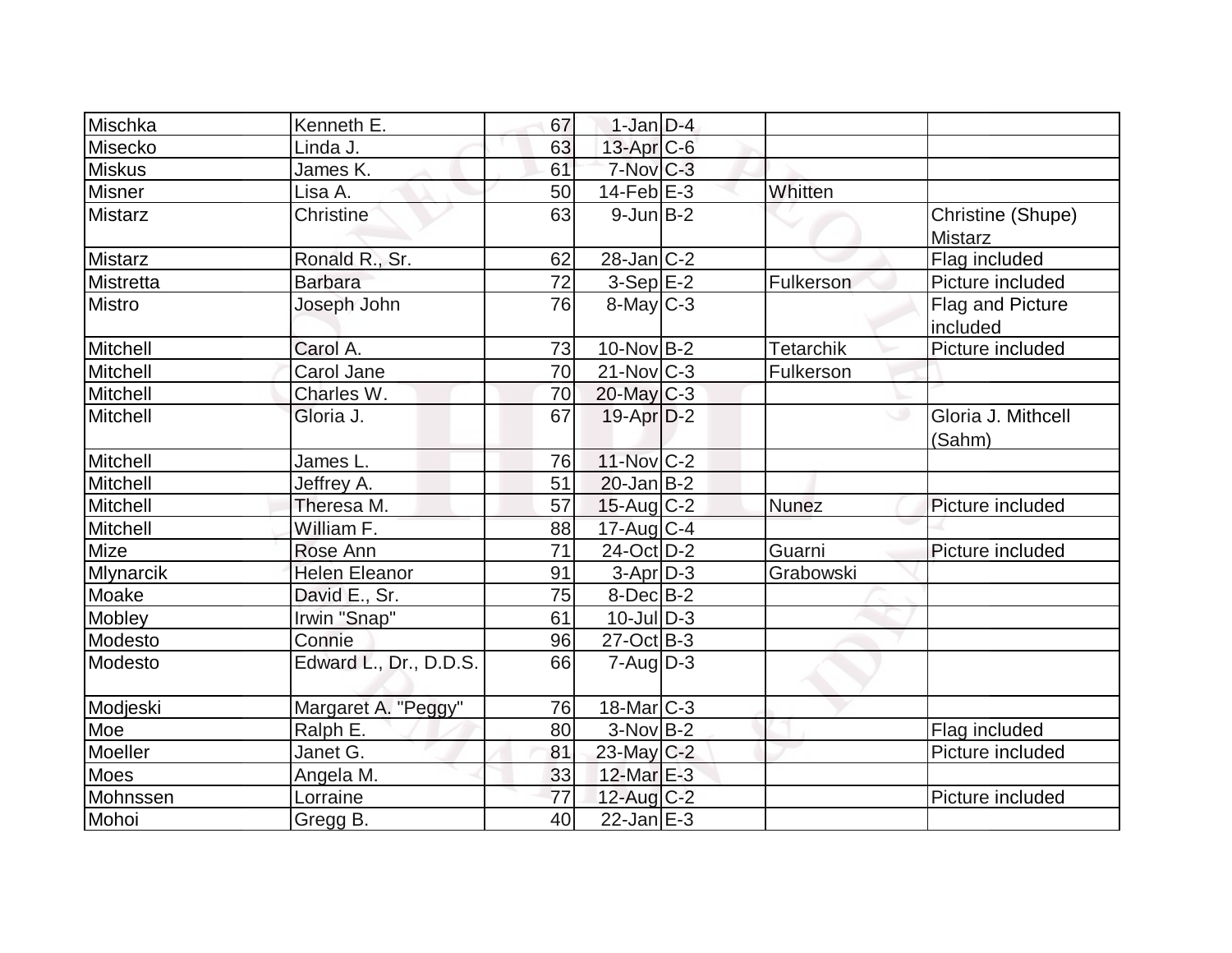| Mohoi             | John                  | 79 | $14$ -Jan C-2                |          | Flag included    |
|-------------------|-----------------------|----|------------------------------|----------|------------------|
| Moldovan          | <b>Nicholas</b>       | 87 | 4-Nov C-2                    |          | Flag included    |
| Moldrawski        | Jeffery Jon           | 58 | $19$ -Feb $E-3$              |          |                  |
| Molengraft-Morris | <b>Eleanor Louise</b> | 68 | $10$ -Aug $C-4$              |          |                  |
| Moll              | <b>John Patrick</b>   | 47 | $9$ -Oct $D-2$               |          |                  |
| Molodet           | John Adam             | 87 | $10$ -Oct $ D-2 $            |          |                  |
| Momcilovic        | Milica                |    | $8-Nov D-2$                  | Knezevic | Cross included   |
| Monachino         | Peggy A.              | 55 | $13$ -May C-2                |          |                  |
| Monaco            | John "Jack"           | 76 | $4$ -Jul $C-2$               |          | Picture included |
| Monacy            | Terry L., Jr. "Duke"  | 50 | $18-Nov$ C-2                 |          |                  |
| Mongaraz          | Antonio               | 82 | $4$ -Dec $D-3$               |          | Flag included    |
| Monroe            | Catherine J.          | 92 | $4$ -Jul $C-3$               |          |                  |
| Montanez          | Juan A.               | 70 | $30$ -Jan $ C-3 $            |          |                  |
| Montania          | <b>Susan Marie</b>    | 67 | 11-Nov C-2                   | Frank    |                  |
| Montealerge       | Gus                   | 68 | $22$ -Oct $E-3$              |          | Picture included |
| Montez            | Roy S.                | 75 | $8-Nov D-2$                  |          | Picture included |
| Montgomery        | Lloyd "Wayne"         | 83 | $29$ -Jun $C-4$              |          |                  |
|                   | ("Preacher")          |    |                              |          |                  |
| Montgomery        | Melanie L.            |    | $11$ -Jun $E$ -2             |          |                  |
| Montoro           | Stephanie "Stevie"    | 87 | $22-Feb\overline{D-2}$       |          |                  |
| Monzek            | <b>Mary Rose</b>      | 87 | $27$ -May C-2                |          |                  |
| Moore             | Deborah K.            | 62 | $2$ -Jan $D-2$               |          |                  |
| Moore             | Donna E.              | 72 | $3-Apr$ $D-3$                |          |                  |
| Moore             | <b>Leonard Jay</b>    | 82 | $28-Sep C-3$                 |          |                  |
| Moore             | Marva Ann             | 74 | $11$ -Jun $E-3$              |          | Picture included |
| Moore             | Robert W.             | 85 | 19-Mar $E-3$                 |          | Flag included    |
| Moore             | Roosevelt, Sr.        | 59 | $19-Sep C-3$                 |          | Picture included |
|                   | "Shack"               |    |                              |          |                  |
| Moore             | Rose Mary             | 87 | $20$ -Jun $D-3$              |          |                  |
| Moore             | Sandra S.             | 60 | $4$ -Dec $D-4$               |          |                  |
| Moore             | Thomas C, SGT.        | 82 | $24$ -Jan $E-3$              |          | Flag included    |
| Moore             | William T.            | 61 | $\overline{20}$ -Feb $ C-3 $ |          |                  |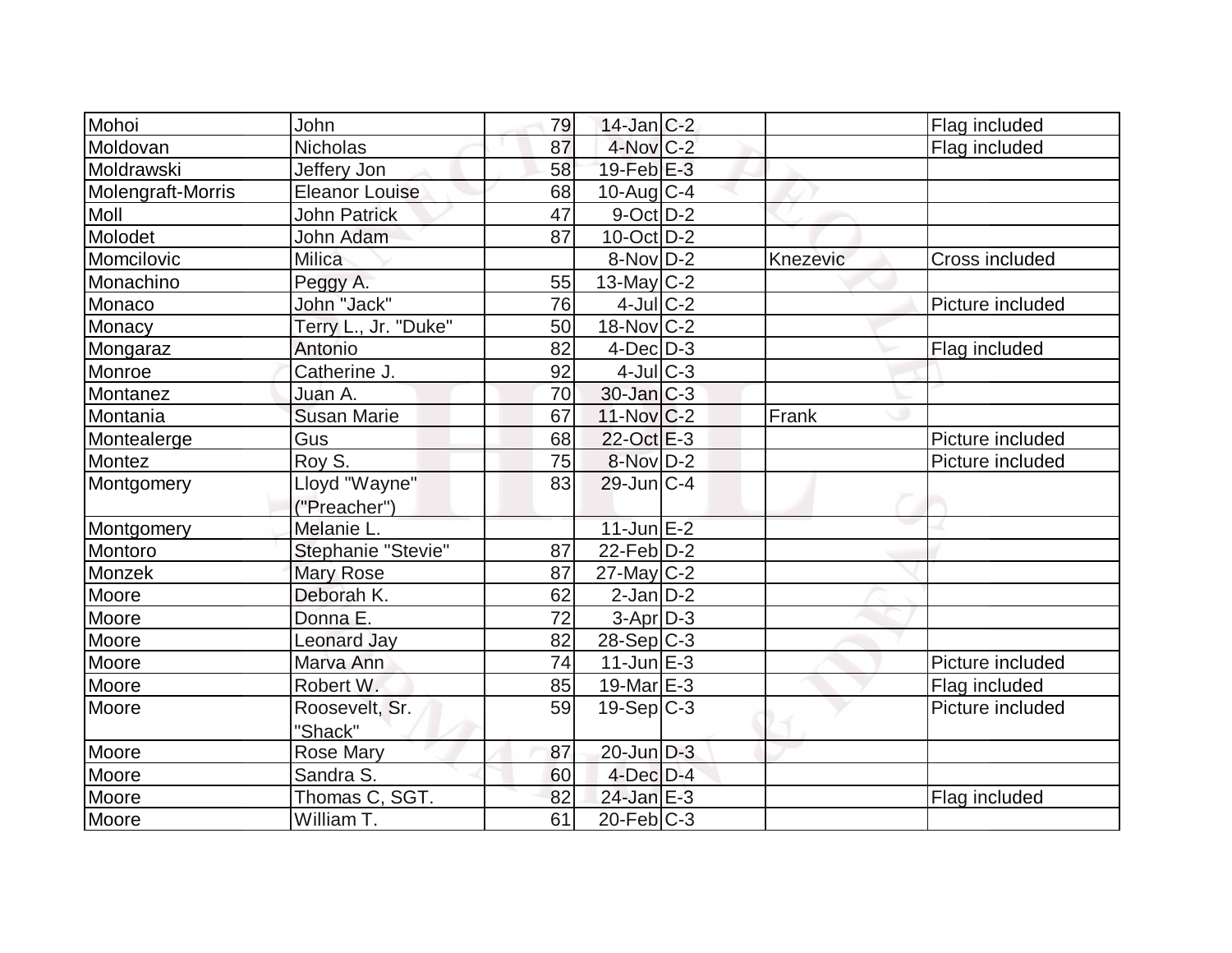| Moore            | William, Jr.          | 81              | $27$ -Nov $D-2$             |                |                   |
|------------------|-----------------------|-----------------|-----------------------------|----------------|-------------------|
| Mora             | Domingo               | 94              | $23$ -Feb $C$ -6            |                | Picture included  |
|                  | "Dominguito"          |                 |                             |                |                   |
| Mora             | June M.               | 74              | $29$ -JulC-3                | <b>Davis</b>   | Picture / June M. |
|                  |                       |                 |                             |                | Mora Rogers       |
| <b>Morales</b>   | Elva                  | 83              | $10$ -Oct $ D-2 $           |                |                   |
| Moralez, Merritt | Ryken                 | Infant          | $27$ -Apr $ C$ -6           |                | Picture included  |
| Morelli          | Mary N.               | 86              | $9$ -May $C-2$              |                |                   |
| Moreno           | Ricardo "Ric"         | 60              | $6$ -Mar $D-7$              |                |                   |
| <b>Mores</b>     | Marilyn T.            | 79              | $27$ -Feb $\overline{D}$ -3 | Kubayko        |                   |
| Morgan           | Charles L.            | 59              | $5-Sep C-2$                 |                |                   |
| Morgan           | Edna                  | 89              | $4-Sep D-3$                 |                |                   |
| Morganelli       | Edward R.             | 82              | $24$ -Mar $B-3$             |                | Flag included     |
| <b>Moriarty</b>  | Lorn T. "Tom"         | 71              | $28$ -Dec $C-4$             |                |                   |
| Moricz           | Michael J.            | 87              | $14$ -Feb $E-3$             |                | Picture included  |
| <b>Moris</b>     | John "Johnny"         | 81              | 17-Oct D-2                  |                |                   |
| <b>Morphis</b>   | Dorothy M.            | 74              | $25$ -JulC-3                |                |                   |
| Morrill          | <b>Robert Nathan</b>  | 82              | $10$ -Aug $C-4$             |                |                   |
| <b>Morris</b>    | Charles H.            | 73              | $16$ -Jun $B-3$             |                |                   |
| <b>Morris</b>    | <b>Eleanor Louise</b> | 68              | $10$ -Aug $C-4$             | Molengraft     |                   |
| <b>Morris</b>    | <b>Gennie Rudy</b>    | 59              | $16$ -May C-3               |                |                   |
| <b>Morris</b>    | Jimmy                 |                 | $14$ -Apr $ B-2 $           |                |                   |
| <b>Morris</b>    | Julia A.              | 54              | $10$ -Nov B-2               | <b>McCaleb</b> |                   |
| <b>Morris</b>    | Kathleen "Kate"       | 76              | $7-Feb D-3$                 | Parry          | Picture included  |
| <b>Morris</b>    | Mark N.               | 41              | $2$ -Dec $C-3$              |                |                   |
| <b>Morris</b>    | <b>Mattie Ruth</b>    | 86              | $28-Nov$ <sub>C-3</sub>     |                | Picture included  |
| <b>Morris</b>    | <b>Maxe Bernard</b>   | 81              | $25$ -Jul $C-3$             |                |                   |
| <b>Morris</b>    | Mildred F.            | 80              | $25$ -May C-5               | <b>Setter</b>  | Mildred F. Morris |
|                  |                       |                 |                             |                | Bel;cher          |
| <b>Morris</b>    | Virginia B. "Ginny"   | 86              | $5-Feb$ $E-3$               | Goodwin        |                   |
| Morrison         | Ralph E., Jr.         | 70              | $1-Aug$ $C-3$               |                |                   |
| Morrison         | Walter B. "Dick"      | $\overline{77}$ | $22$ -May C-3               |                |                   |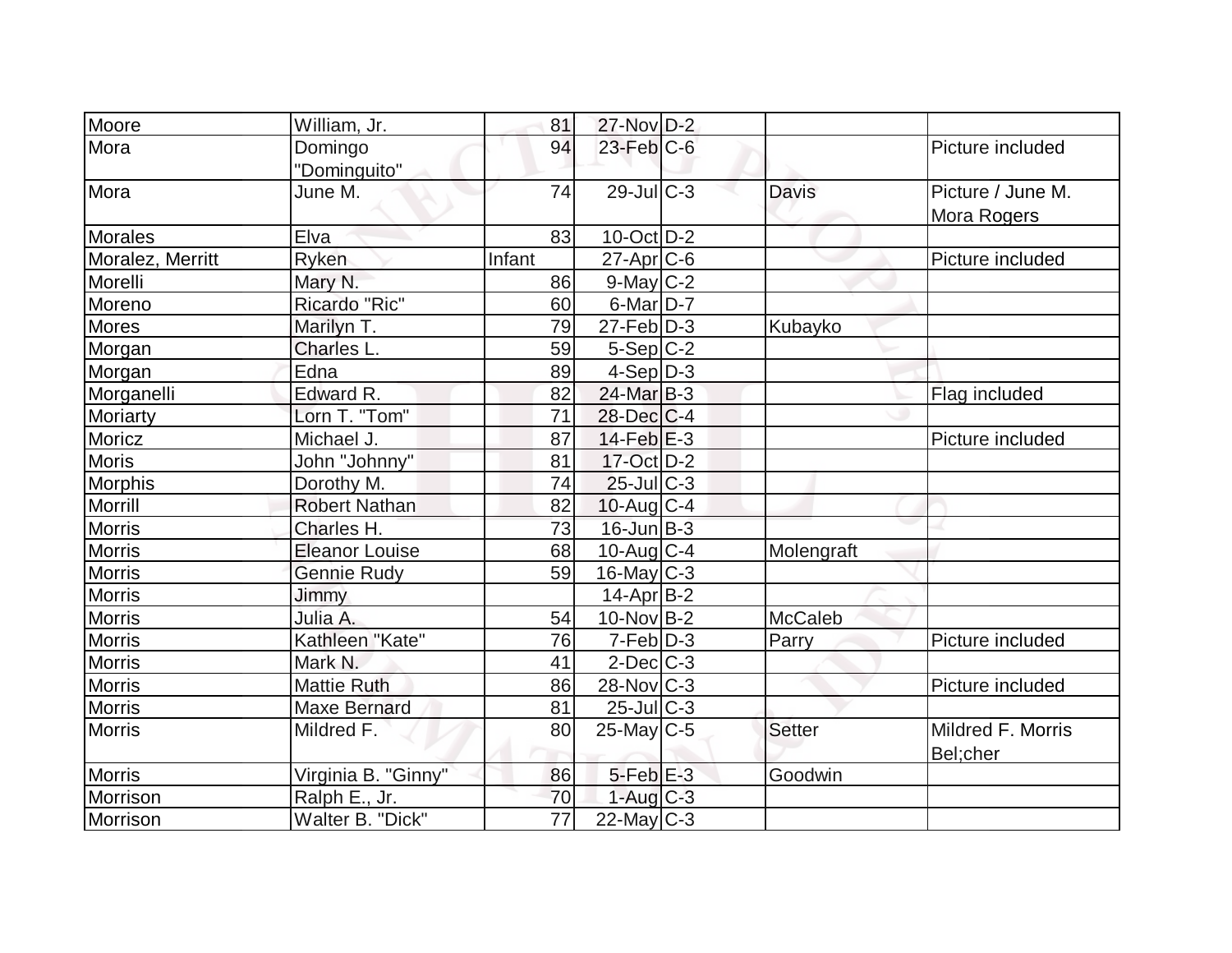| Morse           | <b>James Franklin</b> |     |                          |               | Picture included                     |
|-----------------|-----------------------|-----|--------------------------|---------------|--------------------------------------|
|                 | "Frank"               | 75  | $24-Sep$ E-3             |               |                                      |
| Morthland       | William E. "Bill"     | 87  | $11$ -May C-6            |               | Picture included                     |
| Moryas          | Donna Arlene          | 73  | $7$ -Jul B-2             | <b>Blank</b>  |                                      |
| Mosca           | Johhny                | 69  | $12$ -Nov $E-3$          |               |                                      |
| Mosca           | Mayola B.             | 96  | $1-Mar$ D-2              |               |                                      |
| Moser           | <b>Shirley Lee</b>    | 87  | $7$ -May $E-3$           | <b>Harris</b> | <b>Shirley Lee Spencer</b><br>Moser  |
| Mosher          | Marcella              | 82  | 17-May $D-2$             | Dubinski      |                                      |
| Mosley          | Colin Dean Joseph     | 5   | $13$ -JulC-6             |               |                                      |
| <b>Moss</b>     | <b>Yvonne Marie</b>   | 89  | $15$ -Nov $ D-2 $        |               |                                      |
| <b>Mostak</b>   | Virginia              | 85  | 28-May E-4               | Kuntarich     |                                      |
| Motkowski       | Francis               | 82  | $21$ -Feb $D-2$          | Kuntarich     |                                      |
| Motta           | Catherine             | 101 | $18-Oct$ <sub>C</sub> -2 | Pontier       |                                      |
| Motyka          | Ruth E.               |     | $13$ -Apr $C$ -6         | Iddings       |                                      |
| Mowbray         | Gloria Jane "Susie"   | 70  | $25$ -Jan B-3            |               |                                      |
| Moyer           | Robert: Bob"          | 71  | $8$ -Aug $D-3$           |               |                                      |
| Moyett          | Angelita              | 86  | $21$ -Feb $ D-3 $        | Soliz         |                                      |
| Mruzyn          | Lillianne, M., Sister | 97  | $26$ -Jun $D-2$          |               | <b>Cross and Picture</b><br>included |
| Mrzlock-Dabis   | <b>Marian</b>         | 57  | 12-Aug C-3               |               |                                      |
| Mucha           | Norma                 | 88  | $21$ -AugD-3             |               |                                      |
| Mudore          | Theresa C.            | 92  | $27$ -Feb $ D-3$         | McConnell     |                                      |
| Mudrovich       | John P.               | 84  | $4$ -Jan $ D-2 $         |               | Flag included                        |
| Muldoon         | Renee "Irene"         | 75  | $21$ -May E-3            | Franko        |                                      |
| Mulesa          | Justine               | 97  | 19-Nov D-3               |               |                                      |
| Mulholland      | Theresa M.            | 87  | $10$ -Apr $D-3$          | Smutniak      |                                      |
| <b>Mullally</b> | Charles W. "Chuck"    | 62  | $26$ -Jan $ C$ -5        |               |                                      |
| Mullen          | Earl G.               | 91  | $9$ -Mar $C-3$           |               |                                      |
| <b>Muller</b>   | Joseph M.             | 90  | $14$ -Dec $C$ -3         |               |                                      |
| <b>Mullins</b>  | Lowell                | 87  | $28$ -Jun $D-3$          |               | Flag included                        |
| Mullins         | Mary Ann              | 80  | $5$ -May $B-3$           | McFall        |                                      |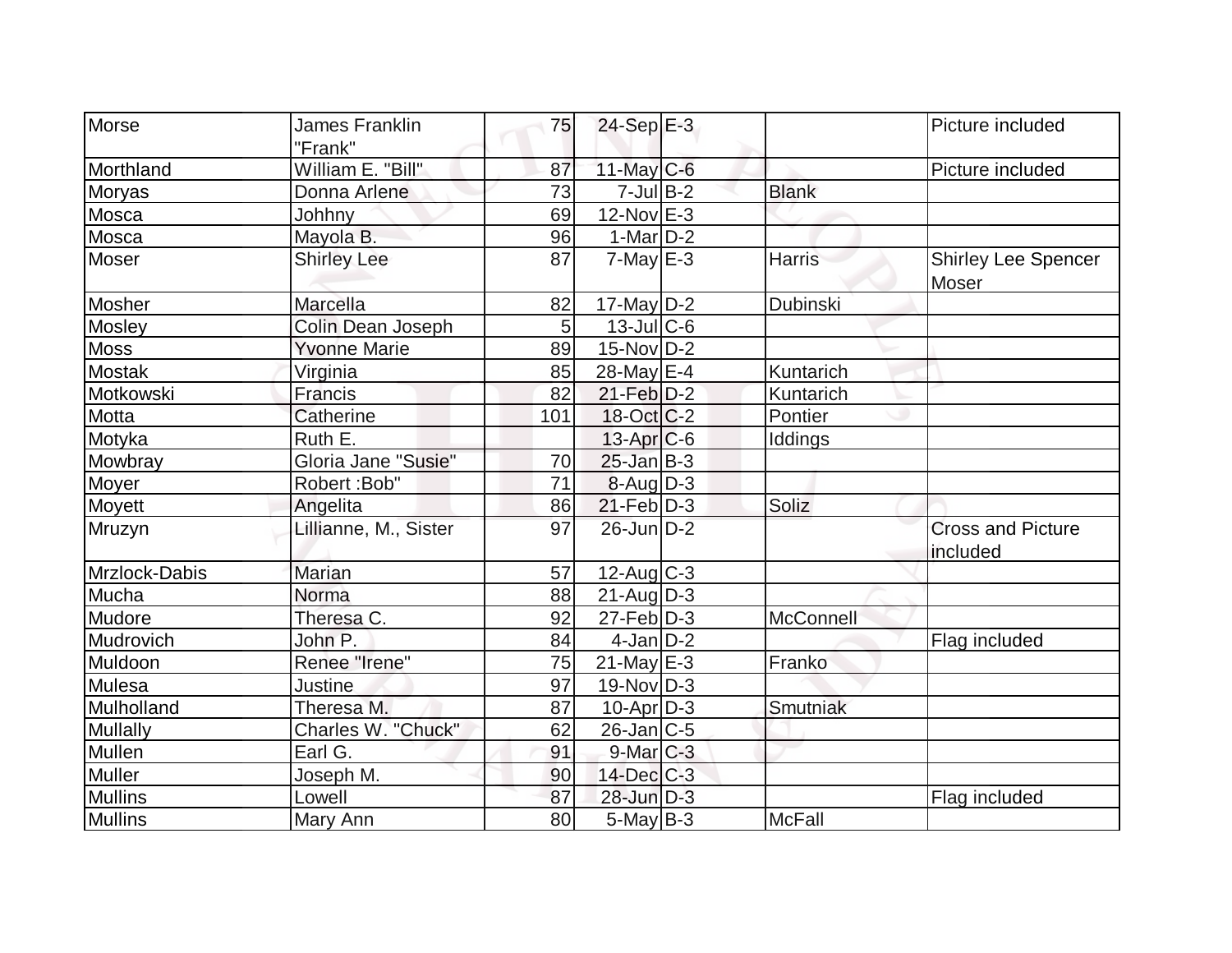| <b>Mullins</b>  | William H. "Bill"         | 93 | $26$ -Jan $ C-7 $        |             | Flag included             |
|-----------------|---------------------------|----|--------------------------|-------------|---------------------------|
| Munday          | Nancy F.                  | 62 | $9$ -Dec $C$ -2          | Malinowski  |                           |
| Muniz           | Beatriz "Bita"            | 84 | $25$ -Jul $C-3$          |             |                           |
| Munsie          | April S.                  | 45 | $11$ -Jan $ D-3 $        | Fortenberry | Picture included          |
| Munster         | Loretta B.                | 99 | $14$ -Oct C-2            |             | Picture included          |
| Muntiu          | <b>Mary</b>               | 89 | $19-Oct$ <sub>C</sub> -6 |             | Mary Budrean Minuti /     |
|                 |                           |    |                          |             | <b>Memorial Reception</b> |
| Muntiu          | Mary                      | 89 | $26$ -Aug C-3            |             | Mary Budrean Muntiu       |
| Murchek         | <b>Robert Allen</b>       | 63 | $26$ -Jan $ C-6 $        |             |                           |
| Murillo         | Paul                      | 85 | $24-Sep$ $E-4$           |             | Flag and picture          |
|                 |                           |    |                          |             | included                  |
| <b>Murphy</b>   | Ann                       | 88 | 29-Dec B-3               | Puckett     |                           |
| Murphy          | Dorothy Louise            | 84 | $17$ -Nov B-3            |             |                           |
| <b>Murphy</b>   | Tina M.                   | 51 | $8$ -Jul $C-2$           | Schweiger   |                           |
| Murr            | Margita                   | 86 | $11-Auq$ D-4             | Novak       |                           |
| Murray          | Catherine L.              | 87 | $6$ -Apr $C$ -6          | Moran       |                           |
| Murray          | <b>Florence Elizabeth</b> | 93 | 29-Jan $E-2$             | Heine       | Florence Elizabeth        |
|                 |                           |    |                          |             | <b>Watkins Murray</b>     |
| <b>Murray</b>   | <b>Mark Henry</b>         | 28 | $16$ -Mar $ C-4 $        |             |                           |
| <b>Murrow</b>   | Josephine B.              | 90 | $17$ -Apr $D-3$          |             |                           |
| Murzyn          | Richard "Moe"             | 78 | $6$ -Jan $B$ -2          |             | Flag included             |
| <b>Musal</b>    | Hayleaf T. "Leafy"        | 25 | $5-Sep C-2$              |             |                           |
| Musgrave        | Gerald D. "Jerry"         | 81 | $24$ -Mar $ B-3 $        |             | Picture included          |
| Musgrove        | Jacqueline "Joan"         | 79 | $14$ -Mar $ C-3 $        | Hohl        |                           |
| <b>Musial</b>   | Hayleaf T. Leafy"         | 25 | $4-Sep D-3$              |             |                           |
| <b>Musielak</b> | Helen                     |    | 28-Jan C-3               | Szarmach    |                           |
| Mustafa         | Eleanor A.                | 87 | 24-Apr C-3               | Nordin      |                           |
| Mutka           | Joan                      | 79 | $3$ -Jun $C-3$           |             |                           |
| Muza            | Robert E.                 | 66 | $22$ -Jan E-3            |             |                           |
| <b>Myers</b>    | Charlotte J.              | 68 | $4-Feb C-3$              | Thompson    | Picture included          |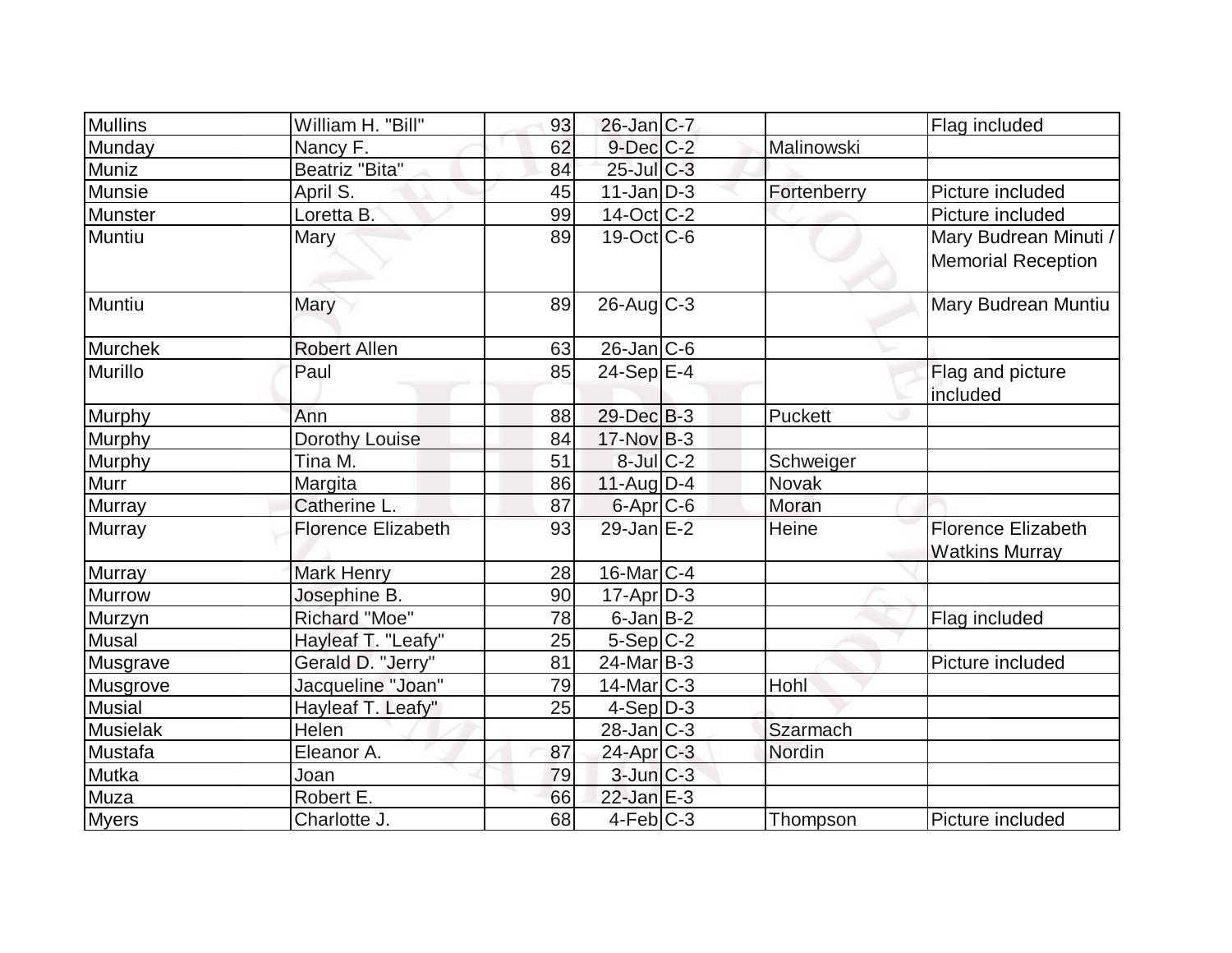| <b>Mysliwiec</b> | Richard J.               | 74 | $12$ -Jan C-4          |               |                              |
|------------------|--------------------------|----|------------------------|---------------|------------------------------|
| <b>Mysliwiwc</b> | Lorraine                 | 87 | $2$ -Apr $E-3$         | <b>Bujwit</b> |                              |
| <b>Mytnik</b>    | Mitchell E.              | 88 | 6-Mar <sub>D-7</sub>   |               |                              |
| Nadzieja         | <b>Donald Louis</b>      | 76 | $17$ -May D-3          |               |                              |
| Nagel            | Harold J.                | 80 | $15$ -Jan $E-3$        |               | Flag and Picture<br>included |
| Nagucki          | Zofia "Sophie"           | 75 | 22-Dec B-2             | Balzam        |                              |
| Nalezny          | <b>Thaddeus "Ted"</b>    |    | $14$ -Aug $D-2$        |               |                              |
| Naminski         | Rose                     | 93 | $24$ -Jun $C-3$        | Kania         |                              |
| Nannenga         | Dennis "The Eggman"      | 60 | $2-Sep C-2$            |               | Picture included             |
| Napalowski       | Helen                    | 97 | $5$ -Oct $C$ -4        | Nemtuda       |                              |
| Narantic         | Marilyn V.               | 81 | $9$ -Oct $D-2$         |               |                              |
| <b>Nash</b>      | Theresa Ann              | 43 | $31$ -Aug C-5          |               |                              |
| <b>Nastoff</b>   | Boris N. "Bud"           | 97 | $15-Oct$ $E-3$         |               |                              |
| <b>Nault</b>     | Baraba Ann               | 62 | $22$ -Jul $C-3$        |               | Picture included             |
| <b>Naus</b>      | <b>Gladys Marlene</b>    | 72 | $28$ -Oct C-2          |               |                              |
| Navarro          | Antonio, Sr.             | 83 | $24$ -Aug C-6          |               |                              |
| Navarro          | Darlene Joy              | 70 | $8$ -Jun $C-4$         | Lubeznick     | Star of David included       |
| Navarro          | Manuel                   | 79 | $9-Nov$ <sub>C-3</sub> |               |                              |
| <b>Navikas</b>   | <b>Traute</b>            | 87 | $2$ -Jul $E-3$         |               |                              |
| <b>Neal</b>      | <b>Barbara</b>           | 88 | $14-Sep C-5$           |               |                              |
| <b>Neary</b>     | James M.                 | 71 | $2$ -Jun $B-2$         |               | FOP emblem included          |
| <b>Neary</b>     | Patricia A.              | 66 | $6$ -Aug $E-3$         |               |                              |
| Nedza            | Lorraine A.              |    | $31$ -Dec $E-3$        |               | Picture included             |
| <b>Neely</b>     | Roy C.                   | 83 | $6$ -Oct $B$ -2        |               |                              |
| <b>Nees</b>      | <b>James Marty</b>       | 55 | $15$ -Feb $D-4$        |               |                              |
| Nehmelman        | Vernon Theodore<br>"Ted" | 93 | $3$ -Jan $D-4$         |               |                              |
| Nelson           | Alvin                    | 90 | $20$ -Jun $D-3$        |               | Flag included                |
|                  |                          |    |                        |               |                              |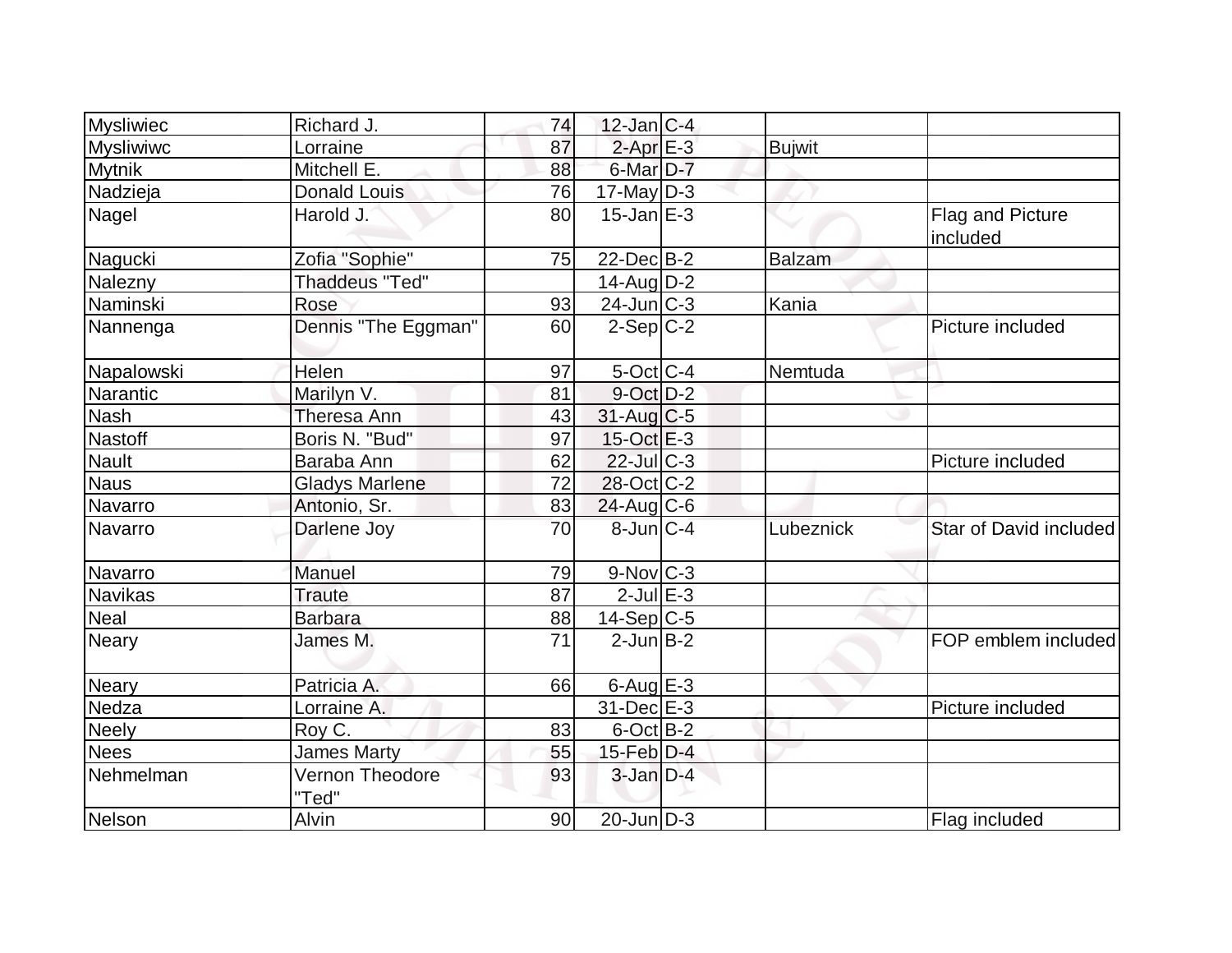| Nelson         | Carolyn Theresa     | 65 | $11-Nov$ C-2      |                |               |                                      |
|----------------|---------------------|----|-------------------|----------------|---------------|--------------------------------------|
| Nelson         | Dale                | 66 | $18$ -Feb $ C-3 $ |                |               |                                      |
| Nelson         | Dennis Loren        | 68 | 30-Jul E-3        |                |               |                                      |
| Nelson         | Grace R.            | 92 | $3$ -Aug C-6      |                |               |                                      |
| Nelson         | <b>Harold Carl</b>  | 90 | $18-Apr$ $C-2$    |                |               | Flag included                        |
| Nelson         | Jack                | 75 | $8-Sep B-2$       |                |               |                                      |
| Nelson         | Jeanette E.         |    | $31$ -May $D-2$   |                |               | <b>Memorial Service</b>              |
| Nelson         | Jeannette E.        | 86 | $2$ -Feb $ C-4 $  |                | Gustavson     |                                      |
| Nelson         | John Harvey, Jr.    | 36 | $23$ -May C-3     |                |               |                                      |
| Nelson         | Judy                | 75 | $21$ -Nov $ C-2 $ |                |               |                                      |
| Nelson         | Mary Lou            | 70 | $12$ -Jan $ C-4 $ |                | Garrett       |                                      |
| Nelson         | Olga N.             | 88 | $30$ -May D-2     |                | Nuland        |                                      |
| Nelson         | <b>Rock</b>         | 55 | $30-Sep C-2$      |                |               |                                      |
| Nelson         | Truman, Jr.         | 69 |                   | $4-Sep C-2D-3$ |               |                                      |
| Nemergut       | Ralph A.            | 77 | 13-Aug $E-3$      |                |               |                                      |
| Nenadovich     | Gordana             | 71 | $9 - Apr$ E-3     |                |               | <b>Cross and Picture</b><br>included |
| Netherty       | Robert H.           | 88 | $21$ -Nov $ C-3 $ |                |               | Flag and Picture<br>included         |
| Nethery        | Robert H.           | 88 | $20$ -Nov $ C-3 $ |                |               | Picture and flag<br>included         |
| <b>Neville</b> | William R. "Bill"   | 86 | $5$ -JulD-2       |                |               |                                      |
| <b>Newell</b>  | Mildred R. "Millie" | 84 | $17$ -Mar B-2     |                | Smith         |                                      |
| Newergut       | Ralph A.            | 77 | $14$ -Aug $D-2$   |                |               |                                      |
| Newlin         | George C.           | 95 | $8$ -Jan $E-2$    |                |               | Picture included                     |
| Newman         | <b>Agnes</b>        | 87 | 19-Apr D-2        |                | Coleman       |                                      |
| Newman         | Katrina "Trini"     | 61 | $6$ -Jun $C-2$    |                |               |                                      |
| Newsome        | Wanda E.            | 75 | $22$ -Jun $ C-7 $ |                |               | Picture included                     |
| Newton         | Jessie L.           | 67 | $3$ -Aug C-6      |                | <b>Manter</b> |                                      |
| <b>Niaves</b>  | Trinidad M.         | 90 | 23-Nov C-4        |                | Hernandez     | Picture included                     |
| Nichols        | Margaret A.         | 51 | $19$ -Jun $D-3$   |                |               |                                      |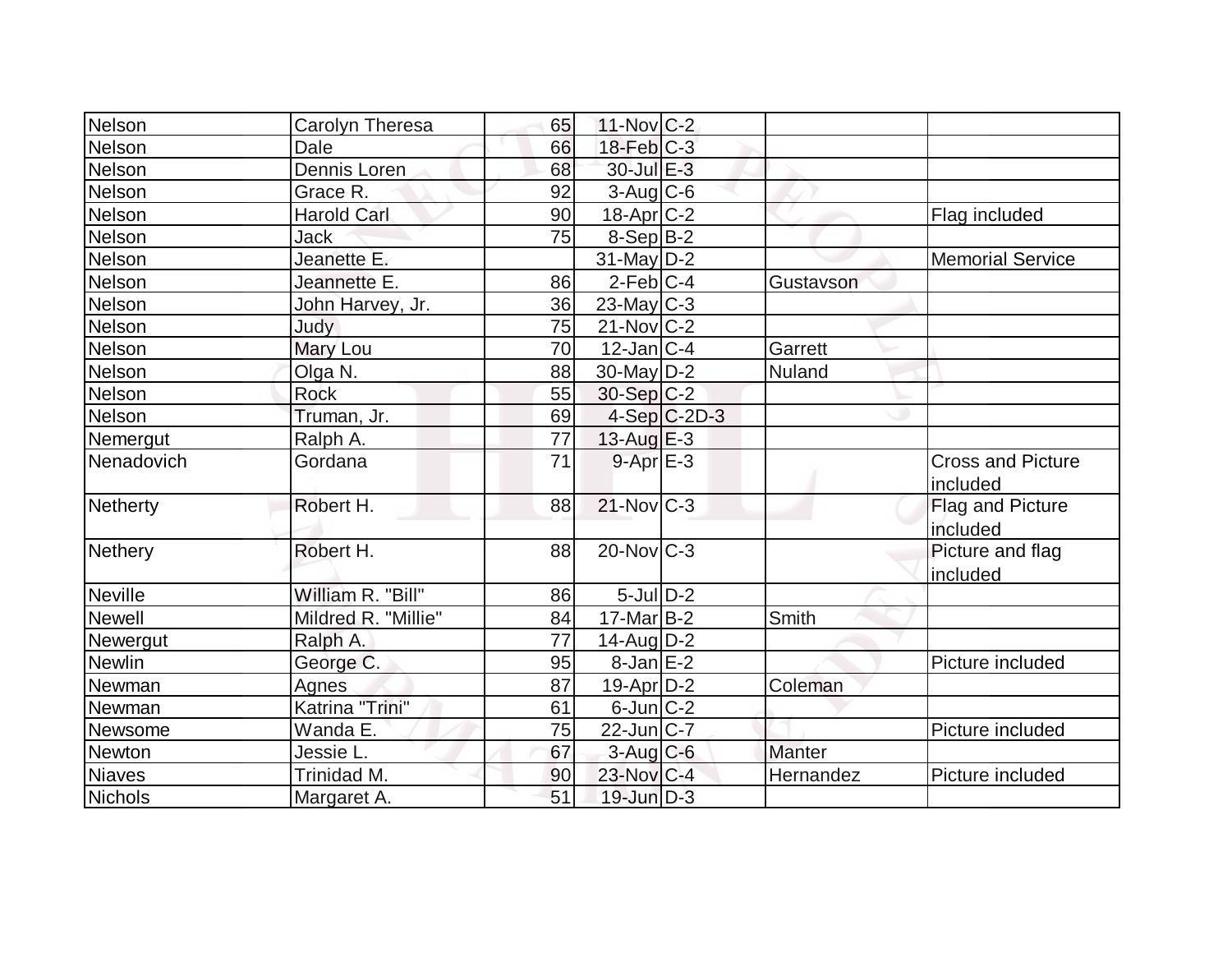| Nichols       | Oliver R., Jr. "Ace"  | 86    | $3-Aug$ $C-6$            |          | Flag and Picture           |
|---------------|-----------------------|-------|--------------------------|----------|----------------------------|
|               |                       |       |                          |          | included                   |
| Nichols       | <b>Opal Edna</b>      | 81    | 4-May C-7                |          |                            |
| <b>Nick</b>   | Henry A., Sr.         | 86    | 11-May C-5               |          |                            |
| Nielsen       | Elizabeth "Betty"     | 65    | $29$ -Jan $E-2$          | Forster  |                            |
| Nielsen       | <b>Gwendolyn Rose</b> | 92    | $2$ -Mar $ C-5 $         |          | Picture / Gwendolyn        |
|               | "DeDe"                |       |                          |          | <b>Rose Brandt Nielsen</b> |
| Nieto         | Emilio                | 61    | $12$ -Jan $ C-4 $        |          |                            |
| Nieto         | Sophie                | 90    | $13$ -Nov $ C-3 $        |          |                            |
| <b>Niketh</b> | Emaline M.            | 97    | $5$ -Dec $C$ -3          | Ferhat   |                            |
| Nikolovski    | <b>Landon Andrew</b>  | 8 mo. | $28$ -May E-4            |          | Picture included           |
| <b>Niksch</b> | Lucille L.            | 90    | $30-Sep C-2$             |          |                            |
| <b>Niloff</b> | Chris, Jr.            | 84    | $8$ -Jul $C-2$           |          | Flag included              |
| Nitschke      | <b>Beulah</b>         | 90    | $10$ -Jul $D-2$          |          |                            |
| Nixon         | Donald G.             | 80    | $12-Oct$ <sub>C</sub> -4 |          |                            |
| Nixon         | Sandra Lee            | 64    | $22-Sep$ B-2             | Nehemiah |                            |
| <b>Nobles</b> | Mary Ann              | 72    | $15$ -Aug C-3            |          | Picture included           |
| Nolan         | David Alan            | 75    | $17$ -Jan D-3            |          |                            |
| Nolan         | David Alan            | 75    | $1$ -May $D-3$           |          | Picture included           |
| Nolan         | George L.             | 75    | $10$ -Dec $ D-2 $        |          |                            |
| Norbot        | John J.               | 67    | $2$ -Feb $ C-4$          |          | Flag included              |
| Norfleet      | Louid V.              | 76    | $19-Oct$ $C-6$           |          |                            |
| <b>Norris</b> | Lyle K.               | 97    | $14$ -Oct $ C-2 $        |          |                            |
| <b>Norris</b> | Wanda                 | 77    | $8$ -Oct $E - 3$         | Walker   | Picture included           |
| Nosich        | June E.               | 89    | $21$ -Aug $D-2$          | Carroll  |                            |
| Noth          | Orin Kenneth, Jr.     | 76    | $5$ -Dec $C$ -3          |          | Picture included           |
|               | "Ken"                 |       |                          |          |                            |
| Novak         | Gen                   | 88    | $26$ -JulD-3             |          |                            |
| Novak         | Helen                 | 102   | $13-Sep C-2$             |          |                            |
| Novak         | Rose A.               | 92    | 29-Jun C-4               |          |                            |
| <b>Novak</b>  | Thomas D.             | 64    | $8-Sep B-2$              |          |                            |
| Novak         | Veronica I. "Roni"    | 89    | $12$ -Nov $E-3$          |          | Picture included           |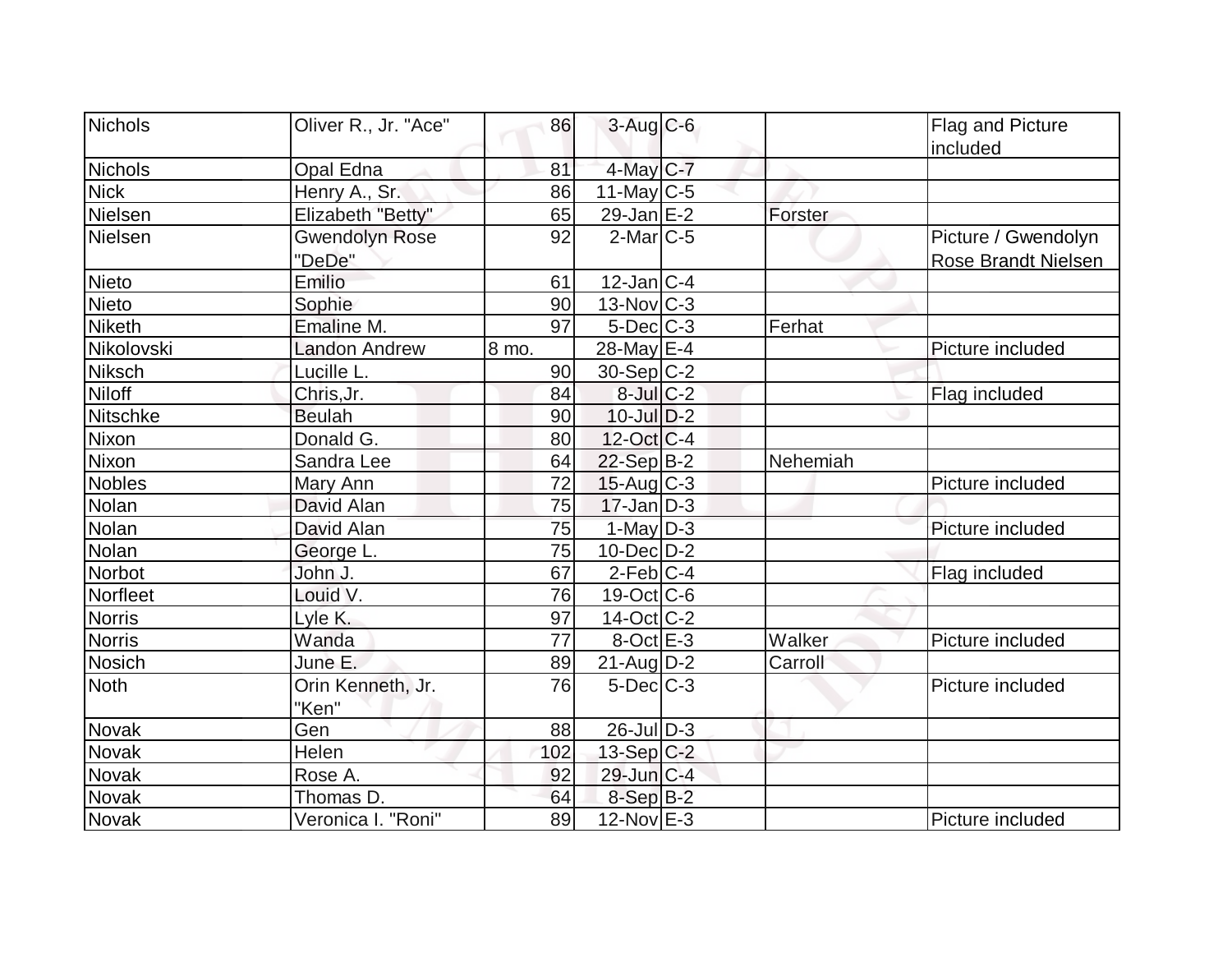| Nover         | Henrietta C.          | 97 | $27$ -Oct B-3     |                |                  |
|---------------|-----------------------|----|-------------------|----------------|------------------|
| <b>Novinc</b> | Charlene D. 'Dragica" | 65 | $30$ -Jan $ C-3 $ | Srakovcic      |                  |
|               |                       |    |                   |                |                  |
| <b>Novoa</b>  | Glorimar (Lali)       | 44 | $22$ -Aug C-2     |                |                  |
| Nowak         | Dorothy L.            | 88 | $17$ -Apr $ D-3 $ | Cyganowski     |                  |
| Nowak         | <b>Phyllis</b>        | 73 | $30 - Jan$ $C-3$  | Wajvoda        |                  |
| Nowakowski    | Clara A.              | 88 | $4$ -Nov $ C-2 $  | <b>Blaszak</b> |                  |
| Nowakowski    | Lillian F.            | 92 | $14$ -Jan $ C-2 $ | Mikolajczyk    | Picture indluded |
| Nowesnick     | Edward R.             | 90 | $11-Nov$ C-2      |                | Flag included    |
| Nowicki       | Adolph R.             | 89 | $12$ -Oct $ C-3 $ |                | Flag included    |
| Nowicki       | Debra L.              | 60 | $13-Sep C-3$      | Witte          |                  |
| Nowocin       | Dorothy A.            | 78 | $6$ -Mar $D-7$    |                |                  |
| Noworyta      | Lottie                | 92 | $27$ -Apr $C$ -6  | Nowesnick      |                  |
| Nunez         | Mary Magdalena        | 71 | $11$ -Mar $C-3$   | Corpus         |                  |
| <b>Nunez</b>  | Richard               | 62 | $12$ -Feb $E-3$   |                | Picture included |
| <b>Nutt</b>   | William D.            | 79 | $7$ -Oct C-2      |                |                  |
| Nylen         | Ann E.                | 85 | $20$ -Mar $C-3$   | <b>Baranek</b> | Picture included |
| O"Day         | Florian V.            | 98 | $25$ -Jul $C-3$   |                |                  |
| Oakley        | Alexandria L. "Sandy" | 71 | 28-May E-3        |                |                  |
|               |                       |    |                   |                |                  |
| <b>Oakley</b> | James A.              | 49 | 20-May C-2        |                |                  |
| <b>Oakley</b> | John B.               | 80 | $16$ -Nov $ C-4$  |                |                  |
| O'Brien       | Betty E.              |    | $11-Feb$ C-3      | Heuring        |                  |
| O'Brien       | Ronald E. (Ron)       | 31 | $23$ -Apr $E-2$   |                |                  |
| O'Brien       | Thomas                | 66 | $9$ -Dec $C$ -2   |                |                  |
| Ochs          | <b>Mary Elizabeth</b> | 45 | $15$ -Nov $D-2$   |                |                  |
| Ochwat        | Mary Ann              | 72 | $22$ -Dec $B-2$   | Fricano        |                  |
| O'Connell     | Lyons "Dan"           | 81 | $15$ -Nov $ D-2 $ |                | Flag included    |
| O'Connor      | Charles L.            | 75 | $13$ -Dec $D-2$   |                |                  |
| O'Day         | Chuck                 | 52 | $25$ -Feb $C-3$   |                |                  |
| O'day         | Florian V.            | 98 | 24-Jul C-3        |                |                  |
| O'Dea         | Joseph M., Jr.        | 88 | $18$ -Dec $ C-2 $ |                | Flag included    |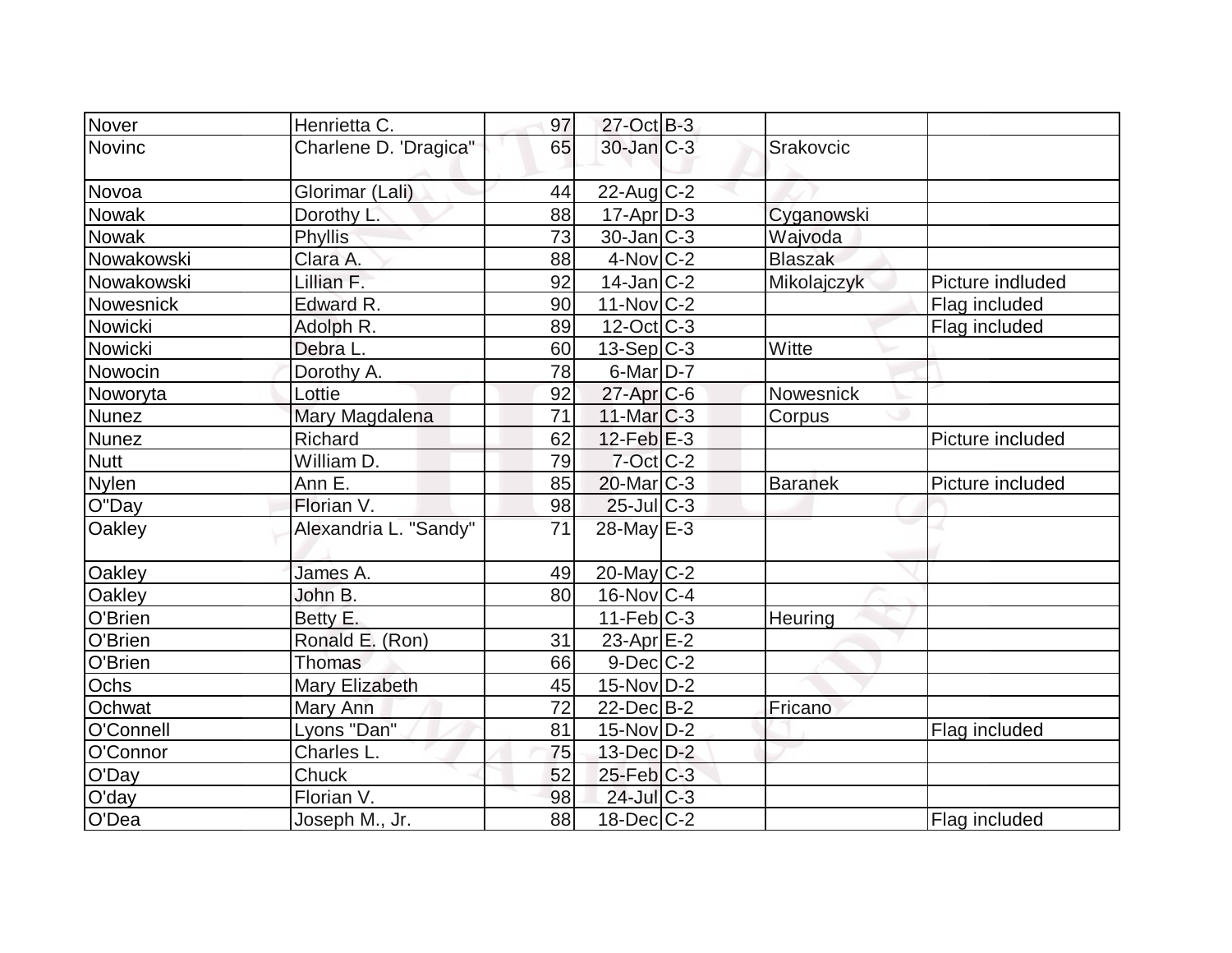| O'Dea      | <b>Thomas Brian "Tom"</b> | 70 | $26$ -Aug C-3          |                    |                  |
|------------|---------------------------|----|------------------------|--------------------|------------------|
| O'Dell     | Larry A.                  | 62 | 28-May E-4             |                    |                  |
| Odle       | <b>Robert Dean</b>        | 84 | $12$ -Jan $ C-4 $      |                    |                  |
| O'Donnell  | Marie A.                  | 59 | $22$ -Jun $ C-7 $      | Gasbarro           | Picture included |
| O'Donnell  | Robert C.                 | 86 | $14-Oct$ $C-2$         |                    |                  |
| O'Donnell  | Sandra M.                 | 80 | 26-Oct C-4             | <b>Antolick</b>    |                  |
| O'Drobinak | Marsha                    | 80 | $4$ -Dec $D-3$         | Karp               |                  |
| O'Drobinak | <b>William Richard</b>    |    | $12$ -Oct C-4          |                    | Picture included |
| Oehlman    | Ruth Ann                  | 74 | $12$ -Dec $ C-2 $      | Cannon             |                  |
| Oehlman    | <b>Ruth Marjorie</b>      | 92 | $10$ -JulD-3           |                    |                  |
| Oehmke     | Katie M.                  | 70 | $6$ -Aug $E-2$         | <b>Hobbs</b>       |                  |
| Ogelsby    | <b>Richard Lee</b>        | 83 | $15$ -Aug C-3          |                    | Flag incldued    |
| Ogle       | Jay C.                    | 77 | $1-SepB-3$             |                    |                  |
| Oglesby    | Cecelia                   | 97 | $6$ -AuglE-3           |                    |                  |
| Ogor       | Joseph James              | 92 | $25$ -May C-5          |                    |                  |
| Ohlendorf  | <b>Neil</b>               | 70 | $4-Feb$ <sub>C-2</sub> |                    |                  |
| Ojeda      | Esperanza "Perita"        | 51 | $8$ -Jan $E-3$         | Gonzalez           |                  |
| O'Keefe    | Mike "OK"                 | 62 | $14-Apr B-3$           |                    | Flag included    |
| Olar       | Louis G., Sr. "Louie"     | 67 | $16$ -Oct $ C-3 $      |                    |                  |
| Olejnik    | Richard E. "Ace"          | 78 | $20$ -Dec $D-3$        |                    |                  |
| Olenik     | Joan Edith                | 68 | $19$ -Jan $ C$ -6      | <b>Hausenfleck</b> |                  |
| Olenik     | Paul                      | 84 | $19$ -May B-2          |                    |                  |
| Oleson     | Paula                     | 59 | $28$ -Dec $C$ -4       | Tomak              |                  |
| Oliaro     | Christine M.              | 63 | $5$ -Oct $ C-3 $       | Davis              |                  |
| Olis       | <b>Elizabeth Anne</b>     | 62 | $27 - Dec$ $D-3$       | Varney             |                  |
| Olis       | Olga E.                   | 85 | $10-Sep$ $E-4$         | Rakos              |                  |
| Olis       | Thelma                    | 91 | $21$ -May $E-3$        | Geyer              |                  |
| Oliver     | Carmella Marie            | 81 | $22$ -Mar $B-2$        | Popillo            |                  |
| Oliver     | Linda                     | 76 | $11$ -Jul C-2          |                    |                  |
| Olivotto   | Antonette L.              | 91 | $9$ -Jan $ C-2 $       |                    |                  |
| Olsen      | <b>Betty Jean</b>         | 91 | $5$ -Dec $C$ -3        | Stuckenberg        |                  |
| Olsen      | Dorothy J. "Dottie"       | 79 | $19$ -Mar $E-3$        |                    |                  |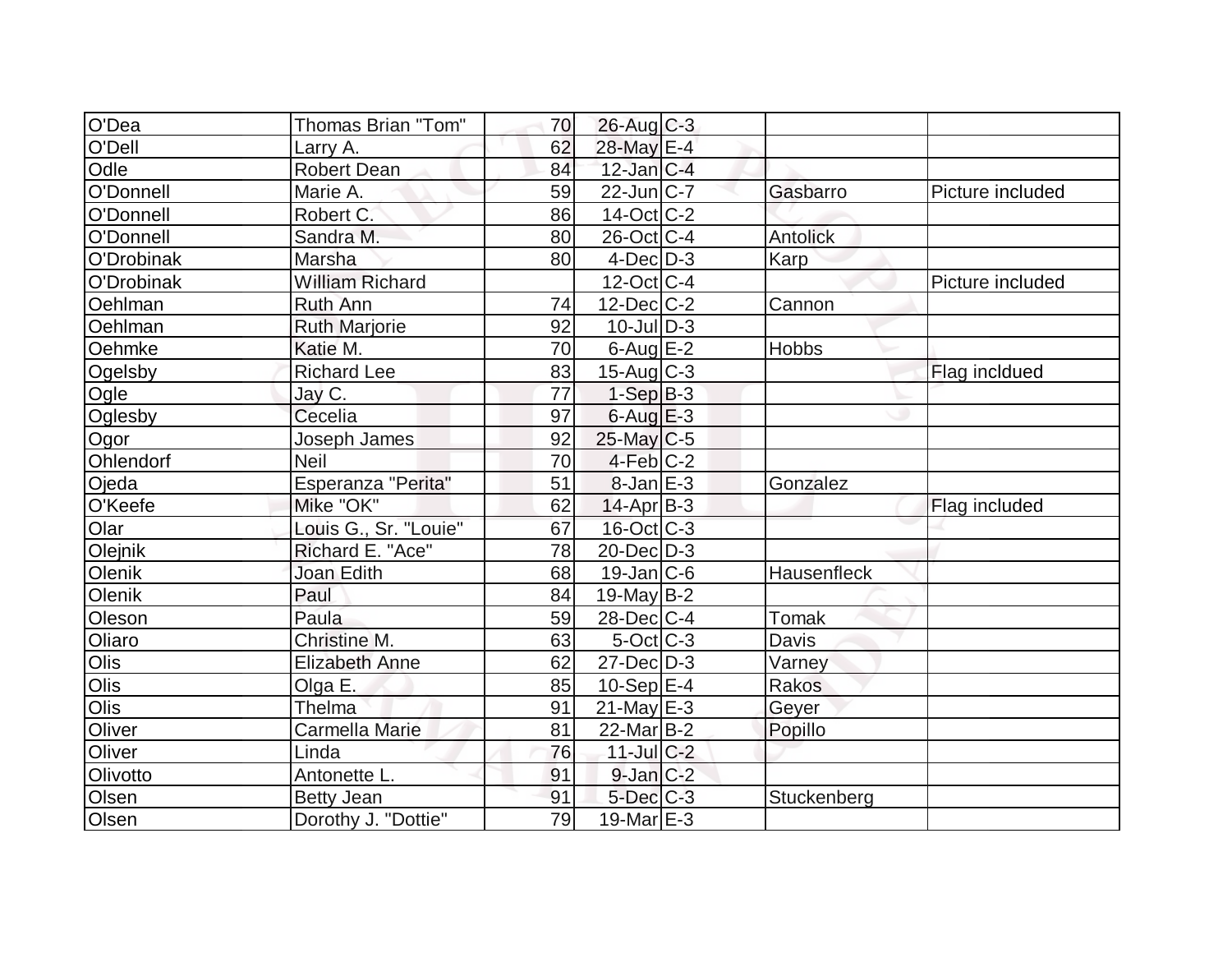| Olson        | <b>William Robert "Ole"</b> | 82  | $14$ -Jun $D-3$        |                | Flag included       |
|--------------|-----------------------------|-----|------------------------|----------------|---------------------|
| Olvera       | Mary Helen                  | 76  | $8$ -Feb $D-2$         | de Coutino     |                     |
| O'Malley     | Dorothy E.                  | 87  | $11$ -Jul $C-3$        | Olson          |                     |
| O'Malley     | F. Patrick                  | 77  | $5-Mar$ $E-2$          |                |                     |
| O'Malley     | Michael John                | 48  | $28$ -AugD-4           |                |                     |
| O'Malley     | Rosemary                    | 72  | $23$ -Dec $ C-3 $      | Potesta        |                     |
| Oman         | Lloyd L.                    | 85  | $7$ -Oct $ C$ -2       |                |                     |
| Omelia       | Michael D.                  |     | $9$ -Jul $E-3$         |                |                     |
| Omilianowski | Michaeline                  | 100 | $2$ -Jan $D-3$         | Zolkos         |                     |
| Omilianowski | Patricia A.                 | 71  | $9-Nov$ <sub>C-3</sub> |                | Picture included    |
| Ondo         | Michael C.                  | 55  | $4-Feb C-3$            |                |                     |
| O'Neil       | Berle L.                    | 88  | $22$ -Jun $ C-7 $      |                |                     |
| O'Neill      | J.C.                        | 84  | 17-Oct D-2             |                | Picture included    |
| O'Neill      | <b>Janice Lee</b>           | 54  | $3-Sep$ $E-2$          | <b>Blank</b>   |                     |
| O'Neill      | Robert "Bob"                | 81  | $21$ -Feb $D-3$        |                | Flag included       |
| O'Neill      | Sarah "Sheila"              | 87  | 29-Apr C-2             |                |                     |
| Onia         | Rosemary G.                 | 84  | $6$ -Apr $C$ -6        |                |                     |
| Oostman      | Emily A. "Peggy"            | 89  | $5$ -Dec $C$ -3        | <b>DeVries</b> |                     |
| Oostman      | Louise                      | 91  | $3$ -Dec $D-3$         | Van Deel       |                     |
| Opiola       | Frank W.                    | 68  | $1-Apr$ $C-3$          |                | Flag and Picture    |
|              |                             |     |                        |                | included            |
| Oppenhuis    | Shirley M.                  | 87  | $14$ -Aug $D-2$        |                |                     |
| Oppolo       | James A., Jr.               | 40  | $23$ -Jun $B-2$        |                | FOP emblem included |
| Orban        | Steven L.                   | 67  | $15-Sep B-2$           |                | Flag included       |
| Orbik        | Richard D.                  | 78  | $7$ -Oct $C$ -2        |                | Flag included       |
| Ordaz        | Jesus                       |     | $9$ -Oct $D-3$         |                |                     |
| O'Reilly     | Eileen L.                   | 82  | $15$ -Apr $ C-3 $      |                | Picture included    |
| Orich        | Rita P.                     | 88  | $2$ -Mar $C-4$         |                |                     |
| Orlando      | James "Shook"               | 82  | 20-Aug E-2             |                |                     |
| Orlich       | Ann                         | 89  | $14$ -May E-3          | Panepinto      |                     |
| O'Rourke     | Anna Mae                    | 90  | 22-Sep C-2             | Carrigg        |                     |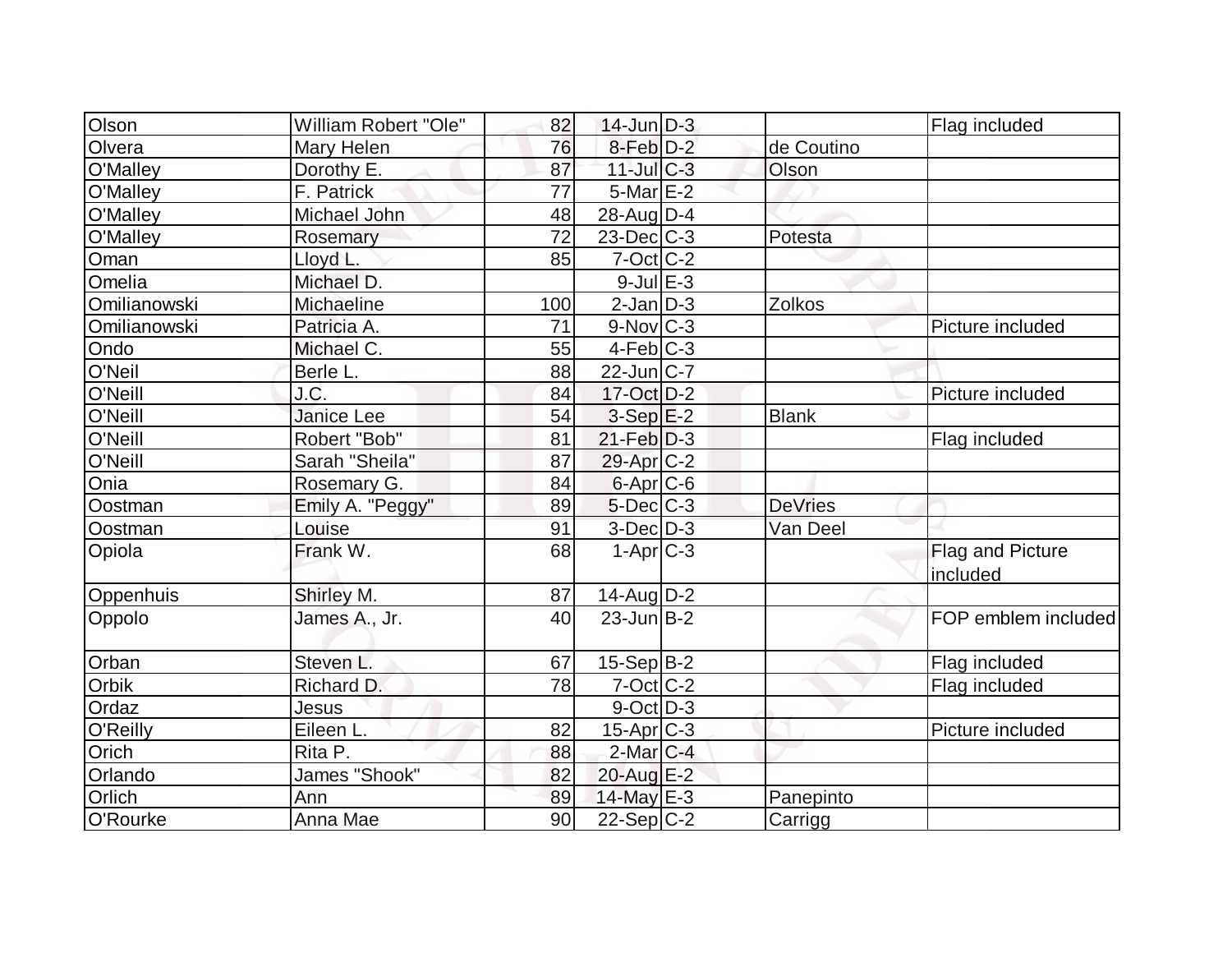| O'Rourke     | Dianne K.              | 78 | $15$ -May C-4     |          | Dianne K. Bartlett         |
|--------------|------------------------|----|-------------------|----------|----------------------------|
|              |                        |    |                   |          | O'Rourke                   |
| Orr          | Hugh                   | 64 | $7-Sep$ $C-4$     |          |                            |
| <b>Orris</b> | George                 | 71 | $18$ -Mar $ C-3 $ |          | Flag included              |
| Orseno       | Mary                   |    | $21$ -May E-3     |          |                            |
| Ortega       | David R.               | 91 | $3-Sep$ $E-2$     |          |                            |
| Ortega       | Vincent, Jr. "Benny"   | 99 | $16$ -Jul $E-3$   |          |                            |
| Orth         | Alan                   | 76 | $16$ -Jan $ C-4 $ |          | Picture included           |
| Orth         | M. Suzanne             | 77 | $2$ -Nov $ C-4 $  | Hennessy | M. Suzanne Sicula-<br>Orth |
| Ortiz        | <b>Esther</b>          | 89 | $30-Sep C-2$      | Murrillo |                            |
| Ortiz        | Manuel "Hawk"          | 72 | $24$ -JulC-3      |          | Flag included /            |
|              |                        |    |                   |          | Retired U.S. Air Force     |
| Ortiz        | Maria Victoria "Vicky" | 60 | $14$ -Dec $C-4$   |          |                            |
| Ortiz        | Sara Jane              | 20 | $27$ -JulC-3      |          |                            |
| Ortiz        | <b>Tomas</b>           | 67 | $4$ -Jan $D-3$    |          | Picture included           |
| Orto         | Delyn                  | 79 | $1-Dec$ B-2       |          |                            |
| Orville      | Vance "Bud"            | 70 | $23$ -Jul $E-4$   |          |                            |
| Orzel        | Irene                  | 79 | $23$ -Jul $E-3$   | Rusin    |                            |
| Osborne      | Donald G.              | 85 | $8-Apr$ $C-3$     |          | Elks B.P.O.E. symbol       |
|              |                        |    |                   |          | and Flag included          |
| Osburn       | Charles W. "Charlie"   | 92 | $12$ -Feb $E-3$   |          |                            |
| Osby         | Thomas W."Tom"         | 81 | 19-Apr D-2        |          | Picture included           |
| Osmulski     | Marjorie J.            | 86 | $5$ -Dec $C$ -3   |          |                            |
| Osmulski     | Mary                   | 98 | $5$ -Dec $C$ -3   | Pisowicz |                            |
| Osojnicki    | Helen Mae              | 87 | $12$ -Apr $D-2$   | Reschan  |                            |
| Ososki       | Ethel                  | 91 | $17$ -Feb $ B-2 $ |          |                            |
| Osterman     | Gerald F., Jr. "Jerry" | 60 | 10-Aug C-4        |          |                            |
| Ostoich      | Bertha "Boja"          | 94 | $18$ -Apr $ C-2 $ | Boltich  | Cross included             |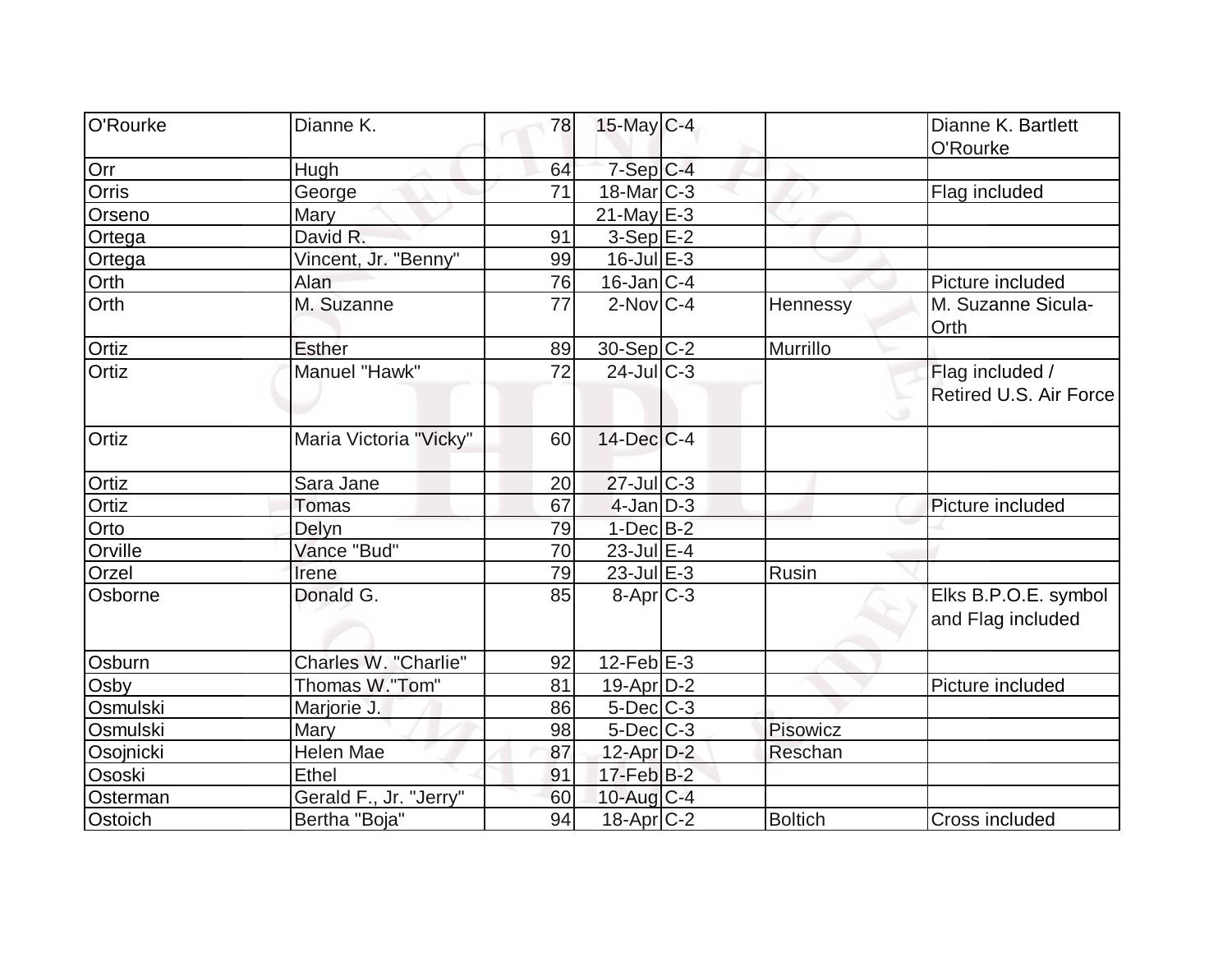| Ostoich      | John                   | 87  | 30-Dec C-2             |              |                  |
|--------------|------------------------|-----|------------------------|--------------|------------------|
| Ostrom       | Elaine H.              | 69  | $4$ -May C-6           | Kolenda      |                  |
| Ostrowski    | William J.             | 66  | 25-May C-6             |              |                  |
| Oswald       | Elizabeth S.           | 24  | $6$ -Dec $D-2$         |              |                  |
| Otero        | Kyanna Nicole          | 19  | $4$ -Nov $ C-2 $       |              | Picture included |
| Overend      | Lorraine               | 89  | $1-Nov$ <sub>C-3</sub> | Allain       |                  |
| Overhage     | <b>Jeffery Norbert</b> | 67  | $13$ -Dec $D-3$        |              |                  |
| Overman      | Claudette M.           | 83  | $30$ -May D-4          |              | Picture included |
| Overmeyer    | Joshua David "Opie"    | 26  | $2$ -Jun $B-2$         |              |                  |
| Overstreet   | Doris M.               | 91  | $20$ -Apr $C$ -6       | Smith        |                  |
| Owczarzak    | Leo A.                 | 88  | $9$ -Jan $ C-3 $       |              | Flag included    |
| Owczarzak    | <b>Reba Louise</b>     |     | $14$ -Dec $C-4$        | Keown        | See Reba Louise  |
|              |                        |     |                        |              | Shafer           |
| Owen         | Wilhelmine "Billie"    | 96  | $11$ -Jul $C-2$        |              |                  |
| Owens        | Dorothy J.             | 89  | $7$ -Jul B-2           | Fanta        |                  |
| Owens        | Kenneth E. "Kenny      | 54  | $22$ -Jan $E-3$        |              |                  |
|              | Wolf"                  |     |                        |              |                  |
| Owens        | <b>Mark David</b>      | 56  | $16$ -Jan $ C-4 $      |              |                  |
| Owens        | Nelda Joy              | 82  | $23$ -Jul $E-3$        |              |                  |
| Owens        | Ramona D, "Keke"       | 81  | $5$ -Mar $E-3$         | Skvara       |                  |
| Oxley        | Maureen T. "Moe"       | 48  | 29-Oct E-3             | <b>Burns</b> | Picture included |
| Ozug         | Joseph J.              | 87  | $20$ -Mar $C-4$        |              | Flag and picture |
|              |                        |     |                        |              | included         |
| Pabey        | Sara                   | 52  | $24$ -Jul $C-3$        | Martinez     | Picture included |
| Pacholski    | Joseph R.              | 97  | $4$ -Dec $D-4$         |              | Flag included    |
| Pachura      | Robert P.              | 79  | 20-Aug E-2             |              | Flag included    |
| Pacyna-Pelka | Elizabeth              | 102 | $3-Dec D-3$            | Kowalczyk    |                  |
| Padezanin    | <b>Branko</b>          | 80  | $4$ -Dec $ D-4$        |              |                  |
| Padilla      | <b>Blanche</b>         | 79  | $18$ -Dec $C-3$        |              |                  |
| Page         | Kenneth                | 87  | $19-Sep C-2$           |              |                  |
| Painchaud    | <b>Bertrand</b>        | 62  | $17$ -Feb $B$ -2       |              |                  |
| Painchaud    | Janet K.               | 59  | $13$ -Jan $ B-2 $      | Croft        |                  |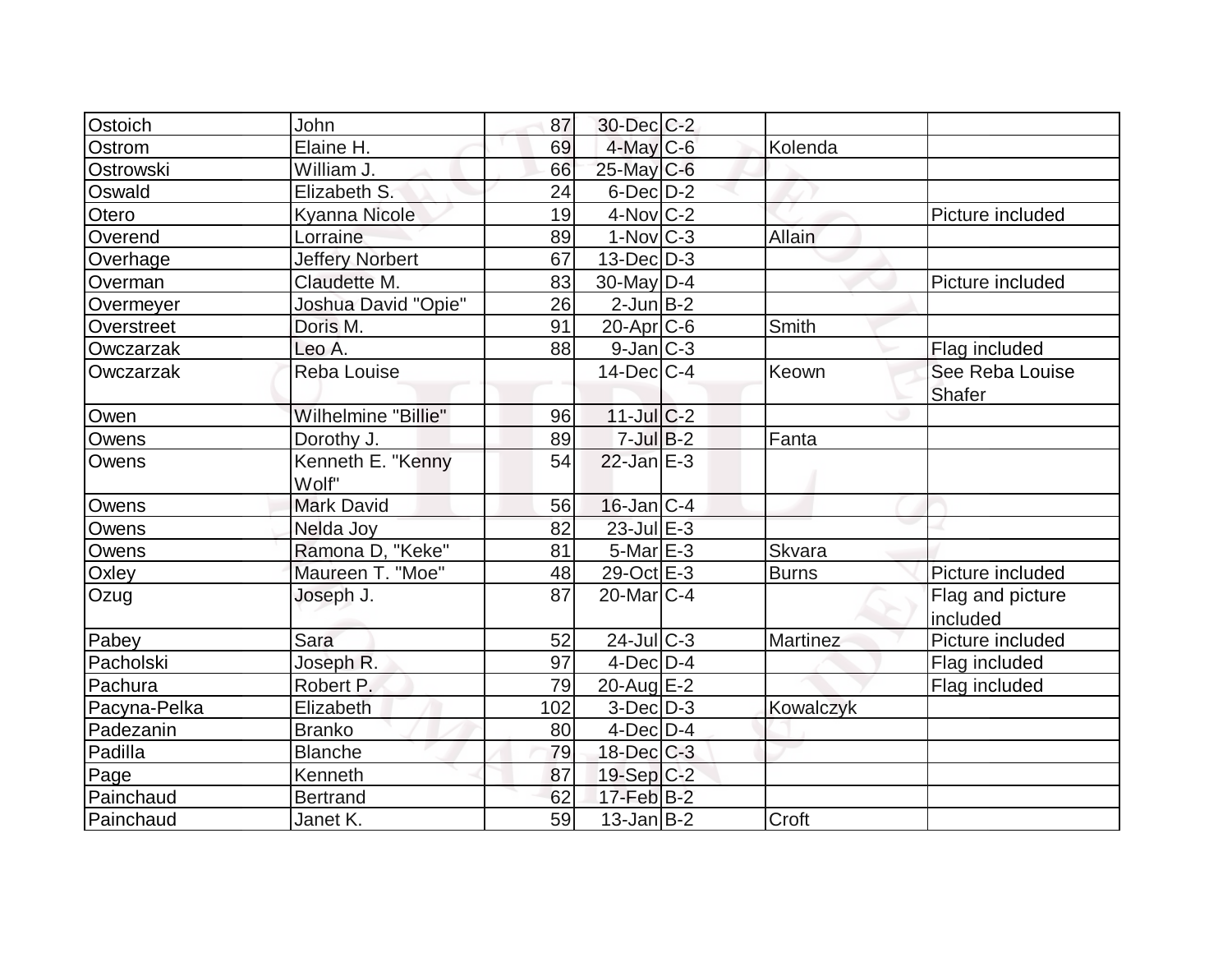| Palaiologos         | Katherine              | 87  | 5-Nov A-12        | Monos    | Cross included   |
|---------------------|------------------------|-----|-------------------|----------|------------------|
| Palasik             | Edward S.              | 90  | $10$ -Dec $D-3$   |          | Flag included    |
| Palenik             | Francy                 | 58  | $9$ -Jan $C-3$    |          |                  |
| Paliga              | Walter J. "Keystone"   | 91  | $1-Jan D-4$       |          |                  |
| Pallanti            | <b>Rose Marie</b>      | 90  | $3-Apr D-3$       |          |                  |
| Pallick             | Leona B. "Lee"         |     | $21-Sep C-5$      |          | Picture included |
| Pallo               | Patricia A.            | 61  | $20$ -Mar $ C-3 $ | Hendon   |                  |
| Palmer              | Robert C.              | 82  | $14$ -Apr $ B-3 $ |          |                  |
| Palo                | Paula Sue              | 60  | 12-Mar $E-3$      |          |                  |
| Paloinis            | <b>Dorothy Marie</b>   | 97  | $8$ -Oct $E-3$    |          |                  |
| Palumbo             | <b>Stella</b>          | 89  | $2$ -Dec $C$ -2   | Amato    |                  |
| Pamachena           | Ann                    | 105 | $14$ -Jul B-2     | Delich   | Cross included   |
| Pampalone           | Nick J.                | 88  | $8$ -May $C-3$    |          | Flag and Picture |
|                     |                        |     |                   |          | included         |
| Pamphilis           | Berta G.               | 79  | $1-Dec$ $B-3$     | Magrames |                  |
| Pangburn            | Goldie                 | 83  | $1$ -Jul $C-2$    | Nero     |                  |
| Pantalon            | Michael A., Sr.        | 83  | $1-Jan$ D-4       |          | Flag included    |
| Paolone             | Emil S. (RET CPD)      | 76  | $1$ -JulC-2       |          | Police emblem    |
|                     | "Pappy"                |     |                   |          | included         |
| Papa                | Jack                   | 84  | $1$ -Jul $C-2$    |          | Flag included    |
| Paper               | Robert T.              | 76  | $29$ -Jul $C-2$   |          |                  |
| Papesh              | John R.                | 89  | $31$ -Aug $C$ -5  |          |                  |
| Papp                | <b>Elsie</b>           | 87  | $15$ -Dec $B$ -2  |          |                  |
| Papp                | Stephen B., Sr.        | 69  | $24$ -May D-2     |          |                  |
|                     | "Pappy"                |     |                   |          |                  |
| Paquette            | Dudley J., Captain     | 88  | 20-May C-2        |          | Flag included    |
| Paradise            | <b>Robert Richard</b>  | 53  | $21$ -Aug $D-2$   |          |                  |
| Paravantes-Calengas | Nancy                  | 60  | 20-May C-2        |          |                  |
| Pardus              | Larry Lee              | 76  | $7$ -Oct C-3      |          |                  |
| Paris               | Evelyn K.              | 95  | $17$ -Jan $D-3$   |          | Picture included |
| Paris               | <b>Michael Phillip</b> | 32  | 22-Oct E-3        |          | Flag included    |
| Park                | Jerry R.               | 70  | $15$ -Jan $E-4$   |          | Flag included    |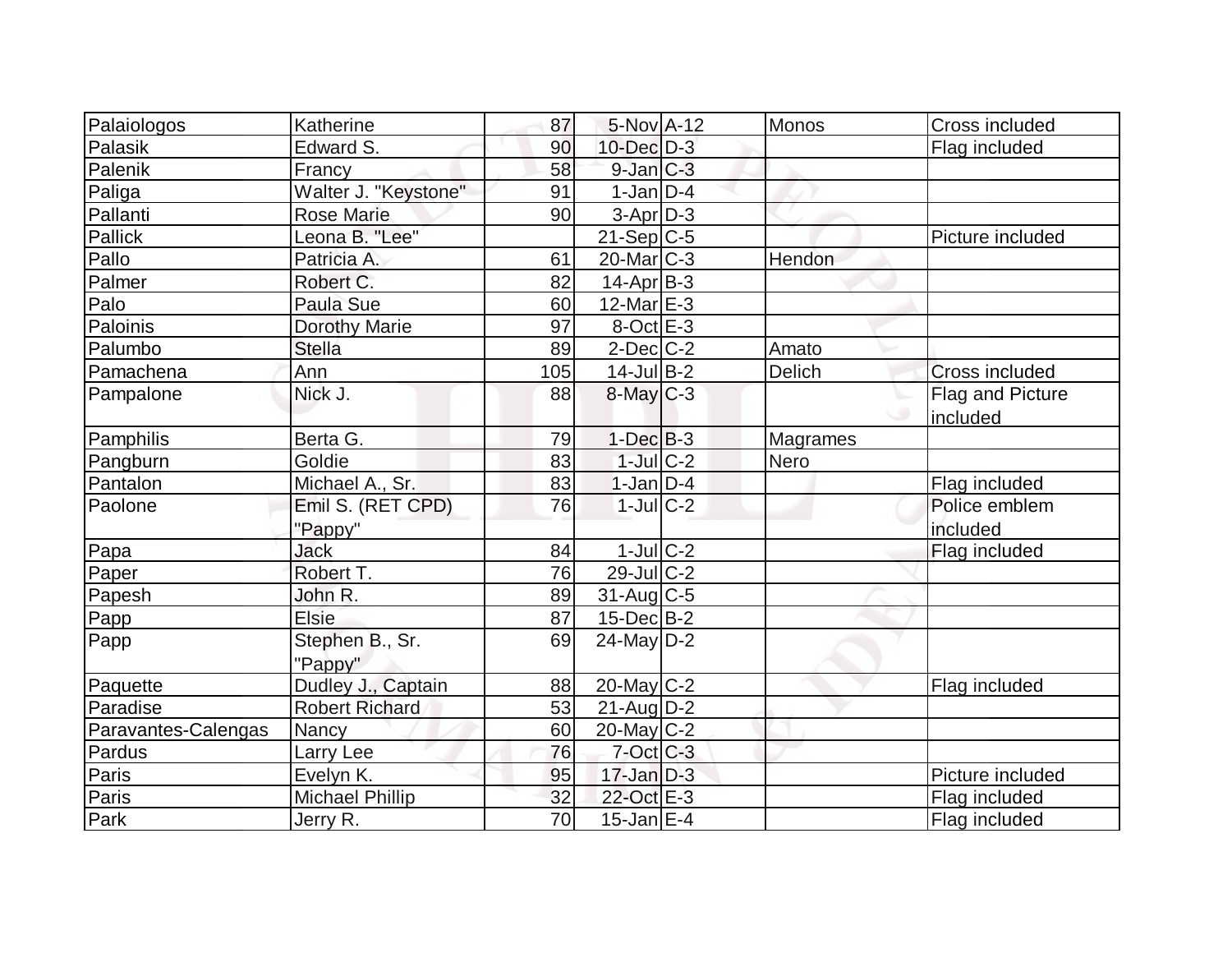| Parker           | Bonnie J.                 | 67 | $5$ -Jun $C-3$           | <b>Baumesiter</b> | Bonnie J. Parker-  |
|------------------|---------------------------|----|--------------------------|-------------------|--------------------|
|                  |                           |    |                          |                   | Hunniford          |
| Parker           | Daunita Louise            | 80 | $21-Nov$ <sub>C-3</sub>  |                   |                    |
| Parker           | Ellen                     | 95 | $28$ -Jan $ C-3 $        | Colvin            | Picture included   |
| Parker           | Jacqueline Lynn           | 66 | $27$ -Dec $D-3$          | <b>Babcock</b>    |                    |
|                  | "Jackie"                  |    |                          |                   |                    |
| Parker           | <b>Jeanne Frances</b>     | 89 | 22-Oct E-3               |                   |                    |
| Parker           | Monie C.                  |    | $8$ -Mar $D-4$           |                   | Memorial service   |
| Parker           | Monie Carl "Bill"         | 80 | $18$ -Feb $ C-3 $        |                   | Picture included   |
| Parker           | Nadyne "Nada"             | 78 | $4$ -Jul $C-3$           | Chobanov          |                    |
| Parker           | Tarvin C.                 | 68 | $26-Sep C-2$             |                   |                    |
| Parker-Hunniford | Bonnie J.                 | 67 | $5$ -Jun $C-3$           | <b>Baumeister</b> |                    |
| Parkinson        | <b>Billie Rae</b>         | 70 | $23$ -Feb $ C-5$         | Mankin            |                    |
| Parks            | William M.                | 82 | $15$ -Jul $C-3$          |                   | Picture included   |
| Parnell          | Danetta G.                | 57 | $2$ -Feb $ C-4 $         |                   | Danetta G. Rice-   |
|                  |                           |    |                          |                   | Parnell            |
| Parr             | Nolan R., Jr.             | 71 | $15$ -Jan $E-4$          |                   |                    |
| Parrish          | Sally B.                  | 77 | $13$ -Apr $ C$ -6        |                   |                    |
| Parrott          | Eddie, Brother            | 79 | $30$ -Jul $E-4$          |                   | Picture included   |
| Parsley          | Bobby G.                  | 83 | $21$ -Nov $ C-3 $        |                   |                    |
| Partain          | Randal E., "Randy"        | 78 | $8$ -May $C$ -3          |                   |                    |
| Partlow          | <b>Janet Ilene</b>        | 65 | $14$ -Feb $E-3$          |                   | Picture included   |
| Partyka          | <b>Charlene "Chuckie"</b> | 48 | $19$ -Jun $D-3$          |                   | Charlene (Riddell) |
|                  |                           |    |                          |                   | Partyka            |
| Partyka          | Ronald J.                 | 82 | $31$ -May D-4            |                   |                    |
| Paruszkiewicz    | Arlene G.                 | 75 | 13-Mar C-3               |                   |                    |
| Pascale          | <b>Elizabeth "Elsie"</b>  | 91 | $15$ -Aug C-3            | Looichinger       | Picture included   |
| Paskevich        | Mike "Moose"              | 63 | $18$ -Jul $ C-3 $        |                   |                    |
| Passmore-Coty    | <b>Mary Alice</b>         | 87 | $14$ -Apr $B-3$          |                   | Picture included   |
| Pastirik         | Michael B.                | 67 | 13-May C-2               |                   |                    |
| Pastor           | Frank A.                  | 85 | $17$ -Jan D-2            |                   |                    |
| Pastor           | John                      | 87 | $23-Oct$ <sub>C</sub> -3 |                   |                    |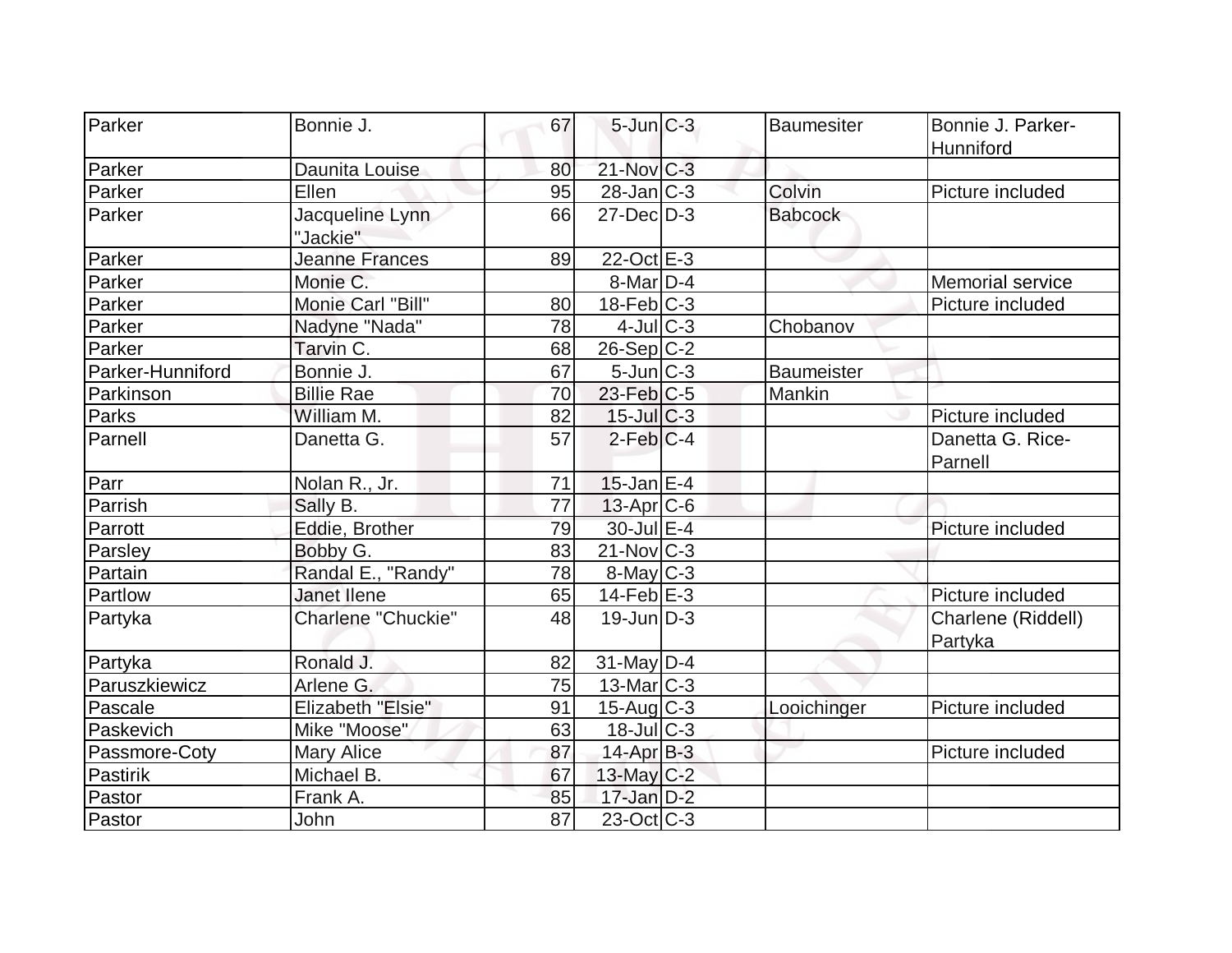| Paszko        | Helen D.               | 76 | 8-Apr <sub>IC</sub> -2 |          |                           |
|---------------|------------------------|----|------------------------|----------|---------------------------|
| Paterson      | Stanley G. "Red"       | 85 | 29-Dec B-3             |          |                           |
|               | "Grandpa"              |    |                        |          |                           |
| Patriarca     | Helen Ann              | 77 | $24$ -Jun $ C-3 $      |          |                           |
| Patrick       | Lydia M.               | 92 | 20-Oct B-2             |          |                           |
| Pattengale    | Martha                 | 92 | $16-Sep C-3$           |          |                           |
| Patterson     | Ida Mae                | 83 | $3-Mar$ B-2            |          |                           |
| Patz          | Jenann                 | 57 | $1-Oct$ E-2            | Bohned   |                           |
| Pauley        | Michael P. "Beef"      | 55 | $8$ -Jun $C-4$         |          | <b>Picture and Police</b> |
|               |                        |    |                        |          | emblem included           |
| Paulich       | Joanne                 | 77 | $18$ -Jul $C-3$        |          | Picture included          |
| Paulson       | Estelle                | 91 | $2$ -Oct $D-7$         |          |                           |
| Paulson       | Patricia               | 60 | 13-Aug $E-3$           | Sullivan |                           |
| Paunovich     | Toshiko                | 82 | $16-Sep C-3$           | Fukui    |                           |
| Pavel         | George Edward, Sr.     | 85 | $23-Sep C-3$           |          | Flag included             |
| Pavelka       | Mark A.                | 45 | $13$ -JulC-6           |          |                           |
| Pavlikaski    | Walter J., Jr. "Sonny" | 71 | $9$ -Jan $ C-4 $       |          | Flag included             |
| Pavy          | Rick L.                | 60 | $14$ -Aug $D-3$        |          |                           |
| Pawlik        | Katrina Lynn           | 34 | 6-Feb D-7              |          |                           |
| Pawloski      | Amelia J. "Emilie"     | 76 | $22$ -Mar $B-3$        | Miraldi  |                           |
| Pawlowski     | Jane S.                | 97 | $9$ -Jul $E-3$         | Lorent   |                           |
| Payne         | <b>Bobby Joe</b>       | 84 | 28-Aug $D-4$           |          |                           |
| Paynonk       | John R.                | 80 | $16-Sep$ C-3           |          |                           |
| Payonk        | Michael M., Sr. "Mike" | 87 | $18-Sep C-3$           |          | Flag included             |
|               |                        |    |                        |          |                           |
| Pazera (Long) | Brain W.               | 47 | $17-Oct$ D-2           |          | Adopted by Frank          |
|               |                        |    |                        |          | Pazera                    |
| Pearl         | Evelyn                 | 58 | $5 - Aug   C-2$        |          |                           |
| Pearson       | Drew A.                | 51 | $1$ -Oct E-2           |          |                           |
| Pearson       | Paul F.                | 63 | 30-Nov C-4             |          |                           |
| Pearson       | Ronald W.              | 72 | 20-May C-2             |          | Flag included             |
| Pearson       | Steven C.              | 49 | 14-May $E-3$           |          |                           |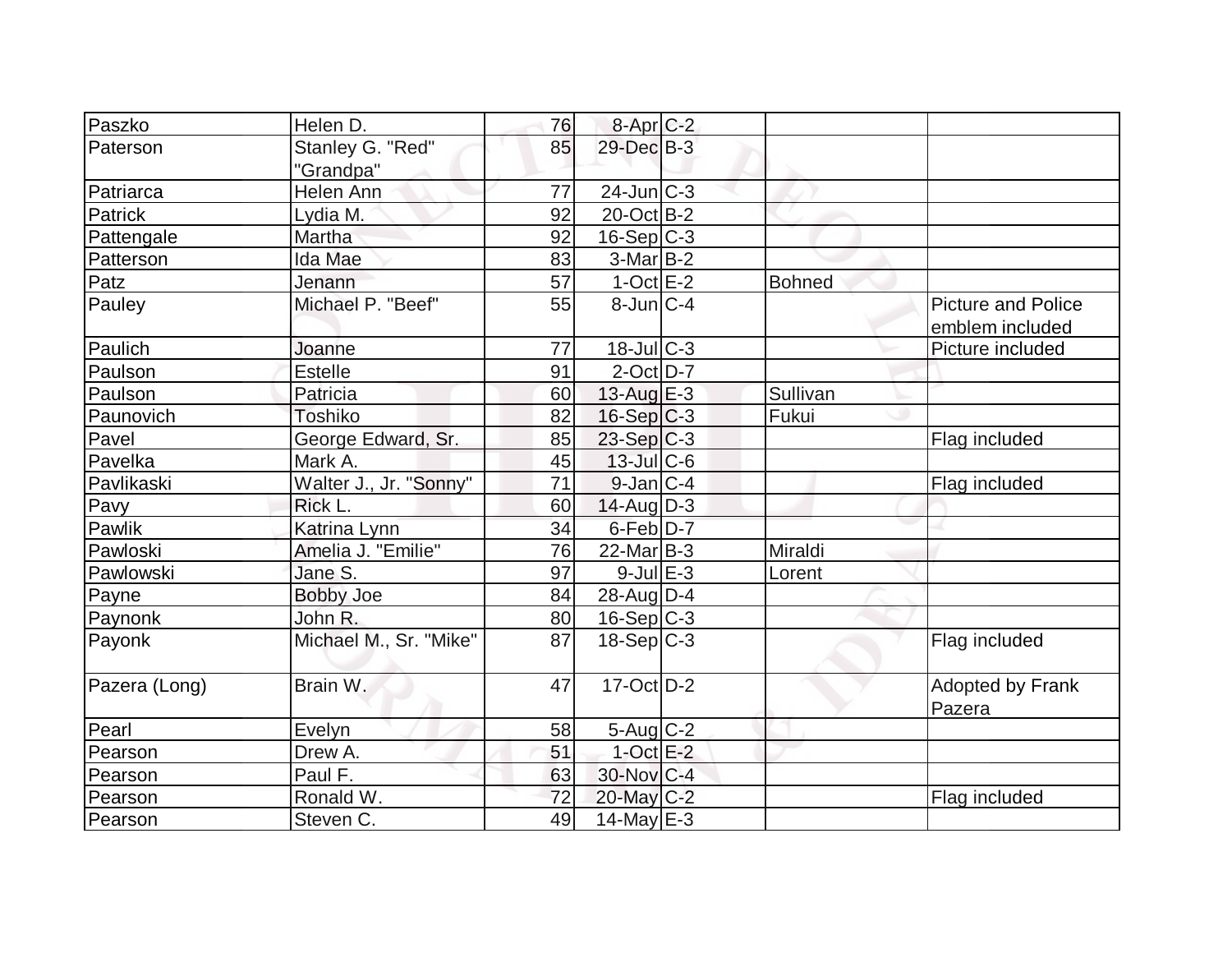| Peavy     | Irene Bonita         | 87  | $4$ -May C-6            |           |                         |
|-----------|----------------------|-----|-------------------------|-----------|-------------------------|
| Pedersen  | Jean D.              | 85  | $16$ -Mar $ C-4 $       | Fanning   |                         |
| Pedroza   | Robert               | 88  | $7$ -Mar $D-6$          |           |                         |
| Peek      | <b>Betty Jane</b>    | 84  | $12$ -Mar $E-3$         |           |                         |
| Peinovich | Agnes "Jaga"         | 102 | $13$ -Feb $C-3$         | Zegarac   |                         |
| Peisker   | John R. "Johannes"   | 79  | $7-Mar$ D-7             |           | Flag included           |
| Pekala    | Margaret             | 94  | $26-Sep C-2$            | Chupka    |                         |
| Pekny     | Coretta G.           | 97  | $28$ -AugD-4            | Siemsen   |                         |
| Peksenak  | John A.              | 91  | $21$ -Feb $ D-3$        |           | Picture included        |
| Pelino    | Kathleen R.          | 70  | $22$ -Oct $E-3$         |           | Picture included        |
| Pelke     | Lola Ruth            | 92  | $14$ -Jan $ C-2 $       |           | Picture included        |
| Pelletier | Peggy A.             | 52  | $6 - Apr$ $C - 6$       | Gutraj    |                         |
| Penar     | Bonnie Lynn          | 72  | $31$ -Aug C-4           | Anderson  |                         |
| Peng      | Theodore             | 52  | $7-Nov$ <sub>C</sub> -3 |           |                         |
| Pennock   | Marcine              | 54  | $4$ -Aug $B-2$          |           |                         |
| Penrod    | <b>Barbara</b>       | 72  | 18-Nov C-2              |           |                         |
| Pens      | Carol A.             | 79  | 25-Nov C-2              |           |                         |
| Perdue    | Elaine               | 76  | $12$ -May B-3           | Harper    |                         |
| Peres     | Michael              | 81  | 30-May D-4              |           |                         |
| Peretin   | <b>Theresa</b>       | 80  | $7-Sep C-4$             |           |                         |
| Perez     | Abel E.              | 50  | $14$ -Aug $D-3$         |           | Picture included        |
| Perez     | Amelia "Millie"      | 68  | $24$ -Feb $ B-2 $       |           |                         |
| Perez     | Paul A., Sr.         | 79  | $14$ -Aug $ D-3 $       |           |                         |
| Perez     | Porfirio Nicacio     |     | $20$ -JulC-6            |           | Picture included /      |
|           |                      |     |                         |           | <b>Memorial Service</b> |
| Pericak   | Mijo "Mike"          | 83  | $27$ -Nov $ D-2 $       |           |                         |
| Perillo   | Vernonica            | 74  | $8$ -Jun $C-4$          | Dikkeboom |                         |
| Perko     | Jaime L.             | 44  | $26$ -Apr $ D-2 $       |           |                         |
| Perl      | Roy E.               | 84  | $11$ -Jun $E-3$         |           | Flag included           |
| Perovich  | Doris M.             | 83  | $27$ -Aug $E-3$         | Glavin    |                         |
| Perriera  | <b>Patrick Henry</b> | 75  | 25-Aug B-2              |           |                         |
| Perrin    | Anthony John "Tony"  | 57  | $2$ -Feb $ C-4$         |           |                         |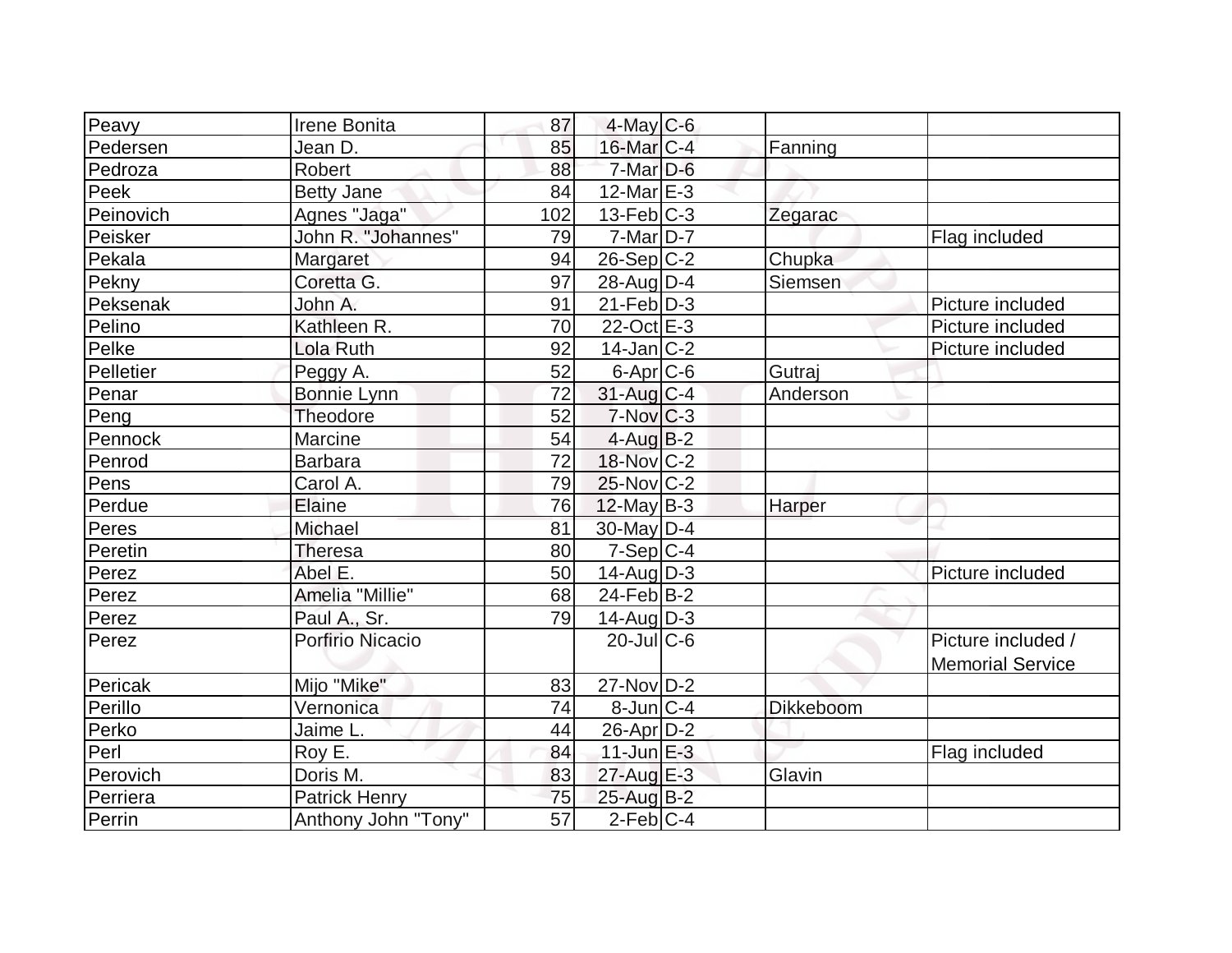| Perrin         | Gordon M.             | 77 | $1$ -May $D-3$    |               | Flag included      |
|----------------|-----------------------|----|-------------------|---------------|--------------------|
| Perrin         | Sherman, Sr. "Rick"   | 62 | $27$ -Oct B-3     |               |                    |
| Perrings       | Vena May              | 79 | 23-Nov C-4        | <b>Bloome</b> | Picture included   |
| Perrone        | Margaret M. "T-Tom"   | 71 | $16$ -Dec $C$ -3  |               |                    |
| Perry          | <b>Adriel Lincoln</b> | 74 | $25$ -Oct $ C-2 $ |               |                    |
| Perry-Williams | Lois J. "Jackie"      | 70 | $27$ -Jun $C-3$   |               |                    |
| Pers           | <b>Emily Ann</b>      | 90 | $7-Sep C-5$       | Wadas         | Picture included   |
| Persello       | Ann                   | 83 | $19$ -Jul $D-3$   | Labash        |                    |
| Person         | <b>Rosie Lue</b>      |    | $6$ -Mar $D-7$    | Cobb          | Picture included   |
| Perz           | Michael "Mickey"      | 71 | $26$ -Nov $ D-3 $ |               |                    |
| Perz           | Raymond J.            | 90 | $6$ -Nov $D-7$    |               |                    |
| Peshel         | Irene Margaret        | 80 | $7-Nov$ $C-3$     |               | Picture included   |
| Peshel         | Larry M.              | 73 | 27-Aug E-3        |               | Picture included   |
| Peters         | <b>Dolores Rose</b>   | 82 | $12$ -Feb $E-3$   |               |                    |
| Peters         | Kenneth M.            | 85 | $4-Feb$ $C-3$     |               | Flag included      |
| Peters         | Sandra Lee            |    | $3$ -May $D-3$    |               | Sandra Lee Ripple  |
|                |                       |    |                   |               | (Peters) / Picture |
|                |                       |    |                   |               | included           |
| Peters         | William O. "Bubba"    | 51 | $7-Feb$ $D-2$     |               |                    |
| Peterson       | <b>Dixie</b>          | 80 | 22-Oct E-3        |               |                    |
| Peterson       | <b>Kandy Sue</b>      | 56 | $11$ -Dec $D-3$   |               |                    |
| Peterson       | Robert D.             | 78 | $5-Feb$ $E-3$     |               | Picture included   |
| Peterson       | Shirley               | 90 | $7-Sep C-4$       |               |                    |
| Petillon       | Susan K.              | 53 | $23$ -Oct C-3     |               |                    |
| Petillon       | Susan K.              | 53 | $4$ -Nov $ C-2 $  |               |                    |
| Peting         | Mary Jane             | 90 | $16$ -Dec $C$ -3  | Almquist      |                    |
| Petkovic       | Dobrosav              | 78 | $13$ -May C-3     |               | Cross included     |
| Petkovich      | Martha                | 97 | $2$ -Nov $ C-4 $  |               | Cross included     |
| Petkovich      | Virginia              | 85 | $10$ -Jul $D-3$   | Grenda        |                    |
| Petri          | Ronald Leon, Sr.      | 56 | $17$ -Jun $C-3$   |               |                    |
|                | "Ronnie"              |    |                   |               |                    |
| Petro          | Agnes                 | 96 | $18$ -Apr $ C-3 $ | Tarr          |                    |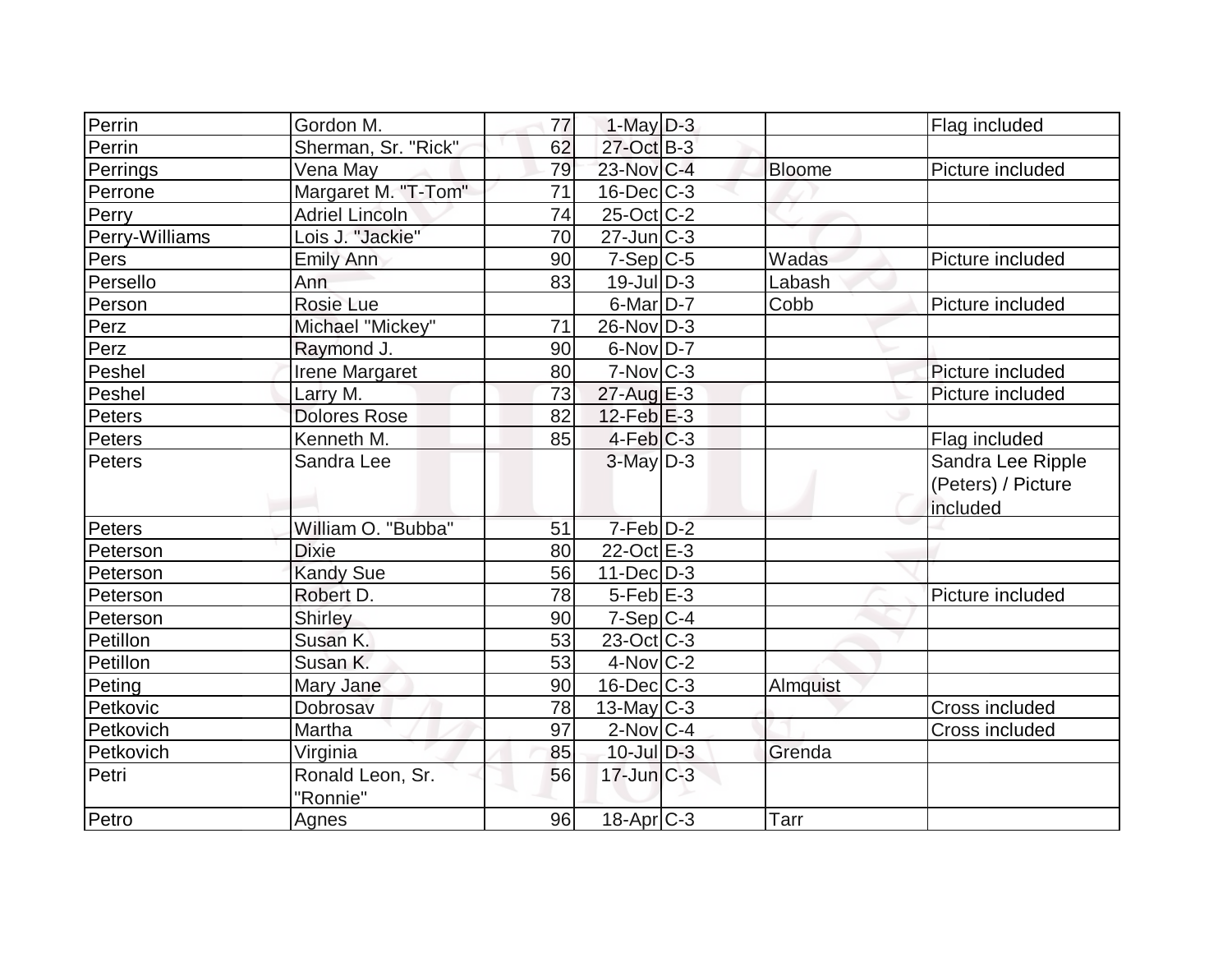| Petro       | Mary A.              | 91 | $29$ -Jun $ C-4 $      | Fercik    | Picture included |
|-------------|----------------------|----|------------------------|-----------|------------------|
| Petrone     | Joseph Albert        | 63 | $11$ -Jul $C-3$        |           |                  |
| Petrunich   | Peter                | 68 | 18-Jul C-4             |           | Flag included    |
| Petry       | Joseph M.            | 95 | $30$ -Dec $C-3$        |           |                  |
| Pettice     | Jean                 | 83 | $23$ -Apr $E-3$        | Gillson   |                  |
| Peulecke    | Barbara L.           | 78 | $9$ -Aug $D-2$         |           |                  |
| Pfotenhauer | George H.            | 74 | $12$ -May B-3          |           |                  |
| Phalen      | Donald F.            | 84 | $29$ -Dec $B-3$        |           |                  |
| Phelps      | Cory J.              | 23 | $18$ -Jun $E-3$        |           |                  |
| Phelps      | Mary Lou             | 85 | $9-Nov$ <sub>C-3</sub> |           |                  |
| Philbin     | Patricia J.          | 77 | $3-Mar$ B-2            | Hall      |                  |
| Phillips    | Dennis D.            | 68 | $26$ -Jan $ C-7 $      |           |                  |
| Phillips    | Edward H.            | 81 | $1$ -Jun $ C-7 $       |           | Flag included    |
| Phillips    | Frank E.             | 85 | $12$ -Feb $E-3$        |           |                  |
| Phillips    | Frederick D.         | 75 | 25-Jul C-4             |           |                  |
| Phillips    | Naomi                | 76 | $26$ -Jul $D-2$        |           |                  |
| Phillips    | Pearl                | 95 | $1-Feb$ $D-3$          | Walls     |                  |
| Piccola     | James S.             | 88 | $21$ -May $E-3$        |           |                  |
| Pickard     | Edgar C.             | 87 | $11 - Dec$ $D-3$       |           | Picture included |
| Pieczynski  | Sylvia               | 83 | $21$ -Mar $ C-2 $      | Kowaleski |                  |
| Piepenbrink | <b>Kelly Marie</b>   | 29 | 24-May D-2             |           |                  |
| Piepho      | David William        | 71 | 23-Nov C-4             |           |                  |
| Pieramico   | Mildred "Millie"     | 87 | 19-Aug $ C-2 $         |           |                  |
| Pierce      | Donald E.            | 92 | $11-Feb$ C-3           |           | Flag included    |
| Pierce      | Robert A.            | 71 | $27$ -Feb $ D-3$       |           | Flag included    |
| Pieszchala  | Kory A.              | 49 | $22$ -Oct $E-4$        | Pickle    |                  |
| Pieters     | Albert Benedict, Jr. | 66 | $16$ -Dec $C$ -3       |           |                  |
| Pietrzak    | Henry "Hank"         | 84 | $29$ -Apr $ C-3 $      |           | Flag and Picture |
|             |                      |    |                        |           | included         |
| Pigott      | Lynn Eunice          | 49 | 22-Mar B-3             |           |                  |
| Pilja       | <b>Rose Marie</b>    | 89 | $3-Feb$ B-2            | Fisher    | Cross included   |
| Pinkerton   | James E. "Pink"      | 62 | $12$ -Feb $ E-4 $      |           |                  |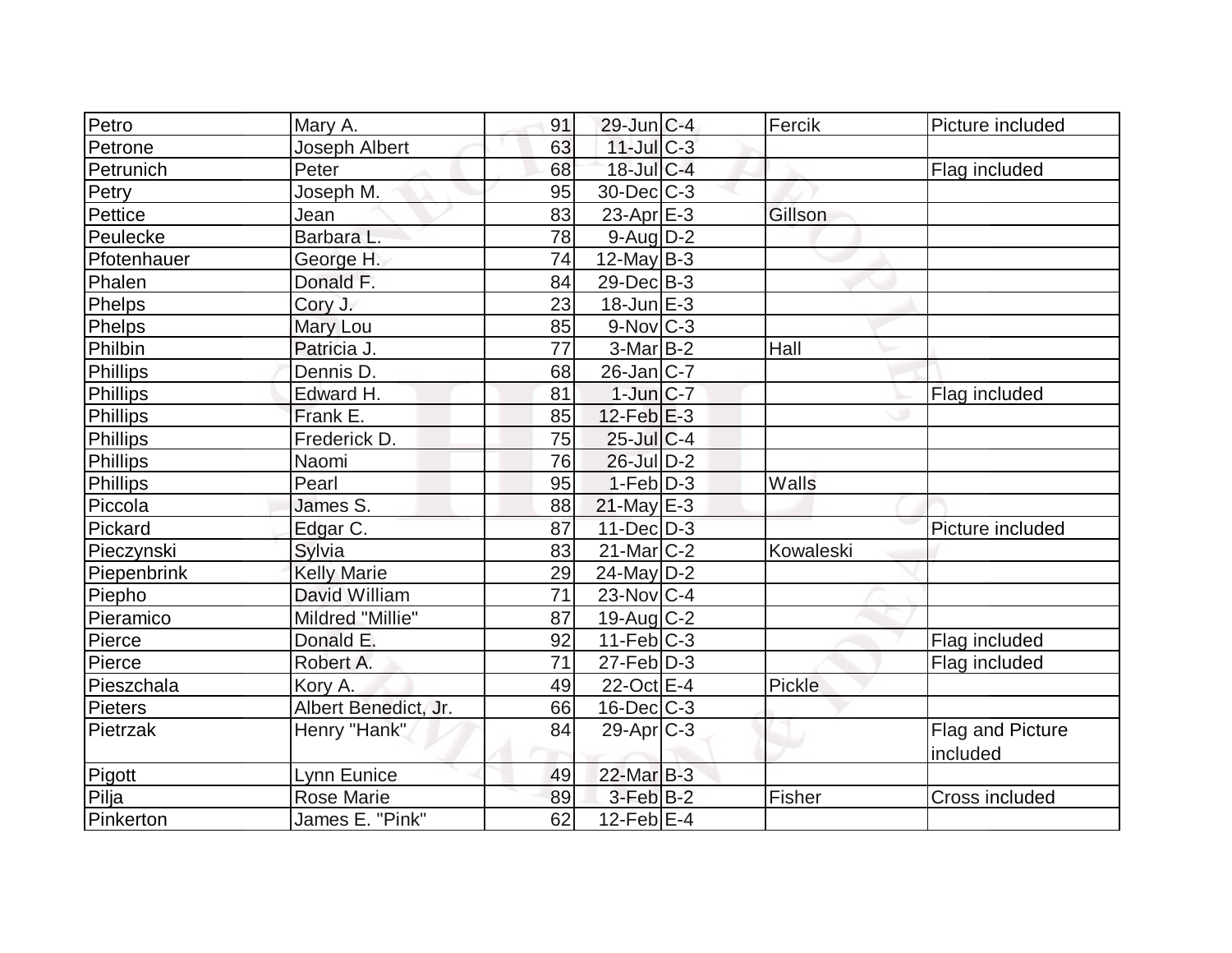| Pinkowski  | Max                  | 85  | $16$ -Oct $C-3$   |                | Picture included   |
|------------|----------------------|-----|-------------------|----------------|--------------------|
| Pinkowski  | Paul L.              | 51  | $2$ -Oct $D-7$    |                |                    |
| Pintar     | Daniel R.            | 74  | $14$ -Mar $ C-3 $ |                | Flag included      |
| Pinter     | Tibor P.             | 102 | $19$ -Jan $ C$ -6 |                |                    |
| Piorkowski | Margaret             | 95  | $12$ -Jan $ C-4 $ |                |                    |
| Piornack   | Rebecca "Becky"      | 64  | $12$ -Nov $E-3$   |                |                    |
| Piotrowski | Helen                | 96  | 29-May C-3        | <b>Juszcak</b> |                    |
| Piotrowski | Rita E.              | 73  | $7-Sep C-5$       |                |                    |
| Piper      | Barbara K.           | 85  | $16$ -Apr $E-3$   |                |                    |
| Piper      | Norman E.            | 86  | $29$ -Apr $C-2$   |                | Picture included   |
| Pirowski   | Patricia             | 71  | $19-Oct$ $C-6$    | Johnson        |                    |
| Pistello   | Nick B.              | 73  | $9-Sep C-3$       |                | Firefighter emblem |
|            |                      |     |                   |                | and Flag included  |
| Pittman    | Dorotha              | 86  | $18-Oct$ $C-2$    | Corbett        |                    |
| Pittman    | <b>Nathaniel Lee</b> | 37  | $1-Mar$ D-3       |                |                    |
| Pitula     | Mary                 | 92  | $1$ -Jan $D-4$    | Tomasich       |                    |
| Pizer      | Donna L.             | 77  | $31$ -Dec $E-3$   |                |                    |
| Plankey    | Genevieve L. "Jenny" | 79  | $21$ -Jul B-2     |                |                    |
|            |                      |     |                   |                |                    |
| Plant      | <b>Stanley</b>       |     | $1-Mar$ D-3       |                |                    |
| Plaskota   | John                 | 88  | $27$ -Jan B-2     |                | Flag included      |
| Plassmann  | David S.             | 27  | $21-Apr B-3$      |                | Flag included      |
| Plaza      | <b>Mary Violet</b>   | 64  | $26$ -Feb $E-3$   | Paz            | Picture included   |
| Plemons    | James "Junior"       | 87  | $21$ -Mar $ C-2 $ |                | Picture included   |
| Plemons    | Pauline              | 87  | $11-Feb$ $C-3$    |                |                    |
| Plewniak   | Sophie Joan          | 93  | $28$ -AugD-4      | <b>Marek</b>   |                    |
| Pleyer     | Ronald               | 75  | 20-Aug $E-3$      |                | Flag included      |
| Plitt      | Richard A.           | 44  | $5$ -Jan $ C-4 $  |                |                    |
| Plomaritis | Nancy Ellen          | 66  | 13-Aug $E-3$      | Archbold       | Picture included   |
| Ploski     | Antoinette "Toni"    | 84  | 29-Jan E-2        |                |                    |
| Ploski     | Frank B.             | 87  | $12$ -Jan $ C-3 $ |                | Flag included      |
| Plukas     | Joseph Anthony, Jr.  | 61  | 30-Nov C-3        |                | Picture included   |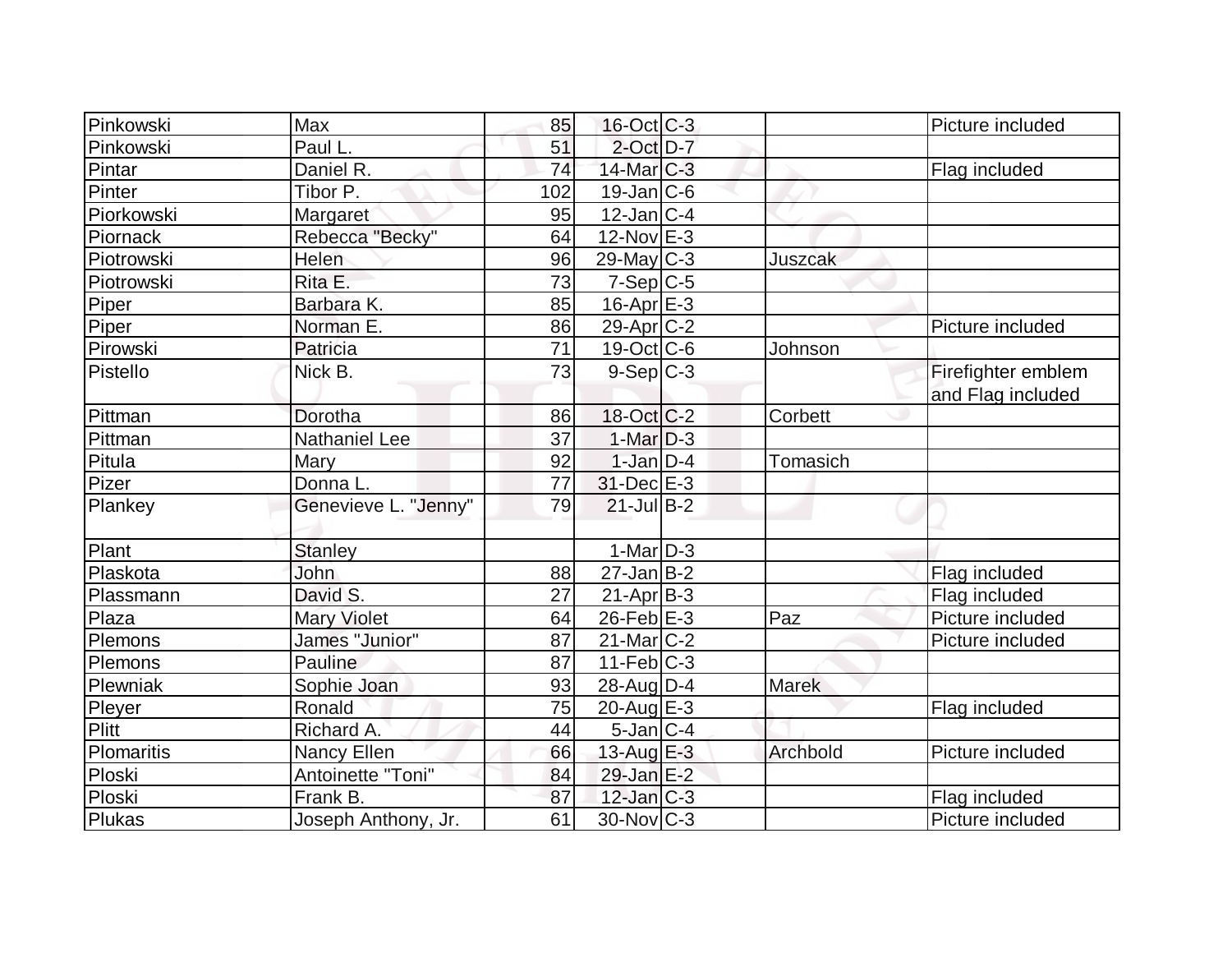| Plumer         | Paul M.               | 90              | $3$ -Jan $D-4$    |                  | <b>Flag and Picture</b> |
|----------------|-----------------------|-----------------|-------------------|------------------|-------------------------|
|                |                       |                 |                   |                  | included                |
| Plummer        | Philip N., Jr.        | 86              | 25-Aug B-2        |                  | Flag included           |
| <b>Plys</b>    | <b>Nancy</b>          | 73              | $2$ -May C-3      | <b>Jurecki</b>   |                         |
| Podowski       | Patricia L.           | 67              | $3$ -Dec $D-3$    | <b>McCorkle</b>  |                         |
| Pohrte         | Louise M.             |                 | $25$ -Nov $ C-2 $ | Pufahl           |                         |
| Poje           | William "Bill"        | 88              | $2$ -Mar $ C-5 $  |                  | K of C Fourth Degree    |
|                |                       |                 |                   |                  | emblem included         |
|                |                       |                 |                   |                  |                         |
| Pokrajac       | Joe T.                | 93              | $11$ -Mar $C-3$   |                  | Flag and emblem         |
|                |                       |                 |                   |                  | included                |
| Pokropinski    | Harry A., Jr.         | 62              | $12-Sep D-3$      |                  |                         |
| Pokrzywa       | Patricia A.           | 66              | $30$ -Jun $B-3$   | Kovack           |                         |
| Poland         | William C. "Chuck"    | 78              | $21$ -Jun $D-2$   |                  |                         |
|                | "Bill"                |                 |                   |                  |                         |
| Polanski       | <b>Stanley</b>        | 86              | $15$ -Aug C-3     |                  |                         |
| Polis-Williams | Sandra J.             | 49              | $27$ -Dec $D-3$   |                  | <b>Cross included</b>   |
| Polite         | Anastasia             | 82              | $20$ -Dec $D-3$   |                  |                         |
| Polite         | Lois                  | 86              | 14-Jul B-2        |                  |                         |
| Pollins        | Margaret              | 93              | $3-Sep$ $E-3$     | Petrus           | <b>Margaret Pollins</b> |
|                |                       |                 |                   |                  | Alexovic                |
| Pollitt        | Mary                  | 86              | $10$ -Aug $C-4$   |                  | Picture included        |
| Polus          | Richard A. "Redeye"   | 68              | $13$ -Mar $ C-3 $ |                  |                         |
| Ponce          | <b>Carlos Anthony</b> | 41              | $31$ -JulC-4      |                  |                         |
| Ponce          | Javier A. "Alex or P" | 39              | $13-Sep C-3$      |                  | Picture included        |
| Ponce          | Ledecelia             | 75              | 19-Mar E-3        | Lopez            | Picture included        |
| Ponda          | Gayle                 | 62              | $13$ -Apr $ C$ -6 |                  |                         |
| Pondinas       | Angeline A.           | 91              | $10$ -Jan $D-4$   | Macino           |                         |
| Pondo          | Irene                 | 88              | 24-Nov B-3        | <b>Rydlewski</b> |                         |
| Pondo          | James Michael         | 58              | $2$ -Feb $ C-4 $  |                  |                         |
| Pongracz       | <b>Vincent Paul</b>   | 76              | 14-Jun D-3        |                  | Picture included        |
| Pontney        | Roberta C.            | $\overline{87}$ | $20$ -Jan $ B-2 $ | Robinson         |                         |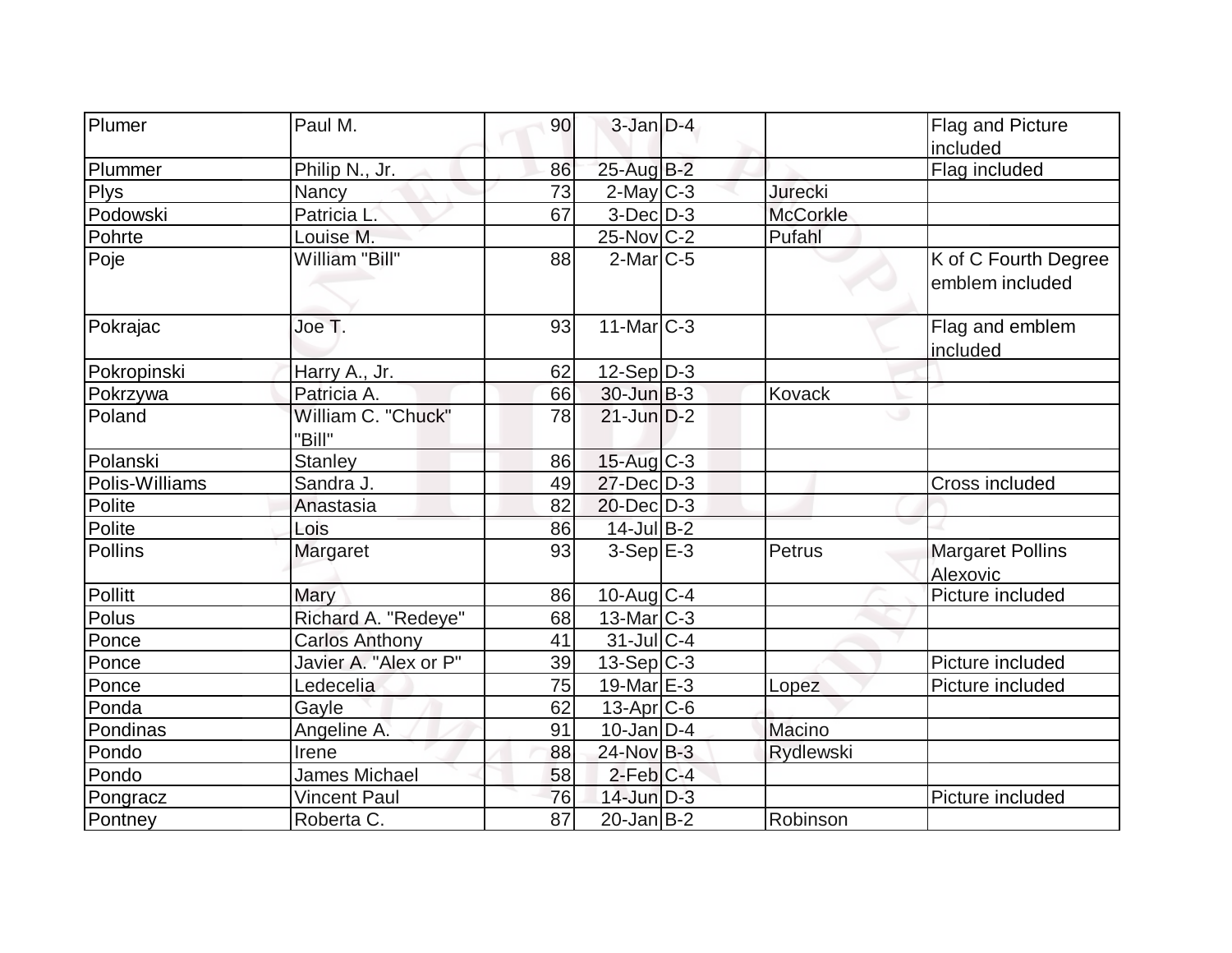| Pontow       | William Edwin              | 87              | $7$ -May $E-3$    |                 |                                        |
|--------------|----------------------------|-----------------|-------------------|-----------------|----------------------------------------|
| Poor         | Betty J.                   | 80              | $9-Nov$ $C-3$     |                 |                                        |
| Popa         | Nester G. "Neo"            | 76              | $24$ -Aug C-6     |                 | Flag included                          |
| Pope         | <b>Charlene Anne</b>       | 73              | $23$ -Nov $ C-4 $ | <b>DeToffol</b> |                                        |
| Popiela      | Jean                       | 90              | $4$ -Jan $D-3$    | Hnatko          | Cross included                         |
| Popp         | Edward A.                  | 86              | $16$ -Feb $C-4$   |                 |                                        |
| Popp         | Joseph                     | 94              | $25$ -Jan B-3     |                 | Flag included                          |
| Poppel       | Peggy J.                   | $\overline{77}$ | $5$ -Jan $ C-4 $  |                 |                                        |
| Popyk        | Leroy P.                   | 61              | $7$ -Apr $B-2$    |                 |                                        |
| Poracky      | Bernard F. M.D.<br>("Ben") |                 | $25$ -Jul $C-2$   |                 | Picture included                       |
| Porras       | Amelia B.                  |                 | $25$ -Mar $ C-3 $ |                 |                                        |
| Portschell   | <b>Irv James</b>           | 56              | 18-Mar C-3        |                 | Picture included                       |
| Posavec      | Joseph C.                  | 88              | $18$ -May C-5     |                 | Flag and Picture<br>included           |
| Pospychala   | Henry John                 | 60              | 28-Sep C-3        |                 |                                        |
| Post         | Harold L., Jr.             | 76              | $19-Sep C-3$      |                 | Flag included                          |
| Potrebic     | Ellen "Len"                | 73              | $2$ -May $C-3$    | Conway          | Picture included                       |
| Potrzebowski | Samantha Renee             | $\overline{7}$  | 26-May B-3        |                 |                                        |
| <b>Potts</b> | Russell "Rusty"            | 69              | $15$ -Jan $ E-4 $ |                 |                                        |
| Poturica     | M. Valentine, Sister       | 97              | $24$ -Feb $ B-2 $ |                 |                                        |
| Poulos       | William L.                 | 84              | $19$ -Apr $D-2$   |                 | Cross included                         |
| Povlock      | Alfreda L.                 | 96              | $9$ -Feb $C-4$    |                 |                                        |
| Powell       | Alma L.                    | 85              | $23$ -Nov $ C-3 $ | <b>Hicks</b>    |                                        |
| Powell       | Anita J.                   | 92              | $4$ -Dec $D-4$    | <b>Black</b>    |                                        |
| Powell       | Cameron                    | 25              | $5$ -Oct C-4      |                 |                                        |
| Powell       | Carolyn Ann                | 95              | $3-Sep$ $E-3$     | Glissman        |                                        |
| Powell       | Jessie                     | 86              | $23$ -Jun $ B-2 $ |                 |                                        |
| Powell       | Lucille                    | 101             | $14-Sep C-5$      |                 | Picture included                       |
| Powell       | Nancy C.                   |                 | $5$ -Oct $ C-4 $  |                 |                                        |
| Powell       | Rachel                     |                 | $27$ -Feb $D-3$   | Green           | Memorial Service /<br>Picture included |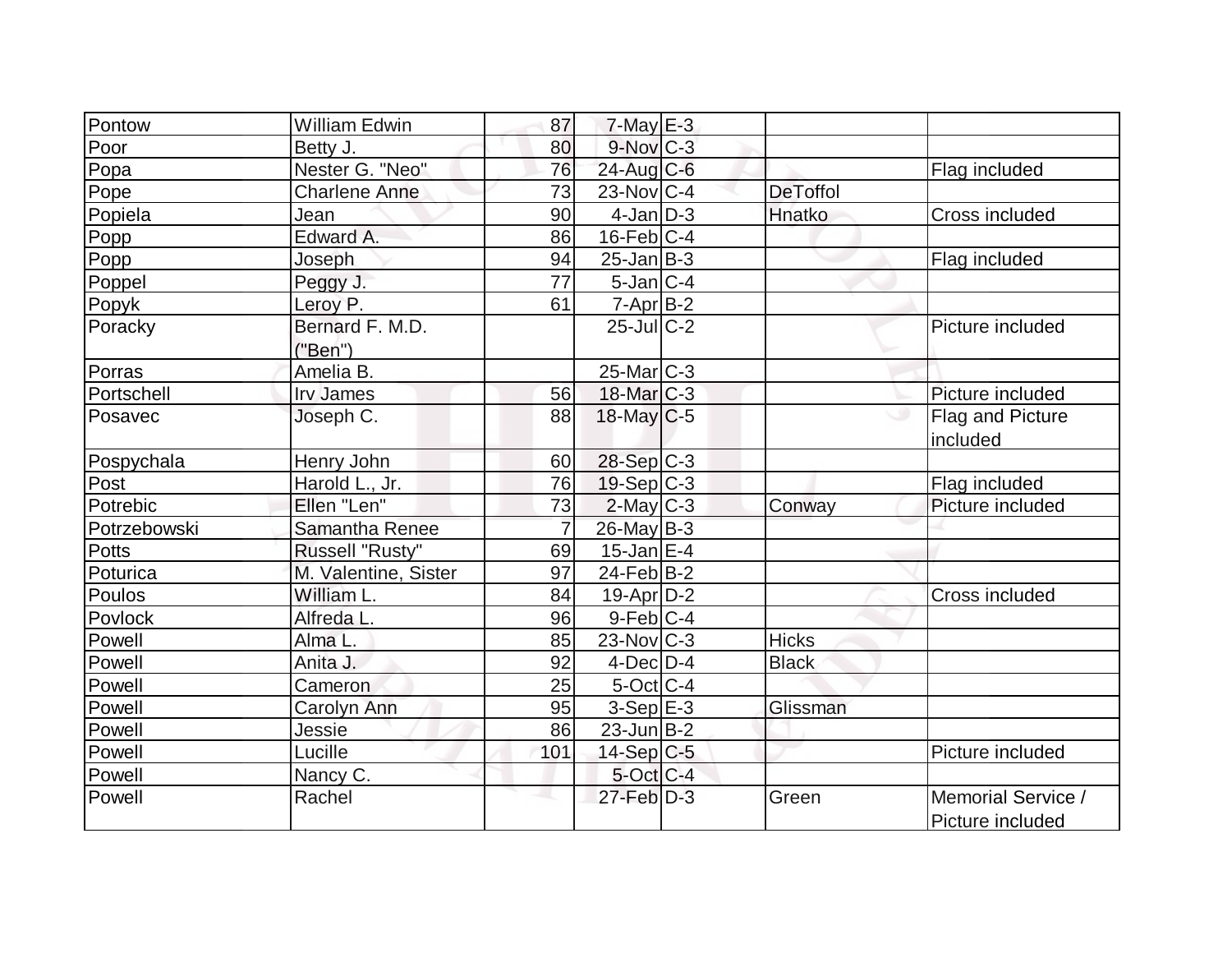| Powell            | <b>Rachel Green</b>           | 70 | $23$ -Feb $ C$ -6           |                 | Picture included             |
|-------------------|-------------------------------|----|-----------------------------|-----------------|------------------------------|
|                   |                               |    |                             |                 | /Memorial Service            |
| Powers            | Ernest O., Jr.                | 86 | $4$ -Mar $C-3$              |                 |                              |
| Powers            | Lucille                       | 86 | $3-MarB-2$                  | Golubiewski     |                              |
| Powers-Louderback | <b>Alice Marie</b>            | 85 | $31$ -Mar $ B-2 $           | Nedin           |                              |
| Pozil             | Evelyn D.                     | 88 | $15$ -Oct $E-3$             |                 |                              |
| Pozywio           | Lois J.                       | 70 | $17$ -Jun $\overline{C}$ -3 | Gottschalk      |                              |
| Pramuk            | <b>Albert Steve "Al"</b>      | 87 | $16$ -Dec $C-3$             |                 | Flag and picture<br>included |
| Prasco            | Raymond A.                    | 73 | $2$ -May C-3                |                 |                              |
| Prather           | Ruth                          | 86 | 29-Oct E-3                  |                 |                              |
| Premetz           | Josephine C.                  | 94 | $8$ -Jan $E-3$              | Szczerbowski    |                              |
| Prendergast       | Robert A. "Rap"               | 90 | $6-Sep C-3$                 |                 | Picture included             |
| Presnar           | Elizabeth (Liddy)             | 96 | $20$ -Mar $ C-4 $           | Vago            |                              |
| Pressley          | <b>Shirley Patricia</b>       | 85 | $17$ -Aug C-4               |                 |                              |
| Pressley          | Terrell C. "Bud"              | 85 | 29-Oct E-3                  |                 |                              |
| Prewitt           | Patricia J.                   | 88 | $22-Sep B-2$                |                 |                              |
| Pribble           | Olga                          | 61 | $22$ -Jun $ C-7 $           |                 |                              |
| Price             | <b>Helen Rose</b>             | 92 | 30-Jul E-2                  |                 |                              |
| Primeau           | Marjorie S. "Marge"           | 94 | $4-Feb$ C-2                 |                 |                              |
| Primich           | <b>John Vladimir</b>          | 81 | $1$ -Jul $C-2$              |                 |                              |
| Prims             | Florence R.                   | 89 | $14$ -Nov $ C-2 $           |                 |                              |
| Prince            | Linda Kay                     | 67 | $31$ -Aug C-5               | Becze           |                              |
| Prince            | Lois Mae                      | 87 | $13$ -Jul $C$ -6            | Gillespie       |                              |
| Proctor           | Carol G.                      | 88 | $27-Oct$ B-3                |                 |                              |
| Prokopeak         | Joseph, Jr. "Butch"<br>"Zeus" | 66 | $9$ -Jul $E-3$              |                 |                              |
| Proper            | Lynne A. "Lynnie"             | 70 | 27-Apr C-6                  | <b>Billings</b> |                              |
| Province          | Richard "Dick"                | 63 | $2$ -Nov $ C-4 $            |                 |                              |
| Prucnal           | William (Bill)                | 85 | $13$ -Apr $ C-7 $           |                 | Flag included                |
| Prus              | Adolf "Al"                    | 90 | $18-Sep C-4$                |                 |                              |
| Prusinski         | Violet L.                     | 90 | $26$ -Oct $ C-4 $           |                 | Picture included             |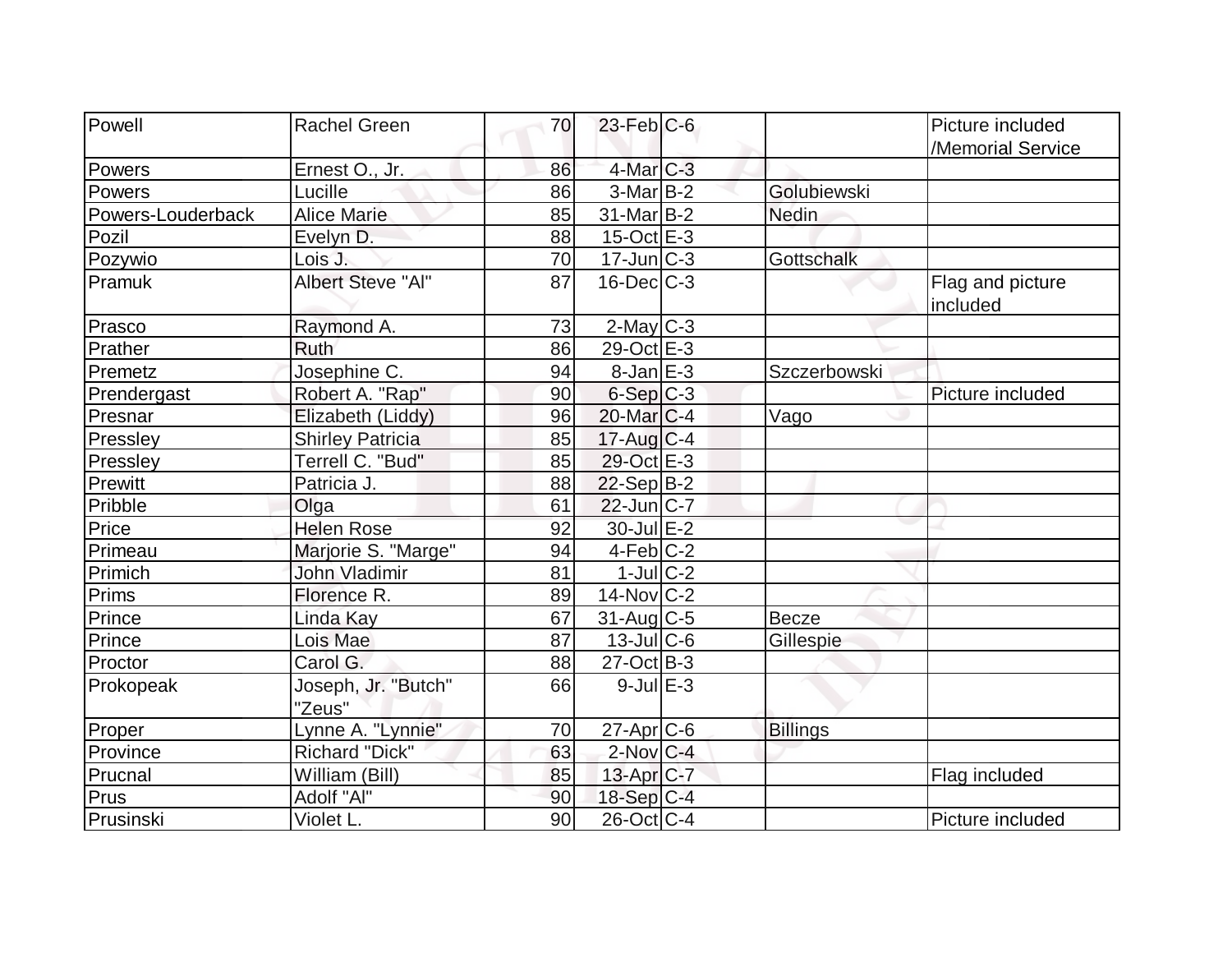| Pryor      | Helen L.                     | 99              | $30$ -Dec $C-3$        | <b>Baldwin</b>  |                                    |
|------------|------------------------------|-----------------|------------------------|-----------------|------------------------------------|
| Przewoznik | Sari L.                      | 65              | 5-Mar E-3              |                 |                                    |
| Przyborski | Richard A., Sr.              | 85              | $19$ -Jul $D-3$        |                 |                                    |
| Przybyl    | David D.                     | 78              | $12$ -Jan $ C-4 $      |                 | Flag included                      |
| Pscion     | <b>Russell</b>               | 75              | $20$ -Nov $C-3$        |                 |                                    |
| Puchek     | John                         | 92              | $7-Mar$ D-6            |                 | Flag included                      |
| Puchowski  | Carol Jean                   | 71              | $23-Sep C-3$           |                 | Picture included                   |
| Puent      | Leonard "Sonny"              | 81              | $8 - \text{Aug}$ D-3   |                 | Flag included                      |
| Pukis      | <b>John Michal</b>           | 52              | $10$ -Jun $C-2$        |                 |                                    |
| Puls       | David Christopher<br>"Chris" | 47              | $21$ -Dec $C$ -5       |                 |                                    |
| Pumroy     | Thelma Joyce                 | 96              | 28-Mar <sub>D</sub> -2 | <b>Bruder</b>   |                                    |
| Purcell    | Donald                       | 81              | 5-Nov A-12             |                 |                                    |
| Purcell    | Margaret J.                  | 77              | $10$ -Jul $D-3$        |                 |                                    |
| Pusara     | Diane "Danica"               |                 | $15$ -Jul C-3          |                 | Cross included                     |
| Pusara     | <b>Milos</b>                 |                 | $18$ -Mar $ C-3 $      |                 | Cross included                     |
| Puskar     | Ramona L.                    | 69              | $7$ -Dec $ C-3 $       | <b>Zacarias</b> |                                    |
| Puzon      | Anna M.                      | 94              | $30$ -Nov $ C-3 $      |                 |                                    |
| Puzon      | Valerian F.                  | 94              | 25-Jul C-4             |                 | Flag included                      |
| Pyrzynski  | Edward A.                    | 82              | $28$ -Jan $ C-3 $      |                 | Flag included                      |
| Quigg      | Pamela M.                    | 68              | $26$ -Aug $C-3$        |                 | Picture included                   |
| Quigley    | Charmaine K.                 | 83              | $14$ -Jan $C-3$        | Kennedy         |                                    |
| Quijano    | Andrew                       | 64              | $28$ -Jun $ D-3 $      |                 |                                    |
| Quijano    | <b>Esteban "Steve"</b>       | 58              | $10$ -Apr $ D-4$       |                 | Picture included                   |
| Quiles     | Juan Dalis, Cuevas           | 80              | $16$ -Jul $E-2$        |                 | Picture included                   |
| Quillen    | Edward M.                    | 85              | 22-Apr <sub>C-3</sub>  |                 |                                    |
| Quintero   | Mary A.                      | 93              | $26$ -Apr $D-2$        | Miller          | Mary A. Quintero<br>(Miller-Klapp) |
| Raab       | Genevieve E.                 | 90              | 5-Nov A-12             |                 |                                    |
| Raab       | Joan W.                      | 78              | $13$ -Jun $C-3$        |                 |                                    |
| Rabon      | Martha L.                    | 77              | $2$ -Dec $C-2$         |                 |                                    |
| Race       | Alex J.                      | $\overline{21}$ | $8$ -Oct $E-4$         |                 |                                    |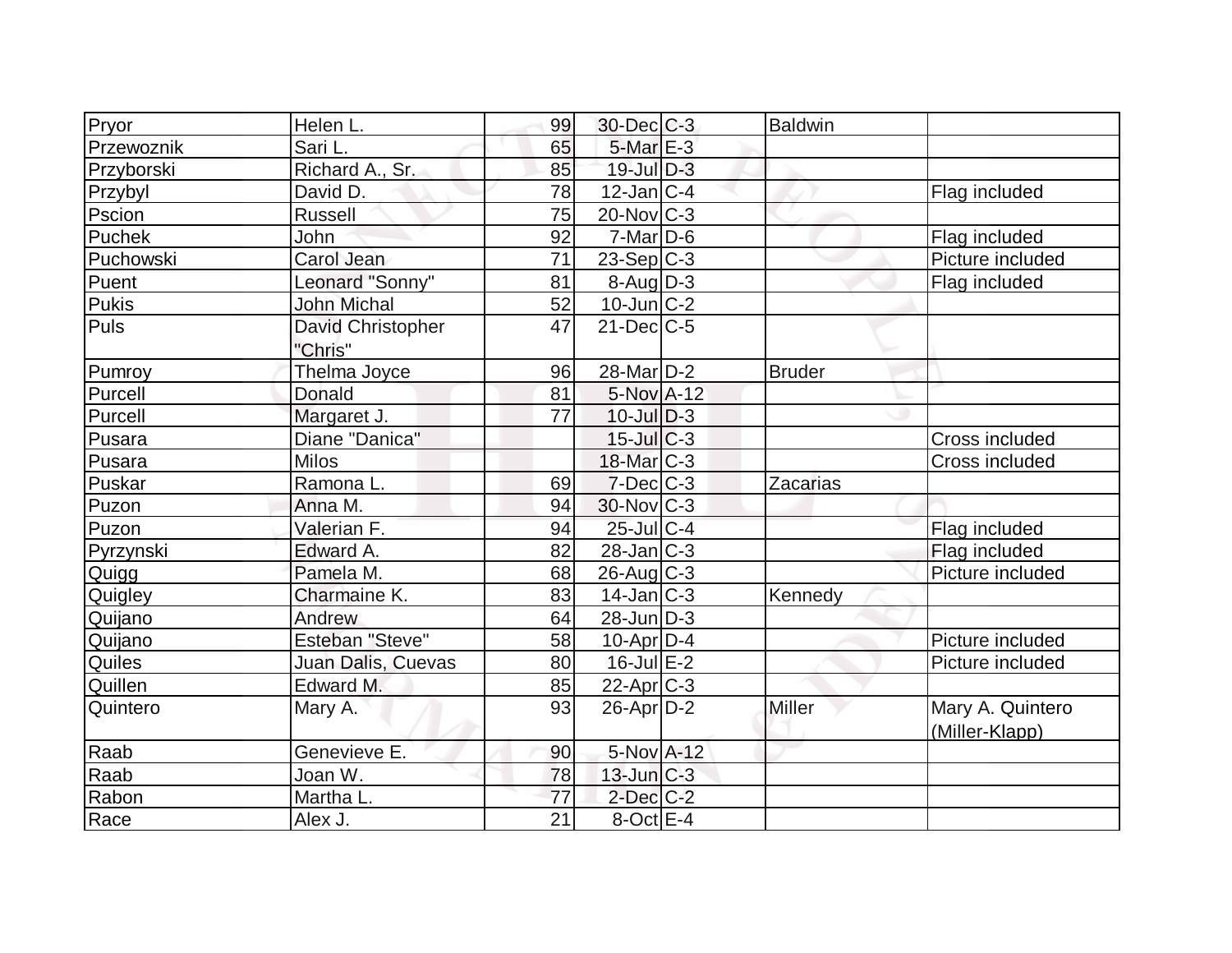| Rachford    | Margaretr M. "Margie"       | 80 | $2$ -May $C-3$    | Gough     | Picture included      |
|-------------|-----------------------------|----|-------------------|-----------|-----------------------|
| Racine      | James "Jim"                 | 71 | 31-Mar B-3        |           |                       |
| Radford     | Nola Lee                    |    | $8$ -Jun $ C-5 $  | Frye      |                       |
| Radinsky    | <b>Janice Marie</b>         | 77 | $15$ -Oct $E-3$   | Fabian    | Picture included      |
| Radloff     | Albert R.                   | 86 | $7$ -Jan $ C-2 $  |           | Flag included         |
| Radojkovich | Eva                         | 84 | $28$ -Jan $ C-3 $ |           | Cross included        |
| Radowski    | <b>Bernadette</b>           | 77 | $2$ -Nov $ C-4 $  |           |                       |
| Radowski    | <b>Grace Mary</b>           | 67 | $11-Sep C-3$      | Sierzega  | Picture included      |
| Radtke      | Grace                       | 91 | $22$ -Aug $C-3$   |           | Picture included /    |
|             |                             |    |                   |           | Grace (Cole) Radtke   |
| Raduchel    | Robert Reece, Sr.<br>"Bob"  | 73 | $17$ -May D-3     |           | <b>Cross included</b> |
| Rafa        | Frank John, Jr.             | 72 | $22-Sep B-2$      |           |                       |
| Rafferty    | George R.                   | 78 | $29$ -Mar $C-2$   |           |                       |
| Rahn        | Shirley K.                  | 90 | $1$ -Oct $E-2$    |           |                       |
| Rak         | Mary Elizgbeth              | 95 | $22$ -Jul $C-3$   |           |                       |
| Rakowski    | Sylvia "Joyce"              | 67 | $24$ -Nov $ B-3 $ | Markowski |                       |
| Ramirez     | Juan V.                     | 80 | $8$ -Jul $C-2$    |           | Picture included      |
| Ramirez     | Katherine M.                |    | $8$ -May $C-3$    |           |                       |
| Ramirez     | Rafael "Ralph"              | 57 | $16$ -Jun $ B-3 $ |           |                       |
| Ramirez     | Virgil Cuellar <sup>*</sup> | 75 | $8$ -Feb $D-2$    |           |                       |
| Ramirez     | Virgilio C. *               | 75 | $12$ -Feb $E-3$   |           |                       |
| Ramos       | Ronald L., Sr.              | 79 | $23$ -Jan $ C-3 $ |           | Picture included      |
| Ramsay      | Robert A.                   | 81 | $29$ -Jun $ C-4$  |           |                       |
| Raney       | June L.                     | 91 | $21$ -Jun D-2     |           |                       |
| Ranta       | Jon C.                      | 66 | $3$ -Jan $D-4$    |           |                       |
| Rash        | Dorothy J.                  | 77 | $10$ -Dec $D-3$   | Williams  |                       |
| Raskovich   | Milan                       | 82 | $10$ -Dec $D-3$   |           | Cross included        |
| Raspopovich | Katherine "Ginger"          | 74 | $11$ -Jan $D-2$   | Kuharik   |                       |
| Rastovski   | John                        | 93 | $20-Sep C-2$      |           | Flag included         |
| Rastovski   | <b>Nick</b>                 | 60 | 10-May D-2        |           |                       |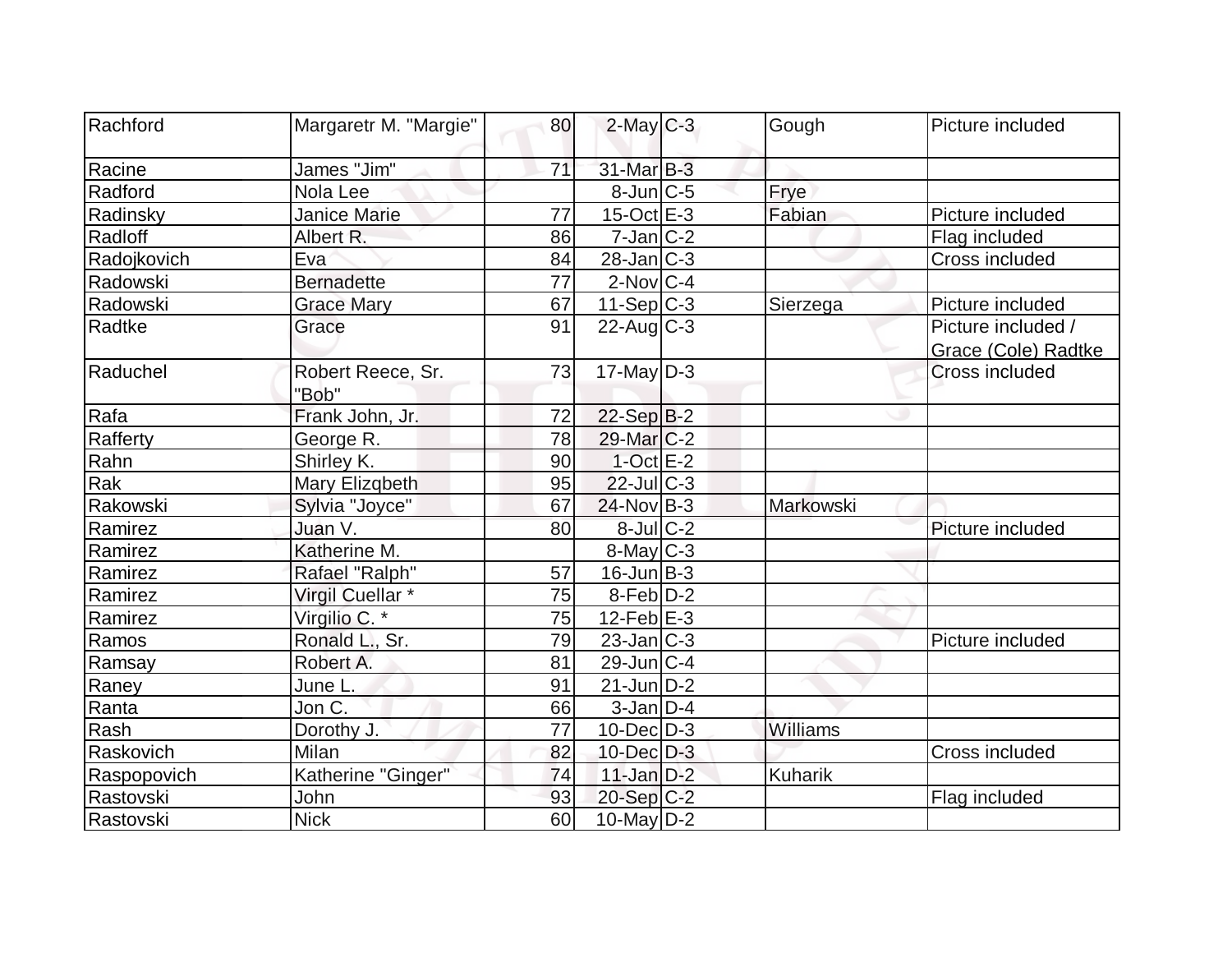| Ratajczak   | <b>Michael Paul</b>                     | 53 | $19$ -Jul $D-3$   |                   |                                                       |
|-------------|-----------------------------------------|----|-------------------|-------------------|-------------------------------------------------------|
| Ratajczak   | Winifred B.                             | 86 | $16$ -Jan $C-4$   | Gaither           |                                                       |
| Rather      | Marian                                  | 88 | $14$ -Dec $ C-4 $ | Holson            |                                                       |
| Ratliff     | Vern (Lester) "Sonny"                   | 78 | $30$ -Mar $C-3$   |                   |                                                       |
| Ray         | <b>Genevieve Elizabeth</b>              | 95 | $10$ -Aug $C-4$   | Reiner            |                                                       |
| Ray         | Helen                                   | 97 | $7-Nov$ $C-3$     |                   |                                                       |
| Ray         | Jim D. "Jimmie                          | 54 | $13$ -Jan $B-3$   |                   |                                                       |
| Rayne       | Patricia "Pat                           | 74 | $4$ -Jun $E-2$    | <b>McCorkel</b>   | Patricia Colvin-Rayne                                 |
| Rayter      | Regina                                  | 87 | $5 - Aug   C-2$   |                   |                                                       |
| Readus      | Howard, Jr.                             | 63 | $21$ -Feb $ D-3 $ |                   |                                                       |
| Recker      | Jean                                    | 86 | 29-Nov D-2        | Westrate          | Picture included Full<br>name Jean Huizenga<br>Recker |
| Recker      | Vernon Dale                             | 76 | 25-May C-7        |                   |                                                       |
| Recupido    | <b>Anne Therese</b>                     | 56 | $6$ -Mar $D-7$    |                   | Picture included                                      |
| Redar       | <b>Sylvester Anthony</b><br>"Sy"- "Ves" | 86 | $5-NovA-12$       |                   |                                                       |
| Redar       | Virginia "Carolyn"                      | 70 | $3$ -Jan $D-4$    |                   |                                                       |
| Redding     | Richard L.                              | 53 | $12$ -Jun $ C-2 $ |                   |                                                       |
| Reder       | Virginia E.                             | 89 | 15-Mar $D-4$      | Conrick           | Virginia E. Reder<br>Ferry                            |
| Redman      | Dennis "Horse"                          | 55 | $19-Nov D-3$      |                   |                                                       |
| Ree         | Nancy                                   |    | $12$ -May B-2     | Petty             |                                                       |
| Reed        | Ariel G.                                | 35 | $9$ -May $C-2$    |                   |                                                       |
| Reed        | Donnette Ann                            | 80 | $5$ -Mar $E-2$    | <b>Gottschalk</b> |                                                       |
| Reed        | Jean "Gina"                             |    | $30$ -Aug $C-2$   | Spatuzza          |                                                       |
| Reed        | <b>Melody Ruth</b>                      | 62 | $7$ -Jul $B-2$    | Sullivan          |                                                       |
| Reed        | Ronald C.                               | 80 | 27-Dec D-3        |                   |                                                       |
| <b>Rees</b> | Mary Jane                               | 87 | $14$ -Jan $ C-3 $ |                   | Picture included                                      |
| Reese       | Randall D. "Randy"                      | 55 | $12$ -Jun $ C-3 $ |                   | Picture included                                      |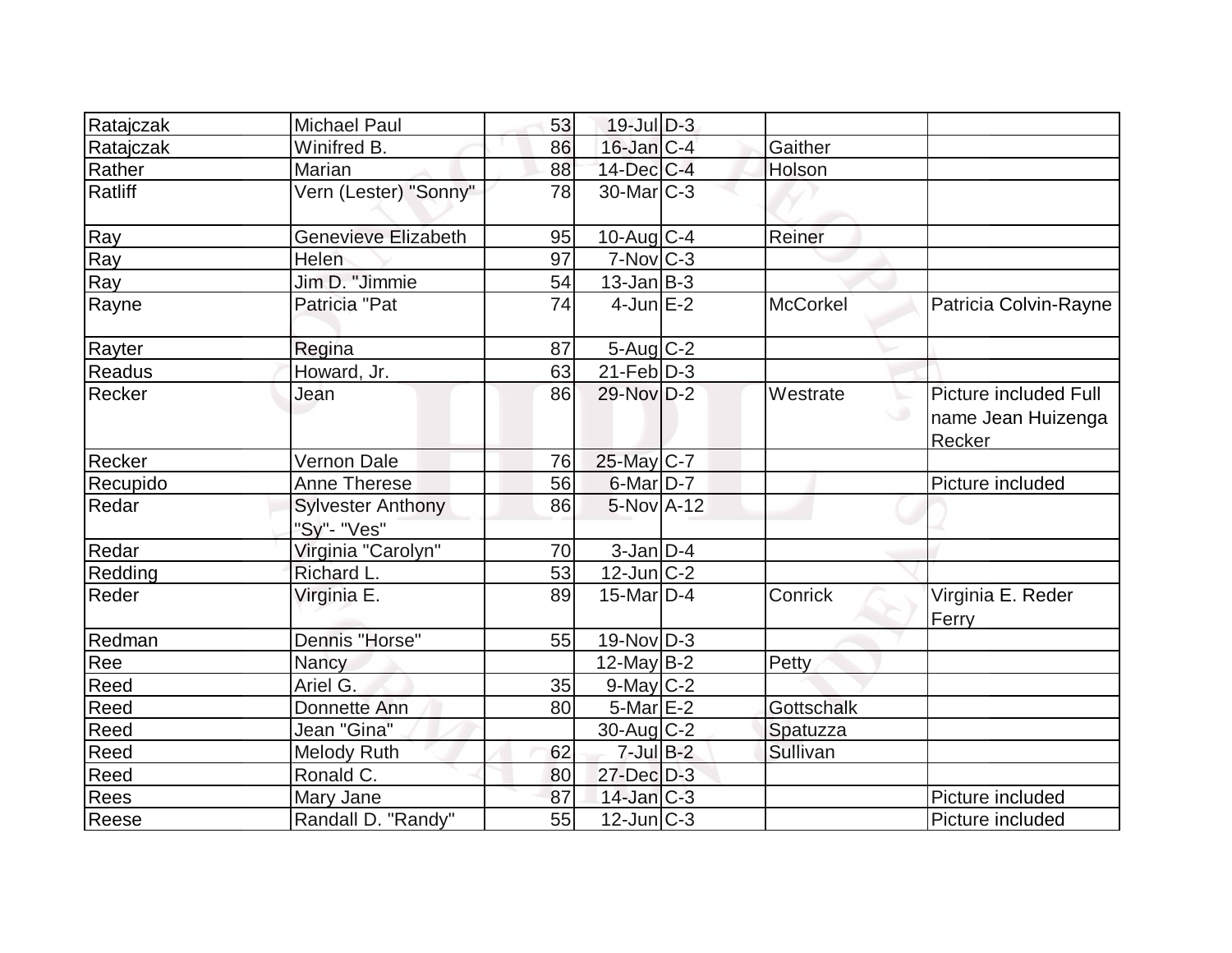| Reeves          | Alvin E., Sr.            | 81 | $19$ -Oct C-6         |              |                            |
|-----------------|--------------------------|----|-----------------------|--------------|----------------------------|
| Reeves          | Nolan E. "Duck"          | 78 | 19-Jan C-6            |              |                            |
| <b>Reeves</b>   | Nolan Eugene             | 78 | 29-Jun C-4            |              |                            |
|                 | "Duckie"                 |    |                       |              |                            |
| Reey            | Vitold                   | 85 | 29-Jul C-2            |              |                            |
| Regan           | <b>Elizabeth Louise</b>  | 98 | $24$ -Dec $E-2$       | <b>Nolan</b> |                            |
| Reggie          | Maredith                 | 75 | $17$ -Nov B-2         |              |                            |
| Reichert        | Marcella L.              | 90 | $4$ -Mar $ C-3 $      |              |                            |
| Reid            | Evie V.                  | 91 | $18$ -Mar $ C-3 $     |              |                            |
| Reif            | <b>Charles Duane</b>     | 77 | 29-Apr <sub>C-3</sub> |              | Picture included           |
| <b>Reifeiss</b> | Stephen M.               | 71 | $3-Apr$ D-4           |              |                            |
| Reihel          | James D. "Jim"           | 54 | $14$ -May E-3         |              |                            |
| Rein            | Linda Revae              | 65 | $1-Jan$ $D-3$         |              | Picture included           |
| Reinert         | Sarah Rose               | 35 | $1-Mar$ D-3           |              |                            |
| Reinhart        | Jerauld J.*              | 85 | $14$ -Feb $E-2$       |              |                            |
| Reinhart        | <b>Thomas David "TR"</b> | 72 | $7 - Aug   D-2$       |              | Picture included           |
| Reinhold        | Cheryl Ann               | 61 | $8$ -Jul $C-3$        |              | Picture included           |
| Reis            | Thomas L. Sr.            | 64 | 8-Mar D-5             |              |                            |
| Reiter          | Barbara J.               | 76 | $12$ -Dec $ C-3 $     | Moore        |                            |
| Reiter          | <b>Robert Raymond</b>    | 93 | $3-MarB-2$            |              |                            |
|                 | "Bob"                    |    |                       |              |                            |
| <b>Reitz</b>    | Lawrence R. "Red"        | 83 | $5-Feb$ E-3           |              | Flag and pPcture           |
|                 |                          |    |                       |              | included                   |
| Relinski        | Patsy                    |    | $6$ -Jun $ C-2 $      |              | Picture included /         |
|                 |                          |    |                       |              | <b>Memorial Service</b>    |
| Relinski        | Patsy R.                 | 85 | $26$ -Feb $E-3$       | Lundquist    | Picture included           |
| Remmers         | <b>Betty</b>             | 86 | $14-Sep C-5$          |              | Betty (Tallada-            |
|                 |                          |    |                       |              | <b>Herrboldt</b> ) Remmers |
| Renas           | Natalie M.               | 90 | $9$ -Jun $B-2$        | Pusty        |                            |
| Rendak          | Veronica                 | 90 | $26$ -Jun $D-2$       |              |                            |
| Renicker        | Frieda M.                | 94 | $25$ -Jul $C-3$       | Dinelli      |                            |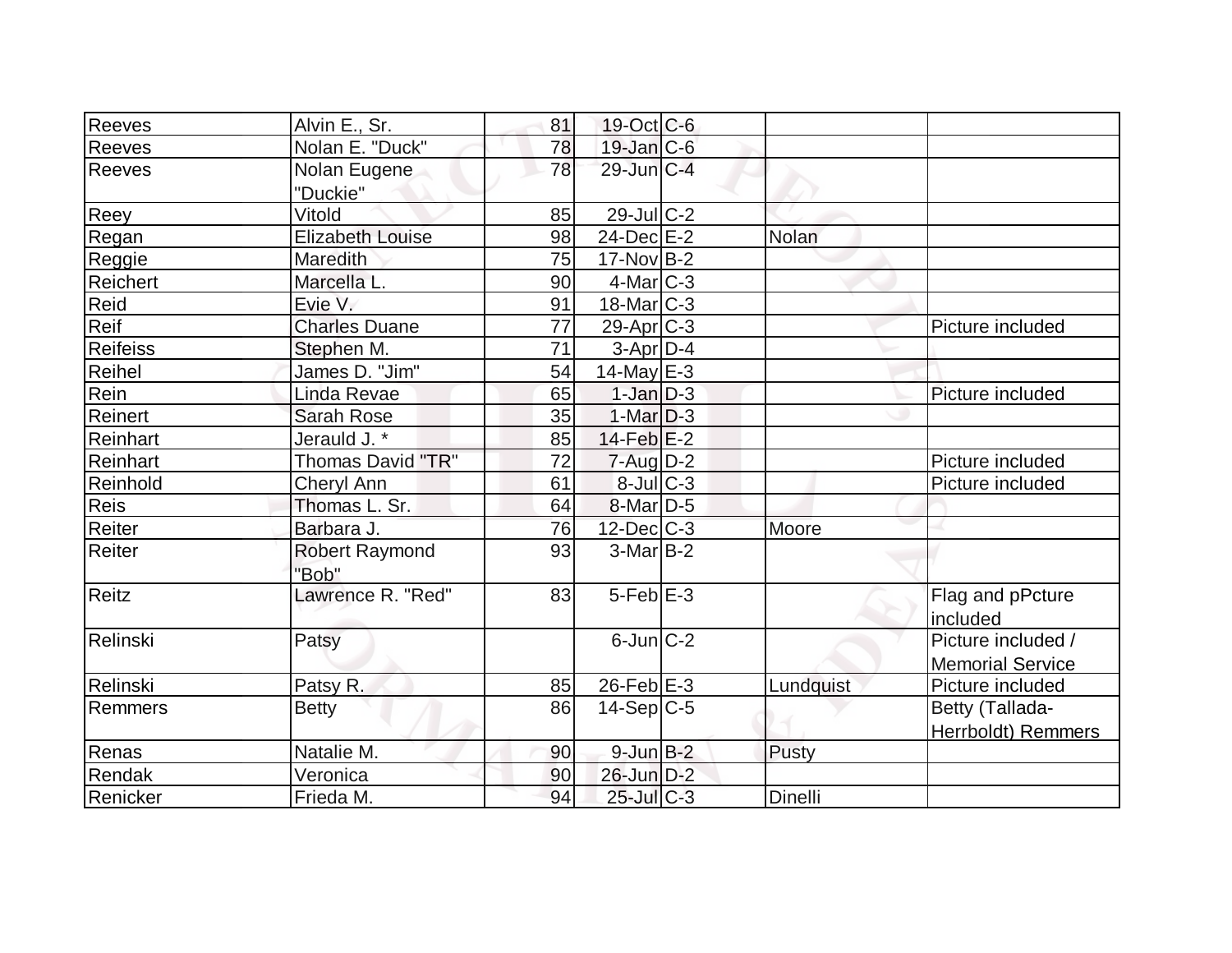| Renn                | Richard B., Sr. "Dick"   | 86 | $17$ -May D-3     |                | Picture included      |
|---------------------|--------------------------|----|-------------------|----------------|-----------------------|
|                     |                          |    |                   |                | (L.O.S.F.)            |
| Reno                | Letty J.                 | 80 | 26-Oct C-4        |                |                       |
| Renshaw             | Kenneth J.               | 81 | $10$ -Apr $D-3$   |                |                       |
| Renzi               | Bonita Kay               | 64 | $16$ -Jun $B-3$   | Hunter         |                       |
| Reppa               | Jerome J. (Jerry)        | 89 | $4$ -Oct C-2      |                | Picture included      |
| Resunenko           | Anastasia                | 52 | $13$ -AuglE-3     |                |                       |
| Retegan             | <b>Emma Pearl Victor</b> | 85 | $14$ -AugD-3      |                |                       |
| <b>Rey</b>          | <b>Blanca Irene</b>      | 95 | $19$ -Dec $C-2$   |                |                       |
| Reyes               | <b>Martina</b>           |    | $20$ -JulC-6      | <b>Morales</b> |                       |
| Reynolds            | Anita Mae                | 93 | $10$ -Feb $ B-3 $ | Neely          |                       |
| Reynolds            | Jennifer J.              | 52 | $4$ -May C-6      | Mason          |                       |
| Reynolds            | Thomas Aloysius, Jr.     | 54 | $22$ -Aug $C-3$   |                | Picture included      |
| Reynolds            | Viola M.                 | 86 | $15$ -Nov $D-2$   |                | Picture included      |
| Reynolds            | William E.               | 32 | $22$ -Apr $ C-3 $ |                |                       |
| Rhoda               | <b>Geraldine Olive</b>   | 84 | $17$ -Jan $D-3$   |                |                       |
| Rhodes              | Nelida "Lee"             | 82 | $6$ -Oct $B$ -2   |                |                       |
| Rhyan               | Edd                      | 21 | $9$ -Jan $C-3$    |                | Picture included      |
| Ricard              | James G., Jr.            | 64 | $18$ -Jan $D-3$   |                |                       |
| Rice                | Cynthia                  | 66 | $11-Apr$ $C-4$    | Graper         | Picture included      |
| <b>Rice</b>         | Joseph Wayne             | 30 | 5-Nov A-12        |                |                       |
| Rice                | Mattie Evelyne "Eve"     | 81 | $8-Apr$ $C-3$     | Theodore       |                       |
| Rice                | Winona Lee               | 75 | $6$ -Feb $D-7$    | Carrigan       |                       |
| <b>Rice-Parnell</b> | Danetta G.               | 57 | $2$ -Feb $ C-4 $  |                |                       |
| <b>Rich</b>         | Betty L.                 | 88 | $5$ -Oct $C$ -4   |                | Betty L. Vincent Rich |
| <b>Richards</b>     | Cecil James              | 68 | 16-Apr E-3        |                |                       |
| <b>Richards</b>     | James G.                 | 70 | $22$ -Apr $ C-3 $ |                | FOP emblem included   |
| <b>Richards</b>     | Mary Lou                 | 86 | $16$ -Jul $E-3$   |                |                       |
| <b>Richards</b>     | Shirley M.               | 78 | $23$ -Aug C-3     | <b>Mills</b>   |                       |
| <b>Richards</b>     | William D.               | 81 | $1-Apr$ $C-3$     |                |                       |
| Richardson          | Carmella D.              | 58 | $23$ -Jan $ C-3 $ | Knight         | Picture included      |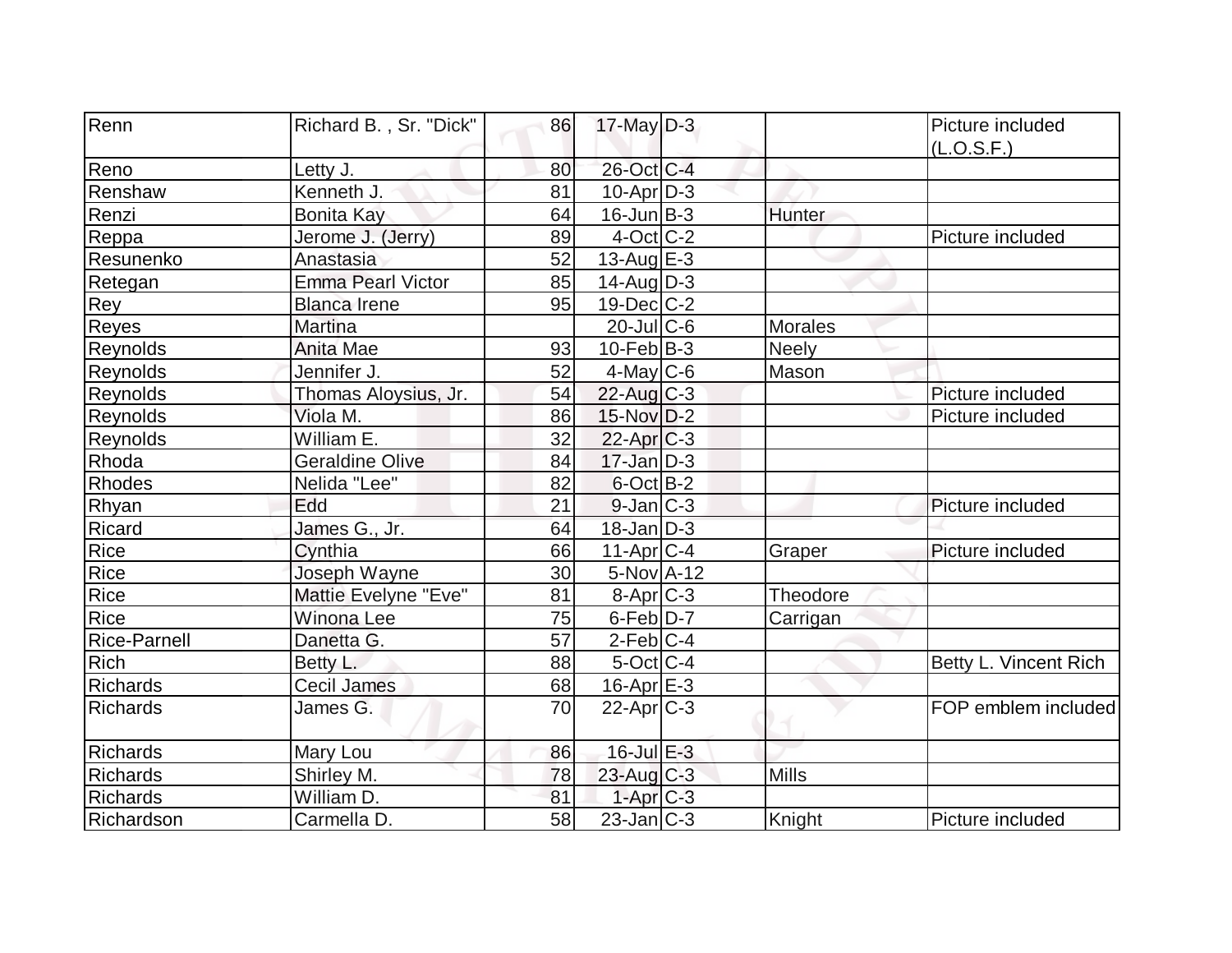| Richardson      | Charline "Willie"      | 86 | $11$ -Jul C-3          |          |                                                    |
|-----------------|------------------------|----|------------------------|----------|----------------------------------------------------|
| Richardson      | Diane F.               | 59 | 30-Oct C-3             |          |                                                    |
| Richardson      | Ronald W. Sr.          | 73 | 16-Mar <sub>C-5</sub>  |          |                                                    |
| Richardson      | <b>Sharon Lorraine</b> | 67 | $4-Apr$ <sub>C-3</sub> |          |                                                    |
| Richter         | Renee                  | 85 | $7-Sep C-4$            |          | Star of David included                             |
| <b>Ricks</b>    | Charles "Chuck"        | 79 | 6-Nov D-7              |          |                                                    |
| <b>Ricks</b>    | Sondra D. "Sonnie"     | 75 | $16$ -Apr $E$ -4       |          |                                                    |
| Ridder          | Edith                  | 99 | $17$ -Nov B-3          | Fennema  |                                                    |
| Ridderhoff      | Richard D., Sr.        | 74 | $13$ -Jun $ C-3 $      |          |                                                    |
| <b>Riechers</b> | Irma I.                | 92 | $1-Nov C-3$            |          |                                                    |
| Ries            | Alvin W.               | 85 | $20$ -Dec $D-3$        |          |                                                    |
| Riese-Allen     | <b>Leeann Carol</b>    | 39 | $3$ -May $D-3$         | Riese    |                                                    |
| Rietman         | Julia M.               | 89 | $4-Oct$ $C-2$          |          |                                                    |
| Rietveld        | C. Jay                 | 75 | $12$ -Oct $ C-4 $      |          |                                                    |
| Rietveld        | Glenn                  | 85 | 6-Nov D-7              |          |                                                    |
| Riga            | Anthony "Tony"         | 82 | $27$ -Apr $ C-7 $      |          | Drugstore symbol and<br>Flag included              |
| Rigg            | Debra Gail             | 53 | 23-May C-2             |          |                                                    |
| <b>Riggers</b>  | <b>Thomas Anthony</b>  | 35 | $13$ -Jul $C$ -6       |          |                                                    |
| Rigoni          | Valentine J.           | 91 | $8-Nov D-2$            |          |                                                    |
| Riley           | Frederick G.           | 76 | $7$ -Jun $D-2$         |          | Picture included                                   |
| Rimkus          | Mary                   | 91 | $18$ -Apr $ C-2 $      | Grahovac |                                                    |
| Rinaldo         | Liliano "Lou"          | 67 | $21-Sep C-6$           |          |                                                    |
| <b>Rindfuss</b> | George "HI IQ"         | 77 | $5-Feb$ $E-3$          |          | Flag included                                      |
| Rinkovsky       | Joseph                 | 92 | $26$ -Oct $ C-4 $      |          |                                                    |
| <b>Rippe</b>    | Edwar <sub>5d</sub>    | 72 | $3$ -Jun $C-3$         |          |                                                    |
| Ripple          | Sandra Lee             |    | $3$ -May $D-3$         |          | Sandra Lee Ripple<br>(Peters)/ Picture<br>included |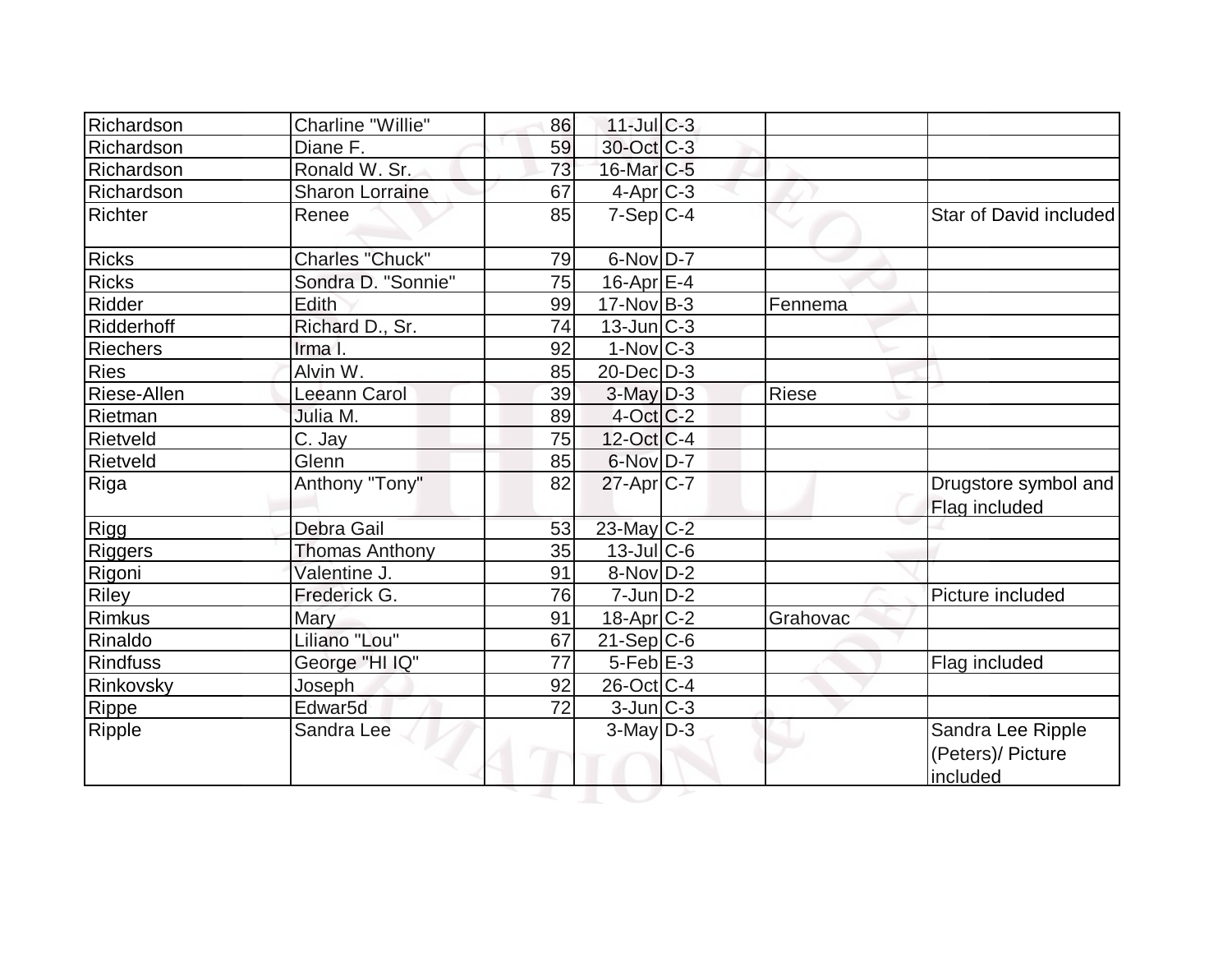| Ripple         | Sandra Lee             |    | $16$ -May C-3           |                | Sandra Lee Ripple      |
|----------------|------------------------|----|-------------------------|----------------|------------------------|
|                |                        |    |                         |                | (Peters) Celebration   |
|                |                        |    |                         |                | of Life // Picture     |
|                |                        |    |                         |                | included               |
| Rish           | Mary Katherine "Kitty" | 85 | $12$ -Feb $E-4$         | Anderson       | Picture included       |
| <b>Ritchey</b> | <b>Carol Ann</b>       | 77 | $6$ -Dec $D-2$          | <b>Baltrus</b> | Picture included       |
| Ritter         | Glenna Evelyn          | 89 | $12$ -Jun $C-3$         |                |                        |
| <b>Ritter</b>  | Harold "Sonny"         | 73 | $25-Sep C-2$            |                | <b>Fire Department</b> |
|                |                        |    |                         |                | emblem included        |
| Ritter         | Mary                   | 86 | $16$ -Jul $E-3$         |                |                        |
| Ritz           | Oscar                  | 98 | 11-May $C-5$            |                | Picture included       |
| Rivas          | Francisco              | 67 | 20-Oct B--3             |                |                        |
| <b>Rivas</b>   | Thomas C. "Tito"       | 94 | $4$ -Nov $ C-3 $        |                |                        |
| Rivera         | <b>Angel Luis</b>      | 86 | $19$ -Mar $E-3$         |                |                        |
| Rivera         | Joe, Jr.               | 78 | $16$ -Jan $ C-4 $       |                |                        |
| Rivera         | Luz E. "Lucy"          | 55 | $28$ -Aug $D-4$         |                |                        |
| Rivera         | Mary Louise "Gracie"   | 52 | $2$ -May $C-3$          |                |                        |
|                |                        |    |                         |                |                        |
| Rivera         | Miguel Angel "Mike"    | 77 | $26$ -Nov $ D-4 $       |                | Picture included       |
| Rnich          | Elizabeth              | 28 | $1-Dec$ B-2             |                |                        |
| Roaden         | William F., Jr. "Bill" | 88 | $28$ -Jan $ C-3 $       |                | Picture included       |
| Roark          | Linda M.               | 63 | $3$ -Jun $ C-2 $        |                |                        |
| Robb           | Janice                 | 66 | $27$ -Mar $ C-3 $       | Martin         |                        |
| <b>Roberts</b> | Alice "Jane"           | 98 | $26$ -Mar $E-3$         | Siglin         | Picture included       |
| <b>Roberts</b> | Grace                  | 95 | 28-Jan C-3              |                |                        |
| <b>Roberts</b> | Wilfred C.             | 78 | $1-Nov$ <sub>C</sub> -3 |                | Flag included          |
| Robertson      | George A.              | 60 | $23$ -Dec $C$ -3        |                |                        |
| Robertson      | James William "Bill"   | 92 | $1-Aug$ $C-3$           |                | Picture included       |
| Robertson      | Ronalde G. "George"    | 69 | 23-Jul E-3              |                |                        |
| Robey          | Donald K.              | 55 | $25$ -Nov $ C-3 $       |                |                        |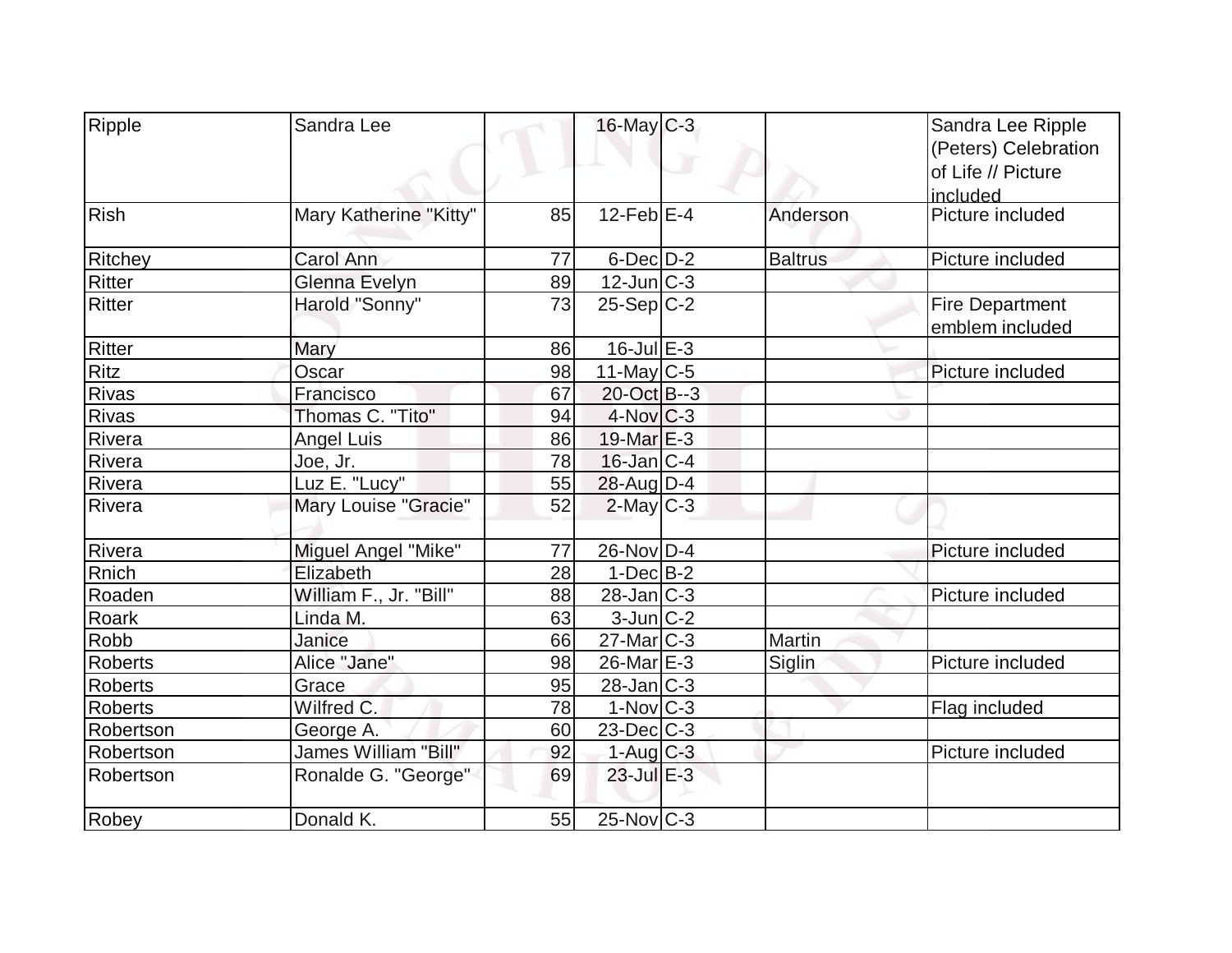| Robinson      | Amparo              | 87 | $5$ -Oct C-4            |                | Picture included |
|---------------|---------------------|----|-------------------------|----------------|------------------|
| Robinson      | <b>Betty Faye</b>   | 79 | $4$ -Jul $C-2$          |                | Picture included |
| Robinson      | <b>Burton Bruce</b> | 79 | 29-Nov D-2              |                | Picture included |
| Robinson      | <b>Detrus Ella</b>  |    | 92 Novebme C-3          |                |                  |
|               |                     |    | r 21                    |                |                  |
| Robinson      | Emma R.             | 75 | $4$ -Oct C-2            |                |                  |
| Robinson      | Emma R.             | 75 | $5$ -Oct C-4            |                |                  |
| Robinson      | Eugne L. "Pops"     | 90 | $9 - Apr$ $E - 3$       |                | Flag and Picture |
|               |                     |    |                         |                | included         |
| Robinson      | John A.             | 68 | $22$ -Jul $C-2$         |                | Picture included |
| Robinson      | Mary L.             | 91 | $11$ -Jan $ D-2 $       | Boring         |                  |
| <b>Robles</b> | Lupe L.             | 93 | $19$ -Jun $ D-4$        |                | Picture included |
| <b>Robles</b> | <b>Miguel Mota</b>  | 68 | $13$ -Apr $ C$ -6       |                |                  |
| <b>Rock</b>   | Robert L., Jr.      | 67 | $31$ -Jul $C-4$         |                |                  |
| Rockhill      | Eleanor A.          | 75 | $3$ -Jul $D-2$          |                |                  |
| Rockley       | Leonard A. "Lenny"  | 82 | $8$ -Jan $E-4$          |                | Flag included    |
| Rocky         | Dorothy K.          | 92 | $21$ -Mar $C-2$         | <b>Bartels</b> |                  |
| Rodgers       | <b>Aussie</b>       | 66 | $23$ -Apr $E-3$         |                | Picture included |
| Rodino        | Joan P.             | 81 | $5$ -Dec $C$ -3         |                |                  |
| Rodriguez     | Carlos F., Sr.      | 88 | $4-Sep D-3$             |                |                  |
| Rodriguez     | Daniel O. Camacho   | 90 | 30-Mar <sub>IC</sub> -3 |                | Flag included    |
| Rodriguez     | Evangelina          | 85 | $29$ -Jul $C-3$         |                | Picture included |
| Rodriguez     | <b>Maria</b>        | 74 | $7$ -Oct $ C$ -2        |                | Picture included |
| Rodriguez     | Maria Rachel        | 53 | 26-Nov D-3              | Maldonado      | Picture included |
| Rodriguez     | Noelia              | 62 | $13$ -JulC-6            |                |                  |
| Rodriguez     | Otila P.            | 90 | $29$ -Jan $E-3$         |                | Cross included   |
| Rodriguez     | Reyes G.            | 89 | $13$ -Apr $ C$ -6       |                |                  |
| Roehr         | Cherie A.           | 69 | $16$ -Jul $E-3$         |                |                  |
| Roehrich      | Phillip A., Sr.     | 91 | 12-Mar E-3              |                |                  |
| Rogalski      | Frances A. "Fran"   | 90 | $9-Nov$ <sub>C-3</sub>  |                |                  |
|               | "Aunt Fran" "Ciocia |    |                         |                |                  |
|               | Fran"               |    |                         |                |                  |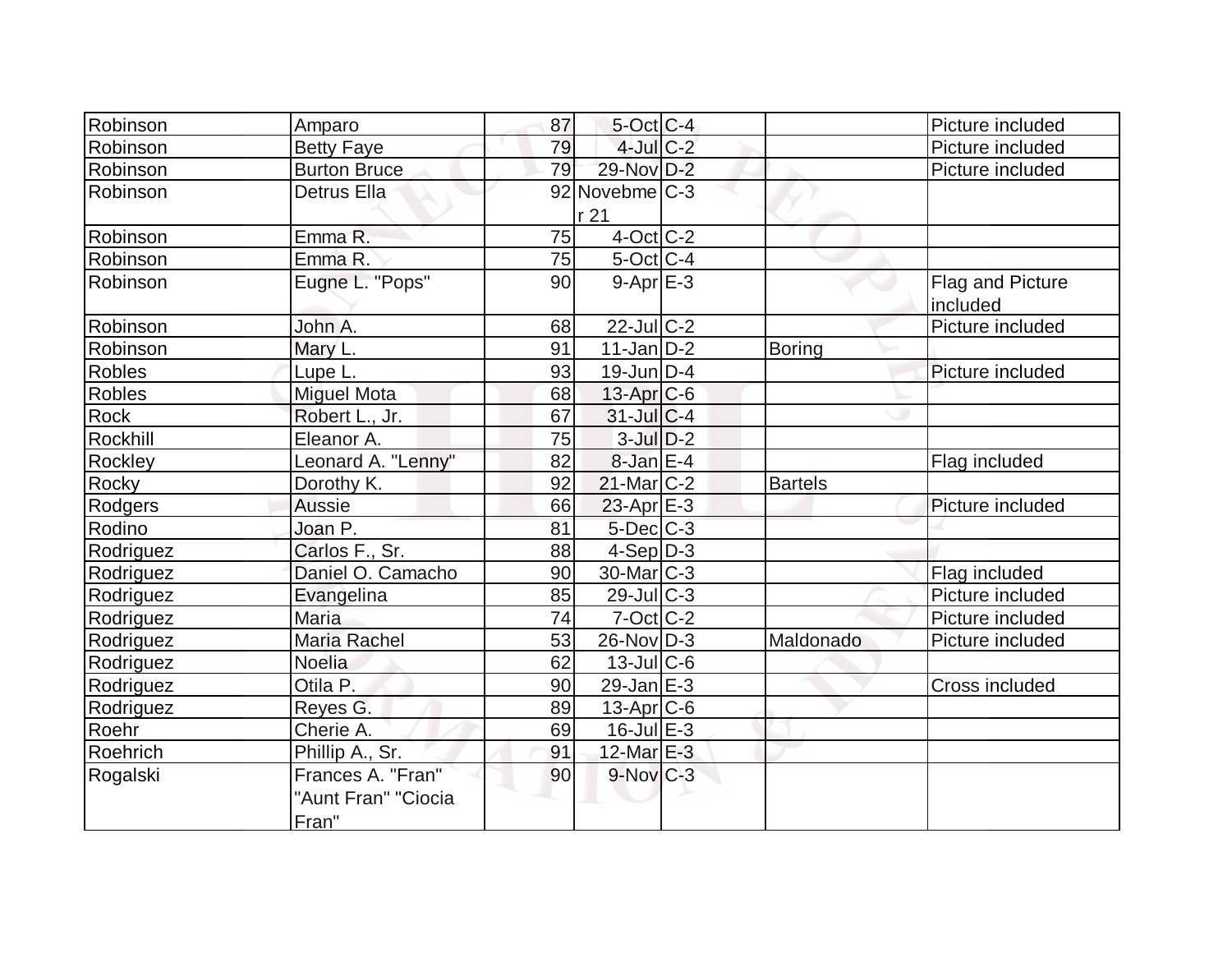| Rogers        | Jerry Lee           | 66 | $9$ -Feb $C-4$          |                |                                     |
|---------------|---------------------|----|-------------------------|----------------|-------------------------------------|
| Rogers        | June M.             | 74 | $29$ -Jul $C-3$         | Davis          | Picture / June M.<br>Mora Rogers    |
| Rogers        | Paul E.             | 66 | $26$ -Jan $ C-7 $       |                |                                     |
| Rogers        | Pete J.             | 87 | $27$ -Dec $D-3$         |                |                                     |
| Rogers        | Robert W.           | 69 | $4$ -Apr $ C-3 $        |                | Flag included                       |
| Rogers        | Sarah L.            | 85 | $18$ -Aug B-3           |                |                                     |
| Rogers        | Thomas Joseph       | 75 | $5-Nov$ A-12            |                | Picture included                    |
| Rogina        | Dolores T.          | 83 | $16$ -Nov $ C-4 $       |                |                                     |
| Rohde         | Lawrene B.          | 59 | $26$ -Feb $E-3$         | Simes          |                                     |
| Rohling       | Robert H.           | 58 | 26-Oct C-4              |                |                                     |
| Rohrich       | Loretta L.          | 75 | 6-Apr <sub>C-6</sub>    |                |                                     |
| Rolfe         | Doreen              | 57 | 25-Mar C-3              | Radakovich     |                                     |
| Roman         | Pedro A. "Don Peyo" | 89 | $28-Nov$ <sub>C-3</sub> |                | ٠                                   |
| Romesburg     | <b>Elsie</b>        | 81 | $5$ -Jan $C-4$          | <b>Binkley</b> | <b>Elsie Carroll</b><br>(Romesburg) |
| Rondinelli    | Frank A.            | 87 | $12$ -Jan $ C-4 $       |                | Flag included                       |
| Rondinelli    | <b>Margaret</b>     | 96 | $5$ -Jan $ C-4$         |                | Picture included                    |
| Roos          | Margaret "Maggie"   | 96 | $24$ -Jan $E-2$         |                | Picture included                    |
| <b>Rootes</b> | Henrietta T. "Hank" | 80 | $3-Apr$ D-3             | <b>Dubish</b>  |                                     |
| Rosandich     | Helen               | 98 | $3$ -Jun $ C-3 $        |                |                                     |
| Rosario       | Iris                | 80 | $19$ -Dec $C-2$         |                |                                     |
| Roscoe        | Albert V.           | 86 | $21-Oct$ $C-3$          |                | Flag and Picture<br>included        |
| Rose          | Jack, Sr.           | 92 | $21$ -Dec $C$ -5        |                | Flag included                       |
| Rose          | Jeanette T.         | 95 | 26-Oct C-4              | Ryfa           |                                     |
| Rosebaum      | <b>Shirley</b>      | 79 | $20$ -Aug $E-3$         |                | Picture included                    |
| Rosenbaum     | Rita M.             | 84 | $6$ -Oct $B-3$          |                |                                     |
| Rosenberg     | Dorothy             | 96 | 16-May C-4              |                |                                     |
| Rosenberger   | Dan Paul            | 51 | 14-Mar C-2              |                |                                     |
| Rosenfeld     | <b>Betty</b>        | 85 | $15$ -Dec $B$ -2        | Porter         |                                     |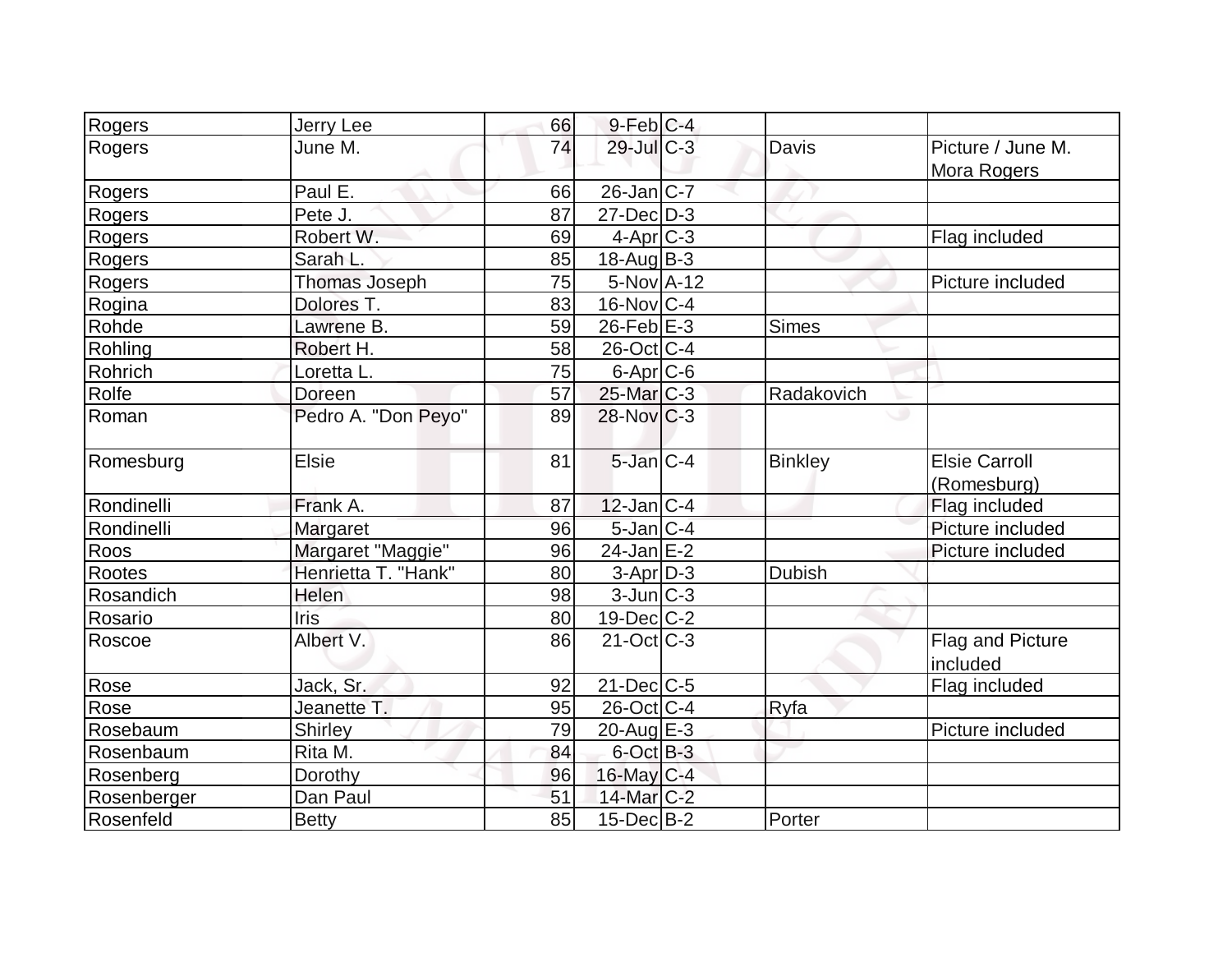| Rosenquist  | Edgar W., Sr.               | 91  | $14$ -Apr $B-3$             |                 | Flag and Masonic     |
|-------------|-----------------------------|-----|-----------------------------|-----------------|----------------------|
|             |                             |     |                             |                 | emblem included      |
| Rosenski    | Thomas W.                   | 70  | $21$ -Feb $D-4$             |                 |                      |
| Rosenwinkel | <b>Edward Charles</b>       | 66  | $1-Dec B-3$                 |                 | Picture included     |
| Rosenwinkel | <b>Edward Charles</b>       | 66  | 30-Nov C-4                  |                 | Picture included     |
| Rosovitz    | Shari                       | 52  | $27$ -Feb $\overline{D}$ -3 |                 |                      |
| Ross        | Larry                       | 62  | $30$ -Jan $ C-3 $           |                 |                      |
| <b>Ross</b> | <b>Richard Donald "Don"</b> | 86  | $22$ -Oct $E-4$             |                 |                      |
| Rosser      | Barbara Ann                 | 73  | $17$ -Nov B-2               |                 |                      |
| Rossi       | Joyce C.                    | 73  | $21$ -Feb $ D-4$            | Johansen        |                      |
| Rossi       | <b>Susan Marie</b>          | 65  | $18$ -Dec $C$ -3            | Mason           |                      |
| Rossignulo  | Antonio                     | 84  | $22$ -Jun $C$ -6            |                 |                      |
| Rossman     | Jeremy Kirk                 | 32  | 28-Dec C-4                  |                 |                      |
| Roth        | Barbara G.                  | 74  | 28-Oct C-3                  | Glesge          |                      |
| Roth        | <b>Brandon</b>              | 21  | $2$ -Jun $B-3$              |                 |                      |
| Rotteck     | Judy L.                     | 70  | $4$ -Apr $C$ -3             |                 |                      |
| Rouse       | Marianne                    | 100 | $5$ -Aug $C$ -3             |                 | Picture included /   |
|             |                             |     |                             |                 | Marianne             |
|             |                             |     |                             |                 | Aschenbrenner        |
|             |                             |     |                             |                 | Rouse                |
| Rowden      | <b>Dennane Marie</b>        | 44  | $12$ -Jan C-4               |                 |                      |
| Rowe        | Caroline J.                 | 79  | $25$ -Mar $C-3$             | Copsy           | note: also listed as |
|             |                             |     |                             |                 | Caroline R. Rowe     |
| Rowe        | Caroline R.                 | 79  | $25$ -Mar $ C-3 $           |                 | note: also listed as |
|             |                             |     |                             |                 | Caroline J. Rowe     |
| Rowe        | Dorothy N.                  | 86  | $30$ -Apr $E-3$             | Grzeczka/Graske |                      |
| Rowe        | Lloyd Alton                 | 84  | $27$ -Mar $ C-3 $           |                 | Picture included     |
| Rowland     | Elizabeth                   | 77  | $23$ -Jul $E-3$             |                 |                      |
| Roy         | Ann Elizabeth               | 96  | $20$ -Aug $E-3$             |                 | Cross included       |
| Rozek       | Lawrence H.                 | 81  | $9$ -Mar $C-4$              |                 | Flag included        |
| Rozek       | Richard E., Sr.             | 75  | $2-Apr$ E-3                 |                 |                      |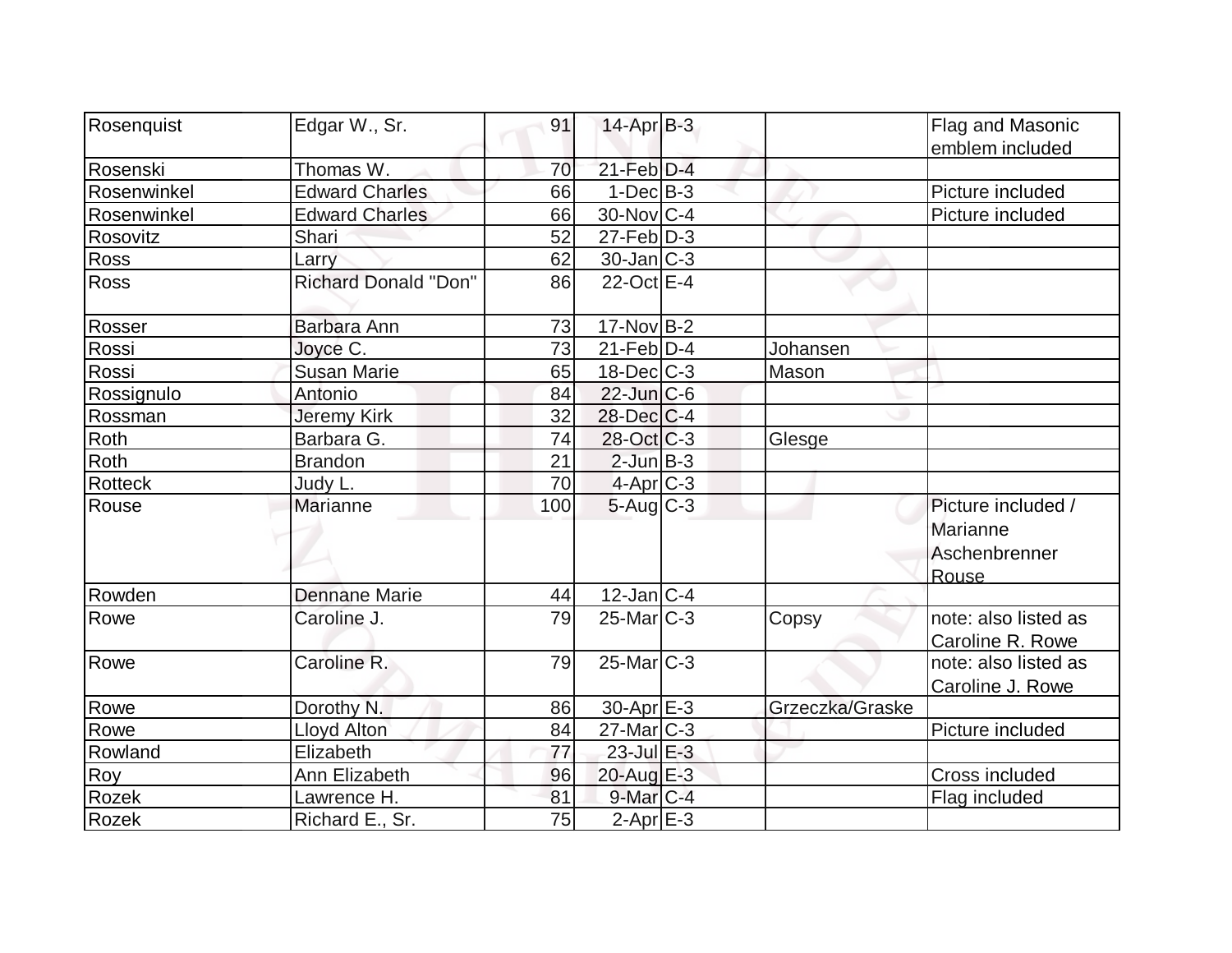| Rubarts         | Larry "Uncle Lar:               | 65 | 13-Apr C-7            |          | Flag included                |
|-----------------|---------------------------------|----|-----------------------|----------|------------------------------|
| <b>Rubick</b>   | George W.                       | 93 | 13-May C-3            |          | Flag included                |
| Ruble           | David G.                        | 79 | 24-Aug C-7            |          |                              |
| Rudd            | <b>James Leonard</b><br>"Jimmy" | 39 | $6$ -May $C$ -3       |          |                              |
| Ruesta          | <b>Alexander Enrique</b>        | 18 | $20$ -Dec $D-3$       |          | Picture included             |
| Ruggeri         | Gino T.                         | 77 | $27$ -JulC-5          |          | Flag and Picture<br>included |
| Ruggeri         | James D.                        | 49 | $13$ -May C-2         |          |                              |
| Ruiz            | Armando E. "Peach"              | 70 | $20$ -Feb $C-3$       |          | Picture included             |
| Ruiz            | Arthur                          | 89 | $2$ -Dec $C-3$        |          | Flag and picture             |
|                 |                                 |    |                       |          | included                     |
| Runge           | Stephanie                       | 89 | 22-Feb D-2            | Cudak    |                              |
| Runyan          | Dorothy Mae                     | 78 | 26-May B-3            | Green    |                              |
| Rupp            | Madeline H.                     | 80 | $24-Sep \nE-3$        |          | Picture included             |
| Rusboldt        | Delma H.                        | 92 | 17-Oct D-3            |          |                              |
| Rushin          | Cynthia F.                      | 76 | $28$ -Jul B-2         |          | Cross included               |
| Russell         | Coyne, Jr.                      | 83 | $20$ -Dec $D-3$       |          |                              |
| Russell         | Lois M.                         | 91 | $11$ -Jun $E-3$       | Mander   | Lois M. Garrison             |
| Russell         | <b>Marcell</b>                  | 56 | $30$ -Oct $ C-3 $     |          |                              |
| Russo           | Linda Lou                       | 66 | $25-Sep C-3$          |          |                              |
| Rutledge        | Xavier Kmiec "Bunny"            | 77 | $30$ -Mar $ C-3 $     | Kowalski |                              |
| Ruzich          | Robert R.                       | 72 | 22-Apr <sub>C-3</sub> |          |                              |
| Ryan            | Carmella                        | 88 | $30$ -Nov $ C-4 $     | Sartori  |                              |
| Ryan            | Sadonna J.                      | 76 | 16-Dec C-3            | Jacob    |                              |
| Ryba            | Sally T.                        |    | $9$ -Jan $ C-4 $      |          | Cross included               |
| Ryberg          | Robert M.                       | 79 | $20$ -Jul $C$ -7      |          | Flag included                |
| <b>Rys</b>      | John R., Jr.                    | 83 | 26-Dec C-2            |          |                              |
| Ryzewski        | Tal E.                          | 48 | $14$ -Jan $ C-3 $     |          |                              |
| <b>Sabaitis</b> | Anthony J.                      | 60 | 14-Sep C-5            |          |                              |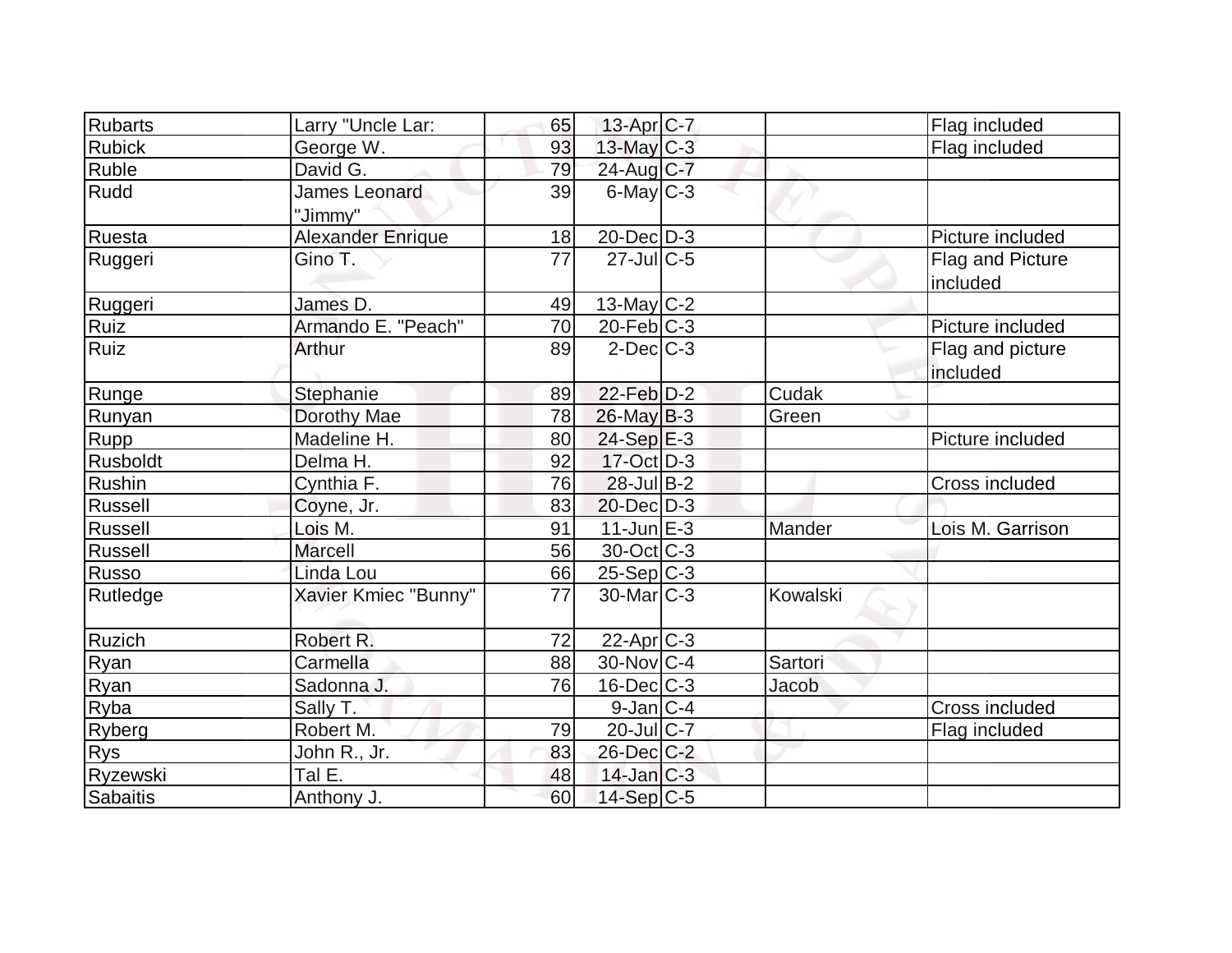| Sabino        | Tony (Ret. CPD)       | 85 | $9$ -Oct $D-3$    |            | Flag and FOP            |
|---------------|-----------------------|----|-------------------|------------|-------------------------|
|               |                       |    |                   |            | emblem included         |
| Sablich       | Judith A.             | 67 | 20-Nov C-3        |            |                         |
| Sabovcik      | John N. Sr.           | 67 | $6$ -Feb $D-7$    |            | Flag included           |
| Sacks         | Lorraine              |    | $13$ -Apr $C$ -6  |            | <b>Memorial Service</b> |
| <b>Sacks</b>  | Lorraine              | 80 | $2-Feb C-4$       |            |                         |
| Sadler        | Kenneth J. "Ky"       | 76 | $12$ -Jan $ C-4 $ |            |                         |
| Sado          | Loretta               | 84 | $24-Sep$ E-4      |            | Picture included        |
| Safin         | Lorraine M.           | 82 | $2$ -Apr $E-3$    |            |                         |
| Safstrom      | Eskil G., Jr. "Swede" | 75 | $14$ -Jan $ C-2 $ |            |                         |
| Sahagun       | Victor "Vic"          | 28 | $29$ -Dec $B$ -3  |            |                         |
| <b>Sailer</b> | Linda T.              | 70 | $5$ -Jun $ C-3 $  |            |                         |
| <b>Saiter</b> | Eva                   | 64 | $27 - Jan$ B-3    |            |                         |
| Sajna         | <b>Rita</b>           | 91 | $12$ -Apr $D-3$   | Werr       | Picture included / Rita |
|               |                       |    |                   |            | Kopenec-Sajna           |
| Saklaczynski  | Anthony E. "Tony"     | 79 | $9 - Apr$ E-3     |            | Picture included        |
| Sako          | Wilamae               | 89 | $13-Nov$ C-4      |            |                         |
| Salata        | Katrina "Kay"         | 86 | $6$ -Nov $D-7$    |            | Picture included        |
| Salazar       | <b>Caleb Michael</b>  | 18 | $6$ -Apr $C$ -6   |            |                         |
|               | "Superman"            |    |                   |            |                         |
| Saliek        | Rebecca A.            | 33 | $15$ -Feb $ D-4$  |            |                         |
| Salinas       | Florencio             | 63 | $21-Sep C-5$      |            | Picture included        |
| Salisbury     | Frances E.            | 90 | $18$ -Feb $ C-3 $ | Lyon       | Picture included        |
| Sallach       | Doris M.              | 86 | $1-DecIB-3$       | Loudermilk |                         |
| Salmon        | Max                   | 89 | $26$ -Oct $ C$ -5 |            | Picture included        |
| Samansky      | Kenneth "Ken"         | 53 | $16$ -Jul $E-3$   |            | Picture included        |
| Samargin      | Thomas J. Sr.         | 54 | 6-Feb D-7         |            |                         |
| Sambol        | Dolores G.            | 88 | $5-Sep C-2$       |            |                         |
| Samplawski    | Lloyd, Sr.            | 91 | 24-Mar B-3        |            |                         |
| <b>Sams</b>   | Betty J.              | 82 | 28-Nov C-3        | Jones      |                         |
| Samuel        | <b>Beulah</b>         | 95 | 28-Mar D-3        | Harris     | Picture included        |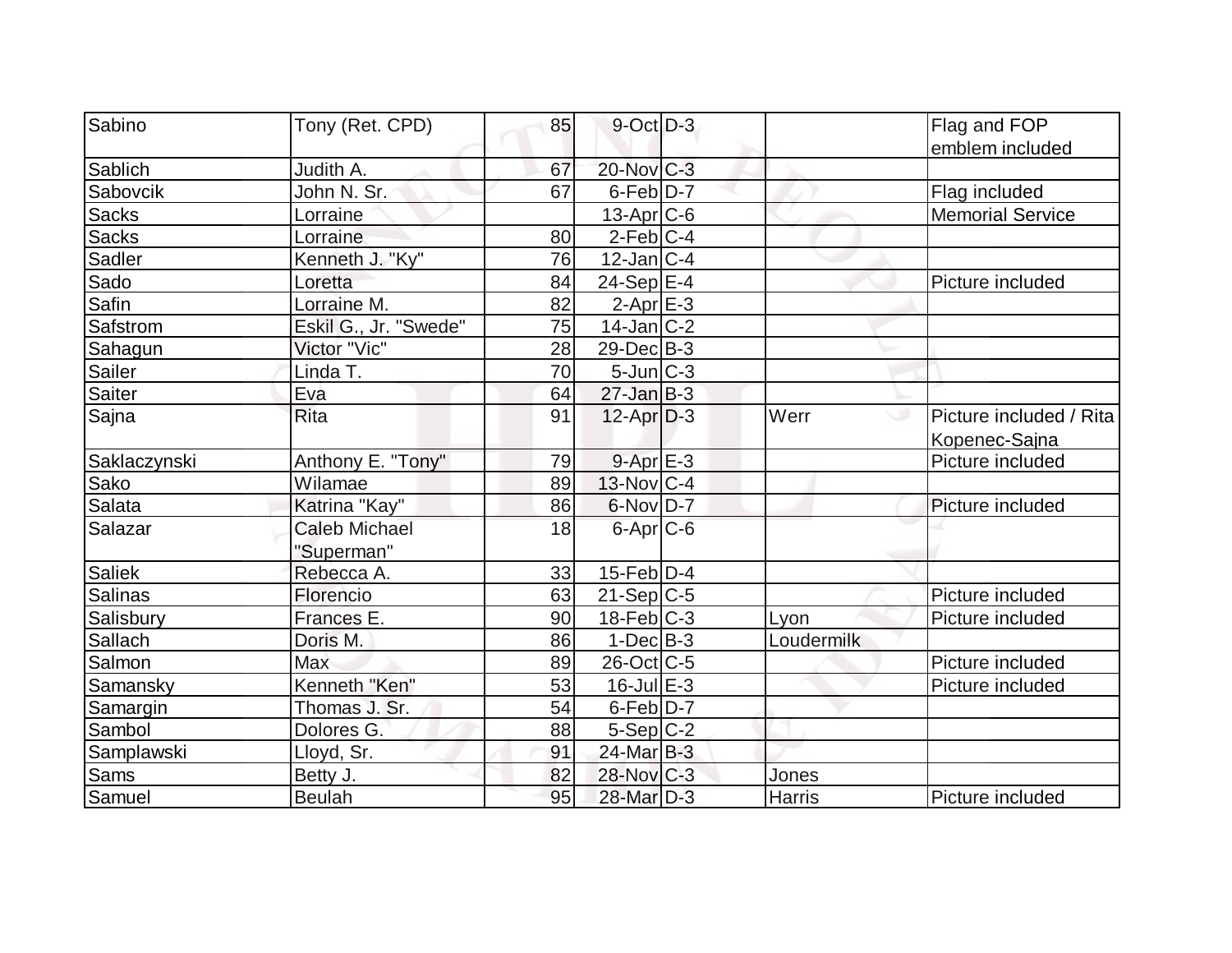| Samulowitz     | Barbara D.              | 76 | $17$ -Jan D-2          |            | Barbara D.         |
|----------------|-------------------------|----|------------------------|------------|--------------------|
|                |                         |    |                        |            | Samulowitz Altieri |
| Sanchez        | Apolonia                | 89 | $1-Aug$ $C-3$          |            |                    |
| Sanchez        | Carmen                  | 82 | $11$ -Jun $E-3$        |            |                    |
| Sanchez        | Maria D.                | 82 | $15$ -Mar $D$ -5       |            |                    |
| <b>Sanders</b> | Valerie Ann             | 74 | 29-Jul C-3             | Cwiklimski | Picture included   |
| Sandilla       | Joseph Lane             | 67 | $4-Sep D-3$            |            |                    |
| Sandor         | Frank W.                | 93 | $9-Nov$ <sub>C-4</sub> |            |                    |
| Sandovl        | Joseph B.               | 91 | $15$ -Oct $E - 3$      |            | Flag and Picture   |
|                |                         |    |                        |            | included           |
| Sanelli        | Norma A.                | 84 | $21$ -Feb $ D-3 $      |            |                    |
| Sangster       | Beverly D.              | 58 | $9$ -Jul $E-4$         |            |                    |
| Sangster       | Claude R. "Okie"        | 87 | $13$ -Apr $ C-7 $      |            |                    |
| Sannito        | Sandra L. "Sandy"       | 46 | 23-Jan C-3             | Langford   | Picture included   |
| Santana        | <b>Trinidad "Trini"</b> | 55 | $29$ -Mar $C-3$        |            | Picture included   |
| Santarromana   | <b>Francis Angeles</b>  | 57 | $11$ -May C-6          |            |                    |
|                | "Franco"                |    |                        |            |                    |
| Santic         | <b>Nora</b>             | 93 | $2$ -Dec $C-3$         |            |                    |
| Santoianni     | Joseph A., Jr. "New     | 79 | $14$ -Mar $ C-3 $      |            | Flag included      |
|                | York Joe"               |    |                        |            |                    |
| <b>Santos</b>  | Jose A.                 | 81 | $11$ -Mar $ C-3 $      |            |                    |
| <b>Santos</b>  | Lupe M.                 | 67 | $22$ -May C-3          | Alborez    |                    |
| Santos         | Pasuala                 | 78 | $20$ -Jun $ D-3 $      |            |                    |
| Santos         | Zaida                   | 90 | $23$ -Feb $ C$ -6      |            | Zaida Vazquez      |
|                |                         |    |                        |            | Santos             |
| Saporito       | Paul A.                 | 50 | 28-May E-3             |            |                    |
| Saprony        | <b>Marie</b>            | 95 | $7$ -Oct $ C-3 $       | German     | Marie Catasein     |
|                |                         |    |                        |            | Saprony            |
| Saprony        | Nicholas J. "Sparkling  | 67 | $7-Sep C-5$            |            |                    |
|                | Nick"                   |    |                        |            |                    |
| Sapyta         | Patricia M.             | 64 | $6$ -Feb $D-7$         |            |                    |
| Sarafin        | Steve B.                | 69 | $25$ -Dec $C$ -3       |            | Picture included   |
|                |                         |    |                        |            |                    |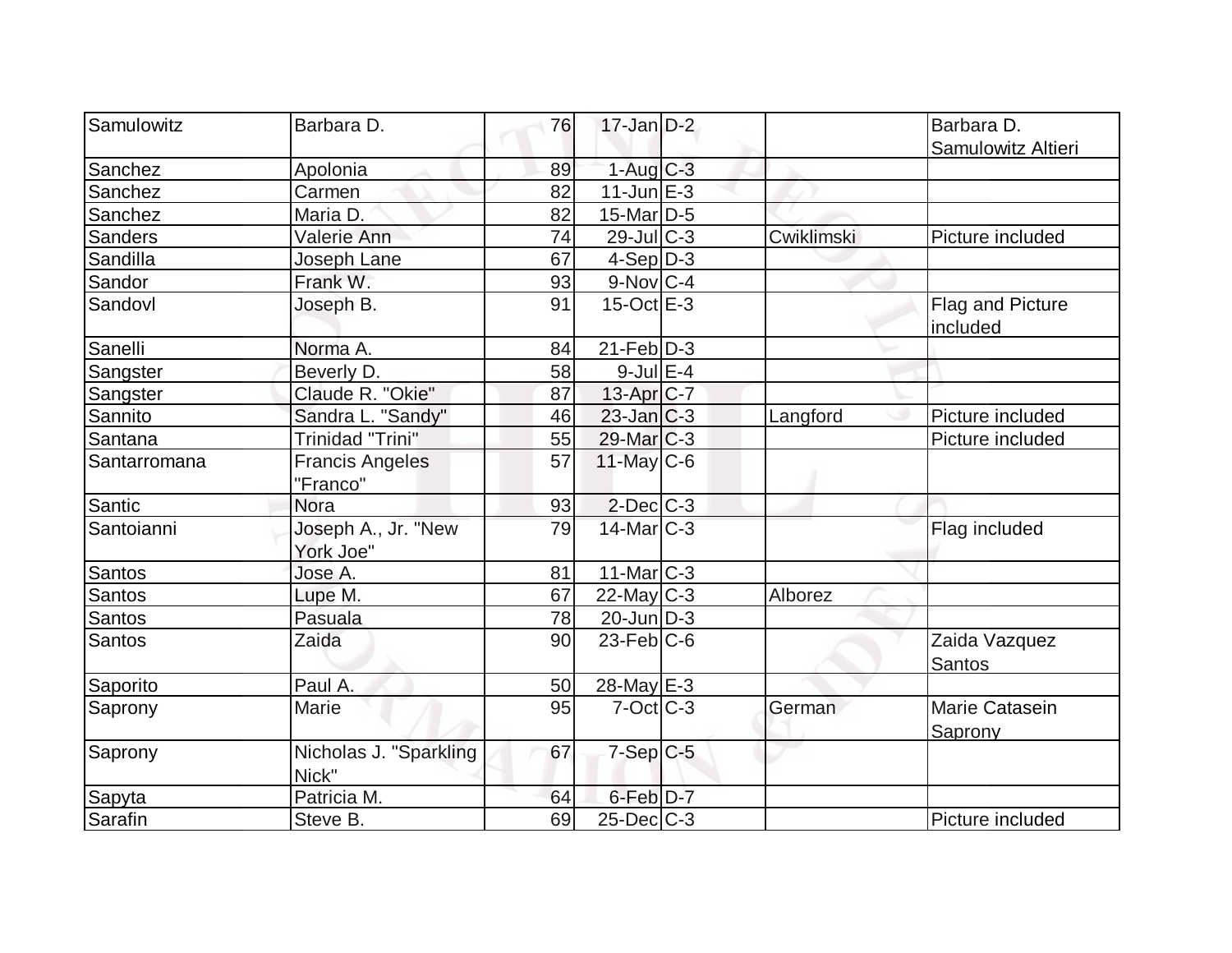| Sarbenoff       | Eleanor                 | 84  | $8$ -Dec $B-2$         | <b>Stolarz</b> |                  |
|-----------------|-------------------------|-----|------------------------|----------------|------------------|
| Sarbon          | Virgil                  | 80  | 14-Oct C-2             |                |                  |
| Sarengach       | Joseph D.               | 91  | $2$ -Apr $E-3$         |                | Flag included    |
| Sarengach       | <b>Nick</b>             | 93  | $27$ -JulC-5           |                | Flag included    |
| Sargent         | Flora I.                | 86  | $7-Oct$ $C-3$          |                |                  |
| Sarna           | Terence E.              | 49  | $8$ -May $C-3$         |                | Flag included    |
| Sarnowski       | <b>Shirley Margaret</b> | 88  | $3$ -Jul $D-2$         |                |                  |
| Sarnowski       | <b>Shirley Margaret</b> | 88  | $15$ -Jan $ E-4 $      |                |                  |
| <b>Sartoris</b> | <b>Ann Lucille</b>      | 78  | $2$ -Dec $C$ -3        | Pavletic       |                  |
| Sarwacinski     | Bernice J.              | 87  | $14$ -Dec $C$ -4       | Walas          | Picture included |
| <b>Sass</b>     | Mary Ann                | 82  | $23$ -Jan $ C-3 $      |                |                  |
| Sass            | Nathan                  | 33  | $29$ -Jun $C$ -4       |                |                  |
| Sassman         | Allan "Red"             | 76  | $28$ -Jan $ C-3 $      |                | Picture included |
| Sassman         | Howard                  | 52  | $21$ -Jan $ C-3 $      |                |                  |
| Satterblom      | <b>Arlene Ruth</b>      | 92  | $3$ -Aug C-6           | Forster        |                  |
| Saucedo         | <b>Jewel Bernice</b>    | 45  | $1-May$ D-2            |                |                  |
| Saucedo         | Mateo C. "Chief"        | 84  | $3-Apr D-4$            |                | Picture included |
| <b>Sautter</b>  | Edith                   | 107 | $7$ -Jun $D-3$         |                |                  |
| Savage          | Helen M.                | 95  | 14-Oct C-2             |                | Picture included |
| Sawicki         | Thomas F.               | 78  | 30-Mar <sub>IC-3</sub> |                | Flag included    |
| Saxe            | Ralph                   | 64  | 29-Oct E-3             |                | Picture included |
| Sayer           | Francis                 | 88  | $26$ -Feb $E-4$        |                |                  |
| <b>Sayers</b>   | Fairy W.                | 88  | $11$ -Jul C-2          |                |                  |
| <b>Scalchas</b> | Valma B.                | 86  | $14$ -Jan $ C-2 $      | <b>Sreiss</b>  |                  |
| Scamihorn       | Norma Ruth              | 90  | $10-Sep$ E-4           |                |                  |
| Scarborough     | Boyd                    | 79  | $20$ -Feb $C-2$        |                |                  |
| Scavo           | Anthony                 | 78  | $19$ -Jun $ D-4$       |                | Flag included    |
| Schaafsma       | Martha A.               | 93  | $8-Nov D-2$            | Kroll          | Picture included |
| Schaal          | Donald J.               | 89  | 10-Sep $E-4$           |                |                  |
| Schaap          | Ida                     | 93  | $12$ -Aug C-3          | Sikma          |                  |
| Schade          | Louise L                | 83  | $21$ -May E-3          |                |                  |
| Schafer         | Anne M.                 | 44  | $11-Sep C-3$           |                |                  |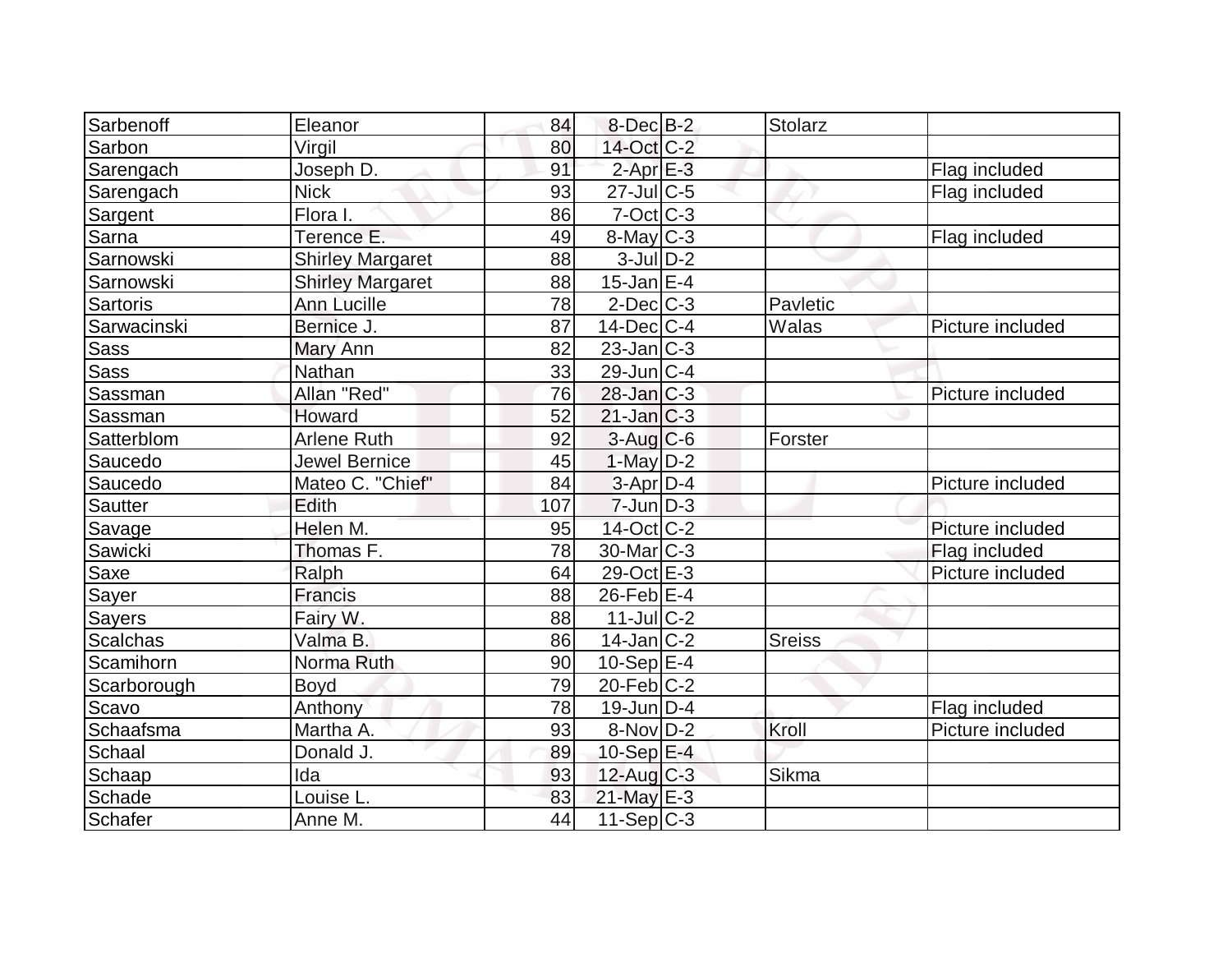| Schafer         | April A.            | 64              | $30$ -Apr $E-3$         |          | Picture included  |
|-----------------|---------------------|-----------------|-------------------------|----------|-------------------|
| Schafer         | Nancy G.            | 84              | 10-Jun C-3              | Foley    |                   |
| Schaffenberger  | John W.             | 65              | 25-Aug B-2              |          |                   |
| <b>Schaffer</b> | Auda "Bell"         | 83              | $16$ -Oct $ C-2 $       | Carr     | Auda              |
|                 |                     |                 |                         |          | Hanson/Schaffer   |
| Schapp          | Pauline             | 78              | 6-Aug $E-3$             | Klompien |                   |
| Scharnke        | Burma J             | 86              | $27$ -Jul $C$ -5        |          |                   |
| Schauwecker     | Elvina G.           |                 | $27 - Aug \, E - 3$     |          |                   |
| Scheidt         | Barbara S.          | 66              | 5-Nov A-12              |          |                   |
| <b>Scheidt</b>  | Martin J.           | 89              | $8$ -Jul $C-2$          |          |                   |
| Schena          | V. Andrew           |                 | $9-Feb$ $C-3$           |          |                   |
| <b>Schenck</b>  | Andrew Eugene       | 45              | $6$ -Feb $D-8$          |          | Picture included  |
|                 | "Drew"              |                 |                         |          |                   |
| Schermerhorn    | Allan D.            | 61              | $3$ -May $D-3$          |          |                   |
| Scheuermann     | Gloria              | $\overline{72}$ | $15-Sep B-2$            |          |                   |
| Schiemann       | Helen J.            | 83              | $11-Oct$ $C-2$          |          |                   |
| Schillaci       | Angelo J.           | 86              | $20$ -Jun $D-3$         |          | Flag included     |
| Schiller        | Corinne B.          |                 | 30-Mar <sub>IC</sub> -3 |          | Picture included  |
| Schiller        | Virginia            | 89              | $11$ -Dec $D-4$         | Heath    |                   |
| Schilling       | Laura M.            | 86              | $6$ -Dec $D$ -2         | Yaros    |                   |
| Schipper        | Judith E.           | 77              | $10$ -Jun $ C-3 $       | Martin   |                   |
| Schluckbier     | Irmgard "Irma"      | 84              | $3$ -Jun $C-3$          |          |                   |
| Schmick         | Sophie              | 95              | $16$ -Jul $E-3$         | Wisz     |                   |
| Schmid          | Dennis J.           | 71              | $10$ -Aug $C-4$         |          |                   |
| Schmid          | Howard              | 80              | 29-Oct E-4              |          | Picture included` |
| Schmid          | Janet Kay           | 43              | 20-Apr <sub>C-6</sub>   |          |                   |
| Schmidt         | Cordell A. "Corkey" | 75              | $7$ -Dec $ C-4$         |          | Flag and picture  |
|                 |                     |                 |                         |          | included          |
| Schmidt         | Doris E.            | 88              | 21-Mar C-2              |          |                   |
| Schmidt         | Fred J.             | 86              | $9$ -Jun $B-2$          |          |                   |
| Schmidt         | John Louis "Unc"    | 91              | 18-Mar C-3              |          |                   |
| Schmidt         | Judie L.            | $\overline{73}$ | $2$ -Jul $E-3$          |          | Picture included  |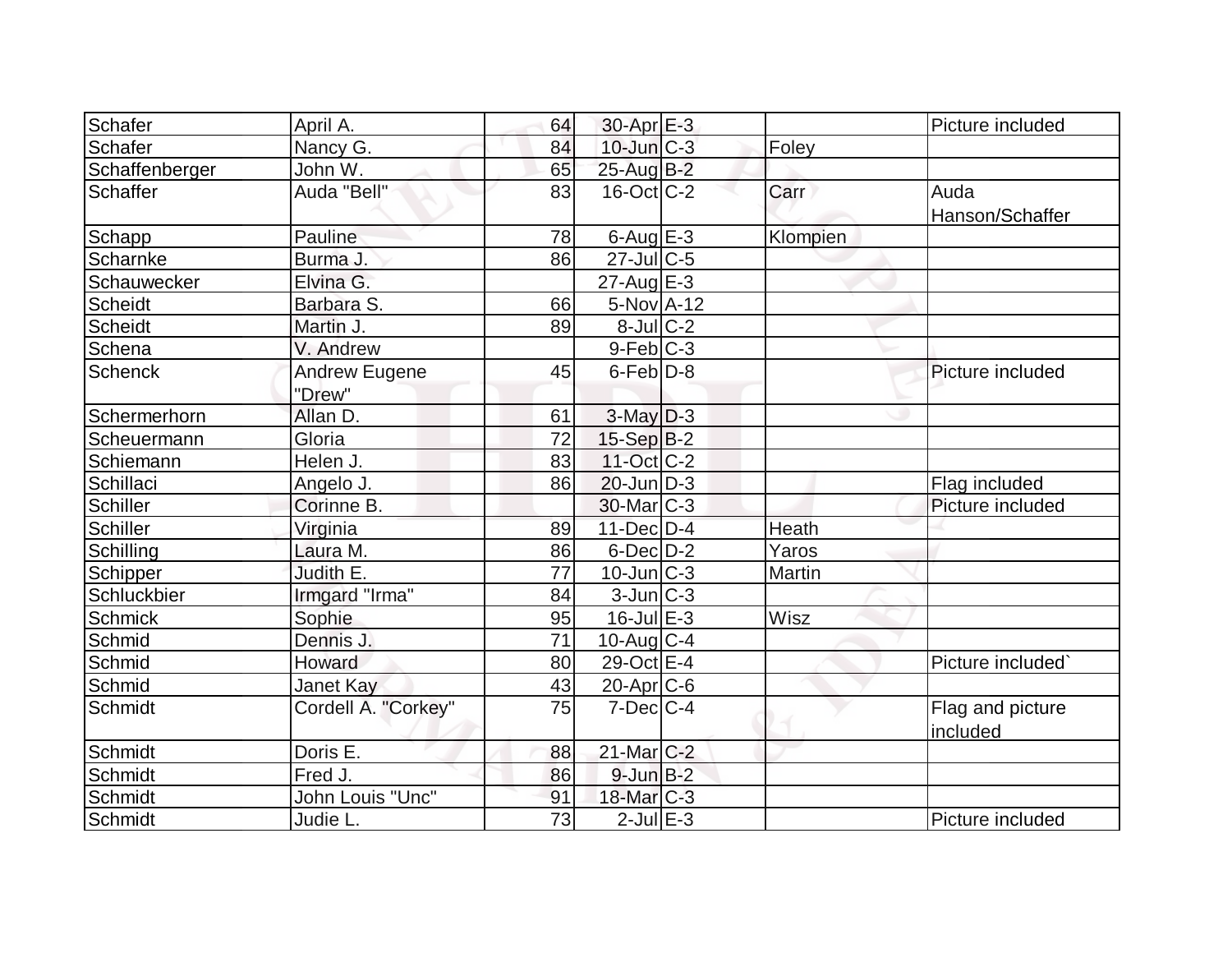| Schneckenburger | Brian T. "Schneck"    | 43  | $8$ -Jul $C$ -2          |               | Picture included |
|-----------------|-----------------------|-----|--------------------------|---------------|------------------|
| Schneider       | John E.               | 61  | $25-Sep C-2$             |               |                  |
| Schneider       | John E.               | 61  | 17-Oct D-2               |               |                  |
| Schold          | Roy D.                | 90  | $17$ -Aug $C-4$          |               |                  |
| Scholz          | Judith Angela         | 55  | $6$ -Mar $D-7$           | Casale        |                  |
| Schoon          | Anna "Anne"           | 98  | $19-Apr D-2$             | Koster        |                  |
| Schoon          | Betty M.              | 74  | $24$ -Aug C-6            |               |                  |
| Schoon          | Lester K.             | 102 | $23$ -Aug C-3            |               |                  |
| Schoon          | Martha M.             | 87  | $9 - Apr$ $E-3$          |               |                  |
| Schopp          | <b>Mary Margaret</b>  | 92  | $8-Apr$ $C-2$            | Johnston      |                  |
| Schreiber       | <b>John</b>           |     | $29$ -May C-3            |               |                  |
| Schrieber       | William J.            | 71  | $13-Apr$ <sub>C</sub> -7 |               | Flag included    |
| <b>Schriks</b>  | Pamela Lynn           | 60  | $2$ -Oct $D-7$           | Molnar        |                  |
| <b>Schriks</b>  | Paul Allen            | 60  | $12$ -Oct $ C-4 $        |               | Flag included    |
| Schriver        | Fred P.               | 63  | $15$ -Jan $E-4$          |               |                  |
| Schroeder       | James W. "Jim"        | 80  | $16$ -Dec $C$ -3         |               |                  |
| Schroeder       | Karon A.              | 60  | $25$ -Jan $ B-3 $        |               |                  |
| Schroeder       | Richard D.            | 76  | $19$ -Jan $ C$ -6        |               | Picture included |
| <b>Schuett</b>  | Jane                  | 93  | $9-Nov$ <sub>C-4</sub>   |               |                  |
| Schuitema       | Ronnie E. "Gums"      | 73  | $23$ -Aug C-3            |               |                  |
| Schulatz        | Andrew                | 42  | $12$ -Jun $ C-3 $        |               |                  |
| Schulp          | Frances H.            | 88  | $26$ -Oct C-4            |               |                  |
| Schulte         | Carolyn <sub>R.</sub> | 76  | $18-Nov$ <sub>C</sub> -3 |               | Picture included |
| <b>Schulte</b>  | Vernon W.             | 84  | $27-Sep C-2$             |               |                  |
| Schultman       | David                 | 45  | $18$ -Jun $E-4$          |               |                  |
| Schultz         | Adele M.              | 101 | $16$ -Mar $ C-5 $        | Mueller       |                  |
| Schultz         | Anna Mae              | 92  | $4$ -Mar $C-3$           | <b>Mulloy</b> |                  |
| Schultz         | <b>Claire Anne</b>    | 36  | $5$ -May B-2             |               |                  |
| Schultz         | David A.              | 63  | $8-AprC-3$               |               |                  |
| Schultz         | Doris Mae             | 87  | 10-Oct D-2               |               |                  |
| <b>Schultz</b>  | Margaret M.           | 84  | 23-Nov C-4               | Koehler       |                  |
| Schultz         | Monica                | 54  | $28$ -Jun $D-3$          |               |                  |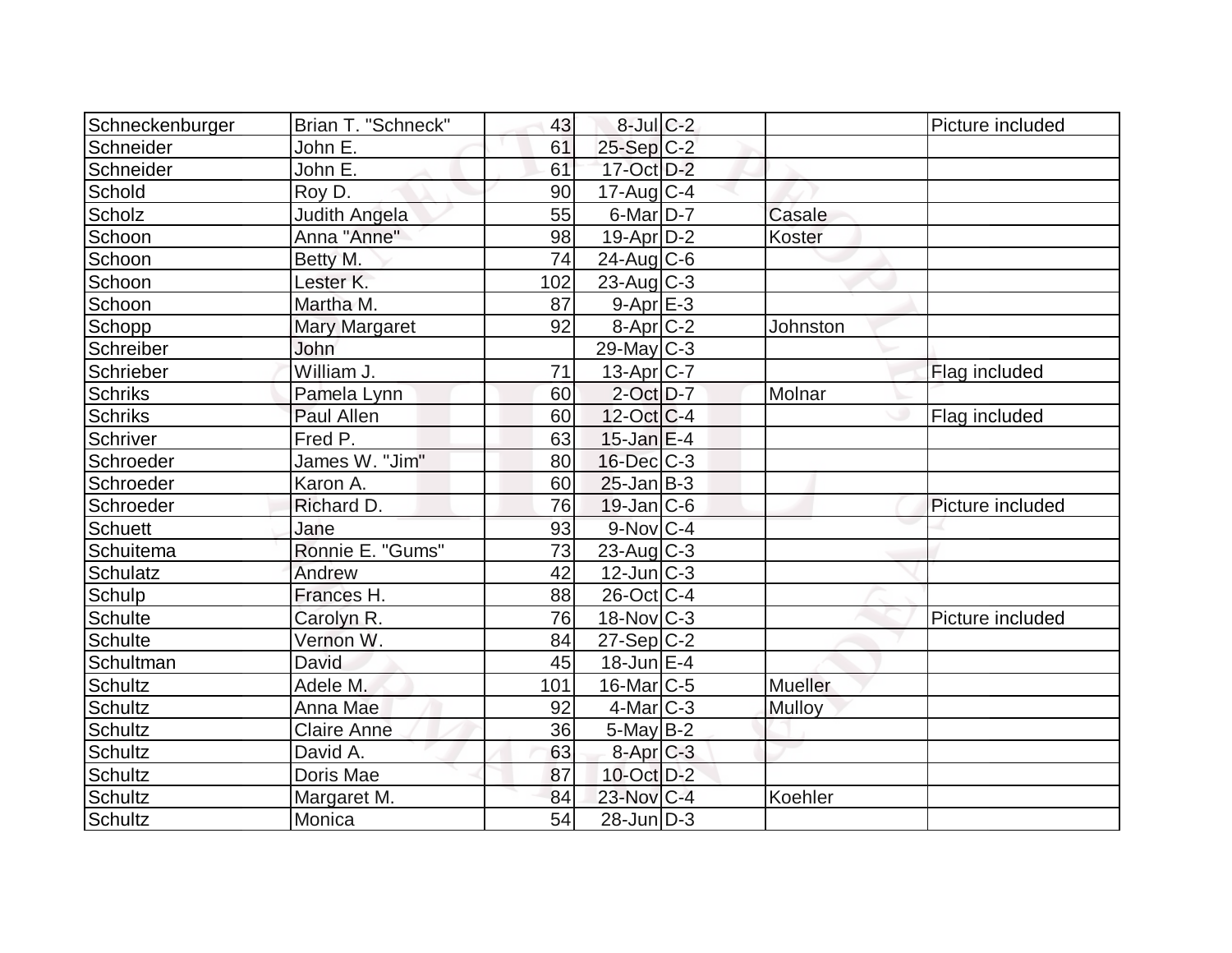| Schultz        | Nickolaus E. "Nick"            | 24 | $12-Sep D-3$      |              |                              |
|----------------|--------------------------------|----|-------------------|--------------|------------------------------|
| <b>Schultz</b> | <b>Scott Christopher</b>       | 30 | $23$ -Nov $ C-4 $ |              |                              |
| <b>Schultz</b> | Thomas                         | 80 | $18$ -Apr $C-3$   |              |                              |
| Schulz         | Richard A.                     | 68 | $25$ -Jan $ B-3 $ |              | Picture included             |
| Schulz         | <b>Steven Daniel</b>           | 25 | $26$ -May B-3     |              |                              |
| Schulze        | <b>Tamara Louise</b>           | 73 | $27$ -Jun $ C-3 $ |              |                              |
| Schutz         | Barbara J.                     | 81 | $23$ -Jan $ C-3 $ |              | Picture included             |
| <b>Schutz</b>  | Nancy M.                       | 62 | $13$ -May C-3     |              |                              |
| Schwan         | Theodore C. (Ted)              | 96 | 5-Nov A-12        |              |                              |
| Schwartz       | D. Lynette                     | 75 | $24$ -Jun $C-3$   |              |                              |
| Schwarz        | Agnes                          | 84 | $29-Sep B-2$      |              | Star of David included       |
| Schweiger      | Loretta                        | 78 | $4$ -Dec $D$ -4   |              |                              |
| Schweitzer     | Josephine "Jo"                 |    | $3-MarB-2$        | Huber        |                              |
| Schwier        | Deborah A.                     | 57 | $3$ -Jan $D-4$    |              |                              |
| Schwimer       | Harry                          | 82 | $14$ -Aug D-3     |              |                              |
| Sciortino      | Gloria J.                      | 72 | $23$ -Jan C-3     |              |                              |
| Scofield       | Ronald L.                      | 78 | $12$ -Jun $ C-3 $ |              | Flag included                |
| Scoleri        | Raymond T.                     | 81 | $7$ -Jan $C-3$    |              |                              |
| <b>Scott</b>   | <b>Ashley Marie</b>            | 17 | $7$ -Dec $ C-3 $  |              |                              |
| <b>Scott</b>   | Carmen M.                      | 93 | $16$ -Feb $ C-4$  | Devolle      |                              |
| <b>Scott</b>   | Charles William, Sr.<br>(Buzz) | 72 | 29-Oct E-3        |              |                              |
| <b>Scott</b>   | Dean A.                        | 85 | $2$ -Apr $E-3$    |              |                              |
| Scott          | Emma Ruth "Siree"              | 77 | $17-Oct$ D-3      |              | Picture included             |
| <b>Scott</b>   | Samuel                         | 77 | $10$ -Jul $D-3$   |              |                              |
| Scrbacic       | Frank J.                       | 81 | $16-Sep C-3$      |              | Flag and Picture<br>included |
| Scrbacic       | Frank J.                       | 81 | 17-Sep $E-4$      |              | Flag and Picture<br>included |
| Scriba         | Alden Jay                      | 88 | 8-Nov D-2         |              |                              |
| Scruggs        | Nancy M.                       | 74 | $9$ -Jun $B$ -3   | <b>Nagle</b> |                              |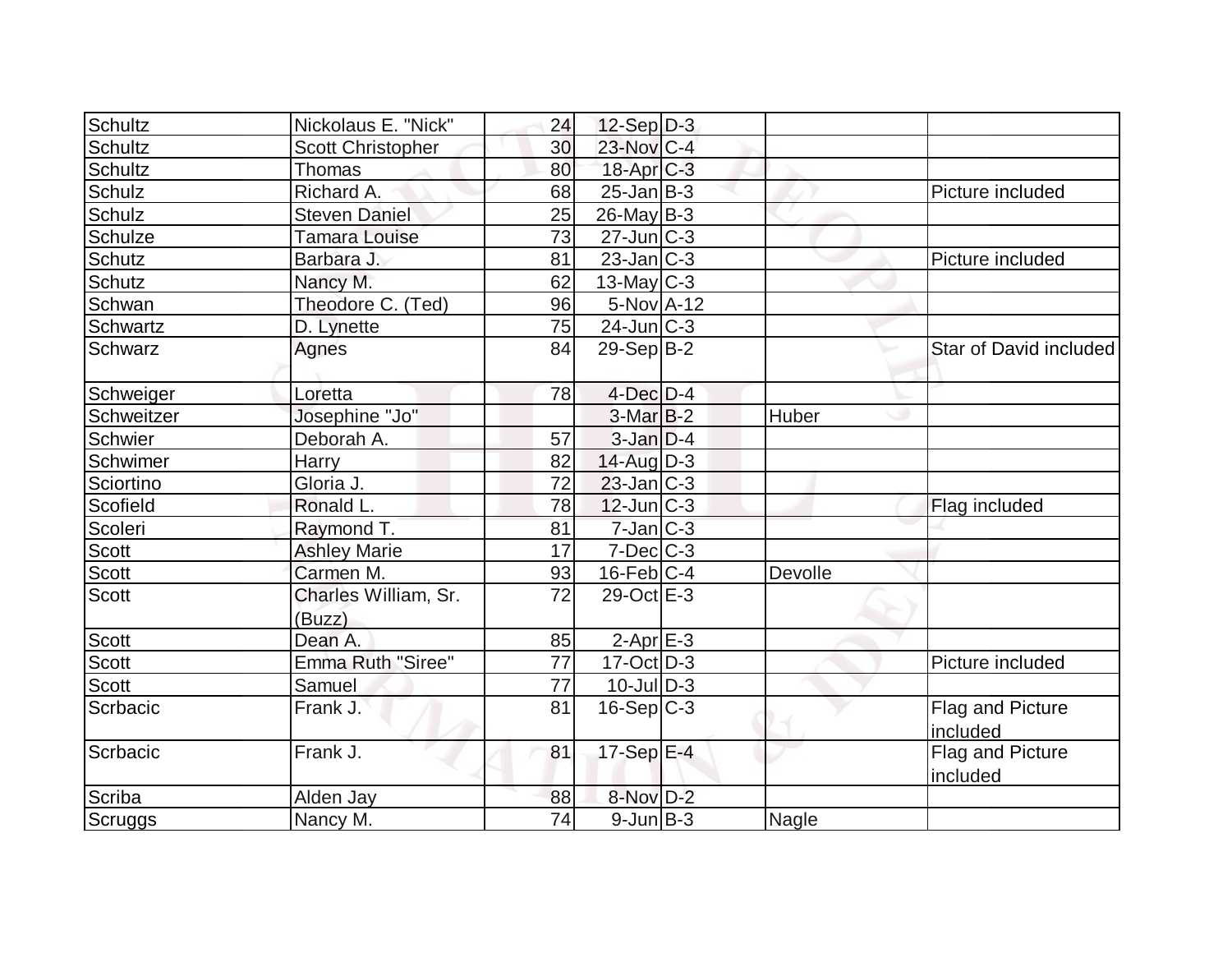| Scully        | Barbara L.             | 92 | 18-Oct C-2         | Jackson  |                  |
|---------------|------------------------|----|--------------------|----------|------------------|
| Searcy        | Louie E.               | 77 | $17$ -Jun $C-3$    |          |                  |
| Searcy        | Mark P.                | 65 | 29-Oct E-3         |          |                  |
| Sebahar       | Lynda                  | 69 | 26-Mar E-3         | Duncan   | Picture included |
| Seberger      | Audrey R.              | 83 | $17 -$ Jul $C - 3$ |          | Picture included |
| Sederberg     | Charles K.             | 86 | $2$ -Jul $E-3$     |          |                  |
| Sedia         | Pasquale J., "Pat"     | 97 | $1-Dec$ B-3        |          |                  |
| Sedlak        | Willliam P. "Bill"     | 71 | $21-Sep C-6$       |          | Flag incoluded   |
| Seebeck       | John D.                | 71 | $2$ -Jan $D-3$     |          |                  |
| Seger         | Mary Kay               | 77 | $29$ -Apr $ C-3 $  | Truby    | Picture included |
| Segert        | Vern                   | 80 | $9-Sep C-2$        |          | Picture included |
| Seitzinger    | Catharina R.           | 88 | $6$ -Aug $E-2$     |          | Picture included |
| Sejda         | Bernard J.             | 76 | $3$ -Dec $D-3$     |          |                  |
| Seller        | Hubert A., DDS         |    | $19$ -Jan $ C$ -6  |          | w                |
|               | "Hugh"                 |    |                    |          |                  |
| Sellhorn      | Uradell J.             | 67 | $8-Sep$ B-3        |          |                  |
| Semanchik     | Norma Joyce            | 95 | $26$ -Dec $C-3$    |          | Picture included |
| Sentoro       | Rose Evelyn            | 92 | 29-Dec B-3         | Williams |                  |
| Serafin       | Margaret               | 93 | $18$ -Aug $B - 2$  | Hornyak  | Picture included |
| Seramur       | Char                   | 81 | $21$ -Mar $ C-2 $  |          |                  |
| Seren         | Mabel G.               | 88 | $9-Sep C-3$        |          |                  |
| Sergent       | <b>Brenford Edward</b> | 92 | $7$ -Jul $B-3$     |          |                  |
| Serna         | Adolph "Fito"          | 84 | $25$ -May C-6      |          | Picture included |
| Serrano       | <b>Anita Louise</b>    | 78 | $12$ -Jul $D-3$    | Aranda   |                  |
| Servey        | Gregory S.             | 63 | $5$ -Jul $D-2$     |          | Picture included |
| Serwatka      | <b>Judy Ann</b>        | 63 | $17$ -May D-3      |          | Picture included |
| Sessum        | Kevin S.               | 46 | $17$ -JulC-4       |          |                  |
| <b>Settle</b> | Denver R.              | 80 | $10$ -Dec $D-3$    |          | Picture included |
| Sexton        | <b>Billie Ray</b>      | 68 | $10$ -Jun $ C-3 $  |          |                  |
| Sfura         | Ruth                   | 96 | 12-Nov E-4         |          | Picture included |
| Shaban        | Steve R.               | 91 | $20$ -Aug $E-3$    |          |                  |
| Shabaz        | Antoinette "Toni"      | 74 | $11$ -Jul $ C-3 $  | Gooliak  |                  |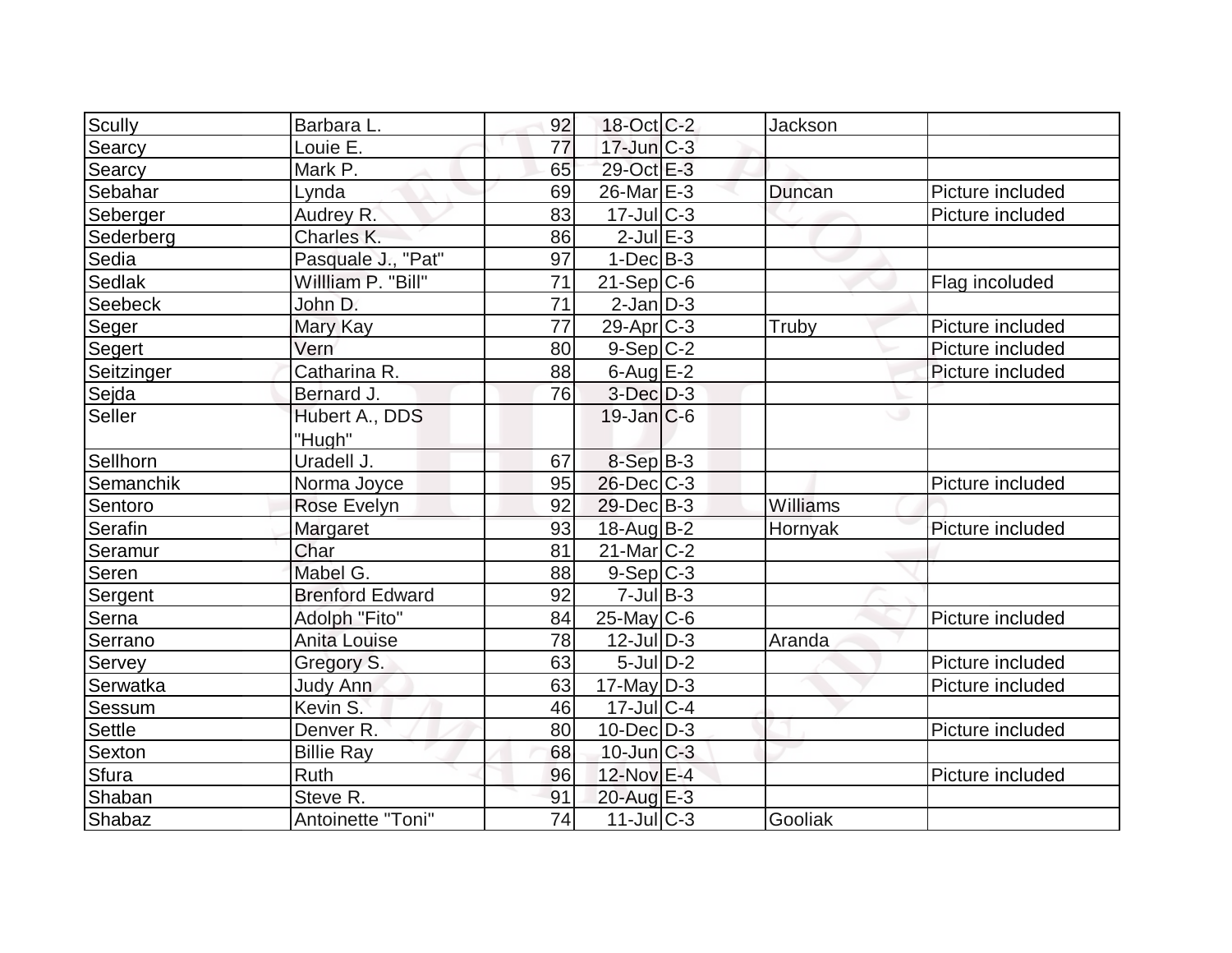| Shabi         | Phillip E.            | 64 | 28-Oct C-4           |                |                                              |
|---------------|-----------------------|----|----------------------|----------------|----------------------------------------------|
| Shackelford   | <b>Ronald Richard</b> | 80 | 28-Aug D-4           |                | Flag included                                |
| Shacklett     | Louise M.             | 90 | $10$ -Feb $B-3$      | Brown          |                                              |
| Shafer        | <b>Reba Louise</b>    |    | $14$ -Dec $C-4$      | Keown          | Full name Reba<br>Louise Owczarzak<br>Shafer |
| Shaffenberger | John                  | 65 | 26-Aug C-3           |                |                                              |
| Shaffer       | Anne                  | 87 | $4$ -Nov $ C-3 $     |                | Cross included                               |
| Shaffer       | Sandra J.             | 66 | $10-Sep$ $E-3$       |                |                                              |
| Shah          | Janak "JK"            | 51 | 22-Nov D-2           |                |                                              |
| Shanahan      | Karen S.              | 72 | $15$ -Mar $ D-5$     |                |                                              |
| <b>Shanks</b> | Josephine V.          | 80 | $14-Oct$ $C-2$       | Michalczyk     |                                              |
| Sharbak       | Ellen                 | 85 | 6-Apr <sub>C-5</sub> |                |                                              |
| <b>Sharp</b>  | Ronald L.             | 49 | $7$ -Dec $C$ -3      |                |                                              |
| <b>Sharpe</b> | Donald E.             | 89 | $20-Sep C-2$         |                |                                              |
| Sharpin       | Vaidia L. "Vada"      | 93 | 23-May C-4           |                |                                              |
| Shaw          | Cleophus "BoBo"       | 64 | $3$ -Jan $D-3$       |                |                                              |
| Shaw          | Kathy                 | 58 | $25$ -Oct $ C-2 $    |                | Picture included                             |
| Shea          | Ella Jewel            | 75 | 18-Nov C-3           |                |                                              |
| Shea          | James F.              | 79 | $2$ -Mar $ C-5 $     |                | Flag included                                |
| Shea          | Noreen Christine      | 76 | $2$ -Jun $B-3$       | <b>Tarrant</b> |                                              |
| Shebish       | Richard               | 54 | 24-Dec E-2           |                |                                              |
| Sheehy        | Anna                  | 95 | 28-Oct C-3           | <b>Bunge</b>   | Anna Mager-Sheehy                            |
| <b>Sheets</b> | Paula A.              | 77 | $29$ -Mar $ C-3 $    |                |                                              |
| Shehan        | <b>John</b>           | 67 | $3$ -May $D-4$       |                | Picture and Flag<br>included                 |
| Shell         | Gloria                | 80 | $12$ -Oct $C$ -4     |                |                                              |
| Shelton       | <b>Carol Marie</b>    | 76 | 24-Sep E-4           | Carlin         |                                              |
| Shelton       | Truman                | 74 | $3$ -Aug $C$ -6      |                |                                              |
| Shelton       | Truman                |    | $7 - Aug$ $D-3$      |                | <b>Memorial Service</b>                      |
| Shepard       | Farah                 | 93 | 20-Aug E-3           |                |                                              |
| Shepherd      | Dennis K.             | 64 | $17$ -Jun $ C-3 $    |                | Flag included                                |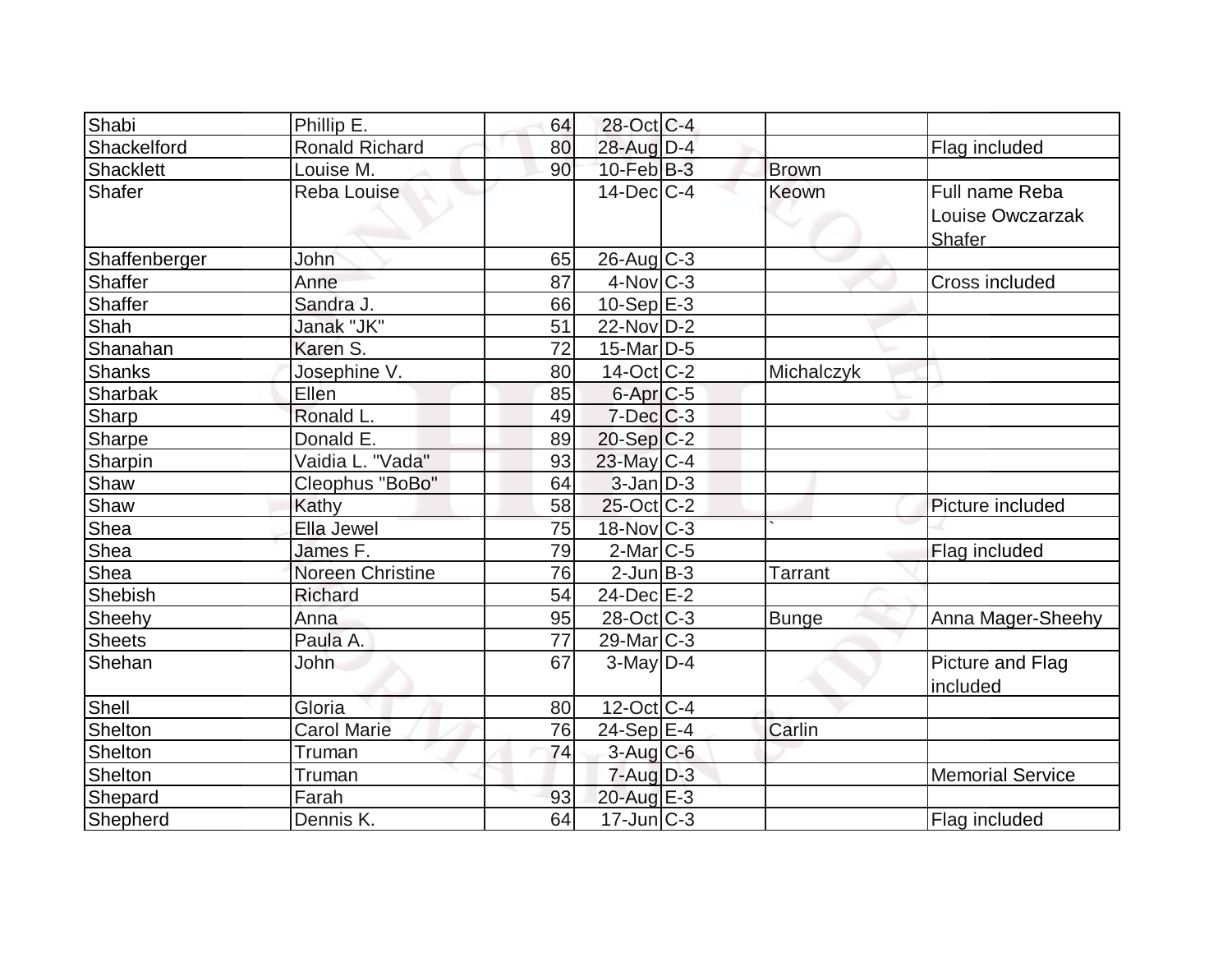| Sherman       | Venice               | 57 | $3$ -Jan $D-4$         |            | Picture included                    |
|---------------|----------------------|----|------------------------|------------|-------------------------------------|
| Sherwood      | <b>Scott Jeffry</b>  | 28 | 6-Apr <sub>C-6</sub>   |            | Picture included                    |
| Shewmaker     | Karen K.             | 53 | 27-Mar <sub>IC-3</sub> |            |                                     |
| Shewmaker     | Sheila Kay           | 76 | $29$ -Apr $C-3$        |            | Picture included                    |
| Shimala       | Karen                | 73 | $9$ -Oct $ D-3 $       | Zeller     |                                     |
| Shingler      | John Joseph          | 74 | $4$ -Mar $ C-4$        |            | Flag included                       |
| Shinovich     | Olga                 | 92 | $15$ -May C-2          | Krochta    | Cross included                      |
| Shireman      | Millicent N.         | 81 | $5$ -Oct C-4           |            |                                     |
| Shoemaker     | Cecilia              | 62 | $13$ -JulC-6           |            |                                     |
| Shofroth      | Daniel Claude, Sr.   | 65 | $14$ -Mar $ C-3 $      |            |                                     |
| <b>Sholes</b> | Hansford D. "Worn"   | 74 | $17$ -May D-3          |            |                                     |
| Shone         | <b>Martin</b>        | 91 | $11-Oct$ $C-2$         |            |                                     |
| Shook         | Norma Jeanne         | 91 | $10$ -Aug $C-3$        | Wittenberg | Picture included                    |
| Short         | Iva M.               | 73 | $10$ -Jul $D-3$        |            |                                     |
| Shortridge    | <b>Bobbie Helena</b> |    | $14$ -Feb $E-3$        |            | Picture included                    |
| Shotliff      | John Henry, Jr.      | 77 | $9$ -Jul $E-4$         |            |                                     |
| Shotwell      | <b>Hugh Victor</b>   | 78 | $4$ -Mar $ C-3 $       |            |                                     |
| Shourek       | Frank E., Jr.        | 71 | $14$ -May E-3          |            |                                     |
| Shreve        | Lester Eugene        | 59 | $9$ -Mar $ C-4 $       |            | Picture included                    |
| Shubair       | <b>Beth</b>          | 72 | $25$ -Feb $ C-3 $      | Chellberg  | Picture included                    |
| Shultman      | David                | 45 | $19$ -Jun $E-4$        |            |                                     |
| Shupe         | <b>Christine</b>     | 63 | $9$ -Jun $B-2$         |            | Christine (Shupe)<br><b>Mistarz</b> |
| Shutske       | <b>Tammy Jean</b>    | 49 | $11-Auq D-4$           | Marietta   |                                     |
| <b>Shuttz</b> | <b>Dolores</b>       | 88 | $10$ -Jan $ D-4 $      |            |                                     |
| Shway         | Genevieve            | 98 | $2$ -Jul $E-3$         |            |                                     |
| Sibley        | <b>Janell Grace</b>  | 20 | $4$ -Mar $ C-4$        |            | Picture included                    |
| Sibray        | Elaine A.            | 80 | $7$ -May $E-3$         |            |                                     |
| Sickles       | Sharon               | 70 | 28-Nov C-3             |            |                                     |
| Sickles       | Sylvia Jane          | 69 | $21$ -Dec $C$ -5       | Moore      |                                     |
| Sicula-Orth   | M. Suzanne           | 77 | $2$ -Nov $C-4$         | Hennessy   |                                     |
| Siegel        | Lawrence Joseph      | 72 | $2$ -Oct $ D-8 $       |            | Picture included                    |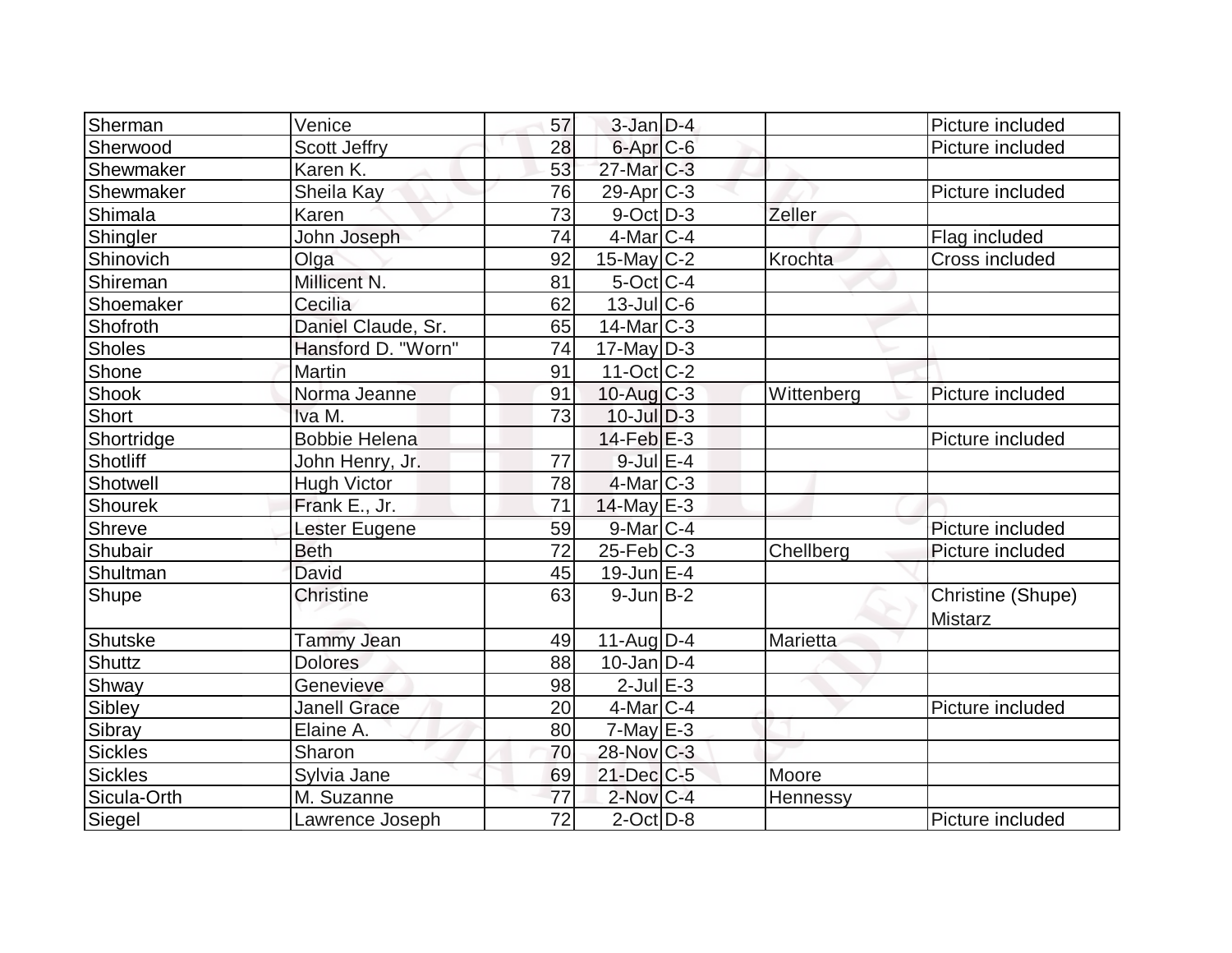| Siegle         | Lillian G.             | 87 | $3$ -Dec $D-4$         |              |                       |
|----------------|------------------------|----|------------------------|--------------|-----------------------|
| Siegler        | Barbara A.             | 52 | 19-Nov D-4             |              | Cross included        |
| Sienicki       | Linda J. "Penny"       |    | 16-Jul E-3             | Warren       | Picture included      |
| Sieracki       | Norbert J.             | 90 | $10$ -Apr $ D-4$       |              | Flag included         |
| <b>Sievers</b> | Sandra Kay "Sandy"     | 70 | $27$ -Mar $ C-3 $      |              |                       |
| Sifel          | Edward J.              | 72 | $3-Dec$ $D-4$          |              | Flag included         |
| Sigler         | Arlette                | 87 | $28-Nov$ C-3           | Freeman      |                       |
| <b>Sikes</b>   | Minnie LaVerne         | 79 | $10$ -Dec $D-3$        | Damron       | Picture included      |
|                | "Nanny"                |    |                        |              |                       |
| <b>Sikes</b>   | Terry "Dude"           | 47 | $2$ -Mar $ C-5 $       |              | Picture included      |
| Sikorski       | <b>Frances Therese</b> | 94 | $5-NovA-13$            | <b>Bieda</b> |                       |
| Sila           | George                 | 91 | $4$ -Nov $C-3$         |              |                       |
| Silhavy        | <b>Terry Lee</b>       | 56 | $2$ -Apr $E-3$         |              |                       |
| Silva          | Ursula "Rose"          | 95 | $9$ -Jan $C-4$         |              |                       |
| <b>Simmons</b> | Adair "Simmie"         | 84 | $16$ -May $C-4$        |              | 4th Degree Knight K   |
|                |                        |    |                        |              | of C emblem and       |
|                |                        |    |                        |              | Picture included      |
| Simmons        | Harry C., Jr.          | 86 | $23$ -Jan $C-3$        |              | Flag included         |
| Simoneau       | Jeremy                 | 18 | 24-Oct D-2             |              |                       |
| Simonovska     | Nikosava               | 75 | $28$ -Dec $ C-4 $      |              | <b>Cross included</b> |
| <b>Simons</b>  | Dwayne O.              | 68 | $23$ -Jan $ C-3 $      |              | Picture included      |
| Simpson        | Jerry F.               | 71 | $8$ -Dec $B$ -2        |              |                       |
| Simpson        | Neil E.                | 91 | $4-Feb C-3$            |              | Flag included         |
| <b>Sims</b>    | Alice                  | 80 | 31-Jul C-4             |              | Picture included      |
| <b>Sims</b>    | Alice M.               | 95 | $9-Nov$ <sub>C-3</sub> |              | Alice M. Hough-Sims   |
| <b>Sims</b>    | Donald F.              | 84 | $19-Sep C-3$           |              |                       |
| Sims           | Nellie D.              | 85 | $2$ -Jul $E-3$         |              |                       |
| Sims           | William K., Jr.        | 48 | $5$ -Feb $E$ -4        |              |                       |
| Sims-Horton    | Norma Jean             | 82 | $23$ -Jul $E-3$        | Watson       |                       |
| Singel         | William "Bill"         | 88 | 22-Dec B-2             |              | Flag and picture      |
|                |                        |    |                        |              | included              |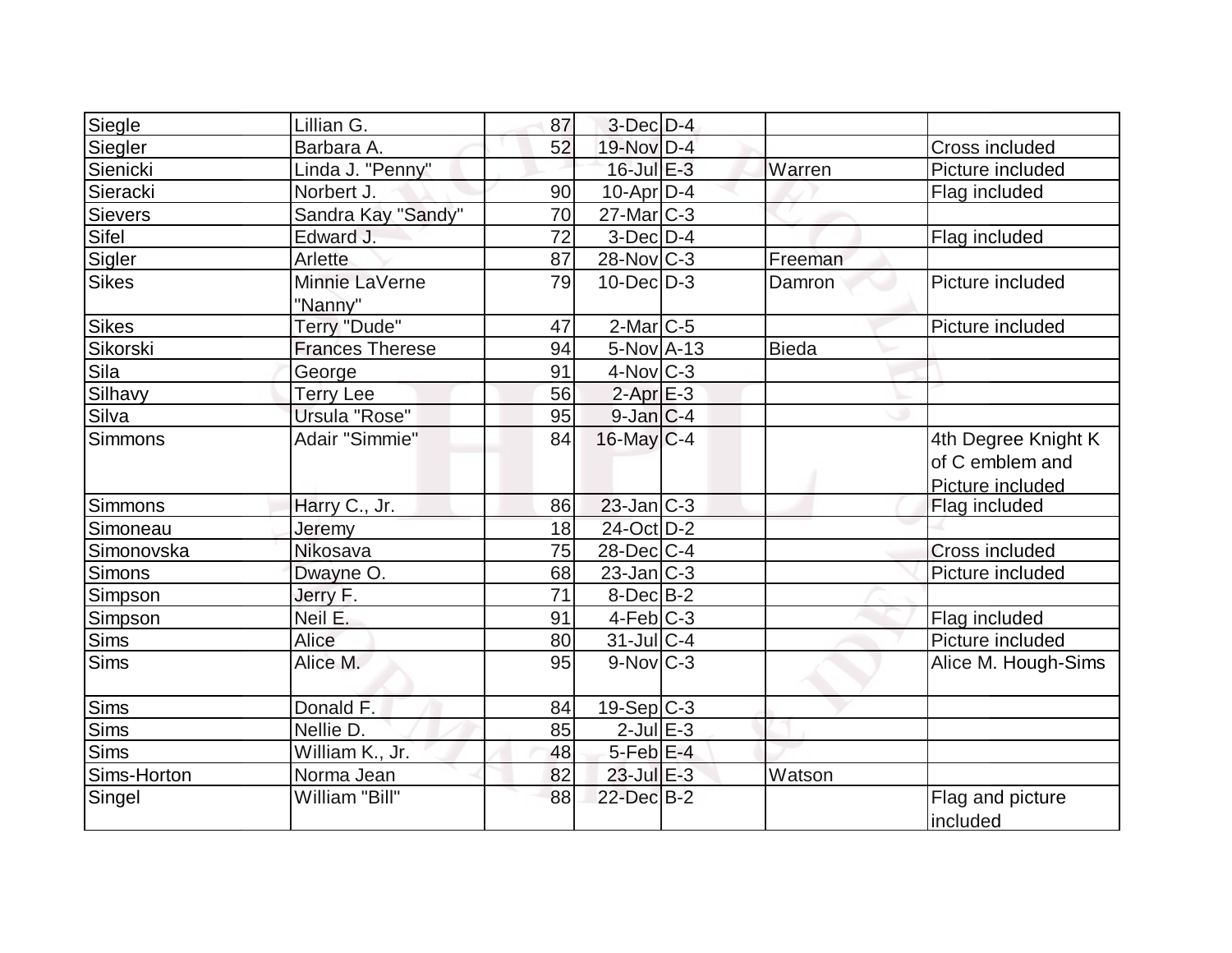| Singleton      | Nancy Mae         | 78 | $5$ -Feb $E$ -4   |                | Picture included              |
|----------------|-------------------|----|-------------------|----------------|-------------------------------|
| Singleton      | Shari L.          | 52 | 8-Mar D-5         |                |                               |
| Sipp           | Danny             | 61 | 18-Jun E-4        |                |                               |
| Siqueiros      | Jesus A.          | 60 | $30-Sep C-2$      |                |                               |
| Sivak          | Rochelle B.       | 78 | $14$ -Apr $B-3$   |                |                               |
| Sjoerdsma      | Dr. Albert        | 89 | $16$ -Mar $ C-3 $ |                | Picture included              |
| Sjoerdsma      | Joyce             | 80 | $8$ -Oct $E - 4$  |                |                               |
| Skala          | Jane A.           | 88 | $28-Sep C-4$      |                |                               |
| Skelton        | Viola J.          | 92 | $9$ -Jan $C-4$    | <b>Strieby</b> |                               |
| <b>Skertic</b> | Joseph B.         | 94 | $18$ -Jun $E-4$   |                | Flag included                 |
| <b>Skertic</b> | Ronald J.         | 66 | $30$ -Jun $ B-3 $ |                | Flag included                 |
| <b>Skiba</b>   | John A.           | 89 | $6$ -Aug $E-3$    |                |                               |
| Skinner        | Mary LaBella      | 82 | $23$ -Feb $C$ -6  |                |                               |
| <b>Skolak</b>  | John E.           | 73 | $16$ -Mar $ C$ -5 |                |                               |
| Skora          | Elizabeth "Betty" | 74 | $8-Sep B-3$       |                |                               |
| Skratsky       | Beverly J.        | 88 | 16-Nov C-4        | Veith          |                               |
| Skudney        | Walter            | 82 | $9$ -Mar $C-4$    |                |                               |
| Skurka         | Kellee A.         | 51 | $7$ -Dec $ C-4 $  | Polys          |                               |
| Slatton        | <b>Jack MB</b>    | 92 | $24$ -Apr $ C-3 $ |                | Flag included                 |
| Sleicher       | Connie Francis    |    | $2$ -Dec $C-2$    | Dotson         | Picture included              |
| Slifer         | Lavonda           | 74 | $7$ -May E-3      |                |                               |
| Slifko         | Howard M., Sr.    | 79 | $18$ -Feb $ C-3 $ |                |                               |
| Slifko         | Mary A.           | 78 | $3$ -May $D-3$    | Saksa          |                               |
| Sliger         | Rebecca L.        | 58 | $25$ -Aug $B-2$   |                | Rebecca L. Sliger<br>(Heintz) |
| Slubowski      | Irma              | 90 | $16$ -Jan $ C-4 $ |                |                               |
| Sluder         | Lorraine Ione     | 65 | $6$ -Aug $E-2$    |                |                               |
| Sly            | Edgar C.          | 88 | $1-Oct$ $E-3$     |                | Picture included              |
| Smelinski      | Ronald J.         | 78 | 14-May E-3        |                |                               |
| Smierciak      | Anthony J.        |    | 78 Novemer C-3    |                | Flag included                 |
| Smith          | <b>Barbara</b>    | 79 | $29$ -Jul C-2     | <b>McCay</b>   |                               |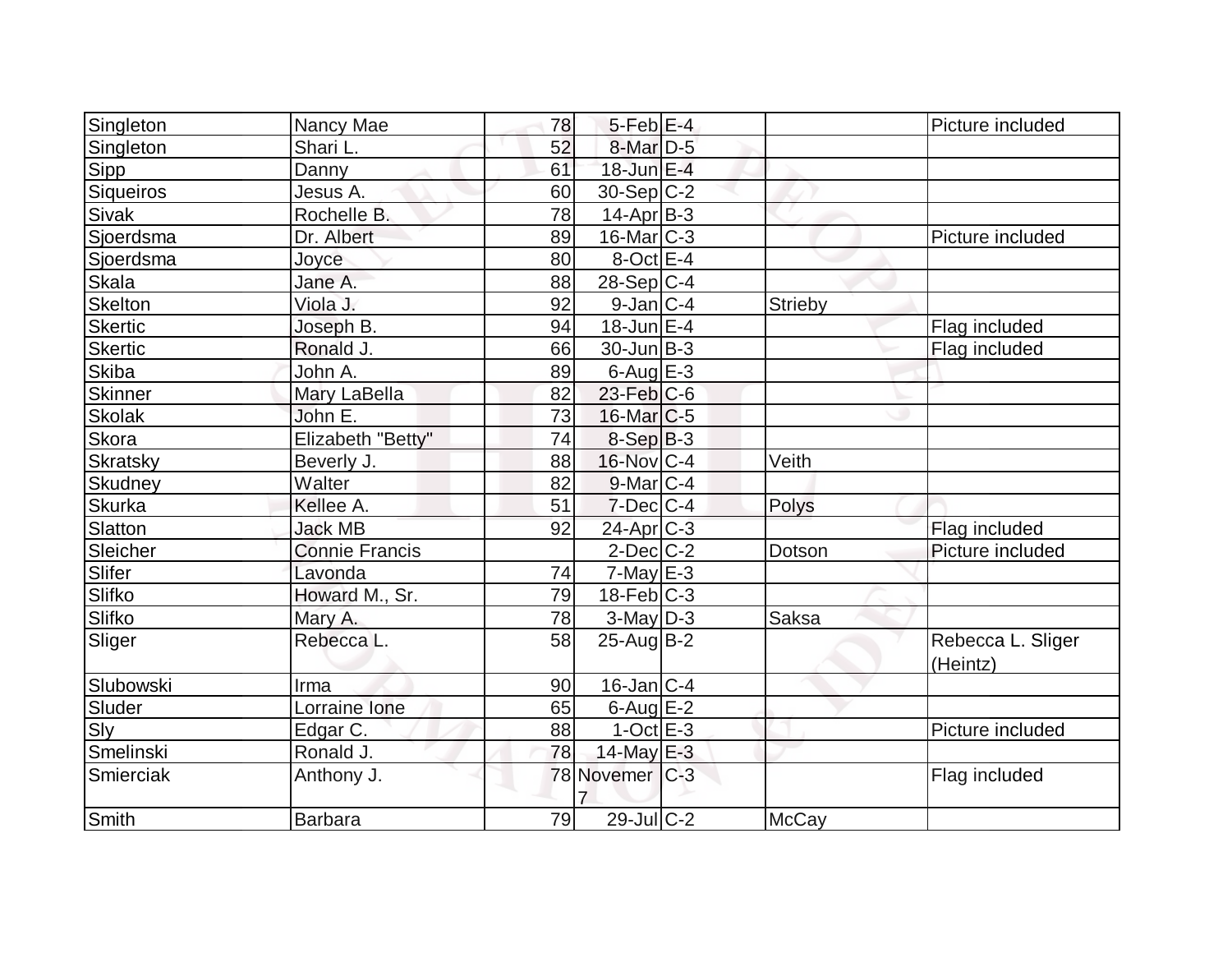| Smith        | Barbara L.                | 67 | 18-Oct C-2        | Sargent   |                      |
|--------------|---------------------------|----|-------------------|-----------|----------------------|
| Smith        | <b>Beatrice "Bea"</b>     | 93 | 6-Nov D-7         |           | Picture included     |
| Smith        | Belinda Ann               | 56 | $11-Feb$ C-2      |           | Picture / Brenda Ann |
|              |                           |    |                   |           | Alexamder-Smith      |
| Smith        | Bette J.                  | 82 | $19-Apr D-3$      |           | Picture included     |
| Smith        | Beunia A. "Aileen"        | 86 | $6$ -Oct $B-3$    |           |                      |
| <b>Smith</b> | Delores                   | 76 | $13$ -Aug $E-3$   |           | Picture included     |
| Smith        | Dennis W.                 | 72 | $9$ -May $C-3$    |           |                      |
| Smith        | Eula Mae                  | 83 | $1-Dec B-3$       | Schiesser |                      |
| Smith        | Eula Mae                  | 83 | 30-Nov C-4        | Schiesser |                      |
| Smith        | Gladys                    | 74 | $14$ -Apr $ B-3 $ |           |                      |
| Smith        | Ida E.                    | 81 | $13$ -Jul $C$ -5  |           |                      |
| Smith        | Jack L.                   | 80 | $4-Feb$ $C-3$     |           | Flag Included        |
| Smith        | Janine P.                 | 78 | $6$ -Aug $E-3$    |           |                      |
| <b>Smith</b> | Jannetta L. "Dolly"       | 90 | 10-Nov B-2        |           |                      |
| Smith        | Karin R.                  | 34 | $22$ -Jan $E-3$   |           |                      |
| Smith        | Keith "Smitty"            | 81 | $4-Feb$ C-3       |           |                      |
| Smith        | Lois A.                   | 85 | $29$ -Dec $B-3$   | Nelson    |                      |
| Smith        | Margaret L.               | 89 | 3-May D-4         |           |                      |
| Smith        | <b>Marie</b>              | 86 | $2$ -Jan $D-3$    |           | Picture included     |
| Smith        | Marilyn J.                | 80 | $13$ -Apr $ C-7$  |           |                      |
| Smith        | Mark Alan                 | 42 | $9$ -Jul $E-4$    |           |                      |
| Smith        | <b>Maxine</b>             | 74 | $13-Oct$ B-2      |           |                      |
| Smith        | Otto E., Jr.              | 85 | $30$ -Jul $E-3$   |           | Flag included        |
| Smith        | Patricia M.               | 83 | 26-Jul D-3        | Pala      |                      |
| Smith        | Rosemarie O.              | 80 | $2$ -Dec $C$ -3   | Ondo      | Picture included     |
| Smith        | Rozzella J. (Rose)        |    | $18$ -Feb $ C-2 $ |           |                      |
| Smith        | Terrance L. PhD.          | 72 | $26$ -Dec $C$ -2  |           |                      |
| Smith        | Walter C., Jr.            | 71 | $9$ -Jan $ C-4 $  |           |                      |
| Smith        | <b>Wendell Clark</b>      | 96 | $14$ -Jul B-2     |           |                      |
| Smith        | <b>William Sutherland</b> | 87 | 11-May C-6        |           | Flag and Picture     |
|              | "Bill"                    |    |                   |           | included             |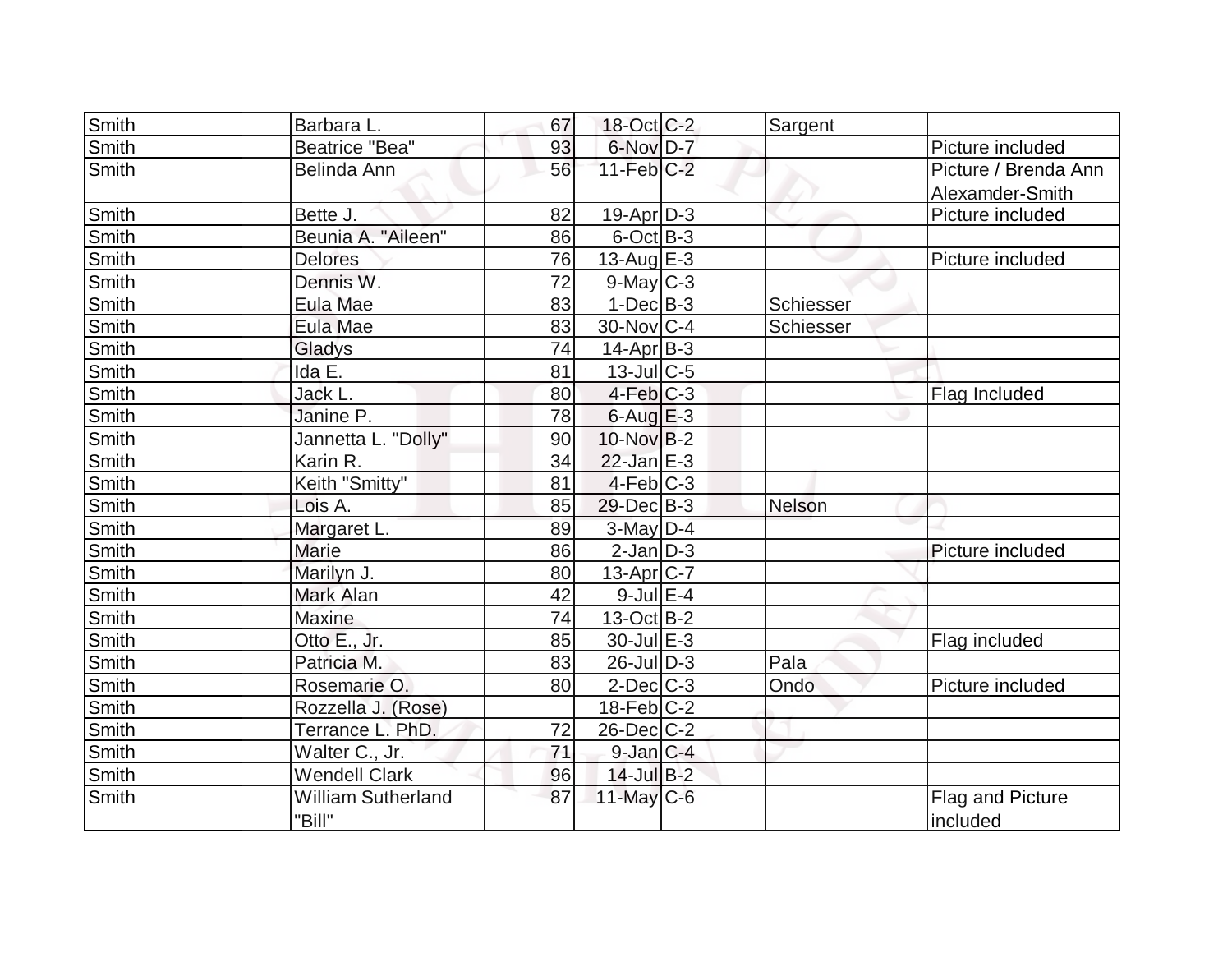| Smith        | Wilma             | 87 | $23$ -Apr $E-3$   |                 |                   |
|--------------|-------------------|----|-------------------|-----------------|-------------------|
| Smith-Webb   | Denise E.         | 59 | 20-Aug E-3        |                 | Picture included  |
| <b>Smock</b> | William J. "Bill" | 87 | $23$ -Jul $E-3$   |                 |                   |
| Smolinski    | Judith K.         | 73 | 18-Oct C-2        | <b>Robbins</b>  |                   |
| Smolinski    | Mary              | 84 | $10-Sep$ $E-4$    | Muday           |                   |
| Smotrilla    | Ernest John       | 76 | $1-Sep B-3$       |                 | Flag included     |
| Smtih        | Harry D. (Dave)   | 78 | $6$ -Nov $D-8$    |                 | Flag and Picture  |
|              |                   |    |                   |                 | included          |
| Smutniak     | Lorraine Frances  | 82 | 10-Aug C-4        |                 |                   |
| Smythe       | Joyce             | 53 | $16$ -Feb $ C-5 $ | Eldridge        |                   |
| Smyth-Wilson | Jean Anne         | 56 | $12$ -May B-3     | Smyth           | Picture included  |
| Snell        | Herbert R.        | 87 | $10$ -Nov B-3     |                 | Picture included  |
| Snider       | Nancy             | 47 | 17-May D-2        | Teer            | Picture included  |
| Sobak        | Joseph Lee        | 80 | $30-Sep C-3$      |                 | Pictures included |
| Sobczak      | Jerry             | 71 | 30-Nov C-4        |                 |                   |
| Sobczak      | Lucille I.        | 92 | $12$ -May B-3     |                 |                   |
| <b>Sobek</b> | Carol A.          | 82 | $7-Sep C-5$       | <b>Kussmaul</b> |                   |
| Sobolewski   | Henry V.          | 82 | $25$ -Oct C-2     |                 | Flag included     |
| Sobucki      | John P.           | 75 | 28-May E-4        |                 | Flag included     |
| Sofos        | Theodore D.       | 72 | $9$ -Dec $C-2$    |                 |                   |
| Sofranoff    | Jacqueline        | 76 | $19$ -JulD-3      | Zavada          | Picture included  |
| Sohl         | Violet Virginia   | 84 | $14$ -Jan $ C-3 $ | Martin          | Picture included  |
|              | "Jennie"          |    |                   |                 |                   |
| Sohn         | Bernadette (Mrs.  |    | $29$ -Apr $C-2$   |                 |                   |
|              | Robert) *         |    |                   |                 |                   |
| Sohn         | <b>Bernadette</b> | 87 | $2-Apr$ $E-3$     |                 |                   |
|              | (Mrs.Robert) *    |    |                   |                 |                   |
| Solan        | Lucille A.        | 79 | $29$ -Jan $E-3$   |                 |                   |
| Solarczyk    | Patricia          | 38 | 29-May C-3        |                 |                   |
| Solis        | Guy               | 44 | $2$ -Dec $C$ -4   |                 | Picture included  |
| Solis        | Maria B.          | 88 | 18-Dec C-3        | Perez           |                   |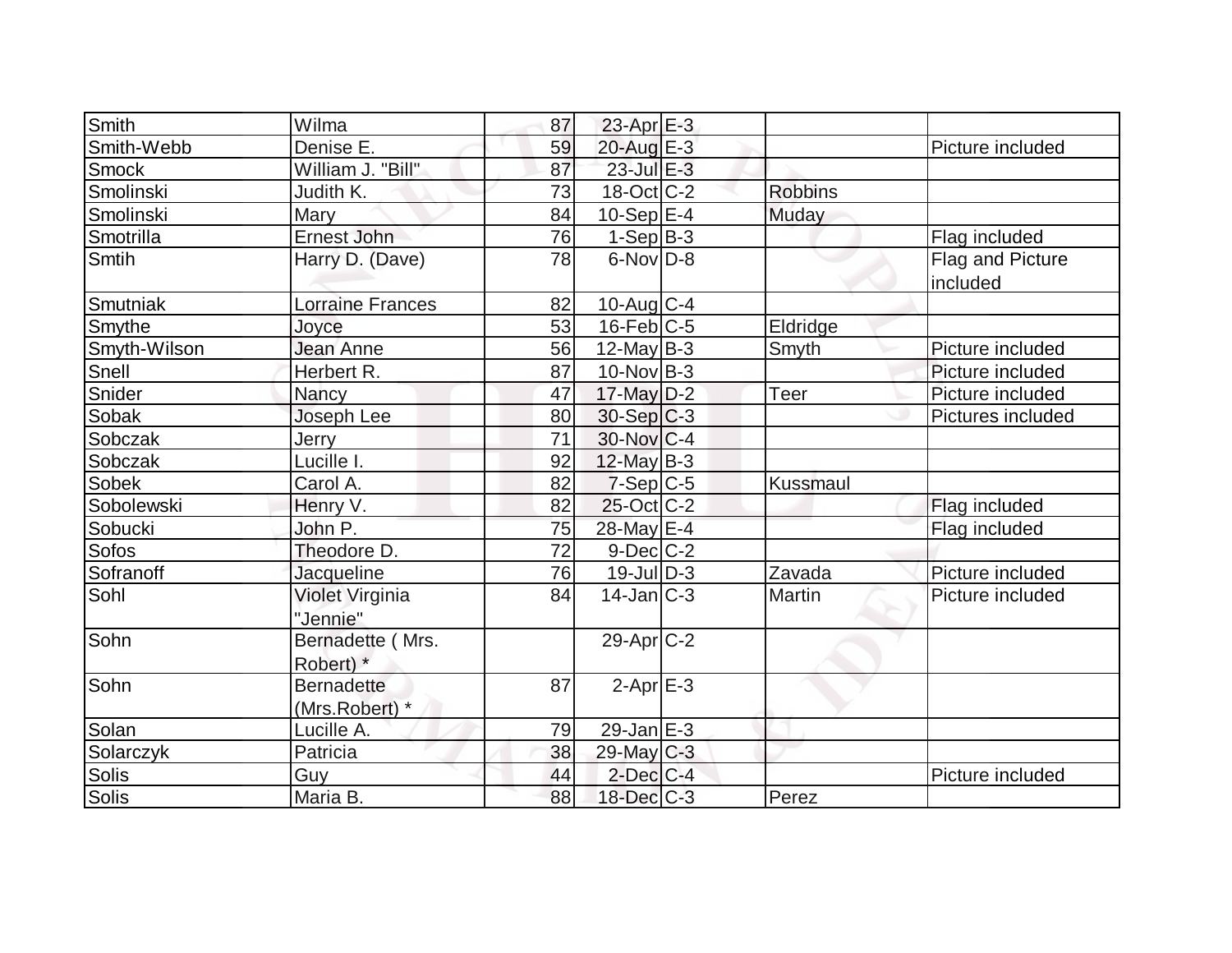| Solis         | Roger V., M.D.      | 98 | $15$ -Jan $E-2$   |              | Flag and Picture |
|---------------|---------------------|----|-------------------|--------------|------------------|
|               | "Sonny"             |    |                   |              | included         |
| Solomon       | Morgan J. "Moe"     | 49 | $7$ -May $E-3$    |              |                  |
| Solorio       | Robert R.           | 84 | $26$ -Aug C-3     |              |                  |
| <b>Soltis</b> | Louis M. "Screwy    | 59 | $16$ -Mar $ C-5 $ |              | Flag included    |
|               | Louie"              |    |                   |              |                  |
| Soltysinski   | Henry M.            | 91 | $24$ -Mar $ B-3 $ |              | Flag included    |
| <b>Somers</b> | <b>Barbara</b>      | 73 | $19-Nov D-3$      |              |                  |
| Sommers       | Lynda               | 67 | $28$ -Apr $B-3$   | Jaeger       |                  |
| Sommers       | Martha Mae          | 84 | 14-May $E-3$      |              |                  |
| Sopko         | Sam                 | 91 | $4$ -Nov $ C-3 $  |              | Flag and Picture |
|               |                     |    |                   |              | included         |
| Sorensen      | Irene Fay           | 61 | $2$ -Nov $ C-4 $  |              |                  |
| Sorrell       | Grace E.            | 90 | $8-Sep B-3$       | <b>Tague</b> |                  |
| Sorrell       | Vernal E.           | 92 | $20-Sep C-2$      |              | Flag included    |
| Sotelo        | George              | 68 | 14-Nov C-3        |              |                  |
| Soto          | Antonia             | 75 | $15$ -May C-2     | Perez        | Antonia Soto     |
|               |                     |    |                   |              | Fernandez        |
| Soto          | Roland              | 81 | $7-Feb$ $D-3$     |              |                  |
| Soucy         | Claude              | 54 | $1-Aug$ $C-2$     |              |                  |
| Souffrant     | Janet K.            | 80 | $26$ -Oct $ C$ -5 |              | Picture included |
| Southard      | James A.            | 71 | 18-May $C-4$      |              |                  |
| Southard      | Sarah J.            | 84 | $1-Apr$ C-2       | Nimie        |                  |
| Southern      | Kathleen S.         | 77 | $14$ -Apr $ B-4 $ |              |                  |
| Southhard     | Sarah J.            | 84 | $31$ -Mar $ B-2 $ | Nimie        |                  |
| Sovinski      | John Sherman "Red"  | 80 | $8$ -Dec $B$ -2   |              |                  |
| Sowa          | Frank J.            | 92 | $8-Nov D-3$       |              | Flag included    |
| Sowinski      | John R.             | 75 | $19$ -Aug C-3     |              | Flag included    |
| Sowula        | Steve S., Sr.       | 89 | $18$ -Apr $C-3$   |              | Flag included    |
| Spagna        | Gerlad L. "Jerry"   | 71 | 26-Jun D-3        |              |                  |
| Spainer       | Terrence A. "Terry" | 71 | 8-May C-3         |              | Flag included    |
| Spear         | Dorothy J.          |    | $15$ -Nov $ D-2 $ |              |                  |
|               |                     |    |                   |              |                  |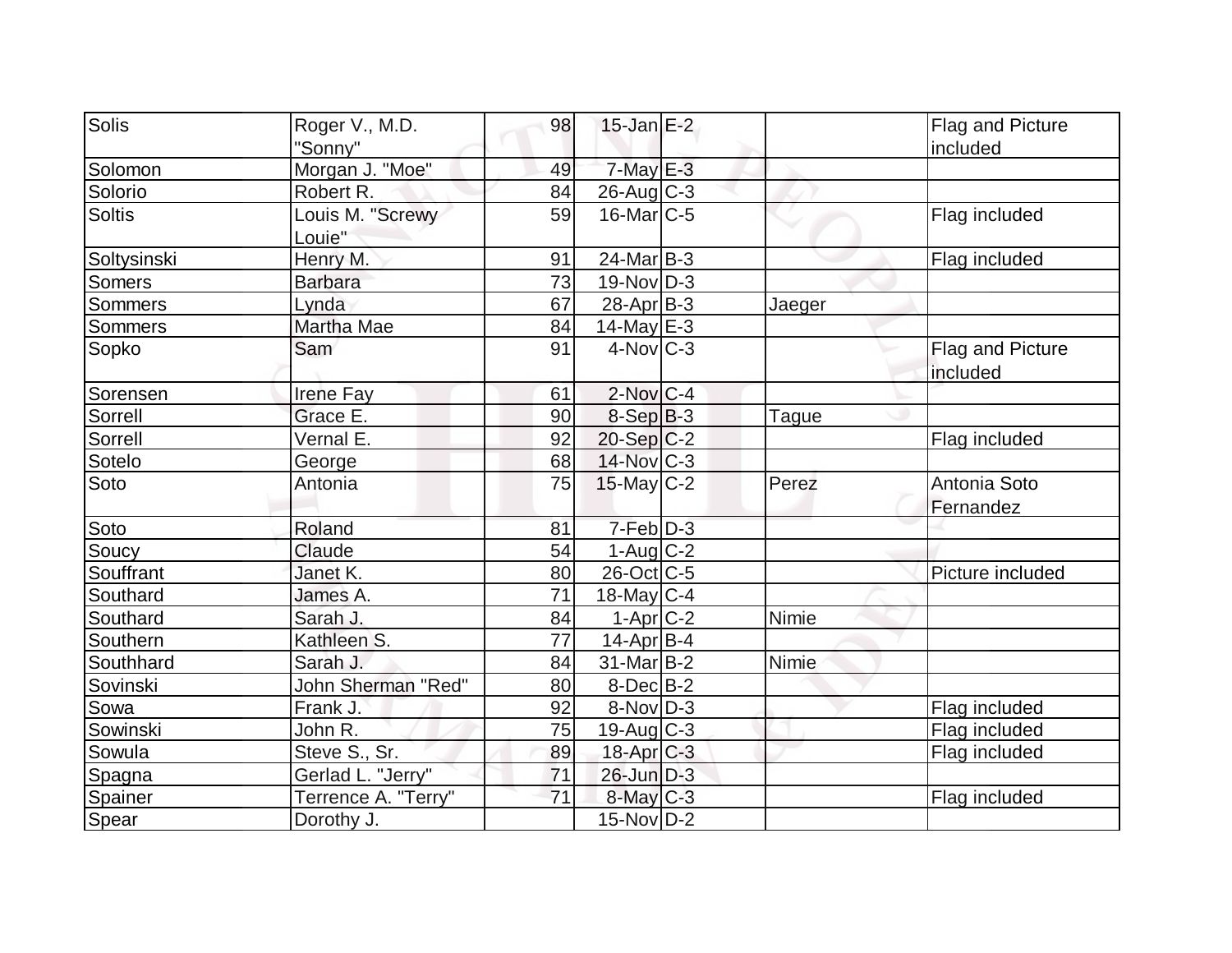| <b>Speck</b>    | Sandra J.               | 59 | 13-Apr C-7        |               |                            |
|-----------------|-------------------------|----|-------------------|---------------|----------------------------|
| Speckhard       | Karl H., Dr.            | 87 | 29-Jun C-4        |               | Picture included           |
| Spencer         | Roberta Lynn            | 58 | 24-Oct D-2        | Cook          | Picture included           |
| Spencer         | <b>Shirley Lee</b>      | 87 | $7$ -May $E-3$    | <b>Harris</b> | <b>Shirley Lee Spencer</b> |
|                 |                         |    |                   |               | Moser                      |
| Spender         | Marvin K.               |    | $25 - Jan$ B-3    |               | Flag included              |
| Spera           | Jeffrey G. "Jeff"       | 50 | $4$ -Jun $E-3$    |               |                            |
| Sperka          | Lillian                 | 86 | $12$ -Feb $E-4$   |               |                            |
| Sperl           | George J.               | 95 | $1-Apr$ $C-3$     |               | Flag and Picture           |
|                 |                         |    |                   |               | included                   |
| Sperry          | Michael D.              | 46 | $25-Sep C-3$      |               |                            |
| Speski          | Sophie J.               | 92 | $29$ -May C-3     | Pajak         |                            |
| Spiegla         | John C.                 | 62 | $9-Sep C-3$       |               |                            |
| Spiegla         | Mary A.                 | 91 | $22$ -Nov $D-3$   | Micu          |                            |
| Spindler        | <b>Richard "Dick"</b>   | 82 | $15$ -Jan $E-4$   |               |                            |
| Spindler        | Richard E., III "Ricky" | 21 | 16-May C-4        |               |                            |
| <b>Spisak</b>   | Ethel                   | 92 | $8$ -Jul $C$ -3   |               |                            |
| Spisak          | Mary Y.                 | 82 | $22-Sep B-2$      |               |                            |
| <b>Spitler</b>  | Imo F.                  | 94 | $3-Sep$ $E-3$     | Ferguson      | Picture included           |
| Spitz           | Jo Ann                  | 83 | $16$ -Mar $ C-5 $ | VanHorssen    |                            |
| Spoerner        | <b>Bonnie Jean</b>      | 85 | $27$ -Mar $ C-3 $ |               |                            |
| Spooner         | Reg                     | 86 | $1$ -Jul $ C-3 $  |               | Picture included           |
| Sporinsky       | Mary Elizabeth          | 87 | $20$ -May C-3     | Horvatich     |                            |
| Spring          | Donald J.               | 74 | $22$ -Feb $ D-2 $ |               | Flag included              |
| Springman       | Charles D.              | 69 | $30$ -Jan $ C-3 $ |               |                            |
| Spudic          | Violet P. "Ruby"        | 94 | 24-Mar B-2        |               |                            |
| Spudich         | <b>Rosalee Kay</b>      | 74 | $8-Sep B-3$       |               |                            |
| <b>Spurlock</b> | Lloyd "Spur"            | 81 | $5-Sep C-3$       |               |                            |
| Squier          | Emma Ladene             | 85 | 14-Oct C-2        | Lundy         | Emma Laden                 |
|                 |                         |    |                   |               | <b>McDowell Squier</b>     |
| Squire          | Dean                    | 74 | $17$ -Jul $C-4$   |               |                            |
| Srakovcic       | Marion P.               | 58 | $3$ -Jun $ C-3 $  |               |                            |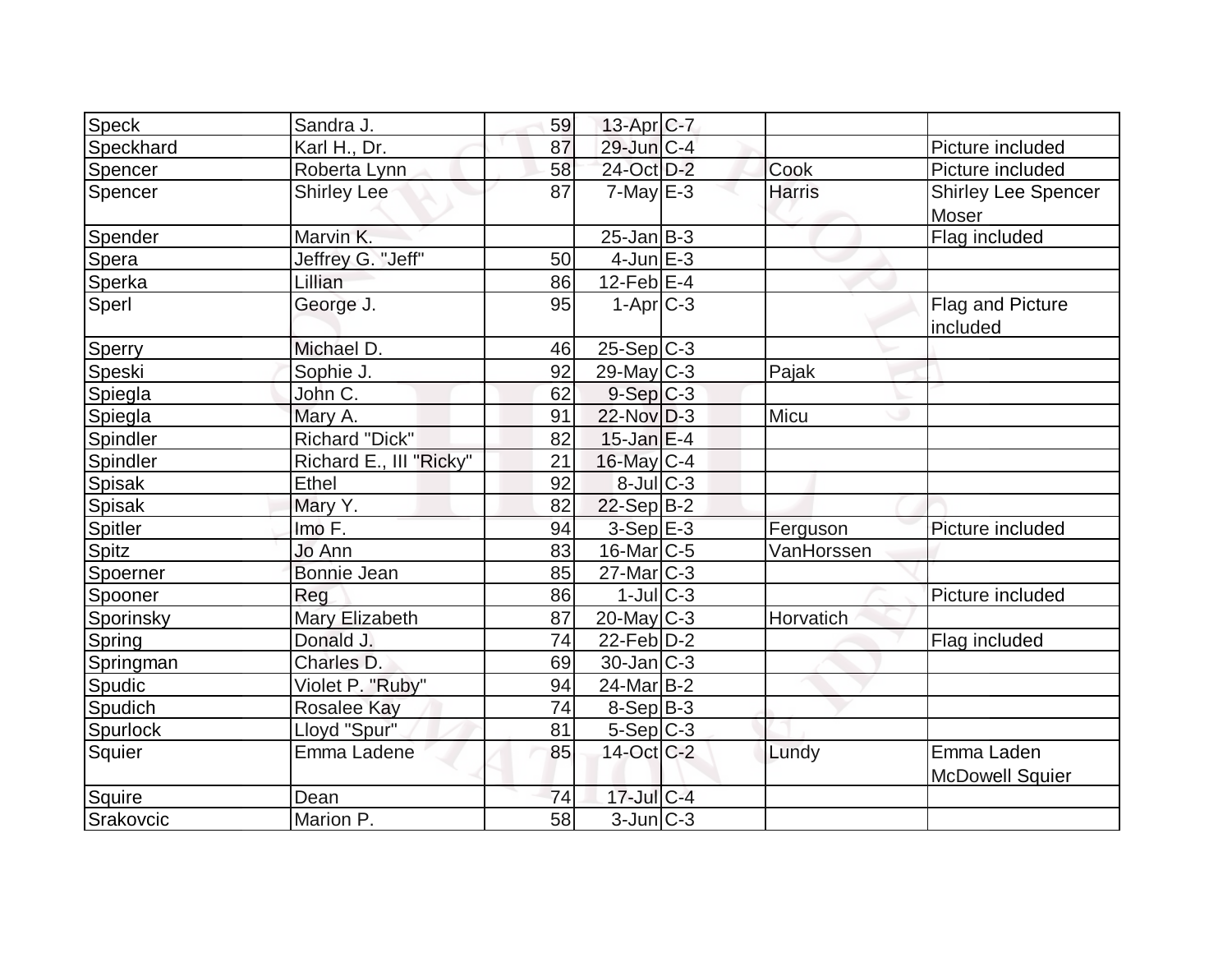| St. Clair         | Phyllis L.            | 87 | $15$ -Jan E-4     |              | Picture included |
|-------------------|-----------------------|----|-------------------|--------------|------------------|
| St. John          | Barbara J.            | 69 | 18-May C-5        |              |                  |
| <b>Stadnik</b>    | John M.               | 94 | 21-Nov C-3        |              | Flag included    |
| <b>Stadt</b>      | Richard               | 76 | $10$ -Aug $C-4$   |              |                  |
| <b>Stadurs</b>    | Anna H.               | 76 | $24$ -Jan $E-3$   | <b>Macak</b> |                  |
| <b>Staes</b>      | Elisa                 | 83 | $23$ -May C-2     |              | Picture included |
| Stafford          | Betty J.              | 74 | $19$ -Feb $E-3$   |              | Picture included |
| <b>Stafford</b>   | William K. "Billy"    | 52 | $17-Nov$ B-3      |              | Picture included |
| Stahl             | Lewis W.              | 93 | $1-Sep B-3$       |              |                  |
| <b>Stahnke</b>    | Albert C. "Bud"       | 88 | $16$ -Jan $ C-4$  |              | Picture included |
|                   | "K90XE"               |    |                   |              |                  |
| <b>Stalf</b>      | Lark M.               |    | $1$ -Jun $ C$ -6  | Lile         |                  |
| <b>Stamper</b>    | Peggy D.              | 77 | 14-Dec C-4        |              |                  |
| <b>Stamps</b>     | Brian M.              | 25 | $17$ -Jan D-3     |              |                  |
| Stan              | <b>Bertha Mildred</b> | 97 | $23$ -Jul $E-3$   | Swain        |                  |
| Stan              | Phillip N., Sr.       | 89 | $3$ -Dec $D-4$    |              |                  |
| Stanchina         | Donald A. "Stanch"    | 69 | $10$ -Oct $ D-2 $ |              |                  |
| Standefer         | Cathleen J.           | 59 | $7-Feb D-3$       | Lipski       | Picture included |
| Standridge        | Celia Grace           | 83 | 24-Dec E-2        | Young        |                  |
| <b>Stanek</b>     | David A.              | 69 | $2$ -Nov $ C-3 $  |              | Picture included |
| <b>Stanek</b>     | <b>Mark</b>           | 55 | $20$ -Feb $C-3$   |              | Flag and Cross   |
|                   |                       |    |                   |              | included         |
| <b>Stanish</b>    | Susan M.              | 93 | $21$ -May E-4     |              | Picture included |
| Stanley           | Charlene "Sherry"     | 64 | $10$ -Nov $B-2$   |              |                  |
| <b>Stanley</b>    | Joe Ann               | 75 | $15$ -Jan $ E-4 $ |              |                  |
| <b>Stanley</b>    | Leland F.             | 91 | $8-Nov D-3$       |              |                  |
| Stanojlovic       | <b>Thomas</b>         | 63 | $9$ -Feb $ C-4$   |              | Flag included    |
| Stanton           | Betty A.              | 87 | $8$ -Feb $D-2$    |              |                  |
| Starcevich        | Betty "Liz"           | 81 | 10-May $D-2$      |              |                  |
| <b>Staresnick</b> | Peter P.              | 96 | $27$ -May C-3     |              | Picture included |
| <b>Stark</b>      | Carroll               | 78 | $9$ -Feb $ C-4$   | <b>Klaas</b> |                  |
| <b>Stark</b>      | Deborah A.            | 51 | $15$ -Mar $ D-4$  |              |                  |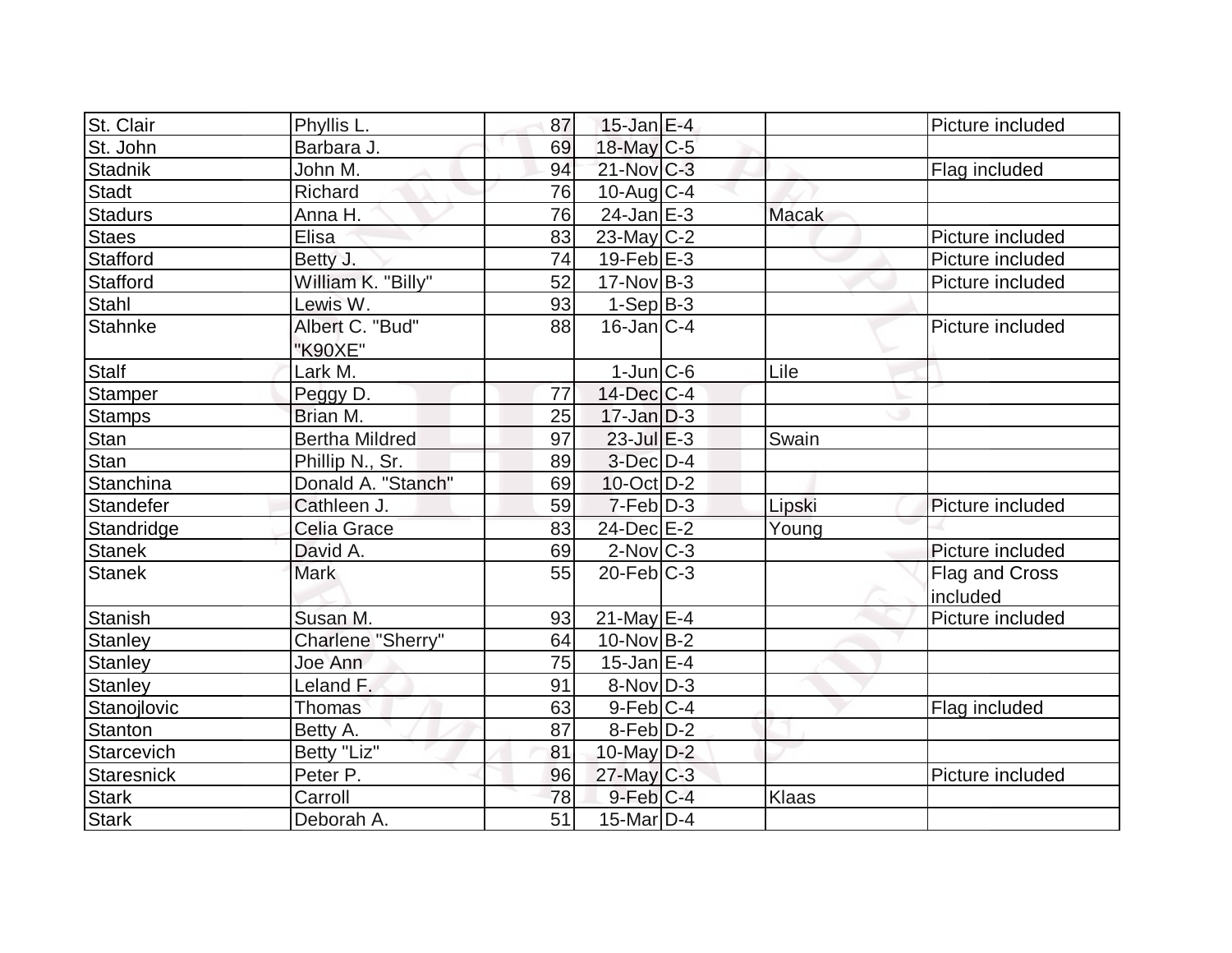| <b>Starkes</b>  | Katie            | 66 | $1-Mar$ D-2       |                   | <b>Katie Starkes Clark</b> |
|-----------------|------------------|----|-------------------|-------------------|----------------------------|
| <b>Starks</b>   | Anna R.          | 90 | 18-Dec C-3        | Van Krimpen       |                            |
| <b>Starnes</b>  | Mark Allen       | 38 | $15$ -Apr $C-3$   |                   |                            |
|                 |                  |    |                   |                   |                            |
| <b>Stasick</b>  | Murray, Dr.      | 88 | $26$ -May B-3     |                   | Picture included           |
| <b>Stearns</b>  | Gloria E.        | 86 | $7$ -May $E-3$    |                   | Picture included /         |
|                 |                  |    |                   |                   | Gloria E. Hjerpe           |
|                 |                  |    |                   |                   | <b>Stearns</b>             |
| <b>Stecyk</b>   | Ben              | 84 | $16-Sep C-3$      |                   |                            |
| <b>Steeb</b>    | Leah             | 88 | 8-May C-3         | <b>Braymiller</b> |                            |
| <b>Steele</b>   | Edward J., P.T.  | 70 | $14$ -Jun $D-3$   |                   |                            |
| <b>Steere</b>   | Beatrice E.      | 82 | $16$ -Oct $ C-3 $ |                   |                            |
| Stefaniak       | Robert C. "Mayor | 78 | $18-Apr$ $C-3$    |                   | Flag included              |
|                 | Bob"             |    |                   |                   |                            |
| <b>Stefnik</b>  | Mary             | 93 | $2$ -Nov $ C-4 $  |                   |                            |
| Stein           | Connie           | 67 | $24$ -Apr $C-3$   |                   | Picture included           |
| <b>Stein</b>    | Ronald           | 64 | $13$ -Dec $D-3$   |                   | Star od David              |
|                 |                  |    |                   |                   | included                   |
| Steinert        | Kenneth A., Jr.  | 45 | $20$ -Aug $E-3$   |                   | Picture included           |
| Steinhilber     | Laurinda         | 82 | $12$ -Jul $D-3$   |                   |                            |
| Steinhilber     | <b>Ruth</b>      | 99 | $26$ -Nov $ D-3 $ |                   |                            |
| Steinman        | Cecilia          | 97 | $25$ -Jan B-3     | Janaszak          |                            |
| <b>Steiss</b>   | James D.         | 62 | $28$ -Dec $C$ -5  |                   |                            |
| Stemp           | Evelyn E.        | 93 | $30$ -Nov $ C-4 $ |                   |                            |
| Stengel         | Josephine T.     | 85 | $31$ -Oct $ D-2 $ |                   |                            |
| Stephan         | Audrey           | 77 | $29$ -May C-3     | Pattee            |                            |
| <b>Stephens</b> | Marilyn M.       | 91 | 23-Aug C-3        | Edelman           | Cross included             |
| <b>Stepich</b>  | Beatrice B.      | 96 | $24$ -Jan E-4     |                   |                            |
| Stern           | Renee E.         | 77 | $6$ -Jan $ B-3 $  |                   | Star of David included     |
|                 |                  |    |                   |                   |                            |
| <b>Stevens</b>  | Lillian "Lucie"  | 93 | 22-Apr C-3        |                   | Picture included           |
| <b>Stevens</b>  | Willie L.        |    | $5$ -Jan $C-4$    |                   |                            |
| Stevenson       | Kaylynn          | 69 | $27 - Dec$ $D-3$  | Phegley           |                            |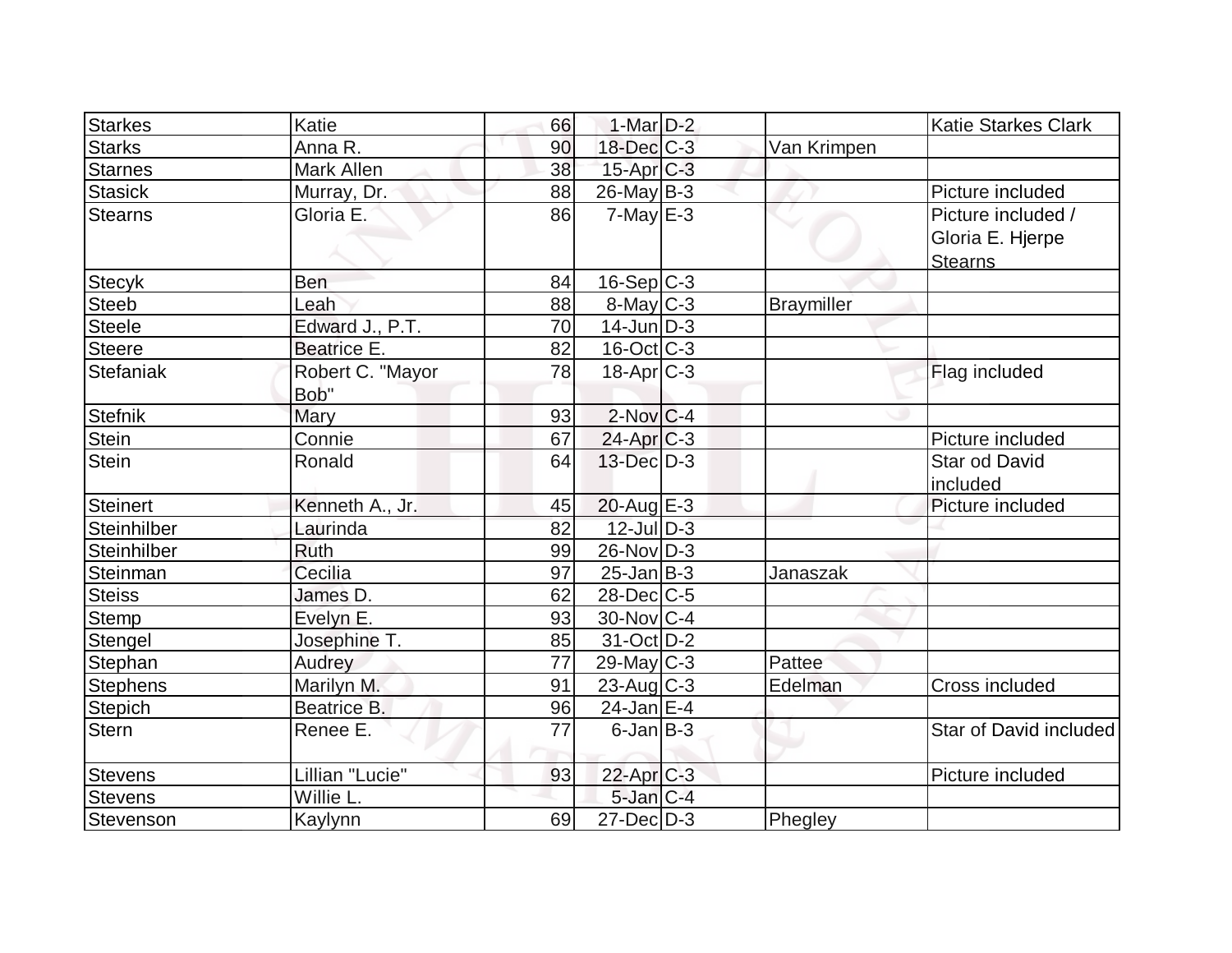| Grace C.                | 92                        |  |                                                                                                                                                                                                                                                                                                                                                                                                                                                                                                                                                             |                  |
|-------------------------|---------------------------|--|-------------------------------------------------------------------------------------------------------------------------------------------------------------------------------------------------------------------------------------------------------------------------------------------------------------------------------------------------------------------------------------------------------------------------------------------------------------------------------------------------------------------------------------------------------------|------------------|
| Timothy Ray "Tim"       | 39                        |  |                                                                                                                                                                                                                                                                                                                                                                                                                                                                                                                                                             |                  |
| Elizabeth               | 91                        |  |                                                                                                                                                                                                                                                                                                                                                                                                                                                                                                                                                             |                  |
| Max                     | 59                        |  |                                                                                                                                                                                                                                                                                                                                                                                                                                                                                                                                                             | Picture included |
| Steven Joel             | 56                        |  |                                                                                                                                                                                                                                                                                                                                                                                                                                                                                                                                                             | Picture included |
| <b>William Harrison</b> | 50                        |  |                                                                                                                                                                                                                                                                                                                                                                                                                                                                                                                                                             | Picture included |
| Edward W. "Chipper"     | 58                        |  |                                                                                                                                                                                                                                                                                                                                                                                                                                                                                                                                                             |                  |
| Mildred "Miki"          | 97                        |  |                                                                                                                                                                                                                                                                                                                                                                                                                                                                                                                                                             |                  |
| Lillie Mae (Ann)        | 65                        |  |                                                                                                                                                                                                                                                                                                                                                                                                                                                                                                                                                             |                  |
| Irene W.                | 97                        |  | Phillips                                                                                                                                                                                                                                                                                                                                                                                                                                                                                                                                                    |                  |
| Benedict P., Jr.        | 86                        |  |                                                                                                                                                                                                                                                                                                                                                                                                                                                                                                                                                             | Flag included    |
| "Benny"                 |                           |  |                                                                                                                                                                                                                                                                                                                                                                                                                                                                                                                                                             |                  |
|                         | 89                        |  |                                                                                                                                                                                                                                                                                                                                                                                                                                                                                                                                                             |                  |
| Mary A.                 | 55                        |  |                                                                                                                                                                                                                                                                                                                                                                                                                                                                                                                                                             |                  |
|                         | 72                        |  |                                                                                                                                                                                                                                                                                                                                                                                                                                                                                                                                                             | Cross included   |
| James Carl, Sr.         | 84                        |  |                                                                                                                                                                                                                                                                                                                                                                                                                                                                                                                                                             |                  |
| <b>Ollie Richard</b>    | 46                        |  |                                                                                                                                                                                                                                                                                                                                                                                                                                                                                                                                                             |                  |
| Bruce D.                | 50                        |  |                                                                                                                                                                                                                                                                                                                                                                                                                                                                                                                                                             | Picture included |
| Patricia Ann            | 70                        |  |                                                                                                                                                                                                                                                                                                                                                                                                                                                                                                                                                             |                  |
| Clayton "Stoney"        | 87                        |  |                                                                                                                                                                                                                                                                                                                                                                                                                                                                                                                                                             |                  |
| Robert A. "Bob"         | 81                        |  |                                                                                                                                                                                                                                                                                                                                                                                                                                                                                                                                                             |                  |
| <b>Timothy James</b>    | 59                        |  |                                                                                                                                                                                                                                                                                                                                                                                                                                                                                                                                                             |                  |
| Paul                    | 58                        |  |                                                                                                                                                                                                                                                                                                                                                                                                                                                                                                                                                             |                  |
| Edwin O'N'eil, Sr.      | 90                        |  |                                                                                                                                                                                                                                                                                                                                                                                                                                                                                                                                                             | Picture included |
| Julie F.                | 67                        |  |                                                                                                                                                                                                                                                                                                                                                                                                                                                                                                                                                             |                  |
| James                   | 84                        |  |                                                                                                                                                                                                                                                                                                                                                                                                                                                                                                                                                             | Flag included    |
| Paulette                | 71                        |  | Coppolillo                                                                                                                                                                                                                                                                                                                                                                                                                                                                                                                                                  | Picture included |
| Robert R., Sr.          | 90                        |  |                                                                                                                                                                                                                                                                                                                                                                                                                                                                                                                                                             | Flag included    |
| lan Scott               | 46                        |  |                                                                                                                                                                                                                                                                                                                                                                                                                                                                                                                                                             |                  |
| Phyllis                 | 86                        |  | Nagurny                                                                                                                                                                                                                                                                                                                                                                                                                                                                                                                                                     |                  |
| Virginia                | 75                        |  | Duszynski                                                                                                                                                                                                                                                                                                                                                                                                                                                                                                                                                   |                  |
|                         | Mary Jane<br>Bogdan "Bob" |  | $2$ -Mar $C$ -5<br>28-Sep C-4<br>22-Sep B-2<br>$11$ -Jun $E-3$<br>$18$ -Jul $C-4$<br>$1-Oct$ E-3<br>$12$ -May B-3<br>$9-Nov$ <sub>C-4</sub><br>$25-Sep C-3$<br>$31$ -Dec $E-3$<br>$9-Apr$ $E-4$<br>$22$ -JulC-3<br>$4$ -May C-6<br>19-Feb E-3<br>$22$ -Oct $E-4$<br>$25$ -Apr $C-2$<br>$26$ -Feb $E$ -4<br>$25$ -Aug $B-2$<br>$10$ -Jan $D-4$<br>$23$ -Jul $E-3$<br>$\overline{5}$ -Nov A-12<br>$4$ -Mar $ C-4 $<br>$21$ -May E-4<br>$30$ -Jul $E-4$<br>$12$ -Apr $D-3$<br>$21$ -Dec $C$ -5<br>$31$ -Jul C-4<br>20-Dec D-3<br>30-Nov C-4<br>$23$ -Jan $C-4$ |                  |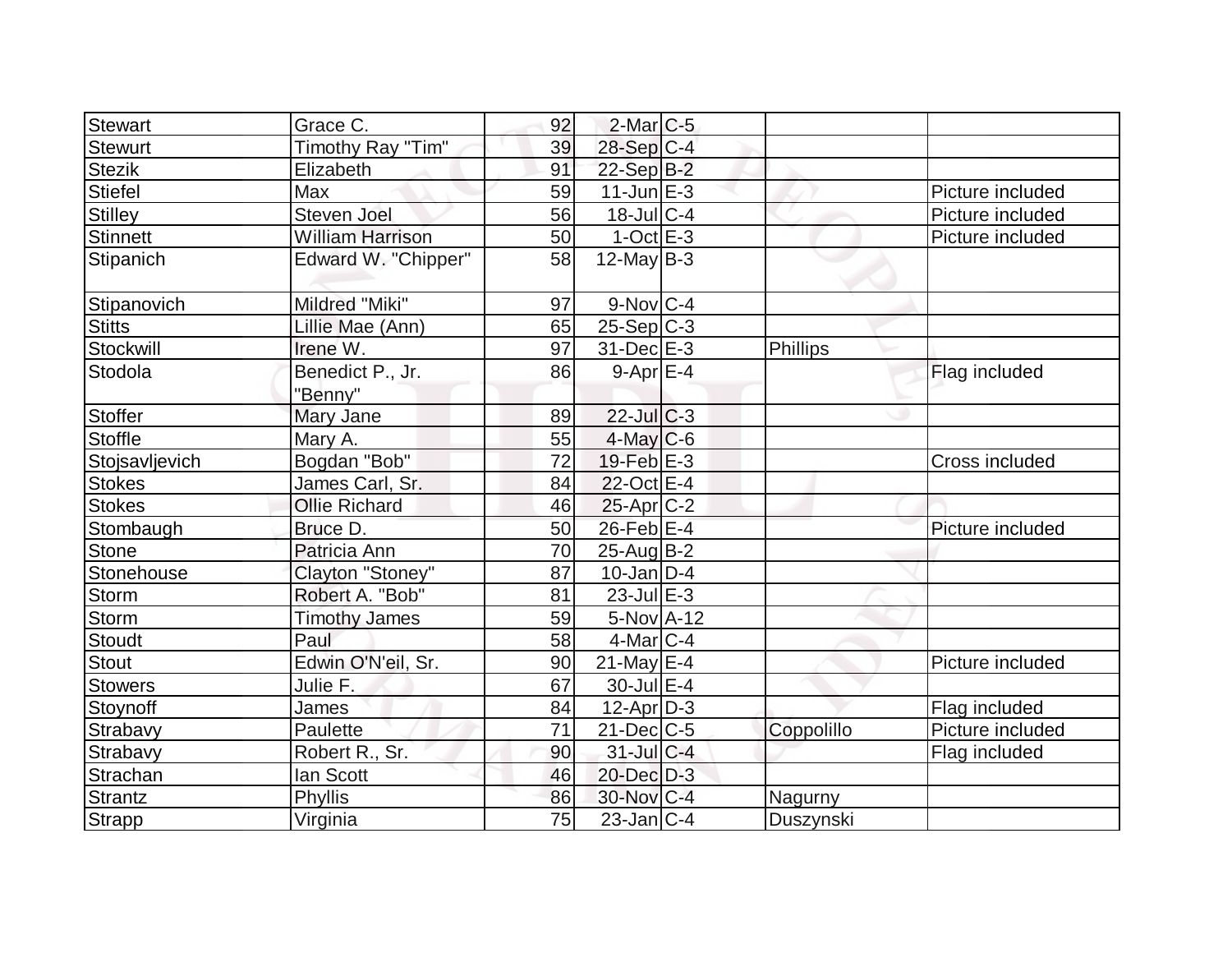| Straukas       | <b>Sheila</b>            |    | 16-Mar <sub>IC-5</sub> | Cieply   |                            |
|----------------|--------------------------|----|------------------------|----------|----------------------------|
| <b>Strayer</b> | Steven W.                | 63 | $19$ -Jul $D-3$        |          |                            |
| Strazzante     | Joseph Dominick          | 62 | 30-Nov C-4             |          |                            |
| <b>Strbiak</b> | Joan Ray                 | 79 | $9$ -Dec $C$ -2        | Lunsford |                            |
| Streetman      | Jeffrey J. "Jeff"        | 55 | $22$ -Jun $C-7$        |          |                            |
| Strickhorn     | <b>Phillip Keith</b>     | 59 | $8$ -May $C-3$         |          |                            |
| Stricklin      | <b>Elverett "Strick"</b> | 86 | $24$ -Apr $ C-3 $      |          | Flag included              |
| Stricklin      | Theodore R.              | 71 | $13$ -May C-3          |          | Flag included              |
| <b>Strisko</b> | Timothy J.               | 60 | $31$ -Aug C-5          |          |                            |
| <b>Strisko</b> | Violet R.                | 60 | $14$ -Aug $D-3$        |          |                            |
| Strohmeyer     | Floyd K.                 | 90 | $17$ -Jan $D-2$        |          |                            |
| Stroupe        | Michael A.               | 37 | $2$ -Oct $D-7$         |          |                            |
| Strug          | Virginia                 | 90 | $9$ -Jun $B-3$         | Zlibiin  | Flag included              |
| Studebaker     | A. Henry                 | 87 | $9$ -Dec $C-2$         |          | Picture included           |
| <b>Stula</b>   | Daniel M.                | 89 | $1-Dec$ B-3            |          | Cross and flag<br>included |
| <b>Stultz</b>  | Paul J. "PJ"             | 88 | $19$ -Feb $ E-4$       |          | Flag included              |
| Stur           | Barbara L.               | 72 | $26$ -Jan $C-7$        |          |                            |
| Stutsman       | John Calvin              | 85 | $5$ -Jul $D-2$         |          | Picture included           |
| Suarez-Ballard | Betty O.                 | 53 | $5$ -Feb $E$ -4        | Suarez   | Picture included           |
| Subart         | Joseph J., Sr.           | 73 | 28-Oct C-4             |          |                            |
| Subeh          | Carmen                   | 51 | $7$ -Jul B-3           | Chavez   |                            |
| Sublett        | Sandra                   | 75 | $12$ -Jan $ C-4 $      | Huebner  |                            |
| Subotic        | <b>Milica</b>            | 77 | $20$ -Mar $C-4$        |          | Cross included             |
| Sudar          | Lillian "Peany"          |    | $20$ -Jan B-2          |          |                            |
| Sudruff        | Helen                    | 97 | 8-Jun C-5              |          |                            |
| Sullivan       | Anne L.                  | 83 | $24$ -Jun $C-3$        |          |                            |
| Sullivan       | Helen C.                 | 78 | $30$ -Dec $C-3$        | Ciciora  |                            |
| Sullivan       | John J.                  | 75 | $10$ -Jul $D-2$        |          | Picture included           |
| Sullivan       | Josie V.                 | 89 | 22-Oct E-4             |          |                            |
| Sullivan       | Judith "Judie"           | 77 | $10$ -Feb $B-3$        | Wiggs    |                            |
| Sullivan       | Kevin M.                 | 55 | $23$ -Jan C-4          |          |                            |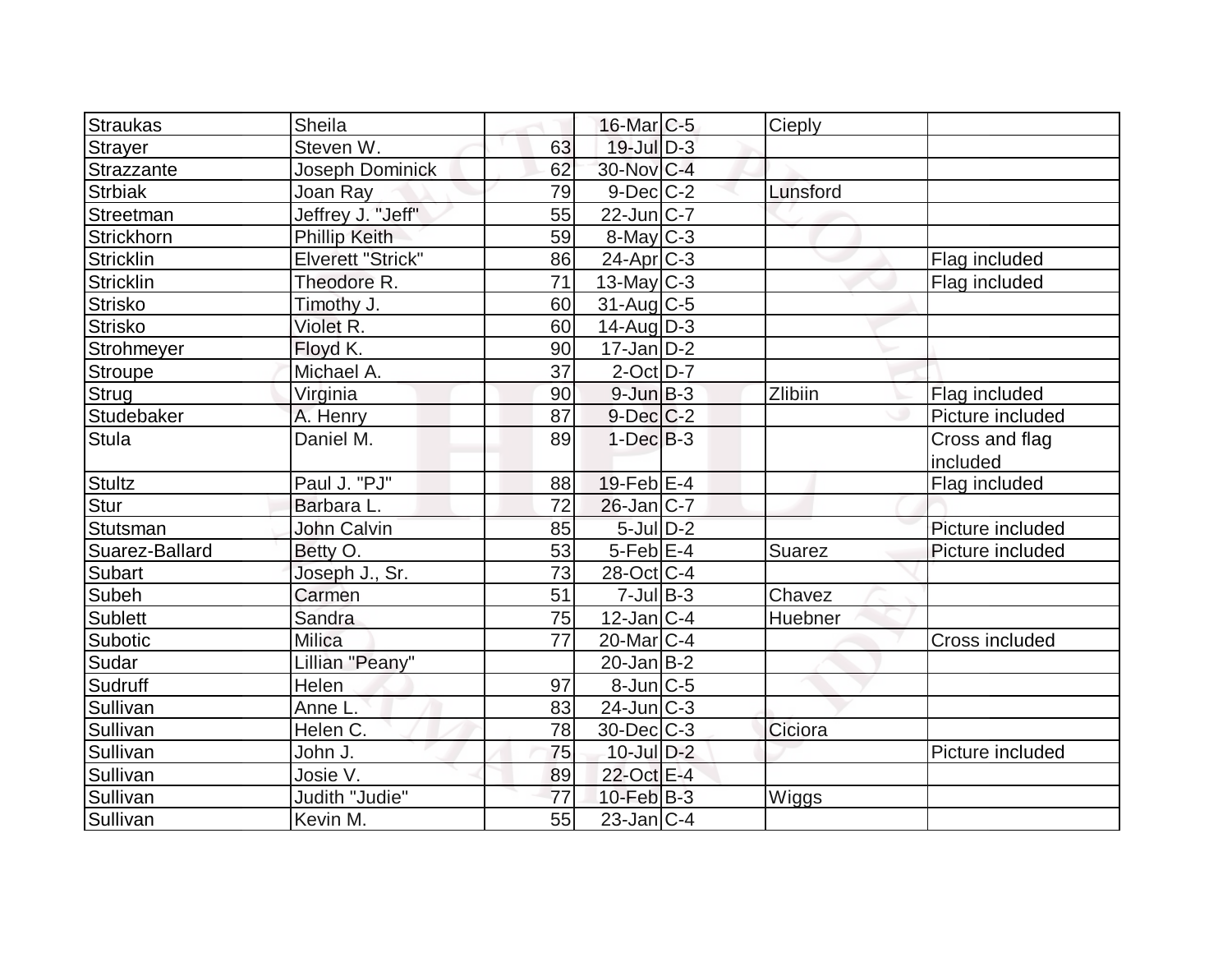| Sullivan              | Sonja R.                 | 75 | $19-Oct$ $C-6$           | Hall        |                                      |
|-----------------------|--------------------------|----|--------------------------|-------------|--------------------------------------|
| Sullivan              | <b>Stecy Elaine</b>      | 49 | $15$ -Feb $D-4$          | Lawrence    |                                      |
| Sullivan              | Tom "Red"                | 81 | 24-Dec E-2               |             |                                      |
| Sulzbacher            | Larry                    | 87 | $4$ -May C-7             |             | Flag included                        |
| <b>Sumers</b>         | Helen                    | 55 | $30$ -Nov $ C-4 $        |             |                                      |
| <b>Sumers</b>         | Helen                    | 55 | $1-Dec$ B-3              |             |                                      |
| Summar                | Terry                    | 63 | $12$ -Feb $ E-4 $        |             |                                      |
| <b>Summers</b>        | Jane E.                  | 58 | $22$ -Apr $ C-3 $        |             |                                      |
| <b>Summers</b>        | Linda L.                 | 66 | $12$ -Jan $ C-4 $        | Lula        |                                      |
| Summers               | Stephen A., Sr.          | 71 | $17$ -Apr $D-3$          |             | Police emblem<br>included            |
| Sunny                 | David Lee                | 71 | $15$ -Mar $ D-5$         |             | Picture included                     |
| Surdy                 | Eugene J. "Gene"         | 89 | $3-MarB-3$               |             | Flag included                        |
| <b>Surita</b>         | Al "Dickie"              | 68 | $10$ -Oct $D-2$          |             |                                      |
| Surmaczewicz          | Judith M.                | 66 | $7 - Aug   D-3$          |             | Picture included                     |
| Surowiec              | Henry C.                 | 98 | $10-Sep$ $E-4$           |             |                                      |
| Surufka               | Gertrue M. "Trudy"       | 81 | $2$ -Feb $ C-4 $         | Hoogland    |                                      |
| Susarczyk             | Wanda M.                 | 91 | $14$ -May E-2            |             |                                      |
| Susinski              | John E.                  | 79 | $20$ -Jan B-2            |             |                                      |
| <b>Sutka</b>          | Bernice C.               | 90 | $12$ -Apr $D-3$          |             | Picture included                     |
| Sutton                | <b>Brittany Annmarie</b> | 22 | $11$ -May C-6            |             |                                      |
| <b>Sutton</b>         | George                   | 71 | $28-Sep C-4$             |             |                                      |
| Svetanoff             | Gerald N., Honarable     | 78 | $11$ -Jan $ D-3 $        |             | <b>Scales of Justice</b><br>included |
| Svetich               | Joseph                   | 70 | $10$ -Oct $ D-2 $        |             |                                      |
| Swafford              | Robert K., Sr. "Bobby"   | 29 | $23-Oct$ <sub>C</sub> -3 |             |                                      |
| Swalek                | Florence F.              | 96 | $9$ -Oct $ D-3 $         |             |                                      |
| <b>Swanson</b>        | Janis Mary               | 95 | $13-Sep C-3$             |             | Picture included                     |
| Swanson               | Richard F.               | 70 | $13$ -Jan $B-3$          |             | <b>Cross included</b>                |
|                       |                          |    |                          |             |                                      |
| <b>Swart</b><br>Swart | Dorothy P.               | 91 | $1$ -Jan $D-4$           | Covwenhoven |                                      |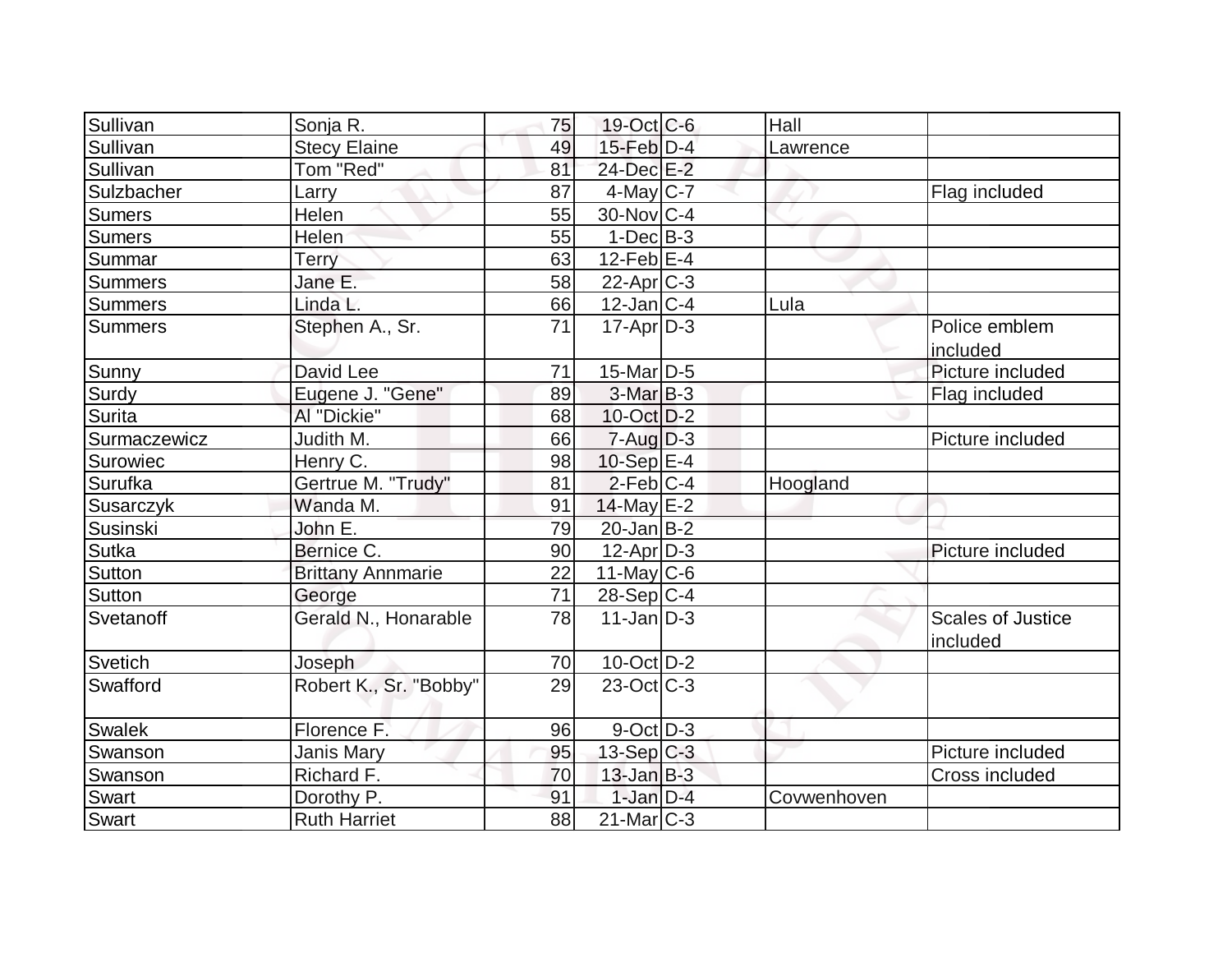| Swart          | Susan W.                | 73 | $5$ -Oct C-4          |              |                  |
|----------------|-------------------------|----|-----------------------|--------------|------------------|
| Swartz         | Peggy J.                | 78 | $23$ -Jan $ C-4 $     |              | Picture included |
| Sweet          | Dorothy M.              | 85 | $16$ -Jan $ C-4 $     |              | Picture included |
| Sweetman       | Joanne                  | 77 | $4$ -Nov $ C-3 $      | Van Kley     |                  |
| Swetky         | $\overline{V}$ ictor P. | 84 | $2$ -May C-4          |              | Flag included    |
| Swetlik        | Helen                   | 85 | $31$ -Aug C-5         | Zajac        |                  |
| Swieszcz       | Darlene I.              | 63 | $6$ -Apr $C$ -6       | Zerebiny     |                  |
| Swieszcz       | Gregory L.              | 65 | $6$ -Aug $E-2$        |              |                  |
| Swift          | John W. "Swifty"        | 45 | $11$ -Jun $E-3$       |              |                  |
| Swihart        | Wayne E.                | 96 | $29$ -Jan $E-3$       |              |                  |
| Swingler       | Donald J.               | 86 | $19$ -Jun $ D-4$      |              |                  |
| Swisher        | Donna                   | 69 | 14-Oct C-2            |              |                  |
| Swisher        | Mable                   | 95 | 10-Mar B-2            | Wise         |                  |
| Swisher        | Wanda (Sally)           | 89 | $30-Sep C-3$          |              |                  |
| <b>Sykes</b>   | Robbie J.               | 72 | $19$ -Aug C-2         |              |                  |
| Sytnik         | Paul J.                 | 59 | 16-May C-4            |              |                  |
| Szabo          | John P.                 | 84 | $19$ -Apr $D-2$       |              |                  |
| Szafarczyk     | Norma J.                | 88 | $23$ -Jan C-4         | <b>Busch</b> |                  |
| <b>Szafasz</b> | Mary F.                 | 87 | $26$ -Dec $C$ -3      | Maglish      |                  |
| Szaller        | Dola Louise "Sopher"    | 89 | $18$ -Jun $E-4$       | Jordon       |                  |
| Szany          | Wayne J.                | 75 | $10-Feb$ B-3          |              |                  |
| Szanyi         | Carl B.                 | 60 | $7$ -Dec $ C-4 $      |              |                  |
| Szanyi         | Rita J.                 | 87 | $1-Jan D-4$           |              |                  |
| Szczepanek     | Adam M.                 | 61 | $25$ -Jun $E-3$       |              | Flag included    |
| Szepanski      | Jackie R.               | 61 | 13-Apr <sub>C-7</sub> |              |                  |
| Szepanski      | Linda M.                | 40 | $2$ -Aug $D-2$        |              | Picture included |
| Szepanski      | Matthew S.              | 63 | $18-Oct$ $C-3$        |              |                  |
| Szeplakay      | Frank "Lucky"           | 91 | $6$ -Apr $C$ -6       |              | Flag included    |
| <b>Szerlak</b> | Joseph J. "Sonny"       | 77 | 27-Dec D-4            |              |                  |
| Szewczyk       | <b>Stanley</b>          | 94 | $23$ -Dec $C-3$       |              | Flag included    |
| <b>Szklarz</b> | Stefania                | 87 | $14$ -Aug $ D-3 $     |              |                  |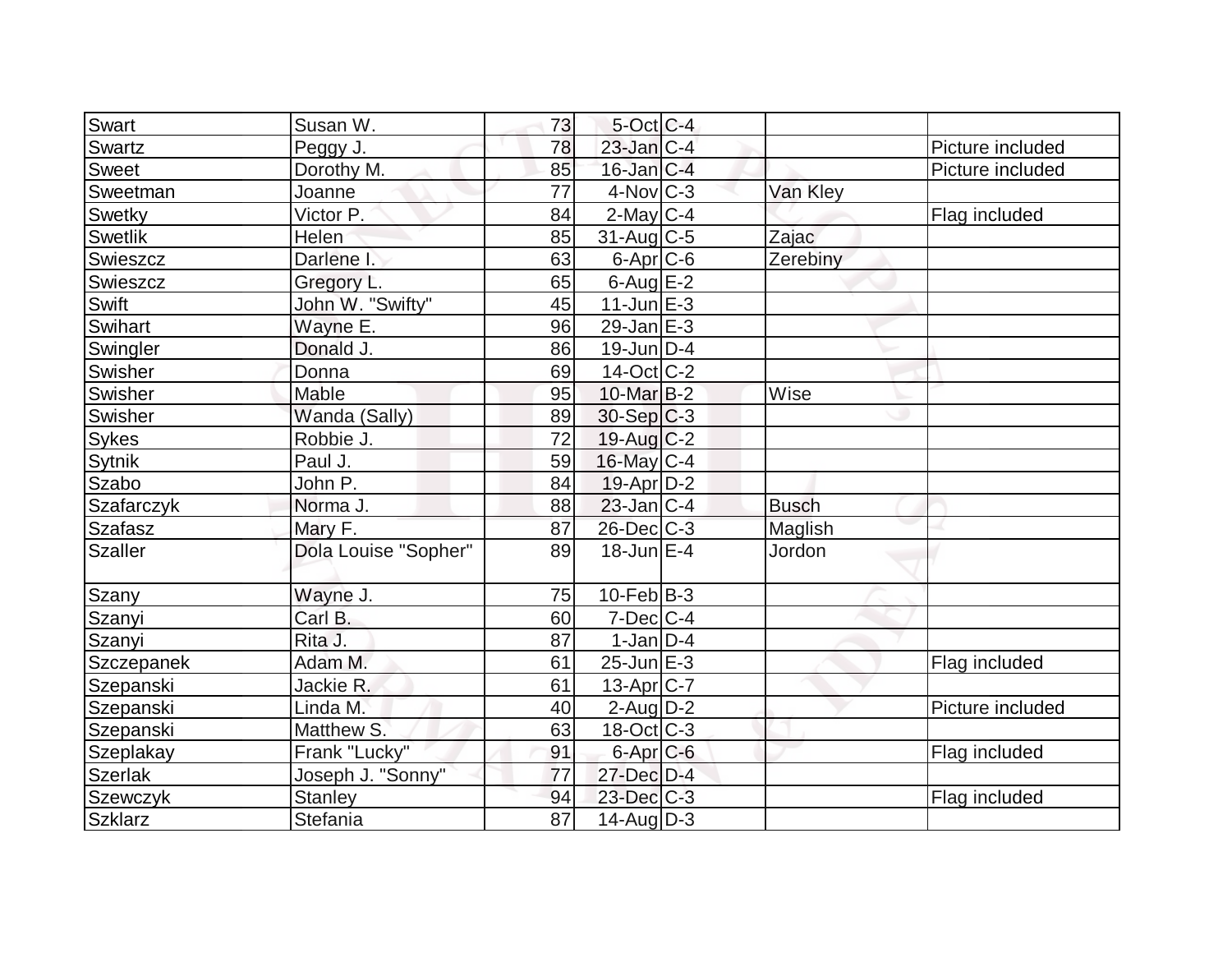| Szutenbach           | Lorraine              | 83 | $3-Auq$ $C-6$         |              |                  |
|----------------------|-----------------------|----|-----------------------|--------------|------------------|
| Szwajkowski          | Patricia Aileen       | 66 | $27$ -Jul $C$ -5      | Grahm        | Picture included |
| Szymanski            | Beverly D.            | 87 | 24-Nov B-3            | <b>Blimm</b> |                  |
| Szymanski            | Helen                 | 81 | $24$ -Jan $E-4$       | Ladowski     |                  |
|                      | Allison M.            | 48 | $22$ -Oct $E-3$       | <b>Stark</b> |                  |
| Szymborski<br>Tachar | Thomas W.             | 83 | 25-Jul C-3            |              |                  |
|                      |                       |    |                       |              | Flag included    |
| <b>Tackett</b>       | James L               | 33 | $28$ -Apr $ B-2 $     |              |                  |
| Tagliareni           | James D.              | 92 | $17 - Dec$ $D-3$      |              |                  |
| <b>Takacs</b>        | Clara Mae             | 89 | $12$ -Jan C-4         |              |                  |
| Talaga               | Susan L "Sandi"       | 74 | $20$ -Jun $D-3$       | Rose         |                  |
| <b>Talarek</b>       | Robert A.             | 67 | $3-Apr D-4$           |              |                  |
| <b>Talent</b>        | Leanna                | 84 | $30$ -May D-2         |              |                  |
| Talevski             | Vladimir              | 90 | 10-Mar B-2            |              | Cross included   |
| Talga                | Sandra L. "Sandi"     | 74 | $21$ -Jun $D-3$       | Rose         |                  |
| Talian               | <b>Bernard Thomas</b> | 65 | $16$ -Dec $C-3$       |              |                  |
|                      | "Bernie"              |    |                       |              |                  |
| <b>Tallos</b>        | Agnes R.              | 92 | $12$ -Jan $ C-5 $     | Fish         |                  |
| Tameling             | Celia                 | 93 | $4$ -May C-7          |              |                  |
| Tamminga             | Doris Faye            | 88 | $21$ -AugD-3          | Forster      |                  |
| Tampauskas           | John P.               | 64 | $14$ -Aug $D-3$       |              | Picture included |
| Tanner               | Paul W.               | 65 | $11-Apr$ $C-4$        |              | Flag included    |
| Tanner               | Ruth Elizabeth, Dr.   | 80 | $1-Nov$ $C-3$         |              | Picture included |
| Tansil               | <b>Sheila</b>         | 53 | $28-Sep C-4$          | Williams     | Picture included |
| Tanzillo             | Geraldine M.          | 77 | 4-Jun $E-3$           |              |                  |
| Tapia                | Alexius "Alex"        | 36 | $15$ -Dec $B$ -2      |              |                  |
| Tapper               | David N.              | 65 | $7-Feb D-3$           |              | Flag included    |
| Tapper               | Lucille M.            | 90 | $7-Feb$ D-2           |              |                  |
| Tarry                | Cathy Jo              | 55 | $10$ -Jan $ D-4$      |              |                  |
| <b>Tarver</b>        | <b>Nakia</b>          | 36 | $14$ -Feb $E-3$       |              |                  |
| Tatalovich           | George                | 89 | 15-Apr <sub>C-3</sub> |              | Cross included   |
| <b>Tatarek</b>       | Francis R. "Frank"    | 79 | $19$ -Feb $E-4$       |              |                  |
| Taylor               | Joan                  | 91 | $4-Sep$ $D-4$         |              | Flag included    |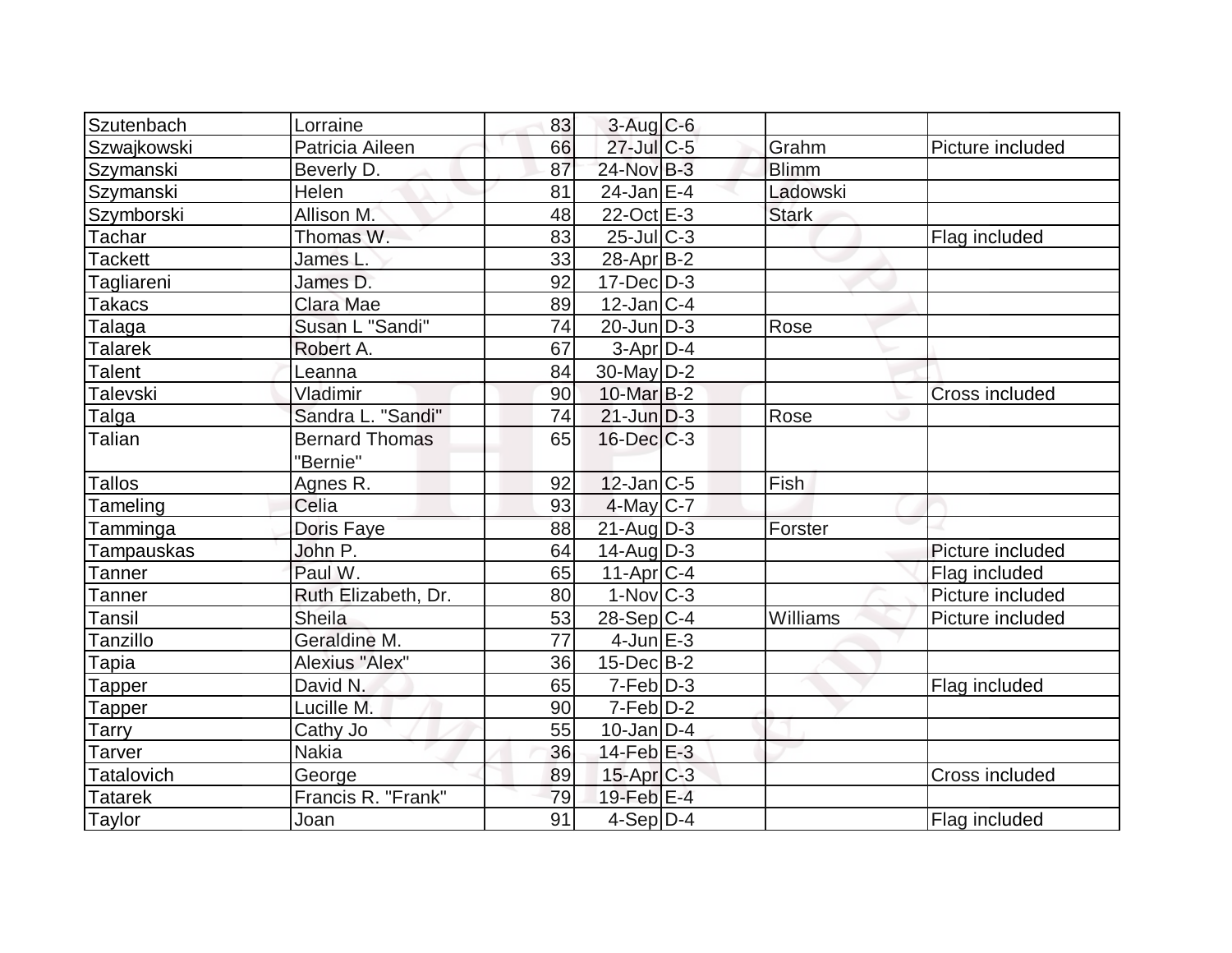| Taylor             | Mack Daniel "Bring it            | 61  | $13$ -Mar $C-3$   |              | Flag included                               |
|--------------------|----------------------------------|-----|-------------------|--------------|---------------------------------------------|
|                    | back Mack"                       |     |                   |              |                                             |
| Taylor             | Ronald Allen                     | 68  | $18-Sep C-4$      |              |                                             |
| Taynton            | Virginia                         | 85  | $24$ -Aug C-5     | VanWinkle    | Virginia Bacon<br>Taynton                   |
| Tchalo             | James T.                         | 84  | $3-Oct$ D-3       |              |                                             |
| Teasdale           | John R. (Jack)                   | 86  | 27-Aug E-3        |              |                                             |
| <b>Tebbetts</b>    | Phyllis Isabel                   |     | $11$ -Jun $E-3$   | Bacon        | Picture / Phyllis<br><b>Tebbetts Hedges</b> |
| Teets              | <b>Myrtle</b>                    | 91  | $10$ -Aug $C-4$   | West         |                                             |
| Tejeda             | Ruben                            | 51  | $10$ -Feb $ D-3 $ |              |                                             |
| <b>Tekler</b>      | Ann                              |     | $16$ -Jun $B-3$   | Voynovich    | Picture included                            |
| <b>Teles</b>       | Dennis, Rev.                     | 74  | $4-Feb$ $C-3$     |              | Picture included                            |
| Tempco             | Susan                            | 82  | $7$ -Dec $ C-4$   | Andel        |                                             |
| encza <sup>-</sup> | Mariannie J.                     | 98  | $17$ -Mar $B-2$   |              |                                             |
| Tepavich           | Ann                              | 98  | $27$ -Feb $D-3$   | Vujicich     | <b>Cross included</b>                       |
| Terpstra           | Richard "WN92"                   | 64  | $13$ -Jun $ C-3 $ |              |                                             |
| Terpstra           | <b>Shirley</b>                   | 83  | $21$ -Dec $C$ -5  | <b>Staal</b> |                                             |
| Terranova          | Rose H.                          | 85  | 22-Oct E-4        |              | Picture included                            |
| Terrazas           | Aaron A.                         | 45  | $11-Dec$ D-2      |              |                                             |
| Terzes             | Georgia C.                       | 85  | $13$ -May C-3     |              | Picture included                            |
| <b>Tesovic</b>     | Charles D. "Charlie"             | 58  | $6$ -Mar $D-7$    |              | Cross included                              |
| Testa              | Mary V. "Mickey" "Sis"           | 98  | $15$ -Jan $E-4$   | McDonnell    |                                             |
| Tharp              | <b>Joe David</b>                 | 75  | $9$ -Dec $C$ -3   |              |                                             |
| Thatcher           | <b>Francis Wendell</b><br>"Papa" | 82  | 13-Aug $E-3$      |              | Picture included                            |
| <b>Thayer</b>      | Antoinette "Toni"                | 91  | 22-Oct E-4        |              |                                             |
| <b>Theis</b>       | Rosemary                         | 73  | 10-Sep $E-4$      |              | Picture included                            |
| Theodoropoulos     | Costa "Gus"                      | 79  | $6$ -Mar $D-7$    |              | Cross included                              |
| Thiery             | Nicholas F., Jr.                 | 100 | $25$ -Jan $B-3$   |              |                                             |
| Thoesen            | Ruth                             | 89  | $17$ -May $D-3$   | Grenchik     | Picture included                            |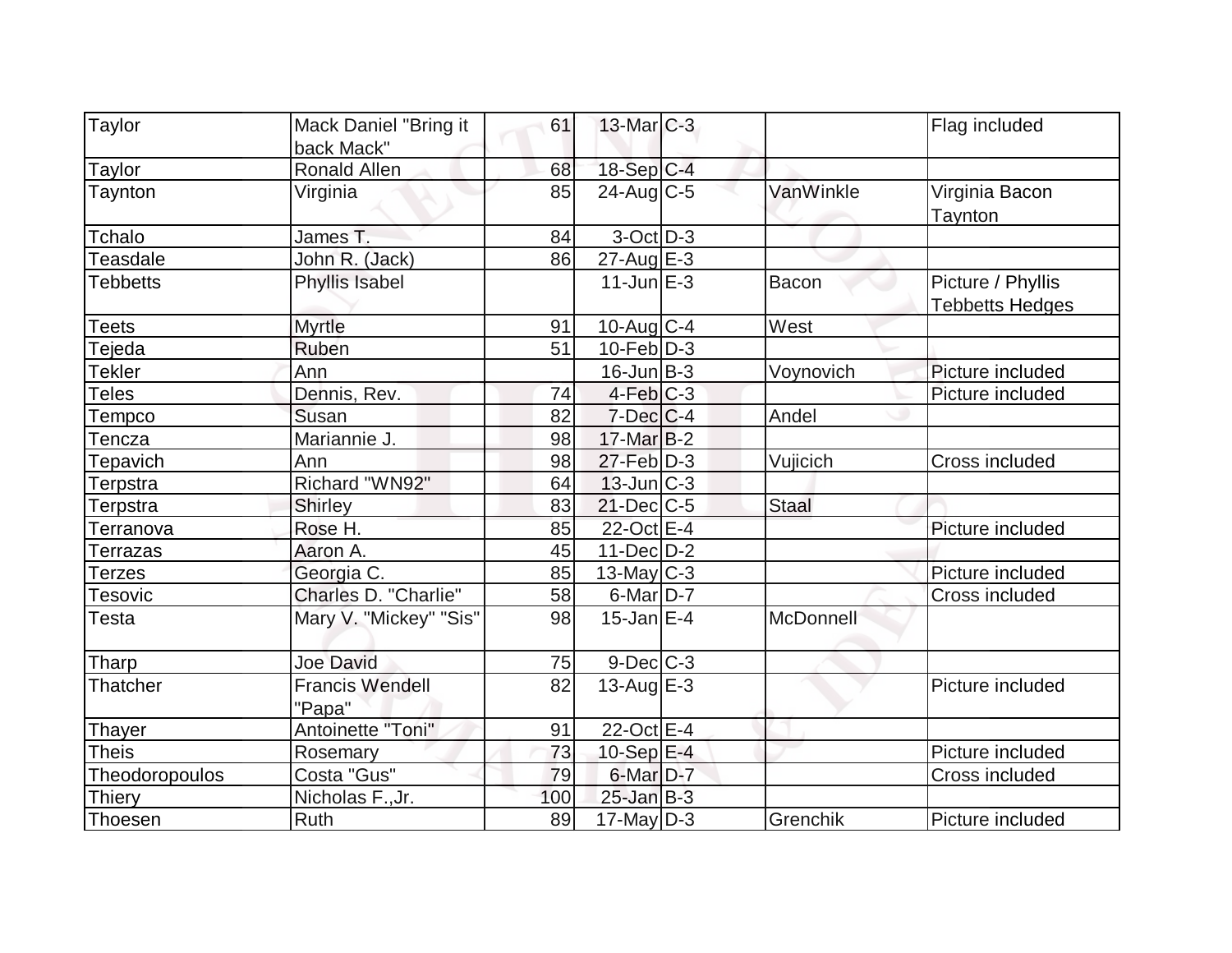| Thomas          | Charles A., Sr.        | 89 | $1$ -Jul $C-2$    |                 |                               |
|-----------------|------------------------|----|-------------------|-----------------|-------------------------------|
| Thomas          | Everett E. "PUC"       | 89 | $16$ -Jul $E-2$   |                 |                               |
| Thomas          | Helen                  | 95 | $10$ -Aug $C-4$   | <b>Dunfee</b>   |                               |
| Thomas          | <b>Jerry Michael</b>   | 72 | $16$ -Aug $D-2$   |                 |                               |
| Thomas          | Johnnie Mae            | 76 | $31$ -Jan $D-3$   |                 | Picture included              |
| Thomas          | Lyle James "Jake"      | 87 | $18$ -Mar $ C-4 $ |                 | Flag and emblem<br>included   |
| Thomas          | Martha H.              | 90 | 25-Oct C-2        | <b>Banasiak</b> |                               |
| Thompson        | Bolden C., Jr. (Snake) | 54 | $9$ -Jan $ C-4 $  |                 |                               |
| Thompson        | David K.               | 69 | $14$ -Dec $ C-4$  |                 |                               |
| Thompson        | <b>Franklin Gray</b>   | 84 | $29$ -Jul $C-3$   |                 | Picture included              |
| Thompson        | Judith E.              | 76 | $16$ -Jun $B-3$   | Stuenkel        |                               |
| Thompson        | <b>Robert James</b>    | 81 | $3-MarB-3$        |                 |                               |
| Thompson        | Robert W.              | 91 | $19-Nov$ D-4      |                 | Flag included                 |
| Thornberry      | <b>Patrick Dale</b>    | 68 | $8$ -Oct $E - 4$  |                 |                               |
| <b>Thorne</b>   | <b>Robert Gordon</b>   | 89 | 19-Nov D-4        |                 |                               |
| <b>Thorpe</b>   | Armina May             | 89 | $2$ -Jan $D-3$    |                 |                               |
| Thrall          | Herschal               | 77 | $18$ -May C-4     |                 |                               |
| Thrall          | John E.                | 75 | $2$ -May $C-4$    |                 | Cross included                |
| Thrasher        | Doris Irene "Dorie"    | 88 | $30$ -Oct $ C-3 $ |                 | Picture included              |
| Thureanos       | Jack W.                | 63 | $26$ -Apr $D-2$   |                 |                               |
| Thursby         | Ronald                 | 63 | $21$ -Mar $C-3$   |                 |                               |
| Tica            | Ljubica Violet         | 88 | $21$ -Dec $C$ -5  | Tarailo         | Cross included                |
| Tieman          | Patsy                  | 85 | $21$ -AugD-2      |                 |                               |
| <b>Tieron</b>   | Gregory                | 58 | 13-Jul C-6        |                 |                               |
| <b>Tihlarik</b> | <b>Randy James</b>     | 33 | $9$ -Mar $ C-4$   |                 | Memorial, Picture<br>included |
| <b>Tiller</b>   | Robert J., Jr. "Bob"   | 60 | $7$ -Oct C-3      |                 |                               |
| <b>Timmons</b>  | Robert E. "Buffy"      | 52 | $16$ -Jul $E-4$   |                 |                               |
| <b>Tinsley</b>  | Peter P.               | 84 | 15-Mar $D-4$      |                 |                               |
| Tipton          | Larry R.               | 72 | $27$ -Jul $C$ -5  |                 |                               |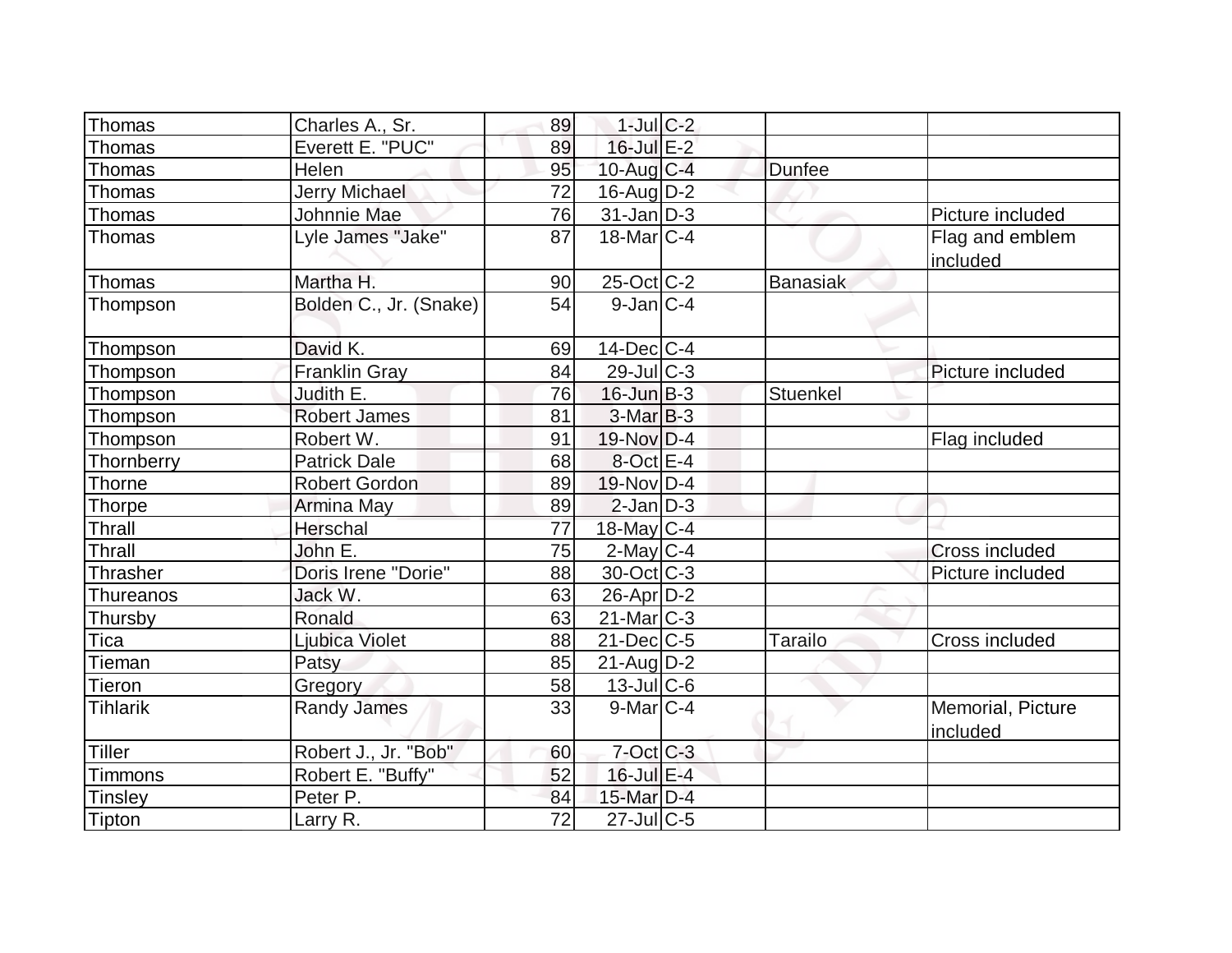| <b>Tkach</b>  | Helen               | 85 | $27$ -Feb $D-4$   |              |                        |
|---------------|---------------------|----|-------------------|--------------|------------------------|
| Tkacs         | Jane L.             | 84 | $18$ -Feb $ C-3 $ |              |                        |
| Tkacz         | Joseph M.           | 76 | $3$ -Jul $D-2$    |              |                        |
| <b>Tobias</b> | Rosemarie           | 83 | $22$ -Jun $ C-7 $ |              |                        |
| Tobin         | Richard "Dick"      | 86 | $29$ -Jan $E-3$   |              |                        |
| Todosijevic   | Lydia               | 89 | $18$ -Feb $ C-3 $ |              |                        |
| Tokarz        | Maria C.            | 91 | $9$ -May C-2      | Stanislawski |                        |
| Tokerski      | Lucille             | 89 | $19-Sep C-2$      |              | Lucille Jaski-Tokerski |
| Tolle         | Lisa Ann            | 53 | $6$ -Oct $B-3$    | Algozine     |                        |
| Tomanica      | Abigail J.          | 36 | $12$ -Jan $ C-5 $ |              | Picture included /     |
|               |                     |    |                   |              | Abigail J. Tomanica    |
|               |                     |    |                   |              | (Waterfield)           |
| Tomasevich    | Kenneth "Kenny"     | 83 | $21$ -Jul B-2     |              | Flag included          |
| Tomaska       | Eleanor D.          |    | $3-MarB-3$        | Gora         |                        |
| Tomaszewski   | Donald H. "Don"     | 76 | $29$ -Apr $C-3$   |              | Flag included          |
| Tomaszwewski  | Benedict F.         | 81 | $31$ -Aug C-5     |              | Flag included          |
| Tomczak       | William Paul, Sr.   | 83 | $28-Sep C-4$      |              | Flag iincluded         |
| Tomera        | Frank               | 86 | 29-Oct E-4        |              |                        |
| Tometczak     | Bruno W.            | 92 | $8$ -Jun $C$ -5   |              | Flag included          |
| Tomich        | Ljiljana            | 78 | $3-Oct$ D-3       |              | Cross included         |
| Tomlin        | Teresa B.           | 89 | 24-Oct D-2        |              |                        |
| Toneff        | Ned S.              | 82 | $16$ -Apr $E-4$   |              | Flag included          |
| Tonetski      | Michael             | 71 | $10$ -JulD-3      |              |                        |
| Tonkovich     | Evelyn R.           | 90 | $17-Feb B-3$      |              |                        |
| Toomey        | Irene J.            | 91 | $31$ -Aug C-5     |              | Picture included       |
| Toomire       | Ronald A.           | 48 | $2$ -Oct $D$ -6   |              |                        |
| Toporek       | Robert Michael, Jr. | 51 | $26$ -Jul $D-3$   |              |                        |
| Torok         | Adele F.            | 93 | $9$ -Aug $D-3$    |              | Picture includfed      |
| Torres        | John                | 76 | $7$ -Jul $B-3$    |              |                        |
| <b>Torres</b> | Luis A.             | 64 | 26-Feb E-4        |              |                        |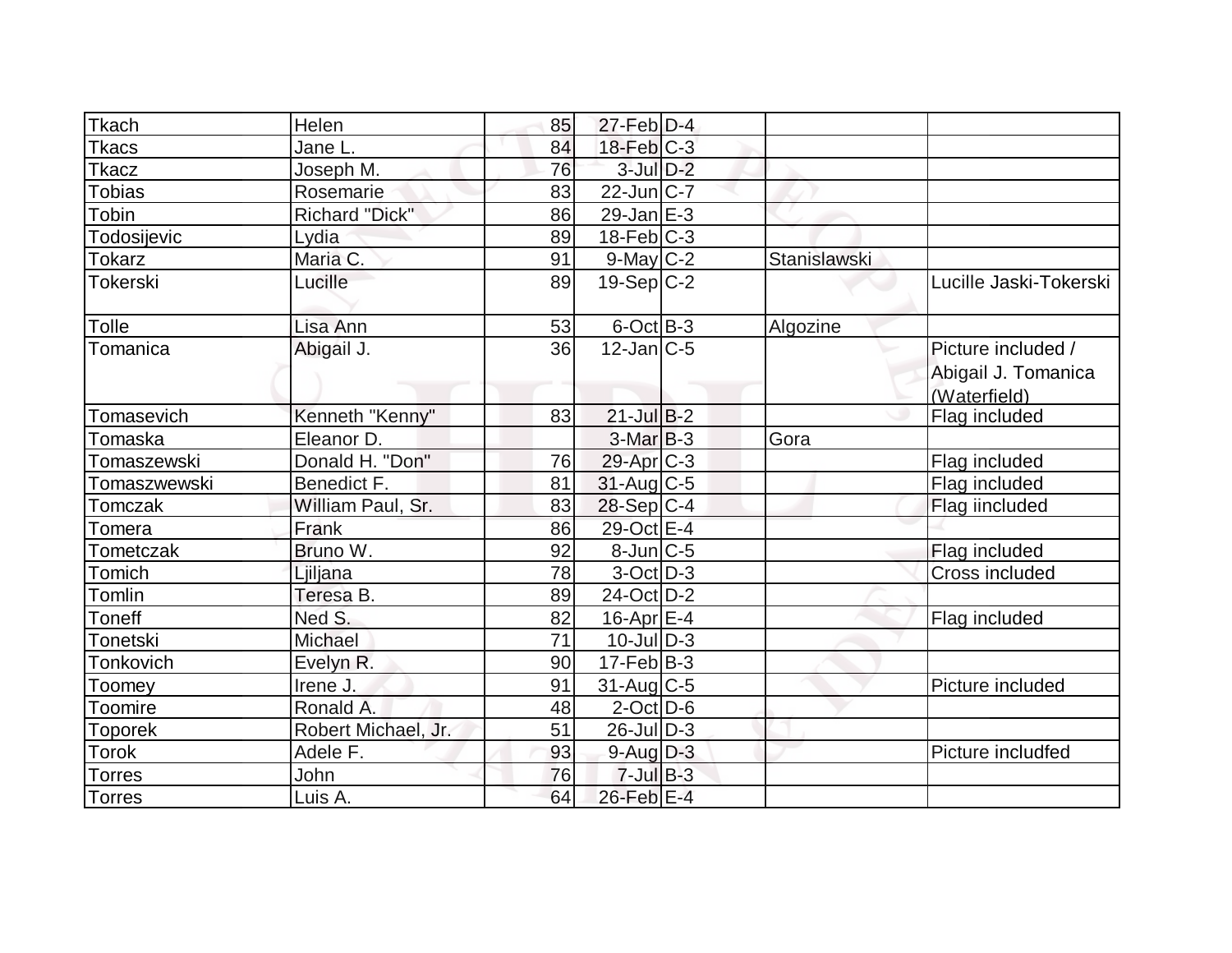| <b>Torres</b>      | Santos J. "Chico"    | 85 | $14$ -Dec $C$ -4      |                | Picture included    |
|--------------------|----------------------|----|-----------------------|----------------|---------------------|
|                    | "Saint"              |    |                       |                |                     |
| <b>Torres</b>      | Yolanda              | 75 | 19-Feb <sup>E-4</sup> | Rodriguez      |                     |
| Townsend           | Kathleen C. "Kathy"  | 51 | $24$ -Apr $ C-4 $     | <b>Higgins</b> |                     |
| Townsley           | Rosemary             | 87 | $8$ -Jan $E-3$        | Fagan          |                     |
| Tracey             | Olga L.              | 82 | $2$ -Oct $D-7$        |                | Cross included      |
| <b>Trafficante</b> | Armelia              | 99 | $22$ -Nov $ D-3 $     | De'Angeles     |                     |
| <b>Trafton</b>     | Ronald F.            | 82 | $28$ -AugD-4          |                |                     |
| Trajceski          | Simon                | 71 | $5-Nov$ A-13          |                | Cross included      |
| Trajkovski         | <b>Bozin</b>         | 66 | $5$ -Mar $E - 3$      |                | Cross included      |
| <b>Trakas</b>      | John T.              | 99 | 19-Mar $E-4$          |                | Flag, cross and     |
|                    |                      |    |                       |                | picture included    |
| <b>Trask</b>       | Erma                 | 86 | 22-May C-2            |                | Erma Trask (Maicki) |
| <b>Travis</b>      | Billy W.             | 79 | $7$ -Jul $B-3$        |                | Flag included       |
| Trbojevic          | Maria                |    | $14$ -Nov $ C-2 $     | <b>Brujic</b>  | Cross included      |
| Treadway           | Donald C.            | 87 | $27$ -Aug $E-3$       |                | Picture included    |
| Tresnowski         | Joseph A.            | 99 | $23$ -Jan $ C-4$      |                |                     |
| Trevino            | Argelio, Sr.         | 83 | $7$ -Jun $D-2$        |                | Picture included    |
| <b>Trevino</b>     | Ruben Jose, Sr.      | 85 | 29-May C-4            |                | Picture included    |
| Trial              | David                | 71 | $26$ -Aug $C-3$       |                |                     |
| Triana             | Eileen June          | 81 | $13$ -Mar $ C-3 $     | Zick           |                     |
| Trigo              | Vincent Wayne        | 75 | $15$ -May C-4         |                | Flag included       |
|                    | "Vince"              |    |                       |                |                     |
| Trimble            | <b>Barbara Jeane</b> |    | $10$ -Jul $D-3$       | Bardon         |                     |
| Trinka/Eurley      | <b>Brenda Joyce</b>  |    | $5$ -Jan $ C-4 $      | Whitcomb       |                     |
| <b>Triplett</b>    | Linda A.             | 63 | $2$ -May C-4          | Horner         | Picture included    |
| Trivunovic         | Zivko                | 68 | $9-Sep C-3$           |                |                     |
| Trojnar            | Dorothy S.           | 88 | $30$ -Aug C-2         | Bernacki       |                     |
| Troller            | Ralph W.             | 88 | $1$ -Oct $E-3$        |                | Flag included       |
| Trollmann          | Nicolas M.           | 87 | 28-Dec C-5            |                | Flag and picture    |
|                    |                      |    |                       |                | included            |
| Tromp              | EveLynn              | 92 | $13-Sep C-3$          | Germann        |                     |
|                    |                      |    |                       |                |                     |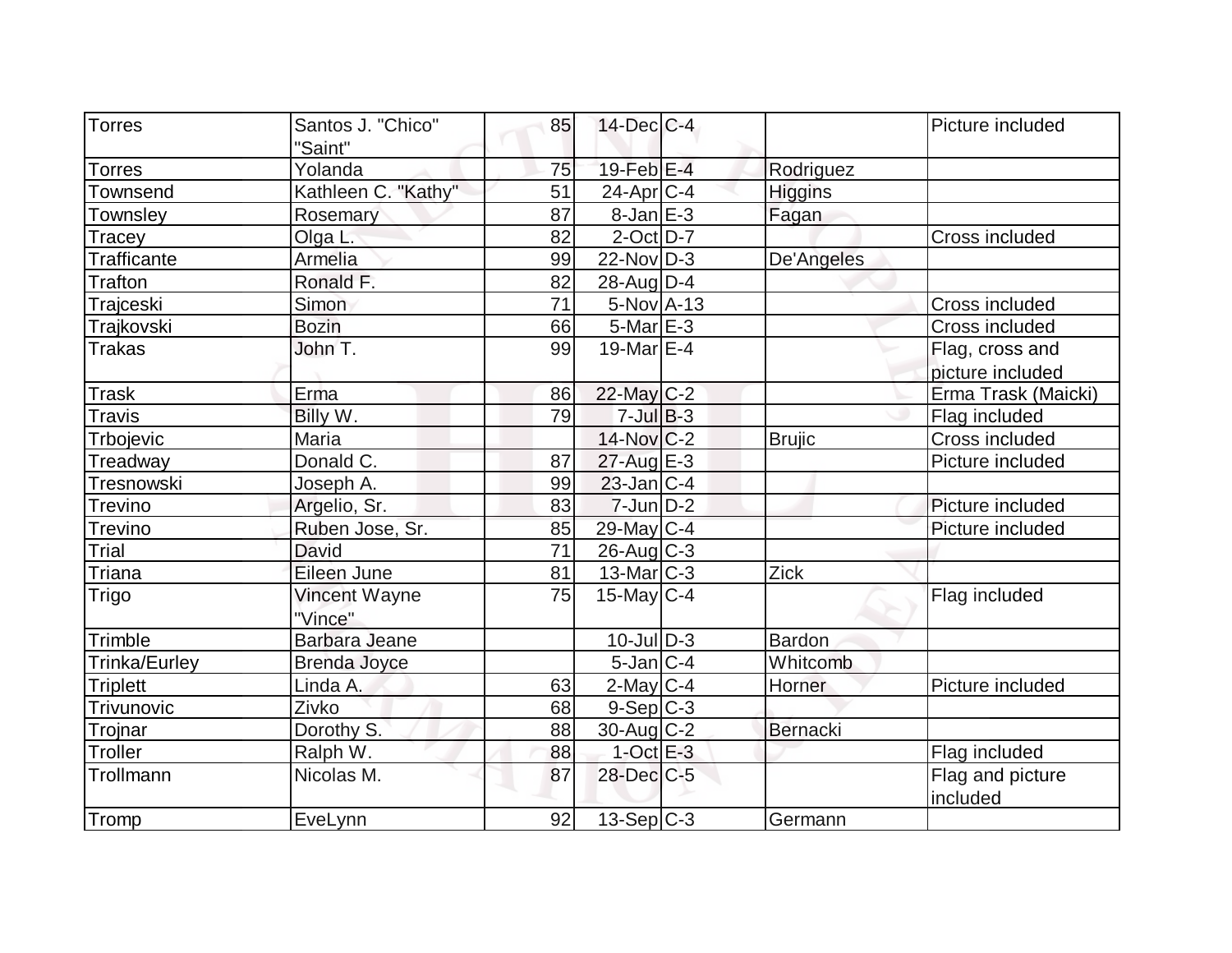| Tropp           | Sheila Ann                             | 79 | $12$ -Feb $E-4$         | Rose           | Star of David included        |
|-----------------|----------------------------------------|----|-------------------------|----------------|-------------------------------|
| Troska          | James G. "Jim"                         | 67 | $31$ -Jan $D-3$         |                |                               |
| Troutwine       | Esther                                 | 90 | 8-Apr <sub>C-2</sub>    |                |                               |
| <b>Troyan</b>   | Daniel J.                              | 72 | $6$ -Oct $B$ -3         |                |                               |
| Troyan          | Robert J.                              | 75 | $19$ -Jun $D-3$         |                |                               |
| Truett          | Violet                                 | 88 | $24$ -Jul C-3           |                |                               |
| Truhn           | <b>Bradford Al "Brad"63</b>            | 63 | $6$ -Aug $E - 3$        |                |                               |
| <b>Trulley</b>  | Anthony A.                             | 78 | $1-Jan D-4$             |                | Flag and Picture<br>included  |
| <b>Trzepacz</b> | Jessica E.                             | 33 | $20$ -Feb $ C-3 $       | Earl           |                               |
| <b>Trzupek</b>  | Linda S.                               | 65 | $11-Oct$ $C-3$          | Schmidt        |                               |
| Tucak           | Mary L. "Molly"                        | 84 | $7-Nov$ <sub>C</sub> -3 |                |                               |
| <b>Tucker</b>   | Charles H.                             | 82 | $14-Oct$ $C-3$          |                | Flag included                 |
| <b>Tucker</b>   | <b>Richard Earl "Rick"</b>             | 54 | 12-Mar E-4              |                |                               |
| <b>Tucker</b>   | Wanda Ann                              | 72 | $1$ -Jul $C-3$          | <b>Bolton</b>  | Picture included              |
| Tumidalsky      | Helen J.                               | 87 | $31$ -Dec $E-3$         | Riordan        |                               |
| Tuohy           | Michael W.                             | 71 | $26-Sep C-3$            |                |                               |
| Turan           | Yuksel                                 | 78 | $30$ -Aug C-2           |                |                               |
| Turbin          | <b>Sydny Lorraine</b>                  | 81 | 11-May $C-6$            | <b>Barrett</b> |                               |
| Turman          | <b>Robert</b>                          | 87 | $7$ -Jun $D-2$          |                | Flag and Picture<br>included  |
| <b>Turner</b>   | <b>Alphis Franklin</b><br>"Frank", Sr. | 94 | $16$ -Dec $C-3$         |                |                               |
| <b>Turner</b>   | Betty I.                               | 90 | 25-Feb C-3              |                |                               |
| <b>Turner</b>   | Joan $\overline{X}$                    | 84 | $3$ -Jan $D-4$          |                | note: born Giovanna<br>Parise |
| Turner          | Lance W.                               | 43 | 15-Mar D-5              |                |                               |
| Turner          | Loys J.                                | 96 | 24-Apr C-3              | <b>Brinker</b> |                               |
| Turner          | Mary Lou                               | 83 | $9$ -Dec $C-3$          | Miller         | Picture included              |
| Turner          | Ronald L., Sr.                         | 72 | $7-Feb$ $D-2$           |                |                               |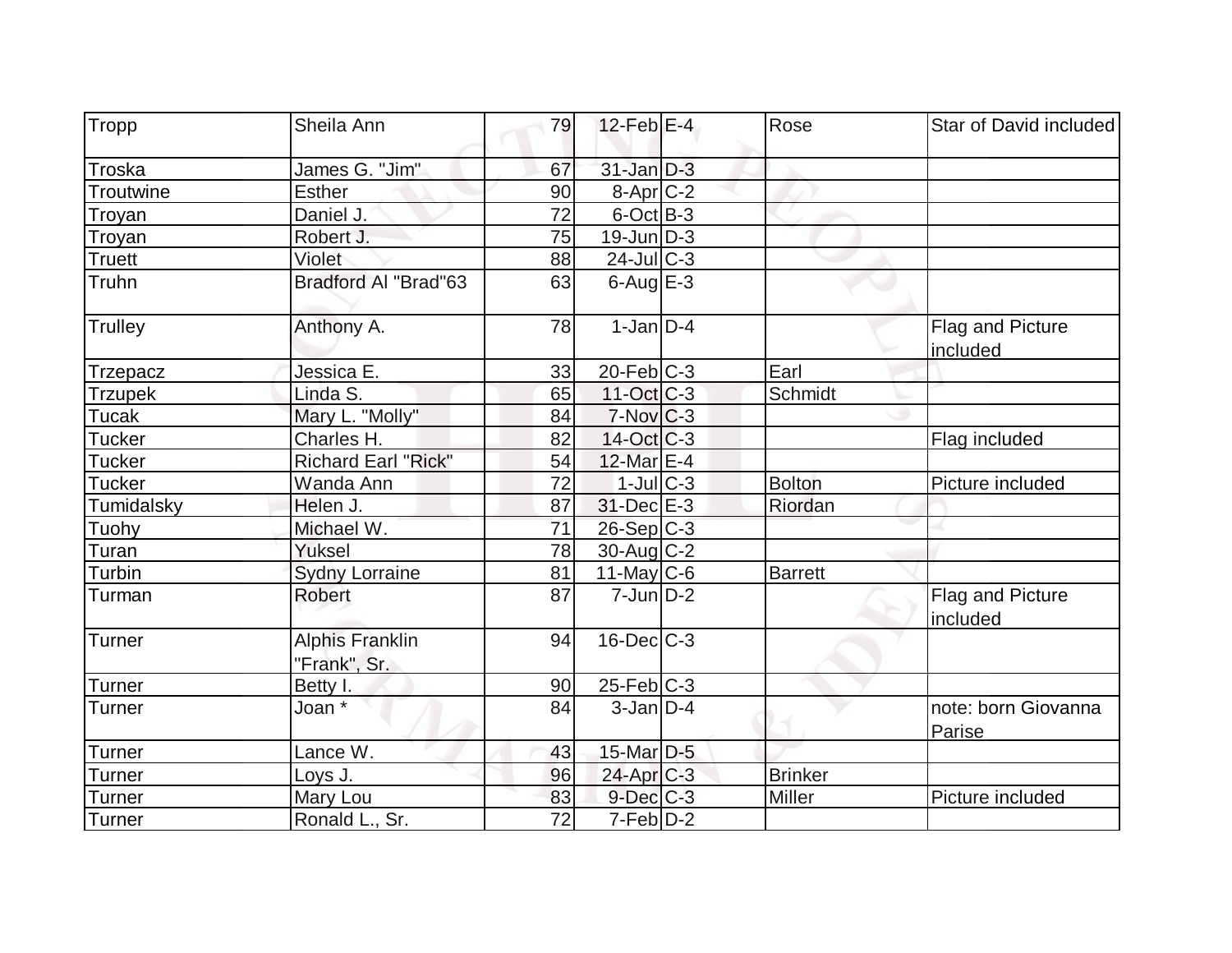| Turner            | Roy E., Fatherof       |    | $19$ -Jun $D-3$   |               |                           |
|-------------------|------------------------|----|-------------------|---------------|---------------------------|
|                   | Reverend               |    |                   |               |                           |
| <b>Turner</b>     | Stephen R.             | 71 | $2$ -Aug $D-3$    |               | Picture included          |
| Turner            | Thomas A.              | 81 | $17$ -Aug C-4     |               |                           |
| Turner (Parise)   | Joan *                 |    | $6$ -Jan $B$ -2   |               | note: Funeral Mass        |
|                   |                        |    |                   |               | rescheduled               |
| <b>Turnes</b>     | <b>Christine Ellen</b> | 58 | $6$ -May $C$ -2   | Crain         |                           |
| <b>Turnipseed</b> | Ronald J.              | 55 | 29-Jun C-4        |               |                           |
| <b>Tussey</b>     | Donald W.              | 78 | $14$ -Jan $ C-3 $ |               | Picture included          |
| Tuttle            | Helen                  | 78 | $22$ -JulC-3      |               | <b>Helen Tuttle Kiley</b> |
| <b>Tuttle</b>     | Jean M.                | 78 | $5$ -Feb $E-4$    |               | (formerly Jean            |
|                   |                        |    |                   |               | Stewart)                  |
| Tutto             | George, Jr.            | 79 | $29$ -Jan $E-3$   |               |                           |
| Twardosz          | Eva M.                 | 92 | $7$ -Oct $ C-3 $  | <b>Schuck</b> | Picture included          |
| Twardy            | Irene                  | 89 | $13$ -May C-3     |               |                           |
| Twomey            | Jay                    | 67 | $31$ -May $D-3$   |               |                           |
| <b>Tylus</b>      | Leo J.                 | 87 | $14-Sep C-5$      |               | Flag included             |
| <b>Tyrny</b>      | Mary Ann               | 85 | $17$ -Aug C-4     |               |                           |
| <b>Tyrrell</b>    | Kevin                  | 49 | $14-Sep C-5$      |               |                           |
| Ulicni            | <b>Marie</b>           | 85 | $26$ -Jun $D-2$   |               |                           |
| Umfleet           | John R.                | 78 | $24$ -Dec $E-3$   |               |                           |
| <b>Umphries</b>   | <b>Helen Perthina</b>  | 87 | $20$ -Jun $D-4$   |               | Picture included          |
| Unate             | Romualdo               | 84 | $15$ -Oct $E$ -4  |               |                           |
| Unate             | Trudy                  | 52 | $9$ -Jan $ C-4 $  |               |                           |
| <b>Uram</b>       | Albert S.              | 89 | $16$ -Mar $ C-5 $ |               |                           |
| Uram              | Loretta "Lorraine"     | 72 | $22$ -Dec $B-2$   | Filas         |                           |
| Urban             | Daniel A.              | 59 | $28-Oct$ $C-3$    |               | Picture included          |
| Urban             | Lynda Carol            | 61 | 26-Jan C-7        |               | Picture included          |
| Urbanczyk         | Cecelia A.             | 77 | $8$ -Oct E-4      |               |                           |
| Urbanek           | Donald H."Don the      | 71 | $12-Sep D-3$      |               |                           |
|                   | Mailman"               |    |                   |               |                           |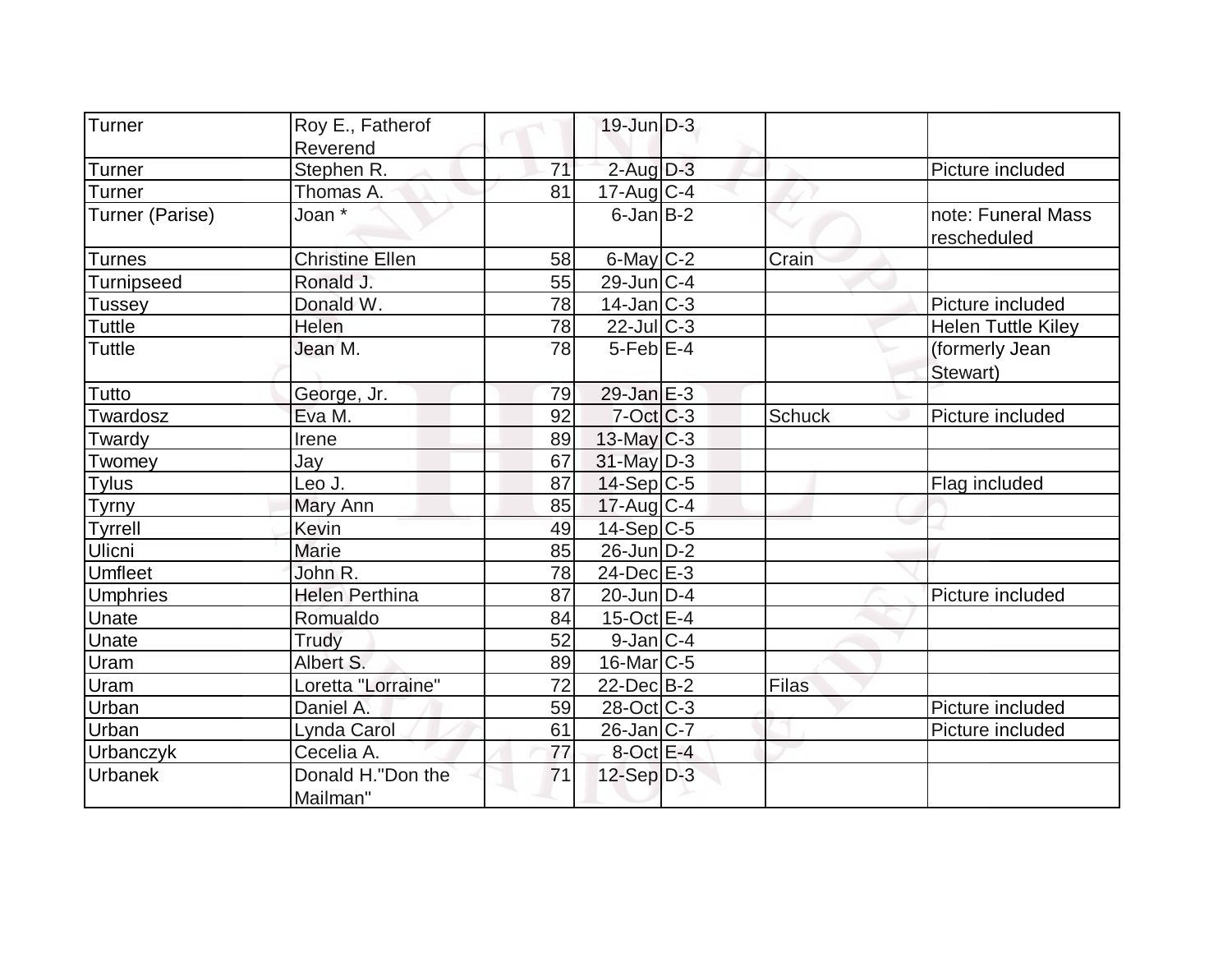| Urbanik        | Joseph William "Joe"  |    | $1-Aug$ $C-3$         |              |                      |
|----------------|-----------------------|----|-----------------------|--------------|----------------------|
| <b>Urchick</b> | Amy Lynn              | 41 | 8-Nov D-3             | Smith        |                      |
| Urena          | Cruz "Chito"          | 36 | $28-Nov$ C-3          |              |                      |
| <b>Urzik</b>   | Angela                | 55 | $7-Sep C-5$           |              | Picture included     |
| <b>Usher</b>   | Charles W.            | 92 | $18$ -May C-5         |              |                      |
| Utley          | Tammy Lynn            | 39 | $9$ -Oct $ D-3 $      | <b>Duval</b> |                      |
| <b>Uzelac</b>  | Clara                 | 91 | 28-Aug $D-4$          | Maryonovich  |                      |
| Vacercan       | Peter R.              | 19 | $7$ -Jul B-2          |              |                      |
| Vaden          | Keith A.              | 49 | $2$ -Mar $ C-5 $      |              |                      |
| Vahary         | Theresa Ann           | 87 | $3$ -Jan $D-3$        | Kovecsi      | Theresa Ann Vahany   |
|                |                       |    |                       |              | Kacmar               |
| Vahey          | <b>Thomas Joseph</b>  | 82 | $11-Sep C-3$          |              |                      |
| Vajda          | Anna                  | 95 | $17$ -Apr $D-3$       |              |                      |
| Vajdich        | John M. (Little John) | 55 | $23-Sep C-3$          |              |                      |
| Valadez        | Amparo Ann            | 83 | $12-Sep D-3$          |              |                      |
| Valadez        | Lona J.               | 72 | $21$ -Dec $C$ -4      | Murzyn       |                      |
| Valdez         | Valentine "Lefty"     | 85 | $23$ -Feb $ C$ -6     |              |                      |
| Valdivia       | Lila                  | 83 | $3-Sep$ $E-3$         | Koehn        | Picture included (   |
|                |                       |    |                       |              | <b>Formerly Lila</b> |
|                |                       |    |                       |              | Liesenfelt           |
| Vale           | <b>Carol Ann</b>      | 70 | $5$ -Dec $C$ -3       | Massa        | Picture included     |
| Vale           | Jeanne D.             | 83 | $2$ -Dec $C-2$        | Dickson      | Picture included     |
| Valencia       | Amelia Elias          | 78 | $20$ -Feb $C-4$       |              | Picture included     |
| Valenta-Boyd   | Lorrie Ellen          | 51 | $14$ -Dec $ C-4 $     | Mayberry     |                      |
| Valentino      | Edwardina M.          | 90 | $27$ -Aug $E-3$       |              |                      |
| Valpatic       | Larry J. "The Wiz"    | 62 | 15-Apr <sub>C-3</sub> |              |                      |
| Valtierra      | Josephine             | 88 | $16$ -Jul $E-4$       |              |                      |
| Vamos          | Judith Ann            | 71 | $9-Sep C-3$           | Weeks        |                      |
| Van Austin     | Leonard W.            | 62 | $11$ -May C-6         |              | Picture included     |
| Van Autreve    | Deborah Jean          | 56 | 14-Mar C-3            | Hale         |                      |
| Van Bruggen    | Wesley John           | 43 | 14-Sep C-6            |              | Picture included     |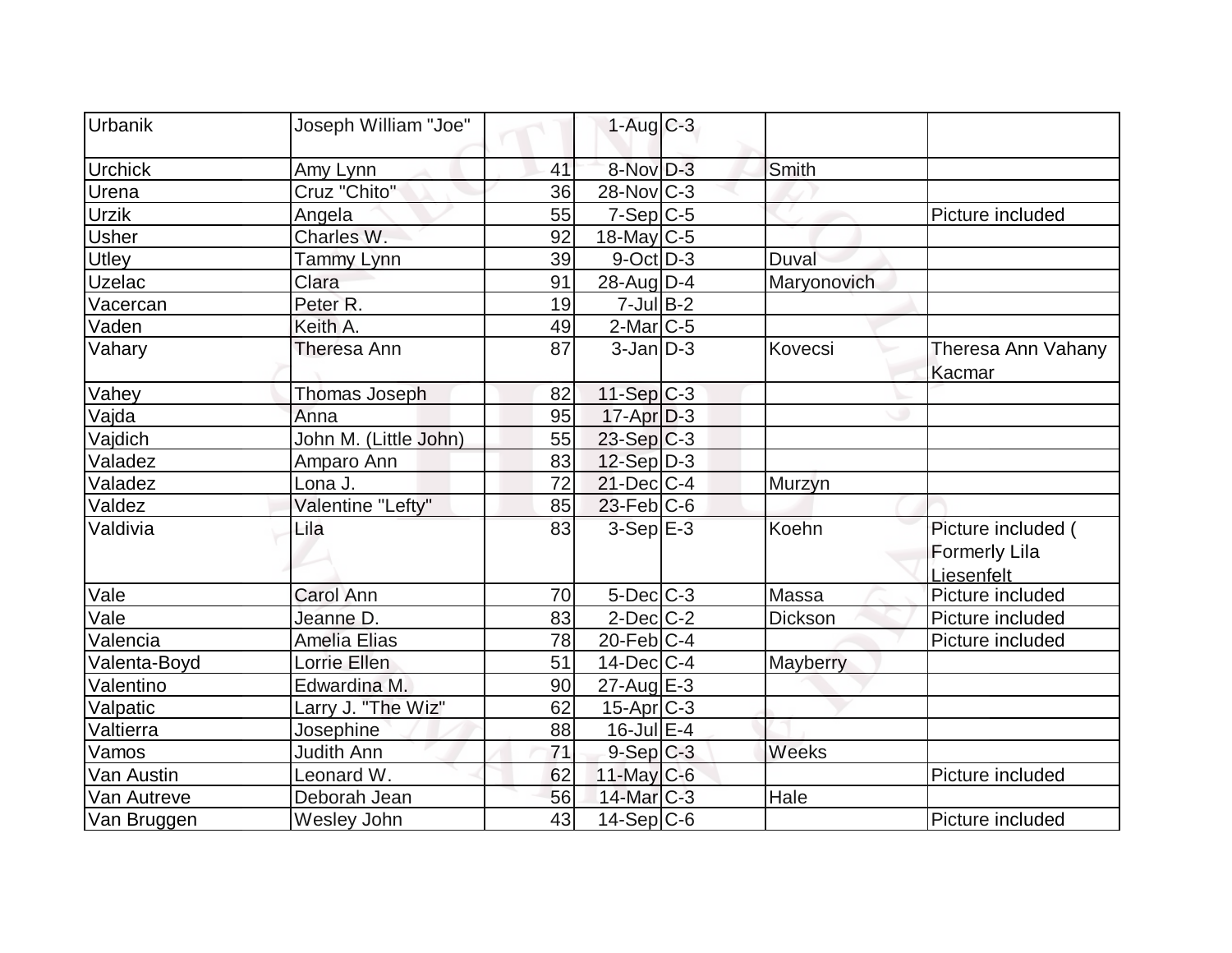| Van Der Molen        | <b>Betty Jane</b>      | 84  | 20-Aug E-3            | Turngren       |                  |
|----------------------|------------------------|-----|-----------------------|----------------|------------------|
| Van Dommelen         | Henrietta N.           | 91  | $6$ -May $C$ -3       |                |                  |
| Van Dongen           | M. Bernarda M., Sister | 86  | $1-Aug$ $C-2$         |                | Picture included |
| Van Drie             | John H., Sr.           | 87  | $21-Sep C-6$          |                |                  |
| Van Drunen           | Henrietta              | 99  | $26$ -May B-3         | <b>Kupiers</b> |                  |
| Van Dyk              | John "Dutch"           | 95  | $12$ -Aug C-3         |                | Picture included |
| Van Gorp             | Leonard                | 93  | $16$ -Mar $ C-5 $     |                |                  |
| Van Kanegan          | Elizabeth A. "Betty"   | 92  | $6$ -Mar $D-7$        | <b>Swets</b>   |                  |
| Van Milligan         | Carl N.                | 90  | $20-Sep C-2$          |                | Flag incluided   |
| Van Orman            | Richard A.             | 78  | $26$ -Oct $ C$ -5     |                |                  |
| Van Orman            | Richard A.             | 78  | $2$ -Nov $ C-4 $      |                |                  |
| Van Slyke            | Mary Kathryn           | 86  | $15-Sep$ B-2          |                |                  |
| Van Slyke            | Mary Kathryn           | 86  | $13-Sep C-3$          | Beatty         |                  |
| Van Slyke            | Ronald J. "John"       | 72  | $5$ -Jun $C-4$        |                | Flag included    |
| Van Stright          | Robert J.              | 93  | $1$ -Jun $ C-7 $      |                | Picture included |
| Van Tobel            | Theresa J.             | 98  | $27$ -Jul $C$ -5      |                |                  |
| Van Willigan         | Jane E.                | 102 | $9$ -Feb $ C$ -5      | Leep           |                  |
| Van Wolak            | Walter                 | 80  | $5$ -Feb $E$ -4       |                | Picture included |
| Van Zuidam           | Emily J.               | 89  | $28$ -Aug $D-4$       | Triemstra      |                  |
| <b>VanBuskirk</b>    | Thomas D.              | 79  | $23$ -Feb $ C$ -6     |                | Picture included |
| Vance                | Devonia                | 92  | $30$ -Dec $C-2$       | Wilson         |                  |
| Vance                | Orville "Bud"          | 70  | $24$ -JulC-4          |                |                  |
| Vancleef             | Josephine Anne         | 82  | $18$ -May C-5         |                |                  |
| Vandelene            | Maryellen "Baba"       | 87  | $2$ -Jul $E-2$        | Wedmore        | Picture included |
| <b>Vander Griend</b> | Robert S. "Bolb"       | 86  | 22-Apr <sub>C-3</sub> |                |                  |
| <b>Vander Meer</b>   | Ann                    | 94  | $24-Sep$ $E-4$        |                |                  |
| Vander Molen         | Sandra                 | 77  | $4$ -Feb $ C-3$       |                |                  |
| Vander Weele         | Emma M.                | 86  | $5-Sep$ $C-3$         | <b>Schepel</b> |                  |
| Vander Woude         | Christine M.           | 92  | 22-Oct E-4            | Ericks         |                  |
| Vandergriff          | <b>Bruce Gale</b>      | 52  | $9$ -Dec $C-3$        |                | Picture included |
| Vanderham            | Wendy M.               | 50  | $27$ -Aug $E-3$       | Rossler        |                  |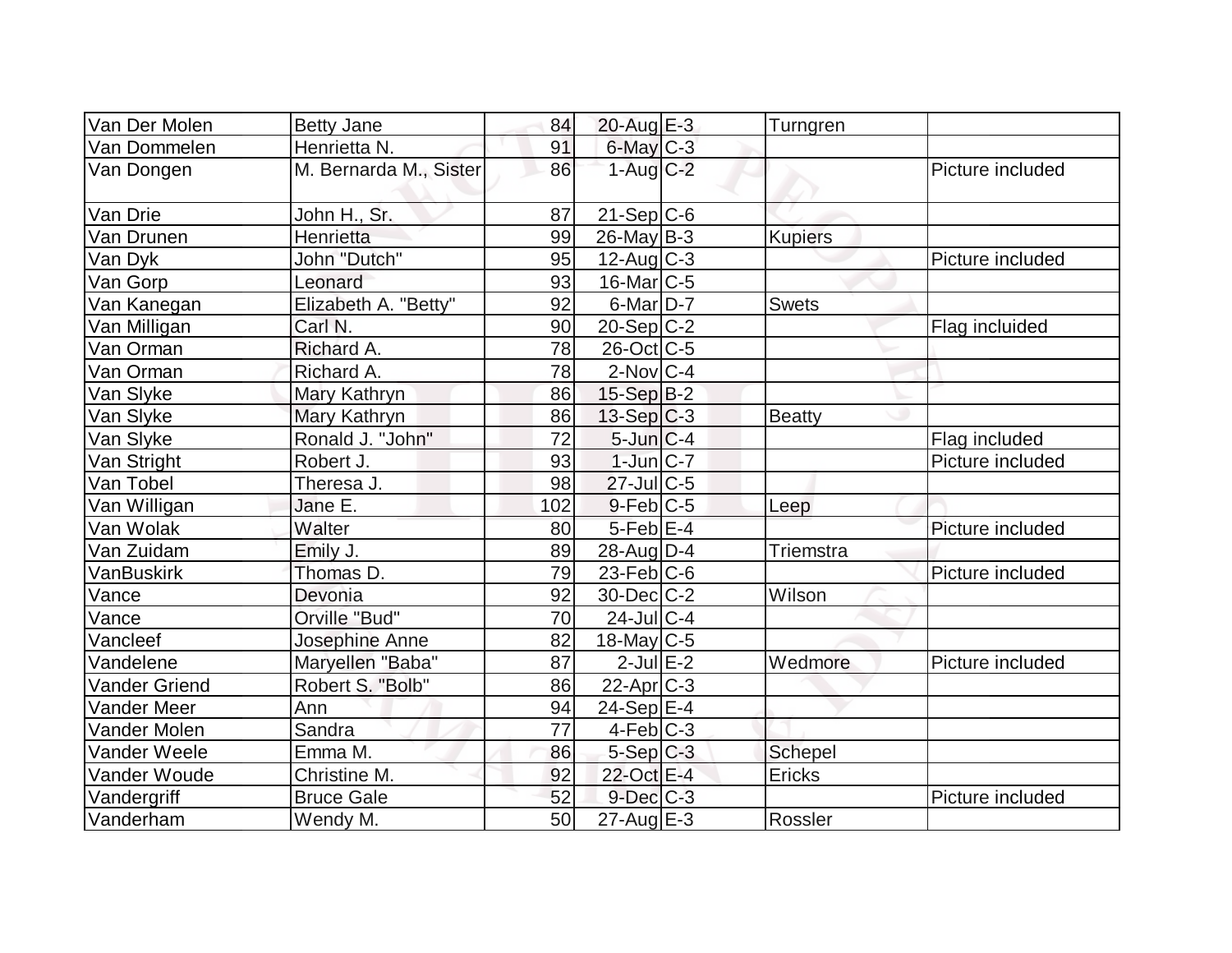| Vanderplough  | <b>Beverly Joy</b>       | 75     | $23$ -May C-2            | Synder  | Picture included   |
|---------------|--------------------------|--------|--------------------------|---------|--------------------|
| Vandersteen   | <b>Bill Lee</b>          | 84     | $12$ -Jul $D-3$          |         |                    |
| Vandervelde   | Henrietta                | 88     | $17$ -Mar $B-3$          | Klein   |                    |
| Vandiver      | Lonnie F.                | 95     | $14$ -Jan $ C-3 $        |         |                    |
| VanDrunen     | Milton J.                | 63     | $27$ -Jun $C-3$          |         |                    |
| Vanek         | John                     | infant | $10$ -Jun $ C-3 $        |         | see Savannah Vanek |
| Vanek         | John C. "Jack"           | 62     | $14$ -Nov $ C-3 $        |         |                    |
| Vanek         | Savannah                 | infant | $10$ -Jun $C-3$          |         | see John Vanek     |
| Vangeloff     | <b>Mary Alice</b>        | 90     | $6$ -May $C$ -3          |         | Picture included   |
| VanKeppel     | Gwendolyn                | 84     | $9$ -Jan $ C-4 $         |         |                    |
| VanNoort      | Diane Faye               | 63     | $29-Sep B-2$             |         |                    |
| VanNoort      | Jeanne M.                | 88     | $6$ -Jan $B-2$           | Ippel   |                    |
| VanTil        | Randy D.                 | 33     | $18-Nov$ <sub>C</sub> -2 |         |                    |
| Varella       | Louis D., Sr. "Louie"    | 68     | 27-Dec D-4               |         | Flag included      |
| Vargas        | Juanzo, Jr.              | 1      | 10-Oct D-2               |         |                    |
| <b>Vargas</b> | Matilda Patricia         |        | $15$ -JulC-3             |         |                    |
| Varlan        | Mark Jay                 | 50     | $15$ -May C-4            |         |                    |
| Varner        | Leanelle                 | 71     | $14$ -Nov $ C-3 $        |         | Picture included   |
| Vaseloff      | <b>Delores Maxine</b>    | 86     | 13-Aug $E-3$             | Wignall |                    |
| Vasili        | Constantina              |        | $23$ -Jul $E-4$          | Choros  |                    |
| Vasquez       | Adrian, Sr.              | 43     | $7 - Aug   D-3$          |         |                    |
| Vasquez       | <b>Charles "Charlie"</b> | 73     | $16$ -May C-4            |         |                    |
| Vasquez       | Damaso "Uncle Jr"        | 59     | $11$ -Jun $E-4$          |         |                    |
| Vaughn        | Gerald                   | 61     | $18$ -May C-5            |         |                    |
| Vavercan      | Peter R.                 | 19     | $8$ -Jul $C$ -2          |         |                    |
| Vazquez       | Armando A.               | 62     | $11$ -Jul $C-3$          |         |                    |
| Vega          | Artemio                  | 93     | $11$ -Jan $ D-3 $        |         |                    |
| Veguilla      | Pablo                    | 91     | $23$ -Jan $ C-4 $        |         |                    |
| Vela          | Amanda (Amada)           | 99     | $7$ -Dec $ C-4 $         | Herrera |                    |
| Vela          | Debra "Betty"            | 57     | $2$ -Nov $ C-4 $         |         |                    |
| Velasco       | Jose R.                  | 86     | $27-Oct$ B-3             |         | Picture included   |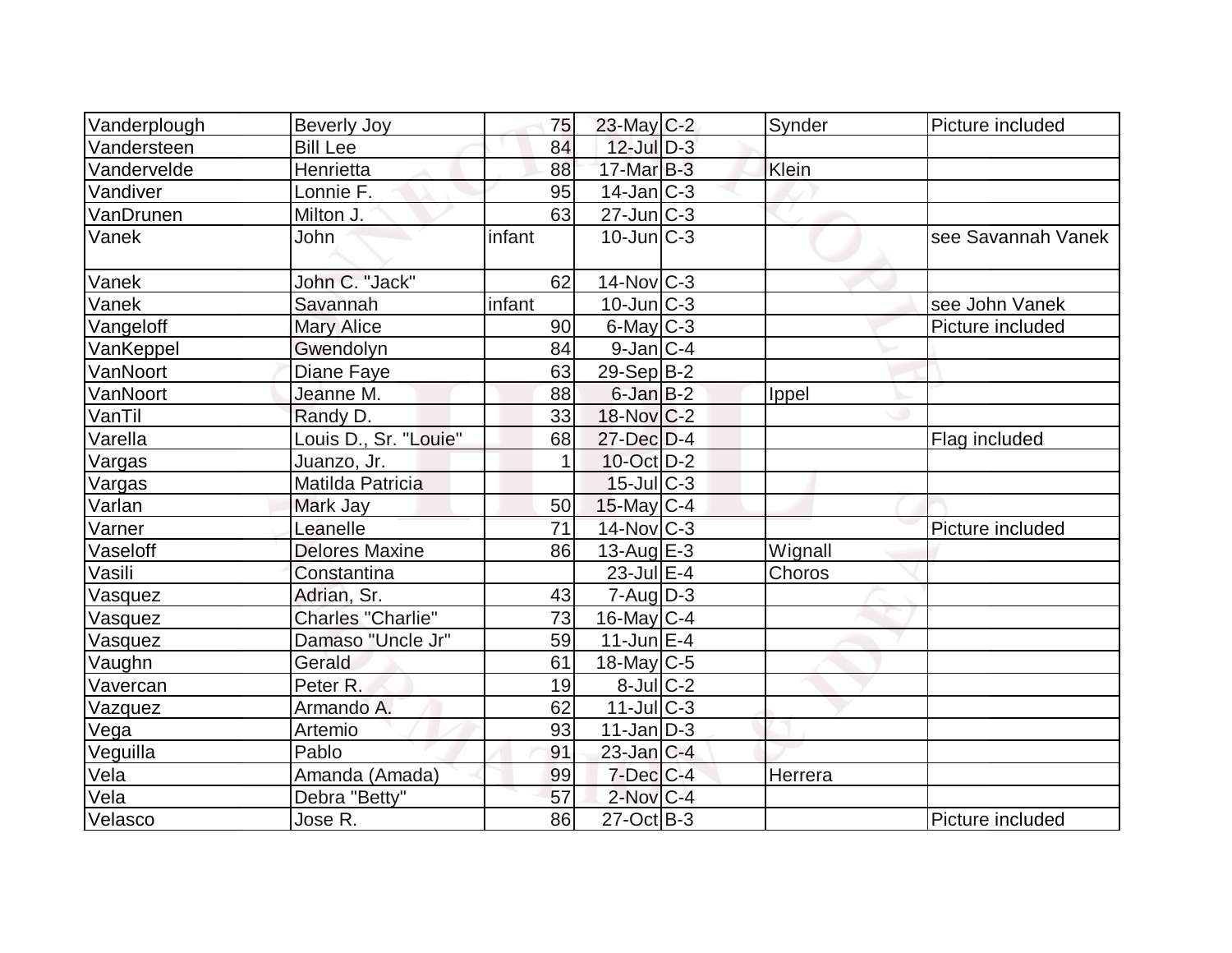| Velasquez      | Aurora                 | 101 | $13$ -Apr $ C-7 $      | Ortega   |                         |
|----------------|------------------------|-----|------------------------|----------|-------------------------|
| Velasquez      | David A. "Speedy"      | 54  | $4$ -Dec $D-4$         |          |                         |
| Velasquez      | Elia M.                | 78  | $27$ -Mar $ C-3 $      | Montalvo |                         |
| Velez          | Louise                 | 90  | $10$ -Mar $IB-2$       | Mendez   |                         |
| Velez          | Ruben                  | 55  | $9-Nov$ <sub>C-4</sub> |          |                         |
| Velgos         | John D.                | 81  | $6$ -May $C$ -3        |          | Picture included        |
| Veljanoski     | <b>Chris</b>           | 53  | $11$ -Jan $ D-3 $      |          | Cross included          |
| Verbeke        | <b>Edmund Victor</b>   | 80  | $7$ -Dec $ C-4 $       |          |                         |
| Verduzco       | Ignacio T.             | 96  | $26$ -Dec $ C-4 $      |          | Picture included        |
| Verhulst       | Loretta                | 80  | $9$ -Aug $D-3$         | Valles   |                         |
| Verret         | <b>Devin Samuel</b>    | 32  | $11$ -Feb $ C-4 $      |          | Picture included        |
| Vertrees       | Carrol                 | 92  | $12$ -Jun $ C-3 $      |          |                         |
| Vicari         | Scott E.               | 52  | 25-Dec C-2             |          |                         |
| <b>Vick</b>    | Harry N.               | 85  | $19-Apr D-2$           |          |                         |
| Vick           | Louis H.               | 60  | $23$ -Feb $ C$ -6      |          |                         |
| <b>Vickers</b> | Garnet L.              | 82  | $27 - Jan$ $B-3$       | Shockey  |                         |
| Victor         | Daniel "Poppy"         | 68  | $8$ -May $C$ -4        |          |                         |
| Vidmich        | <b>Steve</b>           | 92  | $5$ -Mar $E-4$         |          | Picture included        |
| Vidmich        | <b>Steve</b>           |     | 8-Apr <sub>IC-3</sub>  |          | <b>Memorial Service</b> |
| Vido           | Rudolph J.             | 86  | $27$ -Jan $ B-3 $      |          | Flag included           |
| Villafuerte    | Angel "Bojo"           | 12  | 23-Apr $E-4$           |          | Picture included        |
| Villanueva     | Joyce                  | 54  | $22$ -May C-3          | Osika    | Picture included        |
| Villarreal     | Jaimee M.              | 37  | 13-Apr <sub>IC-7</sub> |          | Picture included        |
| Villars        | Robert G.              | 79  | $22$ -Feb $ D-3 $      |          |                         |
| Vinyard        | <b>Cleatis Dwain</b>   | 74  | $6$ -Dec $D-3$         |          |                         |
| Vinzani        | <b>Gilbert</b>         | 88  | $26$ -May B-3          |          | Flag included           |
| Vitalone       | <b>Tabitha "Susie"</b> | 40  | $24$ -Oct $ D-2 $      |          |                         |
| Vite           | Marilyn Ann            | 47  | $23$ -Jan $ C-4 $      | Lotz     | Picture included        |
| Vitoux         | <b>Virgil Glen</b>     | 83  | 10-May $D-2$           |          |                         |
| Vitullo        | Delores M. "The        | 66  | $3$ -Oct $D-3$         | Rose     |                         |
|                | Boss"                  |     |                        |          |                         |
| Vo             | <b>Tin Thanh</b>       | 39  | $18 -$ Jul $C - 2$     |          |                         |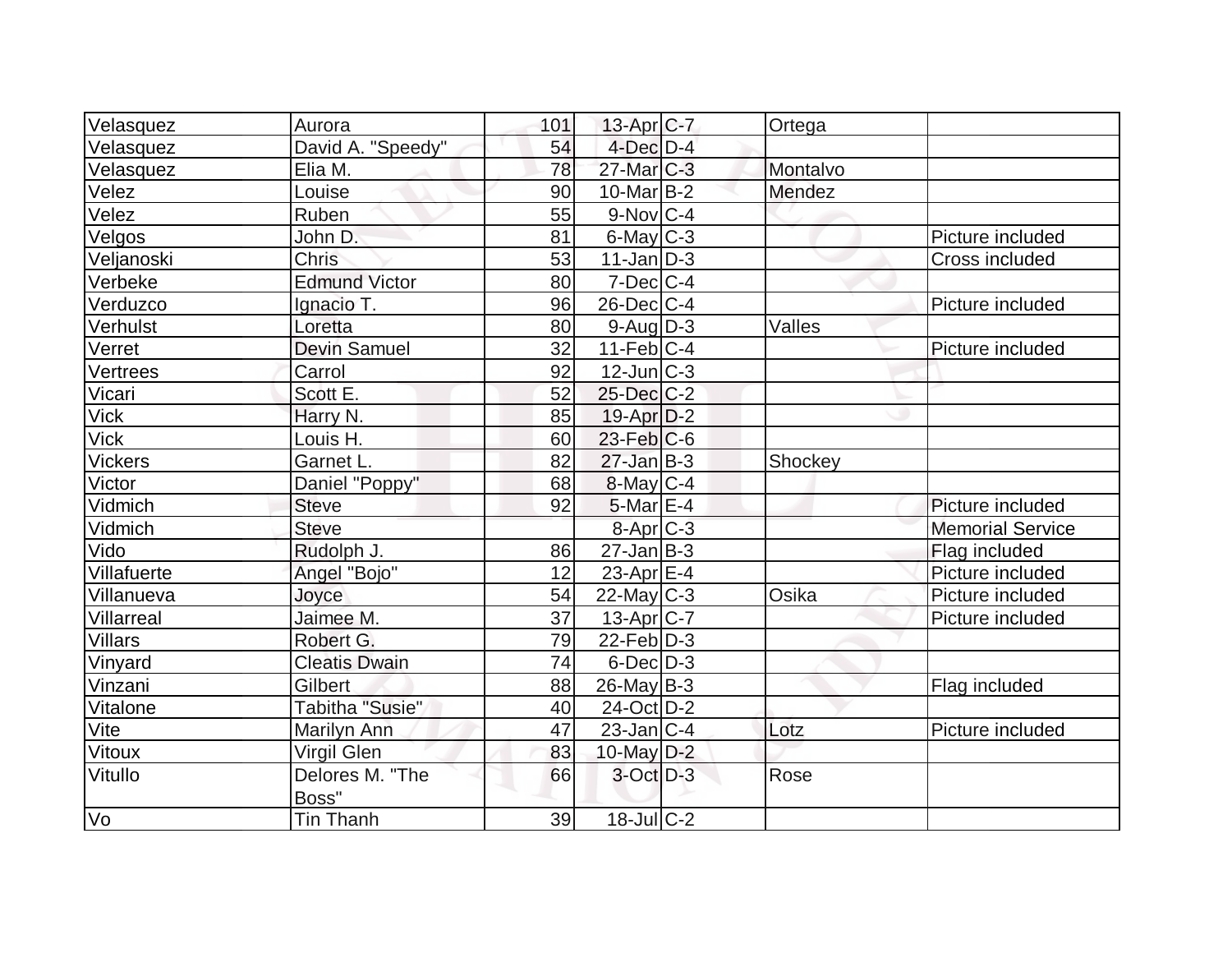| Vogel        | Leslie L.                   | 69 | $16$ -Dec $C$ -2            |                  |                              |
|--------------|-----------------------------|----|-----------------------------|------------------|------------------------------|
| Voiles       | <b>Gladys Marie "Boots"</b> |    | 31-Dec E-3                  |                  |                              |
| <b>Volk</b>  | G. Barbara                  |    | 16-Nov C-4                  | <b>Stephens</b>  |                              |
| Volkman      | Julia E.                    | 71 | $17$ -Apr $D-3$             | <b>Bendiks</b>   |                              |
| Vollbrecht   | <b>Judith Marie</b>         | 72 | 13-Aug $E-3$                | Keller           |                              |
| Volom        | Balazs. Jr. "Sonny"         | 73 | 30-Sep C-3                  |                  | Flag included                |
| Vomish       | Sondra "Sue"                | 76 | $1$ -Jul $C-3$              |                  |                              |
| Von Alven    | Harry "Bud"                 | 81 | $17$ -Jun $\overline{C}$ -3 |                  | Flag and Picture<br>included |
| Von Hatten   | Carlos "Chale"              | 76 | $17$ -Jun $ C-2 $           |                  | Picture included             |
| Vowell       | James Kelley                | 55 | $12$ -Feb $E-4$             |                  |                              |
| Vrabel       | Carole J.                   | 80 | 29-Mar C-3                  | Winrotte         |                              |
| Vuckovic     | Simeon                      | 83 | $9$ -Jul $E-2$              |                  | Cross included               |
| Vuich        | Jean A.                     | 91 | $9$ -Mar $ C-3 $            |                  | Flag included                |
| Vukodinovich | Joseph                      | 94 | $12$ -Aug C-3               |                  |                              |
| Vuletic      | Kelly A.                    | 48 | 30-Mar C-4                  | George           |                              |
| Wachter      | Edward J.                   | 89 | $18$ -Jan $D-2$             |                  |                              |
| Wachter      | Frank G.                    | 92 | $7 - Aug   D-4$             |                  |                              |
| Waclawik     | Florence B.                 | 90 | $12$ -Aug C-3               | Granich          |                              |
| Waclawik     | Mary N.                     | 75 | $9$ -Aug $D-3$              | Hart             |                              |
| Waclawik     | Mary N.                     | 75 | $10$ -Aug $C-4$             | Hart             |                              |
| Waddy        | Don Palmer                  | 50 | $16$ -Oct $ C-3 $           |                  |                              |
| Wade         | <b>Glenn Edward</b>         | 66 | $28$ -Dec $C$ -5            |                  |                              |
| Wadsworth    | Renee                       | 69 | $13$ -Jan $ B-2 $           | <b>Manakas</b>   | Renee Wadsworth<br>Fromm     |
| Wagenblast   | <b>Irene Helen</b>          | 81 | $27$ -Dec $D-4$             | Jakubowski       |                              |
| Waite        | Rose                        | 94 | $22$ -Feb $ D-3$            |                  |                              |
| Walczak      | Severyne Jean               | 95 | $28$ -Dec $C$ -5            | <b>Skibinski</b> |                              |
| Waldorph     | Vieslava "Vesha" *          | 91 | 23-Mar C-4                  |                  |                              |
| Waldorph     | Vieslava "Vesha" *          | 91 | $5$ -Mar $E-2$              |                  |                              |
| Walk         | Catherine L. "Kay"          | 90 | $24$ -Jan E-4               | Savio            | Picture included             |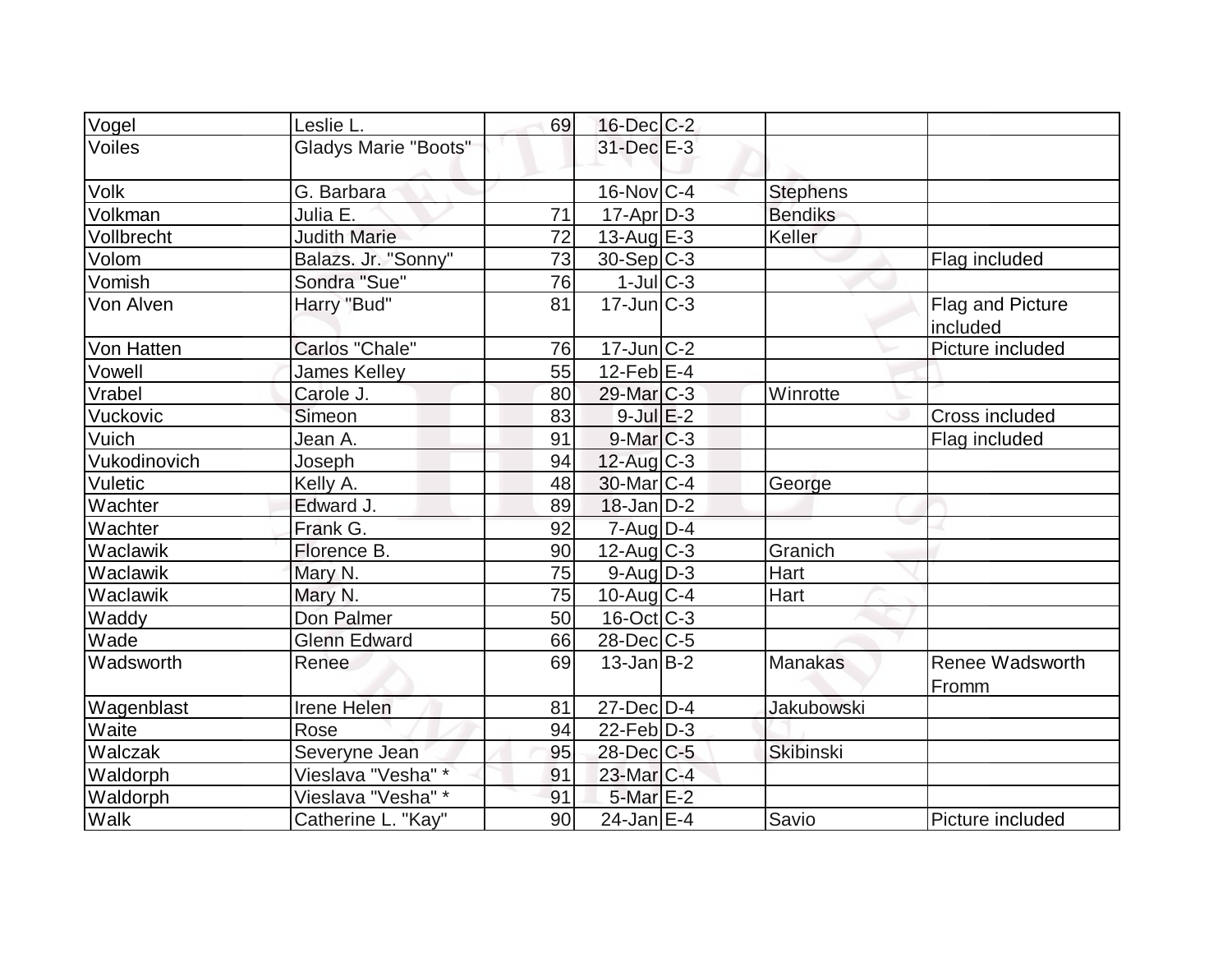| Walker               | Bradley R.             | 56    | $27 - Dec$ $D-4$     |                 |                  |
|----------------------|------------------------|-------|----------------------|-----------------|------------------|
| Walker               | Daryl P. "Pokey"       | 82    | 20-Dec D-3           |                 | Picture included |
| Walker               | David W.               | 57    | 6-Nov D-5            |                 | Picture included |
| Walker               | Terry                  | 65    | $5$ -Jan $ C-4 $     |                 |                  |
| <b>Walker-Monroe</b> | <b>Charlene "Sweet</b> | 65    | $30$ -Jan $ C-4 $    |                 | Picture included |
|                      | Lunk"                  |       |                      |                 |                  |
| Wall                 | Adele                  | 93    | $7-Sep$ C-4          |                 |                  |
| Wall                 | <b>John Charles</b>    | 48    | $1$ -Jan $D-4$       |                 |                  |
| Walla                | George W.              | 97    | $30$ -Nov $ C-4 $    |                 | Flag and picture |
|                      |                        |       |                      |                 | included         |
| Wallace              | Harold Gene, Sr.       | 67    | $7$ -Dec $ C-4 $     |                 |                  |
| Wallace              | Ronald Joseph          | 55    | $20$ -Mar $ C-4 $    |                 |                  |
|                      | Franklin               |       |                      |                 |                  |
| Wallace              | <b>Terry Gene</b>      | 50    | $9$ -Jul $E-4$       |                 |                  |
| Walls                | Vernon T.              | 92    | $18$ -Jun $E-4$      |                 | Flag included    |
| <b>Walsh</b>         | Jeffrey Joseph         | 47    | $20$ -Aug $E-3$      |                 |                  |
| Walsh                | <b>William Robert</b>  | 90    | $24$ -Aug C-7        |                 | Flag included    |
| Walstra              | Jace Kyle              | one   | $23$ -Jan $ C-4 $    |                 |                  |
|                      |                        | month |                      |                 |                  |
| Walstra              | <b>Stacy</b>           | 37    | $23$ -Jan $C-4$      |                 |                  |
| Walsworth            | Teresa E.              | 58    | $8 - Aug$ $D-3$      |                 |                  |
| Walter               | Jeanette E.            | 80    | $27$ -Feb $ D-4 $    | Duggan          | Picture included |
| Walters              | William L.             | 82    | $19-Sep C-3$         |                 |                  |
| Walton               | Gary "Pooh"            | 28    | $8 - \text{Aug}$ D-3 |                 | Picture included |
| Waltz                | <b>Jean Adelle</b>     | 96    | $22$ -May C-2        | <b>McGregor</b> |                  |
| Wandolowski          | <b>Ronald David</b>    | 53    | $12$ -Nov $E-4$      |                 | Picture included |
| Wantland             | Michael                | 53    | $29$ -Jun $C-4$      |                 | Picture included |
| Ward                 | <b>Blanchie</b>        | 86    | 27-Apr C-7           |                 |                  |
| Ward                 | John "Jack"            | 95    | $26$ -Jan $C-7$      |                 | Picture included |
| Ward                 | Nina J.                | 85    | $24$ -Apr $C-3$      |                 | Picture included |
| Warieka              | Anne "Bom Bom"         | 93    | $12$ -Jun $C-3$      |                 |                  |
| Warne                | Faye                   | 86    | $25$ -Mar $ C-3 $    |                 |                  |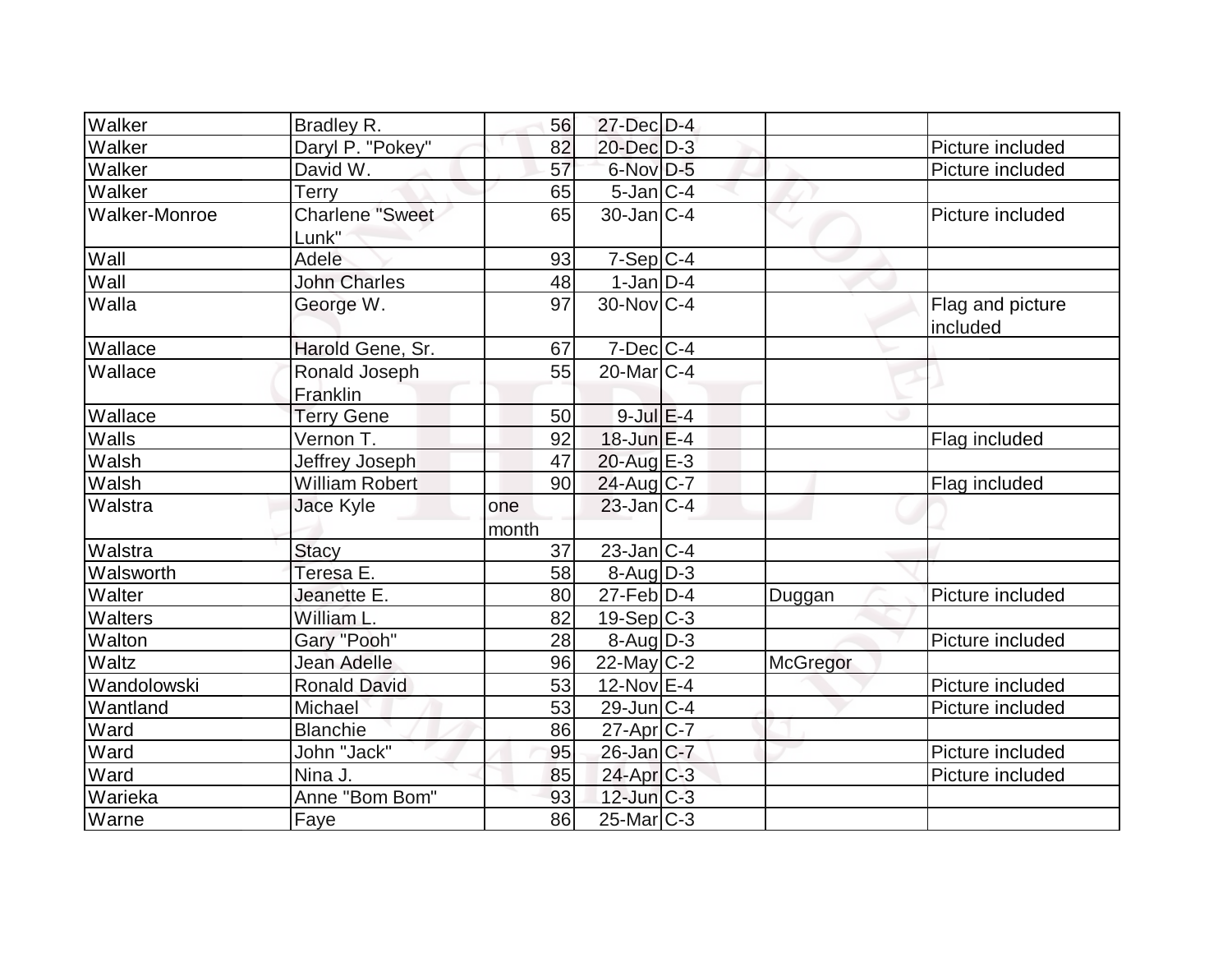| Warner         | Larry Thomas              | 59 | $4$ -Dec $D-4$             |                      |                           |
|----------------|---------------------------|----|----------------------------|----------------------|---------------------------|
| Warnock        | Deborah L. "Debbie"       | 60 | 12-Mar $E-4$               |                      |                           |
| Warran         | Patricia Lee              | 69 | $8$ -Feb $D-2$             | <b>Bennett-Gould</b> |                           |
| Warren         | Bryon Keith "Bob"         | 91 | $14$ -Jun $D-3$            |                      | Flag included             |
| Warren         | Frank J.                  | 80 | $29-Sep B-2$               |                      | Flag included / Frank     |
|                |                           |    |                            |                      | J. Warren                 |
|                |                           |    |                            |                      | (Wojnarowski)             |
| Warren         | Glenda K.                 | 53 | $28$ -Dec $C$ -5           | Standefer            | Picture included          |
| Warren         | <b>Thomas Lee</b>         | 57 | $22$ -Apr $C-2$            |                      |                           |
| Warrick        | Wilma B.                  | 92 | $26$ -Mar $E-3$            | Franklin             | Picture included          |
| Wartman        | Adelle W. "Mother"        | 84 | $14-Sep C-6$               | Gootee               | Cross included            |
| Wartman        | Wanda H.                  | 78 | $2$ -Oct $ D-8 $           | Grzybek              | Picture included          |
| Wasak          | Leo M.                    | 87 | 25-May C-7                 |                      | Picture included          |
| Wash           | Lee Etta                  | 72 | $20$ -Feb $C-3$            |                      |                           |
| Washick        | Robert J.                 | 18 | 11-Aug D-4                 |                      |                           |
| Washington     | Robert H., Jr. "Tio       | 75 | $9-Nov$ <sub>C-4</sub>     |                      | Picture included          |
|                | Robert"                   |    |                            |                      |                           |
| Wasko          | Clara "Polly"             | 83 | $16$ -May C-4              | Hayes                |                           |
| Waslevich      | Irene C.                  | 85 | $1-Oct$ $E-3$              | Gesik                |                           |
| Wasylowsky     | Stephan                   | 68 | $14$ -Nov $ C-2 $          |                      |                           |
| Waterfield     | Abigail J.                | 36 | $12$ -Jan $ C-5 $          |                      | Picture included          |
|                |                           |    |                            |                      | Abigail J. Tomanica       |
|                |                           |    |                            |                      | (Waterfield)              |
| <b>Waters</b>  | Dale R.                   | 65 | $16$ -Nov $ C-4 $          |                      | K of C emblem             |
|                |                           |    |                            |                      | included                  |
| Waters         | Marjorie Joan             | 83 | $15$ -Oct $E$ -3           |                      |                           |
| Watkins        | <b>Florence Elizabeth</b> | 93 | $29$ -Jan $E-2$            | Heine                | <b>Florence Elizabeth</b> |
|                |                           |    |                            |                      | <b>Watkins Murray</b>     |
| <b>Watkins</b> | Tricia A. (Trish)         | 44 | $27$ -Feb $\overline{D-2}$ | <b>Burke</b>         | Picture included /        |
|                |                           |    |                            |                      | <b>Tricia Lindsey</b>     |
|                |                           |    |                            |                      | Watkins                   |
| Watkins        | Yvonne                    |    | $17$ -Jan $D-3$            | Moss                 |                           |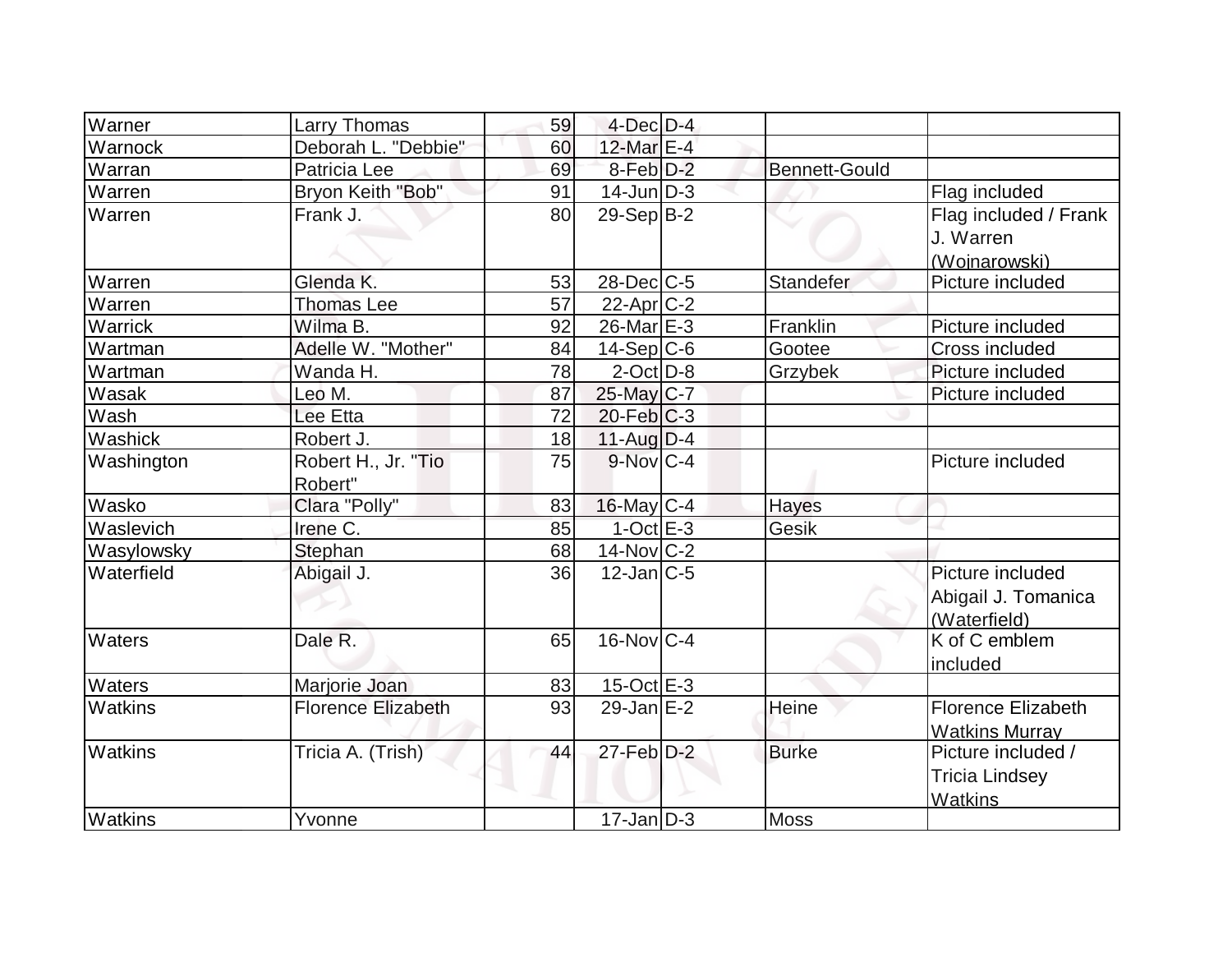| <b>Watson</b> | Judith A.              | 73 | $2$ -Nov $ C-4 $      |              |                                                        |
|---------------|------------------------|----|-----------------------|--------------|--------------------------------------------------------|
| Watson        | Kevin L.               | 53 | 23-Oct C-3            |              |                                                        |
| Watt          | Audrey L.              | 87 | $10$ -Dec $D-3$       | <b>Hines</b> |                                                        |
| Wattles       | Debra L.: Debby"       | 58 | 25-Feb C-3            | Zeldenrust   |                                                        |
| <b>Watts</b>  | Jensen                 | 88 | $30$ -Mar $ C-2 $     |              | Flag and picture<br>included                           |
| <b>Watts</b>  | R. Lane                |    | $27$ -Mar $ C-2 $     |              |                                                        |
| Waymire       | Donna S.               | 71 | $17-Oct$ D-3          | Paul         |                                                        |
| Weakland      | <b>Thomas Alvin</b>    | 78 | $20$ -May C-3         |              | Flag included                                          |
| Weatherford   | Patricia "Pat"         | 72 | $16$ -Oct $ C-3 $     |              |                                                        |
| Weaver        | Tom                    | 59 | $11$ -Nov $ C-3 $     |              |                                                        |
| Weaver        | <b>William Lincoln</b> | 83 | $21-Oct$ $C-3$        |              |                                                        |
| Webb          | Denise E.              | 59 | 20-Aug E-3            | Smith        | Picture included                                       |
| Webb          | James V.               | 72 | $13$ -Jan $ B-3 $     |              | Picture included                                       |
| Webster       | Gary                   | 62 | $26$ -Oct $ C-3 $     |              | Picture included                                       |
| Wedryk        | Robert E.              | 74 | $6$ -Nov $D-7$        |              |                                                        |
| Weed          | <b>Thomas Patrick</b>  | 55 | $15$ -Dec $B$ -3      |              | K.C. emblem included                                   |
| Weglarz       | Alexander J. "Alex"    | 43 | $30$ -Nov $ C-3 $     |              |                                                        |
| Weglarz       | Alexander J. "Alex"    | 43 | $5$ -Dec $C$ -3       |              |                                                        |
| Welborne      | <b>Beverly Jean</b>    |    | $1-Aug C-3$           | Cieslak      |                                                        |
| Welch         | David L.               | 66 | $12$ -Feb $E-4$       |              |                                                        |
| Welker        | <b>Della</b>           | 82 | $15$ -Dec $B$ -2      | Wimberly     |                                                        |
| Weller        | John C.                | 65 | $16-Sep C-3$          |              |                                                        |
| Wells         | Anne                   | 88 | $7-Nov$ $C-3$         |              |                                                        |
| <b>Wells</b>  | <b>Bette Lucyne</b>    | 77 | $23$ -Feb $ C$ -6     |              | <b>Bette Lucyne Guy</b><br>Wells / Picture<br>included |
| <b>Wells</b>  | David D., Sr.          | 79 | $16$ -Dec $C$ -3      |              |                                                        |
| Wells         | Juanita                | 87 | $20$ -Dec $D-3$       |              |                                                        |
| Wells         | Kathryn L.             | 80 | 29-Apr <sub>C-3</sub> | Adlesich     |                                                        |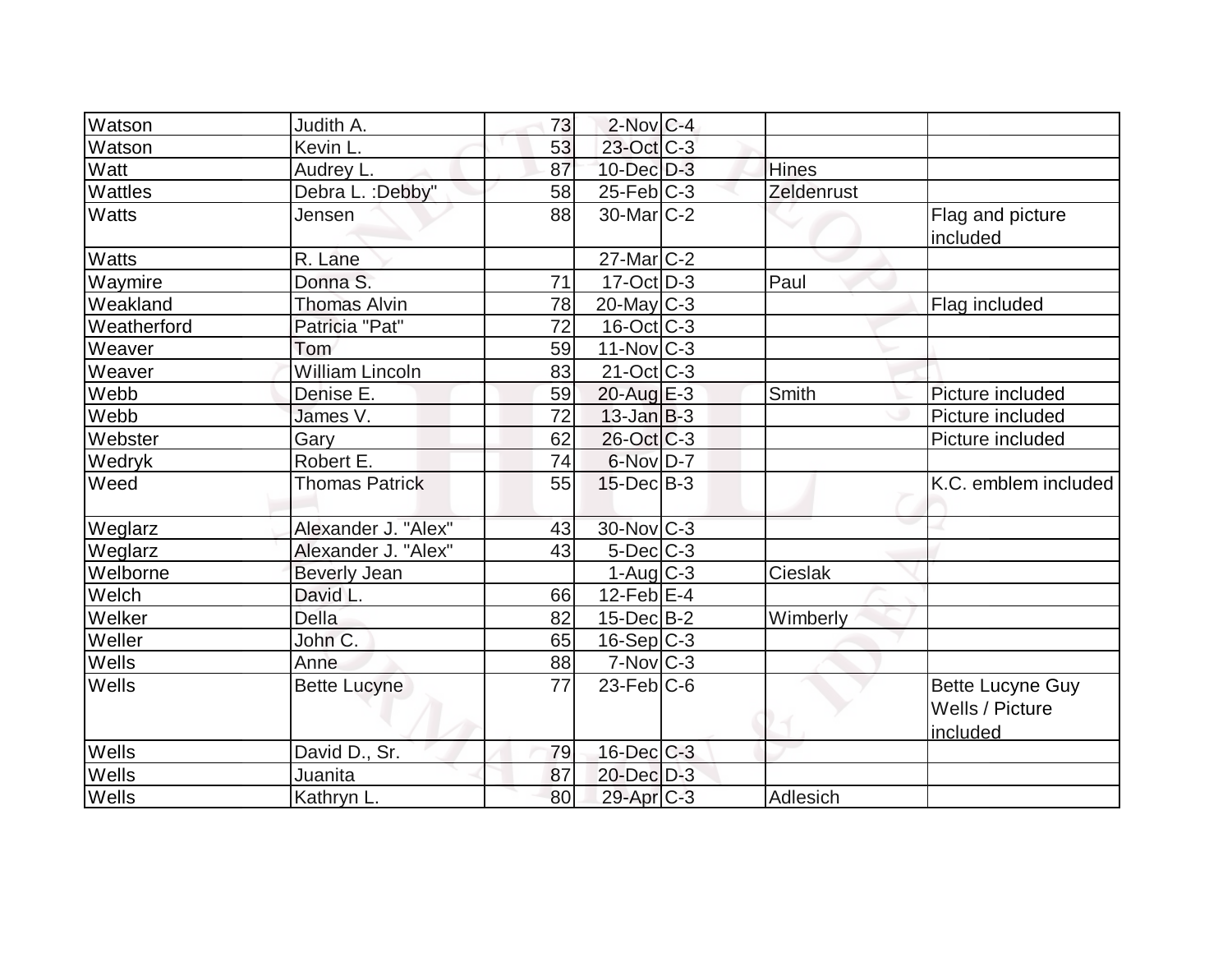| <b>Wells</b> | <b>Steven Edward</b> | 34 | $2$ -Oct $D-8$          |              |                  |
|--------------|----------------------|----|-------------------------|--------------|------------------|
|              | "Eddie"              |    |                         |              |                  |
| Welter       | Matthew J. "Mac"     | 79 | $15$ -Jul $C-3$         |              |                  |
| Wente        | <b>Harold Louis</b>  | 94 | $27$ -Mar $ C-3 $       |              | Flag included    |
| Wenzel       | Emma Jean            | 83 | $17$ -Dec $D-4$         | Gobla        |                  |
| Werner       | <b>Barbara Ellen</b> | 72 | 26-Nov D-4              | Van Denburgh | Picture included |
| Werner       | Eunice M.            | 89 | $10$ -Feb $ D-3 $       | Peters       |                  |
| Wernicke     | Rose P.              | 94 | $28$ -Dec $C$ -5        | Piccirilli   |                  |
| Wertth       | Patricia             | 58 | $23$ -Apr $E-3$         | Elman        |                  |
| Wesol        | Walter               | 95 | $28$ -Jan $ C-4 $       |              |                  |
| Wessel       | Lola Mae             | 88 | $2$ -Mar $ C-5 $        | Frey         |                  |
| West         | <b>Harvey Dean</b>   | 79 | $20-Sep C-3$            |              |                  |
| West         | Phyllis              | 90 | $20$ -Jul $C-7$         |              | Picture included |
| Westerfield  | James A. "Papa"      | 90 | $26$ -Mar $E-3$         |              |                  |
| Western      | Betty L. (Honey Bee) | 82 | $13-Apr$ $C-7$          |              | Picture included |
| Westfall     | Blair M.             | 82 | $14$ -Dec $ C-5$        |              |                  |
| Westmoreland | <b>Bess</b>          | 81 | $28$ -Nov $ C-3 $       | Cooper       |                  |
| Wheeler      | Calvin E.            | 47 | $8$ -Jan $E-4$          |              |                  |
| Wheeler      | Earl James "Jim"     | 70 | $9$ -Jan $C-3$          |              |                  |
| Wheeler      | <b>James Michael</b> | 39 | $18$ -Nov $ C-3 $       |              |                  |
| Wherry       | Richard E.           | 45 | $10-Sep$ $E-4$          |              |                  |
| Whhite       | William "Bill"       | 83 | $13$ -Mar $ C-3 $       |              |                  |
| Whitaker     | James F. "Jim"       | 74 | $1-Nov$ <sub>C</sub> -3 |              |                  |
| White        | Benny H., Jr. "Benny | 60 | $12-Sep D-3$            |              | Picture included |
|              | White"               |    |                         |              |                  |
| White        | Edward               | 56 | 8-Nov D-2               |              |                  |
| White        | Gerry D.             | 69 | $29$ -Jun $C-4$         |              |                  |
| White        | Leon                 | 82 | $29-Sep B-2$            |              |                  |
| White        | Leslie Russell       |    | 24-Sep E-4              |              | Picture included |
| White        | Marjorie R.          | 82 | $5$ -Aug $C-3$          |              |                  |
| White        | Mary Ann             | 69 | 27-Jul C-5              | Belanger     |                  |
| White        | Nannie Pearl         | 91 | $26$ -May B-2           |              |                  |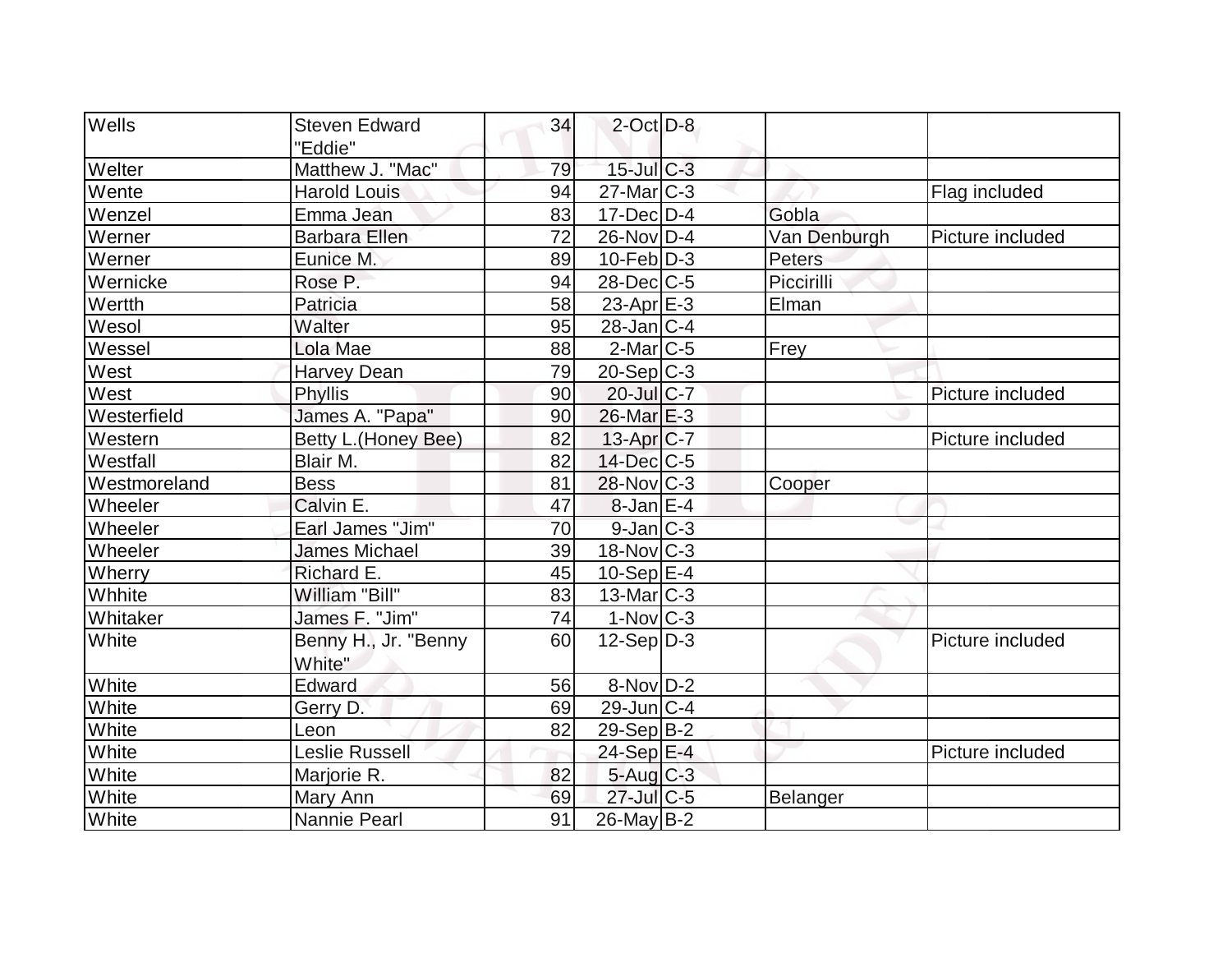| White                 | Norbert C., Jr. "Butch"     | 63 | $25-Sep C-3$              |             |                              |
|-----------------------|-----------------------------|----|---------------------------|-------------|------------------------------|
| White                 | Seth C., Jr.                | 64 | 14-Oct C-3                |             |                              |
| White                 | <b>Violet Marie</b>         | 90 | $8$ -Jun $C$ -5           |             | Picture included             |
| Whitehead             | Joyce                       | 72 | $13$ -Mar $ C-3 $         | Fredianelli |                              |
| Whiteside             | Janis L.                    | 68 | 29-Oct E-4                |             |                              |
| Whitman               | Jean                        | 88 | $19$ -Aug C-3             | Vanselow    |                              |
| Whitmore              | Lois                        | 75 | $9-Apr$ $E-4$             | Hanson      |                              |
| Whitted               | James A. "Jungle Jim"       | 73 | $10$ -Aug $C$ -5          |             |                              |
| <b>Whitten-Misner</b> | Lisa A.                     | 50 | $14$ -Feb $E-3$           |             |                              |
| Wians                 | Joan M                      | 82 | $24$ -Dec $E-3$           | Corbett     |                              |
| Wickert               | Grace P.                    | 81 | $15$ -May C-4             | O'Brien     |                              |
| Widing                | Leslie E.                   | 64 | $23$ -Apr $E-3$           | Randall     |                              |
| Wielgos               | James John "Jimmy"<br>"Jim" | 52 | $7$ -May $E-4$            |             |                              |
| Wierbicky             | Stanley F.                  | 86 | $7 - Aug$ $D-3$           |             |                              |
| Wiersbe               | <b>Muriel</b>               | 84 | $5 - Aug$ <sub>C</sub> -3 | VanDusen    | Muriel (Houk)<br>Wiersbe     |
| Wiesjahn              | Gordon D. "Digger"          | 85 | $26$ -Dec $C$ -4          |             |                              |
| Wiesner               | Dorris J.                   | 83 | 12-Mar $E-4$              | Evans       |                              |
| Wietbrock             | Charles "Chuck"             | 79 | $26-Sep C-3$              |             |                              |
| Wiget                 | Frances J.                  | 73 | $18$ -May C-5             |             |                              |
| Wigsmoen              | Josephine A.                | 79 | $21$ -Feb $ D-3 $         |             |                              |
| Wilander              | Joseph Peter                | 50 | $6$ -Nov $D-8$            |             |                              |
| Wilber                | Mary Alma                   | 87 | $23$ -Jan $C-4$           |             |                              |
| Wilbert               | Mattie Jean                 | 83 | 16-Apr E-4                |             | Picture included             |
| Wilburn               | John F.                     | 30 | $15$ -Feb $ D-4 $         |             |                              |
| Wilcox                | Frederic                    | 75 | $16$ -Oct C-4             |             | Flag and Picture<br>included |
| Wilcox                | Magalene "Maggie"           | 75 | $7$ -Jul $B-3$            |             |                              |
| Wilcox                | Randie                      | 75 | $17$ -Jan $ D-3 $         |             |                              |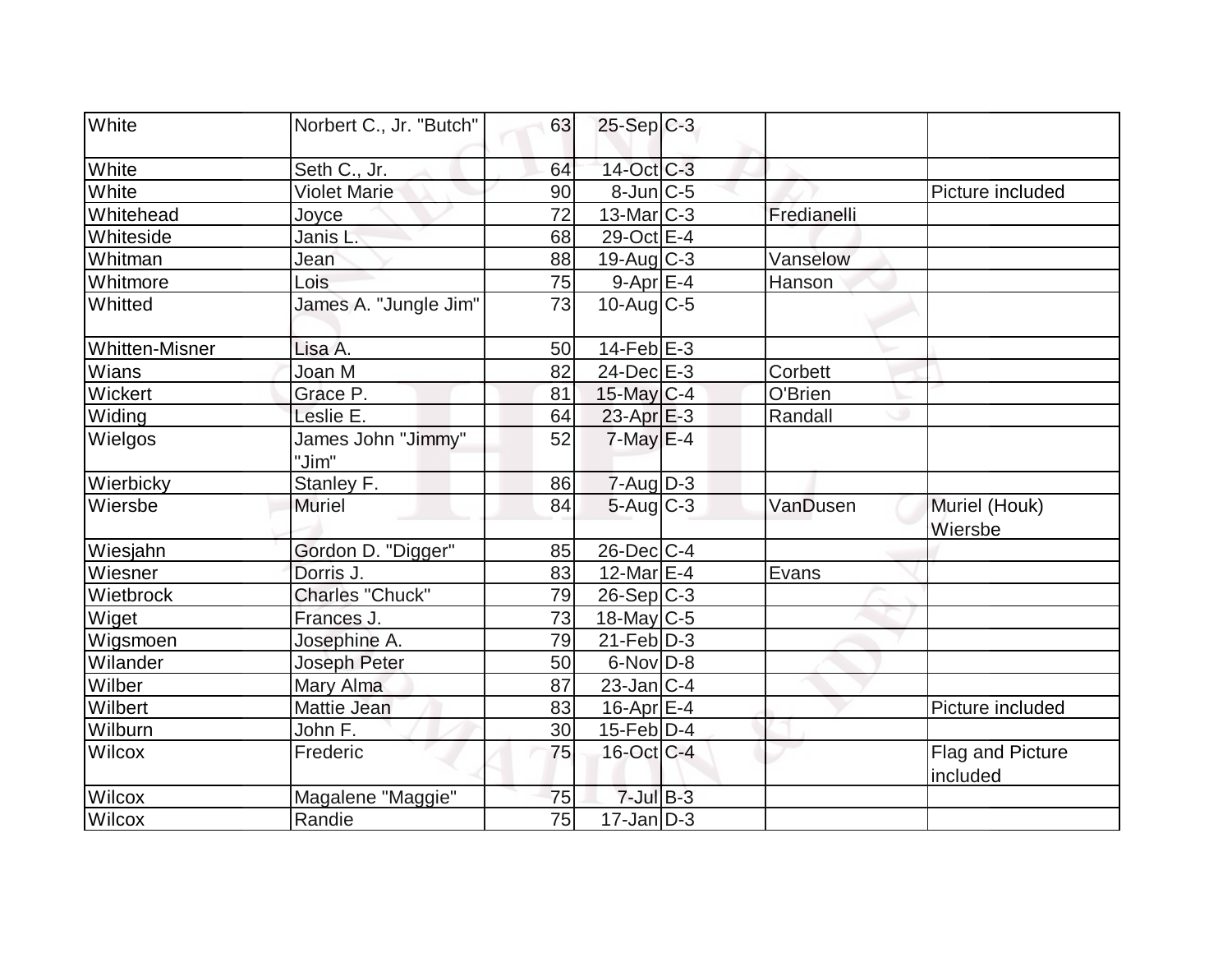| Wilcox        | <b>Tex Frederic</b>    | 75 | $16$ -Oct $ C-4 $         |          | Flag and Picture             |
|---------------|------------------------|----|---------------------------|----------|------------------------------|
|               |                        |    |                           |          | included                     |
| Wild          | George P., Jr.         | 92 | $16$ -Jan $ C-5 $         |          | Flag included                |
| Wilding       | Mary A.                | 60 | $30$ -Mar $ C-3 $         |          |                              |
| Wiley         | Robert A.              | 91 | 28-Oct C-3                |          |                              |
| Wiley         | Willis G. "Will"       | 81 | $2$ -Aug $\overline{D-3}$ |          | Flag and Picture<br>included |
| Wiley         | Wilma Jean             | 89 | $16$ -Oct $ C-4 $         |          |                              |
| <b>Wilgus</b> | Wayne Eli              | 83 | $1-Nov$ C-3               |          | Picture included             |
| <b>Wilk</b>   | Dorothy                | 84 | $18$ -Jan D-2             |          | Dorothy Wilk Jones           |
| Wilkening     | Kenneth G.             | 73 | $17$ -Jul $C-3$           |          |                              |
| Wilkenson     | Vivian Lavon           | 87 | $16$ -Dec $ C-4 $         | Fairse   |                              |
| <b>Wilkes</b> | DeForest R., Sr.       | 82 | $17-Feb$ B-2              |          | Flag included                |
| Will          | <b>Terry Sean</b>      | 34 | $12$ -Mar $E-3$           |          |                              |
| Willams       | Howard "Rick"          | 50 | $15$ -Oct $E-4$           |          |                              |
| Willett       | Kathleen A.            |    | $26$ -Feb $E-4$           | Hutchkin |                              |
| Willford      | <b>Edward Arnold</b>   | 71 | $26$ -Jan $ C-7 $         |          | Flag included                |
| Williams      | Catherine "Chatty"     | 52 | $4$ -Oct C-3              |          |                              |
| Williams      | Clint E.               | 89 | $6$ -Jun $C-3$            |          | Flag included                |
| Williams      | Constance P.           | 75 | $3-NovB-2$                | Wineland |                              |
|               | "Connie"               |    |                           |          |                              |
| Williams      | Dominic J.             | 87 | $11-Sep C-3$              |          |                              |
| Williams      | Emery L.               | 65 | $10$ -Apr $D-2$           |          | Picture included             |
| Williams      | George                 | 62 | $12$ -Jan $ C-5 $         |          | Picture included             |
| Williams      | <b>Jean Elizabeth</b>  | 88 | $4$ -Mar $C-4$            |          |                              |
| Williams      | Joe C.                 | 79 | 25-Oct C-2                |          | Picture included             |
| Williams      | Johnine L.             | 76 | $16$ -Feb $C-4$           |          |                              |
| Williams      | Kenneth C. "Ken"       | 73 | $12$ -Oct $ C-4$          |          |                              |
| Williams      | <b>Lawrence Edward</b> | 82 | $14$ -Jul B-3             |          | Flag included                |
| Williams      | "Plain Larry"          | 53 |                           |          |                              |
| Williams      | Randy                  | 90 | 15-May C-4                |          |                              |
|               | Ray G.                 |    | $24$ -Apr $ C-3 $         |          | Flag included                |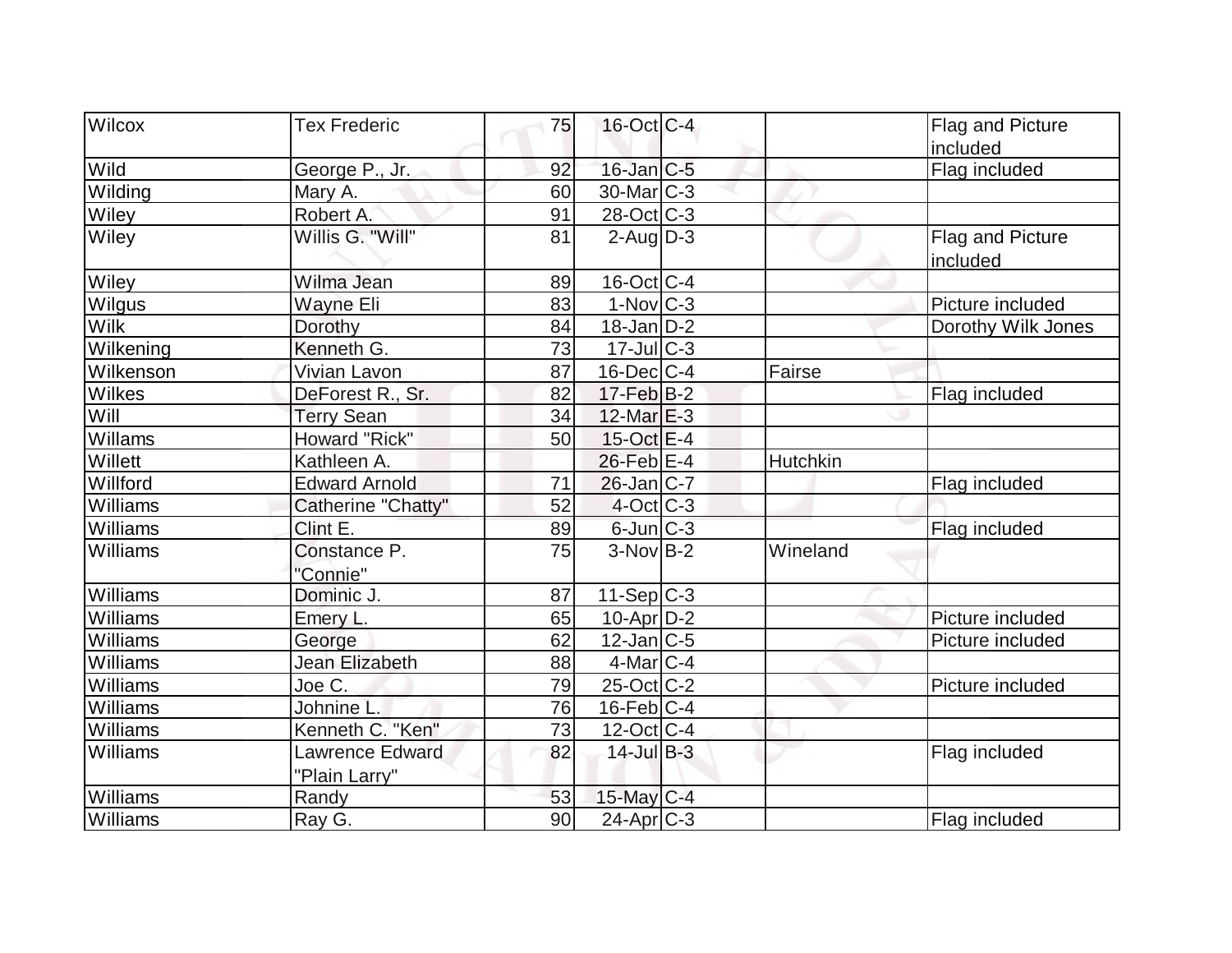| Williams               | Susie                       | 65 | $30$ -Jan $ C-4 $ |               | Picture included    |
|------------------------|-----------------------------|----|-------------------|---------------|---------------------|
| Williams-Millender     | Yvette                      | 57 | $11-Sep$ C-4      |               | Picture included    |
| Williamson             | William "Bill"              | 84 | $31$ -JulC-4      |               | Flag and Picture    |
|                        |                             |    |                   |               | included            |
| <b>Williams-Tansil</b> | <b>Sheila</b>               | 53 | 28-Sep C-4        | Williams      | Picture included    |
| Willilamson            | William James "Bill"        | 68 | 23-Apr $E-4$      |               | Flag included       |
| Willman                | Erma Jane                   | 93 | $13$ -Jan $ B-3 $ | Hahn          |                     |
| Wilmot                 | <b>Willard James "Bill"</b> | 74 | $19$ -Jan $ C$ -6 |               | Flag and Picture    |
|                        |                             |    |                   |               | included            |
| Wilson                 | Eleanor L.                  | 75 | $14$ -Dec $ C-4$  |               |                     |
| Wilson                 | Gary L.                     | 84 | $12$ -Jun $ C-3 $ |               | Picture included    |
| Wilson                 | Herman "Sid"                | 79 | $28$ -Feb $D-3$   |               |                     |
| Wilson                 | Jean Anne                   | 56 | $11$ -May C-6     | Smyth         | Picture included    |
| Wilson                 | John F.                     | 85 | $12$ -Nov $E-3$   |               |                     |
| Wilson                 | Josephine A.                | 87 | $7-Oct$ $C-3$     | <b>Teatro</b> |                     |
| Wilson                 | Keith "Candy Man"           | 79 | $10-Sep$ $E-4$    |               |                     |
| Wilson                 | Lindy                       | 64 | $29-Sep B-3$      |               |                     |
| Wilson                 | Lorraine                    | 70 | $3-Sep$ $E-3$     | <b>Nowak</b>  | Picture included    |
| Wilson                 | Roy U.                      | 91 | 30-Mar C-4        |               |                     |
| Wimmer                 | George Peter, Jr.           | 86 | 13-Aug $E-4$      |               | Flag included       |
| Wine                   | Austin S.                   | 83 | 23-Apr $E-2$      |               |                     |
| Winebrenner            | <b>Ruth Mae</b>             | 85 | $15$ -Jan $E$ -5  | Lloyd         | Picture included    |
| Winerman               | Jack G.                     | 92 | $11$ -Jun $E-4$   |               | Picture and Star of |
|                        |                             |    |                   |               | David included      |
| Wingard                | Glenna Jane                 | 93 | $6$ -Jul $C-4$    |               |                     |
| Winge                  | <b>Gary Gene</b>            | 55 | $24$ -Jan E-2     |               | Picture included    |
| Wingo-Layman           | Colene Jo                   | 69 | $2-Feb$ C-4       |               |                     |
| Winiecki               | George L.                   | 83 | $27$ -Feb $ D-4 $ |               | Flag and picture    |
|                        |                             |    |                   |               | included            |
| Winkelman              | Ilah M.                     | 81 | $18-Sep C-4$      | Geske         |                     |
| Winnick                | Linda S.                    | 64 | $22$ -Jan $E-3$   | <b>Stella</b> |                     |
| Winsky                 | Dorothy                     | 88 | $29$ -Dec $B$ -4  | Porento       |                     |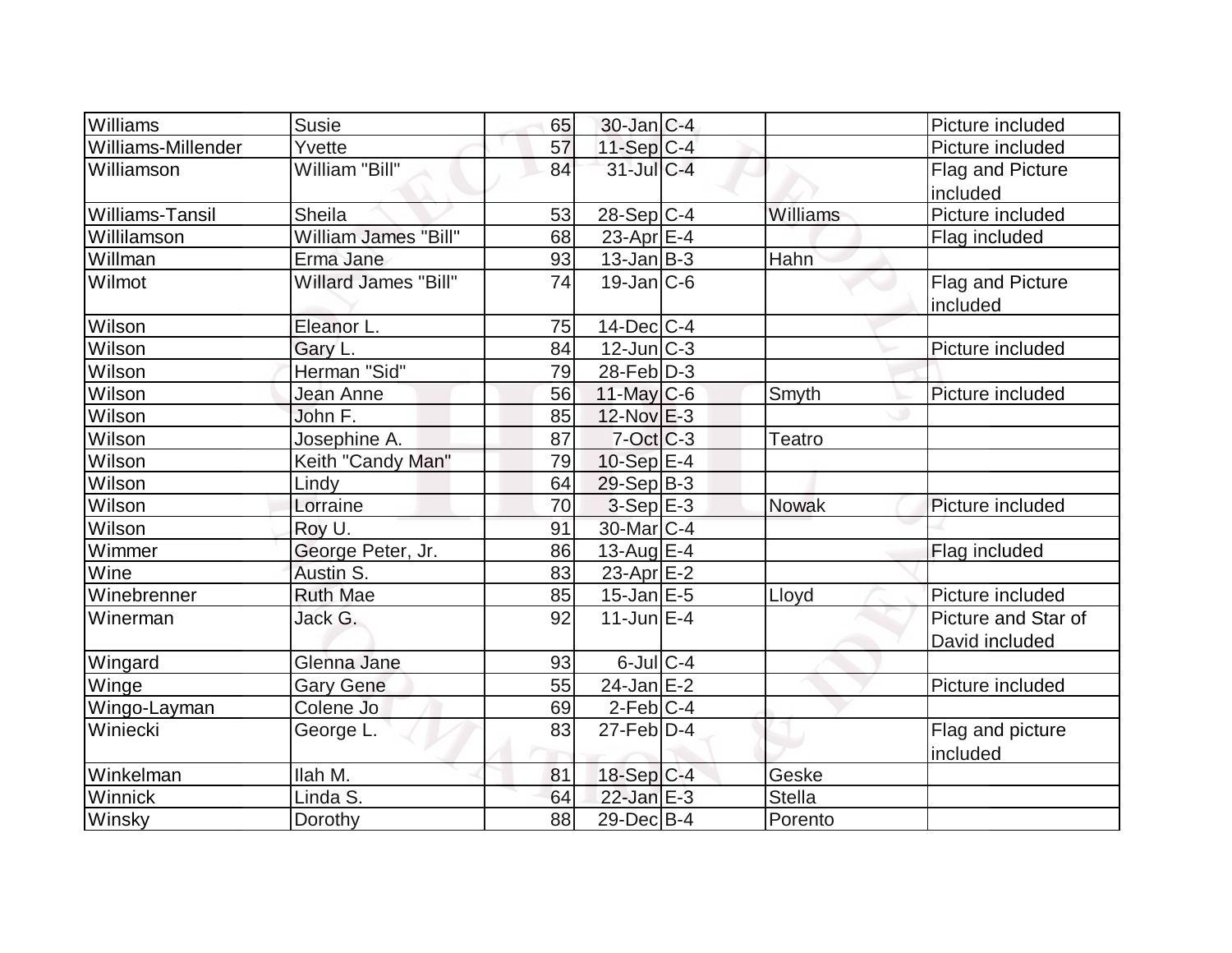| Winter          | Delores C.           | 81  | 24-Mar B-2        | Jablonski |                          |
|-----------------|----------------------|-----|-------------------|-----------|--------------------------|
| Winter          | Joanne R.            | 84  | $12$ -Jul $D-4$   | Rensvold  |                          |
| Winterhoff      | William W.           |     | $2$ -Aug $D-2$    |           | Picture included         |
|                 |                      |     |                   |           | /Memorial Service        |
| Winterhoff      | William W.           |     | $21$ -Feb $ D-4 $ |           | Picture included         |
| Winterhoff      | William W.           |     | $20$ -JulC-6      |           | Picture included /       |
|                 |                      |     |                   |           | Celebration of Life      |
| Wirtes          | John M.              | 73  | $20$ -Mar $ C-4 $ |           | Flag included            |
| Wisneski        | Margaret D. "Peg"    | 74  | 26-Oct C-5        |           |                          |
| Wisnewski       | Edward               | 102 | $19$ -Jun $D-4$   |           |                          |
| Wisniewski      | Dorothy              | 91  | $23$ -Jul $E-2$   |           |                          |
| Wisowaty        | Anna Mae "Busia"     | 84  | $17$ -Oct $D-3$   | Bona      |                          |
| Wisowaty        | Arthur J. "Dzizdzia" | 87  | $17$ -Jun $C-3$   |           | Flag included            |
| Witter          | Jack R., Sr.         | 55  | $30$ -Nov $ C-2 $ |           |                          |
| Wittgren        | James P.             | 74  | 13-Aug $E-4$      |           | Picture included         |
| Witting         | Daniel M. "Bud"      | 31  | $13$ -Jun $C-3$   |           | Flag included            |
| Wittman         | Charles F. "Chuck"   | 81  | $5$ -Feb $E-2$    |           | <b>Flag and Picture</b>  |
|                 |                      |     |                   |           | included                 |
| Witvliet        | Gerald "Jerry"       | 61  | 5-Jun C-3         |           |                          |
| Witvoet         | Andrew J., Jr.       | 65  | $5$ -Jan $ C-4 $  |           |                          |
| Witvoet         | Mabel                | 83  | $18$ -Dec $C-3$   | Hoekstra  |                          |
| Witvoet         | William G. "Bill"    | 76  | $3-Dec$ $D-4$     |           |                          |
| Witzke          | Betty M.             | 92  | $4-Feb$ $C-3$     |           |                          |
| Woess           | Emily J.             | 92  | $16-Sep C-3$      |           | <b>Cross and Picture</b> |
|                 |                      |     |                   |           | included                 |
| Woitkpwiak      | Bonita "Bonnie"      |     | 13-Sep C-3        |           |                          |
| Wojciechowski   | Eleanor              | 92  | $27$ -Jun $C-3$   |           |                          |
| Woiciechowski   | Matthew A.           | 42  | $16$ -Apr $E-4$   |           |                          |
| Wojciechowski   | Walter D. "Shine"    | 76  | 11-Sep C-4        |           | Flag included            |
| Wojcik          | Irene S.             | 92  | $1$ -Jun $C-7$    | Michna    |                          |
| Wojihoski       | Sophie               | 94  | 17-Nov B-2        |           |                          |
| (Wojciechowski) |                      |     |                   |           |                          |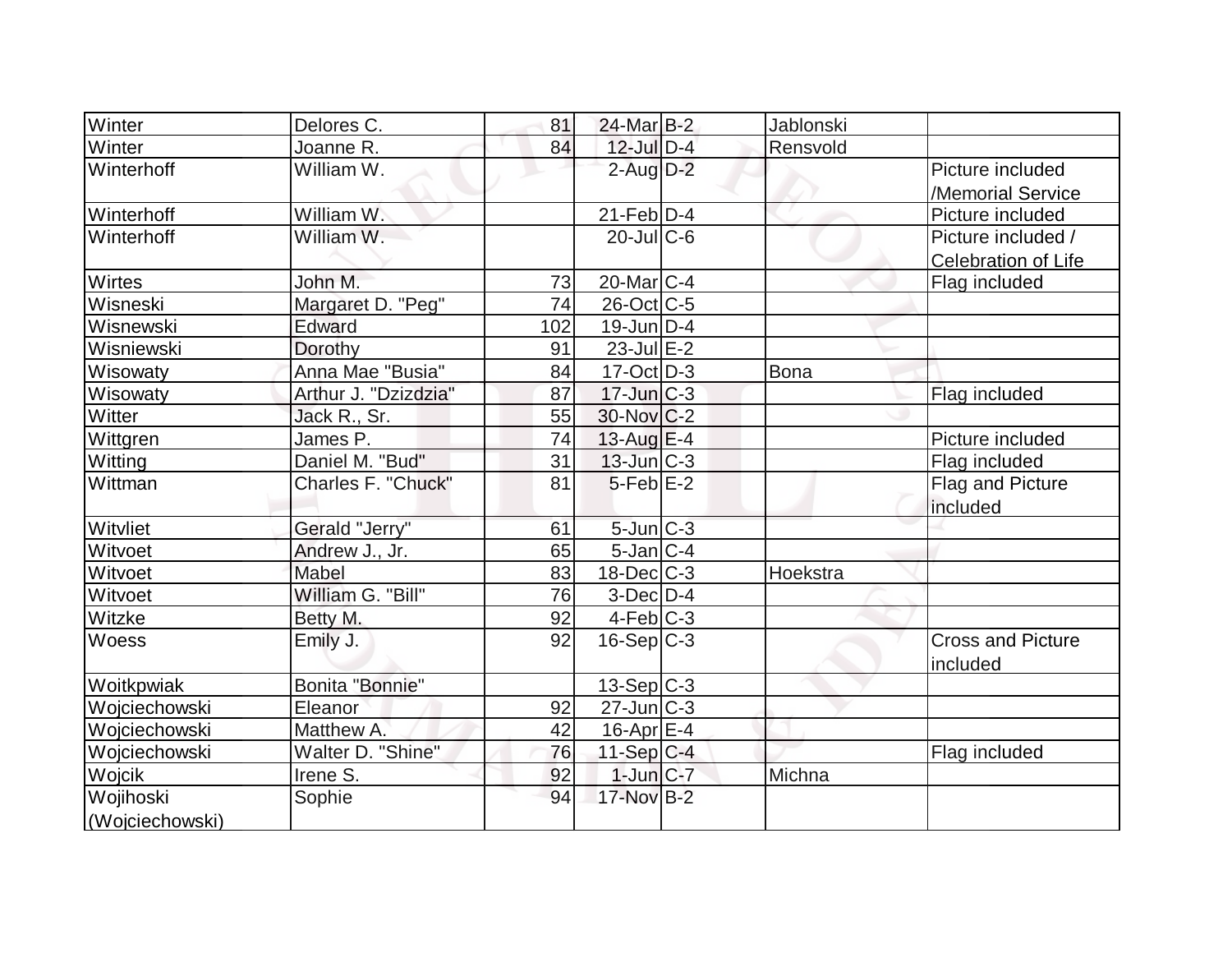| Wojtena      | Julian J. "Lou"                   | 93  | $1$ -Jun $ C-7 $      |               | Flag included                                            |
|--------------|-----------------------------------|-----|-----------------------|---------------|----------------------------------------------------------|
| <b>Wolan</b> | Florence S.                       | 94  | 7-Aug D-4             |               |                                                          |
| Wolff        | June                              | 84  | $18$ -Jan $D-3$       | Persenaire    |                                                          |
| Wolff        | Lauren                            | 63  | $22$ -Jul C-3         |               |                                                          |
| Wolff        | Thomas S.                         | 58  | 20-Jul C-7            |               |                                                          |
| Wolford      | Marilyn S.                        | 75  | $4$ -Jan $ D-3 $      |               |                                                          |
| Wolfson      | Helen                             |     | $3$ -Jun $ C-3 $      |               |                                                          |
| Woltzen      | Alice                             | 89  | $15$ -Nov $ D-2 $     | <b>DeBoer</b> |                                                          |
| Wondaal      | Harold J. "Mike"                  | 79  | $4$ -Apr $C-3$        |               | Flag included                                            |
| Wood         | Derith D.                         | 90  | $13$ -Mar $ C-3 $     | Moor          |                                                          |
| Wood         | <b>Hertha Viola</b>               | 101 | $28$ -Dec $C$ -5      | Phelps        |                                                          |
| Wood         | <b>William Ronald</b>             | 83  | $3-Sep$ $E-3$         |               | Picture included                                         |
| Woods        | <b>Brenda</b>                     | 46  | $9$ -Feb $C$ -5       |               |                                                          |
| Woods        | Gwendolyn                         | 85  | $8 - \text{Aug}$ D-3  |               | Picture included<br>/Gwendolyn<br><b>Bridgeman Woods</b> |
| Woods        | James L.                          | 65  | $11$ -Jun $E-4$       |               | Flag and Picture<br>included                             |
| Woods        | Lonnie Bell                       | 77  | 29-Aug C-2            |               | Picture included                                         |
| Woolard      | Esther E.                         |     | $3$ -Aug $C$ -6       |               |                                                          |
| Woolfolk     | Robert L.                         | 86  | $16$ -Dec $C$ -3      |               |                                                          |
| Woolsey      | Kevin R. (Rusty)                  | 58  | $21-Sep C-6$          |               | Flag included                                            |
| Wories       | Gertrude A.                       | 88  | $3-Oct$ $D-3$         | Peters        |                                                          |
| Workman      | Laurence O., Jr.                  | 82  | $28$ -Nov $ C-3 $     |               | Flag included                                            |
| Workman      | Mary Jane                         | 81  | $24$ -Aug C-7         |               |                                                          |
| Wornhoff     | <b>Bernard Vernon</b><br>"Barney" | 96  | $5$ -Dec $C$ -4       |               |                                                          |
| Wozniak      | Timothy J.                        | 60  | 23-Apr <sub>E-4</sub> |               |                                                          |
| <b>Wray</b>  | Danny J.                          | 53  | $20$ -May C-3         |               |                                                          |
| Wright       | Cheryl                            | 62  | $5$ -Dec $C$ -4       |               | Picture included                                         |
| Wright       | <b>Craig Allen</b>                | 64  | $11$ -Jul $C-3$       |               |                                                          |
| Wright       | Juanita "Lefty"                   | 85  | $28$ -Jan $ C-4 $     |               | Picture included                                         |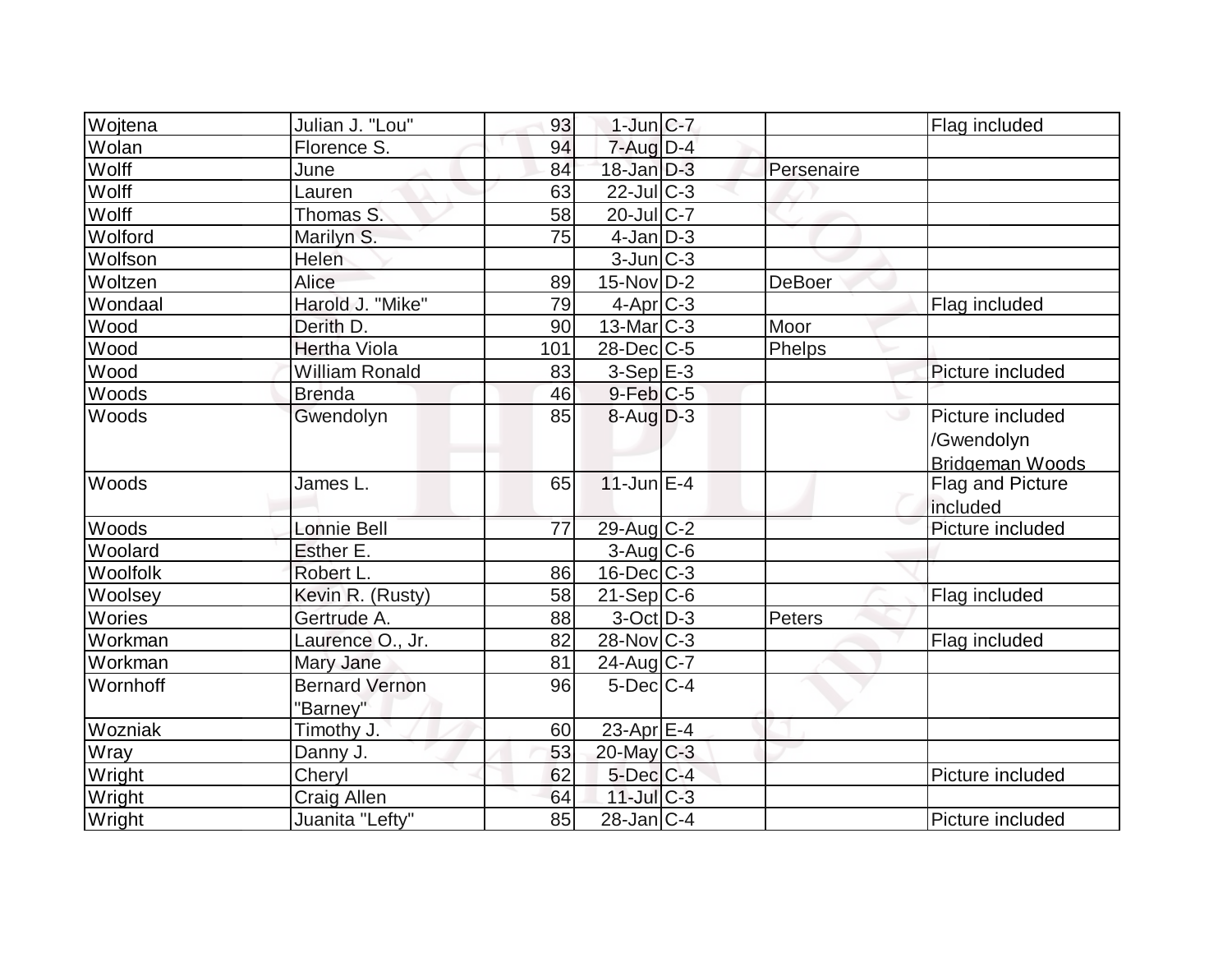| Wright        | Thomas J. (T.J.)    | 91 | $11$ -Nov $ C-3 $           |                | Flag included    |
|---------------|---------------------|----|-----------------------------|----------------|------------------|
| Wrona         | Edward J.           | 88 | 18-Oct C-3                  |                | Flag included    |
| Wuest         | Eugene W.           | 90 | $9$ -Jan $C-4$              |                | Flag included    |
| <b>Wujcik</b> | Blanche E.          | 89 | $29$ -Dec $B$ -3            | <b>Bonczyk</b> |                  |
| Wulf          | Frances B.          | 93 | $17$ -Aug C-4               |                | Picture included |
| Wusik         | Michael S.          | 62 | $14-Sep C-6$                |                |                  |
| Wyrwa         | Fred                | 76 | $1-Sep B-3$                 |                | Flag included    |
| Wysocki       | Florence A.         | 90 | $27$ -Jun $C-3$             |                | Cross included   |
| Yaczko        | Elizabeth           | 95 | $20$ -Jul C-7               | Pink           |                  |
| Yaeger        | Robert A.           | 29 | $12$ -Jun $ C-4$            |                |                  |
| Yager         | James J.            | 75 | $27$ -Jul $C$ -5            |                |                  |
| Yaros         | <b>Betty</b>        | 86 | $30$ -Nov $ C-3 $           |                |                  |
| Yaros         | <b>Betty</b>        | 86 | $6$ -Dec $D-2$              | Setchell       |                  |
| Yaros         | Jason "Jay"         | 42 | $24$ -Nov $ B-3 $           |                |                  |
| Yaros         | Thomas L.           | 75 | $16$ -Dec $C$ -4            |                | Picture included |
| Yates         | Deborah A.          | 59 | $19$ -Feb $E-3$             |                |                  |
| Yates         | Jeffery Dylan       | 23 | $12$ -May B-3               |                |                  |
| Yates         | Theda I.            | 79 | $9$ -Jun $B-3$              |                |                  |
| Yelinich      | Jack                | 87 | 25-May C-7                  |                | Flag included    |
| Yelkich       | Ann                 | 99 | $6$ -May $C-3$              |                | Picture included |
| Yerga         | Joseph E. "Joe"     | 84 | $5$ -Aug $C$ -3             |                |                  |
| Yetsko        | Paul E.             | 87 | $13$ -Apr $ C-7 $           |                | Flag included    |
| Yigit         | Carrol M.           | 65 | $5$ -Jul $D-2$              |                |                  |
| Yocum         | Ledora, Mrs.        | 96 | $20$ -Jun $\overline{D}$ -4 |                |                  |
| Yoemans       | Delores M.          | 77 | $17-Oct$ D-3                | Todd           |                  |
| York          | Gloria              | 43 | 5-Aug C-2                   |                |                  |
| York          | Lucille H.          | 85 | $17$ -Jun $ C-3 $           | Dedo           |                  |
| Yorke         | Almeda M.           | 98 | $25$ -Aug $ B-2 $           | Wells          |                  |
| You           | Kwang D., Dr., M.D. |    | $31$ -Jan $D-3$             |                | Picture included |
| Young         | Helen "Bea"         | 71 | $7$ -Jan $ C-3 $            | Smith          |                  |
| Young         | Kenneth             | 76 | 5-Jan C-4                   |                |                  |
| Young         | Robert L.           | 48 | $10$ -Oct $ D-3 $           |                |                  |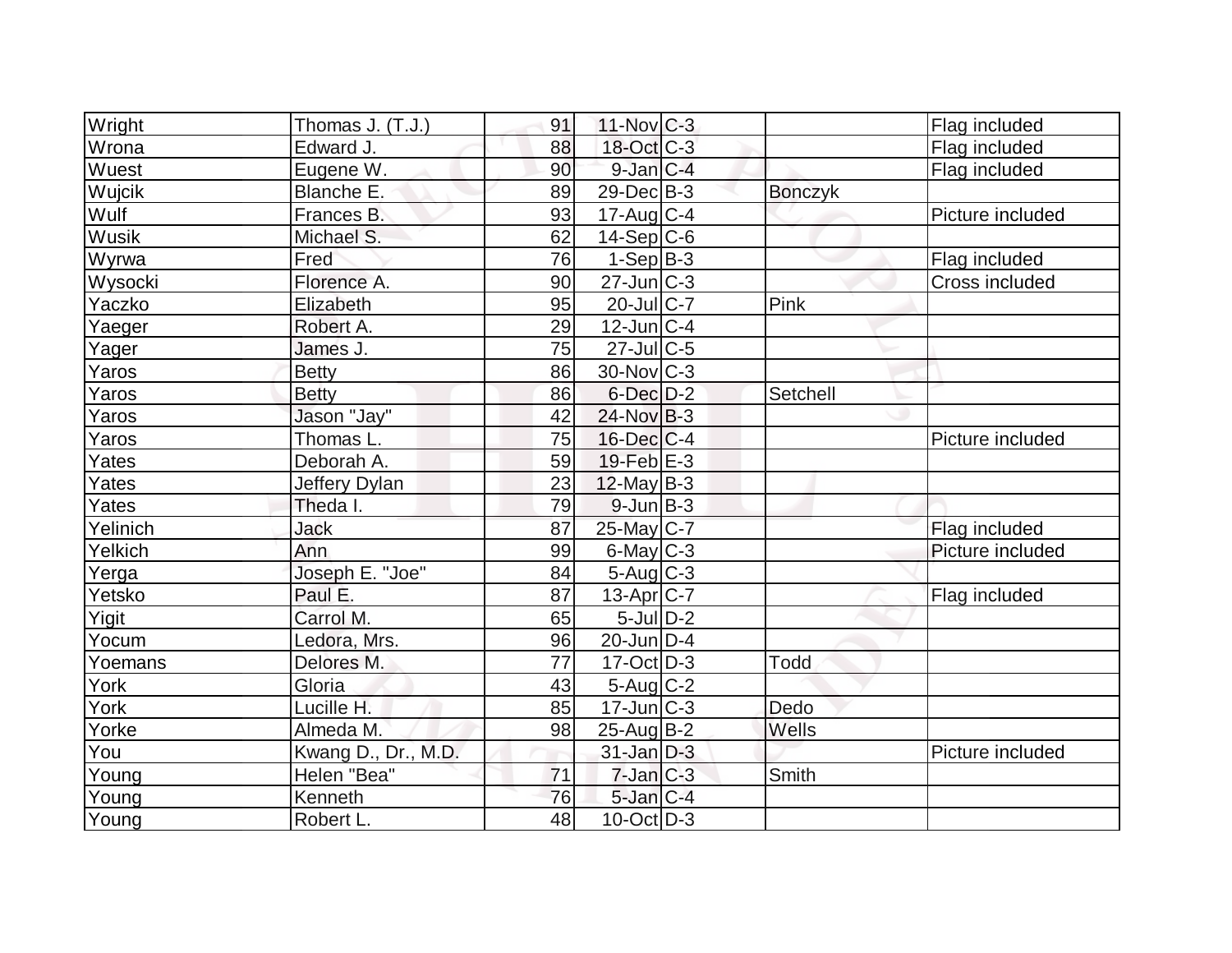| Young            | Tamara E.            | 52 | $9$ -Oct $D-3$    |              |                              |
|------------------|----------------------|----|-------------------|--------------|------------------------------|
| Yovanovich       | Irma L.              | 96 | $26$ -Dec $C-4$   |              |                              |
| Yuhasz           | <b>Dennis</b>        | 43 | $5$ -Jan $C-4$    |              |                              |
| Yurjevich        | Margaret H.          | 88 | $24-Sep$ $E-4$    | <b>Kozak</b> |                              |
| Zabrecky         | Stephen George "Mr.  | 87 | $10$ -Aug $C-4$   |              | Picture included             |
| Zagar            | Margaret Ann         |    | $16$ -Nov $ C-4 $ |              |                              |
| Zajac            | Barbara J.           | 63 | $22$ -Dec $B-3$   |              |                              |
| Zajac            | Carol                | 54 | $28-Apr B-3$      |              |                              |
| Zajac            | Ihor, Dr.            | 82 | $16$ -Jan $ C-5 $ |              | Flag and Picture<br>included |
| Zajac            | Raymond S. Sr.       | 72 | $3$ -Jul $D-3$    |              | Flag included                |
| Zajakowski       | Marjorie M.          | 96 | $29$ -Jun $ C-4 $ | Engle        |                              |
| Zak              | Jill                 | 46 | $25$ -Jan B-3     | Rigg         | Picture included             |
| Zakrzewski       | <b>Ruth Ann</b>      | 72 | $15$ -Jan $E-5$   |              |                              |
| Zamudio          | Louis Neri           | 81 | $20$ -Feb $C-4$   |              | Flag included                |
| Zandstra         | <b>Charles Lee</b>   | 81 | $23-Sep C-2$      |              | Picture included             |
| Zandstra         | Jeff R.              | 33 | $30$ -Jul $E-4$   |              |                              |
| Zapinski         | Edward T., Jr. "Bud" | 90 | $8$ -Jan $E-4$    |              | Flag included                |
| Zappa            | Katherine An         | 81 | $8$ -Jul $C-3$    |              |                              |
| Zarantonello     | Sylvia               | 78 | $19$ -Jan $ C$ -6 | Laulom       |                              |
| Zaremba          | Carmella             | 91 | $9-Feb C-3$       |              |                              |
| Zaremba          | Timothy J.           | 72 | $24$ -Apr $C-3$   |              |                              |
| Zaremba          | <b>Yolanda Rose</b>  | 83 | $4$ -Jun $E-3$    |              |                              |
| Zarth            | David F.             | 71 | $8-Nov D-3$       |              | Flag included                |
| Zatkoff          | Albert M.            | 59 | $24$ -Aug C-5     |              |                              |
| Zatorski         | Frank L.             | 77 | 17-Aug C-4        |              |                              |
| Zatorski         | Laurel               | 56 | $16$ -Oct $ C-4$  | Grund        | Picture included             |
| Zatorski         | <b>Stanley</b>       | 92 | $8-Nov$ D-3       |              | Flag and Picture<br>included |
| Zavada           | Robert               | 79 | $11$ -Jun $E-4$   |              |                              |
| Zavada-Sofranoff | Jacqueline           | 76 | $19$ -Jul $ D-3 $ |              | Picture included             |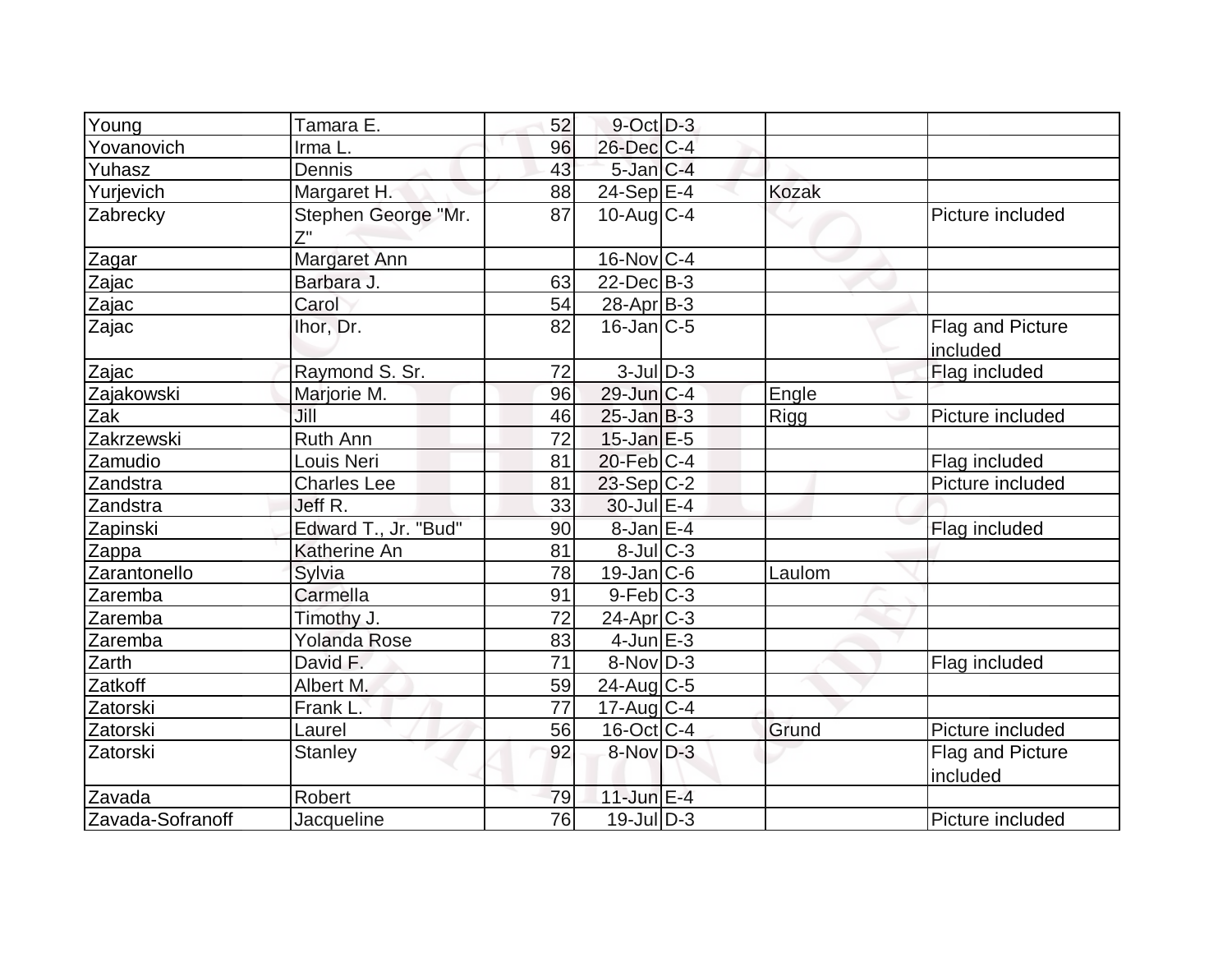| Zdonek         | Zygmunt                   | 62 | $17$ -May D-4     |           |                              |
|----------------|---------------------------|----|-------------------|-----------|------------------------------|
| Zekich         | John                      | 86 | $26$ -Dec $C-2$   |           |                              |
| Zeldenrust     | Donald                    | 77 | $27$ -Apr $C$ -7  |           | Flag included                |
| Zeller         | Richard A. Sr.            | 73 | $10$ -Mar $ B-2 $ |           | Flag included                |
| Zeller         | Vivian P.                 | 96 | $11$ -Mar $C-3$   |           |                              |
| Zellers        | Clyde, Jr.                | 81 | $2$ -Nov $ C-3 $  |           |                              |
| Zembillas      | Jimmie                    | 86 | $29$ -Jul C-3     |           |                              |
| Zembla         | Joseph J.                 | 90 | $18-Nov$ C-2      |           | Flag and Picture<br>included |
| Zertuche       | Alexander, Jr.            | 78 | 29-Oct E-4        |           |                              |
| Zervos         | Miltiadis "Milton"        | 91 | $11$ -Jun $E-4$   |           | Picture included             |
| Zielke         | Shirley A.                | 70 | $2$ -Apr $E-4$    |           |                              |
| Ziemkowski     | Helen C.                  | 81 | $7-Sep$ $C-5$     | Skrobot   | Picture included             |
| Zigich         | Daniel                    |    | $15$ -Dec $B-2$   |           | Cross included               |
| Zigulis        | Donald, Jr."Tank"         | 48 | $14$ -AugD-3      |           |                              |
| <b>Zikes</b>   | Bernardine S.<br>"Bernie" | 81 | $17 -$ JulC-2     | Sikorski  |                              |
| <b>Ziller</b>  | Louis                     | 58 | $20$ -Dec $D-3$   |           | Flag included                |
| Ziller<br>Zilz | Louis A.                  | 83 | $5$ -Jan $ C-4 $  |           | Flag included                |
|                | Lerae C.                  | 94 | $18$ -Dec $ C-3 $ | Dawney    |                              |
| Zimmer         | Dorothy                   | 92 | $1-Mar$ D-3       |           |                              |
| Zimmerman      | Ellen L. "Grams"          | 91 | $9$ -Feb $ C$ -5  |           |                              |
| Zimmerman      | John F.                   | 91 | $12$ -Oct $ C-5 $ |           |                              |
| Zimmerman      | Margaret L.               | 78 | $5-Sep C-3$       | Durkovich |                              |
| Ziobro         | Paul T. "Cork"            | 67 | $19$ -Dec $ C-3 $ |           |                              |
| Zioil          | <b>Irene Martha</b>       | 97 | $20$ -Apr $ C-7 $ |           | Picture included             |
| Ziomek         | <b>Marion Louise</b>      | 90 | 10-Sep $ E-4 $    |           | Picture included             |
| Ziulkowski     | Michael Van               | 51 | $5$ -Feb $E$ -4   |           | Picture included             |
| Zlotkowski     | John T.                   | 48 | $8-Apr$ $C-3$     |           |                              |
| Zlotkowski     | Ronald E.                 | 76 | $31$ -Aug C-5     |           | Picture included             |
| Zorich         | Dan "Dragan" *            | 88 | $4$ -May C-6      |           | Cross included               |
| Zromkowski     | Elizabeth                 | 89 | $30$ -Jun $ B-3 $ |           |                              |